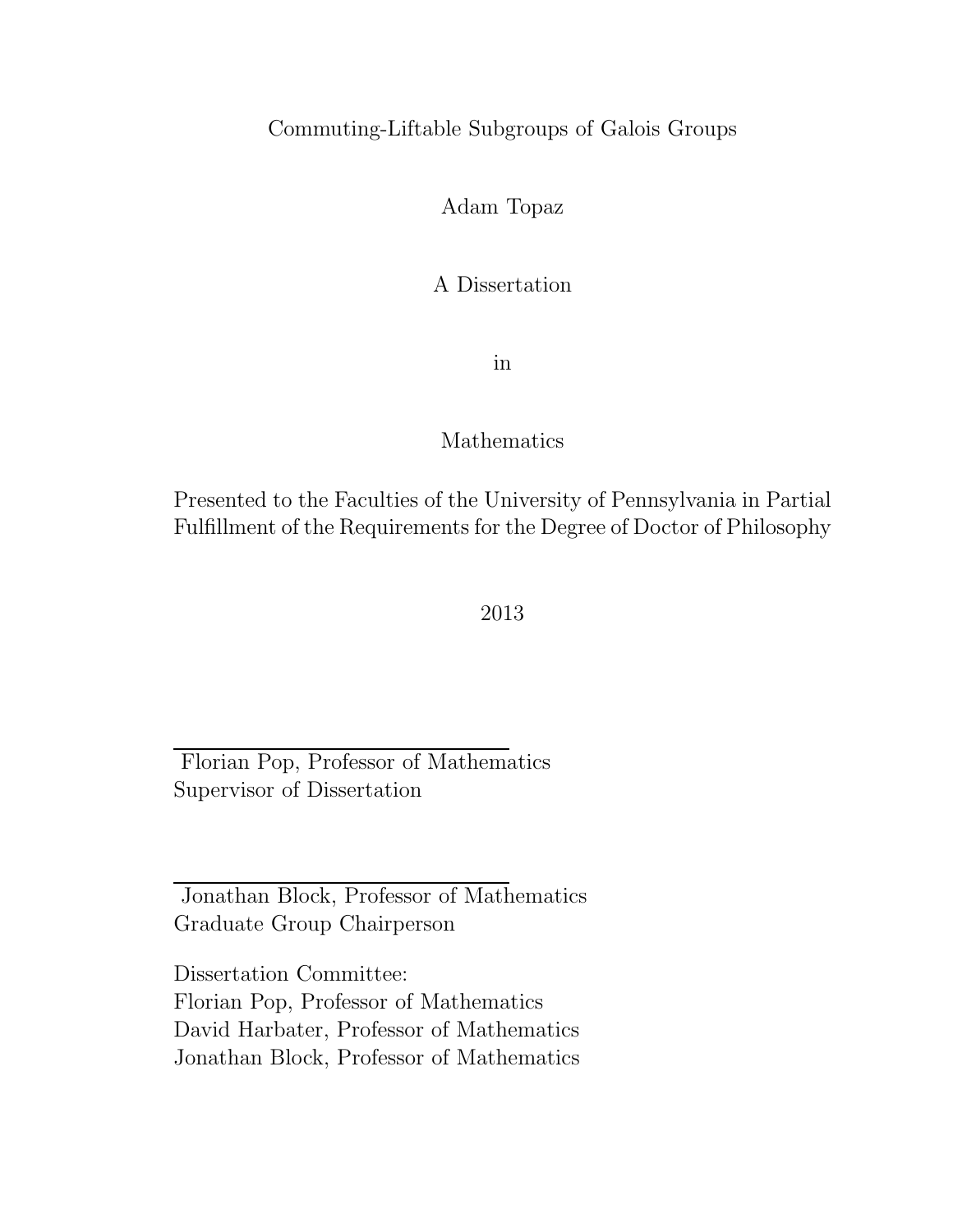# Acknowledgments

First and foremost, I would like to thank my advisor, Florian Pop, whose encouragement and support has been invaluable throughout the last five years. He has always been eager to discuss mathematics and share with me his acute intuition and vast knowledge. His advice has been instrumental in shaping my mathematical personality and his guidance helped form the way I think about math. This project would never have succeeded without his mentorship.

The ideas that turned into this thesis were first conceived in the summer of 2011 during a two-month visit to the Hausdorff Institute for Mathematics in Bonn, Germany. I would like to thank HIM for the excellent working and living conditions during these two months. Also, I would like to particularly thank Moshe Jarden, Dan Haran and Lior Bary-Soroker for their interest in this work and for several discussions while at HIM and also later on.

I would like to specifically thank Jochen Koenigsmann. It was during the workshop on valuation theory in positive characteristic at the Mathematical Village in Sirince, Turkey in 2011 where he shared in my hope that the theory of commuting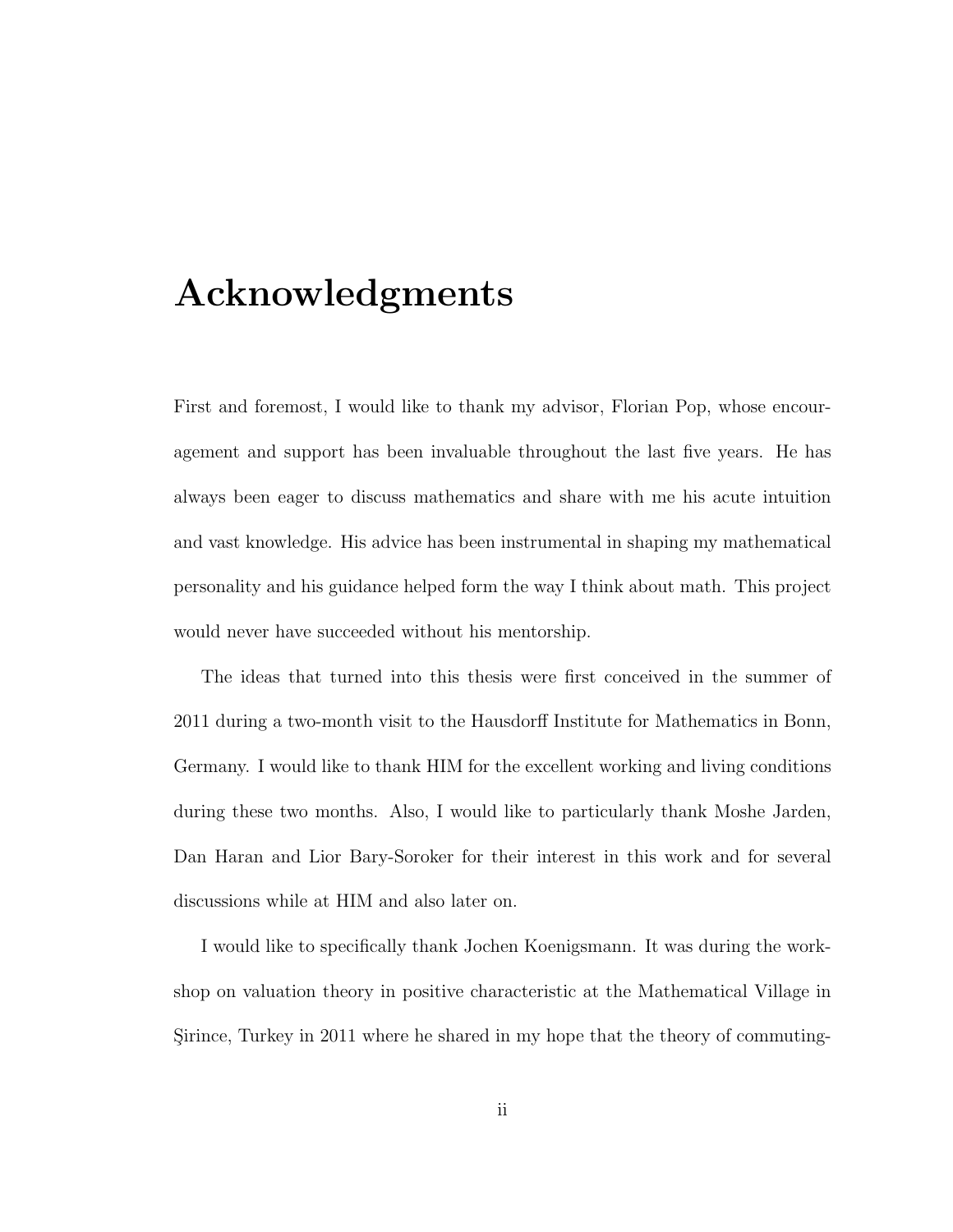pairs should "work with enough roots of unity." This hope eventually developed into this thesis.

I would also like to thank Jakob Stix. I first realized the potential importance of "minimized inertia/decomposition groups" after I discussed with him the earliest version of the commuting-pairs theory during my short visit to Heidelberg.

I would like to thank Ján Mináč for his constant encouragement and enthusiasm. His continued interest in my work truly means a lot to me. I also thank John Swallow for being at the origins of my interest in Galois theory and for being a mentor during my last two years at Davidson College – my mathematical path would have been drastically different if it wasn't for him.

There are many professors who have helped me in various ways during graduate school, and I thank all of them. I am particularly grateful to David Harbater for encouraging me to speak in the Galois seminar and for numerous discussions; Ted Chinburg for orals preparation, classes on algebraic K-theory and class field theory, and his interest in my work; Steve Shatz for endless encouragement, motivation and advice; Jonathan Block for helping me realize the importance of algebraic topology and usefulness of homological algebra; and Tony Pantev helping me develop a broad base of knowledge in algebra. They all made my time at UPenn both stimulating mathematically and very enjoyable. I would also like to acknowledge and thank the cornerstone of the UPenn math department: Janet, Monica and Paula; I would have been completely lost without them.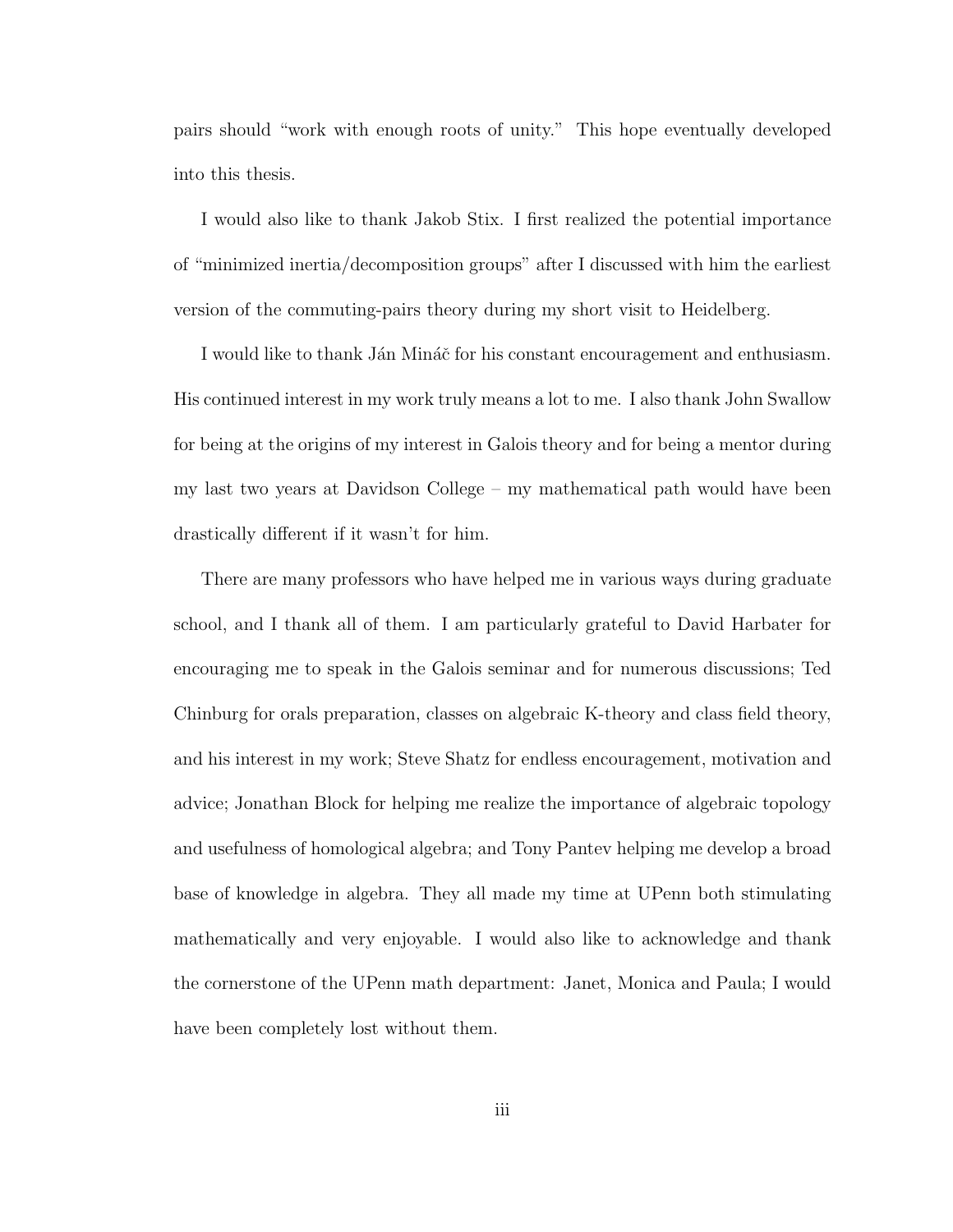There are many friends who have helped me both socially and mathematically in the last several years and to whom I owe my sincerest gratitude. I cannot list them all, but here are the names of just a few: Justin Curry, Tyler Kelly, Ying Zhang, Victor Lu, Marco Radeschi, Ryan Eberhart, Ryan Manion, Shanshan Ding, Aaron Silberstein, Andrew Obus, Asher Auel, Alberto García-Raboso, Elaine So.

I owe everything to my parents, Rachel and Tony Topaz. They always had full faith that I could accomplish all of my goals – whether academic or otherwise. Their unconditional support has brought me to where I am today.

And finally, I would like to thank Ivey McAliley. You delayed and changed your own goals so that I could accomplish mine. You have sacrificed so much so that we could be together in Philadelphia, and I cannot thank you enough. No words can adequately describe my appreciation for this. I am excited about our next adventure.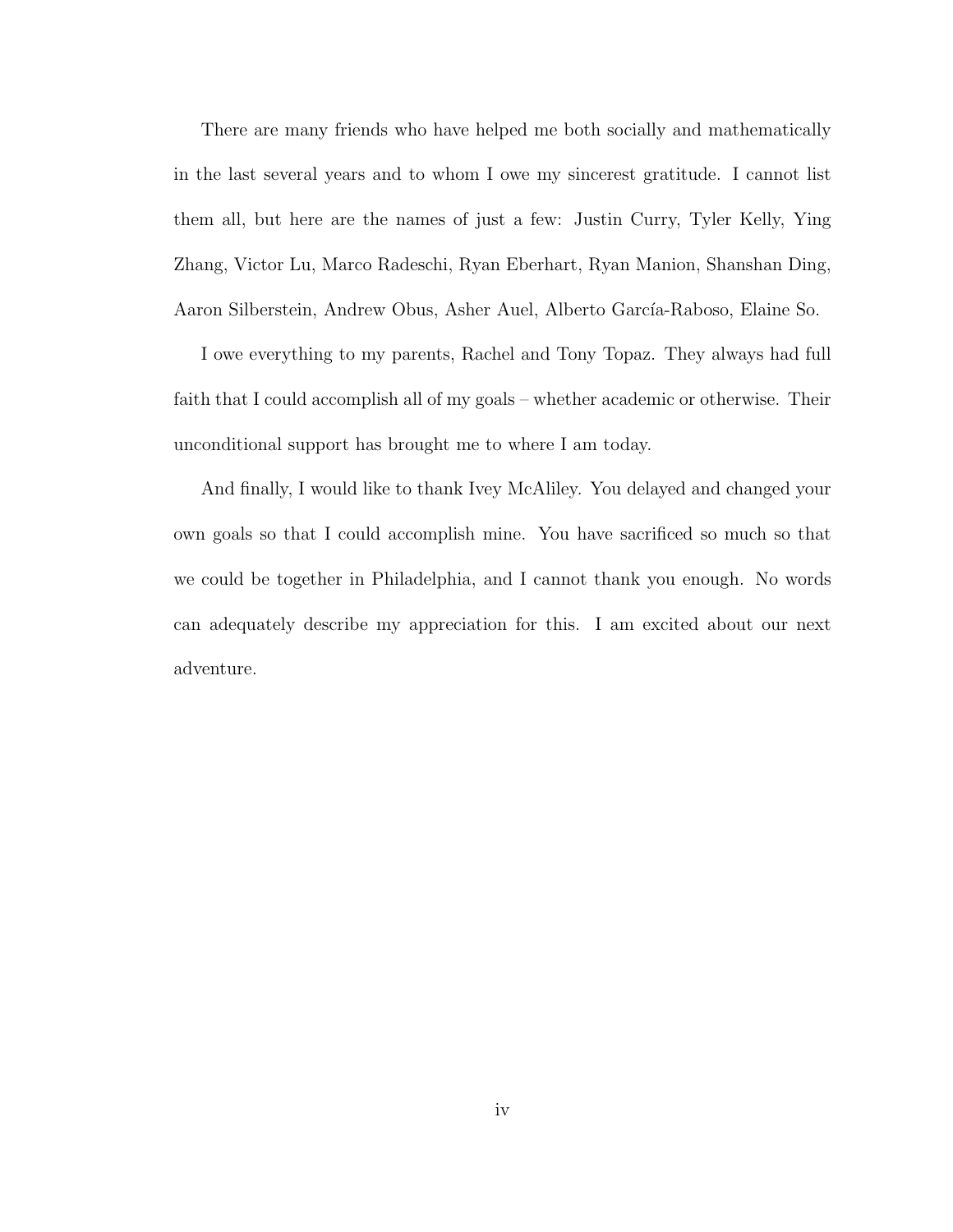#### ABSTRACT

#### Commuting-Liftable Subgroups of Galois Groups

#### Adam Topaz

#### Florian Pop, Advisor

Let n denote either a positive integer of  $\infty$ , let  $\ell$  be a fixed prime and let K be a field of characteristic different from  $\ell$ . In the presence of sufficiently many roots of unity, we show how to recover much of the decomposition/inertia structure of valuations in the  $\mathbb{Z}/\ell^n$ -elementary abelian Galois group of K, while using only the group-theoretical structure of the  $\mathbb{Z}/\ell^N$ -abelian-by-central Galois group of K whenever N is sufficiently large with respect to n. Moreover, if  $n = 1$  then  $N = 1$ suffices, while if  $n \neq \infty$ , we provide an *explicit*  $N_0 \neq \infty$ , as a function of n and  $\ell$ , for which all  $N \geq N_0$  suffice above. In the process, we give a complete classification of so-called "commuting-liftable subgroups" of elementary-abelian Galois groups and prove that they always arise from valuations.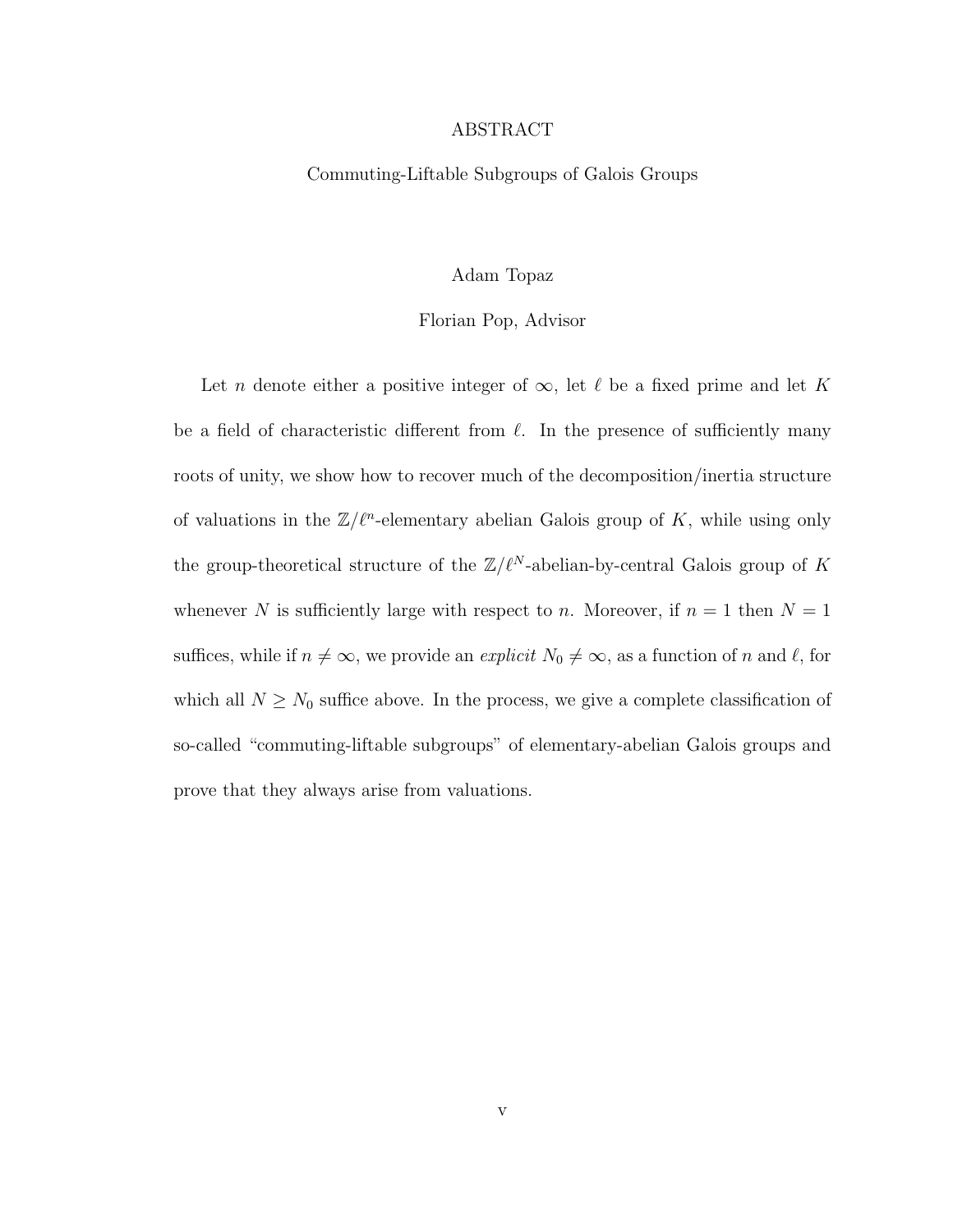# **Contents**

| $\mathbf{1}$ |     | Introduction                              | $\mathbf{1}$ |
|--------------|-----|-------------------------------------------|--------------|
|              | 1.1 |                                           | 3            |
|              | 1.2 |                                           | 6            |
|              | 1.3 |                                           | 10           |
|              | 1.4 |                                           | 15           |
|              | 1.5 |                                           | 18           |
|              |     |                                           |              |
| Ι            |     | <b>Valuation Theory</b>                   | 24           |
| $\mathbf{2}$ |     | Valuations of a Field                     | 25           |
|              | 2.1 |                                           | 27           |
|              | 2.2 |                                           | 30           |
|              | 2.3 |                                           | 31           |
| 3            |     | <b>Decomposition Theory of Valuations</b> | 34           |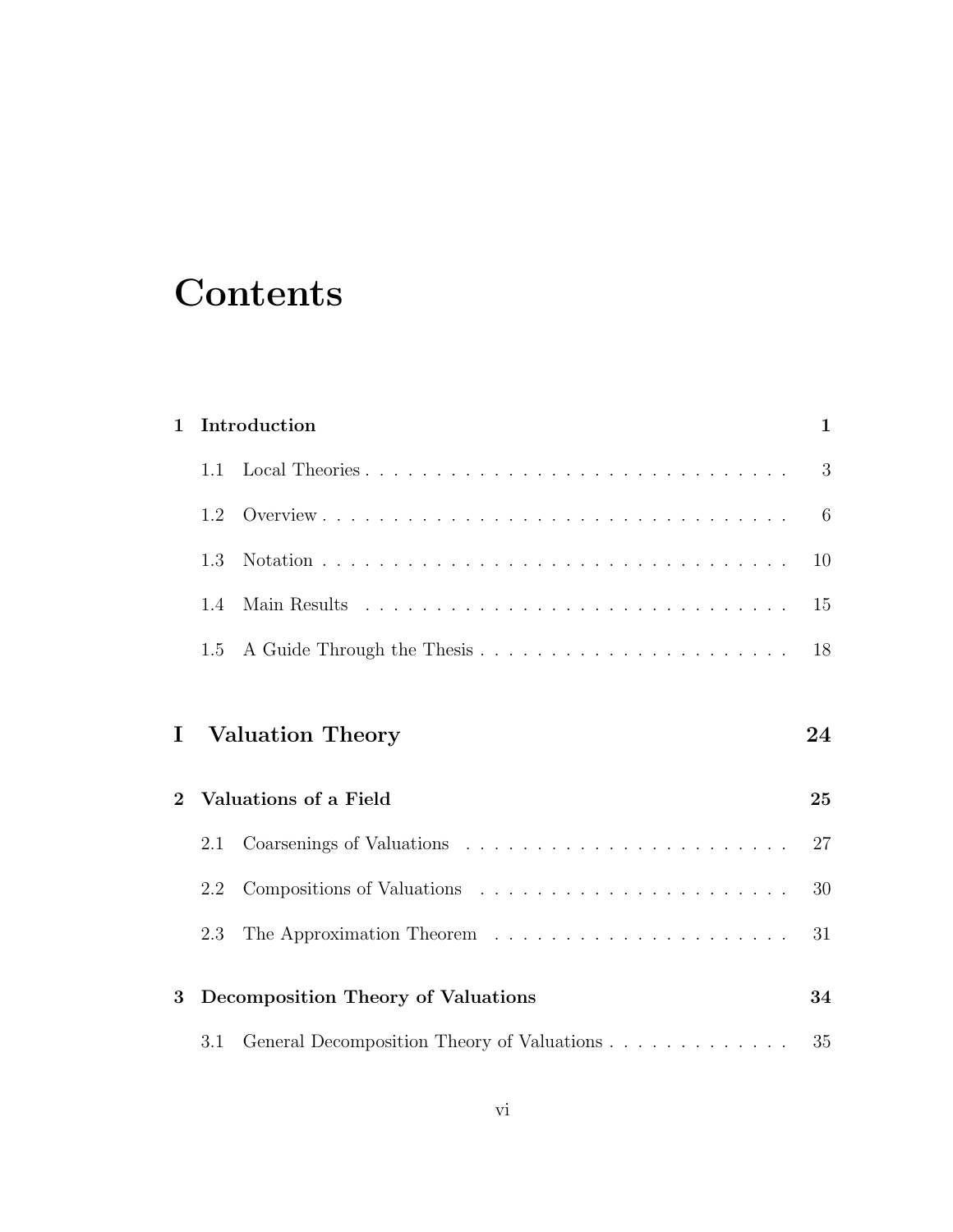| 3.2                                                          | 37  |
|--------------------------------------------------------------|-----|
| 3.3                                                          | 38  |
| <b>Rigid Elements</b><br>4                                   | 40  |
| <b>Generalized Gauß Valuations</b><br>$\bf{5}$               | 45  |
| Detecting Valuations: the Abstract Setting<br>$\mathbf{\Pi}$ | 48  |
| <b>C-pairs and Valuations</b><br>6                           | 49  |
| 6.1                                                          | 56  |
| <b>Valuative Subgroups</b><br>7                              | 76  |
| Detecting Valuations using C-pairs<br>8                      | 87  |
| 8.1                                                          | 89  |
| Sufficiently Many Roots of Unity<br>8.2                      | 95  |
| 8.3                                                          | 103 |
| 9<br>Restricting the Characteristic                          | 105 |
| 10 Milnor K-theory                                           | 110 |
|                                                              | 110 |
| 10.2 K-Theoretic Characterization of C-pairs                 | 112 |

## III Detecting Valuations: the Galois Theoretical Set-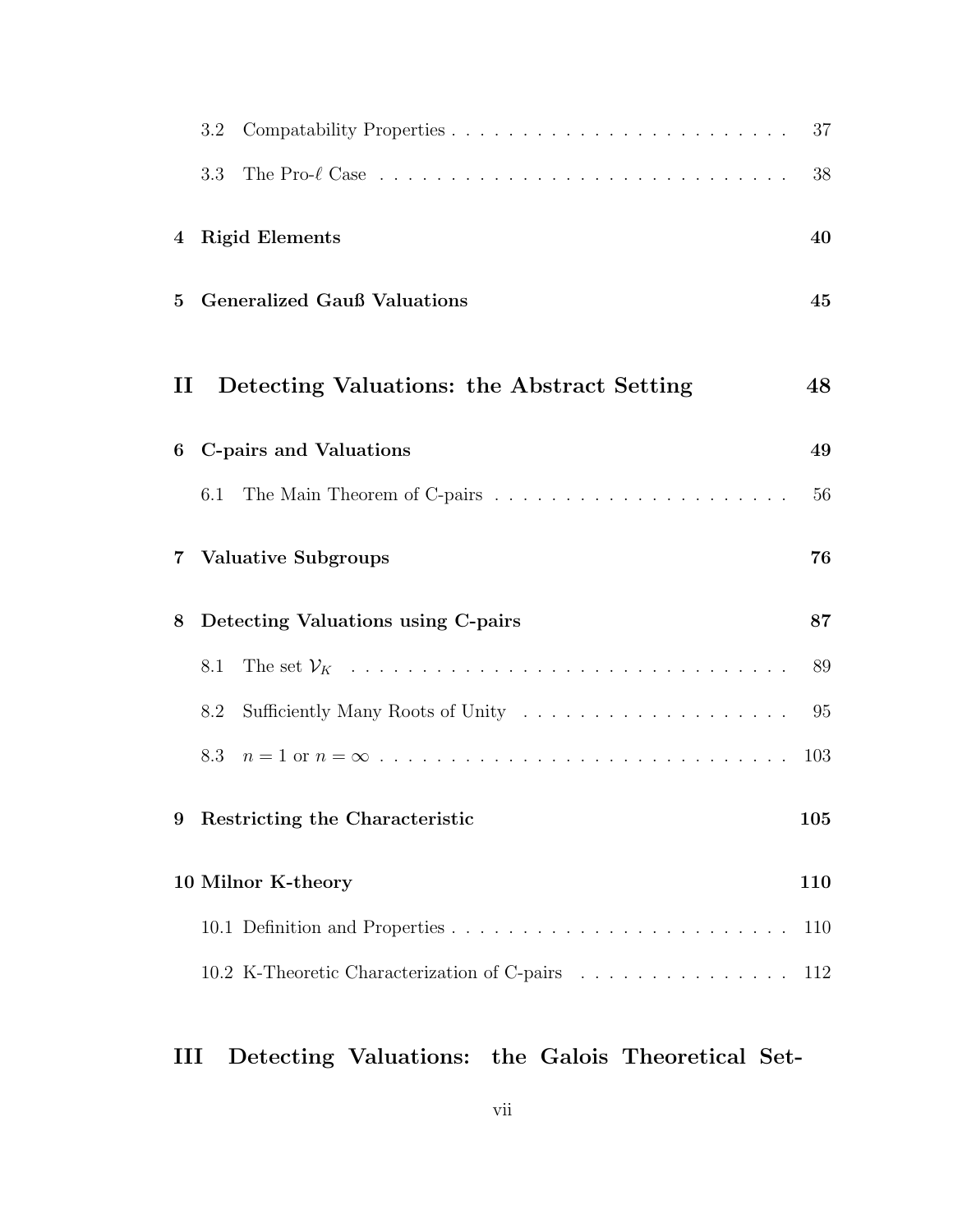| ting<br>119<br>120<br>11 Galois Cohomology    |     |
|-----------------------------------------------|-----|
|                                               |     |
|                                               |     |
| 12 CL-pairs versus C-pairs                    | 128 |
| 13 Minimized Inertia and Decomposition Groups | 135 |
| 14 Detecting Valuations in Galois Groups      | 140 |
| 15 Structure of Pro- $\ell$ Galois Groups     | 146 |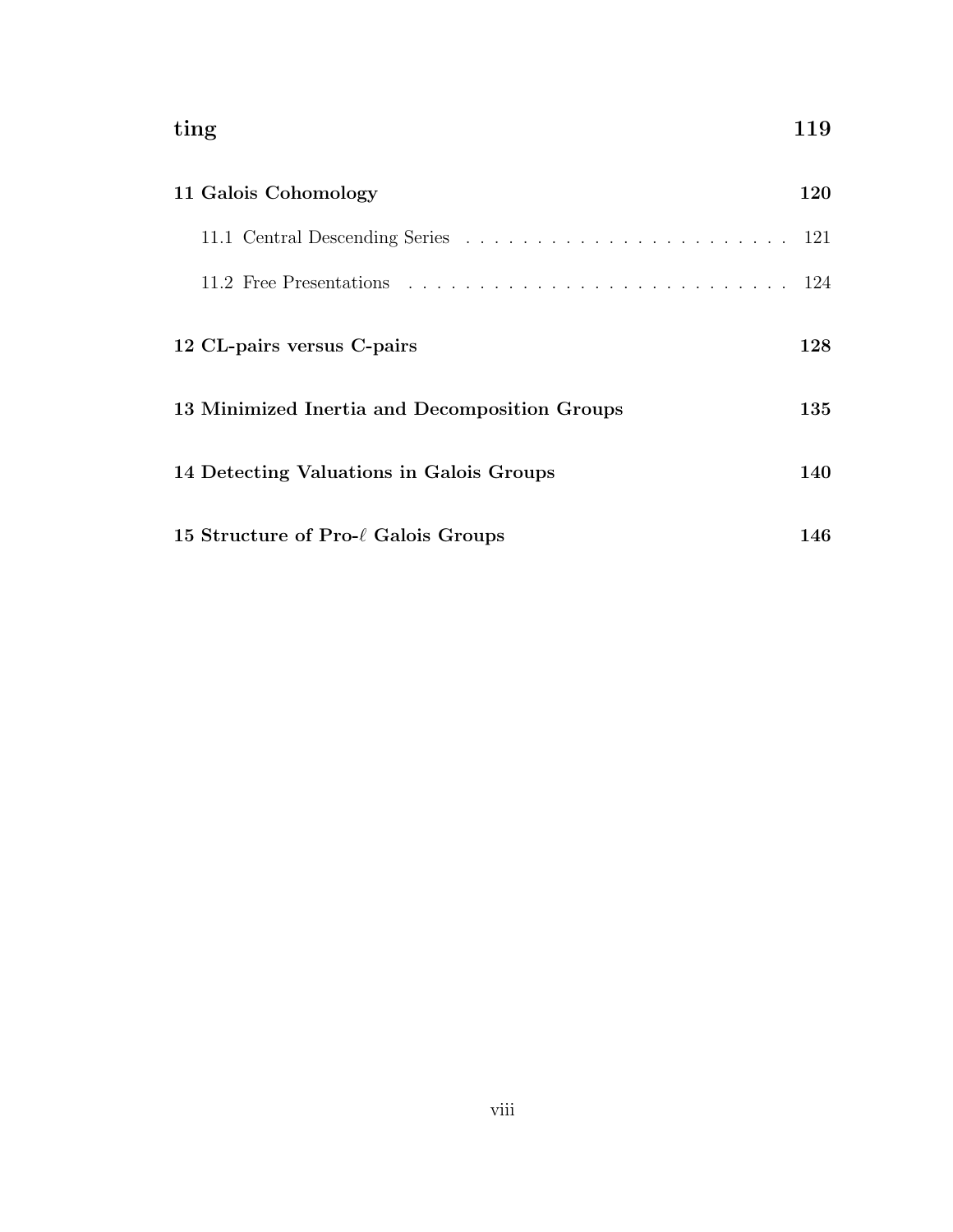## Chapter 1

# Introduction

What information is encoded in Galois groups? This question is at the origins of anabelian geometry. Several results in the subject suggest that, in many special but important cases, the answer is "everything" when one deals with all of the Galoistheoretical information. For instance, the celebrated Neukirch-Uchida-Iwasawa-Pop theorem [Neu69b], [Neu69a], [Uch76], [Pop94], [Pop00] shows that an infinite field K which is finitely generated over its prime subfield is completely characterized by its absolute Galois group  $G_K = \text{Gal}(\overline{K}|K)$ . These results form the birational portion of a collection of conjectures proposed by Grothendieck in his famous letter to Faltings [Gro97]. Grothendieck's vision was that certain objects (varieties resp. function fields, etc.) should be completely determined by their Galois theory (étale fundamental group resp. absolute Galois group, etc.), and thus dubbed **anabelian**, when there is sufficiently rich interplay between the arithmetic and geometric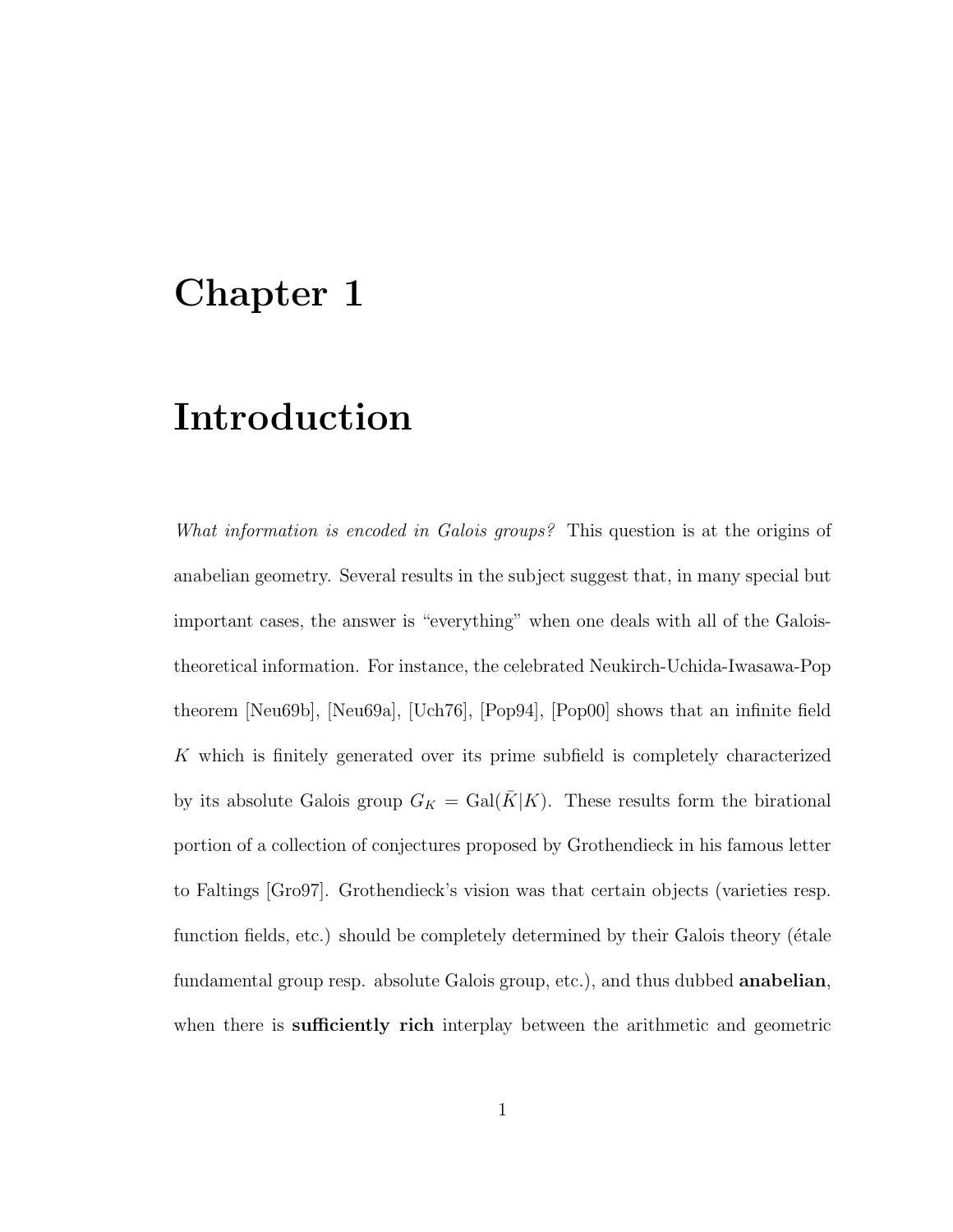portions of the Galois group.

Going beyond Grothendieck's original intuition, in the early 1990's Bogomolov [Bog91] introduced a program whose final goal is to reconstruct function fields of purely geometric nature (i.e. function fields over an algebraically closed field of transcendence degree  $\geq 2$ ) from **almost-abelian** pro- $\ell$  Galois-theoretical information. This program has since been carried through for function fields over the algebraic closure of a finite field by Bogomolov-Tschinkel [BT08] in dimension 2 and by Pop [Pop12] in general. Bogomolov's program suggests that the birational geometry of such geometric function fields should be encoded even in very small Galois groups. If successful, this program would go far beyond Grothendieck's original birational anabelian philosophy – see [Sza04] for more on the connection between Bogomolov's program and Grothendieck's birational anabelian geometry.

While one cannot expect analogous results to hold true for arbitrary fields as there are many non-isomorphic fields which have isomorphic absolute Galois groups, one can still recover much of the arithmetic/geometric information of the basefield using Galois theory. For instance, essentially all of the information about the structure of valuations of a field is encoded in its absolute Galois group (see [Koe03]). Actually, such results which detect valuations, called the "local-theory," are the essential first step in the birational anabelian results mentioned above. On the other hand, in light of Bogomolov's program among other results, current trends in the literature suggest that these so-called "almost-abelian" Galois groups play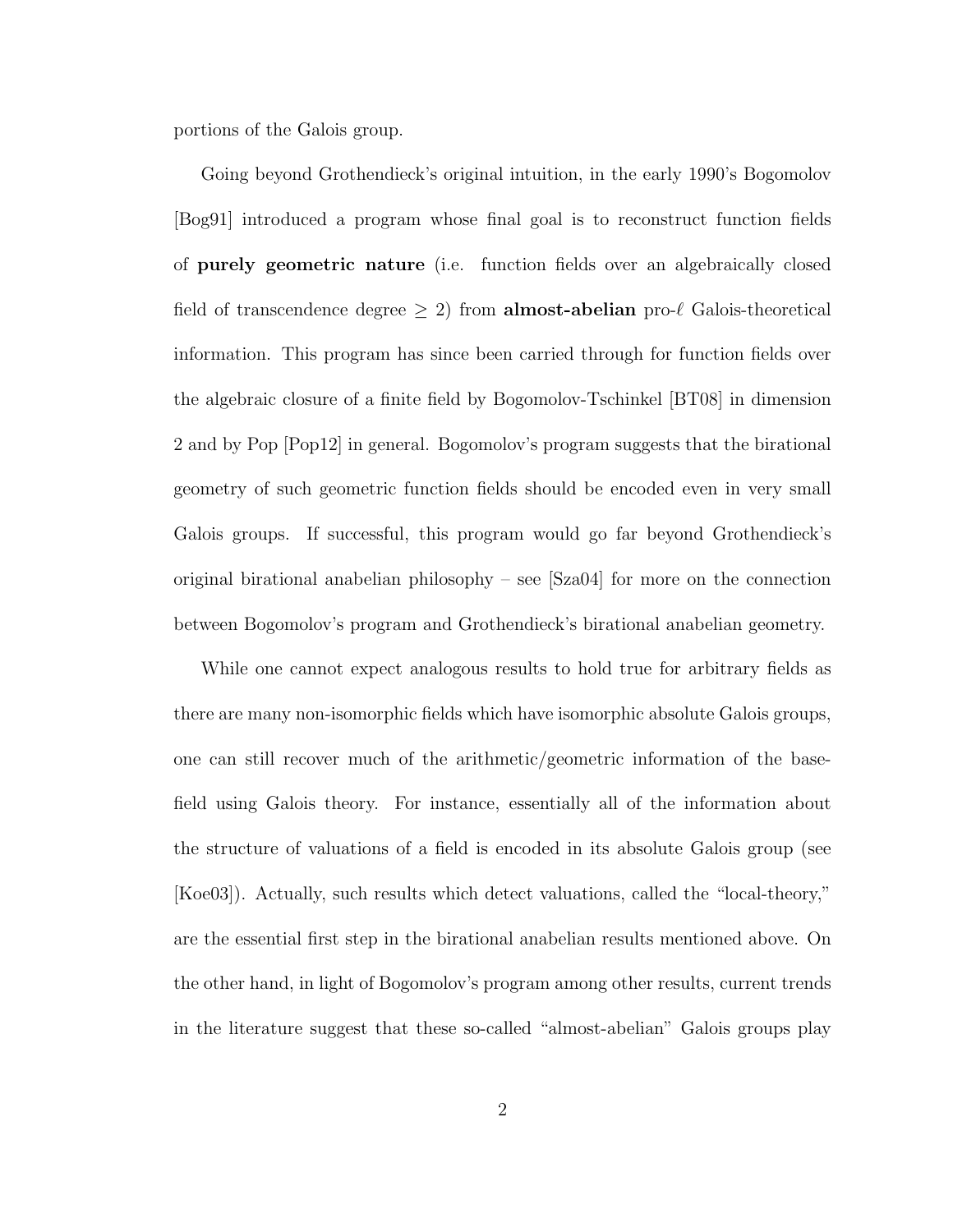an essential role in encoding various important properties of a field. The purpose of this thesis is to develop a theory which recovers valuations using almost-abelian Galois groups in arbitrary situations.

## 1.1 Local Theories

The first key step in most strategies towards anabelian geometry is to develop a local theory, by which one recovers inertia and/or decomposition groups of "points" using the given Galois theoretic information. In the context of anabelian curves, for example, one should eventually detect decomposition groups of closed points of the given curve within its étale fundamental group. On the other hand, in the birational setting, which is the focus of the present work, this corresponds to detecting decomposition groups of arithmetically and/or geometrically meaningful places of the function field under discussion within its Galois groups.

The first instance of a local theory is the famous Artin-Shreier theorem from the 1920's which relates torsion elements of absolute Galois groups to orderings of a field; this theorem is considered by many to be the first result in birational anabelian geometry. On the other hand, the first local-theory involving valuations is Neukirch's group-theoretical characterization of decomposition groups of finite places of global fields [Neu69b]. This was the basis for the celebrated Neukirch-Uchida-Iwasawa theorem mentioned above. The Neukirch-Uchida-Iwasawa theorem was expanded by Pop to all higher dimensional finitely generated fields by developing a local-theory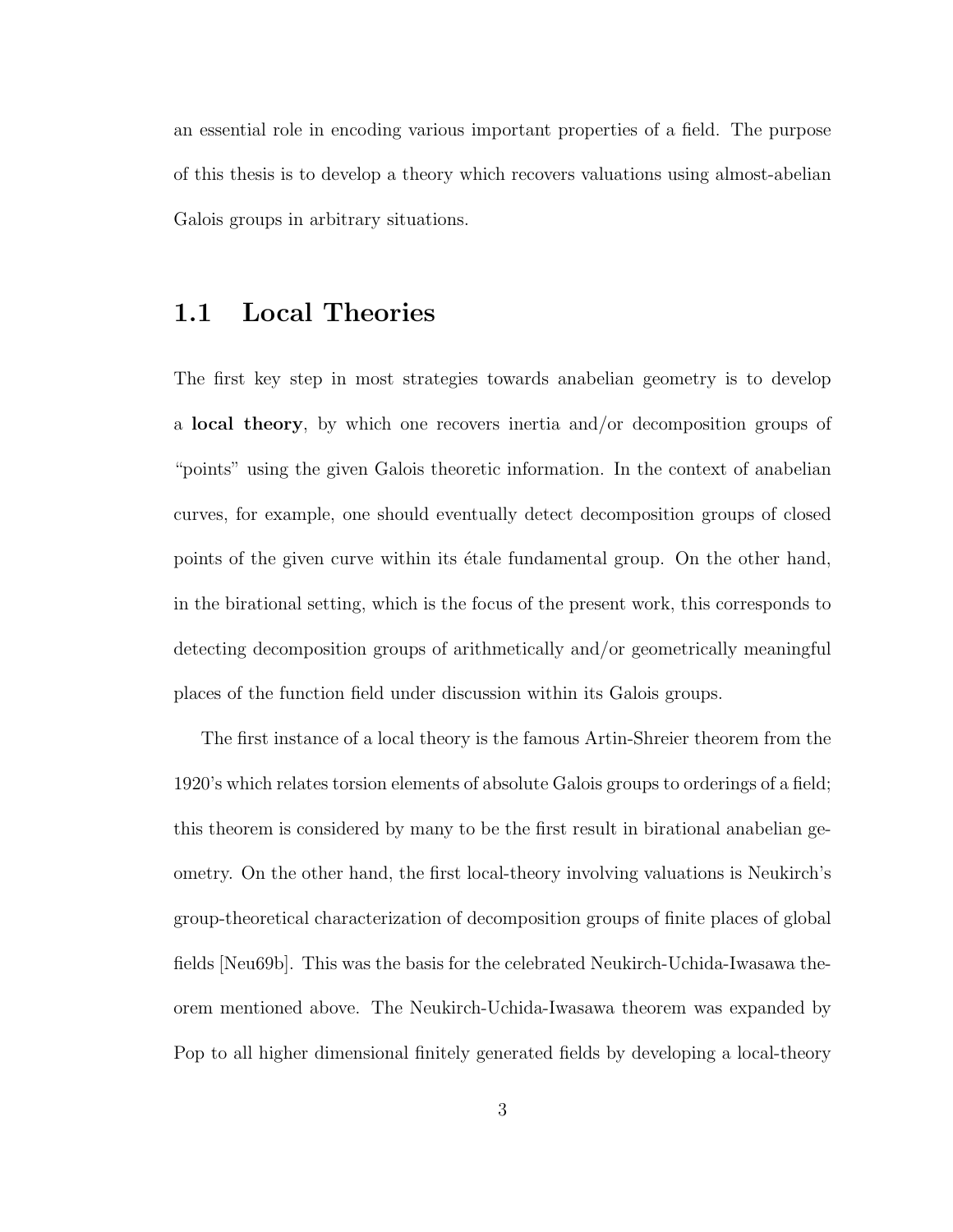based on his  $q$ -Lemma [Pop94], [Pop00]. The  $q$ -Lemma deals with the **absolute**  $\mathbf{pro-}q$  Galois theory of fields – dealing with q-Sylow subgroups of absolute Galois groups – and, as with Neukirch's result, works only in arithmetical situations.

On the other hand, at about the same time, two non-arithmetically based methods were proposed for detecting valuations. The first approach uses the theory of rigid elements which was first introduced by Ware [War81] in the context of quadratic forms and further developed by many including [AEJ87], [Koe95], [Efr99] in the context of valuation theory. Rigid elements have since been used in Galois theoretical settings to detect valuations using Galois groups. In the pro- $\ell$  case, one can detect inertia/decomposition groups of  $\ell$ -tamely branching valuations of almost arbitrary fields using the full pro- $\ell$  Galois group as the input – see [EN94], [Efr95] for the pro-2 situation and [EK98] for the pro- $\ell$  situation with  $\ell \neq 2$ . Moreover, using rigid elements one can also detect inertia/decomposition groups associated to almost arbitrary valuations of arbitrary fields using the absolute Galois group as the input [Koe03]. The main benefit of this approach is that it works for arbitrary fields (which contain sufficiently many roots of unity in the pro- $\ell$  case); the draw-back is that the input – the full pro- $\ell$  Galois group resp. absolute Galois group of a field – is completely unapproachable in terms calculation except for very few exceptional cases (see [Koe98]).

The second approach is Bogomolov's theory of commuting liftable pairs in Galois groups which was first proposed in [Bog91] and further developed together with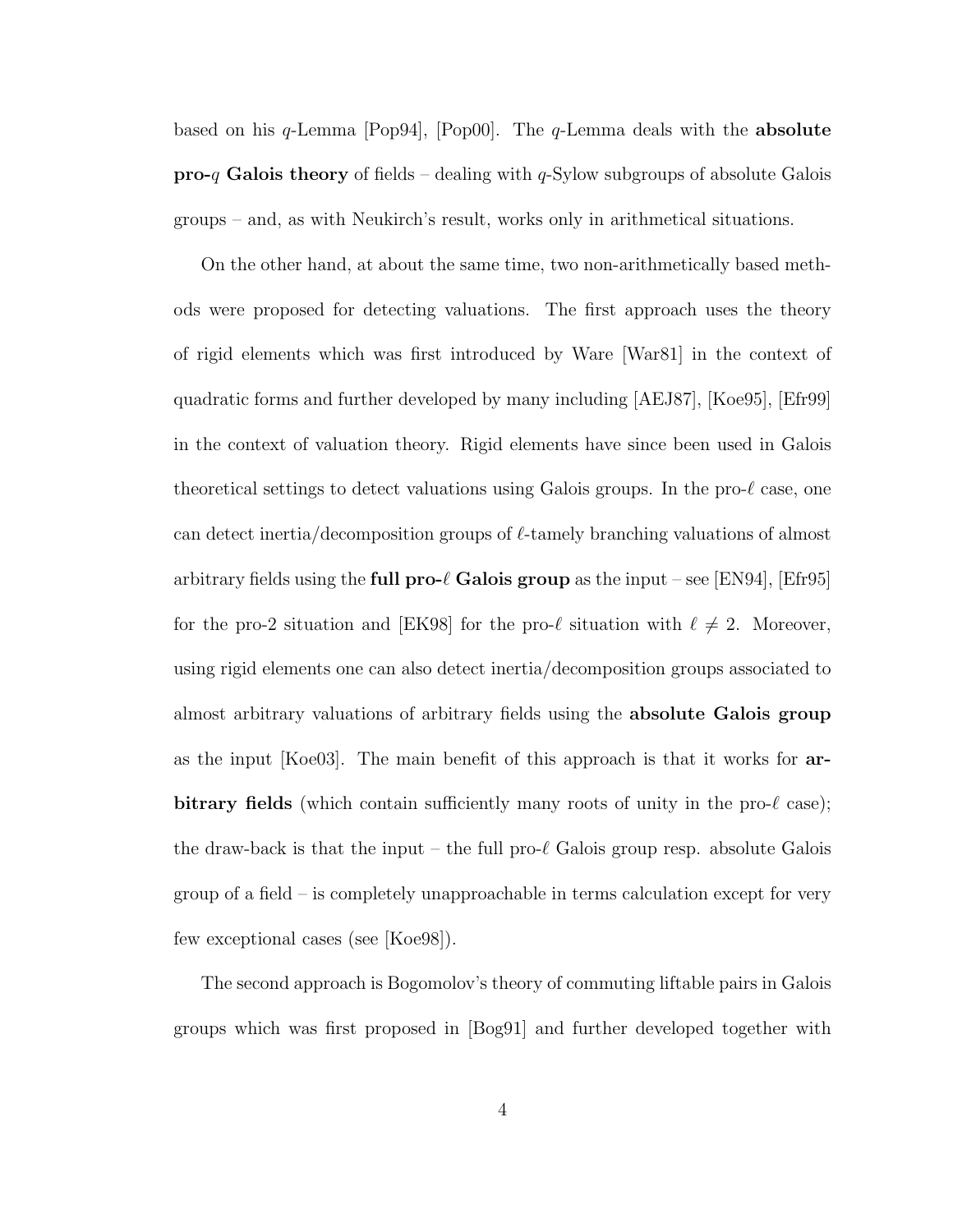Tschinkel in [BT02]. The benefit of this theory is that it requires certain "almostabelian" pro- $\ell$  Galois groups as its input, which are far more computable in comparison with the full pro- $\ell$  Galois group; however, this theory only works for fields which contain an algebraically closed subfield. Nevertheless, this theory was a key technical tool in the local theory needed to settle Bogomolov's program in birational anabelian geometry for function fields over the algebraic closure of finite fields – see Bogomolov-Tschinkel [BT08] in dimension 2 and Pop [Pop10b],[Pop12] in general.

Until now, the two approaches – that of rigid elements versus that of commutingliftable pairs – remained almost completely separate in the literature, with a few notable exceptions. Pop suggested in his Oberwolfach report [Pop06a] that the two methods should be linked, even in the analogous  $(\mathbb{Z}/\ell^n)$ -abelian-by-central situation, but unfortunately never followed up with the details. Also, the work done by Mahé, Mináč and Smith  $|MMS04|$  in the  $(\mathbb{Z}/2)$ -abelian-by-central situation, and Efrat-Mináč [EM11b] in special cases of the  $(\mathbb{Z}/\ell)$ -abelian-by-central situation suggest a connection between the two methods in this analogous context.

The purpose of this thesis is to provide an approach which unifies the method of commuting pairs with the method of rigid elements. At the same time, we provide simpler arguments for the pro- $\ell$  abelian-by-central assertions of  $|BT02|$ , and prove more general versions of these assertions which assume only that the field contains  $\mu_{\ell}$  and not necessarily an algebraically closed subfield as required by [BT02]. Our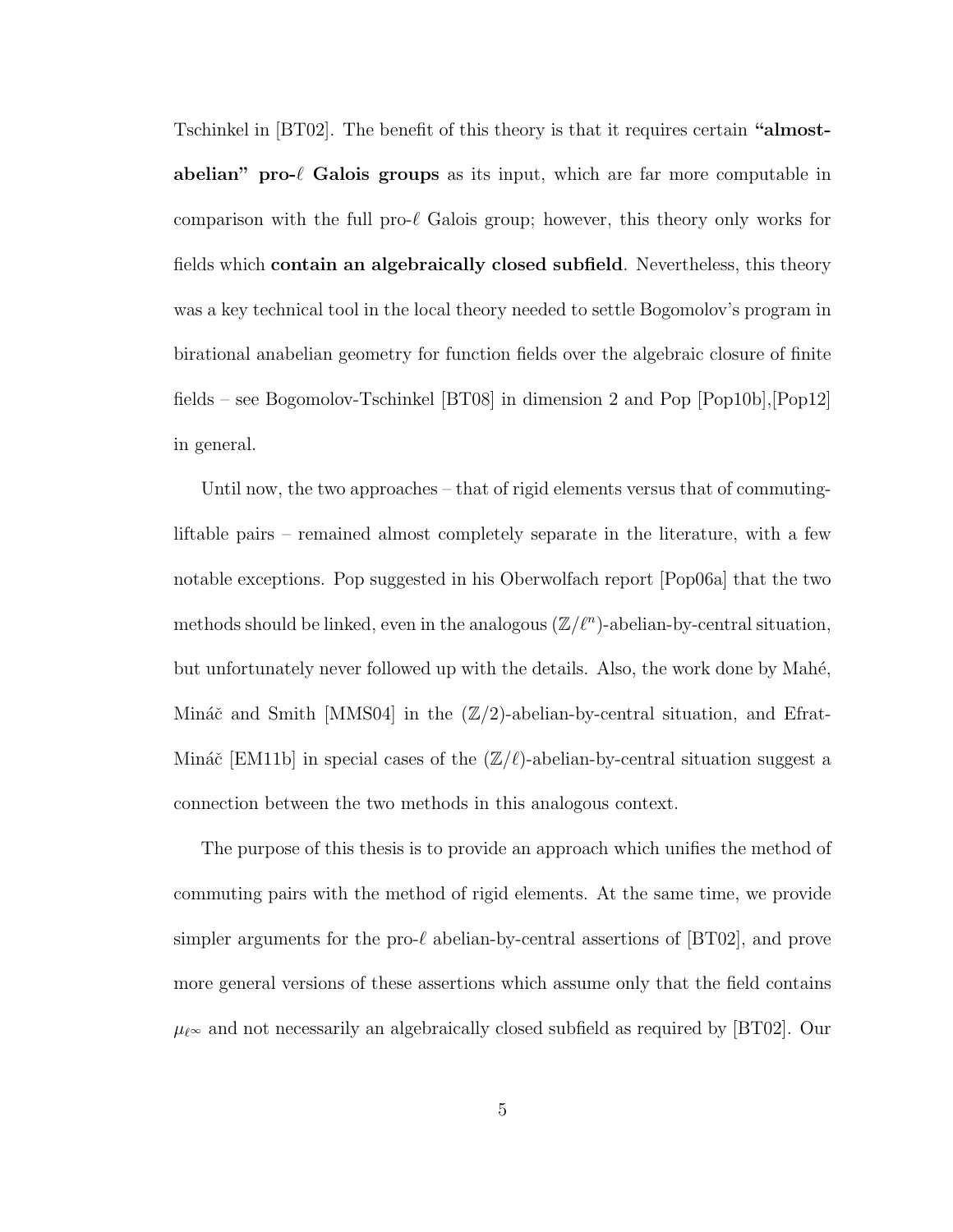theory also generalizes many of the Galois-theoretical results arising from the theory of rigid elements. The following Main Theorem is a summary of the more detailed Theorems 1.4.1 and 1.4.2.

**Main Theorem.** Let  $n \geq 1$  or  $n = \infty$  be given. Then there exists an explicit function  $\mathbf{R}(n)$  taking values in  $\{1, 2, ..., \infty\}$  and satisfying:  $\mathbf{R}(1) = 1$ ,  $\mathbf{R}(n) \geq n$ , and  $\mathbf{R}(n) \neq \infty$  if  $n \neq \infty$ , so that for all  $N \geq \mathbf{R}(n)$  the following holds. Let K be a field such that Char  $K \neq \ell$  which contains  $\mu_{2\ell^N}$ . Then there is a group-theoretical recipe which recovers (minimized) inertia and decomposition subgroups in the maxi $mal Z/l<sup>n</sup>$ -elementary-abelian Galois group of K using the group-theoretical structure encoded in the  $\mathbb{Z}/\ell^N$ -abelian-by-central Galois group of K.

#### 1.2 Overview

We now give a brief overview of the two local-theories mentioned above. Let  $K$  be a field with Char  $K \neq \ell$  which contains the  $\ell^{\text{th}}$  roots of unity  $\mu_{\ell} \subset K$ . Denote by  $K(\ell)$  the maximal pro- $\ell$  Galois extension of K (inside a chosen separable closure of K) so that  $\mathcal{G}_K := \text{Gal}(K(\ell)|K)$  is the maximal pro- $\ell$  quotient of the absolute Galois group  $G_K$  of K. Let w be a valuation of  $K(\ell)$  and denote by  $v = w|_K$  its restriction to K; denote by  $k(w)$  the residue field of w and  $k(v)$  the residue field of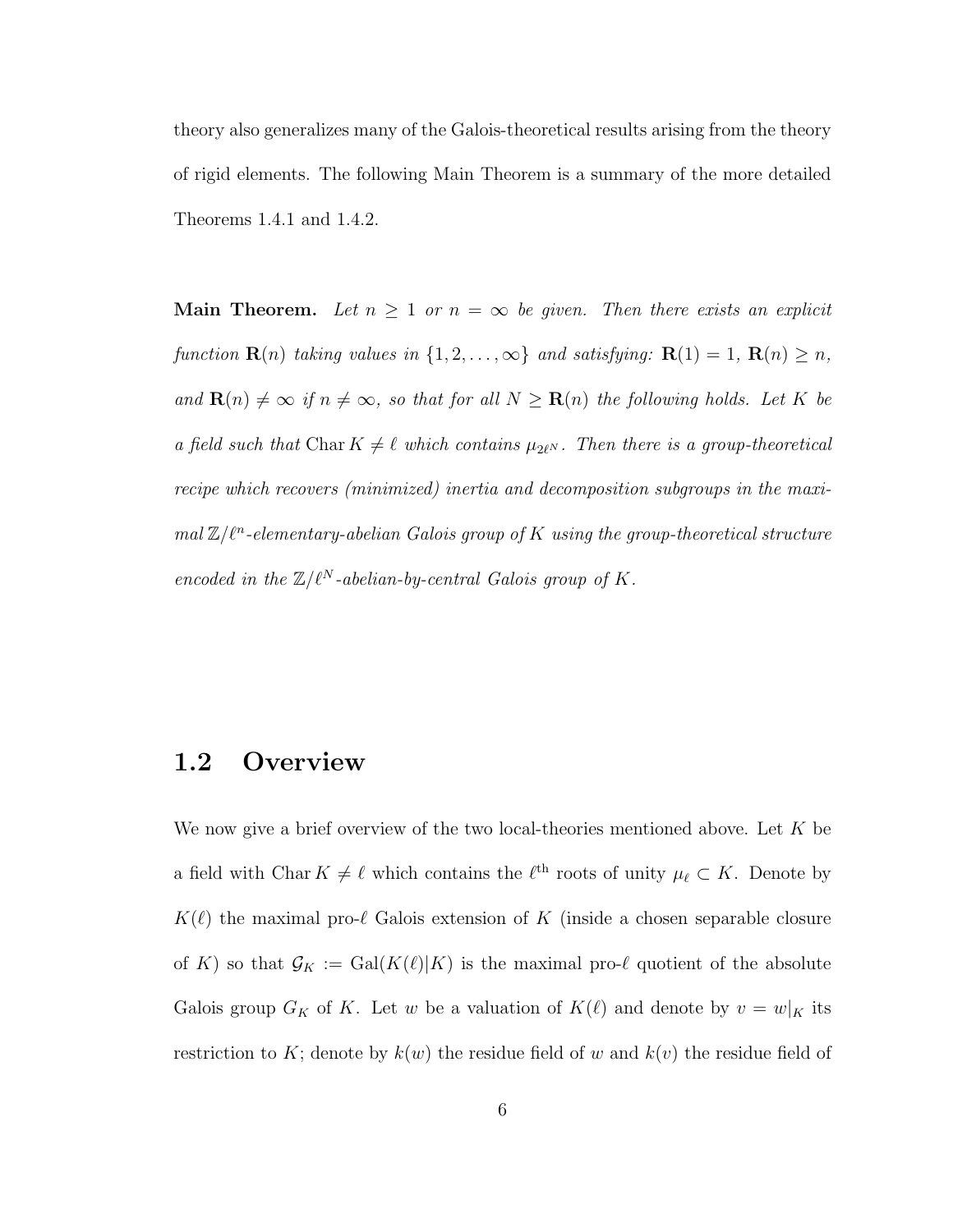v and assume that Char  $k(v) \neq \ell$ . We denote by  $T_{w|v} \leq Z_{w|v} \leq \mathcal{G}_K$  the inertia resp. decomposition subgroup of  $w|v$  inside  $\mathcal{G}_K$ . Recall that  $Z_{w|v}/T_{w|v} = \mathcal{G}_{k(v)}$  and that the canonical short exact sequence

$$
1 \to T_{w|v} \to Z_{w|v} \to \mathcal{G}_{k(v)} \to 1
$$

is split. Moreover, since Char  $k(v) \neq \ell$ ,  $T_{w|v}$  is a free abelian pro- $\ell$  group of the same rank as  $v(K^{\times})/\ell$ , and the action of  $\mathcal{G}_{k(v)}$  on  $T_{w|v}$  factors via the  $\ell$ -adic cyclotomic character. Thus, if  $\sigma \in T_{w|v}, \tau \in Z_{w|v}$  are given non-torsion elements so that the closed subgroup  $\langle \sigma, \tau \rangle$  is non-pro-cyclic, then  $\langle \sigma, \tau \rangle = \langle \sigma \rangle \rtimes \langle \tau \rangle \cong \mathbb{Z}_{\ell} \rtimes \mathbb{Z}_{\ell}$  is a semi-direct product. Here and throughout we denote by  $\langle S \rangle$  the closed subgroup generated by S.

Rigid elements were first considered by Ware [War81] in the context of quadratic forms, then further developed in the context of valuation theory and/or Galois theory by Arason-Elman-Jacob in [AEJ87], Engler-Nogueria in [EN94], Koenigsmann in [Koe95], Engler-Koenigsmann in [EK98], Efrat in [Efr95], [Efr99], [Efr07] and also by others. In a few words, the theory of rigid elements in the context of pro- $\ell$ Galois groups (as in [EN94], [Efr95], [EK98]) asserts that the only way the situation in the previous paragraph can arise is from valuation theory. More precisely, let K be a field such that Char  $K \neq \ell$  and  $\mu_{\ell} \subset K$ . If  $\sigma, \tau \in \mathcal{G}_K$  are non-torsion elements such that  $\langle \sigma, \tau \rangle = \langle \sigma \rangle \rtimes \langle \tau \rangle$  is non-pro-cyclic, then there exists a valuation w of  $K(\ell)$  such that, denoting  $v = w|_K$ , one has Char  $k(v) \neq \ell$ ,  $v(K^{\times}) \neq v(K^{\times \ell})$ ,  $\sigma, \tau \in Z_{w|v}$  and  $\langle \sigma, \tau \rangle / (\langle \sigma, \tau \rangle \cap T_{w|v})$  is cyclic. The key technique in this situation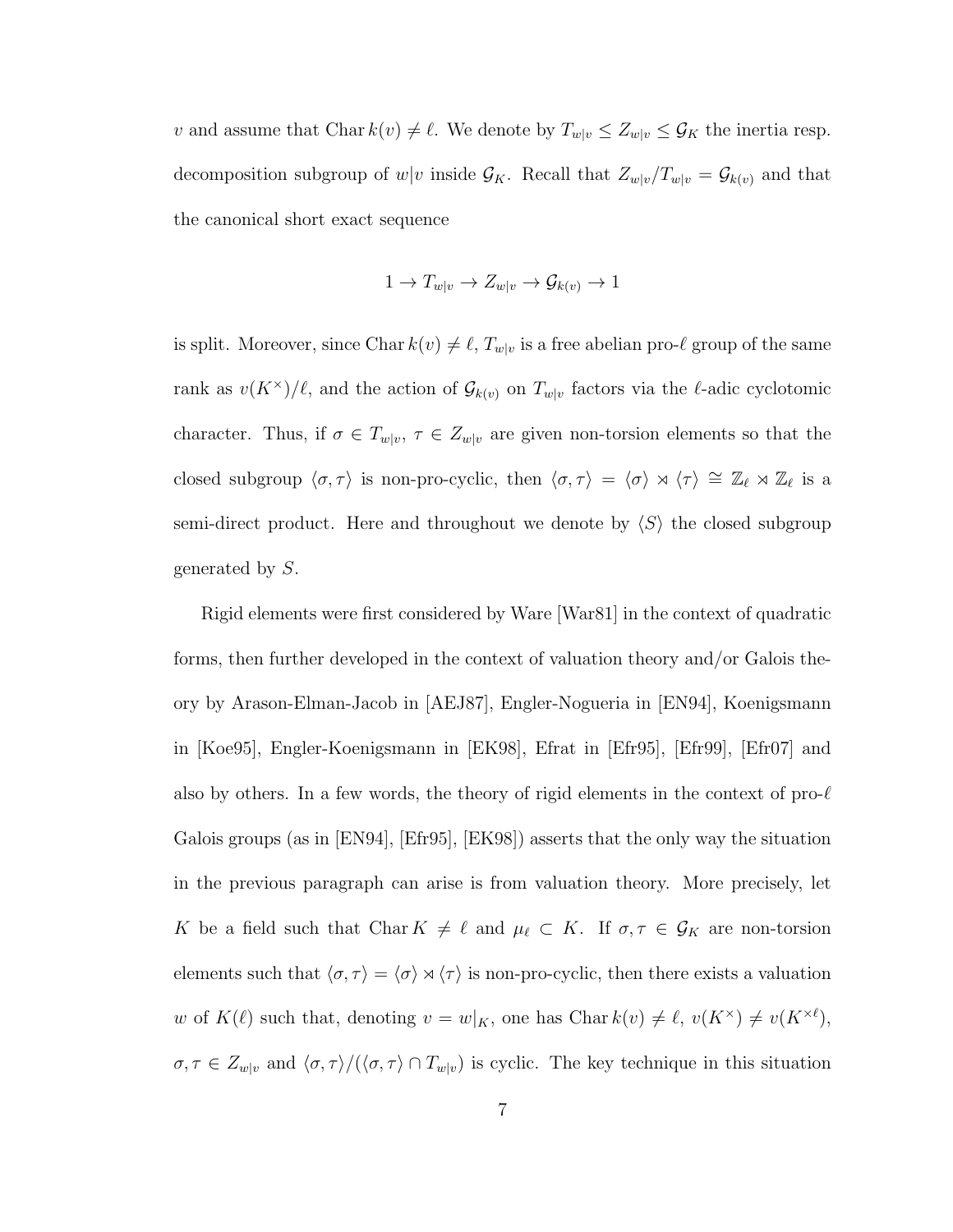is the explicit "creation" of valuation rings inside  $K$  using rigid elements and socalled " $\ell$ -rigid calculus" developed, for instance, in [Koe95] and/or [Efr99]. Indeed, under the assumption that  $\mathcal{G}_K = \langle \sigma, \tau \rangle = \langle \sigma \rangle \rtimes \langle \tau \rangle$  as above, one shows that K has sufficiently many "strongly-rigid elements" to produce an  $\ell$ -Henselian valuation v of K with  $v(K^{\times}) \neq v(K^{\times \ell})$  and Char  $k(v) \neq \ell$ .

Assume, on the other hand, that  $\mu_{\ell^{\infty}} \subset K$ . In this case, we denote by

$$
\Pi_K^a:=\frac{\mathcal{G}_K}{\left[\mathcal{G}_K,\mathcal{G}_K\right]},\;\;\text{and}\;\;\Pi_K^c:=\frac{\mathcal{G}_K}{\left[\mathcal{G}_K,\left[\mathcal{G}_K,\mathcal{G}_K\right]\right]}
$$

the maximal pro- $\ell$  abelian resp. maximal pro- $\ell$  abelian-by-central Galois groups of  $K$ ; this terminology and notation was introduced by Pop [Pop10b]. In the above context, assume again that Char  $k(v) \neq \ell$ , then the  $\ell$ -adic cyclotomic character of K (and of  $k(v)$ ) is trivial. Hence,  $\mathcal{G}_{k(v)}$  acts trivially on  $T_{w|v}$ ; we conclude that  $Z_{w|v} \cong$  $T_{w|v} \times \mathcal{G}_{k(v)}$  and recall that  $T_{w|v}$  is abelian. Denote by  $K^{ab}$  the Galois extension of K such that  $\text{Gal}(K^{ab}|K) = \Pi_K^a$ ,  $v^{ab} := w|_{K^{ab}}$ ,  $T_v := T_{v^{ab}|v}$  and  $Z_v := Z_{v^{ab}|v}$ ; since  $\Pi_K^a$ is abelian,  $T_v$  and  $Z_v$  are independent of choice of w. We deduce that for all  $\sigma \in T_v$ and  $\tau \in Z_v$ , there exist lifts  $\tilde{\sigma}, \tilde{\tau} \in \Pi_K^c$  of  $\sigma, \tau \in \Pi_K^a$  which commute in  $\Pi_K^c$ ; since  $\Pi_K^c$  is a central extension of  $\Pi_K^a$ , we conclude that any lifts  $\tilde{\sigma}, \tilde{\tau} \in \Pi_K^c$  of  $\sigma, \tau \in \Pi_K^a$ commute as well – such a pair  $\sigma, \tau \in \Pi_K^a$  is called **commuting-liftable**.

Bogomolov and Tschinkel's theory of commuting-liftable pairs [BT02] asserts that, under the added assumption that  $K$  contains an algebraically closed subfield  $k = \bar{k}$ , the only way a commuting pair can arise is via a valuation as described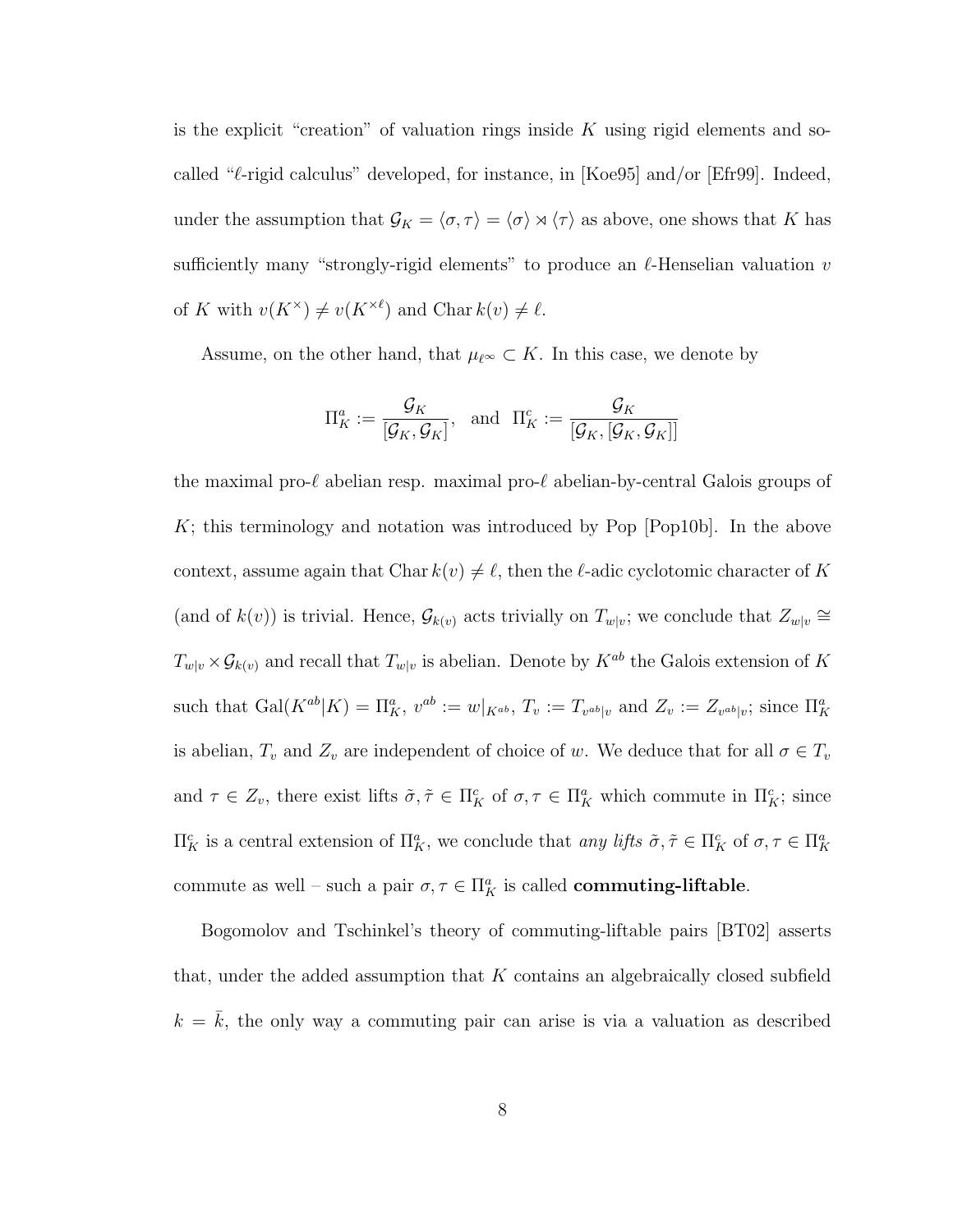above.<sup>1</sup> The method of loc.cit. uses the notion of a "flag function;" in particular, this is a homomorphism  $K^{\times} \to \mathbb{Z}_{\ell}$  which corresponds, via Kummer theory, to an element in  $T_v$  for some valuation v. One then considers  $\sigma, \tau \in \Pi_K^a$  as elements of  $\text{Hom}(K^{\times}, \mathbb{Z}_{\ell}) = \text{Hom}(K^{\times}/k^{\times}, \mathbb{Z}_{\ell})$  via Kummer theory, and produces the corresponding map:

$$
\Psi = (\sigma, \tau) : K^{\times}/k^{\times} \to \mathbb{Z}_{\ell}^2 \subset \mathbb{A}^2(\mathbb{Q}_{\ell}).
$$

When one views  $K^{\times}/k^{\times} = \mathbb{P}_k(K)$  as an infinite dimensional projective space over k, the assumption that  $\sigma, \tau$  are a commuting-liftable-pair ensures that  $\Psi$  sends **projective lines** to affine lines. This severe restriction on  $\Psi$  is then used to show that some  $\mathbb{Z}_{\ell}$ -linear combination of  $\sigma$  and  $\tau$  is a flag function.

As mentioned above, the theory of commuting-liftable pairs was originally outlined by Bogomolov in [Bog91], where he also introduced a program in birational anabelian geometry for fields of purely geometric nature – i.e. function fields over an algebraically closed field of characteristic different from  $\ell$  and dimension  $\geq 2$ – which aims to reconstruct such function fields K from the Galois group  $\Pi_K^c$ . If Char  $K > 0$ , the above technical theorem eventually allows one to detect the decomposition and inertia subgroups of **quasi-divisorial valuations** inside  $\Pi_K^a$  using the group-theoretical structure encoded in  $\Pi_K^c$  (see Pop [Pop10b]). In particular, for

<sup>&</sup>lt;sup>1</sup>It turns out that Char  $k(v) \neq \ell$  is not needed in order to produce a commuting-liftable pair, under a modified notion of decomposition and inertia. It turns out that valuations with residue characteristic equal to  $\ell$  can and do arise from commuting-liftable pairs, as we will see in this thesis.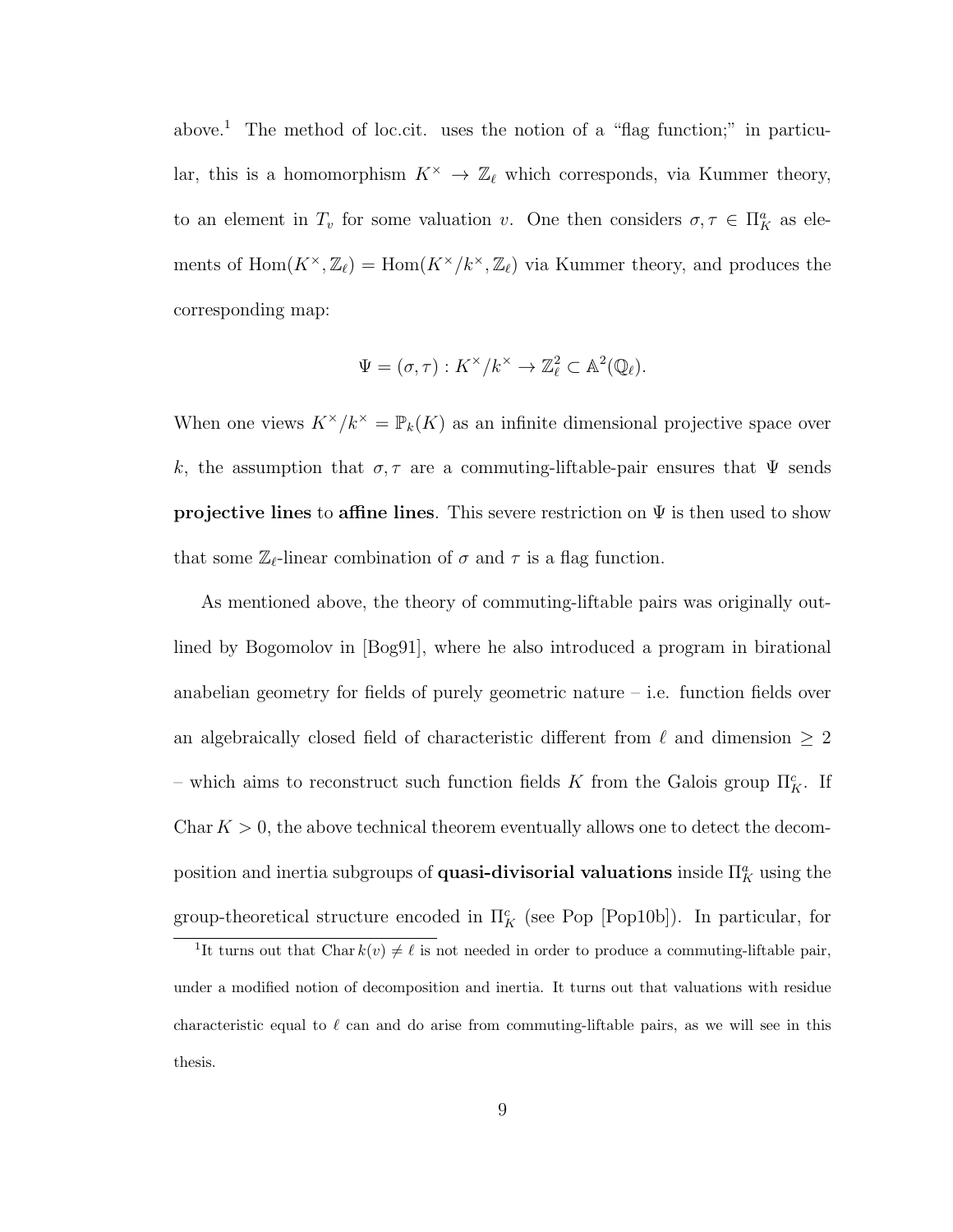function fields K over the algebraic closure of a finite field, one can detect the decomposition/inertia structure of **divisorial valuations** inside  $\Pi_K^a$  using  $\Pi_K^c$ . While Bogomolov's program in its full generality is far from being complete, it has been carried through for function fields  $K|k, k = \overline{\mathbb{F}}_p$  over the algebraic closure of a finite field by using Bogomolov's theory of commuting-liftable pairs to develop the local theory (see [BT02] and [Pop11] for more on the local theory).

In this thesis, we obtain analogous results to those in the theory of commutingliftable pairs, for the  $(\mathbb{Z}/\ell^n)$ -abelian-by-central and the pro- $\ell$ -abelian-by-central situations, by elaborating on and using the theory of rigid elements, while working under less restrictive assumptions than Bogomolov and Tschinkel's approach. We now begin by introducing some technical assumptions and notation.

## 1.3 Notation

For the remainder of the discussion,  $\ell$  will denote a fixed prime. A "subgroup" in the context of profinite groups will always mean a closed subgroup, and all homomorphisms we consider will be continuous. For an abelian group  $A$ , we will denote by  $\widehat{A}$  the  $\ell$ -adic completion of A; namely:

$$
\widehat{A} := \lim_{n} A/\ell^{n}.
$$

To simplify the notation somewhat, for a field F we will denote by  $\widehat{F} = \widehat{F}^{\times}$ , the  $\ell$ -adic completion of  $F^{\times}$ .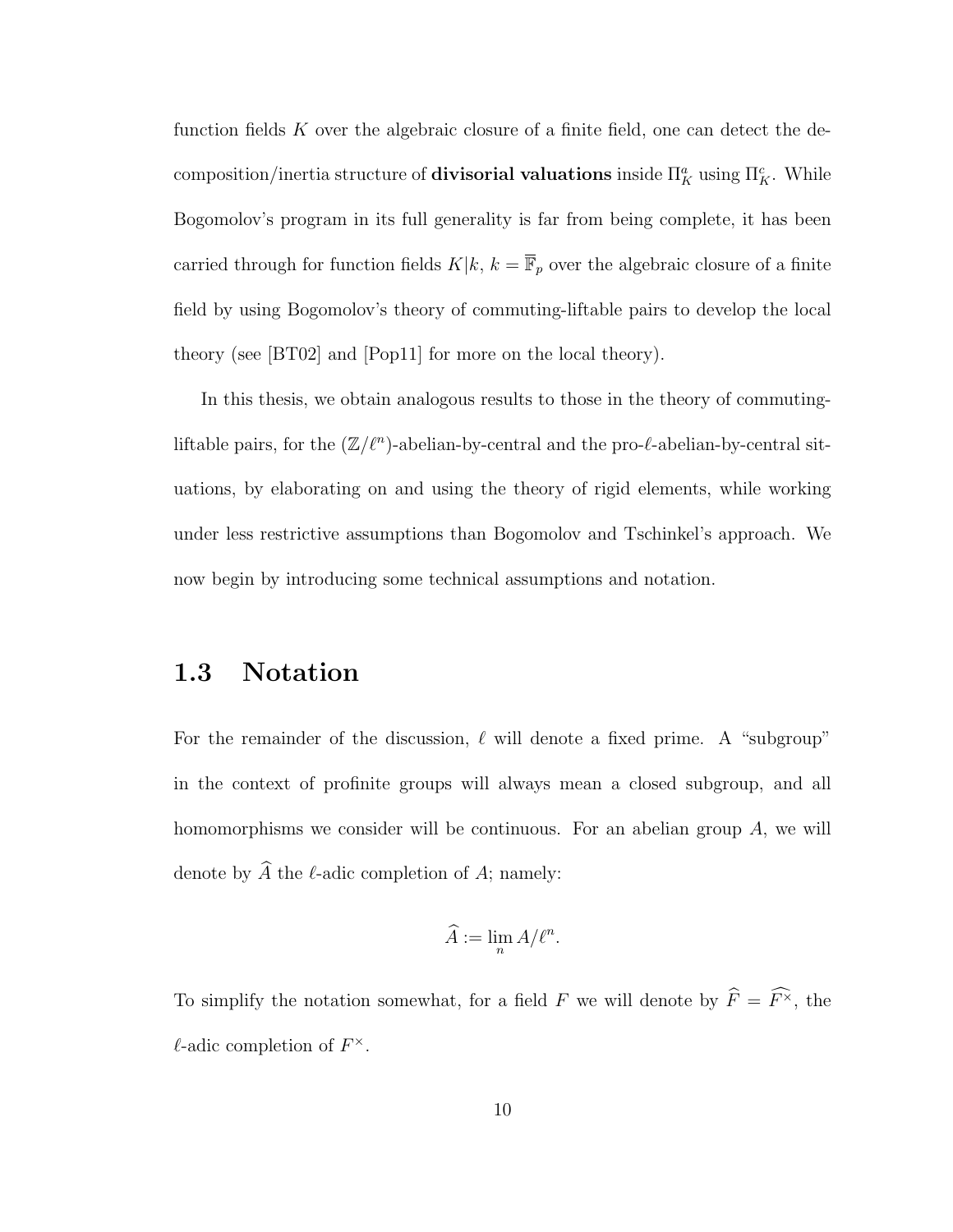Let K be a field whose characteristic is different from  $\ell$ . Let n denote either a positive integer or  $n = \infty$  and assume that  $\mu_{2\ell^n} \subset K$ . In this case, we denote by  $\mathcal{G}_{K}^{a,n}$  the maximal  $(\mathbb{Z}/\ell^{n})$ -abelian (resp. pro- $\ell$  abelian if  $n = \infty$ ) and  $\mathcal{G}_{K}^{c,n}$  the maximal  $(\mathbb{Z}/\ell^n)$ -abelian-by-central (resp. pro- $\ell$ -abelian-by-central) Galois groups of K. Explicitly, denote by  $\mathcal{G}_K^{(2,n)} := [\mathcal{G}_K, \mathcal{G}_K] \cdot (\mathcal{G}_K)^{\ell^n}$  and  $\mathcal{G}_K^{(3,n)} = [\mathcal{G}_K, \mathcal{G}_K^{(2,n)}] \cdot (\mathcal{G}_K^{(2,n)})^{\ell^n}$ , then

$$
\mathcal{G}_K^{a,n}:=\mathcal{G}_K/\mathcal{G}_K^{(2,n)}, \ \ \text{and} \ \ \mathcal{G}_K^{c,n}:=\mathcal{G}_K/\mathcal{G}_K^{(3,n)}.
$$

The canonical projection  $\Pi: \mathcal{G}_K^{c,n} \to \mathcal{G}_K^{a,n}$  induces the following maps; we denote ker  $\Pi$  additively. First,  $[\bullet, \bullet] : \mathcal{G}_K^{a,n} \times \mathcal{G}_K^{a,n} \to \text{ker } \Pi$  defined by  $[\sigma, \tau] = \tilde{\sigma}^{-1} \tilde{\tau}^{-1} \tilde{\sigma} \tilde{\tau}$ where  $\tilde{\sigma}, \tilde{\tau} \in \mathcal{G}_K^{c,n}$  are some lifts of  $\sigma, \tau \in \mathcal{G}_K^{a,n}$ ; since  $\Pi$  is a central extension, this is well-defined and bilinear. Second,  $(\bullet)^{\pi}: \mathcal{G}_K^{a,n} \to \ker \Pi$  defined by  $\sigma^{\pi} = \tilde{\sigma}^{\ell^n}$  (resp.  $\sigma^{\pi} = 0$  if  $n = \infty$ ) where, again,  $\tilde{\sigma} \in \mathcal{G}_K^{c,n}$  is some lift of  $\sigma \in \mathcal{G}_K^{a,n}$ ; since  $\Pi$  is a central extension with kernel killed by  $\ell^n$ , this map is well defined and, if  $\ell \neq 2$ , this map is linear. We will furthermore denote by  $\sigma^{\beta} = 2 \cdot \sigma^{\pi}$ , thus  $(\bullet)^{\beta}$  is a linear map  $\mathcal{G}_K^{a,n} \to \ker \Pi$  regardless of  $\ell$ .

A pair of elements  $\sigma, \tau \in \mathcal{G}_K^{a,n}$  will be called a **commuting-liftable** pair (or a **CL-pair** for short) provided that  $[\sigma, \tau] \in \langle \sigma^{\beta}, \tau^{\beta} \rangle$ . Our definition of a CL-pair diverges from Bogomolov-Tschinkel's definition since we must account for situations where the cyclotomic character is non-trivial; in fact, if  $\mu_{\ell} \in K$ , our notion of a CL-pair agrees with Bogomolov and Tschinkel's. For a (closed) subgroup  $A \leq \mathcal{G}_{K}^{a,n}$ ,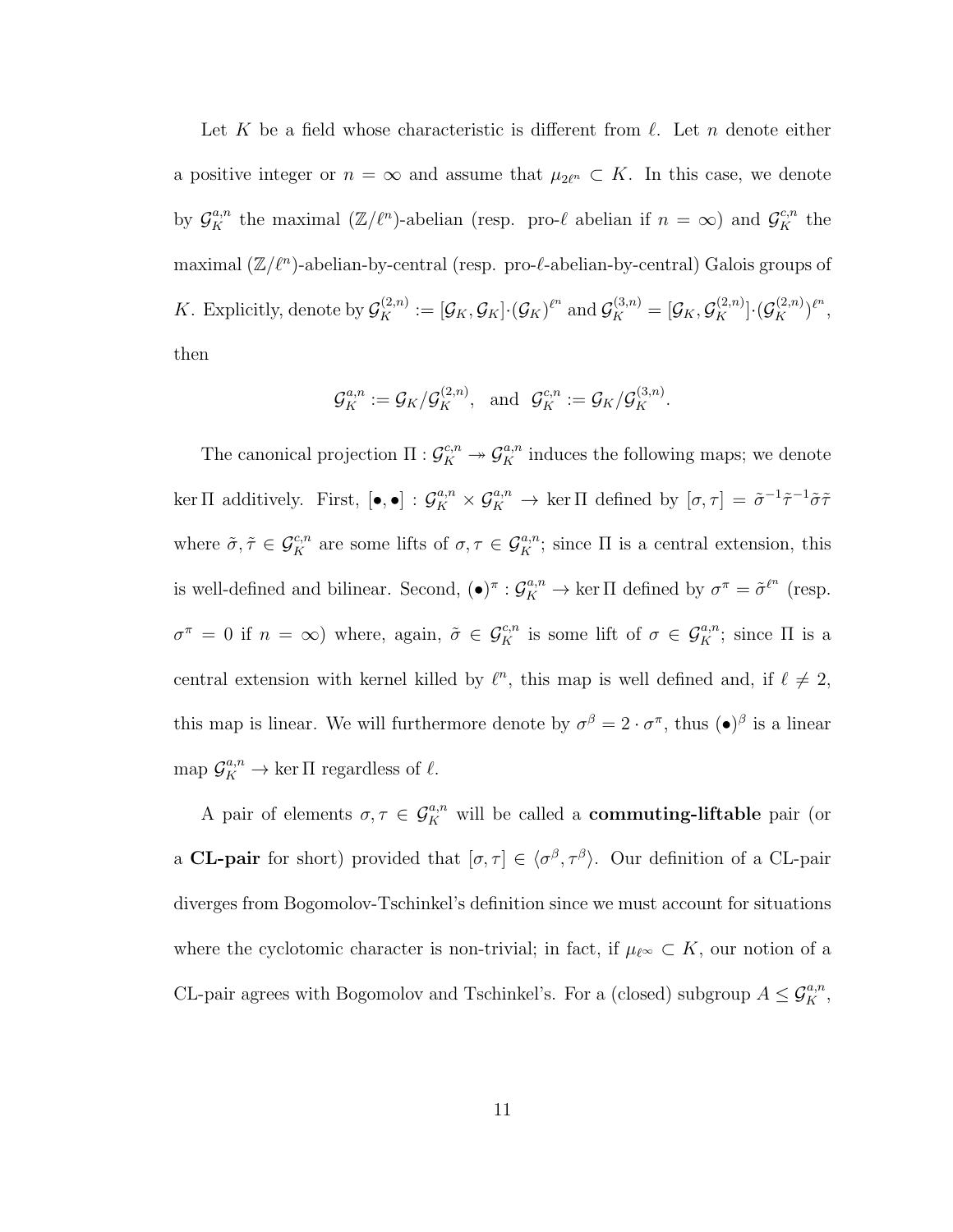we denote by

$$
\mathbf{I}^{\mathrm{CL}}(A) = \{ \sigma \in A : \forall \tau \in A, [\sigma, \tau] \in \langle \sigma^{\beta}, \tau^{\beta} \rangle \}.
$$

Then  $I^{CL}(A)$  is a subgroup<sup>2</sup> of A; the group  $I^{CL}(A)$  is the so-called "commutingliftable-center" of A.

Remark 1.3.1. Let K be a field such that Char  $K \neq \ell$  and  $\mu_{2\ell} \subset K$ , and let  $A \leq \mathcal{G}_K^{a,1}$  be given. In this case, we can give an alternative definition for  $\mathbf{I}^{\mathrm{CL}}(A)$ which is the same definition given in [Top12]. Using this alternative definition, our main results generalize the situation of [EM11b]. Namely, for  $A \leq \mathcal{G}_{K}^{a,1}$  one has  $I<sup>CL</sup>(A) = \{ \sigma \in A : \forall \tau \in A, [\sigma, \tau] \in A^{\beta} \}.$  See Remark 12.0.4 for the proof of this equivalence.

Suppose v is a valuation of K. We will denote by  $\Gamma_v = v(K^{\times})$  the value group,  $\mathcal{O}_v$  the valuation ring with valuation ideal  $\mathfrak{m}_v$ , and  $k(v) = \mathcal{O}_v/\mathfrak{m}_v$  the residue field of v. We reserve the notation  $U_v = \mathcal{O}_v^{\times}$  for the v-units and  $U_v^1 = 1 + \mathfrak{m}_v$  for the v-principal units. We denote by  $K^{a,n} = K(\sqrt[\ell^n]{K})$  the Galois extension of K such that  $Gal(K^{a,n}|K) = \mathcal{G}_{K}^{a,n}$ , and pick a prolongation  $v'$  of v to  $K^{a,n}$ . We denote by  $T_v^n := T_{v'|v}$  and  $Z_v^n = Z_{v'|v}$  the decomposition and inertia subgroups of  $v'|v$  inside  $\mathcal{G}_{K}^{a,n}$ ; since  $\mathcal{G}_{K}^{a,n}$  is abelian, these groups are independent of choice of v'. Moreover,

<sup>&</sup>lt;sup>2</sup>This is not immediate if  $n \neq \infty$ , but follows from Theorem 12.0.2. See also Remark 1.3.1 and/or 12.0.4 for the case  $n = 1$ . See also Proposition 13.0.8 alongside the main results of the paper to see that this definition of  $I^{CL}$  is indeed sufficient in the context of valuation theory.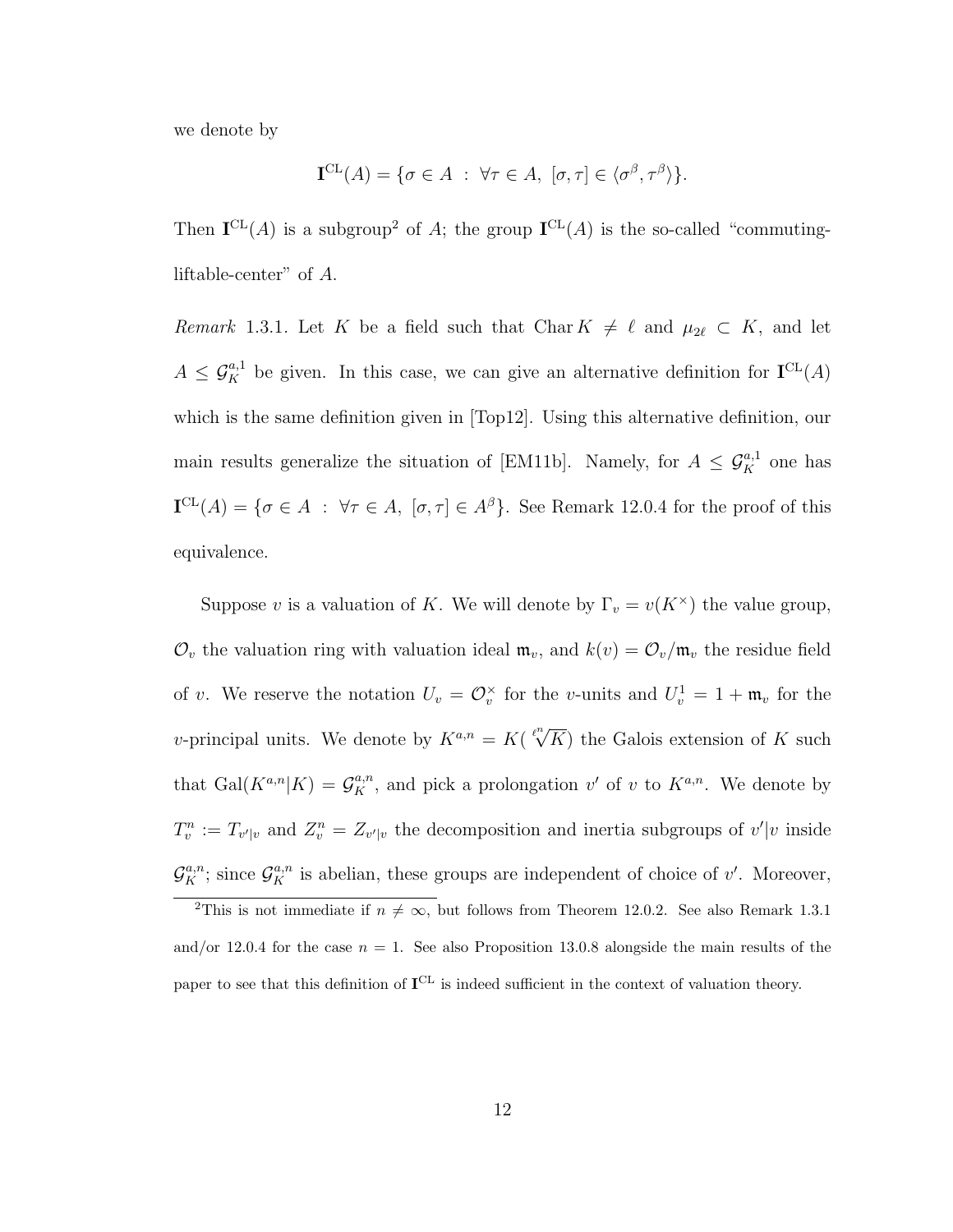we introduce the **minimized** decomposition and inertia subgroups:

$$
D_v^n := \mathrm{Gal}(K^{a,n}|K(\sqrt[p^n]{U_v^1})), \text{ and } I_v^n := \mathrm{Gal}(K^{a,n}|K(\sqrt[p^n]{U_v})).
$$

Observe that  $I_v^n \leq D_v^n$ ; more importantly, however,  $I_v^n \leq T_v^n$  and  $D_v^n \leq Z_v^n$  with equality whenever Char  $k(v) \neq \ell$  (see Proposition 13.0.6). It turns out that the minimized inertia and decomposition groups,  $I_v^n \leq D_v^n$ , have an abelian-by-central Galois theoretical structure which resembles that of the usual inertia and decomposition, even for valuations whose residue characteristic is  $\ell$ ; see Proposition 13.0.8 for the details. In particular, for any valuation v of K, one has  $I_v^n \leq \mathbf{I}^{\mathrm{CL}}(D_v^n)$ regardless of Char  $k(v)$ , just as  $T_v^n \leq \mathbf{I}^{\mathrm{CL}}(Z_v^n)$  for v with Char  $k(v) \neq \ell$  as discussed above.

We denote by  $W_{K,n}$  the collection of valuations v of K which satisfy the following conditions:

- 1.  $\Gamma_v$  contains no non-trivial  $\ell$ -divisible convex subgroups.
- 2. v is maximal among all valuations w such that  $D_v^n = D_w^n$  and  $\Gamma_w$  contains no non-trivial  $\ell$ -divisible convex subgroups; i.e. for all refinements w of v such that  $D_w^n = D_v^n$  as subgroups of  $\mathcal{G}_K^{a,n}$ , one has  $I_w^n = I_v^n$ .

Furthermore, denote by  $\mathcal{V}_{K,n}$  the subset of valuations  $v \in \mathcal{W}_{K,n}$  such that  $k(v)^{\times}/\ell^{n}$ (resp.  $k(v)$  if  $n = \infty$ ) is non-cyclic. It turns out that many valuations of interest are contained in  $W_{K,n}$ . For instance, if K is a function field over an algebraically closed field k, then all Parshin chains of divisors are contained in  $W_{K,n}$  and, if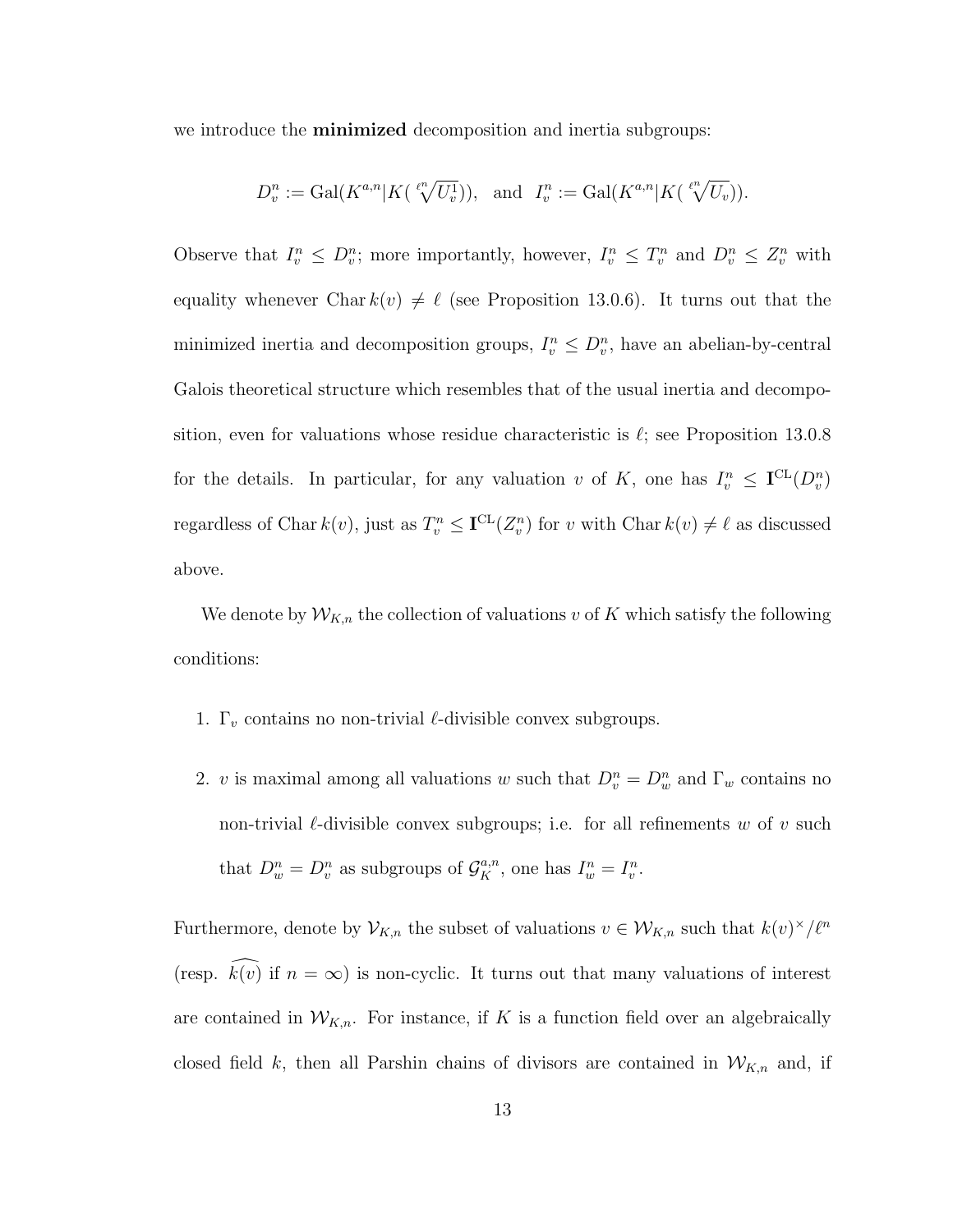the transcendence degree of  $K|k$  is  $\geq 2$ , then those Parshin chains of non-maximal length are contained in  $\mathcal{V}_{K,n}$  (this is also true when k is a "strongly"  $\ell$ -closed field – see Example 8.1.2).

Remark 1.3.2. Using the results of this thesis, we can give an alternative equivalent definition for  $\mathcal{V}_{K,n}$ , in the case where Char  $K \neq \ell$  and  $\mu_{2\ell^n} \subset K$ , which is much easier to describe – see Lemma 8.2.6 and Theorem 12.0.2.  $\mathcal{V}_{K,n}$  is precisely the collection of valuations  $v$  of  $K$  such that:

- 1.  $\Gamma_v$  contains no non-trivial  $\ell$ -divisible convex subgroups.
- 2.  $I_v^1 = \mathbf{I}^{\mathrm{CL}}(D_v^1) \neq D_v^1$ .

In particular, we see that  $\mathcal{V}_{K,m} = \mathcal{V}_{K,n}$  for all  $m \leq n$ .

In a similar way, we will denote by  $\mathcal{V}'_{K,n}$  the collection of valuations v of K which satisfy the following conditions:

1. Char 
$$
k(v) \neq \ell
$$
.

- 2.  $\Gamma_v$  contains no non-trivial  $\ell$ -divisible convex subgroups.
- 3. v is maximal among all valuations w such that Char  $k(w) \neq \ell$ ,  $D_v^n = D_w^n$  and  $\Gamma_w$  contains no non-trivial  $\ell$ -divisible convex subgroups; i.e. for all refinements w of v such that Char  $k(w) \neq \ell$  and  $D_w^n = D_v^n$  as subgroups of  $\mathcal{G}_K^{a,n}$ , one has  $I_w^n = I_v^n$ .
- 4.  $\mathcal{G}_{k(n)}^{a,n}$  $\binom{a,n}{k(v)}$  is non-cyclic.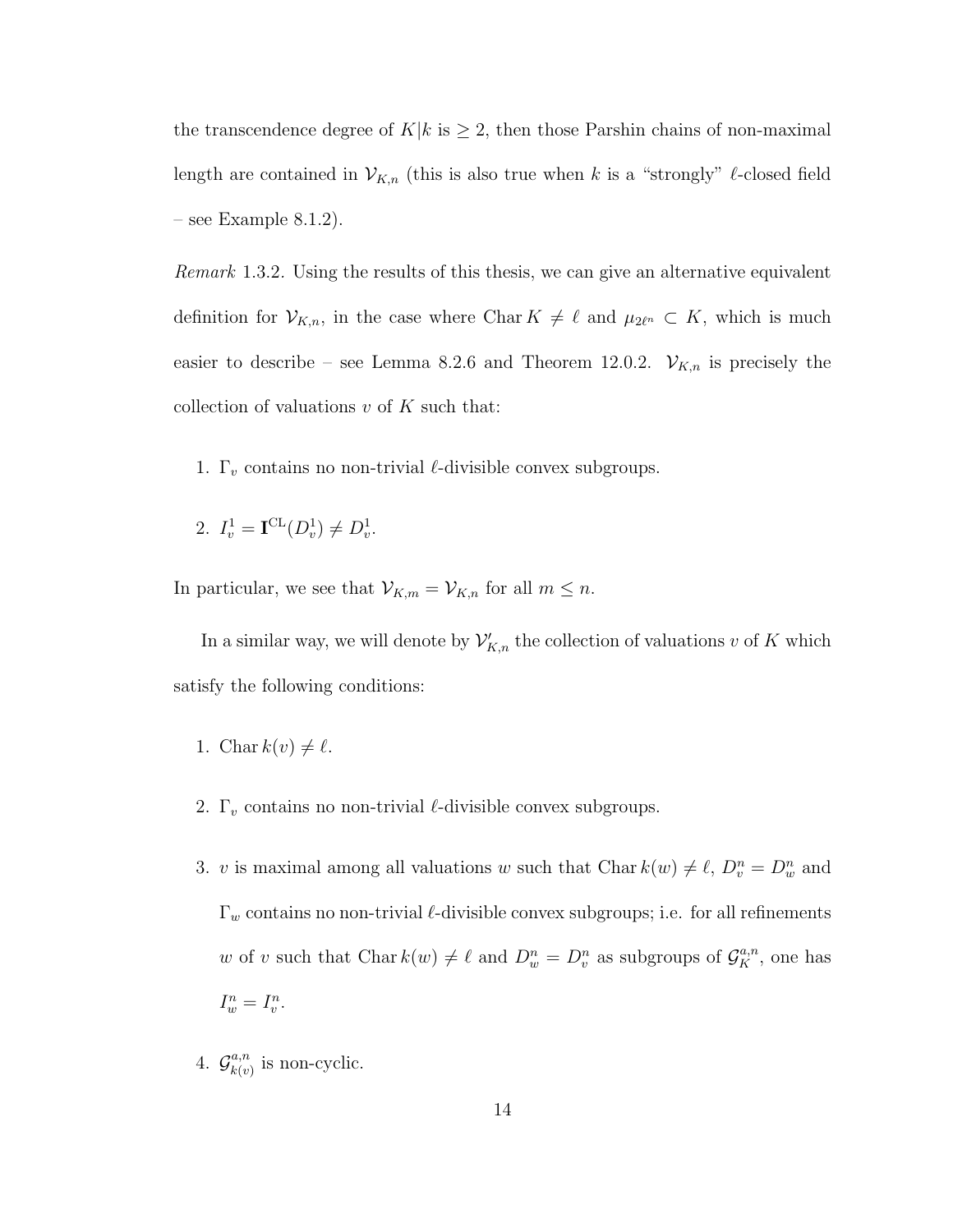Observe that any valuation  $v \in V_{K,n}$ , whose residue characteristic is different from  $\ell$ , lies in  $\mathcal{V}'_{K,n}$ . Moreover, note that  $\mathcal{V}_{K,n} = \mathcal{V}'_{K,n}$  provided that Char  $K > 0$ . In general, however, the two sets are quite different.

Denote by N the collection of positive integers and  $\overline{\mathbb{N}} = \mathbb{N} \cup \{\infty\}$ ; we declare that  $\infty > n$  for all  $n \in \mathbb{N}$ . If  $N \geq n$  and  $\mu_{\ell^N} \subset K$ , we will denote the canonical map  $\mathcal{G}_K^{a,N} \to \mathcal{G}_K^{a,n}$  by  $f \mapsto f_n$ . Furthermore, for an extension  $L|K$  of fields, we will denote by  $f \mapsto f_K$  the canonical map  $\mathcal{G}_L^{a,n} \to \mathcal{G}_K^{a,n}$ . These two maps commute:  $(f_n)_K = (f_K)_n.$ 

## 1.4 Main Results

The main goal of this thesis is to produce a function  $\mathbf{R} : \overline{\mathbb{N}} \to \overline{\mathbb{N}}$ , satisfying the following conditions:

- If  $n \in \mathbb{N}$  then  $\mathbf{R}(n) \in \mathbb{N}$ .
- $R(1) = 1$  and  $R(\infty) = \infty$ .
- $\mathbf{R}(n) \geq n$  for all  $n \in \overline{\mathbb{N}}$ .

so that Theorems 1.4.1 and 1.4.2 below hold true. While we succeed to construct such a function **R** (in the notation introduced in Part II,  $\mathbf{R}(n) = \mathbf{N}(\mathbf{M}_2(\mathbf{M}_1(n)))$ suffices), we do not expect that our function is optimal. However, the requirement that  $\mathbf{R}(1) = 1$  and  $\mathbf{R}(\infty) = \infty$  ensures that Theorems 1.4.1 and 1.4.2 include the main results of [Top12] and therefore also [BT02] as special cases. See also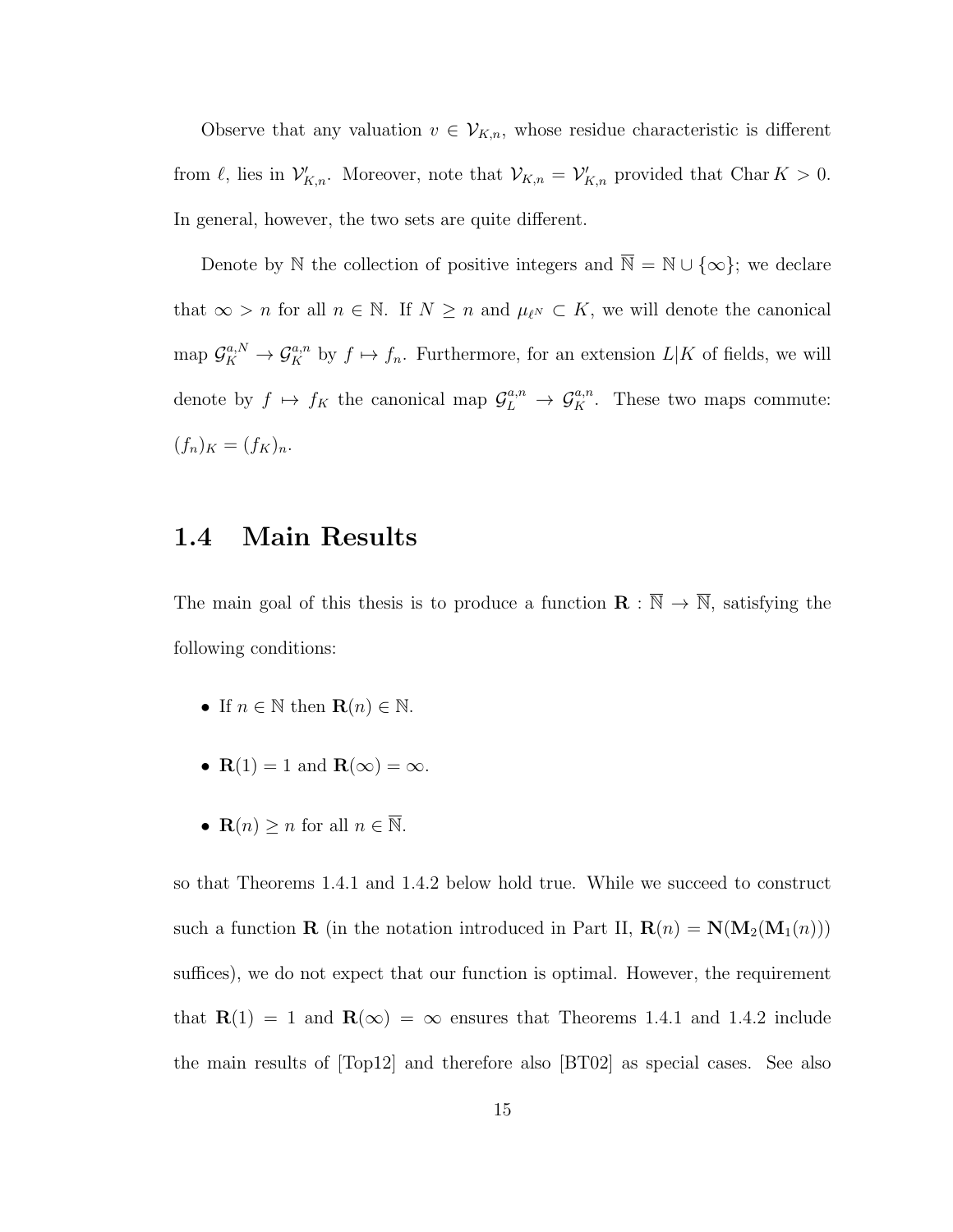Theorem 1.4.2 parts (1) and (2) along with Remark 1.3.1 in comparison with the main theorems of [EN94], [Efr95], [EK98], and also the main theorem of [EM11b]. In particular, our Theorem 1.4.2 generalizes these previous results in almost all cases.

**Theorem 1.4.1.** Let  $n \in \overline{\mathbb{N}}$  be given and let  $N \geq \mathbf{R}(n)$ . Let K be a field such that Char  $K \neq \ell$  and  $\mu_{2\ell^N} \subset K$ .

- 1. Let  $D \leq \mathcal{G}_{K}^{a,n}$  be given. Then there exists a valuation v of K such that  $D \leq D_{v}^{n}$ and  $D/(D \cap I_v^n)$  is cyclic if and only if there exists a CL-group  $D' \leq \mathcal{G}_K^{a,N}$  such that  $D'_n = D$ .
- 2. Let  $I \leq D \leq \mathcal{G}_K^{a,n}$  be given. Then there exists a valuation  $v \in \mathcal{V}_{K,n}$  such that  $I = I_v^n$  and  $D = D_v^n$  if and only if the following hold:
	- (a) There exist  $D' \leq \mathcal{G}_K^{a,N}$  such that  $(\mathbf{I}^{\mathrm{CL}}(D'))_n = I$  and  $D'_n = D$ .
	- (b)  $I \leq D \leq \mathcal{G}_{K}^{a,n}$  are maximal with this property i.e. if  $D \leq E \leq \mathcal{G}_{K}^{a,n}$  and  $E' \leq \mathcal{G}_K^{a,N}$  is given such that  $E'_n = E$  and  $I \leq (\mathbf{I}^{\mathrm{CL}}(E'))_n$ , then  $D = E$ and  $I = (\mathbf{I}^{\mathrm{CL}}(E'))_n$ .
	- (c)  $\mathbf{I}^{\mathrm{CL}}(D) \neq D$  (i.e. D is not a CL-group).

In particular, Theorem 1.4.1 part 2 provides a group theoretical recipe to detect  $I_v^n \leq D_v^n$  for  $v \in V_{K,n}$  using only the group-theoretical structure of  $\mathcal{G}_K^{c,N}$ , whenever  $\mu_{2\ell^N} \subset K$  where  $N = \mathbf{R}(n)$ .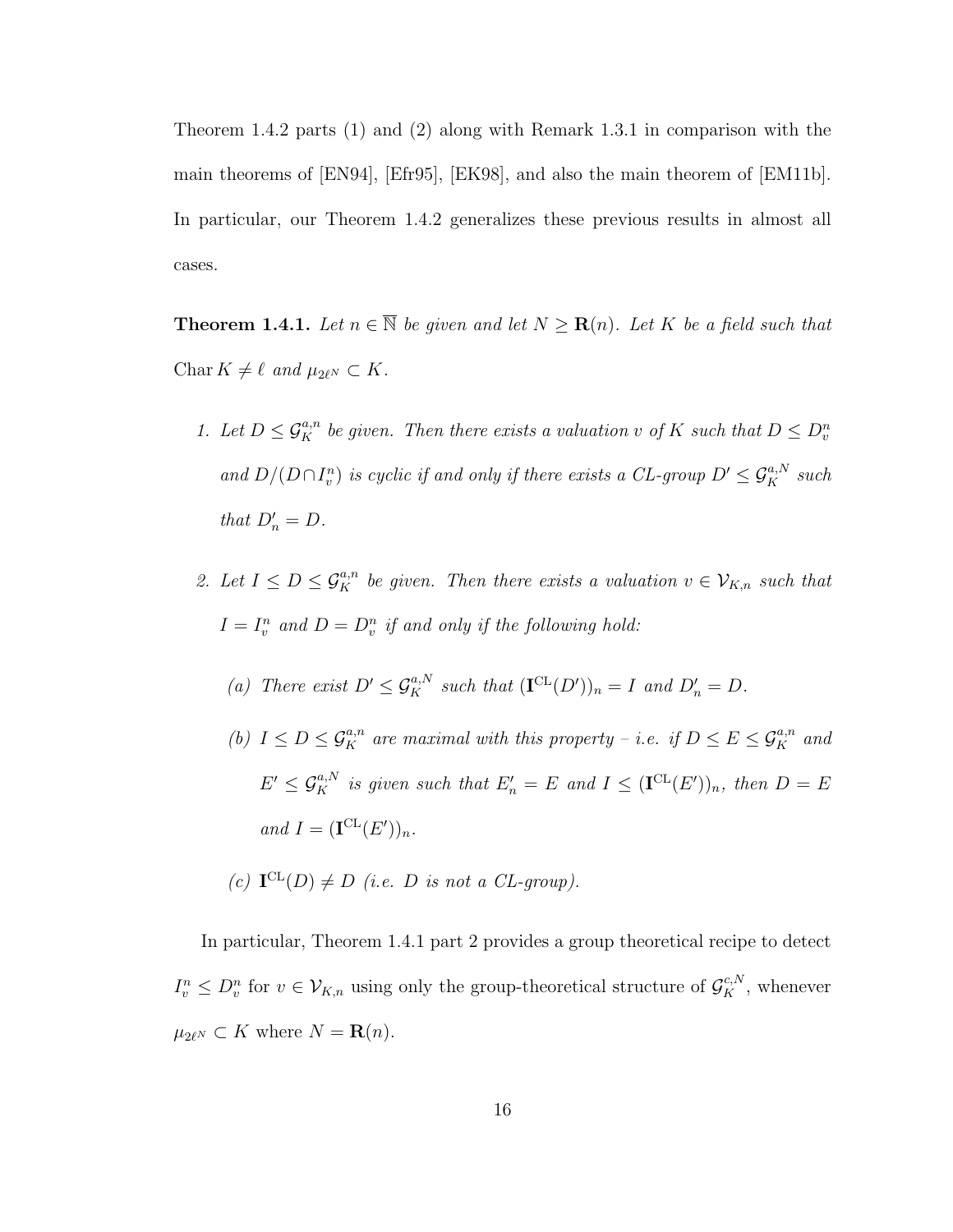By enlarging the group  $\mathcal{G}_K^{c,N}$  we can detect which of those valuations v in the theorem above have residue characteristic different from  $\ell$ . This therefore gives a group-theoretical recipe to detect the usual decomposition and inertia subgroups associated to valuations  $v \in V_{K,n}$  whose residue characteristic is different from  $\ell$ .

**Theorem 1.4.2.** Let  $n \in \overline{\mathbb{N}}$  be given and let  $N \geq \mathbf{R}(n)$ . Let K be a field such that Char  $K \neq \ell$  and  $\mu_{2\ell^N} \subset K$ .

- 1. Let  $D \leq \mathcal{G}_{K}^{a,n}$  be given and denote by  $L := (K^{a,n})^D$ . Then there exists a valuation v of K such that Char  $k(v) \neq \ell$ ,  $D \leq Z_v^n$  and  $D/(D \cap T_v^n)$  is cyclic if and only if there exists a CL-group  $D' \leq \mathcal{G}_L^{a,N}$  such that  $(D'_n)_K = D$ .
- 2. Assume that  $\mathbf{I}^{CL}(\mathcal{G}_K^{a,n}) \neq \mathcal{G}_K^{a,n}$  and consider  $(\mathbf{I}^{CL}(\mathcal{G}_K^{a,N}))_n =: T$ . Then there exists a (possibly trivial) valuation  $v \in V_{K,n}$  such that Char  $k(v) \neq \ell$ ,  $T = T_v^n$ and  $\mathcal{G}_K^{a,n} = Z_v^n$ .
- 3. Let  $v \in V_{K,n}$  be given and denote by  $I := I_v^n \leq D_v^n =: D, L := (K^{a,n})^D$ . Then Char $k(v) \neq \ell$  if and only if there exist  $I' \leq D' \leq \mathcal{G}_L^{a,N}$  such that:
	- (a)  $I' \leq \mathbf{I}^{\mathrm{CL}}(D')$ .
	- (b)  $(I'_n)_K = I$  and  $(D'_n)_K = D$ .

Moreover, if these equivalent conditions hold then  $I = I_v^n = T_v^n$  and  $D =$  $D_v^n = Z_v^n$ .

4. Let  $I \leq D \leq \mathcal{G}_K^{a,n}$  be given and denote by  $L := (K^{a,n})^D$ . Then there exists a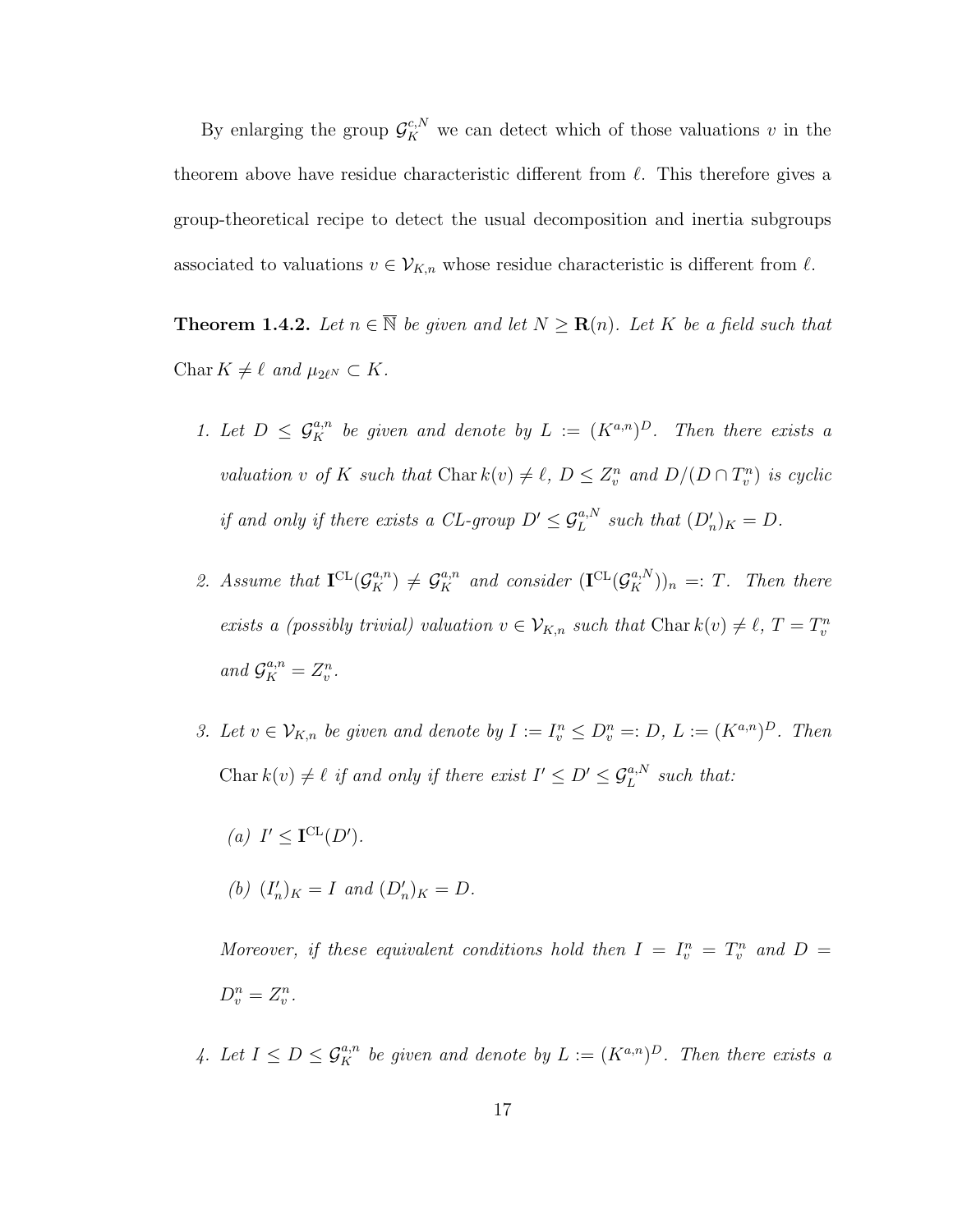valuation  $v \in \mathcal{V}_{K,n}'$  such that  $I = T_v^n$  and  $D = Z_v^n$  if and only if the following hold:

- (a) There exist  $D' \leq \mathcal{G}_L^{a,N}$  such that  $((\mathbf{I}^{\mathrm{CL}}(D'))_n)_K = I$  and  $(D'_n)_K = D$ .
- (b)  $I \leq D \leq \mathcal{G}_K^{a,n}$  are maximal with this property i.e. if  $D \leq E \leq \mathcal{G}_K^{a,n}$ and  $E' \leq \mathcal{G}_{L_E}^{a,N}$  (where  $L_E := (K^{a,n})^E$ ) is given such that  $(E'_n)_K = E$  and  $I \leq ((\mathbf{I}^{\mathrm{CL}}(E'))_n)_K$ , then  $D = E$  and  $I = ((\mathbf{I}^{\mathrm{CL}}(E'))_n)_K$ .

(c) 
$$
\mathbf{I}^{\mathrm{CL}}(D) \neq D
$$
 (i.e. *D* is not a CL-group).

Let  $n \in \overline{\mathbb{N}}$  be given and denote by  $N = \mathbf{R}(n)$ . Denote by  $\mathcal{G}_K^{M,n}$  the smallest quotient of  $\mathcal{G}_K$  for which  $\mathcal{G}_L^{c,N}$  $L^{c,N}$  is a subquotient for all  $K \subset L \subset K^{a,n}$ . Therefore, Theorem 1.4.1 part 2 along with Theorem 1.4.2 part 3 provide a group-theoretical recipe to detect  $T_v^n \leq Z_v^n$  for valuations  $v \in \mathcal{V}_{K,n}$  such that Char  $k(v) \neq \ell$ , using only the group-theoretical structure of  $\mathcal{G}_{K}^{M,n}$ . Moreover, part 4 of this theorem provides a group-theoretical recipe to detect  $T_v^n \leq Z_v^n$  for valuations  $v \in \mathcal{V}'_{K,n}$  using only the group-theoretical structure of  $\mathcal{G}_K^{M,n}$ .

## 1.5 A Guide Through the Thesis

In part I, we give an overview of valuation theory. We review the notions of coarsening/refinement of valuations and the approximation theorem. We also give a brief, but fairly comprehensive summary of decomposition theory of valuations and the theory of rigid elements. Finally, we review the construction of generalized Gauß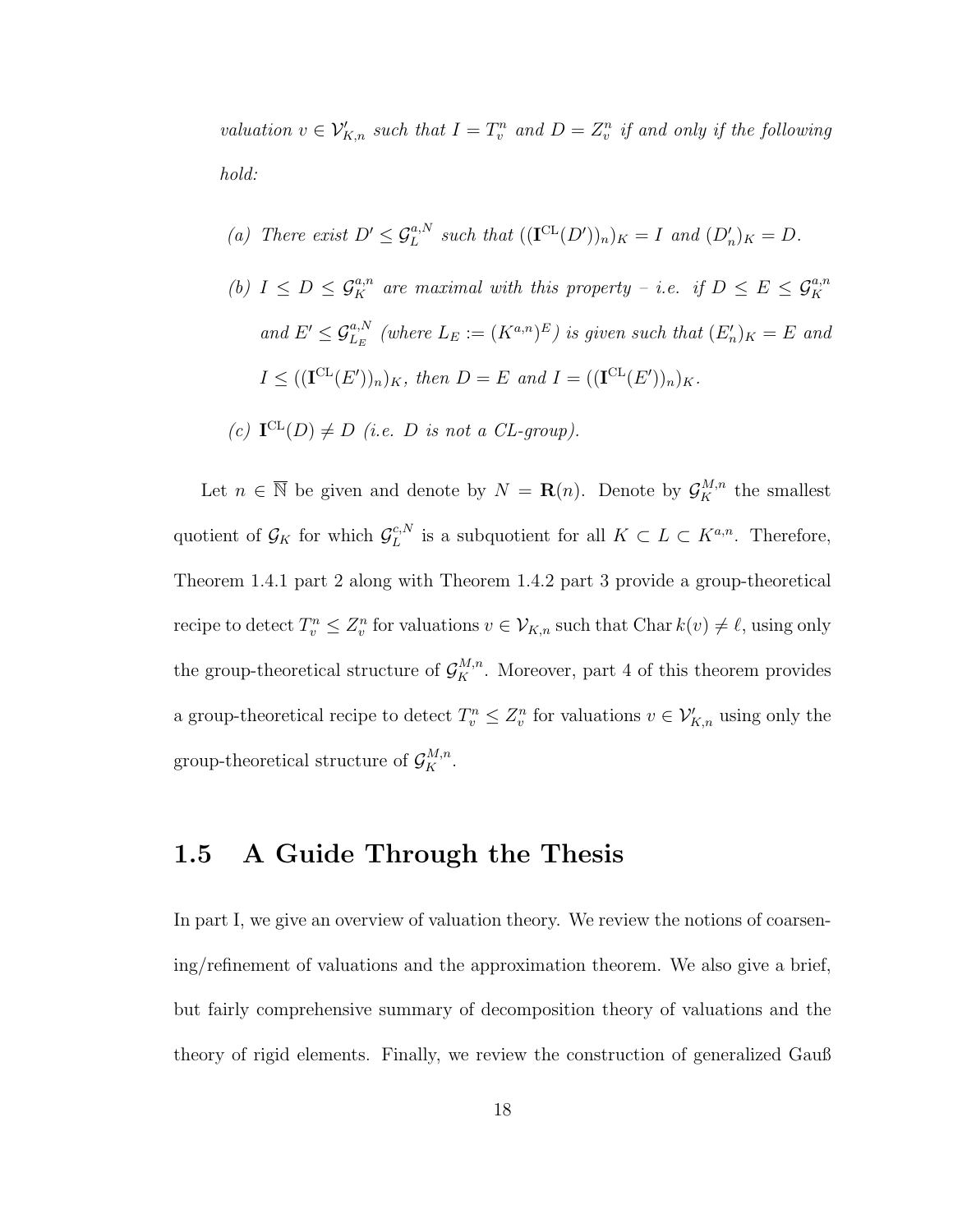valuations which are certain special valuations of function fields; these valuations will play an important role providing some surprising examples and corollaries in Chapter 15.

In Part II, we develop the underlying theory which proves the main results of the paper. This theory works for an arbitrary field  $K$ , and is based on an abstract notion of "C-pairs" (Definition 6.0.6) which is related to a condition in the Milnor K-theory of the field (Proposition 10.2.1). The main theorem of this part, and perhaps the most important theorem in this thesis, is the "Main Theorem of C-Pairs" (Theorem 6.1.1) which relates our notion of C-pairs to restrictions on from rigid elements and thus on the corresponding valuations. We then deduce results which are analogous to the Theorems 1.4.1 and 1.4.2, but in the abstract setting of C-pairs – this is mostly all done in Section 8.2 and Chapter 9. Finally, we give our K-theoretic characterization of C-pairs which characterizes C-pairs using certain canonical quotients of Milnor K-theory (see Section 10.2). The main results in Part II, in particular, give a method to recover/detect valuations using mod- $\ell^n$  Milnor K-theory. Namely, one is able to recover the map  $K^{\times}/\ell^n \to \Gamma_v/\ell^n$  induced by a valuation v using  $K_*^M(K)/\ell^N$ , for  $N \geq \mathbf{R}(n)$ .

In Part III, we provide the Galois-theoretic analogue of a C-pair using Kummer theory and the Merkurjev-Suslin theorem. More precisely, when we identify elements of  $\mathcal{G}_K^{a,n}$  as homomorphisms from K to  $\mathbb{Z}/\ell^n$  resp.  $\mathbb{Z}_\ell$  using Kummer Theory, we prove that the abstract notion of a C-pair is equivalent to the notion of a CL-pair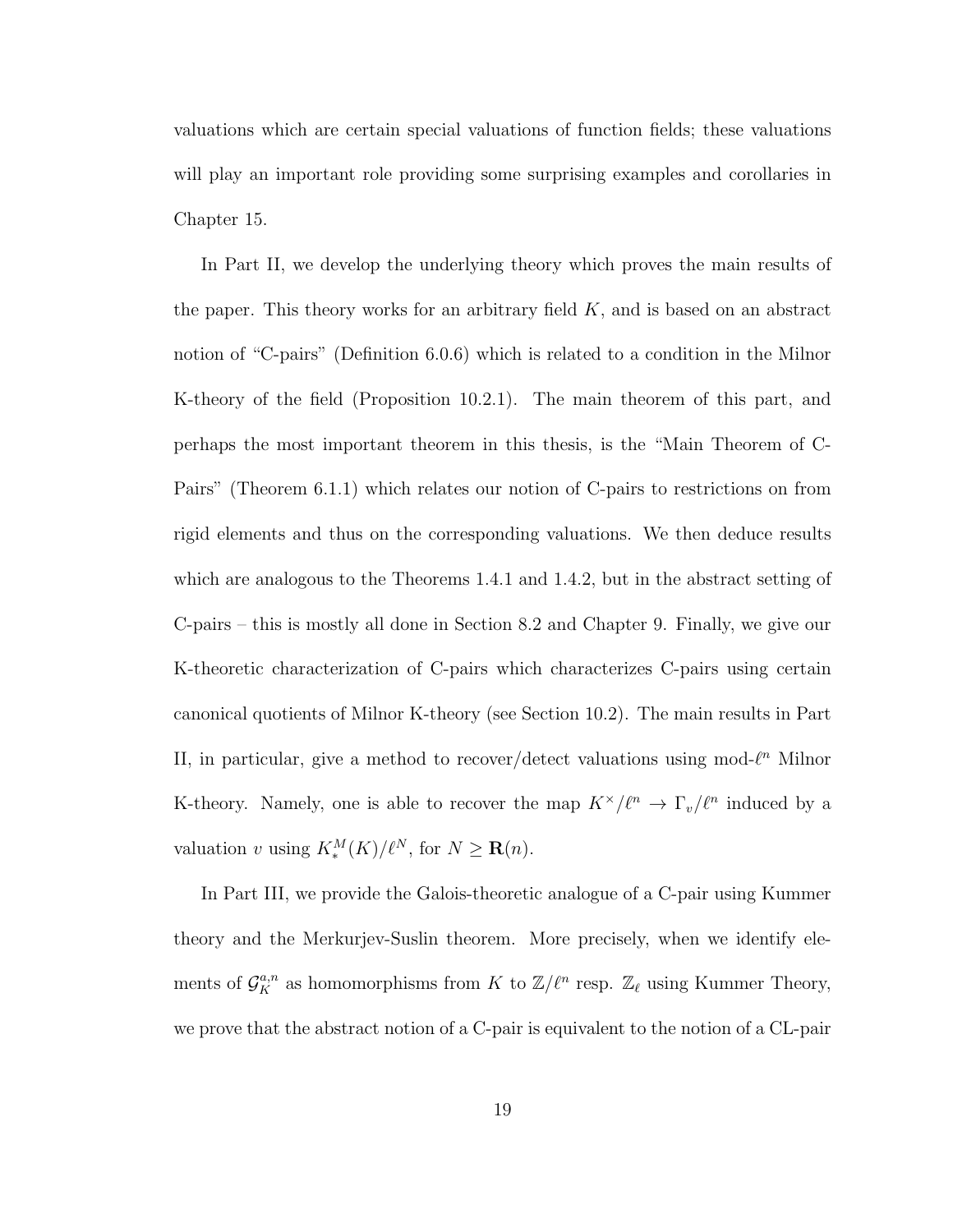(Definition 11.1.2) as defined above (see Theorem 12.0.2). The Main Theorems of the thesis, Theorems 1.4.1 and 1.4.2, are then a mere translation of the main results from Part II to the Galois-theoretical setting using the results of Part III. In Chapter 15, we prove the following corollary which provides a sufficient condition to detect whether or not Char  $K = 0$  using the Galois group  $\mathcal{G}_K^{M,n}$ :

**Corollary 1.5.1.** Let  $n \in \overline{\mathbb{N}}$  be given and denote by  $N = \mathbf{R}(n)$ . Let K be a field such that Char K = 0 and  $\mu_{2\ell^N} \subset K$ . Assume that there exists a field F such that Char  $F > 0$ ,  $\mu_{2\ell^N} \subset F$  and  $\mathcal{G}_K^{M,n}$  $\mathcal{G}_K^{M,n} \cong \mathcal{G}_F^{M,n}$  $F^{M,n}_{F}$ . Then for all  $v \in \mathcal{V}_{K,n}$  one has Char  $k(v) \neq \ell$ .

As a consequence of this, we find many examples of fields  $K$  of characteristic 0 whose maximal pro- $\ell$  Galois group  $\mathcal{G}_K$  is not isomorphic to  $\mathcal{G}_F$  for any field F of positive characteristic (which also contains  $\mu_{2\ell}$ ).

**Corollary 1.5.2.** Suppose that  $K$  is one of the following:

- A function field over a number field k such that  $\mu_{2\ell} \subset k$ , and  $\dim(K|k) \geq 1$ .
- A function field over a strongly  $\ell$ -closed<sup>3</sup> field k (e.g. k an algebraically closed field) of characteristic 0 such that  $\dim(K|k) \geq 2$ .

Then there does not exist a field F such that  $\mu_{2\ell} \subset F$ , Char  $F > 0$  and  $\mathcal{G}_K \cong \mathcal{G}_F$ .

This is obtained by proving that, for K as in the corollary above,  $\mathcal{V}_{K,1}$  contains a valuation whose residue characteristic is  $\ell$ ; it is here that we use the construction

<sup>&</sup>lt;sup>3</sup>See Example 8.1.2 for the definition of a strongly  $\ell$ -closed field.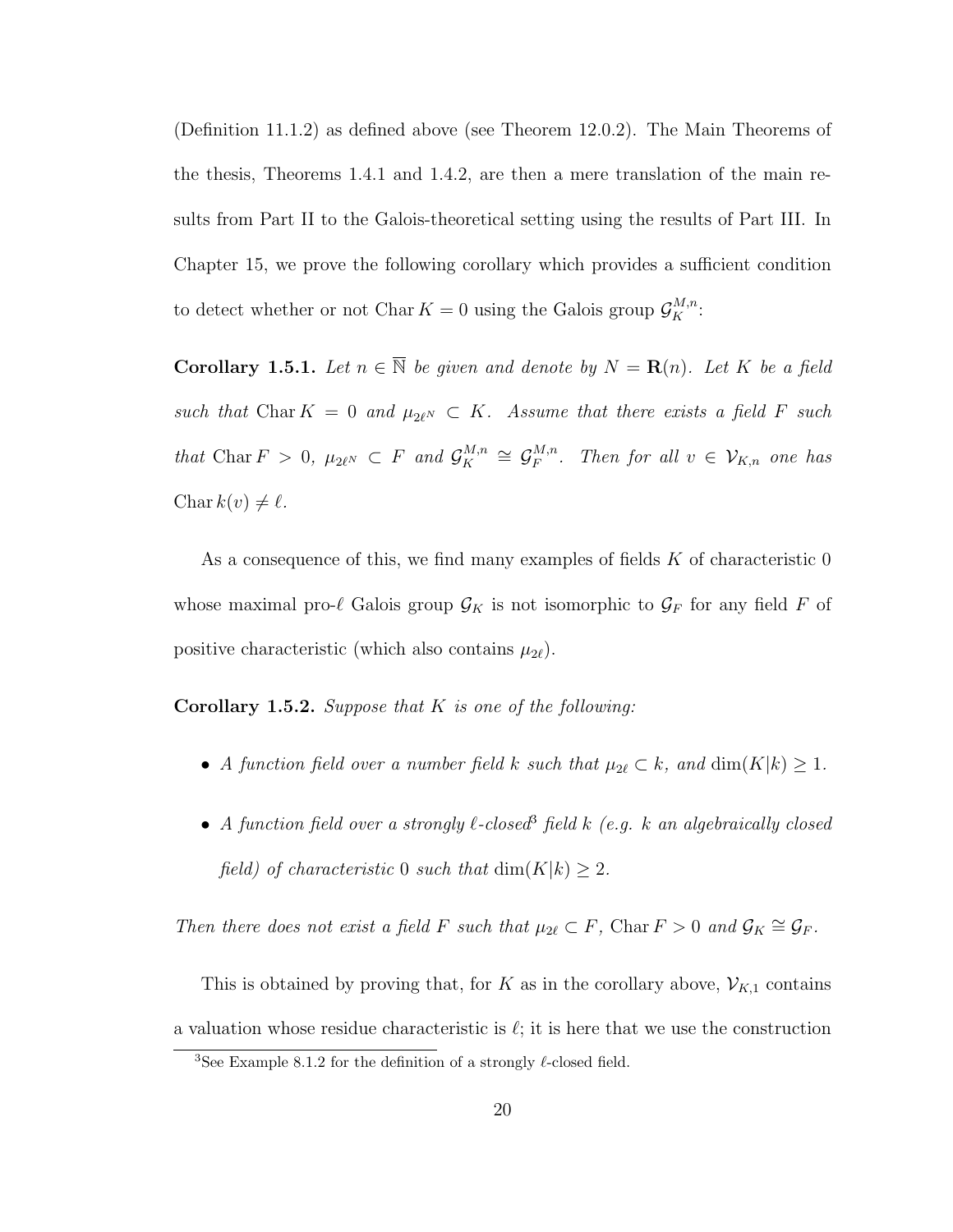of Chapter 5. Actually, such valuations exist in much more general situations than the two classes of examples above and thus many more examples exist. However, the two classes of examples above are of particular interest in birational anabelian geometry and so we've mentioned these explicitly.

To summarize, here is a sketch of the proofs of our main results (Theorems 1.4.1 and Theorem 1.4.2) along with the surrounding results of the thesis:

#### The Abstract Setting:

- 1. For a field K define  $\mathcal{G}_{K}^{a}(n) = \text{Hom}(K^{\times}/\pm 1,\mathbb{Z}/\ell^{n})$  if  $n \in \mathbb{N}$  resp.  $\mathcal{G}_{K}^{a}(n) =$ Hom $(K^{\times},\mathbb{Z}_{\ell})$  if  $n = \infty$ . Two elements  $\sigma, \tau \in \mathcal{G}_{K}^{a}(n)$  are called a C-pair provided that  $\sigma(x)\tau(1-x) = \sigma(1-x)\tau(x)$  for all  $x \neq 0, 1$ .
- 2. If  $\sigma, \tau \in \mathcal{G}_K^a(n)$  lift to a C-pair  $\tilde{\sigma}, \tilde{\tau} \in \mathcal{G}_K^a(N)$  for  $N \geq \mathbf{R}(n)$ , then  $\sigma, \tau$  come about from a valuation (Theorem 6.1). Conversely, valuations provide many C-pairs (Chapter 6).
- 3. In the presence of a certain configuration of C-pairs, the valuations which come about from the "Main Theorem of C-Pairs" are comparable (Chapter 7).
- 4. If K contains sufficiently many roots of unity, one has a supply of C-pairs which lift to C-pairs in  $\mathcal{G}_{K}^{a}(N)$ , for  $N \geq \mathbf{R}(n)$ , arising from valuations. This allows us to detect which elements of  $\mathcal{G}_{K}^{a}(n)$  are trivial on  $U_{v}^{1}$  and which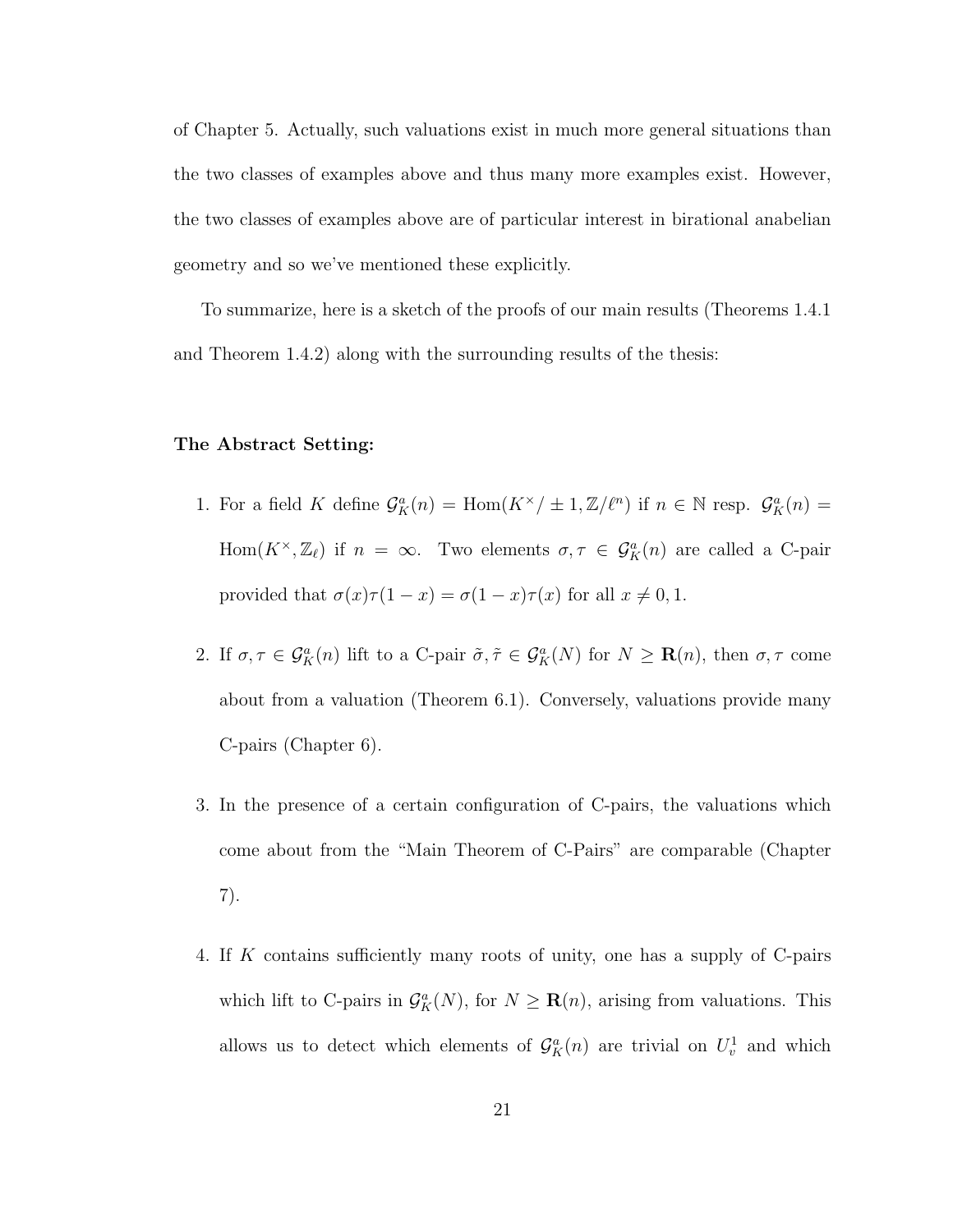are trivial on  $U_v$  for v in a special class of valuations  $\mathcal{V}_{K,n}$  (Section 8.2). We prove that  $\mathcal{V}_{K,n}$  contains essentially all valuations of geometric origin (Example 8.1.2).

- 5. We then prove analogous results to those above which further restrict the residue characteristic to be different from  $\ell$  provided that our given C-pairs lift to C-pairs in  $\mathcal{G}_{L}^{a}(N)$  for  $N\mathbf{R}(n)$  and for certain field extensions  $L|K$  (Chapter 9).
- 6. Finally, we prove that  $\sigma, \tau \in \mathcal{G}_{K}^{\alpha}(n)$  form a C-pair if and only if the quotient  $K_2^M(K)/\langle K^\times, T \rangle$  is sufficiently non-trivial, where  $T = \ker \sigma \cap \ker \tau$  (see Proposition 10.2.1).

#### The Galois Theoretical Setting:

- 1. Here we deal with the situation where Char  $K \neq \ell$  and K contains sufficiently many roots of unity. In this case, we identify  $\mathcal{G}_{K}^{a,n}$  with  $\mathcal{G}_{K}^{a}(n)$  using Kummer Theory. Under this isomorphism (which depends on a choice of isomorphism  $\mu_{\ell^n} \cong \mathbb{Z}/\ell^n$ ), a C-pair maps to a CL-pair (see Definition 11.1.2 for the definition of CL-pairs and Theorem 12.0.2 for the equivalence of the two notions).
- 2. Theorem 1.4.1 is then a reformulation of the results of Section 8.2 using this equivalence (see Theorem 14.0.10).
- 3. The proof of Theorem 1.4.2 uses the equivalence of C-pairs with CL-pairs, along with the results of Chapter 9 and proofs similar to those in Section 8.2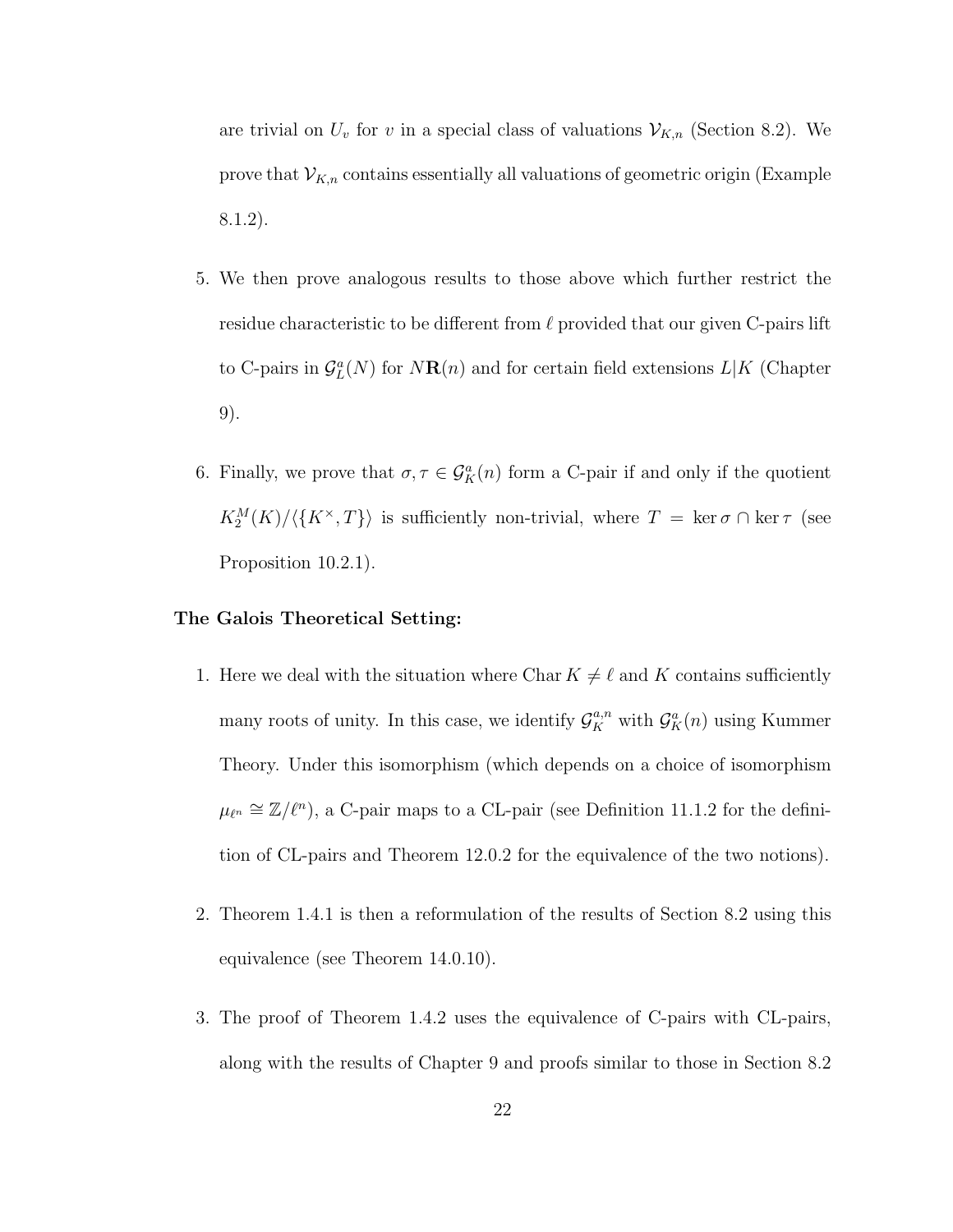(see Theorem 14.0.11).

- 4. Using Theorem 1.4.2 and/or 14.0.11, if  $\mathcal{G}_K \cong \mathcal{G}_F$  for some field F of positive characteristic which contains sufficiently many roots of unity, then all valuations  $v \in V_{K,n}$  have residue characteristic different from  $\ell$ . This is because Char  $F = \text{Char } k(w)$  for all valuations w of F and thus, if Char  $F \neq \ell$ , the equivalent conditions of Theorem 14.0.11 claim (3) always hold true.
- 5. Therefore, if  $\mathcal{V}_{K,n}$  contains a valuation of residue characteristic  $\ell$  (and thus Char  $K = 0$ , then  $\mathcal{G}_K \not\cong \mathcal{G}_F$  for all such F; this is Corollary 15.0.12.
- 6. If K is a function field of transcendence degree  $\geq 1$  over a number field or a function field of transcendence degree  $\geq 2$  over an algebraically closed field (or, more generally, a strongly  $\ell$ -closed field), then  $\mathcal{V}_{K,n}$  contains a valuation of residue characteristic  $\ell$ . The proof of this statement uses the argument from Example 8.1.2, along with the construction of so-called "generalized Gauß valuations" which are described in Chapter 5, to find a valuation  $v \in V_{K,n}$ whose residue characteristic is  $\ell$ .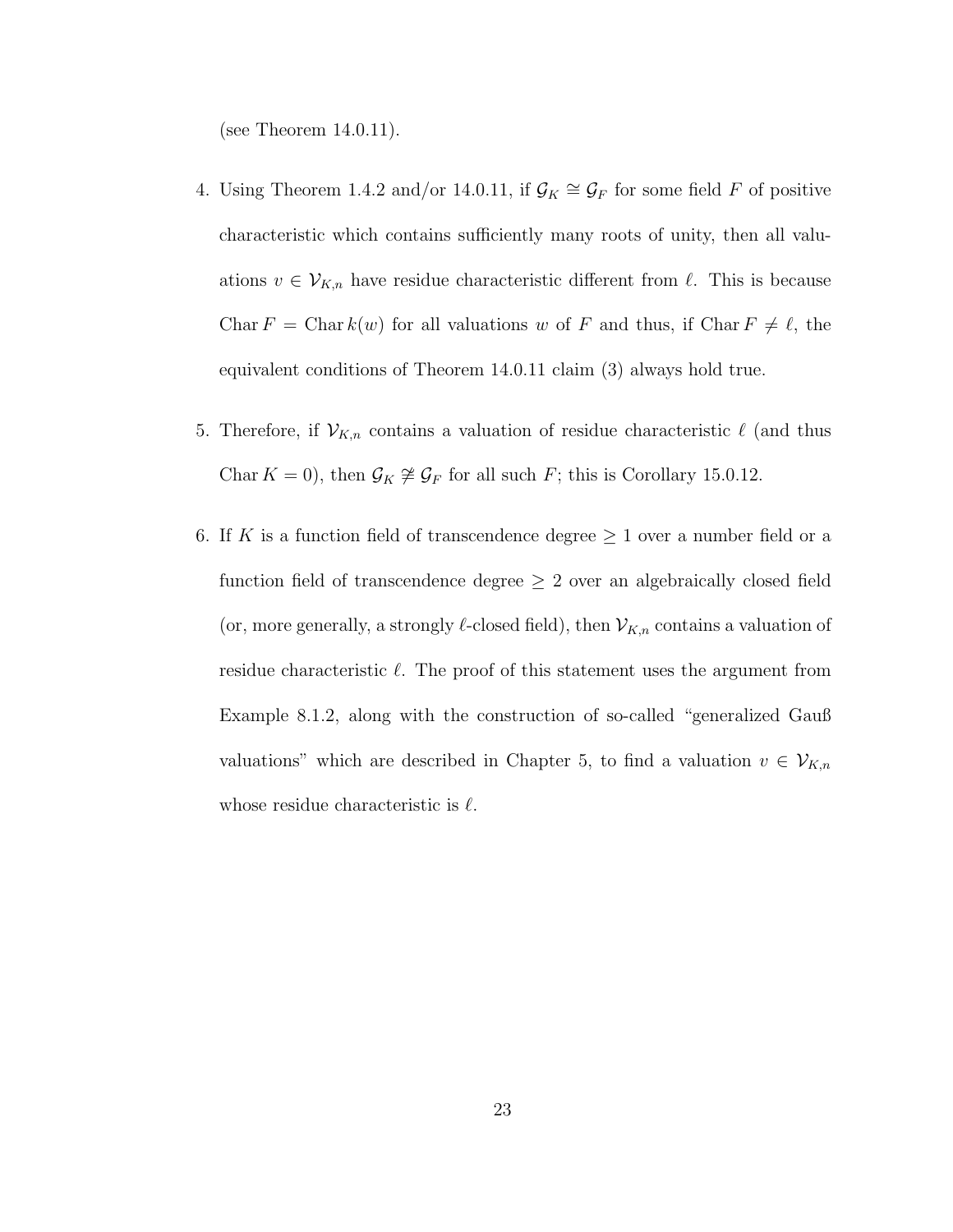# Part I

# Valuation Theory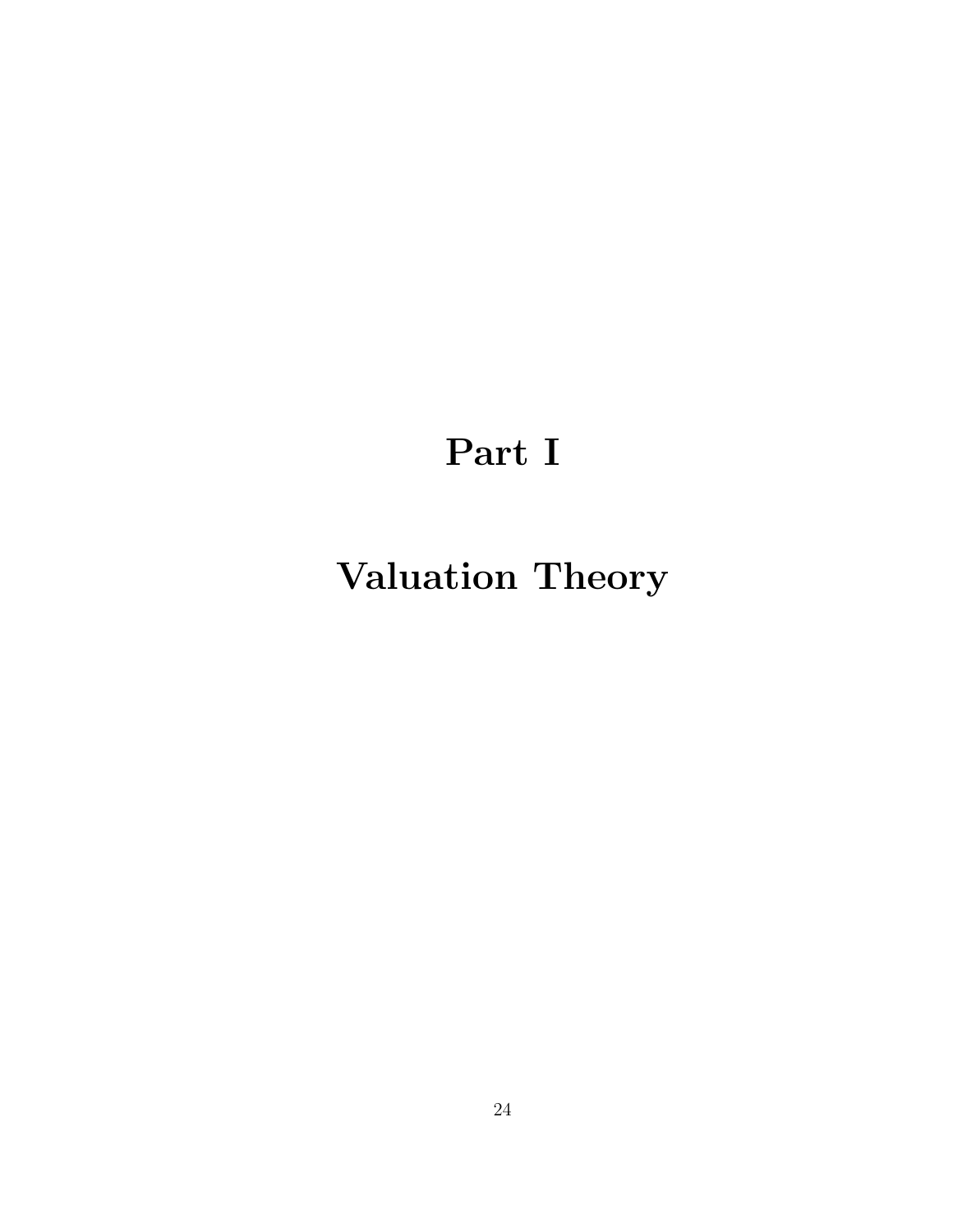## Chapter 2

## Valuations of a Field

Let K be a field and  $\mathcal{O} \subset K$  a subring. We say that  $\mathcal{O}$  is a **valuation ring** provided that for all  $x \in K^{\times}$  either  $x \in \mathcal{O}$  or  $x^{-1} \in \mathcal{O}$ . It is easy to see from this definition that  $\mathcal O$  is integrally closed in K. Indeed if  $x \in K \setminus \mathcal O$  then  $x^{-1} \in \mathcal O$ . Thus there cannot exist a monic equation in  $K$ :

$$
x^n + a_1 x^{n-1} + \dots + a_n = 0, \quad a_i \in \mathcal{O}
$$

for otherwise, multiplying the equation above by  $x^{-(n-1)}$ , we have

$$
x = -a_1 + \dots + x^{-(n-1)}a_n \in \mathcal{O}.
$$

A **valuation** v of K is a surjective homomorphism  $v : K^{\times} \to \Gamma_v$  onto a totally ordered abelian group  $\Gamma_v$  which satisfies the ultra-metric inequality:

$$
v(x + y) \ge \min(v(x), v(y));
$$

here and throughout we will formally set  $v(0) = \infty > \Gamma_v$ . If  $v(x) < v(y)$  then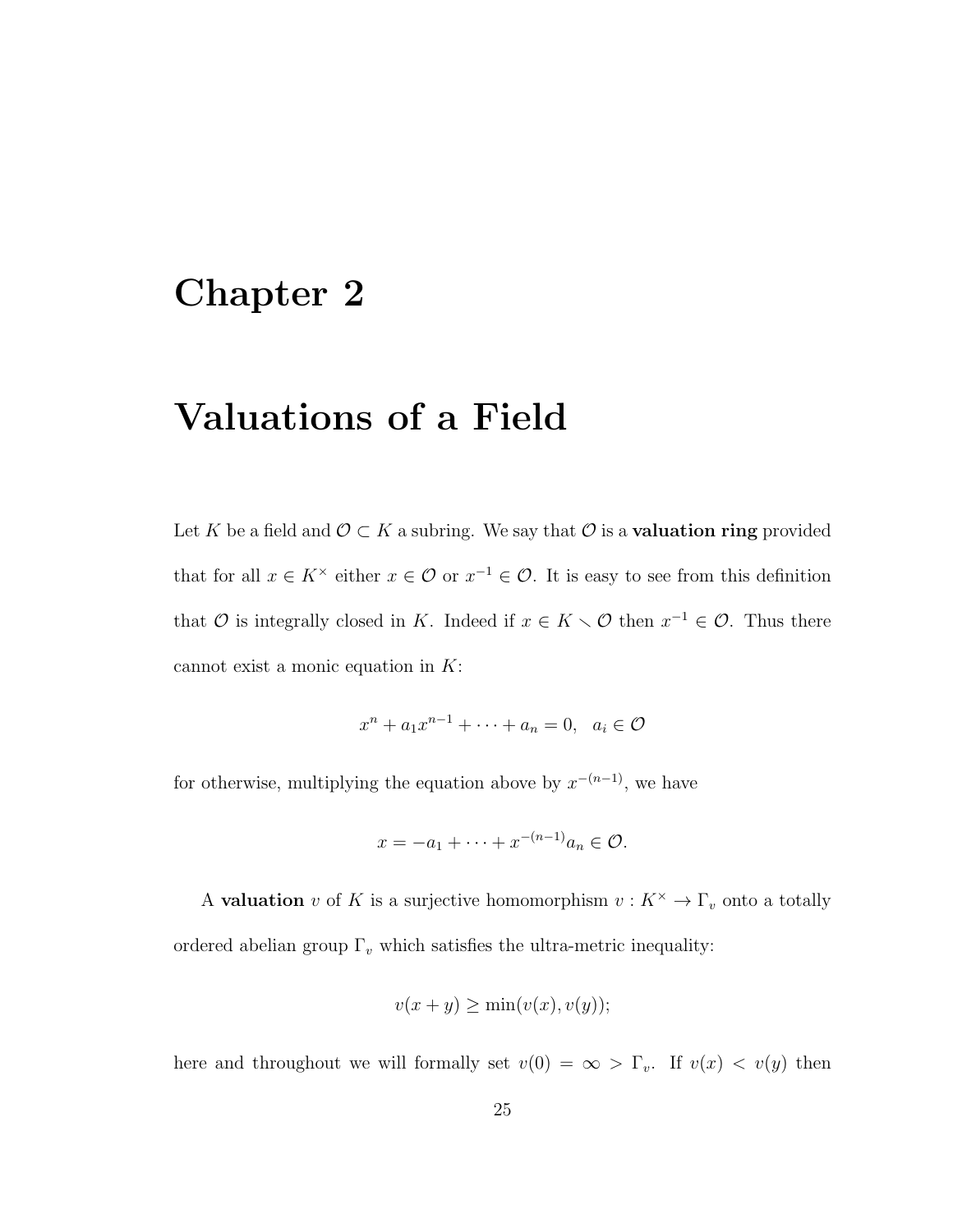the ultra-metric inequality implies  $v(x + y) = v(x)$ ; indeed if  $v(x + y) > v(x)$  then  $v(x) = v((x + y) - y) \ge \min(v(x + y), v(-y)) > v(x)$  which is absurd. To each valuation v of K we can associate a valuation ring  $\mathcal{O}_v = \{x \in K : v(x) \ge 0\}$ . We will say that two valuations v, w are **equivalent** provided that  $\mathcal{O}_v = \mathcal{O}_w$ . In the sequel, we will not distinguish between equivalent valuations.

Conversely, suppose that  $\mathcal O$  is a valuation ring of K. Then we can construct a valuation  $v_{\mathcal{O}}: K^{\times} \to K^{\times}/\mathcal{O}^{\times} =: \Gamma_{\mathcal{O}}$  where  $\Gamma_{\mathcal{O}}$  is totally ordered by the rule:  $a \cdot \mathcal{O}^{\times} \leq b \cdot \mathcal{O}^{\times}$  if and only if  $b/a \in \mathcal{O}$ . It is easy to see that the valuation ring associated to  $v_{\mathcal{O}}$  is precisely  $\mathcal O$  and thus there is a 1-1 correspondence between valuation rings of K and equivalence classes of valuations  $v$  of K.

A field K endowed with a valuation  $v$  will be called a **valued field** and denoted  $(K, v)$ . From the discussion above, we see that  $\mathcal{O}_v \setminus \mathcal{O}_v^{\times} = \{x \in K : v(x) > 0\}$ is an ideal of  $\mathcal{O}_v$ ; thus  $\mathcal{O}_v$  is a local ring with unique maximal ideal  $\mathfrak{m}_v = \{x \in$  $K : v(x) > 0$ . We call  $\mathcal{O}_v$  the **valuation ring** associated to v,  $\mathfrak{m}_v$  the **valuation ideal** of v,  $\Gamma_v = v(K^{\times}) \cong K^{\times}/\mathcal{O}_v^{\times}$  the **value group** of v, and  $k(v) = \mathcal{O}_v/\mathfrak{m}_v$  the **residue field** of v; for  $x \in \mathcal{O}_v$  we will usually denote by  $\bar{x}$  the image of x in  $k(v)$ . Also, we will sometimes denote by  $k(v) = kv$  in places where the former notation is too cumbersome. The subset  $U_v^1 := 1 + \mathfrak{m}_v$  is a multiplicative group of  $U_v := \mathcal{O}_v^{\times}$ ; we call  $U_v^1$  the **principal** v-units and  $U_v$  the v-units of v. These groups fit into two canonical short exact sequences:

1.  $1 \to U_v \to K^\times \overset{v}{\to} \Gamma_v \to 1$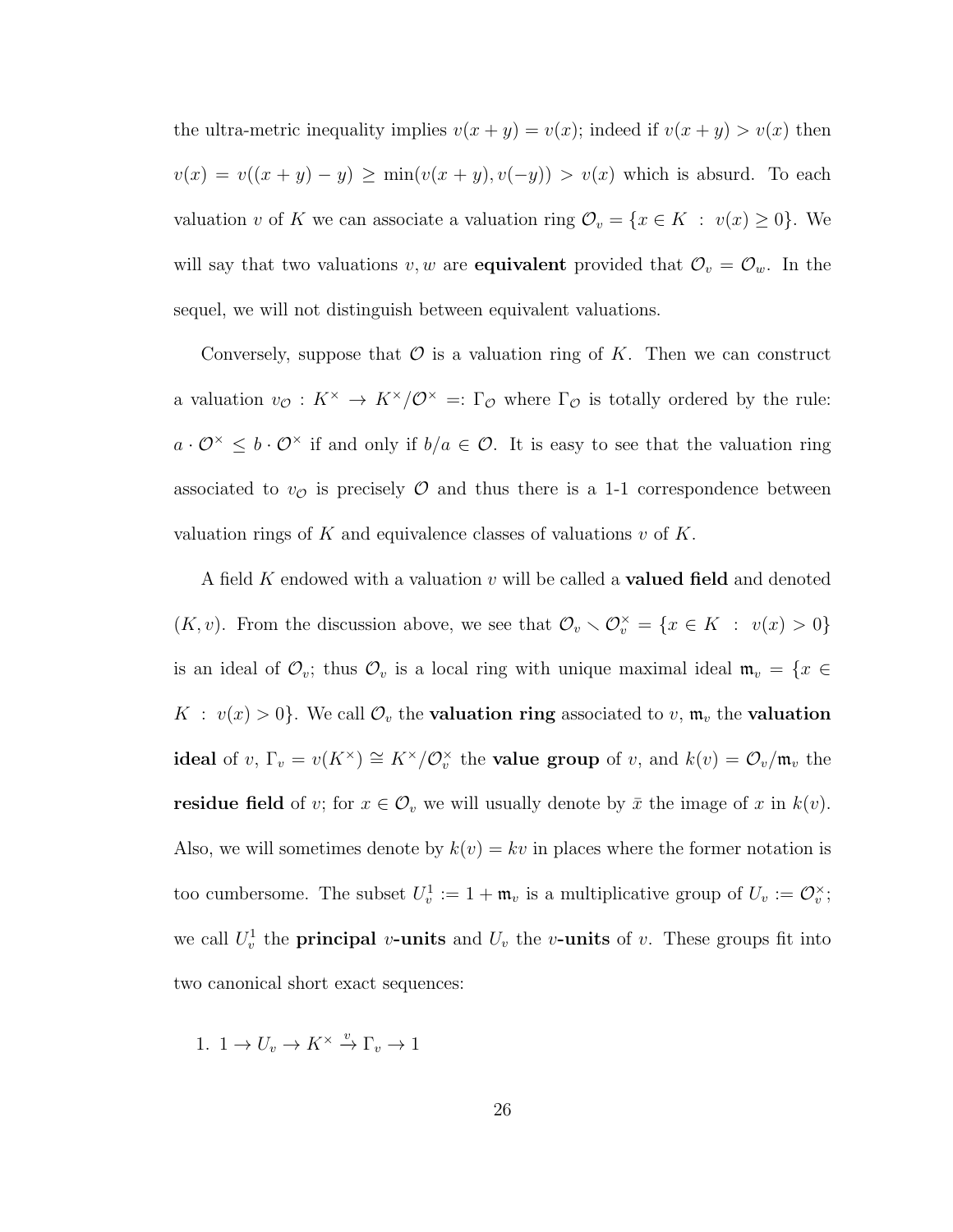2. 
$$
1 \to U_v^1 \to U_v \xrightarrow{x \mapsto \bar{x}} k(v)^{\times} \to 1
$$

These short exact sequences will be of utmost importance later on, especially in their relationship with decomposition/inertia groups.

### 2.1 Coarsenings of Valuations

Let  $\Gamma$  be a totally ordered group. We say that a subgroup  $\Delta$  of  $\Gamma$  is convex in  $\Gamma$ provided that for all  $a, b \in \Delta$  and  $\gamma \in \Gamma$  with  $a \leq \gamma \leq b$ , one has  $\gamma \in \Delta$ . Let  $(K, v)$ be a valued field and suppose  $\Delta$  is a convex subgroup of  $\Gamma_v$ . Then the composition  $v': K^{\times} \stackrel{v}{\to} \Gamma_v \to \Gamma_v/\Delta =: \Gamma_{v'}$  is again a valuation of K. We see from the definition that  $\mathcal{O}_{v'} \supset \mathcal{O}_v$ . In fact, the set  $\mathfrak{p}_{\Delta} := \{x \in K : v(x) > \Delta\}$  is a prime ideal of  $\mathcal{O}_v$  and  $\mathcal{O}_{v'} = (\mathcal{O}_v)_{\mathfrak{p}_\Delta}$  is the localization of  $\mathcal{O}_v$  at this prime; it is easy to see that  $\mathfrak{p}_{\Delta} = \mathfrak{m}_{v'}$ .

On the other hand, any over-ring  $\mathcal{O}_v \subset \mathcal{O}'$  with  $\mathcal{O}' \subset K$  is a valuation ring of K (this is immediate from the definition of a valuation ring); say that  $v'$  is an associated valuation to  $\mathcal{O}'$  so that  $\mathcal{O}_{v'} = \mathcal{O}'$ . Consider the surjective homomorphism  $\Gamma_v = K^\times / U_v \to K^\times / U_{v'} = \Gamma_{v'}$ ; the kernel of this homomorphism must be a convex subgroup  $\Delta$  of  $\Gamma_v$  as the map  $\Gamma_v \to \Gamma_{v'}$  respects the ordering. And, denoting by  $\mathfrak{p}_{\Delta}$ as above, we see again that  $\mathcal{O}' = \mathcal{O}_{v'} = (\mathcal{O}_v)_{\mathfrak{p}_{\Delta}}$ .

Lastly, given a prime ideal  $\mathfrak p$  of  $\mathcal O_v$ , we can consider the over-ring  $(\mathcal O_v)_{\mathfrak p}=\mathcal O_{v'}$ . By considering the canonical surjective homomorphism  $\Gamma_v \to \Gamma_{v'}$  as above with kernel  $\Delta$ , we find that  $\mathfrak{p}_{\Delta} = \mathfrak{p}$ . Thus we obtain the following proposition: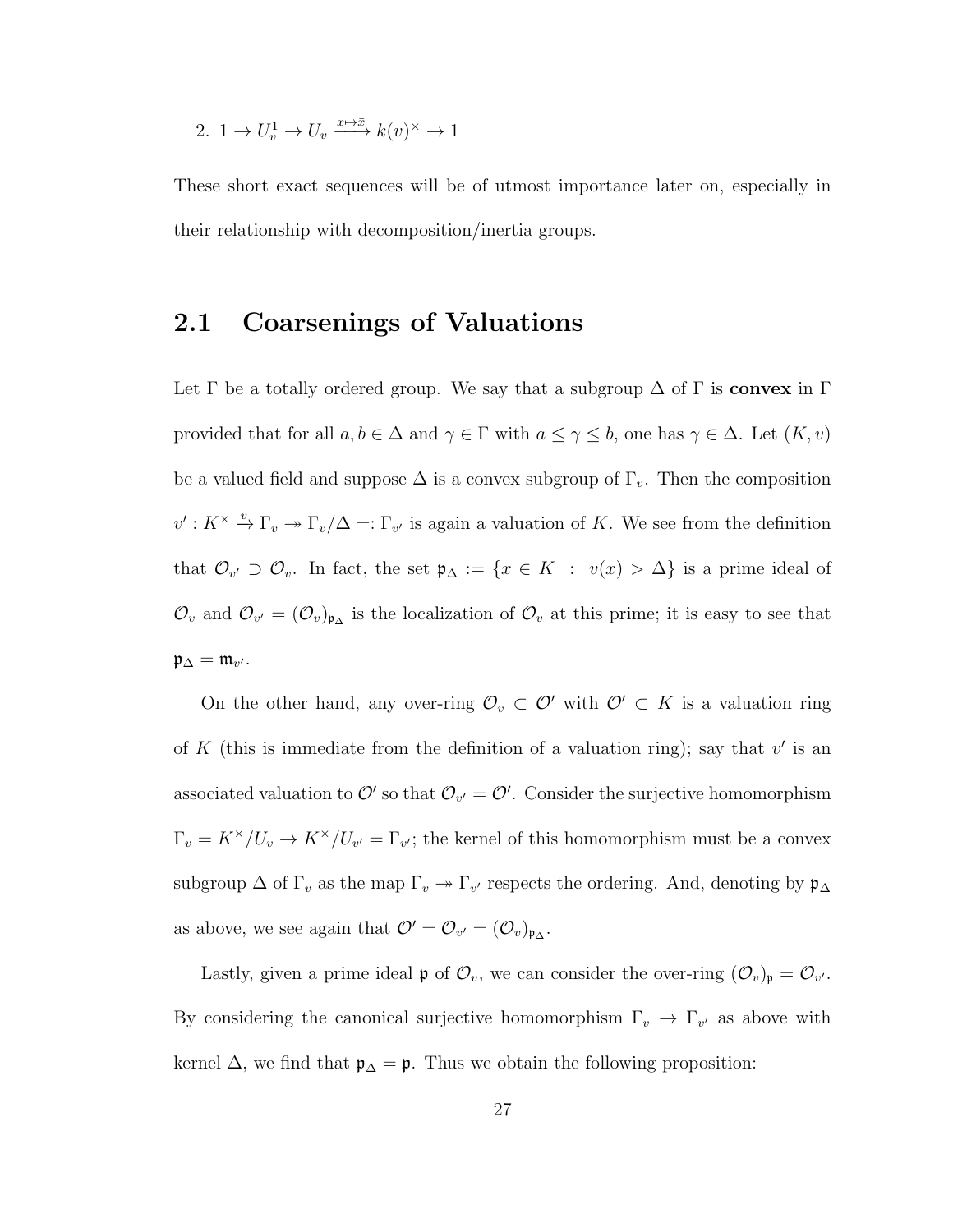**Proposition 2.1.1.** Suppose that  $(K, v)$  is a valued field. Then there is a 1-1 correspondence between the following sets:

- 1. Convex subgroups  $\Delta$  of  $\Gamma_v$ .
- 2. Prime ideals of  $\mathcal{O}_v$ .
- 3. Over-rings  $\mathcal{O}' \supset \mathcal{O}_v$  contained in K.

The correspondences are defined as follows:

- 1. To a convex subgroup  $\Delta$ , associated the prime ideal  $\mathfrak{p}_{\Delta} = \{x \in K : v(x) > \Delta\}$ resp. the valuation ring associated to the valuation  $v': K^{\times} \stackrel{v}{\to} \Gamma_v \to \Gamma_v/\Delta =$ :  $\Gamma_{v^\prime}.$
- 2. To a prime ideal  $\mathfrak{p}$  of  $\mathcal{O}_v$ , associate the over-ring  $(\mathcal{O}_v)_{\mathfrak{p}} =: \mathcal{O}_{v'}$  resp. the convex subgroup  $\Delta = \ker(\Gamma_v \to \Gamma_{v}).$
- 3. To an over-ring  $\mathcal{O}_{v'} \supset \mathcal{O}_v$ , associate the convex subgroup  $\Delta = \ker(\Gamma_v \to \Gamma_{v'})$ resp. the prime ideal  $\mathfrak{p} = \mathfrak{m}_{v'}$  (this is an ideal of  $\mathcal{O}_{v}$ ).

If w is a valuation of K with  $\mathcal{O}_w \supset \mathcal{O}_v$  as above, we will say that w is a coarsening of v and write  $w \leq v$ . One easily finds that the following conditions are, in fact, equivalent:

- 1.  $w$  is a coarsening of  $v$ .
- 2.  $U_v \subset U_w$ .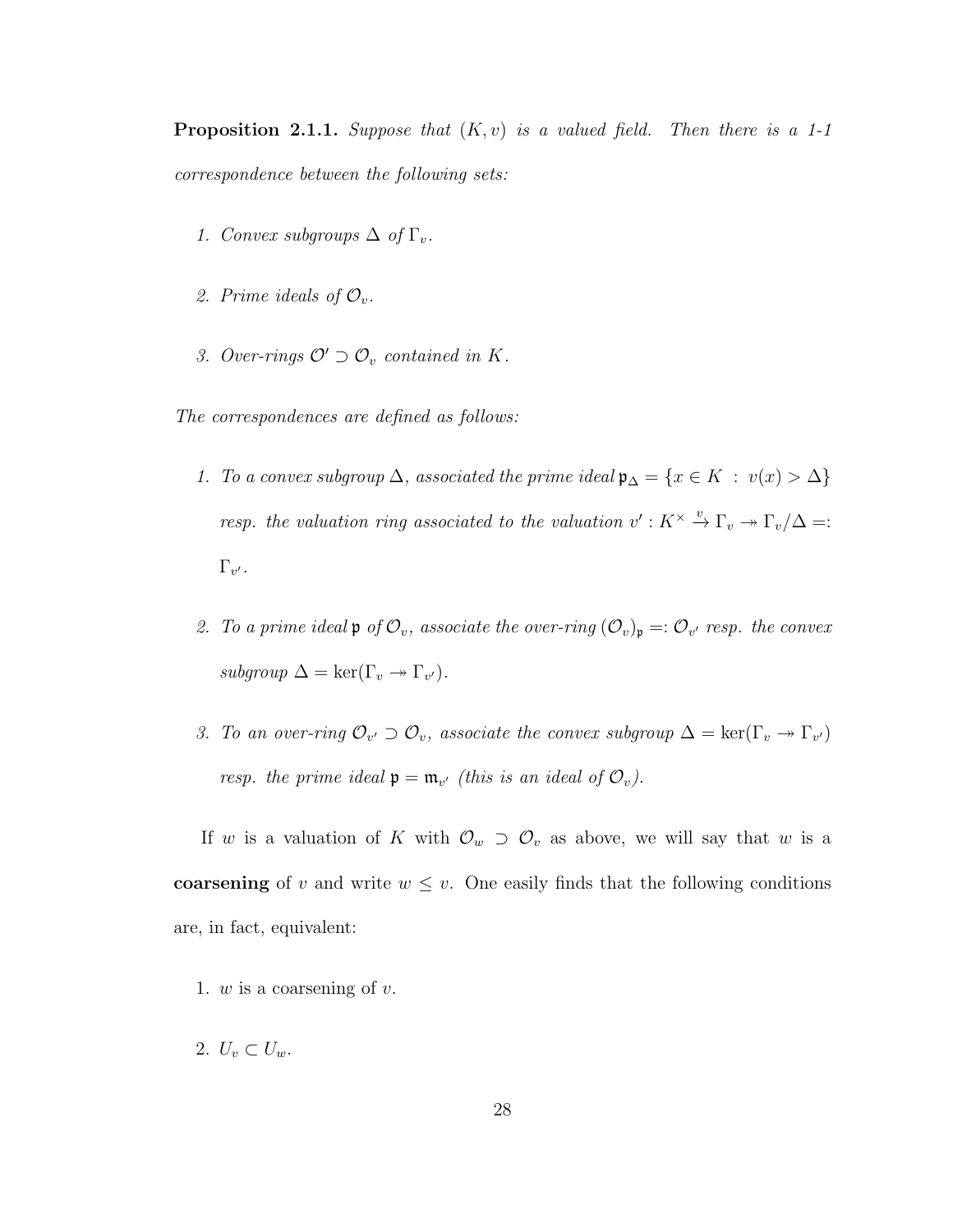3.  $U_w^1 \subset U_v^1$ .

Thus, if  $w \leq v$ , we obtain two short exact sequences:

- 1.  $1 \to U_w/U_v \to \Gamma_v \to \Gamma_w \to 1$  and
- 2.  $1 \to U_v^1/U_w^1 \to U_v/U_w^1 \to k(v)^\times \to 1$ .

Of course, the field itself K is a valuation ring of K which is a coarsening of every other valuation of  $K$ ; we call this valuation the trivial valuation and observe that its value group is  $\{0\}$ , its units are  $K^{\times}$ , its principal units are  $\{1\}$  and its residue field is  $K$ .

One very important fact about coarsenings of a valuation  $v$ , is that they are *totally ordered*. In other words, if  $w_1, w_2$  are two coarsenings of v then  $w_1 \leq w_2$  or  $w_2 \leq w_1$ . This fact will be used again and again in the remainder of the discussion. To prove this property, by Proposition 2.1.1, it suffices to prove that the prime ideals of  $\mathcal{O}_v$  are totally ordered, and we show this in the following proposition:

**Proposition 2.1.2.** Let  $(K, v)$  be a valued field. Then any two ideals of  $\mathcal{O}_v$  are comparable with respect to inclusion. In particular, any two elements of the following sets are comparable by Proposition 2.1.1:

- 1. Convex subgroups  $\Delta$  of  $\Gamma_v$ .
- 2. Prime ideals of  $\mathcal{O}_v$ .
- 3. Over-rings  $\mathcal{O}' \supset \mathcal{O}_v$  contained in K (and thus also coarsenings of v).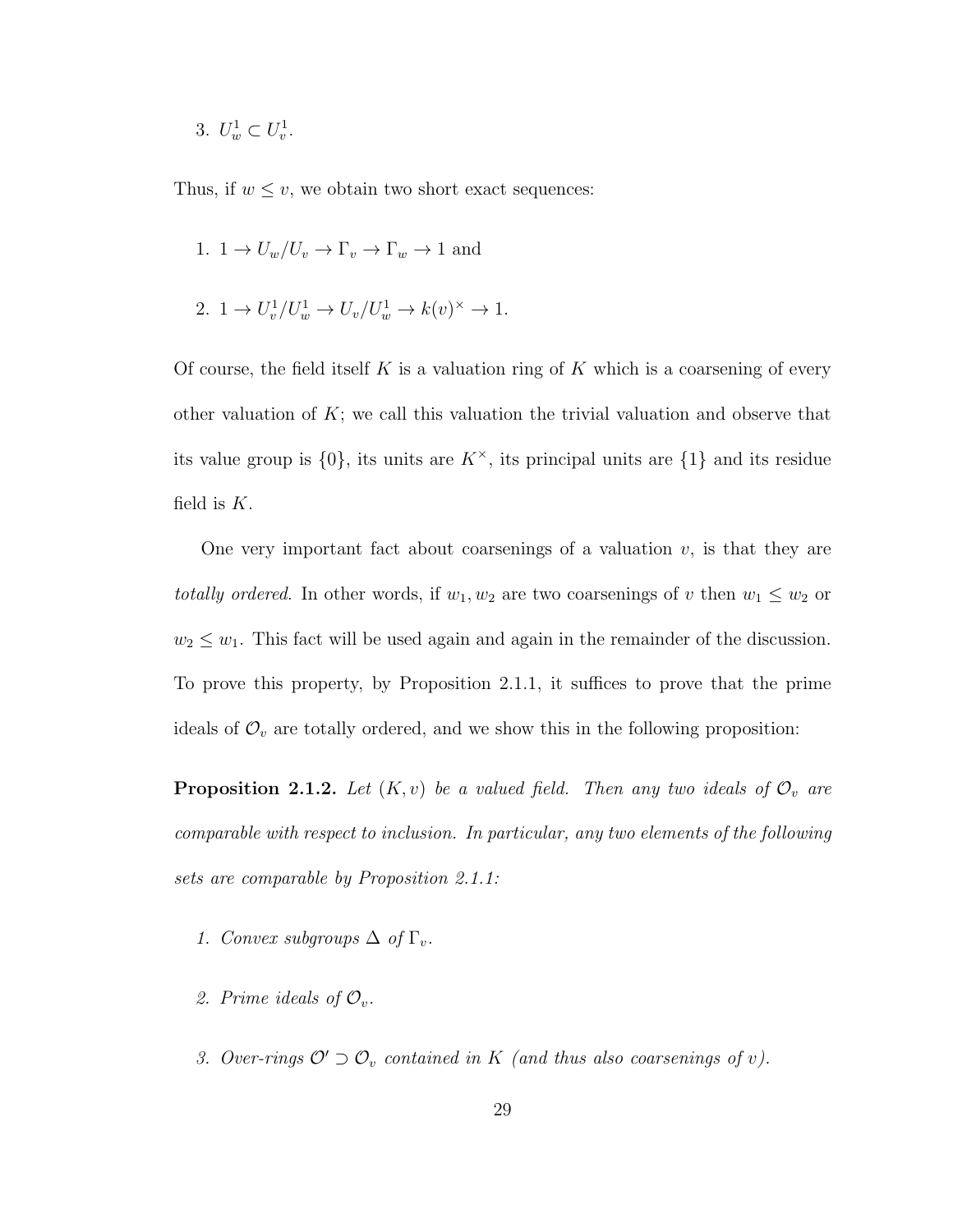*Proof.* Suppose  $\mathfrak{a} = (a)$  and  $\mathfrak{b} = (b)$  are principal ideals of  $\mathcal{O}_v$ . Since either  $a/b \in \mathcal{O}_v$ or  $b/a \in \mathcal{O}_v$  we see that either  $a \in (b)$  or  $b \in (a)$  and thus  $(a) \subset (b)$  or  $(b) \subset (a)$ .

If  $\mathfrak a$  and  $\mathfrak b$  are arbitrary ideals with  $b \in \mathfrak b \setminus \mathfrak a$  and  $a \in \mathfrak a$ , then we must have (a) ⊂ (b); the other option is (b) ⊂ (a) which would imply that  $b \in \mathfrak{a}$ . Thus  $\Box$  $a \subset b$ .

### 2.2 Compositions of Valuations

In the previous subsection, we saw how to coarsen valuations  $-$  i.e. make the value group *smaller*. In this subsection, we will see how to refine valuations  $-$  i.e. make the value group *bigger*.

Suppose that  $(K, v)$  is a valued field and w is a valuation of  $k(v)$ . Consider the subring  $\mathcal O$  of  $\mathcal O_v$  which is the pre-image of  $\mathcal O_w \subset k(v)$  under the canonical projection  $\mathcal{O}_v \to k(v)$ . Then  $\mathcal O$  is a valuation ring of K, and we denote by  $w \circ v$  the associated valuation – this is called the **valuation-theoretic composition** of v and w. In fact, it is immediate that v is a coarsening of  $w ∘ v$  and the kernel  $\Delta$  of the canonical projection  $\Gamma_{w\circ v} \to \Gamma_v$  is canonically isomorphic to  $\Gamma_w$ ; i.e. we obtain the following canonical short exact sequence of value groups:

$$
0 \to \Gamma_w \to \Gamma_{w \circ v} \to \Gamma_v \to 0.
$$

Conversely, if  $\mathcal{O}_{v'} \subset \mathcal{O}_v$  is a subring which is also a valuation ring (whose associated valuation is v') then the image  $\mathcal{O}_w$  of  $\mathcal{O}_{v'}$  in  $k(v)$  is again a valuation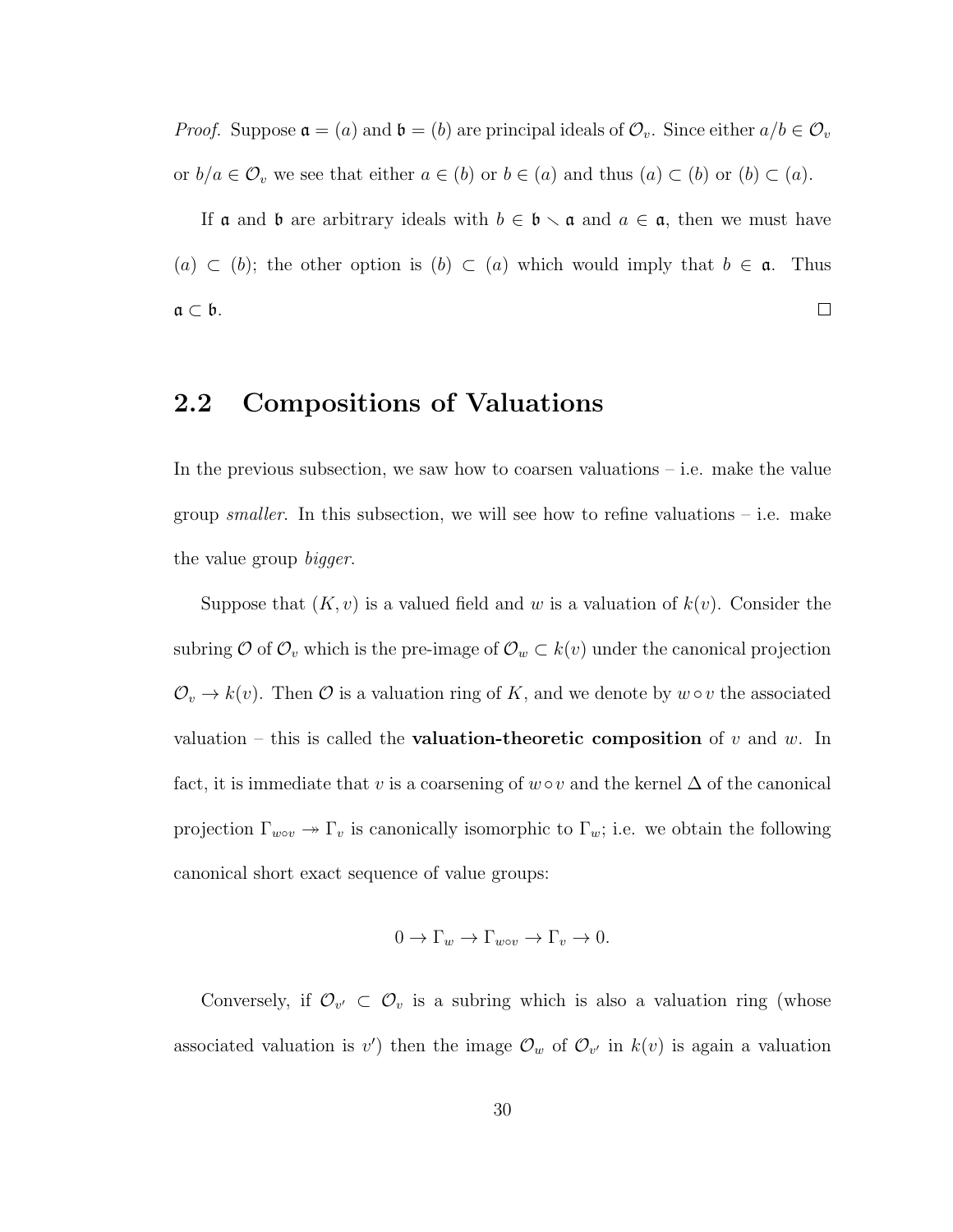ring (with associated valuation  $w$ ). In this case,  $v'$  will be called a refinement of v (note that v is a coarsening of v'); we will write  $v' \geq v$  and denote the induced valuation on  $k(v)$  by  $v'/v$ . In particular, one has  $v'/v \circ v = v'$ , and the corresponding value groups fit into the following short exact sequence:

$$
0 \to \Gamma_{v'/v} \to \Gamma_{v'} \to \Gamma_v \to 0.
$$

We summarize the discussion in the following proposition:

**Proposition 2.2.1.** Let  $(K, v)$  be a valued field. Then there is a 1-1 correspondence between refinements of v and the valuations w of  $k(v)$  defined by sending a refinement v' of v to v/v' (defined above) resp. sending w to w  $\circ$  v (defined above).

Moreover, if v' is a refinement of v, then  $k(v') = k(v'/v)$  and one has a canonical short exact sequence of ordered groups:

$$
0 \to \Gamma_{v'/v} \to \Gamma'_v \to \Gamma_v \to 0.
$$

Lastly, the coarsening of v' associated to  $\Gamma_{v'/v}$ , considered as a convex subgroup of  $\Gamma_{v'}$  (see Proposition 2.1.1) is precisely v.

### 2.3 The Approximation Theorem

In this subsection we will recall the general analogue of a well-known result from basic number theory called the approximation theorem which deals with the  $p$ -adic absolute values resp. the Archemedian absolute values of a number field. We will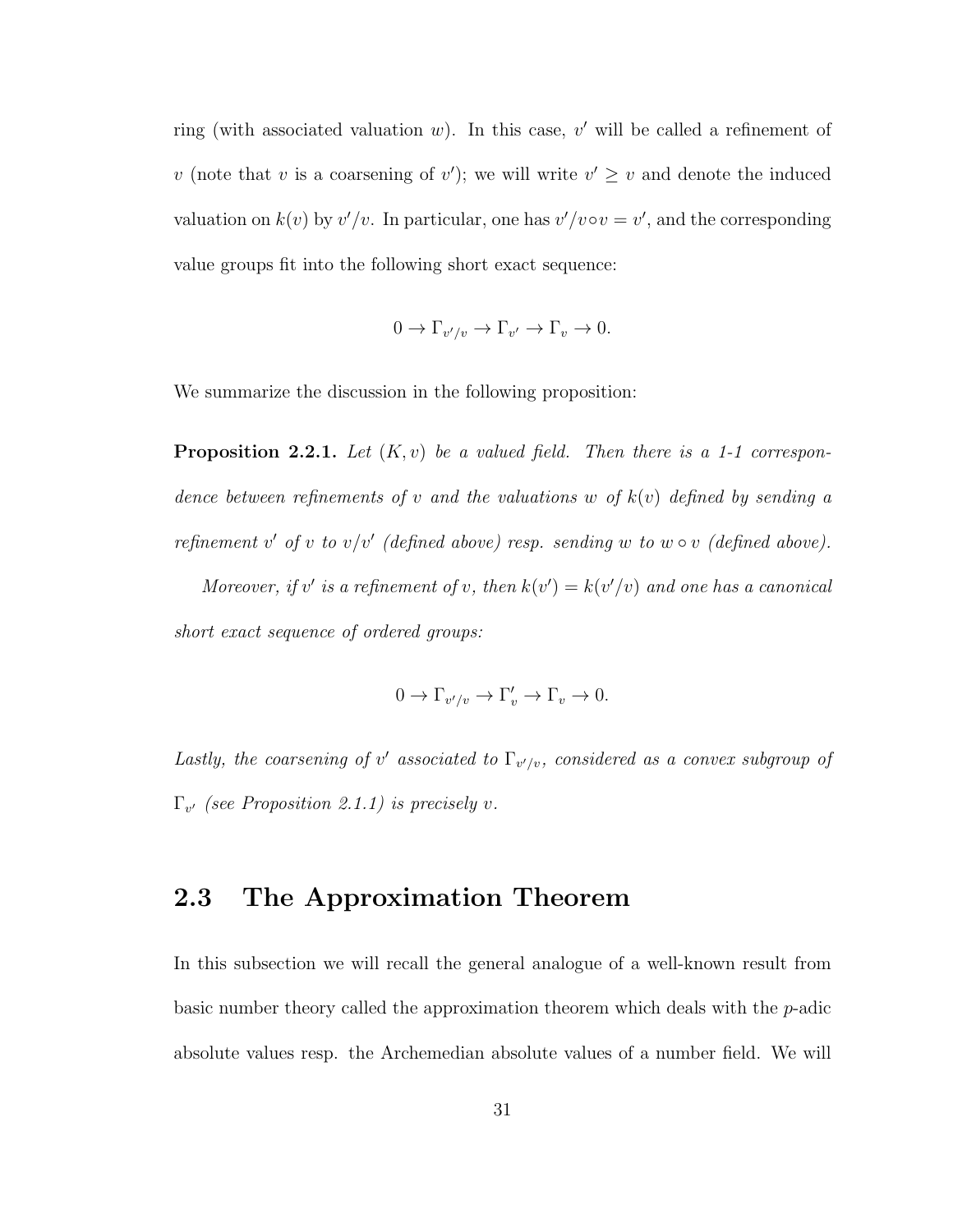provide the statement of the theorem without proof, referring the reader to [EP05] Theorem 2.4.1 for the detailed proof.

Two valuations  $v, w$  of a field K are called **independent** provided that the finest common coarsening of v and w is the trivial valuation – i.e. K is generated, as a ring, by  $\mathcal{O}_v$  and  $\mathcal{O}_w$ .

**Theorem 2.3.1** (The Approximation Theorem for Independent Valuations). Suppose that  $v_1, \dots, v_m$  are pairwise independent valuations of a field K. Let  $\gamma_i \in \Gamma_{v_i}$ ,  $i = 1, \ldots, m$  be given and  $a_1, \ldots, a_m \in K$ . Then there exists  $x \in K$  such that  $v_i(x-a_i) > \gamma_i$  for all  $i = 1, \ldots, m$ .

We explicitly state and prove the following corollary of the approximation theorem since it will be used later on.

**Corollary 2.3.2.** Let  $v, w$  be two valuations of a field K. Then the following conditions are equivalent:

- 1. v, w are independent.
- 2.  $U_v \cdot U_w = K^\times$ .
- 3.  $U_v^1 \cdot U_w^1 = K^{\times}$ .

*Proof.* The following implications are trivial:  $(3) \Rightarrow (2) \Rightarrow (1)$ . Thus, it suffices to prove that  $(1) \Rightarrow (3)$ . We know from the approximation theorem that for any given  $a \in K^{\times}$ , there exists an x such that  $v(x - 1) > 0$  and  $w(x - a) > w(a)$ . Thus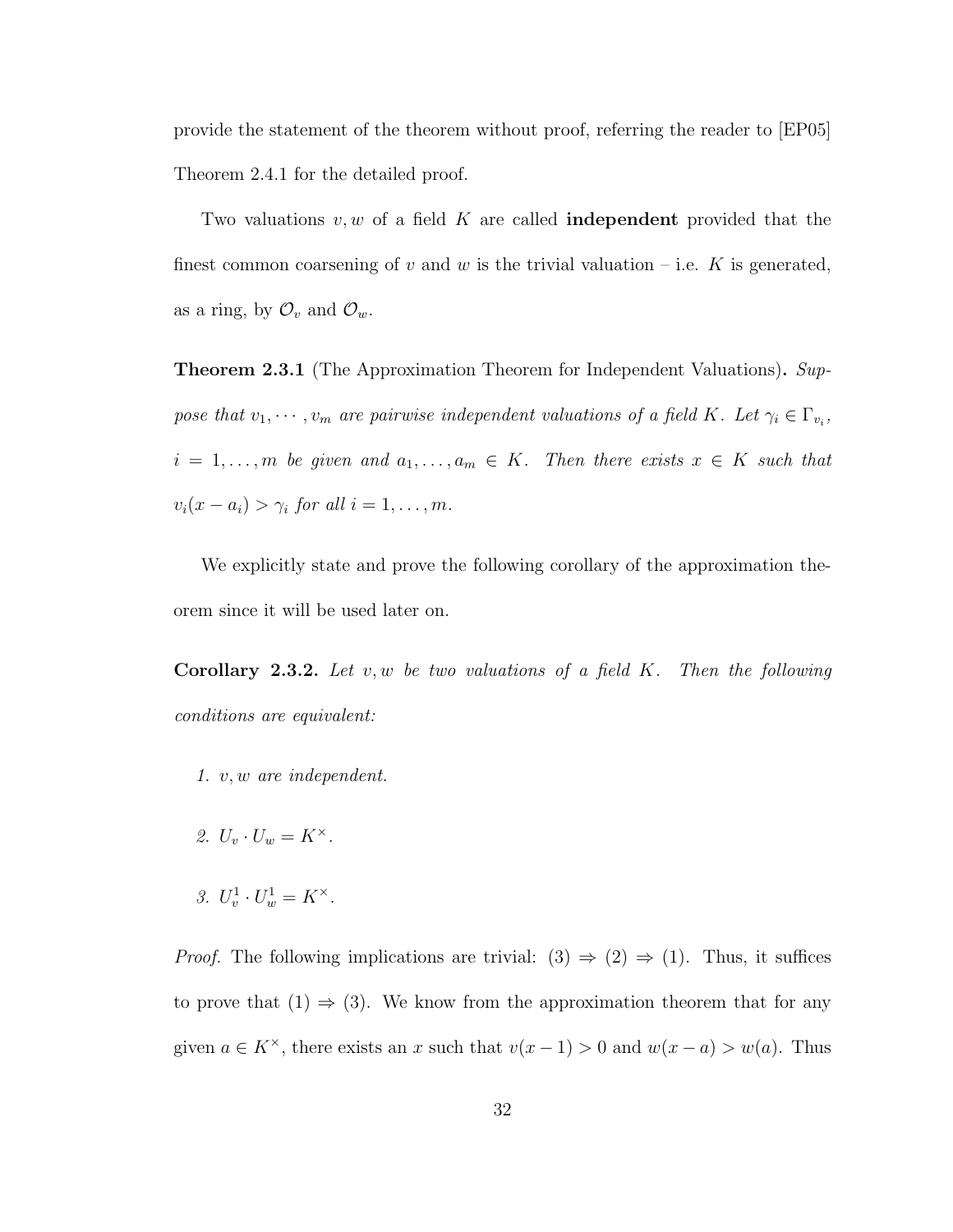$x \in U_v^1$  while  $w(x/a - 1) > 0$  implies that  $x/a \in U_w^1$ . Thus  $a/x \in U_w^1$  as well and so  $\Box$  $a = x \cdot (a/x) \in U_v^1 \cdot U_w^1$ . Therefore we see that  $K^\times = U_v \cdot U_w = U_v^1 \cdot U_w^1$ .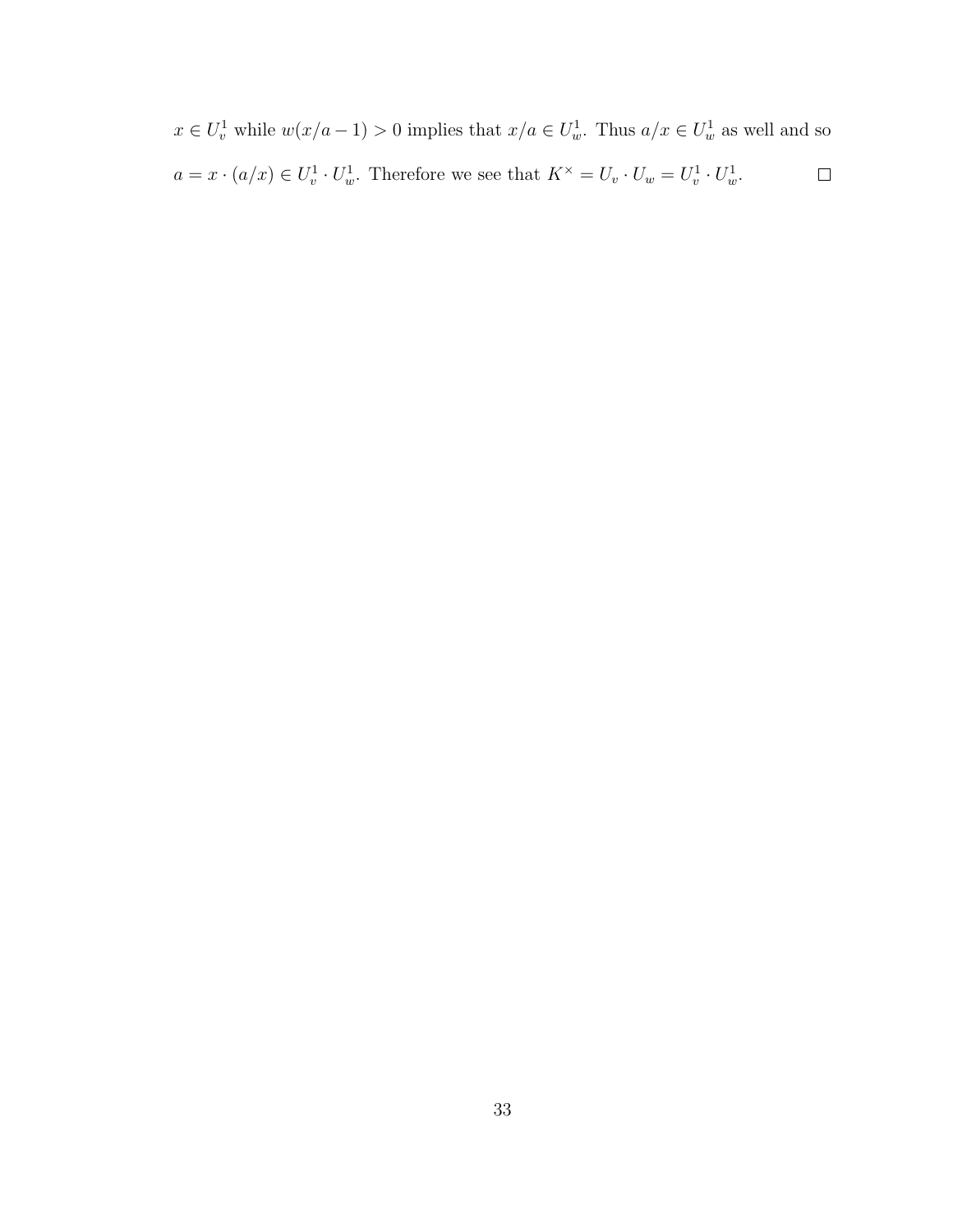### Chapter 3

# Decomposition Theory of Valuations

Hilbert's Decomposition theory deals with the behavior of valuations in Galois extensions of valued fields. In this chapter, we will state many facts about decomposition, inertia and ramification groups of valuations which will be used later on, but this will be done without proof. The details behind all of these facts, most of which are in fact theorems, can be found in [ZS75] which is still, in the author's opinion, the best source for ramification theory of general valuations.

An extension of valued fields  $(K, v) \subset (L, w)$  is an extension of the underlying fields  $L|K$  so that  $\mathcal{O}_v = K \cap \mathcal{O}_w$ ; alternatively, one has an embedding  $\Gamma_v \subset \Gamma_w$  of value groups so that the restriction of  $w: L^{\times} \to \Gamma_w$  to  $K^{\times}$  is precisely  $v: K^{\times} \to \Gamma_v$ . In this case we will also say that w is a **prolongation** of v to  $L|K$  and write  $w|v$ .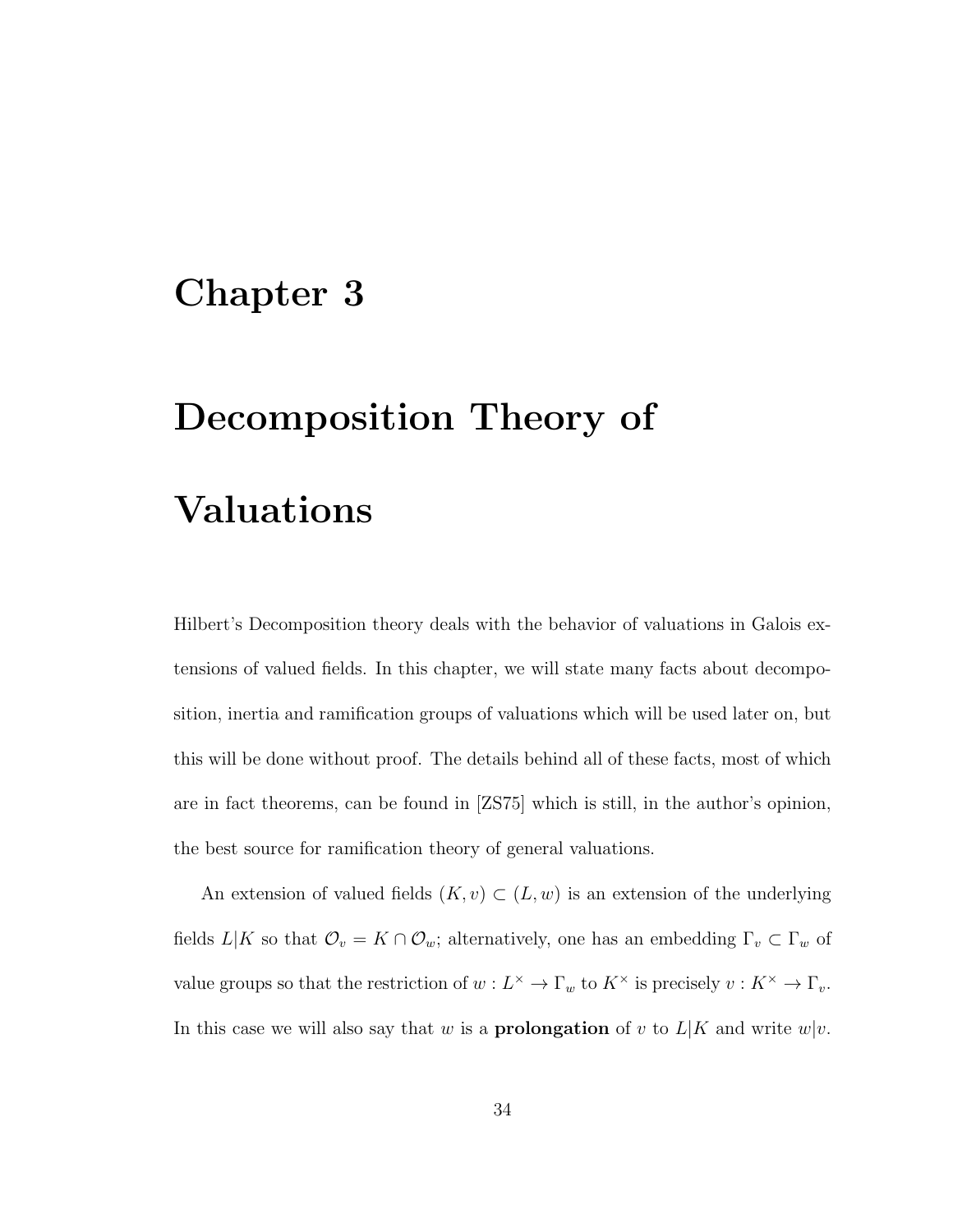Observe that  $U_w \cap K^\times = U_v$  and  $\mathfrak{m}_w \cap K = \mathfrak{m}_v$ ; we thus obtain an extension of residue fields  $k(w) \mid k(v)$  and, in particular,  $U_w^1 \cap K = U_v^1$ .

If  $L|K$  is an algebraic extension and v is a valuation of K, we can describe all prolongations of v to L as follows. Consider the integral closure  $\widetilde{\mathcal{O}}_v$  of  $\mathcal{O}_v$  in  $L|K$ . Suppose  $\mathfrak m$  is a maximal ideal of  $\tilde{\mathcal O}_v$  and that  $\mathfrak m \cap \mathcal O_v = \mathfrak m_v$ . Then the localization  $(\mathcal{O}_v)_{\mathfrak{m}}$  is a valuation ring of L which prolongs  $\mathcal{O}_v$ . Moreover, any prolongation of v to  $L|K$  arises in this way. We will denote by  $\mathfrak{X}_v(L)$  the prolongations of v to  $L|K$ (as always, we identify equivalent valuations).

Suppose that  $w \in \mathfrak{X}_v(L)$  and  $\sigma \in \text{Aut}(L|K)$ . Then  $w \circ \sigma$  is again a prolongation of v to  $L|K$ ; we say that  $w \circ \sigma$  is **conjugate** to w. It is easy to see that  $\mathcal{O}_{w \circ \sigma} = \sigma^{-1} \mathcal{O}_w$ as subrings of L; indeed,  $w(x) \geq 0$  iff  $w \circ \sigma(\sigma^{-1}x) \geq 0$ . In particular, we see that Aut $(L|K)$  acts on  $\mathfrak{X}_v(L)$ .

#### 3.1 General Decomposition Theory of Valuations

Suppose that  $K'|K$  is a Galois extension, v is a valuation of K and  $v' \in \mathfrak{X}_v(K')$ is fixed. Thus, in particular,  $(K, v) \subset (K', v')$  is an extension of valued fields. We define the decomposition group of  $v'|v$  to be:

$$
Z_{v'|v} := \{ \sigma \in \text{Gal}(K'|K) \ : \ \sigma(\mathcal{O}_{v'}) = \mathcal{O}_{v'} \}
$$

The extension  $k(v')|k(v)$  is normal and, since  $\sigma \mathfrak{m}_{v'} = \mathfrak{m}_{v'}$  for any  $\sigma \in Z_{v'|v}$ , such a  $\sigma$  induces a  $k(v)$ -automorphism of  $k(v')$ . Thus we obtain a canonical homomor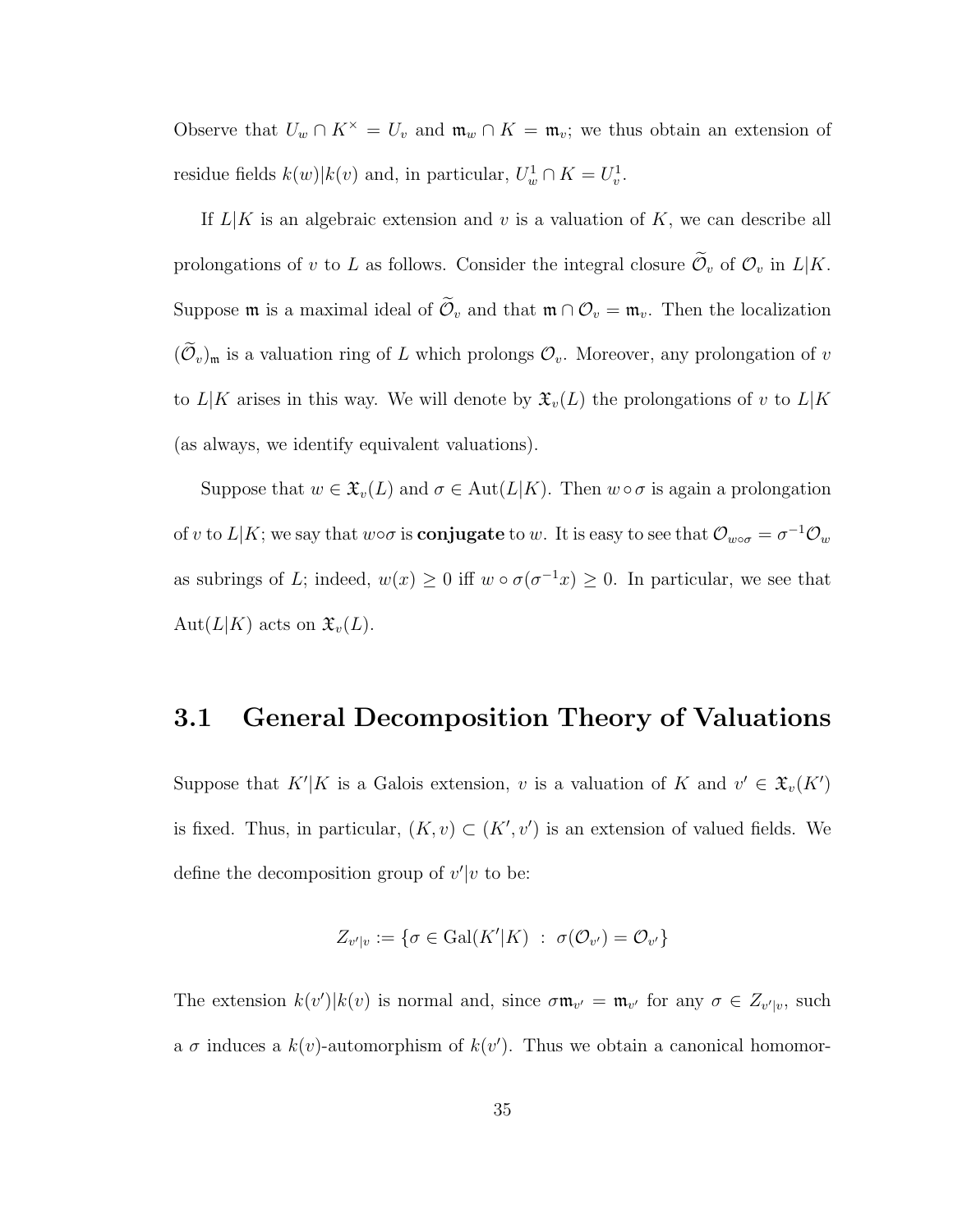phism  $Z_{v'|v} \to \text{Aut}(kv'|kv)$  which is known to be surjective. The kernel of this homomorphism is called the inertia group of  $v'|v$  defined as:

$$
T_{v'|v} = \{ \sigma \in Z_{v'|v} : \ \forall x \in K', \ v'(\sigma x - x) > 0 \}.
$$

Thus we have a canonical short exact sequence

$$
(\dagger): 1 \to T_{v'|v} \to Z_{v'|v} \to \text{Aut}(kv'|kv) \to 1.
$$

Denote by  $\mu(kv')$  the set of roots of unity inside  $k(v')$ . Then one has a canonical pairing:

$$
\Psi_{v'|v}: T_{v'|v} \times \Gamma_{v'}/\Gamma_v \to \mu(kv')
$$

which is defined by  $(\sigma, v'(x)) \mapsto \overline{\sigma x/x}$ . The right kernel of this pairing is trivial while the left kernel is the ramification group of  $v'|v$  defined as:

$$
V_{v'|v} = \{ \sigma \in T_{v'|v} : \ \forall x \in K' \ v'(\sigma x - x) > v'(x) \}.
$$

Denote by  $p = \text{Char } k(v) = \text{Char } k(v')$ . Then  $V_{v'|v}$  is the unique Sylow-p-subgroup of  $T_{v'|v}$  if  $p \neq 0$  and  $V_{v'|v}$  is trivial if  $p = 0$ ; in fact,  $V_{v'|v}$  is a normal subgroup of  $Z_{v'|v}$ . In other words, we see that  $T_{v'|v}/V_{v'|v}$  is abelian and one has a perfect pairing  $T_{v'|v}/V_{v'|v} \times \Gamma_{v'}/\Gamma_v \to \mu(kv')$ . Moreover, the action of Aut $(kv'|kv)$  is compatible with  $\Psi_{v'|v}$  in the natural sense, and, in particular, the action of  $\text{Aut}(kv'|kv)$ on  $T_{v'|v}/V_{v'|v}$  induced by (†) factors via the cyclotomic character Aut $(kv'|kv) \rightarrow$  $\text{Aut}(kv(\mu(kv'))|kv).$ 

Denote by  $K_Z$  resp.  $K_T$  resp.  $K_V$  the fixed field of  $Z_{v'|v}$  resp.  $T_{v'|v}$  resp.  $V_{v'|v}$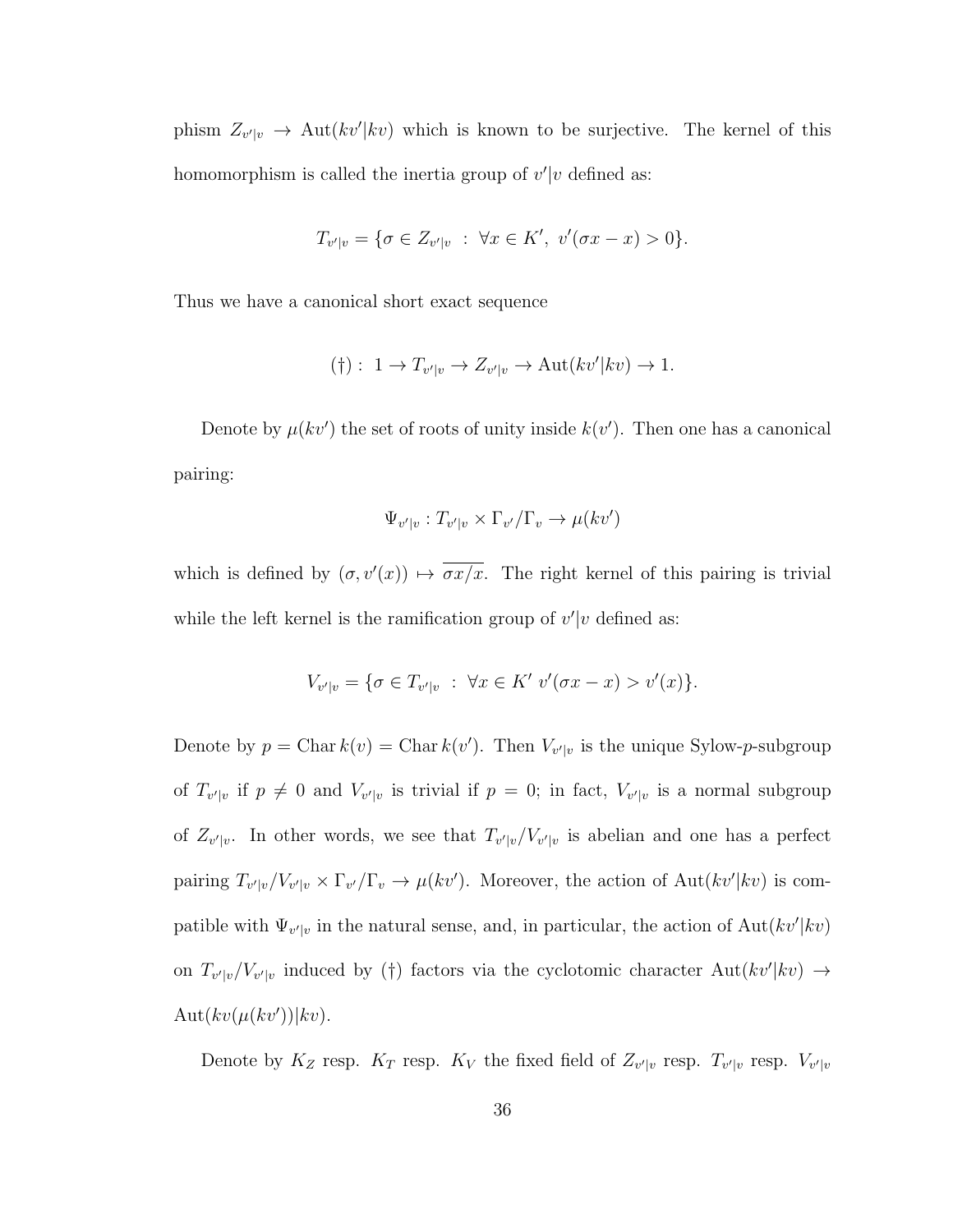of K'|K and denote by  $v_Z$  resp.  $v_T$  resp.  $v_V$  the restriction of v' to  $K_Z$  resp.  $K_T$ resp.  $K_V$ . Then the following hold:

- 1. The following value groups are equal:  $\Gamma_v = \Gamma_{v_Z} = \Gamma_{v_T}$ .
- 2.  $kv = kv_Z$  and  $kv_T | kv_Z = kv_T | kv_Z$  is the maximal separable sub-extension of  $kv'|kv = kv'|kv_Z$ ; thus  $kv_T|kv_Z$  is Galois and  $Aut(kv'|kv) = Gal(kv_T|kv_Z)$ .
- 3. The extension  $K_v|K_T$  is totally tamely ramified namely  $kv_V = kv_T$  and the p-primary component of  $\Gamma_{v_V}/\Gamma_{v_T}$  is trivial.

As  $K'|K$  is Galois, the action of  $Gal(K'|K)$  on  $\mathfrak{X}_v(K')$  is transitive. As we've mentioned above,  $V_{v'|v}$  and  $T_{v'|v}$  are both normal subgroups of  $Z_{v'|v}$ . More precisely, we have the following fact about conjugation by elements of  $Gal(K'|K)$ . Suppose that v'' is another element of  $\mathfrak{X}_v(K')$  and say that  $v'' = v' \circ \sigma$  (equivalently  $\sigma(\mathcal{O}_{v''}) =$  $\mathcal{O}_{v'}$  and/or  $\sigma^{-1}(\mathcal{O}_{v'}) = \mathcal{O}_{v''}$ . Then  $\sigma Z_{v''|v} \sigma^{-1} = Z_{v'|v}$ ,  $\sigma T_{v''|v} \sigma^{-1} = T_{v'|v}$  and  $\sigma V_{v''|v} \sigma^{-1} = V_{v'|v}.$ 

#### 3.2 Compatability Properties

Using the notation above, suppose that  $K_0$  is a sub-extension of  $K'|K$  and  $v_0$ denotes the restriction of v' to  $K_0$ . Thus we have a tower of valued fields  $(K, v) \subset$  $(K_0, v_0) \subset (K', v')$ . Then  $Z_{v'|v} \cap \text{Gal}(K'|K_0) = Z_{v'|v_0}, T_{v'|v} \cap \text{Gal}(K'|K_0) = T_{v'|v_0}$  and  $V_{v'|v} \cap \text{Gal}(K'|K_0) = V_{v'|v_0}.$  If moreover  $K_0|K$  is Galois, then the restriction map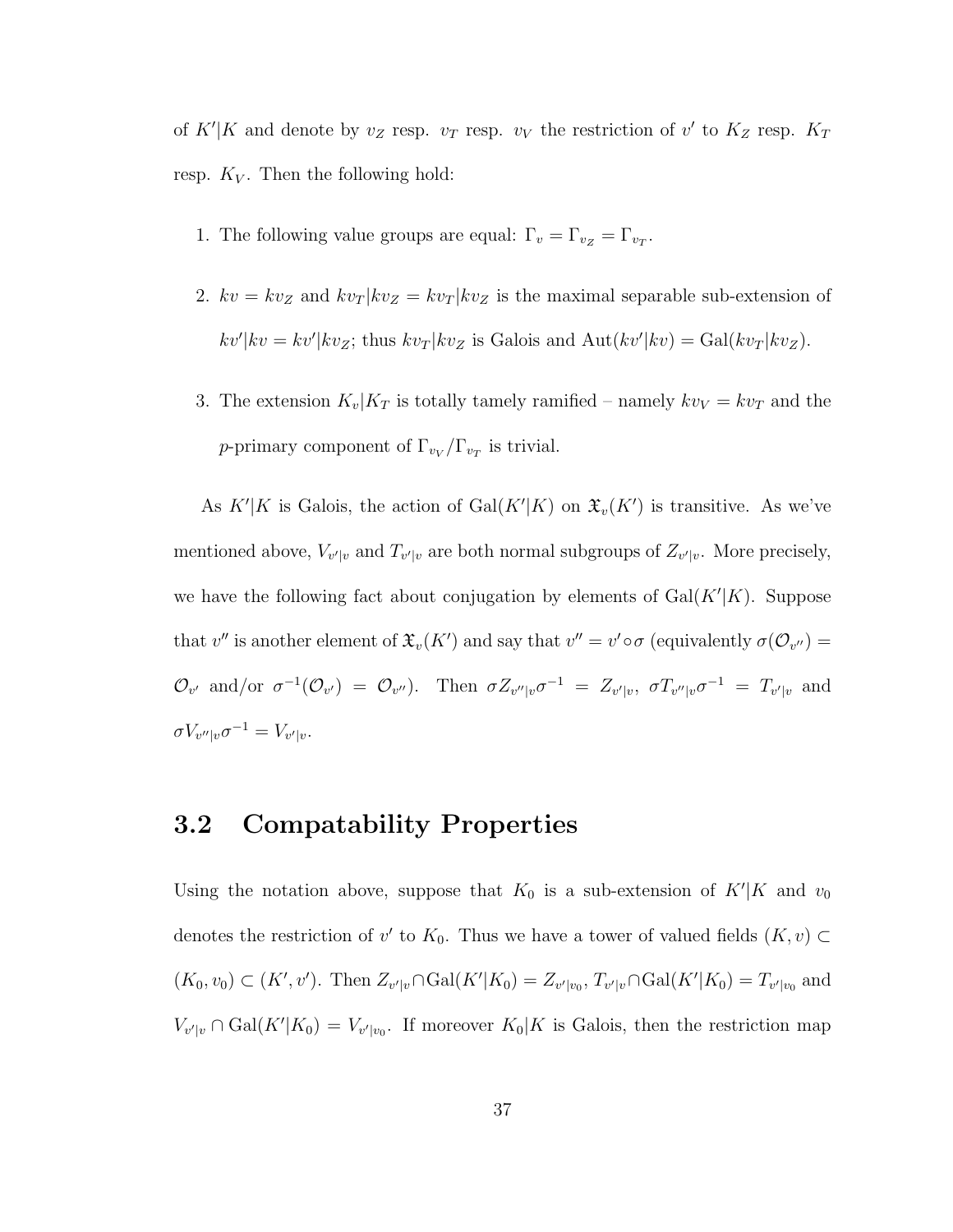$Gal(K'|K) \rightarrow Gal(K_0|K)$  induces canonical surjective homomorphisms  $Z_{v'|v} \rightarrow$  $Z_{v_0|v}, T_{v'|v} \twoheadrightarrow T_{v_0|v}$  and  $V_{v'|v} \twoheadrightarrow V_{v_0|v}$ .

Suppose that w is a valuation of  $k(v)$  and w' is a prolongation of w to  $k(v')$ ; then  $w' \circ v' =: v'_1$  is a prolongation of  $w \circ v =: v_1$ . One has the following canonical inclusion of subgroups of  $Gal(K'|K)$ :

$$
T_{v'|v} \leq T_{v'_1|v_1} \leq Z_{v'_1|v_1} \leq Z_{v'|v}.
$$

Moreover, the image of  $T_{v_1'|v_1}$  resp.  $Z_{v_1'|v_1}$  under the canonical surjection  $Z_{v'|v} \rightarrow$ Aut $(kv'|kv)$  is precisely  $T_{w'|w}$  resp.  $Z_{w'|w}$ ; here we define the decomposition/inertia for a normal extension (which may or may not be Galois) in the same way as for a Galois extension.

#### 3.3 The Pro- $\ell$  Case

In this subsection we will investigate the pro- $\ell$ -abelian situation. So, let  $\ell$  be a fixed prime and assume that Char K, Char  $kv \neq \ell$  and  $\mu_{\ell} \subset K$ . Consider the maximal pro- $\ell$  extension  $K(\ell)$  of K and denote the Galois group  $\mathcal{G}_K = \text{Gal}(K(\ell)|K)$ . Choose a prolongation  $v_{\ell}$  of v to  $K(\ell)$ . Then  $k(v_{\ell}) = kv(\ell)$  and the corresponding short exact sequence (see (†)) is split:

$$
1 \to T_{v_{\ell}|v} \to Z_{v_{\ell}|v} \to \mathcal{G}_{kv} \to 1.
$$

Thus we can describe the structure of  $Z_{v_\ell|v}$  in a very precise way:  $Z_{v_\ell|v} \cong T_{v_\ell|v} \rtimes \mathcal{G}_{kv}$ where the action is given by the cyclotomic character of  $\mathcal{G}_{kv}$  via the perfect pairing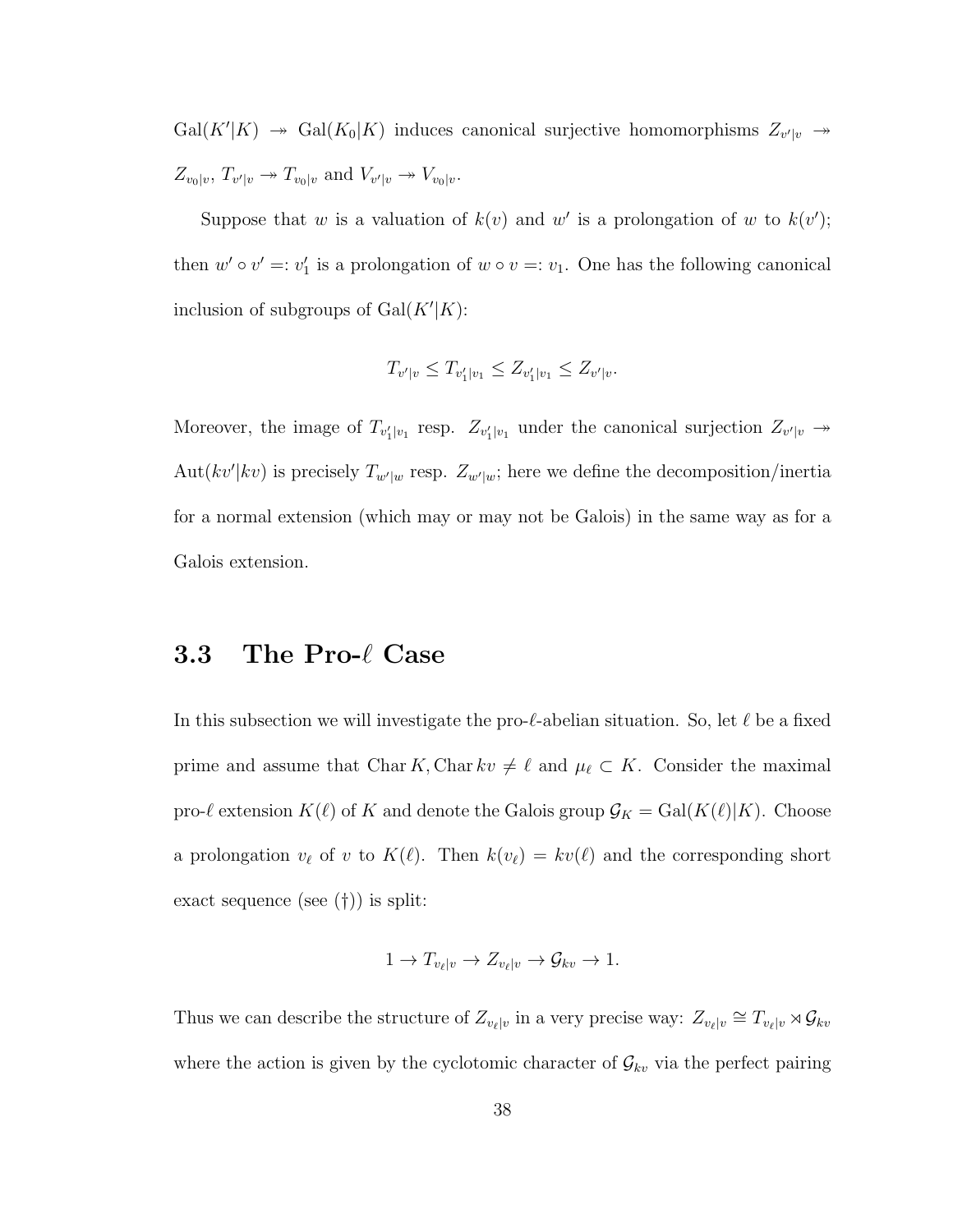$T_{v_\ell|v} \times \Gamma_{v_\ell}/\Gamma_v \to \mu_{\ell^{\infty}}$ ; note that  $V_{v_\ell|v} = 1$  since Char  $kv \neq \ell$ . In particular,  $T_{v_\ell|v}$  is abelian, while if  $\sigma \in T_{\nu_\ell|\nu}$  and  $\tau \in Z_{\nu_\ell|\nu}$  then  $\sigma^{-1}\tau^{-1}\sigma\tau = \sigma^a$  for some  $a \in \ell \cdot \mathbb{Z}_\ell$ ; more precisely,  $a = -1 - \chi(\bar{\tau})$  where  $\bar{\tau}$  denotes the image of  $\tau$  in  $\mathcal{G}_{kv}$  and  $\chi: \mathcal{G}_{kv} \to$  $(1+\ell \cdot \mathbb{Z}_\ell)^\times$  denotes the cyclotomic character of  $\mathcal{G}_{kv}$ . We will use this fact later when describing the structure of inertia/decomposition in certain canonical quotients of  $\mathcal{G}_K$ .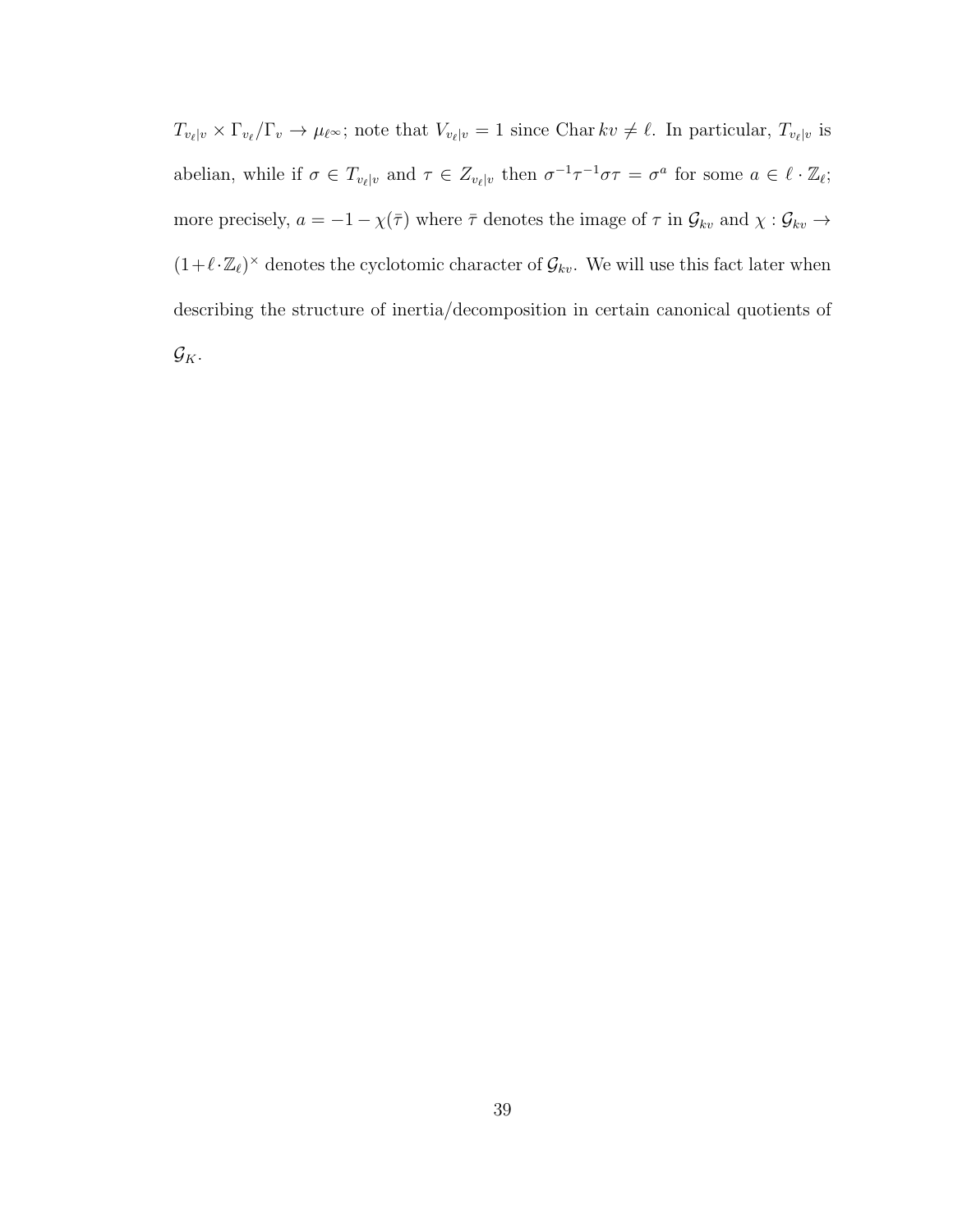### Chapter 4

### Rigid Elements

The theory of rigid elements describes minimal conditions for the existence of a valuation  $v$  in a field  $K$  with certain boundedness conditions for the units and principal units. Suppose that  $(K, v)$  is an arbitrary valued field,  $T \leq H \leq K^{\times}$  are subgroups with  $U_v^1 \leq T$  and  $U_v \leq H$ . Suppose  $x \notin H$ . If  $v(x) > 0$  then  $1 \pm x \in T$ while if  $v(x) < 0$  then  $1 \pm x \in x \cdot T$ ; thus  $1 \pm x \in T \cup x \cdot T$ . On the other hand,  $x \cdot t \notin H$  for all  $t \in T$  and thus  $1 \pm x \cdot T \subset T \cup x \cdot T$ ; therefore:

$$
T \pm x \cdot T \subset T \cup x \cdot T.
$$

Suppose that  $T \leq K^{\times}$  is an arbitrary subgroup and  $H \leq K^{\times}$  is a subgroup which contains T as well as all  $x \notin T$  for which  $T \pm x \cdot T \not\subset T \cup x \cdot T$ ; in particular, if  $x \notin H$  then  $T \pm x \cdot T \subset T \cup x \cdot T$  . The theory of rigid elements provides an explicit method for constructing a valuation v of K using such a  $T \leq H$  in almost all cases. For such a  $T \leq H$ , define: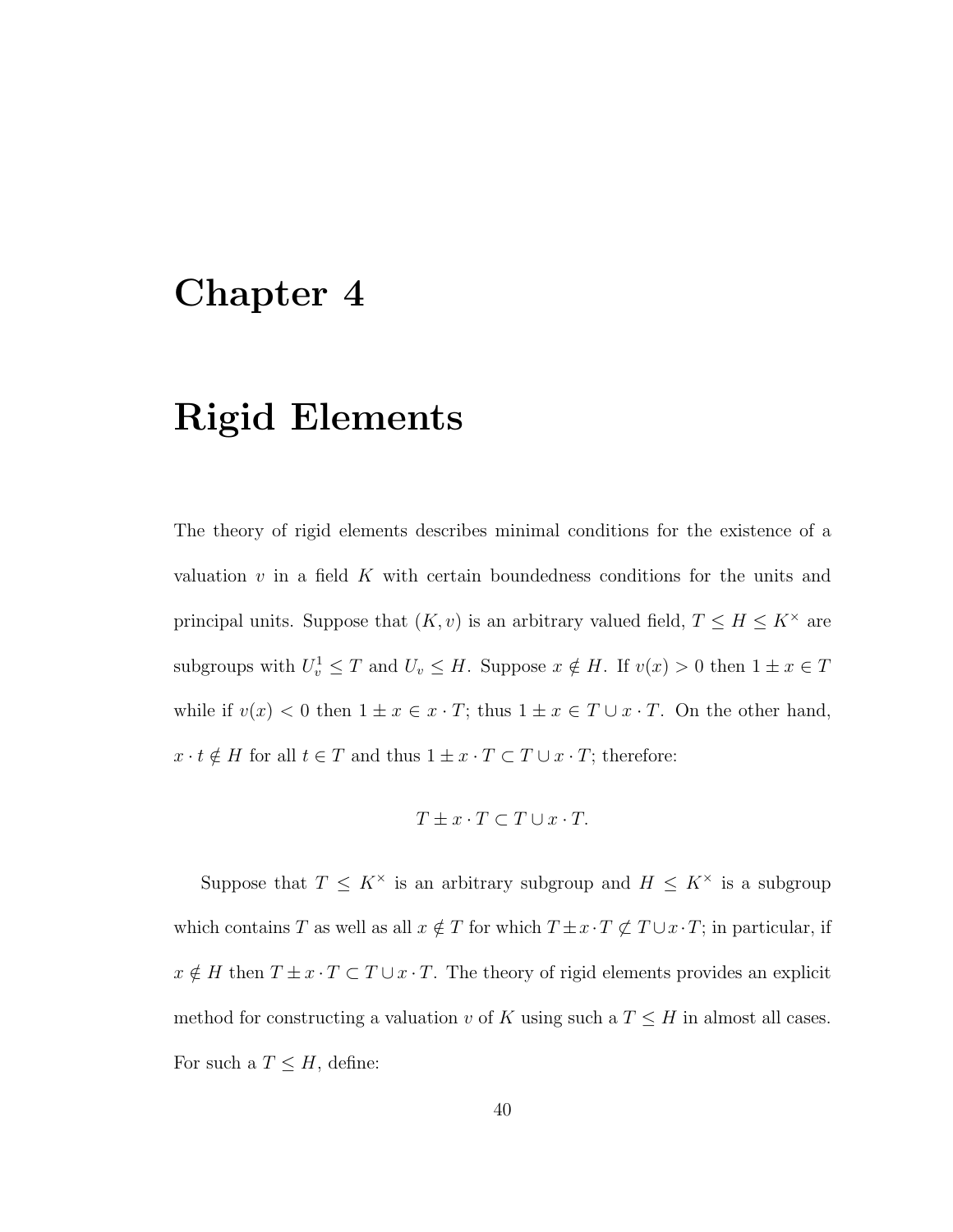1.  $\mathcal{O}^-(H,T) = \{x \in K : x \notin H \text{ and } 1 + x \in T\}.$ 2.  $\mathcal{O}^+(H,T) = \{x \in K^\times : x \in H \text{ and } x \cdot \mathcal{O}(T,H)^- \subset \mathcal{O}^-(T,H)\}.$ 3.  $\mathcal{O}(H,T) = \mathcal{O}^-(T,H) \cup \mathcal{O}^+(T,H).$ 

4. 
$$
U(H,T) = \{x \in \mathcal{O}^+(H,T) : x^{-1} \in \mathcal{O}^+(H,T)\}.
$$

The goal of this construction is for  $\mathcal{O}(H,T)$  to be a valuation ring with unit group  $U(H, T)$  and we'll see that many cases this actually works as intended. The idea is that  $H$  can be used to determine the relationship between the value of *certain*  $x, y \in K^{\times}$ . More precisely, if  $x, y \in K^{\times}$  have different H-cosets,  $x \cdot H \neq y \cdot H$ , the resulting valuation v will satisfy  $v(x) < v(y)$  iff  $x + y \in x \cdot T$ . In most situations, this provides enough information to define the valuation  $v$  and the construction above is the result of this procedure.

The following theorem is a general summary of the theory of rigid elements in the context of valuation theory. This theorem is essentially a reorganization of the main results of Arason-Elman-Jacob [AEJ87]. Since it is not immediately clear how one can derive these statements from loc.cit., this theorem will require some proof; in statement (2) below, loc.cit. proves the equivalence of (a) and (b) while the equivalence of (c) is not explicitly considered.

**Theorem 4.0.1** (Arason-Elman-Jacob [AEJ87]). Let K be an arbitrary field, and let  $T \leq H \leq K^{\times}$  be given so that H contains all  $x \notin T$  with  $T \pm x \cdot T \not\subset T \cup x \cdot T$ . Then the following hold: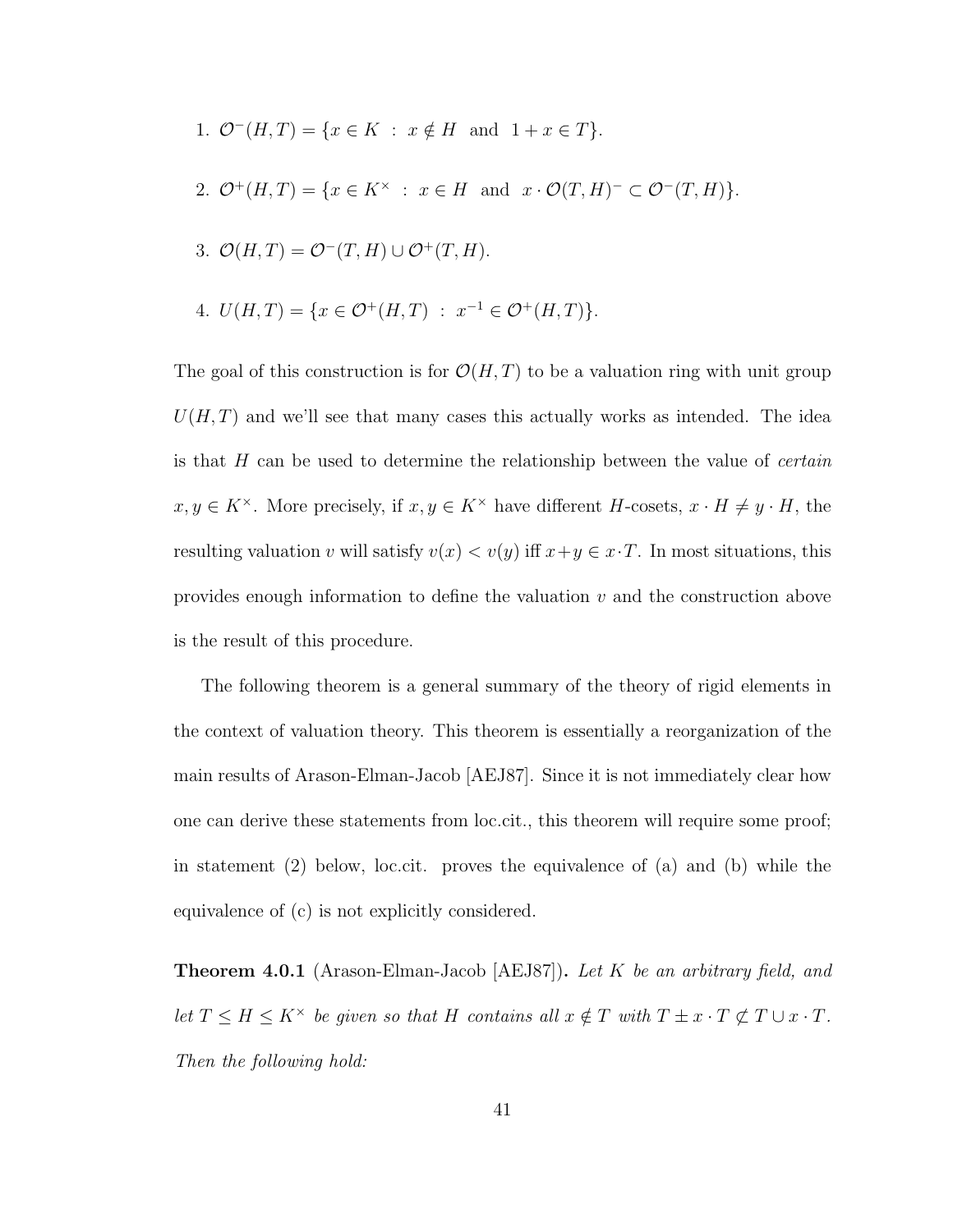- 1. If  $\mathcal{O}(H,T)$  is a valuation ring, with associated valuation w, then  $U_w^1 \leq T$ ,  $U(H, T) = U_w$  and  $U_w \leq H$ .
- 2. The following conditions are equivalent:
	- (a)  $\mathcal{O}(H,T)$  is a valuation ring.
	- (b)  $1 + \mathcal{O}^-(H,T) \subset \mathcal{O}^+(H,T)$ .
	- (c) There exists some valuation v of K so that  $U_v \leq H$  and  $U_v^1 \leq T$ .
- 3. There exists a  $H \leq \widetilde{H}$  with  $\#(\widetilde{H}/H) \leq 2$  so that  $\mathcal{O}(\widetilde{H}, T)$  is a valuation ring.
- 4. If there exists an  $x \in H \setminus T$  such that  $T \pm x \cdot T \not\subset T \cup x \cdot T$ , then  $\mathcal{O}(H,T)$  is a valuation ring.
- 5. If there exists a valuation v of K so that  $U_v^1 \leq T$  and  $U_v \leq H$  then  $\mathcal{O}_v \subset$  $\mathcal{O}(H,T)$ . In particular, denoting by w the valuation associated to  $\mathcal{O}(H,T)$ , w is a coarsening of v.

*Proof.* To 1. This follows from Theorem 2.10, Remark 2.5 and Observation 2.3 (3) of [AEJ87].

To 2. (a)  $\Leftrightarrow$  (b) is again Theorem 2.10 and Remark 2.5 of loc.cit.; (b)  $\Rightarrow$  (c) follows from statement (1) along with Theorem 2.10 of loc.cit.. It remains to show that  $(c) \Rightarrow (b)$ . Observe that whenever  $x \notin H$  then  $v(x) \neq 0$  so that  $1 + x \in T$ iff  $v(x) > 0$  and  $1 + x \in x \cdot T$  iff  $v(x) < 0$ . Suppose that  $y \in \mathcal{O}^{-}(H, T)$ ; we need to show that  $1 + y \in \mathcal{O}^+(H,T)$ . I.e. we need to show that, if  $x \in \mathcal{O}^-(H,T)$ , then  $(1 + y) \cdot x \in \mathcal{O}^{-}(H, T)$ ; equivalently,  $1 + x \cdot (1 + y) \in T$ .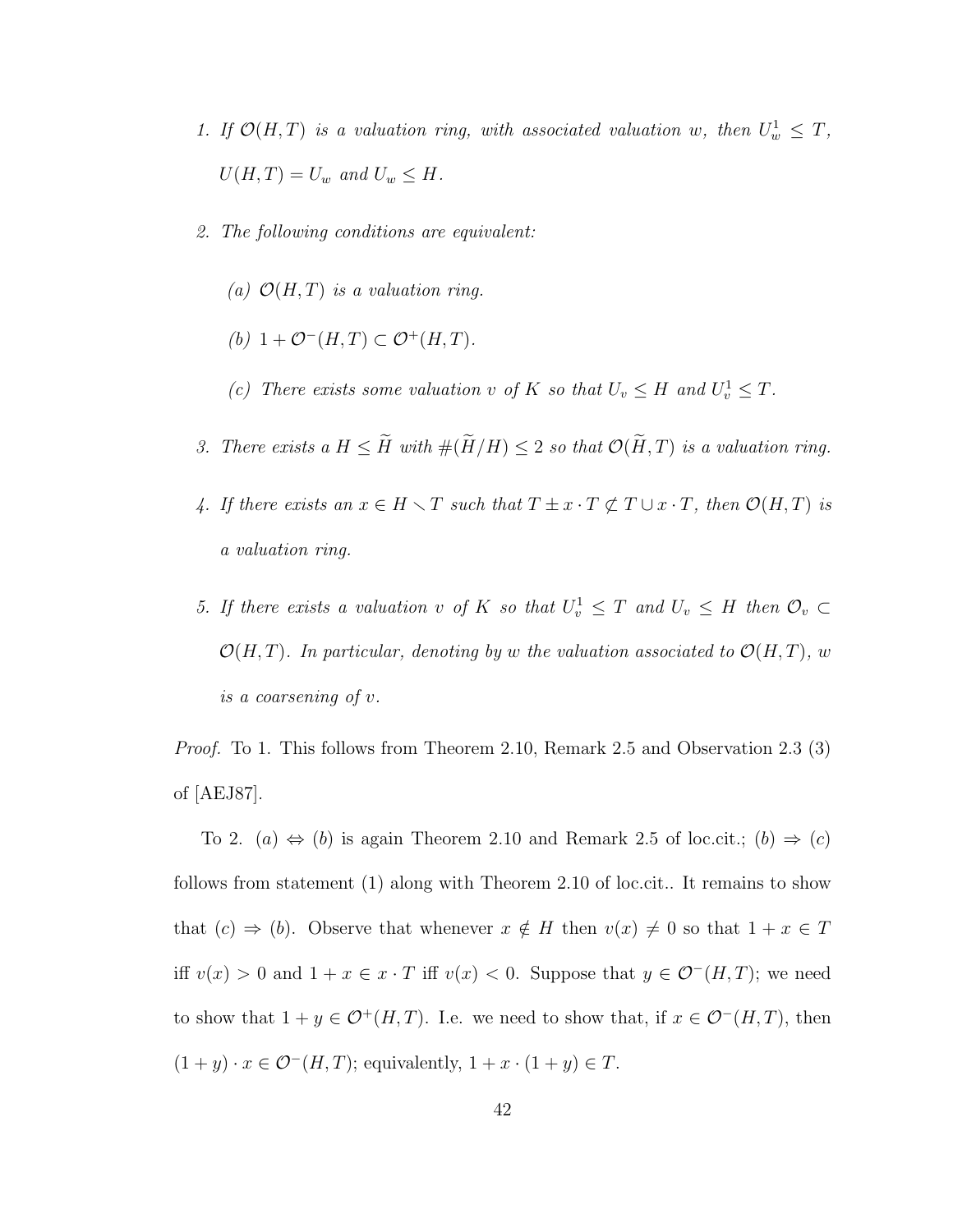So, let x, y be given as above. Then  $x, y \in \mathcal{O}^{-}(H,T)$  and thus  $v(x), v(y) > 0$ . Now we see that  $v(x \cdot (1 + y)) = v(x) > 0$  so that  $1 + x \cdot (1 + y) \in U_v^1 \leq T$ , as needed.

To 3. This is Theorem 2.16 of loc.cit..

To 4. This follows from Proposition 2.14 of loc.cit. (Proposition 2.14 of loc.cit. is actually stronger than we need).

To 5. It follows from the definitions immediately that  $U_v \le U(H,T)$ . Thus, if  $\mathcal{O}(H,T)$  is a valuation ring with associated valuation w then  $U_v \leq U_w$  from statement (1). Thus  $w \leq v$  and so  $\mathcal{O}_v \subset \mathcal{O}_w$ , as required.  $\Box$ 

The following follows immediately from theorem above; this corollary unravels the definition/construction of  $\mathcal{O}(H,T)$  above and attempts to axiomatize those subgroups  $H$  which contain the units of a valuation ring in the simplest possible way.

**Corollary 4.0.2.** Let K be a field and let  $H \leq K^{\times}$  be given. The following are equivalent:

- 1. There exists a valuation v of K such that  $U_v \leq H$ .
- 2.  $-1 \in H$ , for all  $x \in K^{\times} \setminus H$  one has  $1 + x \in H \cup xH$ , and whenever  $x, y \in K^{\times} \setminus H$  are such that  $1 + x, 1 + y \in H$ , one has  $1 + x(1 + y) \in H$ .

*Proof.* First assume that there exists a valuation v such that  $U_v \leq H$ . Let  $x \in$  $K^{\times} \setminus H$  be given. Then, in particular,  $v(x) \neq 0$  and thus  $1 + x \in U_v$  iff  $v(x) > 0$ ;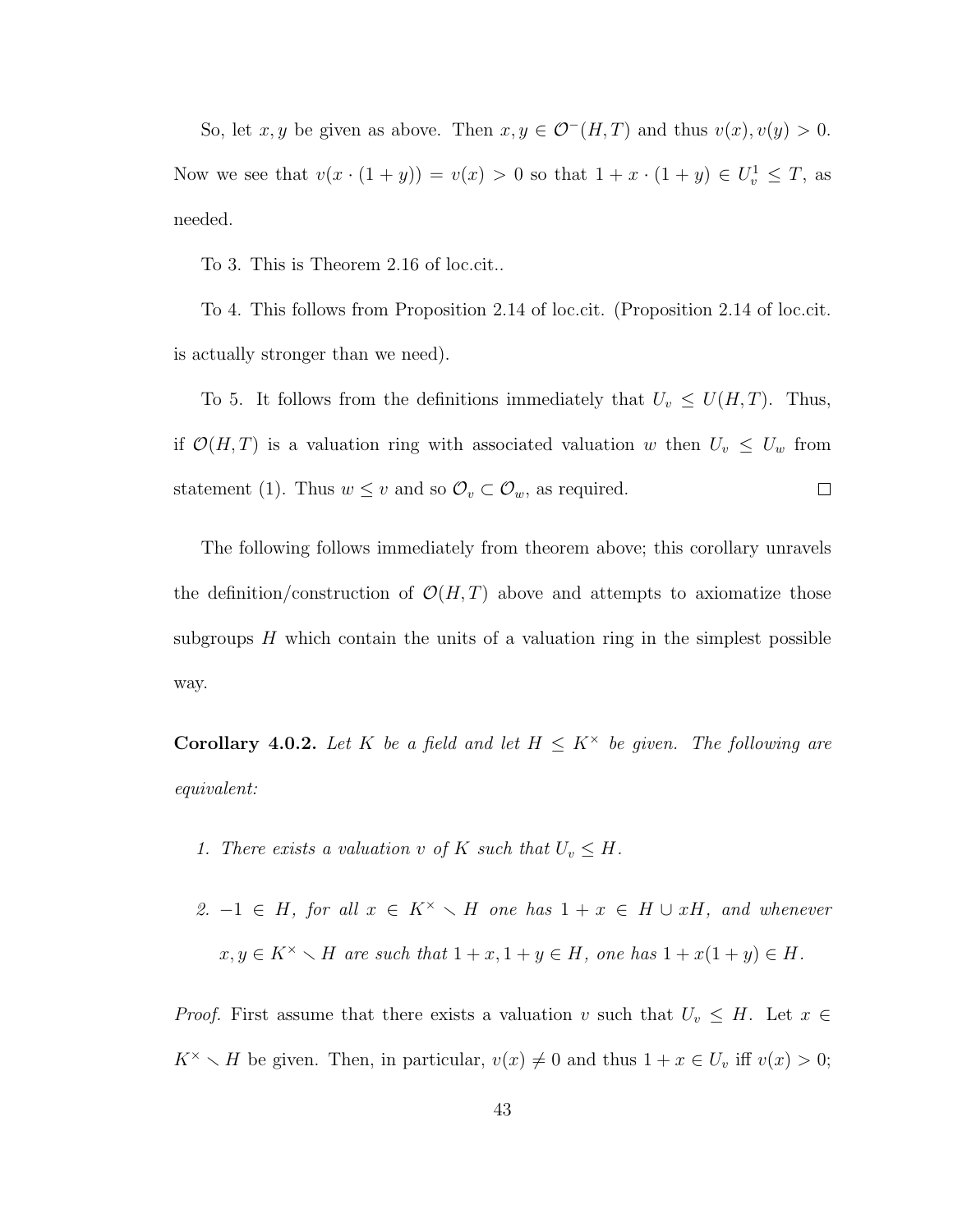also,  $1 + x \in x \cdot U_v$  iff  $v(x) < 0$ . Thus  $1 + x \in H \cup x \cdot H$  for all such x. Moreover, if  $x, y \notin H$  and  $1 + x, 1 + y \in H$  one has  $v(x), v(y) > 0$  and thus, similarly to the proof of 4.0.1 (2),  $v(x \cdot (1 + y)) > 0$  so that  $1 + x(1 + y) \in H$  as required.

The converse, which is the non-trivial direction, follows from [AEJ87] Theorem 2.10 taking  $T = H$  in loc.cit.. Using our summary in Theorem 4.0.1, this is precisely the equivalence of (b) and (a) of statement (2), in the situation where  $H = T$  and  $-1 \in H$ .  $\Box$ 

Remark 4.0.3. In the case where  $K^{\times \ell^n} \leq H$  and  $\ell$  is odd, the condition of Corollary 4.0.2 can be made simpler. Using the notation of Corollary 4.0.2, the following are equivalent in this case:

- 1. There exists a valuation v of K such that  $U_v \leq H$ .
- 2. For all  $x \in K^{\times} \setminus H$  one has  $1 + x \in H \cup xH$ .

Again, see [AEJ87] Theorem 2.10 and/or our summary in Theorem 4.0.1 for the proof of the non-trivial direction of this claim.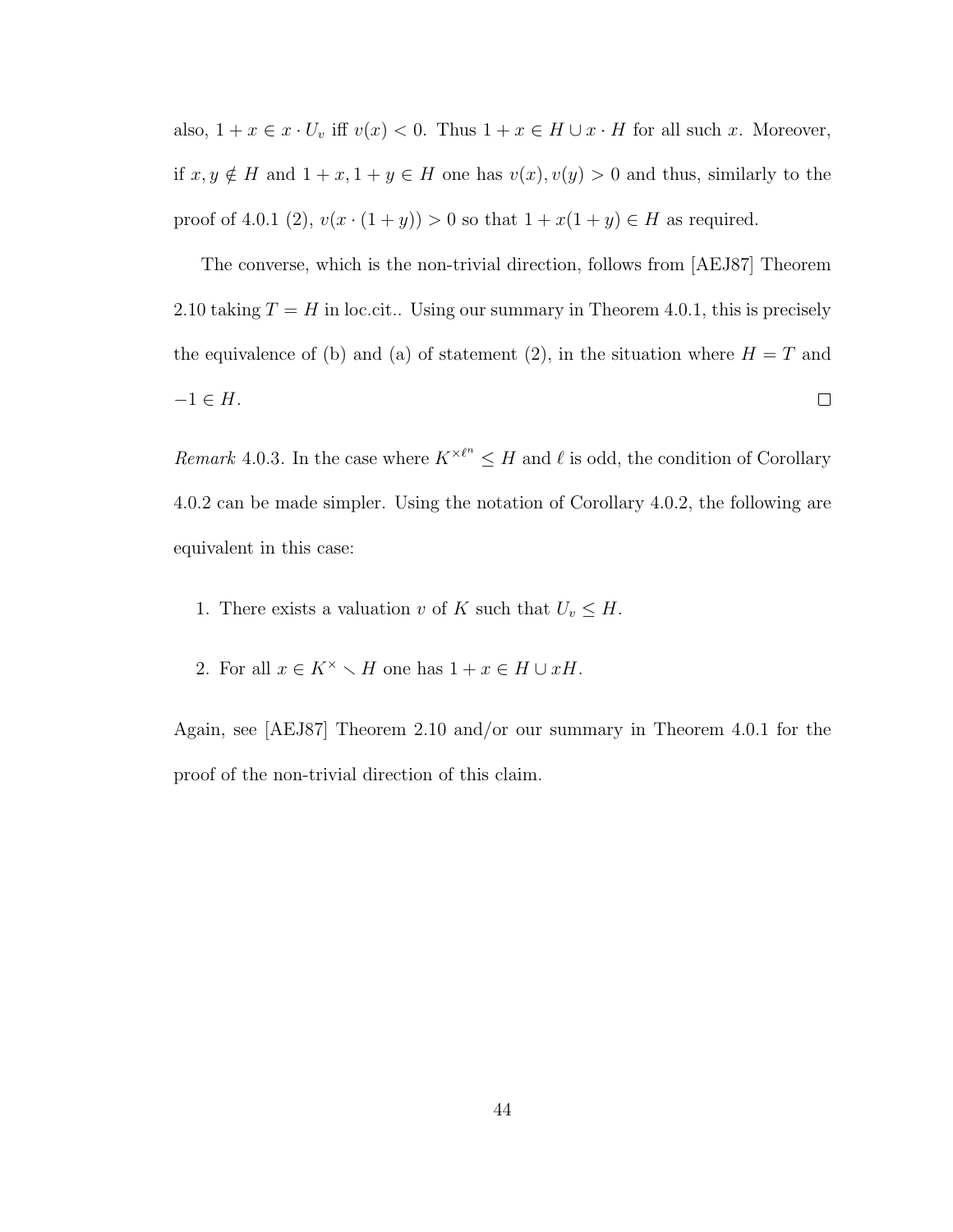### Chapter 5

### Generalized Gauß Valuations

In this chapter we will recall the classical construction of generalized Gauß valuations and their relationship with geometry. The valuations constructed below are very special as so-called "valuations with no relative defect." For the purposes of the rest of the work, we will not require a discussion of relative-defect in general so we will refer the interested reader to the appendix of Pop [Pop06b]; below, we also use the notation of loc.cit..

Let K be a function field over k, assume that k is relatively algebraically closed in K, and say  $v_0$  is a valuation of k. Let  $\mathcal{T}_0 = (t_1, \ldots, t_r)$  be an ordered collection of k-algebraically independent elements of K and extend  $\mathcal{T}_0$  to  $\mathcal{T} = (t_1, \ldots, t_d)$  a transcendence base for K|k; denote by  $\mathcal{T}_1 = (t_{r+1}, \ldots, t_d)$ . We will consider the rational function fields  $k(\mathcal{T}_1) \subset k(\mathcal{T})$ .

For a polynomial  $p(\mathbf{t}) = p(t_{r+1},...,t_d) \in k[\mathcal{T}_1]$ , say  $p(\mathbf{t}) = \sum_i a_i t^i$  (where **i** is a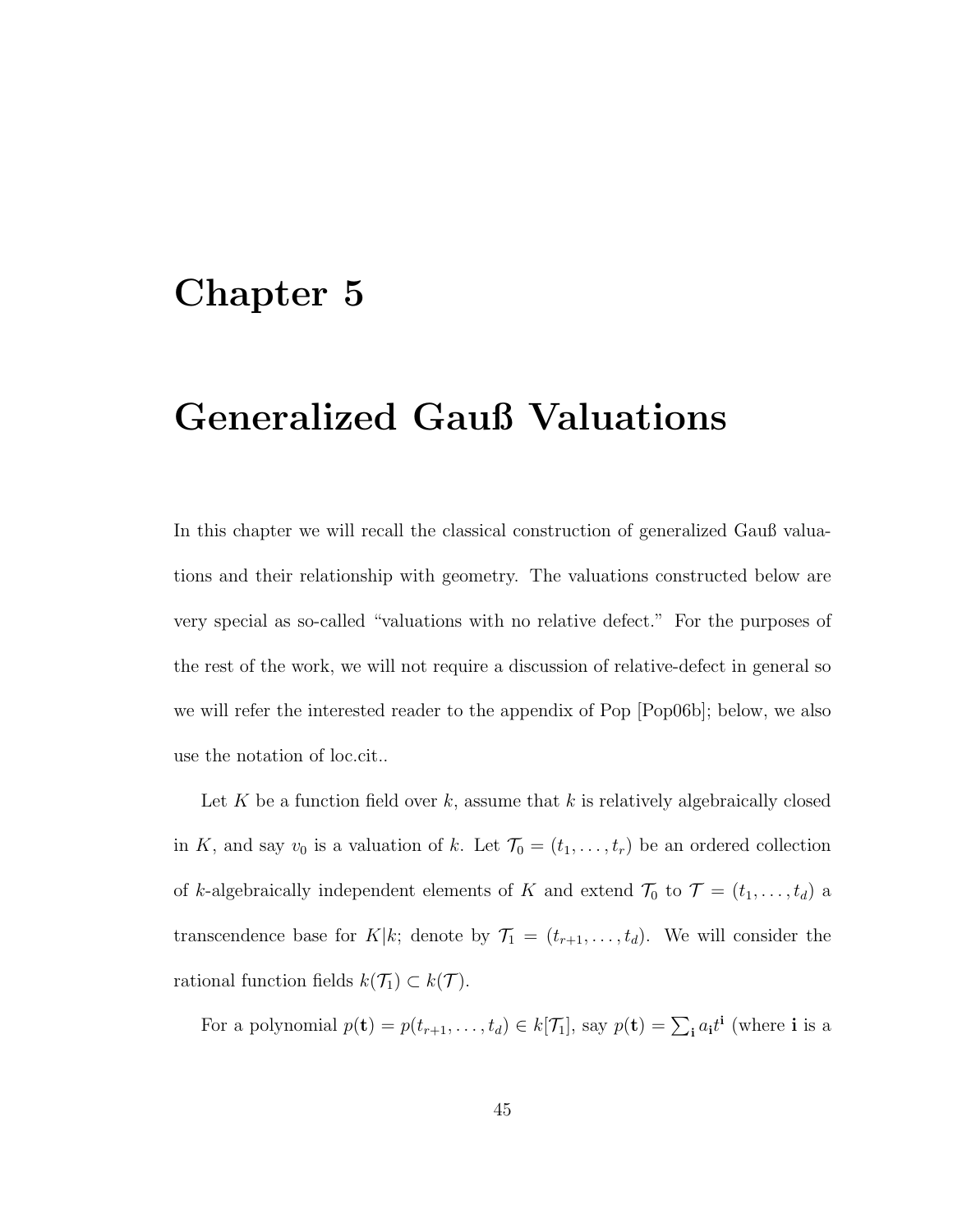multi-index), define

$$
v_1(p(\mathbf{t})) := \min_{\mathbf{i}} v_0(a_{\mathbf{i}}).
$$

Then  $v_1$  extends to a unique valuation  $v_1$  on  $k(\mathcal{T}_1)$  which satisfies the following properties:

- 1.  $\Gamma_{v_1} = \Gamma_{v_0}$ .
- 2.  $v_1|_k = v_0$ .

Now consider the totally ordered abelian group:

$$
\Gamma_v =: \Gamma_{v_0} \oplus \mathbb{Z} \cdot \gamma_1 \oplus \cdots \oplus \mathbb{Z} \cdot \gamma_r
$$

which we endow with the lexicographic order – namely,  $\langle \gamma_r \rangle$  is the unique minimal non-trivial convex subgroup of  $\Gamma_v$ . Then  $v_1$  extends to a unique valuation v of  $k(\mathcal{T})$ with value group  $\Gamma_v$  as above, which is defined by the following two properties:

1. 
$$
v|_{k(\mathcal{T}_1)} = v_1
$$
 and

2.  $v(t_i) = \gamma_i \text{ for } i = 1, ..., r.$ 

The residue field  $k(v)$  of v is precisely  $k(v_1)$  which is the rational function field  $kv_0(\bar{t}_{r+1},\ldots,\bar{t}_d);$  here  $\bar{t}_i$  denotes the image of  $t_i$  in  $k(v)$ .

Lastly, since K is a finite extension of  $k(\mathcal{T})$  and k is relatively algebraically closed in  $K$ , we see that v has prolongations w to  $K$  whose value group is of the form

$$
\Gamma_w = \Gamma_{v_0} \oplus \mathbb{Z} \cdot \tilde{\gamma}_1 \oplus \cdots \oplus \mathbb{Z} \cdot \tilde{\gamma}_r.
$$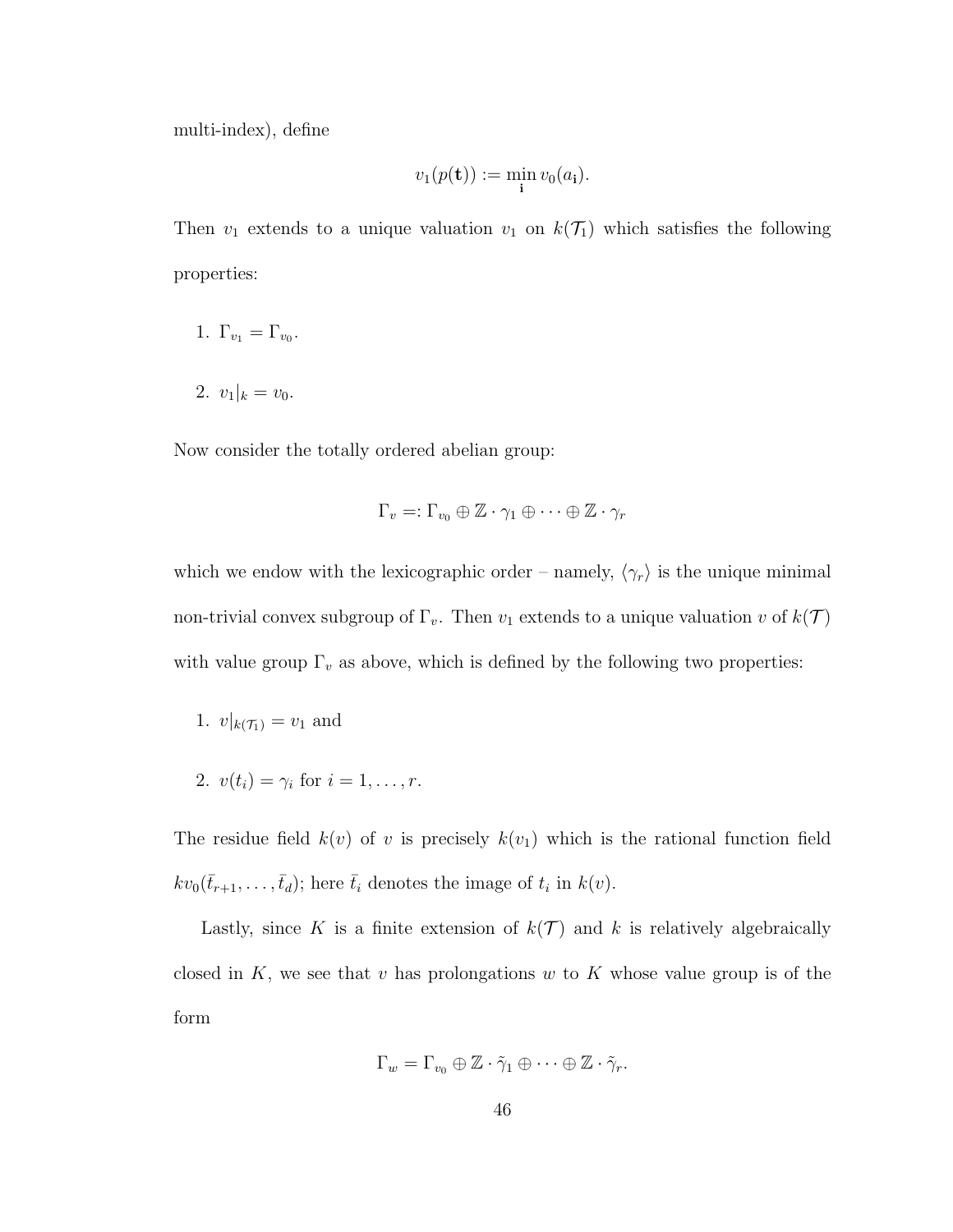And we immediately see that  $k(w)$  is a function field of transcendence degree  $d-r$ over  $k(v_0)$ .

Moreover, the groups  $\Delta_i = \langle \tilde{\gamma}_i, \cdots, \tilde{\gamma}_r \rangle$ , for  $i = 1, \cdots, r + 1$  are convex. The coarsening  $w_i$  of w associated with  $\Delta_i$  has a residue field  $k(w_i)$  which is a function field in  $d - i + 1$  variables over  $k(v_0)$ .

*Remark* 5.0.4. A valuation  $v$  which arises using the process outlined above is called a quasi-r-divisorial valuation. By taking a coarsening associated to the convex subgroup  $\langle \gamma_{s+1}, \ldots, \gamma_r \rangle$ , one obtains a valuation v' whose value group is canonically isomorphic to  $\Gamma_{v_0} \oplus \mathbb{Z} \cdot \tilde{\gamma}_1 \cdots \mathbb{Z} \cdot \tilde{\gamma}_s$  and this is a quasi-s-divisorial valuation. If  $v_0$  is the trivial valuation on k, then the corresponding valuations are, actually, compositions of divisorial valuations in the usual sense.

In the sequel, we will only use these quasi-divisorial valuations as examples of valuations  $v$  of a function field  $K$  which satisfy the following properties:

- 1. The restriction of v to k is  $v_0$ .
- 2. The value group  $\Gamma_v$  contains no non-trivial ( $\ell$ -)divisible convex subgroup.
- 3. If k is  $\ell$ -closed, then  $\Gamma_v/\ell^{\infty} = \mathbb{Z} \cdot \tilde{\gamma}_1 \oplus \cdots \oplus \mathbb{Z} \cdot \tilde{\gamma}_r$ .

The precise construction of such valuations  $v$  will not matter too much – in Chapter 15, we will only use such  $v$  as examples of valuations with these properties above.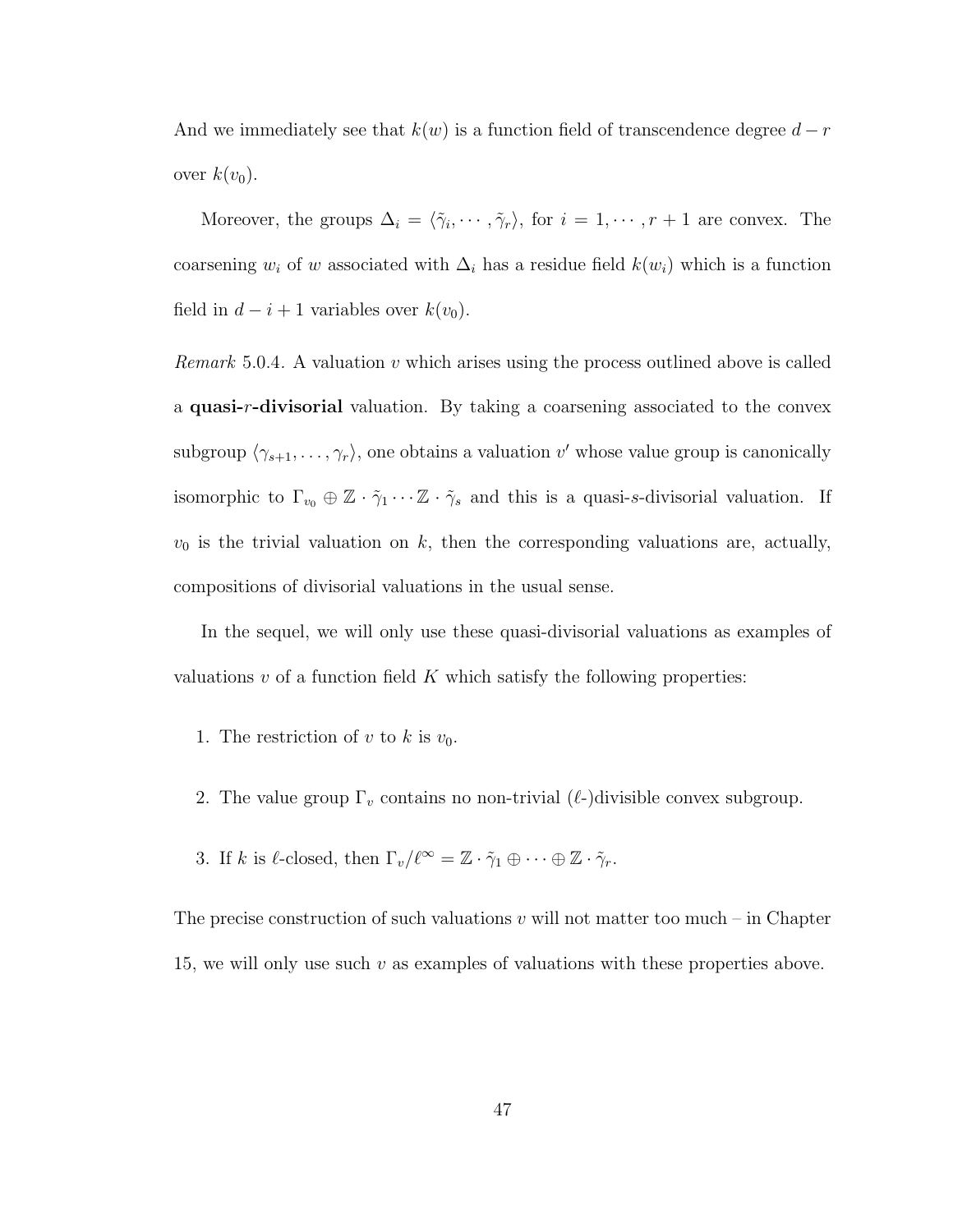# Part II

# Detecting Valuations: the

## Abstract Setting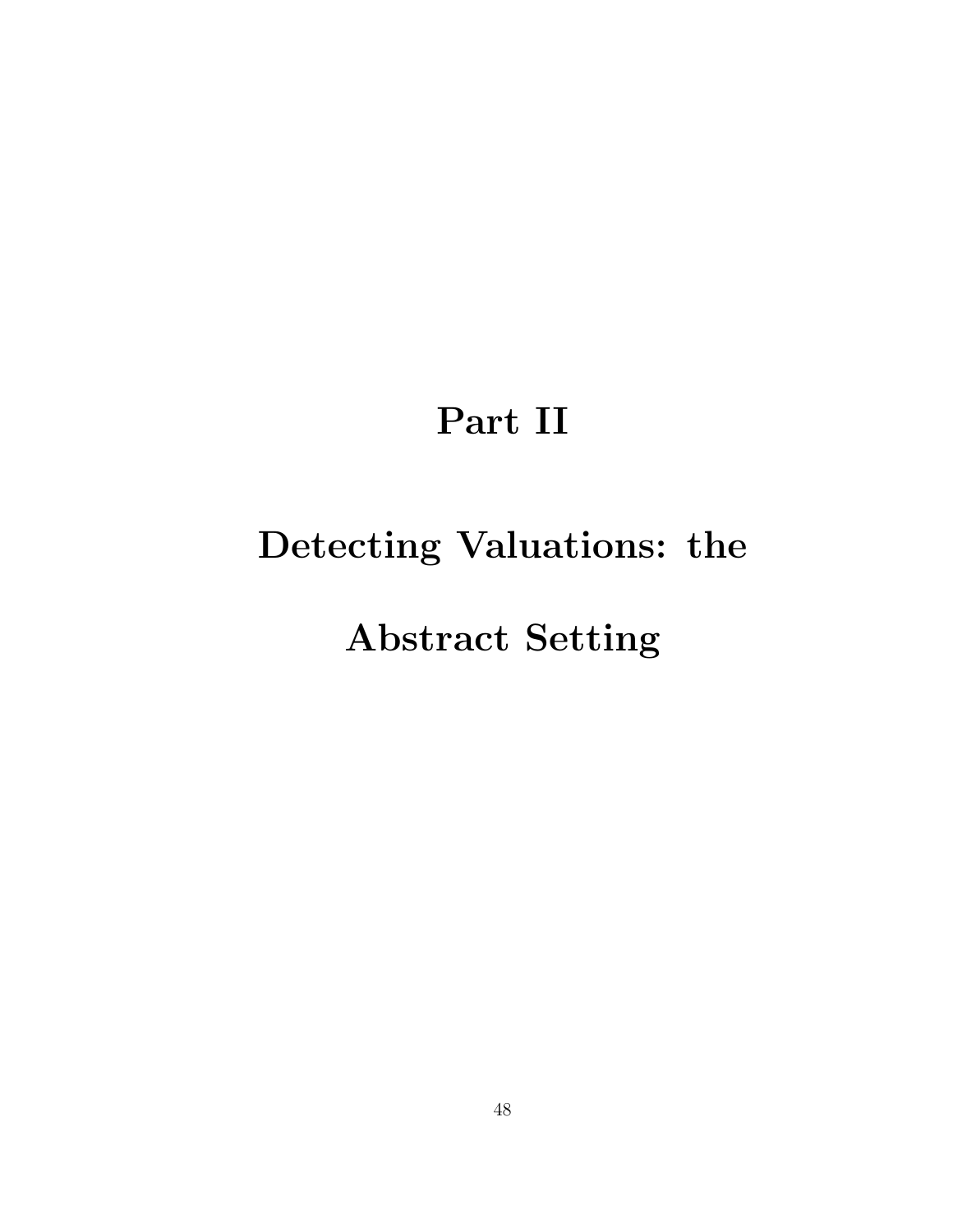### Chapter 6

### C-pairs and Valuations

We now begin to move from the very general and elementary setting of rigid elements towards Galois theory. The results in Part II are still completely general and elementary in nature in the sense that almost all of these results hold true for completely arbitrary fields. The main benefit of the formulation here is in its connections with Galois theory as will become apparent later on.

In this chapter, we introduce our general setting, while in the subsequent chapters of Part II, we develop the general theory which shows how to recover/detect valuations in this setting.

We denote by  $\mathbb{N} = \{1, 2, 3, \ldots\}$  the set of positive integers and  $\overline{\mathbb{N}} = \mathbb{N} \cup \{\infty\}$ the set of positive integers together with  $\infty$ . We declare that  $\infty > n$  for all  $n \in \mathbb{N}$ . Recall that  $\ell$  denotes a prime which is fixed throughout.

For positive integers  $n$  and  $r$ , we denote by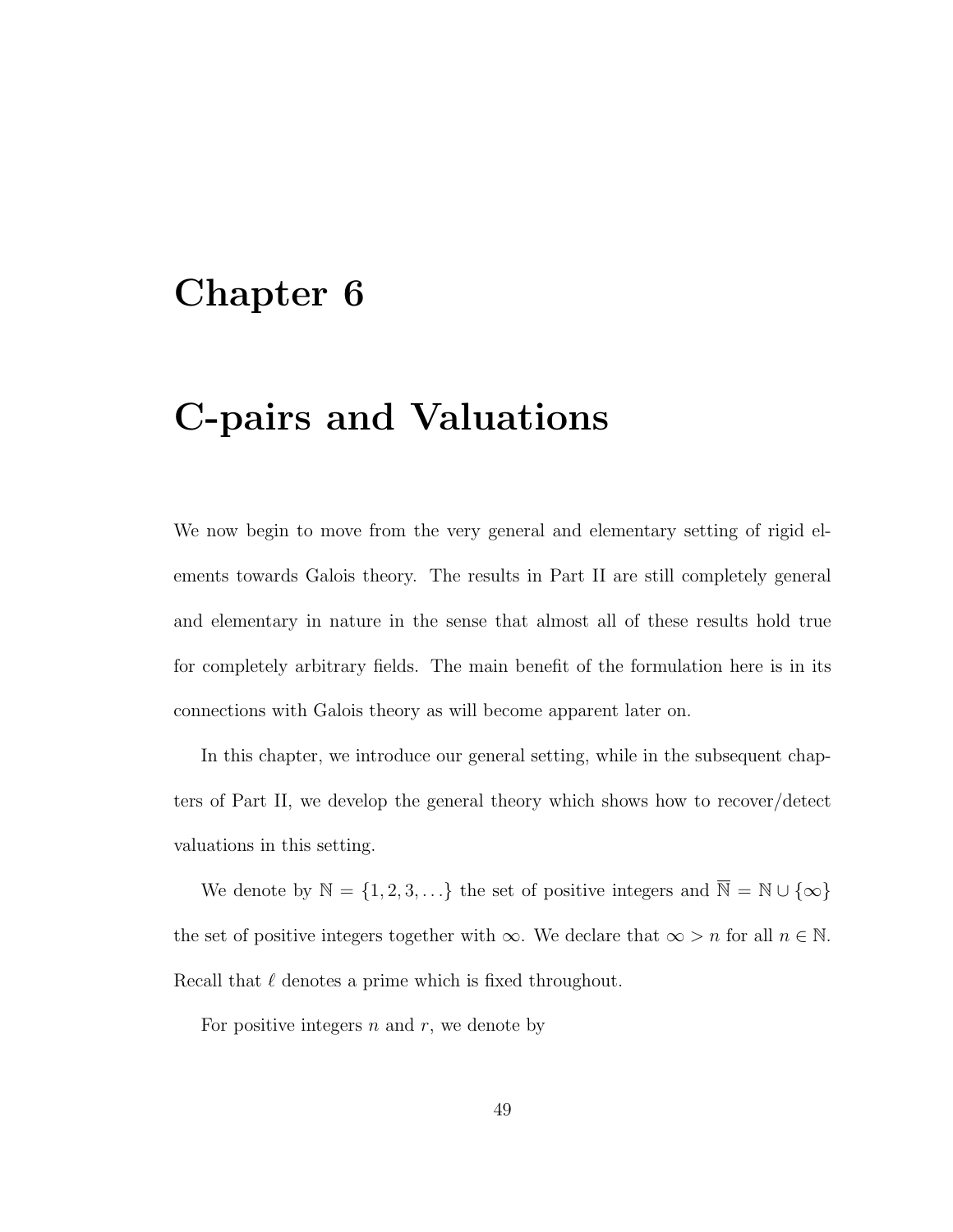- 1.  $\mathbf{M}_r(n) = (r+1) \cdot n r$ ,
- 2.  $\mathbf{N}'(n) = (6\ell^{3n-2} 7) \cdot (n-1) + 3n 2,$
- 3.  $N(n) = M_1(N'(n)).$

To make the notation consistent, we denote by  $\mathbf{M}_r(\infty) = \mathbf{N}(\infty) = \infty$ . In particular,  $\mathbf{N}(n) \geq \mathbf{M}_1(n) \geq n$  for all  $n \in \overline{\mathbb{N}}$ , and  $\mathbf{N}(n), \mathbf{M}_r(n) \in \mathbb{N}$  if and only if  $n \in \mathbb{N}$ . Also, observe that  $\mathbf{M}_r(1) = \mathbf{N}'(1) = \mathbf{N}(1) = 1$ , and  $\mathbf{M}_r(\infty) = \mathbf{N}'(\infty) = \mathbf{N}(\infty) = \infty$ .

The definition of  $N'$  and  $N$  is a technicality and should not be considered as important; in particular, we do not expect that this  $N$  is optimal. The precise formula for  $\mathbb{N}'$  (and thus of  $\mathbb{N}$ ) will come in to play when proving Theorem 6.1.1. This theorem, which is a generalization of the main theorem concerning commuting pairs from [BT02], is the key technical tool which lets us detect valuations in both the Galois theoretical and non-Galois theoretical settings. In fact, all the results in this thesis have been written in such a way that, if Theorem 6.1.1 holds with a different formula for  $N$ , then so do the rest of the results of the paper which detect valuations – we use Theorem 6.1.1 purely as a black box. On the other hand, the definition of  $M_r$  will play an essential role throughout, and the importance of  $M_r$ can be immediately seen in our "cancellation principle" (Lemma 6.0.5).

We will use the following notation:

$$
\Lambda_n := \lim_{m|n} \mathbb{Z}/\ell^m = \begin{cases} \mathbb{Z}/\ell^n, & n \in \mathbb{N} \\ \mathbb{Z}_{\ell}, & n = \infty \end{cases}
$$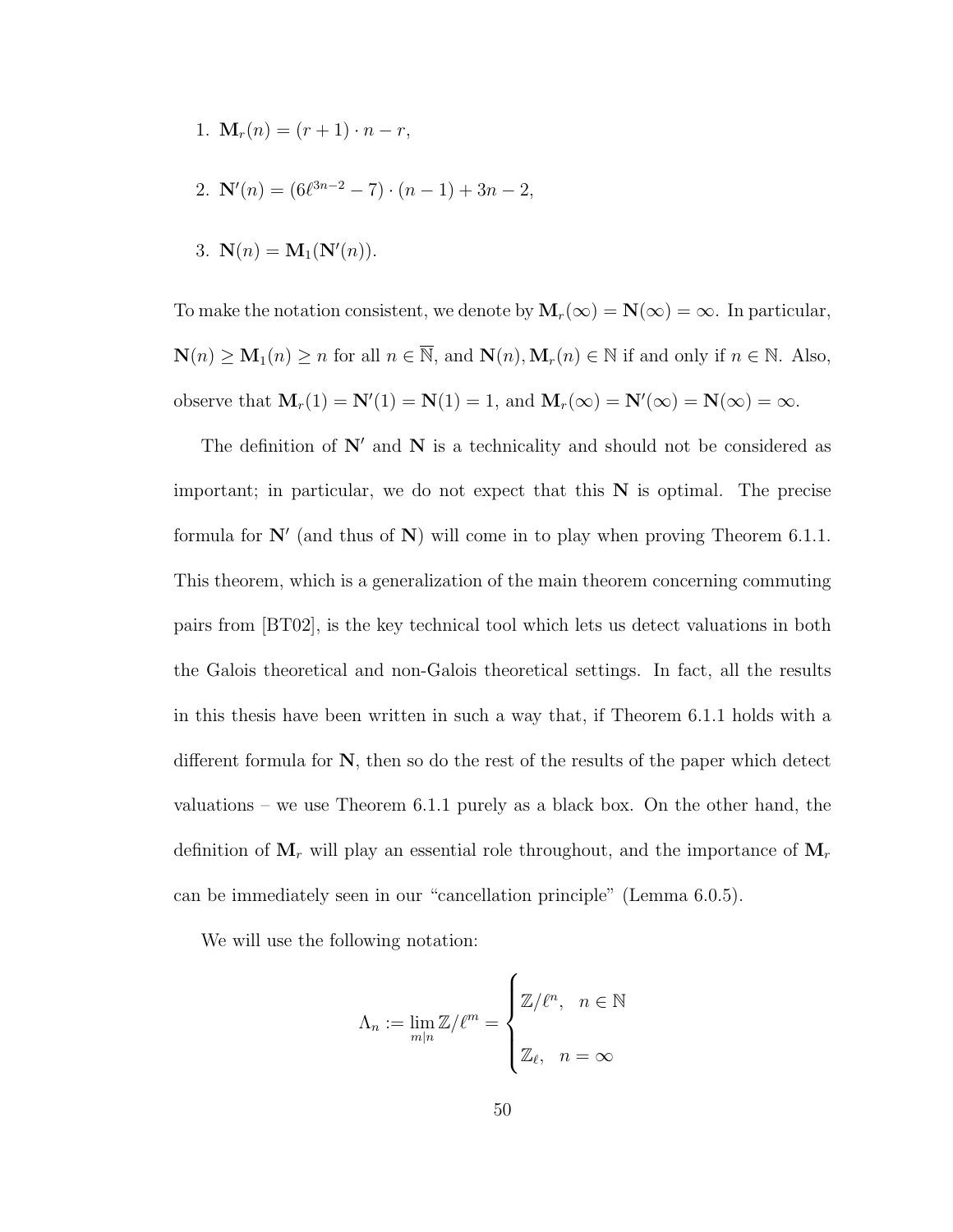In the context of pro- $\ell$  Galois theory, we will also denote by  $\Lambda_n(i) = \Lambda_n \otimes_{\mathbb{Z}_{\ell}} \mathbb{Z}_{\ell}(i)$ the i<sup>th</sup> Tate twist of  $\Lambda_n$ ; this notation will not be needed until Part III and in most situations we will choose an isomorphism of Galois modules  $\Lambda_n(i) \cong \Lambda_n$  when applicable.

Throughout we will tacitly use the following trivial observation which we dub the "Cancellation Principle" which allows us to "divide" (or "cancel") in equations involving elements of the ring  $\Lambda_n$ ; of course one must pay a price for this, and here is where  $M_r$  comes in to play.

**Lemma 6.0.5** (The Cancellation Principle). For a positive integer n, we denote by  $\mathbf{M}_r(n) = (r+1) \cdot n - r$ . Assume that  $R \ge (r+1) \cdot n - r = \mathbf{M}_r(n)$ . Let  $a, b, c_1, \ldots, c_r \in \mathbb{Z}/\ell^R$  be given; assume that  $c_i \neq 0 \mod \ell^n$  and that  $ac_1 \cdots c_r =$  $bc_1 \cdots c_r$ . Then  $a = b \mod \ell^n$ .

*Proof.* Let a be the minimal positive integer such that  $\ell^a \cdot c_1 \cdots c_r = 0$  as an element of  $\mathbb{Z}/\ell^R$ . Then the map  $\mathbb{Z}/\ell^a \to \mathbb{Z}/\ell^R$  defined by  $x \mapsto x \cdot c_1 \cdots c_r$  is injective. On the other hand, as  $c_i \neq 0 \mod l^n$ , we observe that  $a \geq R - rn + r \geq n$  and this proves the claim.  $\Box$ 

Let M be an  $\Lambda_n$ -module. A collection of non-zero elements  $(f_i)_i, f_i \in M$  will be called quasi-independent provided that

$$
\sum_i a_i f_i = 0 \text{ almost all } a_i = 0 \Rightarrow a_i f_i = 0 \forall i.
$$

A generating set which is quasi-independent will be called a quasi-basis. Observe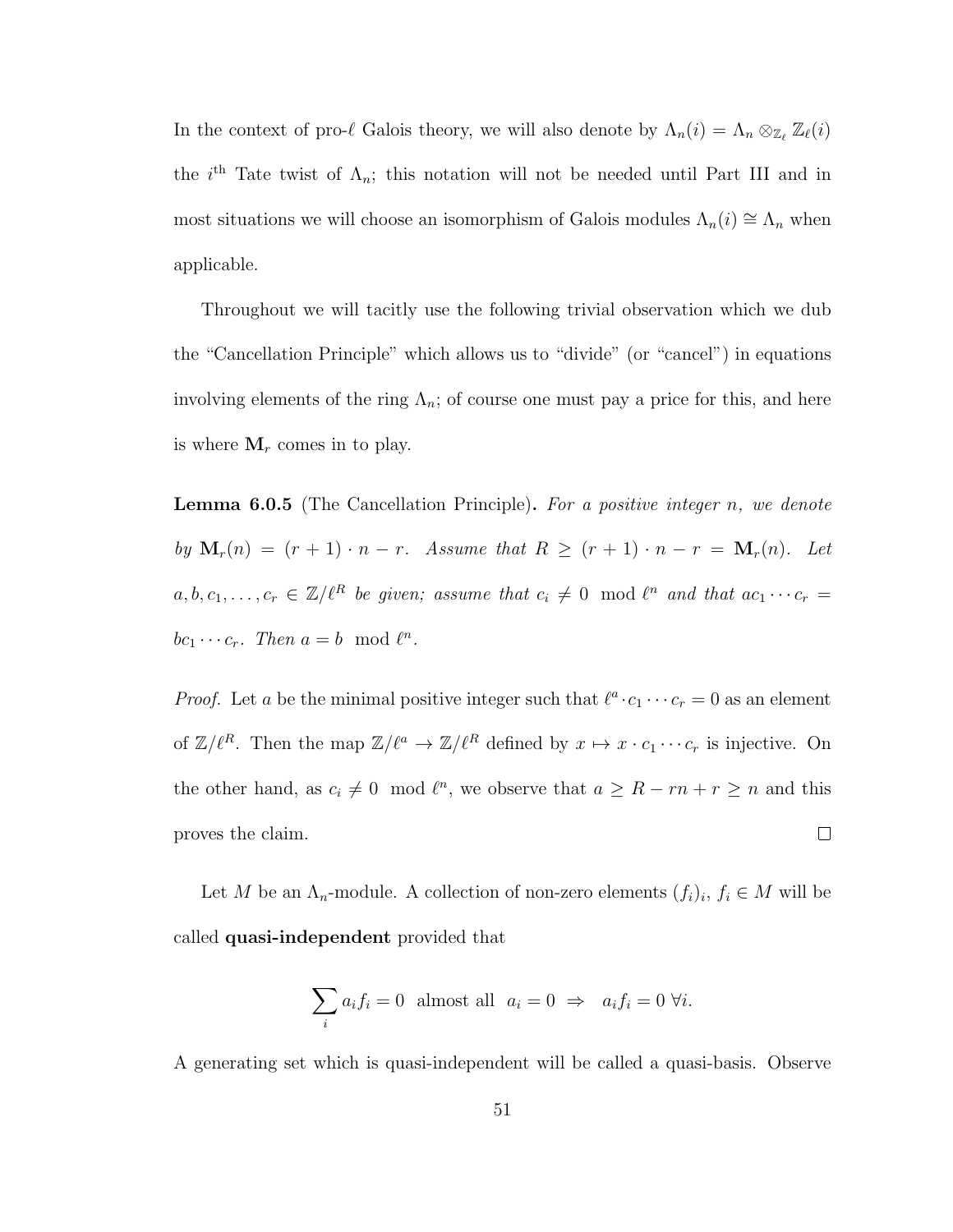that any finitely generated  $\Lambda_n$ -module M has a quasi-basis of unique finite order which is equal to  $\dim_{\mathbb{Z}/\ell}(M/\ell)$ . Indeed, any finitely generated  $\Lambda_n$ -module M can be considered as a  $\mathbb{Z}_{\ell}$ -module via the canonical homomorphism  $\mathbb{Z}_{\ell} \to \Lambda_n$ . Since  $\mathbb{Z}_{\ell}$  is a principal ideal domain, we see that a finitely generated  $\mathbb{Z}_{\ell}$ -module M can written as a direct product of cyclic submodules:

$$
M = \prod_{i=1}^{m} \langle \sigma_i \rangle
$$

and in this case, if all  $\sigma_i \neq 0$ , then  $(\sigma_i)_i$  form a quasi-basis for M and m is the rank of M.

Another trivial observation which we will use frequently in our arguments is the following. Let  $m, m' \in M$  be elements of the  $\Lambda_n$ -module M. Then  $\langle m, m' \rangle$ , the  $\Lambda_n$ -submodule generated by  $m, m'$ , is cyclic if and only if  $m \in \langle m' \rangle$  or  $m' \in \langle m \rangle$ . Indeed if  $a, b \in \Lambda_n$  then  $a|b$  or  $b|a$  since  $\Lambda_n$  is a quotient of a discrete valuation ring.

Let K be a field and  $n \in \overline{\mathbb{N}}$  be given. We denote by:

$$
\mathcal{G}_K^a(n) := \mathrm{Hom}^{\mathrm{cont}}(K^\times / \pm 1, \Lambda_n);
$$

endowed with the point-wise convergence topology, we consider  $\mathcal{G}_{K}^{a}(n)$  as a pro- $\ell$  group. This pro- $\ell$  group should be thought of as the abstract analogue of the maximal  $\ell^n$ -elementary abelian Galois group of K which is isomorphic to  $\mathcal{G}_{K}^a(n)$  in the case where Char  $K \neq \ell$  and  $\mu_{2\ell^n} \subset K$ ; until Part III, however, we make no such sweeping assumptions on K.

If v is a valuation of K we denote by  $I_v(n) = \text{Hom}(K^\times/U_v, \Lambda_n) \leq \mathcal{G}^a_K(n)$  and  $D_n(n) = \text{Hom}(K^{\times}/(\pm U_v^1), \Lambda_n) \leq \mathcal{G}_K^a(n)$ . The groups  $I_v(n)$  resp.  $D_v(n)$ , which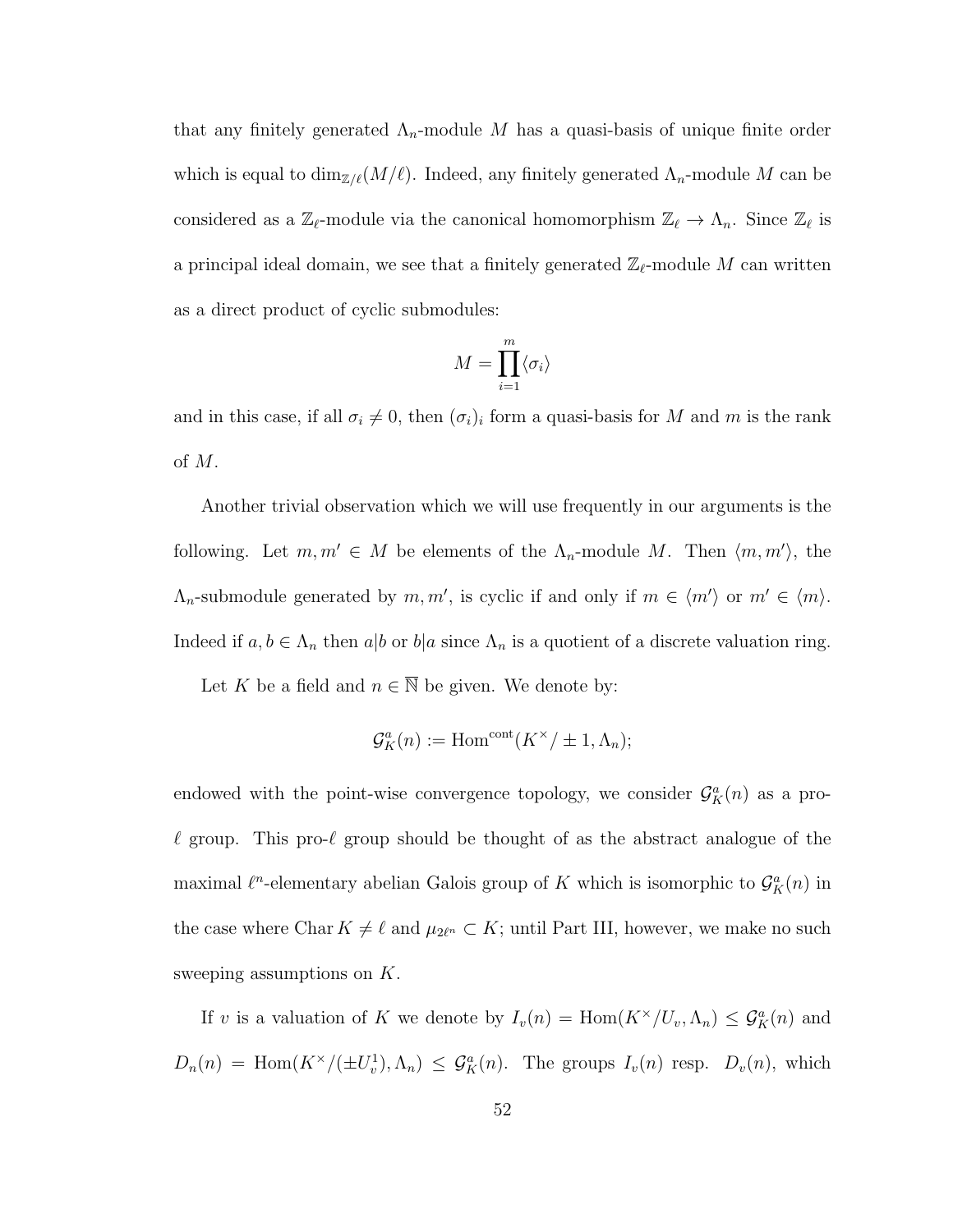are (closed) subgroups of  $\mathcal{G}_{K}^{a}(n)$ , should be thought of as the abstract analogues of inertia resp. decomposition groups by mimicking the situation in the pro- $\ell$  Galois case (see Proposition 13.0.6).

We will frequently pass from  $\mathcal{G}_{K}^{a}(N)$  to  $\mathcal{G}_{K}^{a}(n)$  when  $n, N \in \mathbb{N}$  and  $N \geq n$ ; let us, then, introduce some notation. Suppose that  $f \in \mathcal{G}_K^a(N)$ , then we denote by  $f \mapsto f_n$  the canonical map  $\mathcal{G}_{K}^{a}(N) \to \mathcal{G}_{K}^{a}(n)$  induced by the projection  $\Lambda_N \to \Lambda_n$ . I.e.  $f_n(x) = f(x) \mod l^n$ ; here  $l^n$  is understood to be 0 in  $\mathbb{Z}_l$  if  $n = \infty$ .

For a subgroup  $A \leq \mathcal{G}_{K}^{a}(n)$ , we denote by  $A^{\perp}$  the subgroup of  $K^{\times}$ :

$$
A^{\perp} = \bigcap_{f \in A} \ker f.
$$

This is the left kernel of the canonical pairing  $K^{\times} \times A \to \Lambda_n$ . More generally, it is easy to see that we have a canonical pairing  $K^{\times} \times \mathcal{G}_{K}^{a}(n) \to \Lambda_{n}$  whose right kernel is trivial and whose left kernel is  $\pm K^{\times \ell^n}$ . If  $n \neq \infty$ , we therefore obtain a perfect pairing between  $K^{\times}/(\pm K^{\times \ell^n})$  and  $\mathcal{G}_K^a(n)$  by Pontryagin duality. On the other hand, if  $n = \infty$ , we have a perfect  $\mathbb{Z}_{\ell}$ -pairing between  $\widehat{K}/\text{torsion}$  and  $\mathcal{G}_{K}^{a}(\infty)$ where  $\hat{K} = \lim_n K^{\times}/\ell^n$  is the  $\ell$ -adic completion of  $K^{\times}$ .

We now introduce our abstract notion of C-pairs. Our definition of a C-pair is motivated by Bogomolov and Tschinkel's notion under the same name [BT02]; we note, however, that our notion of C-pairs is a priori much less restrictive than that considered in loc.cit.. In Part III, we will show the connection between C-pairs and Galois theory while the results of this part will explore the connection between C-pairs, rigid elements, and valuations.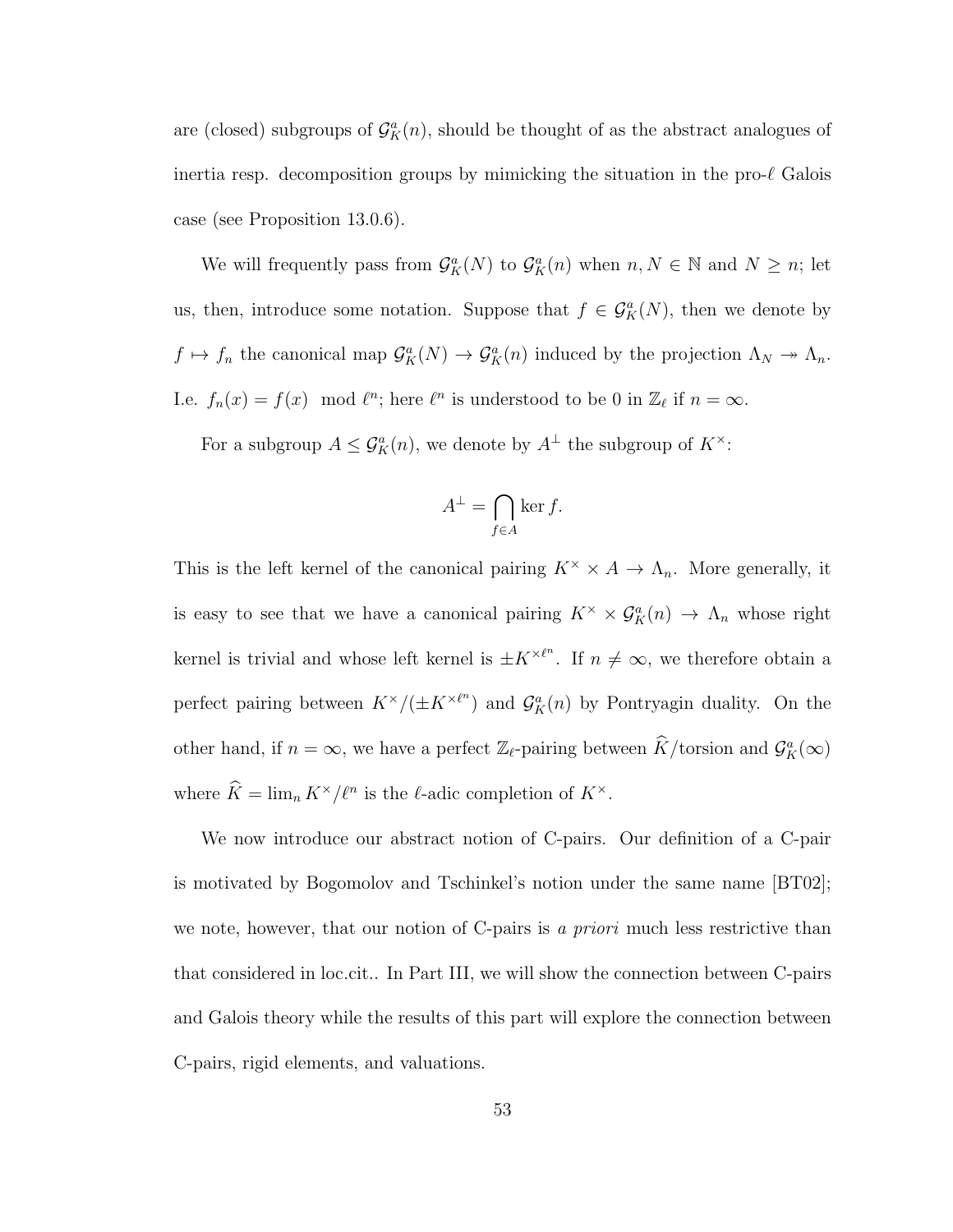**Definition 6.0.6.** Let  $f, g \in \mathcal{G}_K^a(n)$  be given. We say that  $f, g$  are a C-pair provided that for all  $x \in K \setminus \{0, 1\}$  one has:

$$
f(1-x)g(x) = f(x)g(1-x).
$$

A subgroup  $A \leq \mathcal{G}_{K}^{a}(n)$  will be called a C-group provided that any pair of elements  $f, g \in A$  form a C-pair. If  $A = \langle f_i \rangle_i$  is generated by  $f_i \in \mathcal{G}_K^a(n)$ , we observe that A is a C-group if and only if  $f_i, f_j$  form a C-pair for all  $i, j$ .

For a subgroup  $A \leq \mathcal{G}_{K}^{a}(n)$ , we denote by  $\mathbf{I}^{C}(A)$  the subgroup:

$$
\mathbf{I}^{\mathcal{C}}(A) = \{ f \in A : \forall g \in A, f, g \text{ form a C-pair} \}.
$$

and call  $I^C(A)$  the C-center of A. In particular, A is a C-group if and only if  $A = I^C(A)$  if and only if  $A/I^C(A)$  is cyclic.

One can start to see the deep connection between C-pairs and valuations in the following two lemmas which will be used throughout. The first lemma shows that valuations give rise to very many non-trivial C-pairs while the second proves the compatibility of this fact in taking residue fields of valuations.

**Lemma 6.0.7.** Let  $n \in \overline{\mathbb{N}}$  be given and let  $(K, v)$  be a valued field. Suppose that  $f \in D_v(n)$  and  $g \in I_v(n)$  and denote by  $\Psi = (f, g)$ . Then for all  $x \in K^\times \setminus \{1\}$  one has:

$$
\langle \Psi(1-x), \Psi(x) \rangle
$$
 is cyclic.

In particular, f, g form a C-pair.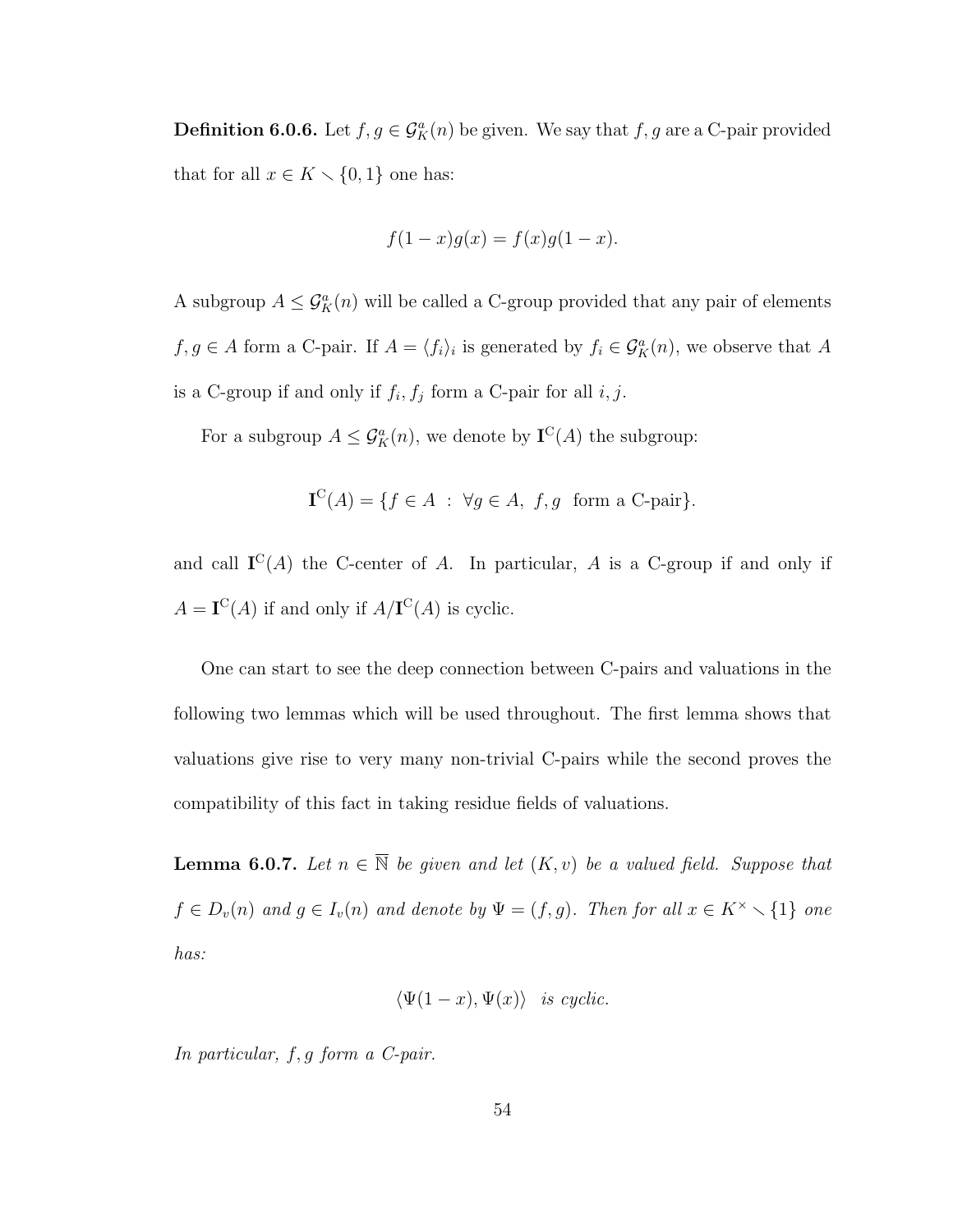*Proof.* Denote by  $\Psi = (f, g)$ . If  $v(x) > 0$  then  $\Psi(1-x) = 0$  since  $U_v^1 \leq \ker \Psi$  so we obtain the claim. If  $v(x) < 0$  then  $1 - x = x(1/x - 1)$  so that  $\Psi(1 - x) = \Psi(x)$ , and this completes the proof. By replacing x with  $1 - x$  if needed, the last case to consider is where  $x, 1 - x \in U_v$ . But then  $g(x) = 0$  and  $g(1 - x) = 0$  so the claim  $\Box$ is trivial.

Suppose that  $(K, v)$  is a valued field and  $f \in D_v(n)$ . Then the restriction  $f|_{U_v}$ descends to a homomorphism  $f_v : k(v)^{\times} \to \Lambda_n$  such that  $f_v(-1) = 0$ . In particular this provides a canonical map  $D_v(n) \to \mathcal{G}_{k(v)}^a(n)$ . This map, in some sense, forces the C-pair property as we see in the following lemma.

**Lemma 6.0.8.** Let  $(K, v)$  be a valued field and let  $n \in \overline{\mathbb{N}}$  be given.

- 1. The map  $D_v(n) \to \mathcal{G}_{k(v)}^a(n)$  defined by  $f \mapsto f_v$  induces an isomorphism  $D_v(n)/I_v(n) \cong \mathcal{G}_{k(v)}^a(n)$ .
- 2. Let  $f, g \in D_v(n)$  be given, then  $f, g$  form a C-pair if and only if their images  $f_v, g_v$  in  $\mathcal{G}_{k(v)}^a(n)$  form a C-pair.

*Proof.* To 1. Assume with no loss that  $n \in \mathbb{N}$  as the  $n = \infty$  case follows in the limit. Consider the short exact sequence:

$$
1 \rightarrow k(v)^\times/\pm 1 \rightarrow K^\times/(\pm U_v^1) \rightarrow \Gamma_v \rightarrow 1.
$$

Tensoring this with  $\mathbb{Z}/\ell^n$  and noting that  $\Gamma_v$  is torsion-free, we obtain:

$$
1 \to (k(v)^{\times}/\ell^{n})/\pm 1 \to (K^{\times}/\ell^{n})/(\pm U_{v}^{1}) \to \Gamma_{v}/\ell^{n} \to 1.
$$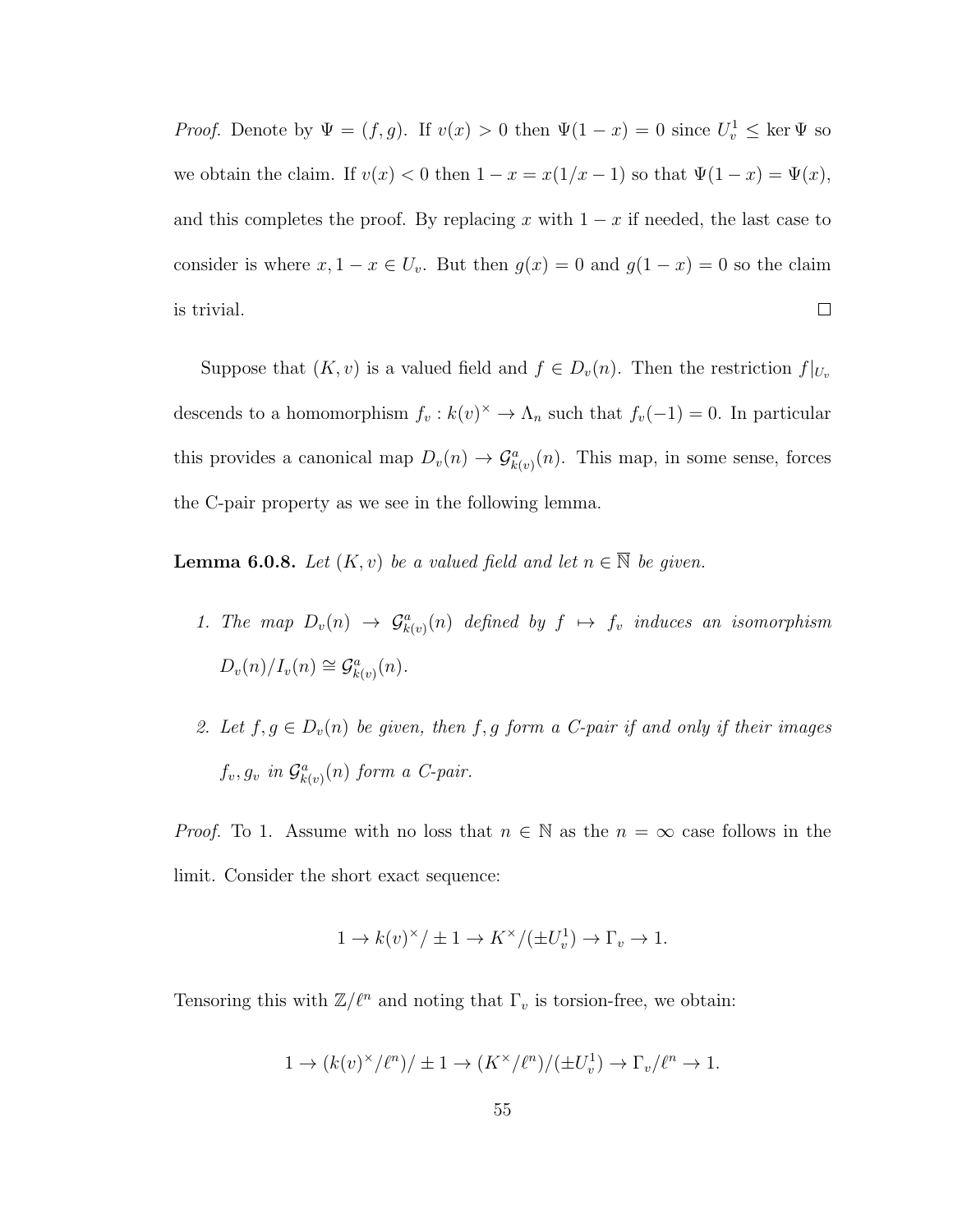Taking  $\text{Hom}(\bullet, \mathbb{Z}/\ell^n)$  we deduce that the following short sequence is exact by Pontryagin Duality:

$$
1 \to I_v(n) \to D_v(n) \to \mathcal{G}_{k(v)}^a(n) \to 1.
$$

To 2. If  $f, g$  form a C-pair then clearly  $f_v, g_v$  are a C-pair. Conversely, assume that  $f_v, g_v$  are a C-pair. Let  $x \in K \setminus \{0, 1\}$  be given. If  $v(x) > 0$  then  $1 - x \in$  $U_v^1$  ≤ ker f ∩ ker g. Thus,  $f(1-x)g(x) = 0 = f(x)g(1-x)$ . If  $v(x) < 0$  then  $x^{-1}(1-x) = x^{-1} - 1 \in -(U_v^1)$  so that  $(1-x) \in -x \cdot (U_v^1)$ . Thus,  $f(1-x)g(x) =$  $f(-x)g(x) = f(x)g(x) = f(x)g(-x) = f(x)g(1-x)$ . If  $v(x) = 0$  and  $v(1-x) > 0$ we're in one of the previous cases with  $y = 1-x$ . The last case to consider is where  $x, 1 - x \in U_v$ . Here, we note that  $f(z) = f_v(\overline{z})$  (and similarly with g) for all  $z \in U_v$ where  $\bar{z} = z + \mathfrak{m}_v$  denotes the image of z in  $k(v)^{\times}$ . Thus, as  $f_v, g_v$  form a C-pair, we see that  $f(x)g(1-x) = f(1-x)g(x)$  when  $x, 1-x \in U_v$ .  $\Box$ 

#### 6.1 The Main Theorem of C-pairs

The following theorem is the main tool which allows us to detect valuations using C-pairs. This theorem shows that a pair  $f, g \in \mathcal{G}_K^a(n)$  which can be lifted to a C-pair in  $\mathcal{G}_{K}^{a}(N)$ , for N sufficiently large, must come about from a valuation in a similar manner to Lemmas 6.0.7 and 6.0.8. For the most part, the following theorem will be used solely as a black box in the rest of the discussion.

**Theorem 6.1.1.** Let  $n \in \overline{\mathbb{N}}$  be given and let  $N \geq N(n)$ . Let K be an arbitrary field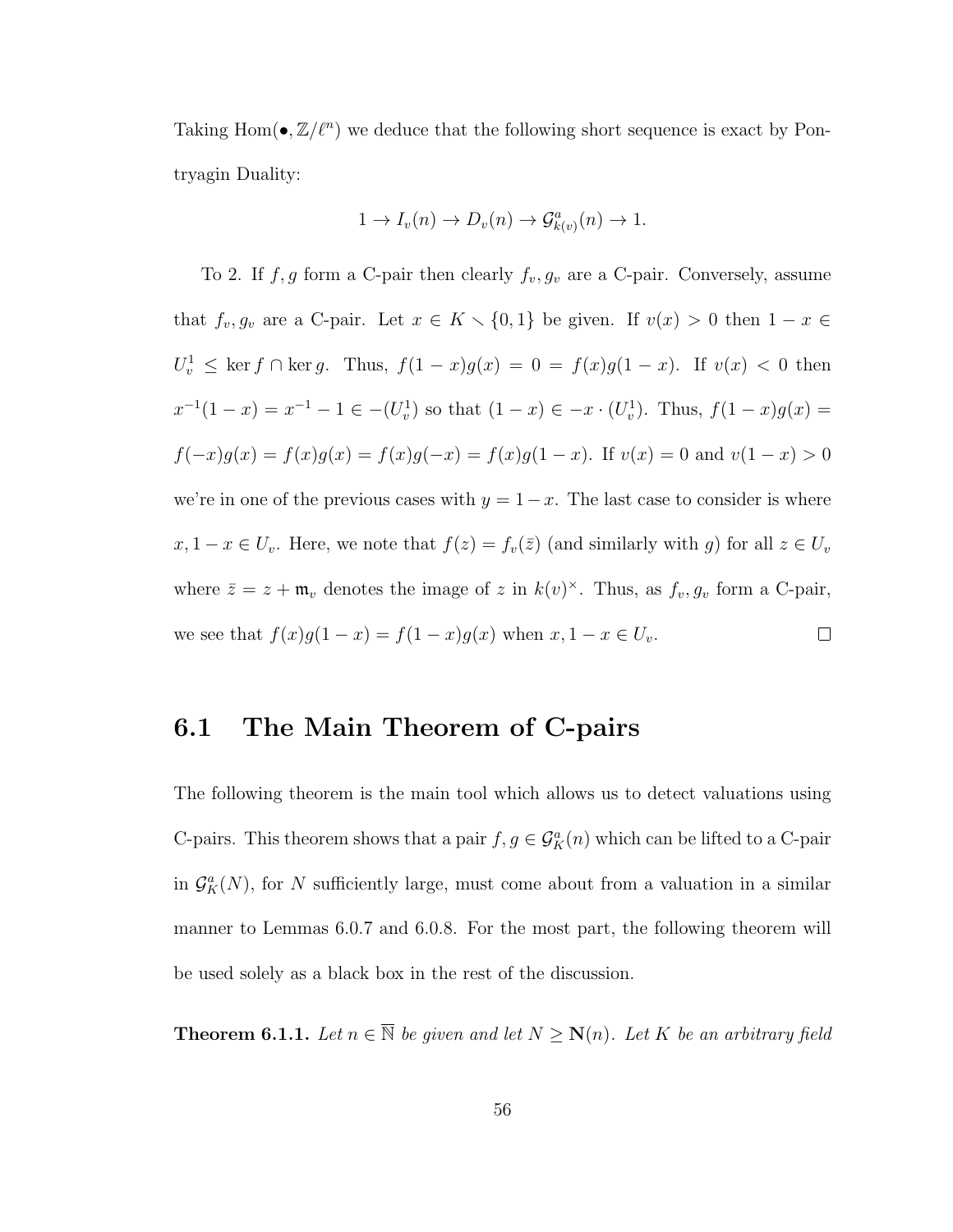and let  $f, g \in \mathcal{G}_{K}^{a}(n)$  be given. Assume that there exist  $f'', g'' \in \mathcal{G}_{K}^{a}(N)$  such that

- $\bullet$   $f'', g''$  form a C-pair.
- $f''_n = f$  and  $g''_n = g$ .

Then there exists a valuation  $v$  of  $K$  such that

- $f, q \in D_v(n)$
- $\langle f, g \rangle / (\langle f, g \rangle \cap I_v(n))$  is cyclic (possibly trivial).

Before we begin to prove Theorem 6.1.1, we will prove the following, quite trivial, lemma which immediately follows from the cancellation principle.

**Lemma 6.1.2.** Let  $n \in \overline{\mathbb{N}}$  be given and denote by  $M = \mathbf{M}_1(n)$ .

- 1. Suppose that  $a, b, c, d \in \Lambda_M$  are given such that  $ad = bc$ . Then  $\langle (a, b), (c, d) \rangle$ mod  $\ell^n$  is cyclic.
- 2. In particular, let  $f, g \in \mathcal{G}_K^a(M)$  be a given C-pair. Denote by  $\Psi = (f_n, g_n)$ . Then for all  $x \neq 1$ ,  $\langle \Psi(1-x), \Psi(x) \rangle$  is cyclic.

*Proof.* To 1. The  $n = 1$  and  $n = \infty$  case are both trivial since  $\Lambda_1$  and  $\Lambda_\infty$  are integral domains. Thus, assume that  $n \in \mathbb{N}$  is arbitrary. Assume, for example, that  $a = ec$ for some  $e \in \mathbb{Z}/\ell^M$  (otherwise  $c = ea$  for some  $e \in \mathbb{Z}/\ell^M$ ). Then  $ad = bc = edc$ . If  $c \neq 0 \mod l^n$  then we see that  $de = b \mod l^n$  by the cancellation principle; thus  $(a, b) = e \cdot (c, d) \mod l^n$ . On the other hand, if  $c = 0 \mod l^n$  then  $a = 0 \mod l^n$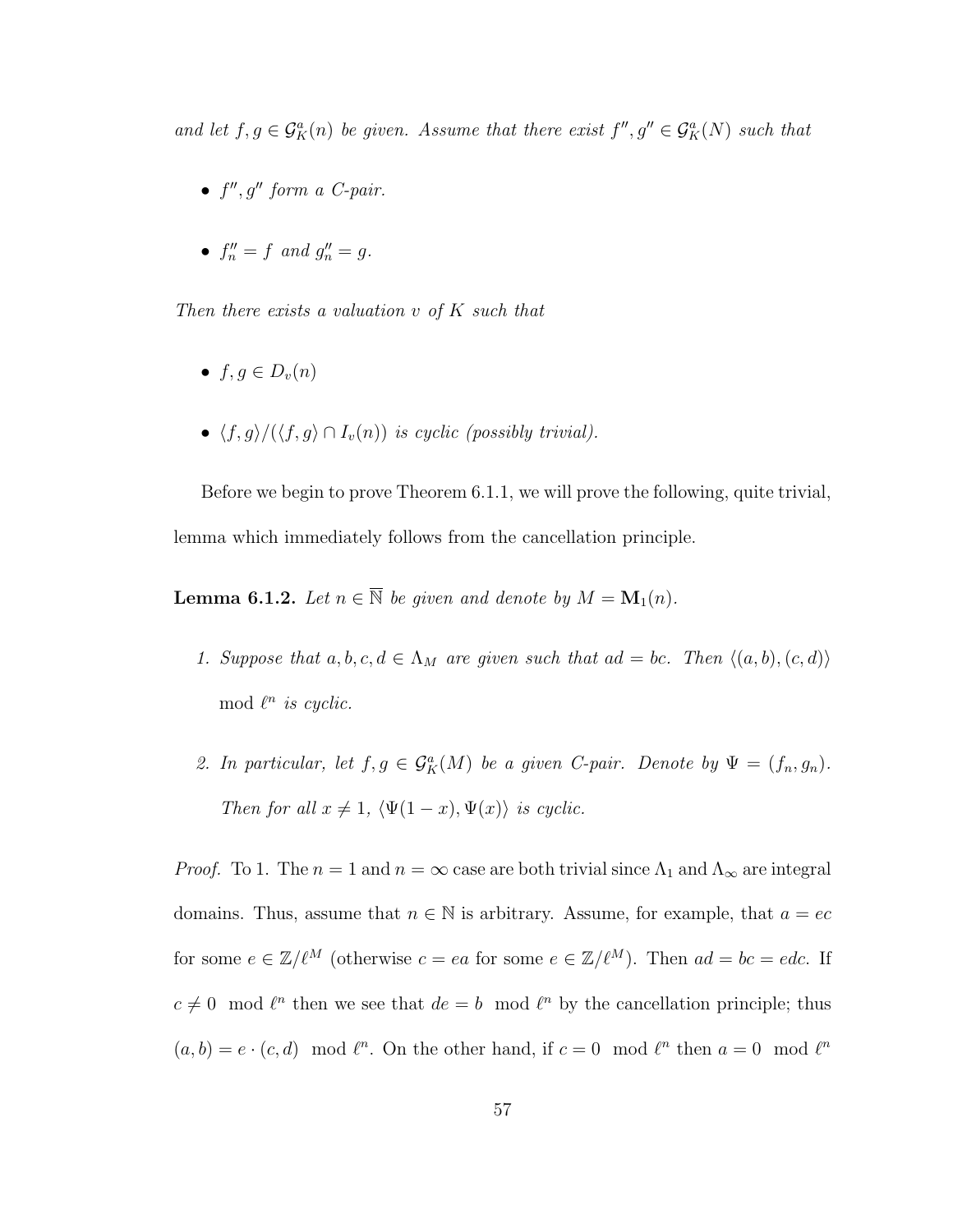as well, so that  $\langle (a, b), (c, d) \rangle \mod l^n = \langle (0, b), (0, d) \rangle \mod l^n$  is cyclic. Claim 2  $\Box$ follows immediately from Claim 1.

*Proof of Theorem 6.1.1.* First observe that we may, and will, assume that  $N =$  $\mathbf{N}(n)$ . The proof will proceed in two main steps. First, we will prove the theorem for  $n \in \mathbb{N}$  and then prove it for  $n = \infty$  with a limit argument using the first case. Alternatively in the  $n = \infty$  case, see [Top12] Theorem 3 in the "pro- $\ell$  case" which proves this case directly.

We briefly recall some facts from the theory of rigid elements (see Chapter 4) which describe the minimal conditions for the existence of valuations in fields – as in Chapter 4, we use the results of [AEJ87], but see also the various references on this subject mentioned in the introduction. For a field K, and  $T \leq H \leq K^{\times}$ , assume that  $-1 \in T$  and for all  $x \notin H$  one has  $T + xT \subset T \cup xT$ ; equivalently, for all  $x \notin H$  one has  $1 + x \in T \cup xT$ . If there exists an element  $a \in K^{\times} \setminus T$  such that  $T + aT \nsubseteq T \cup aT$  then there exists a valuation ring  $(\mathcal{O}, \mathfrak{m})$  of K such that  $1 + \mathfrak{m} \leq T$ and  $\mathcal{O}^{\times} \leq H$  (see Proposition 2.14 of loc.cit.). On the other hand, if  $H = T$ , then there exists a valuation ring  $(\mathcal{O}, \mathfrak{m})$  of K such that  $1 + \mathfrak{m} \leq T$  and  $\mathcal{O}^{\times} \cdot T/T$  has order at most 2 (see Theorem 2.16 and/or Corollary 2.17 of loc.cit., as well as our summary in Theorem 4.0.1).

#### Case  $n \neq \infty$ :

We denote by  $N = \mathbf{N}(n) = \mathbf{M}_1(\mathbf{N}'(n)), N' = \mathbf{N}'(n)$  and  $M = \mathbf{M}_1(n)$  as defined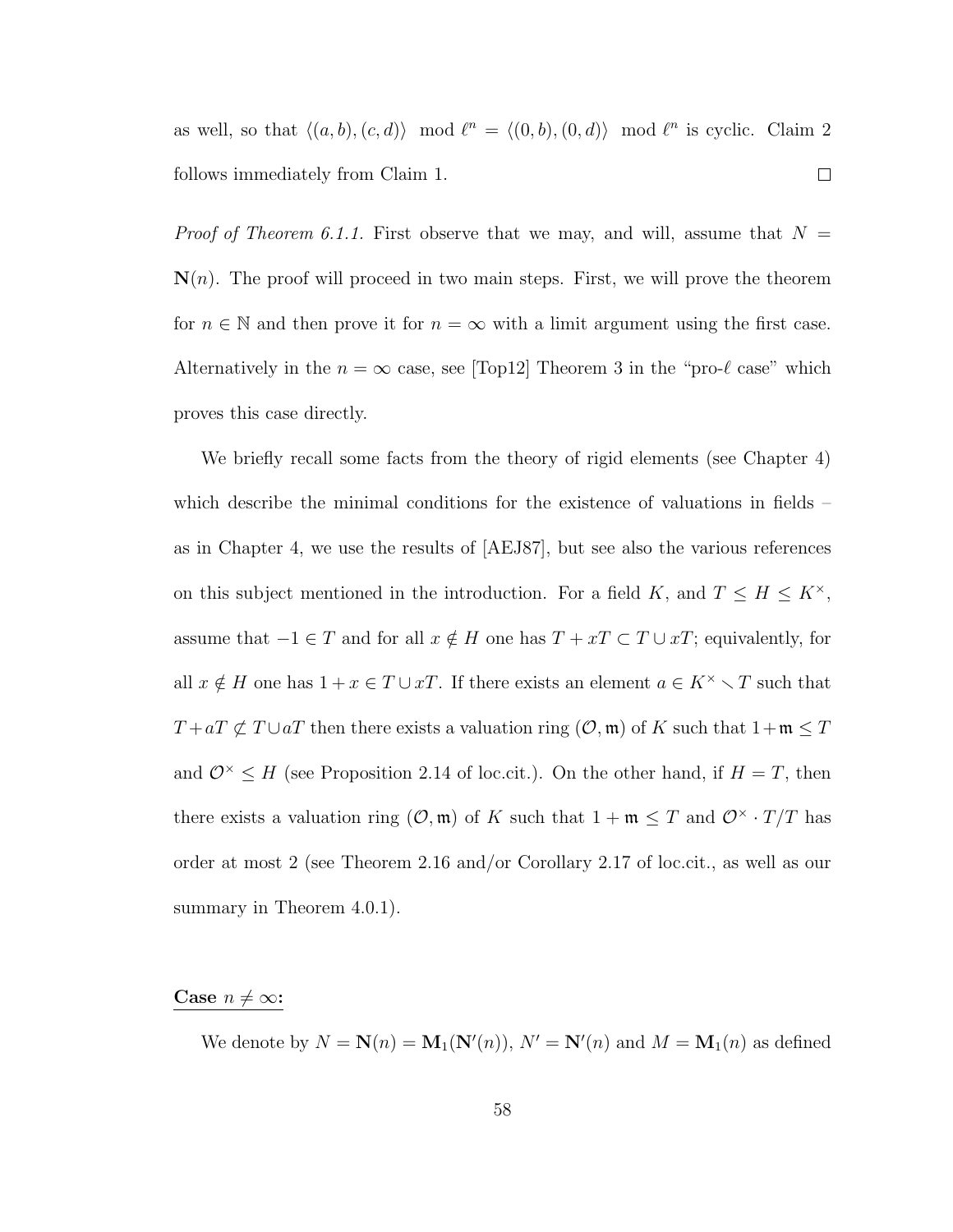in § 6.1. Suppose we are given  $f, g \in \mathcal{G}_{K}^{a}(n)$  as well as lifts  $f'', g'' \in \mathcal{G}_{K}^{a}(N)$  which form a C-pair. The goal is to show that there exists a valuation v of  $K$  such that  $f, g \in D_v(n)$  and  $\langle f, g \rangle / (\langle f, g \rangle \cap I_v(n))$  is cyclic.

We denote by  $f' = f''_{N'}$  and  $g' = g''_{N'}$ . Denote by  $\Psi = (f, g)$  and  $\Theta = (f', g')$ , and consider  $T = \ker \Psi = \ker f \cap \ker g$ . By Lemma 6.1.2, for all  $x \in K^{\times}$ ,  $x \neq -1$ one has:

$$
\langle \Theta(1+x), \Theta(x) \rangle
$$
 is cyclic.

In particular, the same is true for  $\Psi$ . Denote by H the subgroup of  $K^{\times}$  generated by T and all  $x \in K^{\times} \setminus T$  such that  $1+x \neq 1, x \mod T$  (i.e. x such that  $\Psi(1+x) \neq 0$  $\Psi(1), \Psi(x)$ . Our central claim will be that  $H/T$  is cyclic.

Before we prove this claim, let us show how this would imply Theorem 6.1.1. First, if  $H = T$ , then for all  $x \in K^{\times}$ , such that  $\Psi(x) \neq 0$  one has  $\Psi(1 + x) = \Psi(1)$ or  $\Psi(1+x) = \Psi(x)$ . I.e. if  $x \notin T$  one has  $1+x \in T \cup xT$ . By [AEJ87] Theorem 2.16 and/or Corollary 2.17 (see our summary Theorem 4.0.1 parts (1) and (3)) we deduce that there exists a valuation v of K such that  $U_v^1 \leq T$  and  $\#(U_v \cdot T/T) \leq 2$ , thus proving our claim.

On the other hand, if  $H \neq T$  then there exists some  $x \notin T$  such that  $\Psi(1+x) \neq T$  $\Psi(1), \Psi(x)$  and so  $1 + x \notin T \cup xT$ . Moreover, for all  $x \notin H$ , one has  $1 + x \in T \cup xT$ by construction of H. Again by [AEJ87] Proposition 2.14 (again, see our summary Theorem 4.0.1), we deduce that there exists a valuation v of K such that  $U_v^1 \leq T$ and  $U_v \cdot T = H$ .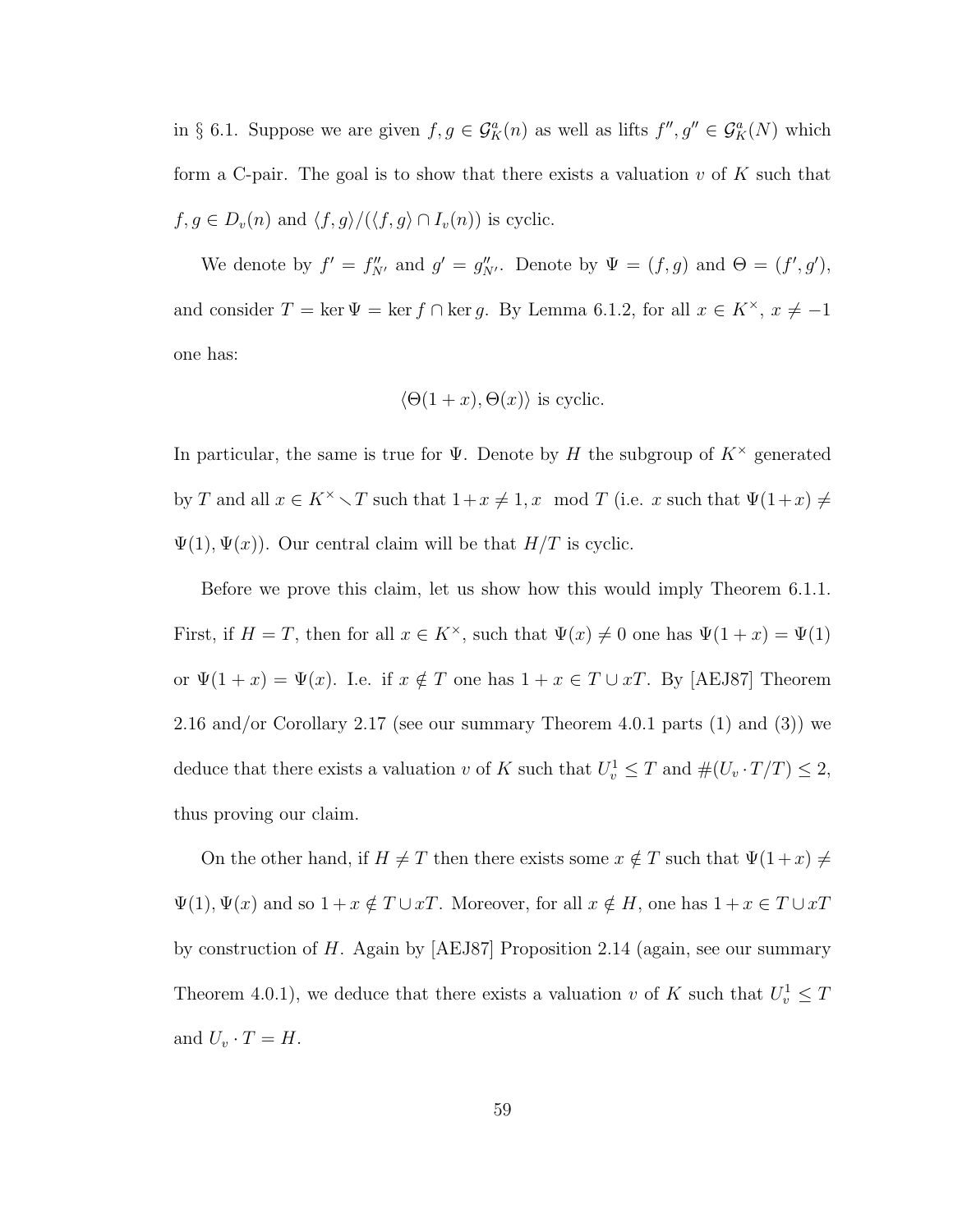Thus, what remains to be shown is that  $H/T$  is cyclic and this will be done in steps 1-5 below. In the case where  $n = 1$ , this claim can be obtained from [Koe98] Lemma 3.3, a form of which also appears in [Koe95], and/or [Efr99] Proposition 3.2; this lemma is the key technical tool used in order to prove the main Theorem of [EK98]. On the other hand, if  $n = \infty$  and K contains an l-closed field, the corresponding claim can be deduced in a similar way to [BT02] Proposition 4.1.2; this proposition is in the core of the proof of loc.cit.'s main theorem. See also [Top12] Theorem 3 where the  $n = \infty$  case is proved directly, without the assumption that K contains an  $\ell$ -closed field. Below, we prove the claim for an arbitrary  $n \in \mathbb{N}$ .

#### **Main Claim:**  $H/T$  is cyclic.

The remainder of this section will be devoted to the proof of this claim. To make the notation a bit less cumbersome, we will use the following convention. For  $\gamma_1, \gamma_2, \gamma_3 \in \mathbb{Z}/\ell^s$ , we will write:

$$
\gamma_1: \ \gamma_2 = \gamma_3
$$

to mean that  $\gamma_1\gamma_2 = \gamma_1\gamma_3$ . Also, we will write  $(i, j) = (\gamma_1 : \gamma_2 : \gamma_3)$  to mean that  $i \cdot \gamma_1 = \gamma_2$  and  $j \cdot \gamma_1 = \gamma_3$ . Furthermore, we will use the notation  $(i, j) = \gamma(\gamma_1 : \gamma_2 : \gamma_3)$ to mean that  $(i, j) = (\gamma \gamma_1 : \gamma \gamma_2 : \gamma \gamma_3).$ 

Suppose  $x, y$  are given such that  $\Psi(1+x) \neq \Psi(1), \Psi(x)$  and  $\Psi(1+y) \neq \Psi(1), \Psi(y)$ and assume that  $\Theta(1+x) = a\Theta(x)$  and  $\Theta(1+y) = b\Theta(y)$ . We will show that  $\langle \Psi(x), \Psi(y) \rangle$  is cyclic for all such x, y; this will suffice to show that  $H/T$  is cyclic as follows.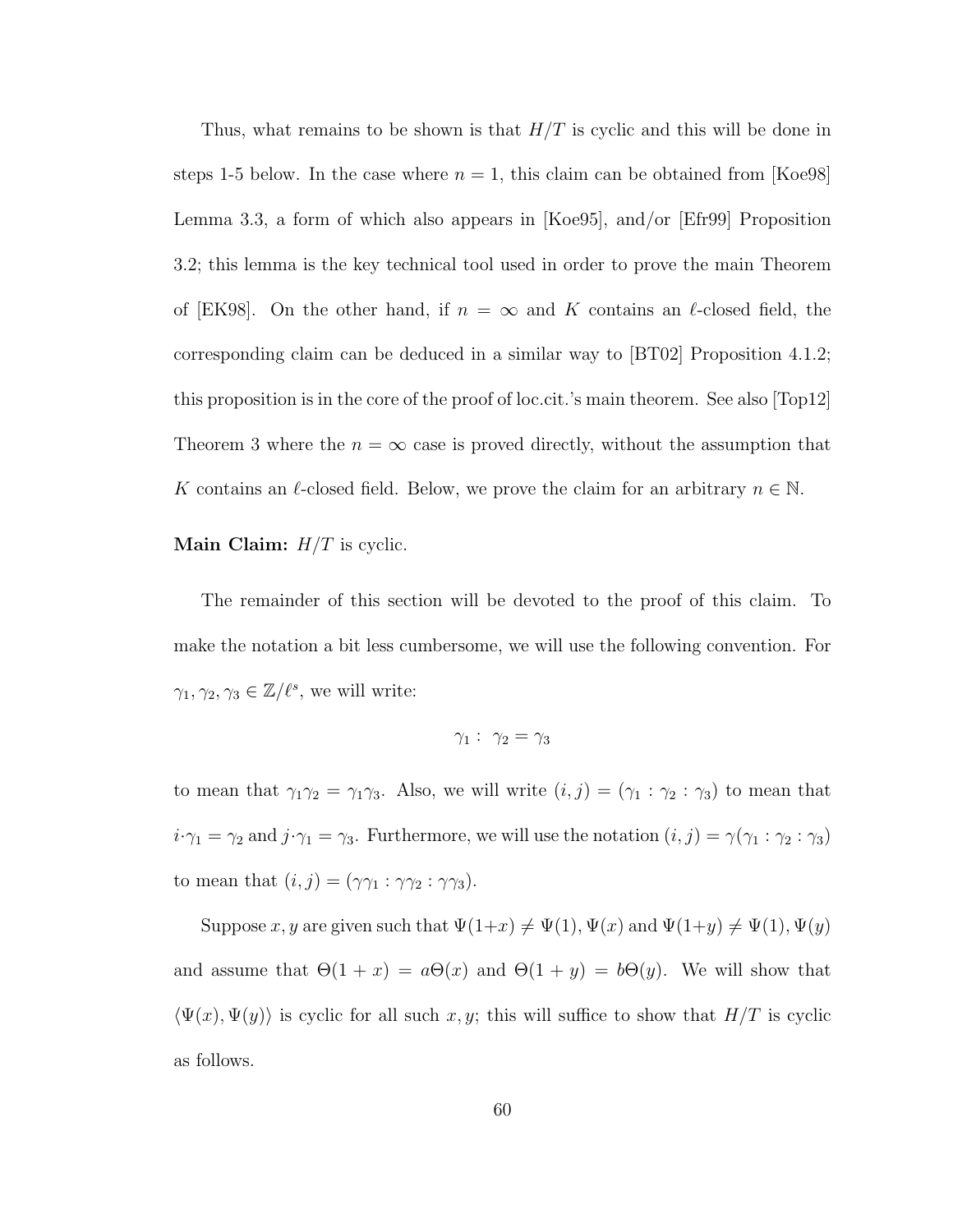Assume that, indeed,  $\langle \Psi(x), \Psi(y) \rangle$  is cyclic for all  $x, y$  such that  $\Psi(1 + x) \neq 0$  $\Psi(1), \Psi(x)$ , that  $\Psi(1+y) \neq \Psi(1), \Psi(y)$ , that  $\Theta(1+x) \in \langle \Theta(x) \rangle$ , and that  $\Theta(1+y) \in$  $\langle \Theta(y) \rangle$ . First, we observe that H is generated by T and all  $z \notin T$  such that  $\Psi(1-z) \neq \Psi(1), \Psi(z)$  since  $\Psi(-1) = 0$  and thus  $\Psi(z) = \Psi(-z)$ . For any given  $z \in \mathbb{R}$ K<sup>×</sup>  $\setminus T$ , one has  $\Psi(1-z) \neq \Psi(1)$ ,  $\Psi(z)$  iff  $\Psi(1-(1-z)) \neq \Psi(1)$ ,  $\Psi(1-z)$ . Now since  $\Lambda_n$  is a quotient of a discrete valuation ring and  $\langle \Psi(z), \Psi(1-z) \rangle$  is cyclic, we either have  $\Psi(1-z) \in \langle \Psi(z) \rangle$  or  $\Psi(z) \in \langle \Psi(1-z) \rangle$ . Since  $\Psi(z) = \Psi(1-(1-z))$ , we see that H is generated by T and all  $z \notin T$  such that  $\Psi(1-z) \in \langle \Psi(z) \rangle \setminus \{\Psi(1), \Psi(z)\}.$ If  $\Psi(z) \neq 0$ , we note that  $\Psi(1 - z) \in \langle \Psi(z) \rangle$  if and only if  $\Theta(1 - z) \in \langle \Theta(z) \rangle$  since  $\Lambda_n$  is a quotient of a discrete valuation ring and  $\langle \Theta(1 - z), \Theta(z) \rangle$  is cyclic. Thus our assumption ensures that  $H/T$  is generated as an  $\Lambda_n$ -submodule of  $K^{\times}/T$  by the set:

$$
\{z \cdot T \ : \ z \in K^{\times} \setminus T, \ \Psi(1-z) \neq \Psi(1), \Psi(z), \ \Theta(1-z) \in \langle \Theta(z) \rangle \}.
$$

But, if x, y are in this set, our assumption ensures that  $\langle x \cdot T, y \cdot T \rangle$  is cyclic as a submodule of  $H/T$ . From this, again along with the fact that  $\Lambda_n$  is a quotient of a discrete valuation ring and that  $H/T$  is finite and killed by  $\ell^n$ , it is easy to see that  $H/T$  is indeed cyclic.

Let us now return to the proof of our claim  $-$  i.e. we wish to prove that  $\langle \Psi(x), \Psi(y) \rangle$  is cyclic for x, y as above with  $\Theta(1+x) = a \cdot \Theta(x)$  and  $\Theta(1+y) = b \cdot \Theta(y)$ . Since  $\Theta(1 + 1/x) = \Theta(1/x) + \Theta(1 + x) = (a - 1)\Theta(x) = (1 - a)\Theta(1/x)$ , we can assume without loss that a, b as above are units by replacing x with  $1/x$  and/or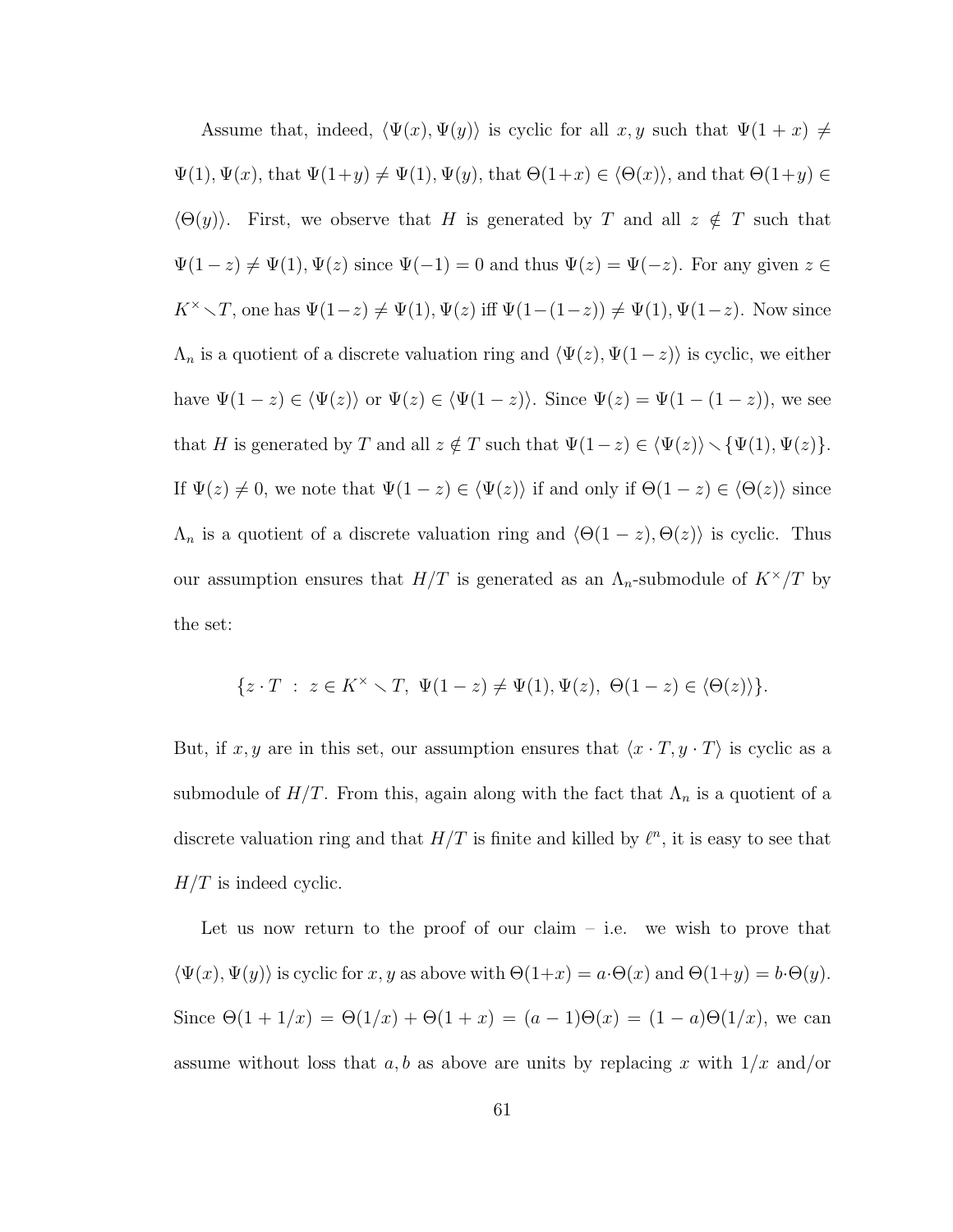y with  $1/y$  if needed. We denote by  $D = f'(x)g'(y) - f'(y)g'(x)$  and take linear combinations  $p, q$  of  $f', g'$  so that:

- $(p, q)(x) = (D, 0)$  and
- $(p, q)(y) = (0, D).$

And thus:

- $(p, q)(1 + x) = (aD, 0)$  and
- $(p, q)(1 + y) = (0, bD).$

Furthermore, we will denote by  $a' = a - 1$  and  $b' = b - 1$ . Recall that our assumptions on  $a, b$  ensure that:

- $a, a' \neq 0 \mod l^n$ .
- $b, b' \neq 0 \mod \ell^n$ .

To show that  $\langle \Psi(x), \Psi(y) \rangle$  is cyclic, it will suffice to prove that  $D = 0 \mod \ell^M$ by Lemma 6.1.2. Furthermore, we observe that  $p, q$  form a C-pair and  $p(-1) =$  $q(-1) = 0$ . In particular for all  $z, w \in K^{\times}, z \neq -w$ , the following 2 × 2 determinant is zero:  $\overline{1}$ 

$$
\begin{vmatrix} p(z+w) - p(w) & p(z) - p(w) \ q(z+w) - q(w) & q(z) - q(w) \end{vmatrix} = 0.
$$

We will denote by  $\Phi = (p, q)$  for the remainder of the proof.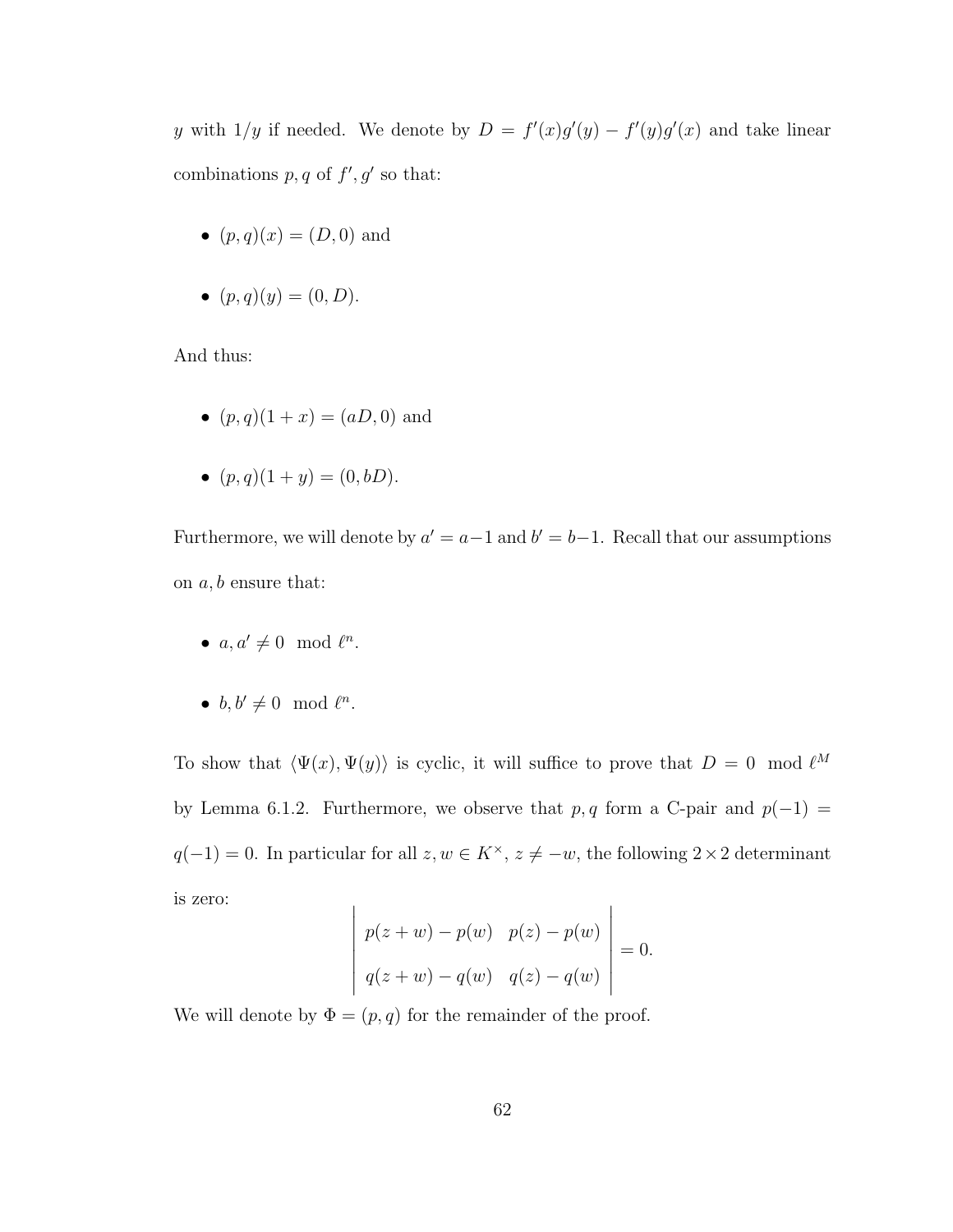**Step 1:** Consider  $\Phi(1 + x + y)$ ; for simplicity, denote  $\Phi(1 + x + y) = (P, Q)$ . We can write  $1 + x + y = (1 + x) + y$  and thus:

$$
\begin{vmatrix} p(1+x+y) - p(y) & p(1+x) - p(y) \ q(1+x+y) - q(y) & q(1+x) - q(y) \end{vmatrix} = 0.
$$

Making the appropriate substitutions:

$$
\left|\begin{array}{cc} P & aD \\ Q-D & -D \end{array}\right| = D \cdot \left|\begin{array}{cc} P & -a \\ Q-D & 1 \end{array}\right| = 0.
$$

In other words we deduce (I)  $\boxed{D : P + aQ = aD}$ ; similarly (II)  $\boxed{D : bP + Q = bD}$ since  $1 + x + y = (1 + y) + x$ . Using equations (I) and (II), we deduce the following (in steps):

- 1.  $D: P + a(bD bP) = aD$
- 2.  $D: P + ab(D P) = aD$
- 3.  $D: P(1 ab) = Da(1 b)$
- 4.  $D: P(ab-1) = Dab'$
- 5.  $D: P(a'b'+a'+b') = Dab'$  and in a similar way  $D: Q(a'b'+a'+b') = Da'b$ .

In particular, we deduce:

$$
\Phi(1+x+y) = D(a'b' + a' + b' : Dab' : Da'b).
$$
\n(6.1.1)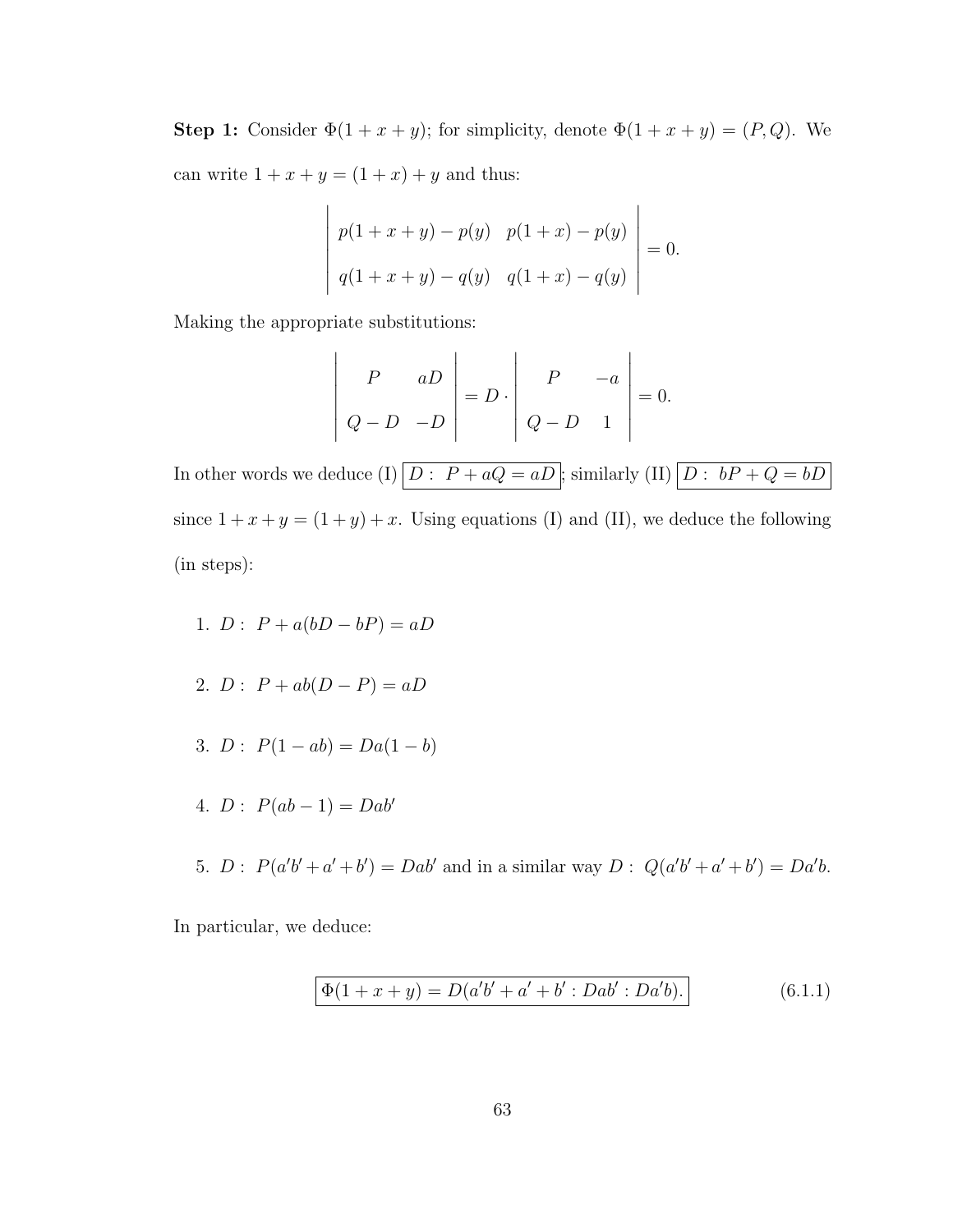**Step 2:** We now consider  $\Phi(2+x+y)$ ; for simplicity, we again denote  $\Phi(2+x+y)$  =  $(P, Q)$ . Since  $2 + x + y = 1 + (1 + x + y)$  one has:

$$
\begin{vmatrix} p(2+x+y) & p(1+x+y) \ q(2+x+y) & q(1+x+y) \end{vmatrix} = 0
$$

Use Equation (6.1.1) and multiply the second column of this matrix by  $D(a'b' +$  $a' + b'$  to deduce:  $\overline{1}$ 

$$
D\begin{vmatrix} P & Dab' \\ Q & Dba' \end{vmatrix} = D^{2} \begin{vmatrix} P & ab' \\ Q & ba' \end{vmatrix} = 0.
$$

So that we deduce (III)  $D^2$ :  $ba'P = ab'Q$ .

On the other hand,  $2 + x + y = (1 + x) + (1 + y)$  so that:

$$
\begin{vmatrix} P - p(1+y) & p(1+x) - p(1+y) \ Q - q(1+y) & q(1+x) - q(1+y) \end{vmatrix} = 0
$$

Making the appropriate substitutions:

$$
\left|\begin{array}{cc} P & aD \\ Q - bD & -bD \end{array}\right| = D \cdot \left|\begin{array}{cc} P & a \\ Q - bD & -b \end{array}\right| = 0
$$

So that we deduce (IV)  $\boxed{D : bP + aQ = abD}$ . Using equations (III) and (IV), we deduce the following, in steps (recall that  $a, b$  are units):

- 1.  $D^2$ :  $ba'P = b'(abD bP)$
- 2.  $D^2$ :  $ba'P = bb'(aD P)$
- 3.  $D^2$ :  $P(ba' + bb') = bb'aD$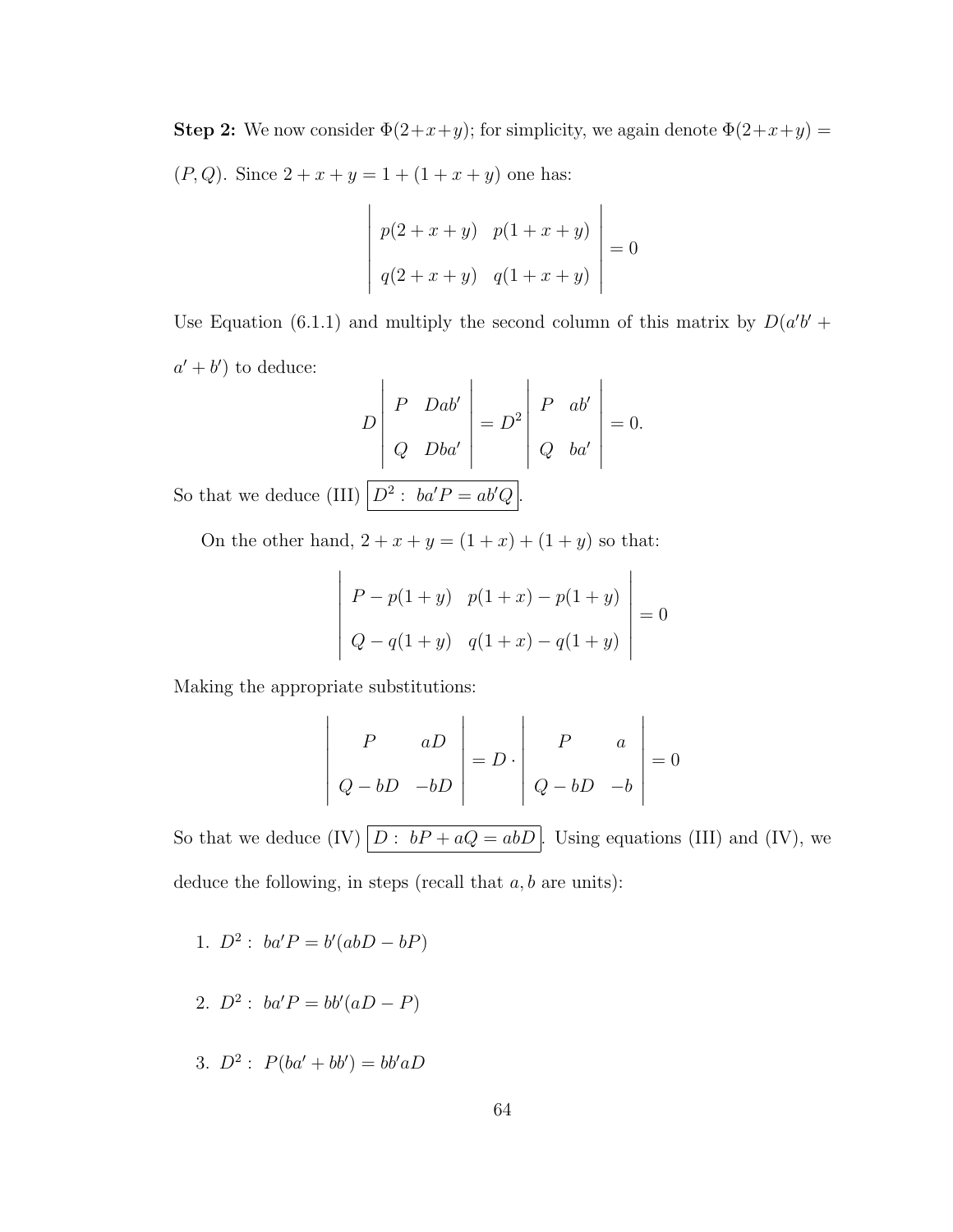4.  $D^2$ :  $P(a'+b') = b'aD$  and similarly  $D^2$ :  $Q(a'+b') = a'bD$ .

Thus:

$$
\Phi(2+x+y) = D^2 \cdot (a'+b':ab'D:ba'D)
$$
\n(6.1.2)

**Step 3 (an inductive step):** Let m be a positive integer and denote by  $A =$  $D^{e}(a')^{f}(b')^{g}$  and  $B = D^{h}(a')^{i}(b')^{j}$ . Assume that the following statements hold:

- $({\bf P1})({\bf m}, {\bf A}): \Phi((m-1) + mx) = A \cdot (a'b' + mb' : mDab' : 0).$
- $({\bf P2})({\bf m},{\bf B}): \Phi(m+mx+y) = B \cdot (a'b' + mb' + a' : mDab' : Da'b).$

We will show, in particular, that the following statements hold:

- $(P1)(m + 1, E)$
- $(P2)(m + 1, E)$

where  $E = D^{\max(2,e,h)+2}(a')^{\max(f,i)+1}(b')^{\max(g,j)+1}$  is determined by the exponents of  $D, a', b'$  in A and B. To simplify the notation, we will denote:

- $\Delta_0 = a' + b'.$
- $\Delta_1 = a'b' + mb'.$
- $\Delta_2 = a'b' + mb' + a'.$

Let us first consider  $(P,Q) = \Phi((m+1) + (m+1)x + y)$ , and we observe that  $(m+1) + (m+1)x + y = ((m-1) + mx) + (2 + x + y)$ . Thus,

$$
\begin{vmatrix} P - p((m-1) + mx) & p(2 + x + y) - p((m-1) + mx) \\ Q - q((m-1) + mx) & q(2 + x + y) - q((m-1) + mx) \end{vmatrix} = 0.
$$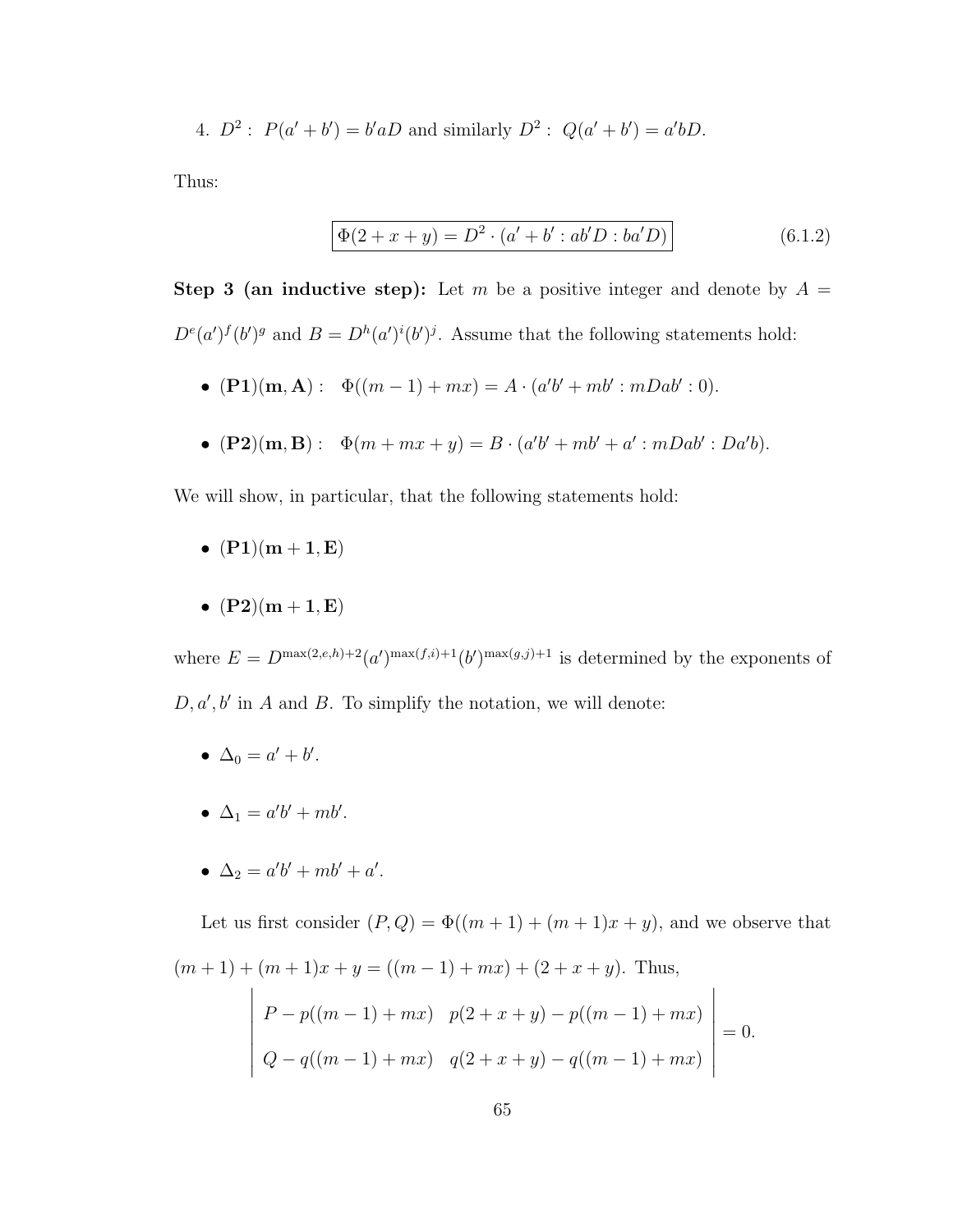Now by statement  $(PI)(m, A)$ , we deduce that:

$$
A \cdot \begin{vmatrix} \Delta_1 P - mDab' & \Delta_1 p(2+x+y) - mDab' \\ Q & q(2+x+y) \end{vmatrix} = 0
$$

Denote by  $A' = D^{\max(2,e)}(a')^f(b')^g$  then by Equation (6.1.2) we deduce that:

$$
A' \cdot \begin{vmatrix} \Delta_1 P - mDab' & \Delta_1 Dab' - \Delta_0 mDab' \\ Q & Da'b \end{vmatrix} = 0.
$$

Moving some terms around a bit, we have

$$
A' \cdot \begin{vmatrix} \Delta_1 P - mDab' & Dab'(\Delta_1 - \Delta_0 m) \\ Q & Da'b \end{vmatrix} = 0
$$

and now substituting into  $\Delta_1$  and  $\Delta_0$  we have:

$$
A' \cdot \begin{vmatrix} \Delta_1 P - mDab' & Dab'(a'b' + mb' - ma' - mb') \\ Q & Da'b \end{vmatrix} = 0
$$

so that

$$
A' \cdot \begin{vmatrix} \Delta_1 P - mDab' & Dab'(a'b' - ma') \\ Q & Da'b \end{vmatrix} = 0
$$

and finally

$$
A'Da' \cdot \begin{vmatrix} \Delta_1 P - mDab' & ab'(b'-m) \\ Q & b \end{vmatrix} = 0.
$$

Thus we obtain the following equations, by steps:

- 1.  $A'Da'$ :  $b(a'b' + mb')P = Qab'(b'-m) + mDabb'$ .
- 2.  $A'Da'$ :  $bb'(a'+m)P = Qab'(b'-m) + mDabb'$ .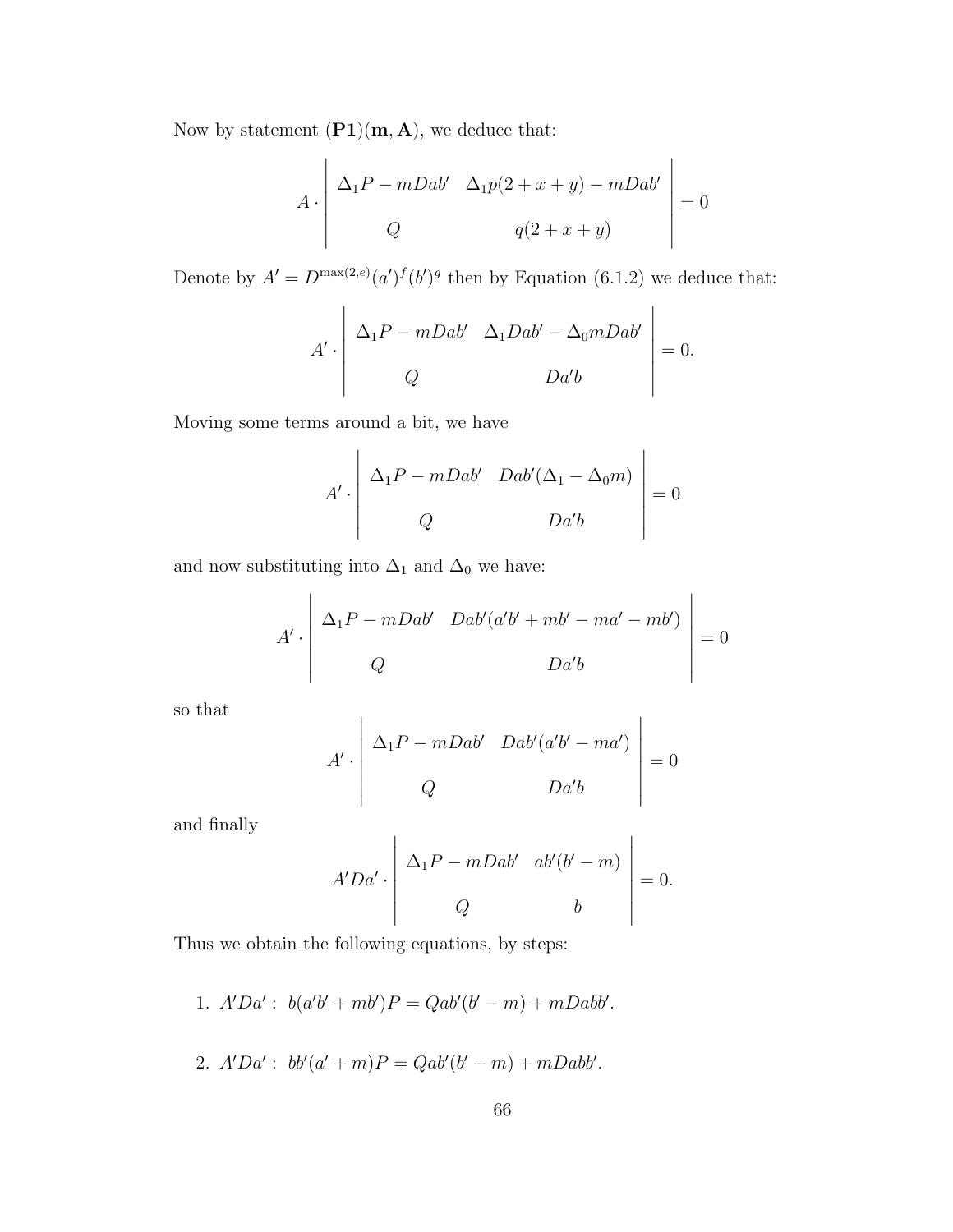3. (V) 
$$
\boxed{A'Da'b': Pb(a'+m) = Qa(b'-m) + mDab}
$$
.

On the other hand, we can write  $(m + 1) + (m + 1)x + y = (m + mx + y) + (1 + x)$ so that:  $\overline{\phantom{a}}$ 

$$
\begin{vmatrix} P - p(1+x) & p(m+mx+y) - p(1+x) \ Q - q(1+x) & q(m+mx+y) - q(1+x) \end{vmatrix} = 0.
$$

Making the appropriate substitutions, we have

 $\overline{1}$ 

$$
\begin{vmatrix} P - aD & p(m+mx+y) - aD \\ Q & q(m+mx+y) \end{vmatrix} = 0.
$$

 $\mathbf{I}$ 

Now we use statement  $(\mathbf{P2})(\mathbf{m},\mathbf{B})$  to deduce that:

$$
B \cdot \begin{vmatrix} P - aD & mDab' - \Delta_2 aD \\ Q & Da'b \end{vmatrix} = 0.
$$

Rearranging a bit, we have:

$$
BD \cdot \begin{vmatrix} P - aD & a(mb' - \Delta_2) \\ Q & a'b \end{vmatrix} = 0
$$

and, substituting into  $\Delta_2$ ,

$$
BD \cdot \begin{vmatrix} P - aD & a(mb' - a'b' - mb' - a') \\ Q & a'b \end{vmatrix} = 0
$$

so that

$$
BD \cdot \begin{vmatrix} P - aD & -aa'(b'+1) \\ Q & a'b \end{vmatrix} = 0.
$$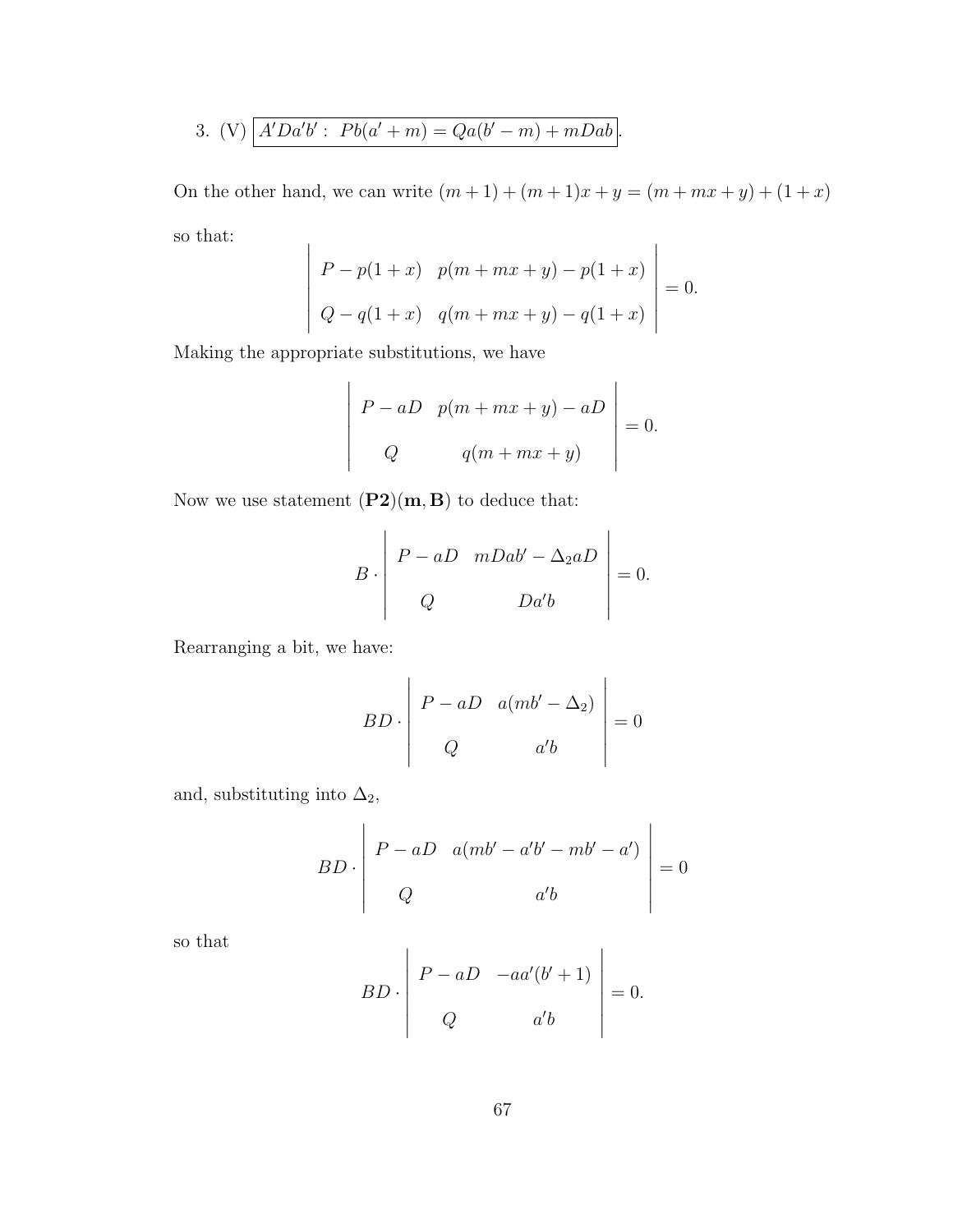Now recall that  $b' = b - 1$ ; therefore

$$
BD \cdot \begin{vmatrix} P - aD & -aa'b \\ Q & a'b \end{vmatrix} = 0
$$

and

$$
BDa' \cdot \begin{vmatrix} P - aD & -a \\ Q & 1 \end{vmatrix} = 0.
$$

Thus finally, we deduce that (VI)  $\vert BDa' : P + aQ = aD \vert$ . Denote by

$$
C = D^{\max(2,e,h)}(a')^{\max(f,i)}(b')^{\max(g,j)}.
$$

So, using equations (V) and (VI), we deduce, in steps:

1.  $Da'b'C: Pb(a'+m) = (aD - P)(b'-m) + mDab.$ 2.  $Da'b'C: P(b(a'+m)+b'-m) = aD(b'-m) + mDab.$ 3.  $Da'b'C: P(ba'+bm+b''-m) = a(D(b'-m)+mDb).$ 4.  $Da'b'C: P(ba'+bm+b'-m) = aD(b'-m+mb).$ 5.  $Da'b'C: P(ba'+bm+b''-m) = aD(b-1-m+mb).$ 6.  $Da'b'C: P(ba'+bm+b'-m) = aD((m+1)b-(m+1)).$ 7. (VII)  $\big| Da'b'C : P(ba' + bm + b' - m) = (m + 1)aDb' \big|$ .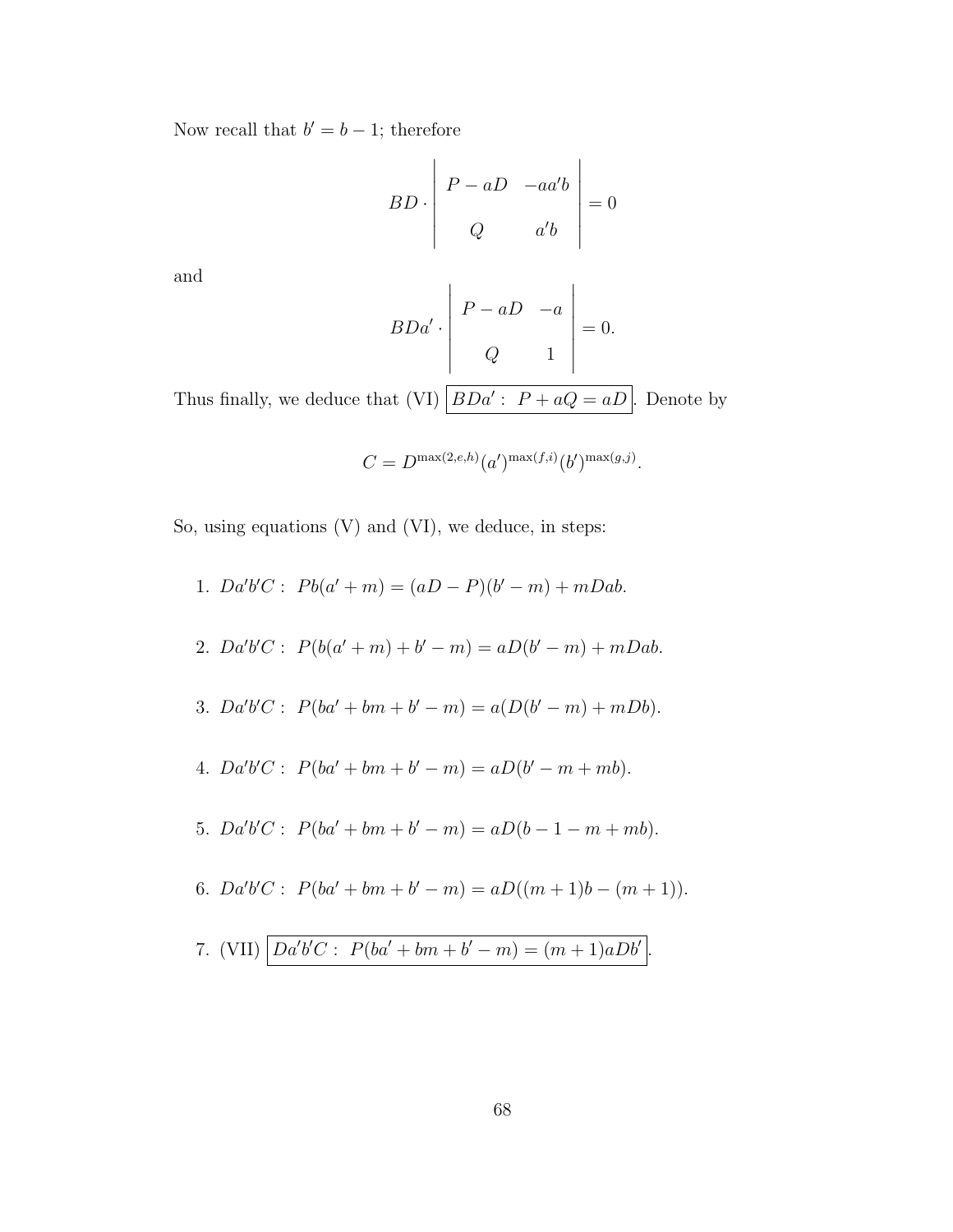Let us write  $ba' + bm + b' - m$  in a different way:

$$
ba' + mb + b' - m = b(a - 1) + mb + b - 1 - m
$$
  
=  $ab - b + mb + b - 1 - m$   
=  $ab + mb - (m + 1)$ 

And on the other hand:

$$
a'b' + (m+1)b' + a' = (a-1)(b-1) + (m+1)(b-1) + a - 1
$$
  
=  $ab - a - b + 1 + (m+1)b - (m+1) + a - 1$   
=  $ab + mb - (m+1)$ 

Therefore we have the equality  $ba' + mb + b' - m = a'b' + (m+1)b' + a'$ . This calculation, along with equation (VII) then implies:

$$
Da'b'C: P(a'b' + (m+1)b' + a') = (m+1)Dab'.
$$
 (6.1.3)

Using euqations (6.1.3) and (VI), we see that:

- 1.  $Da'b'C: (m+1)Dab' + a(a'b' + (m+1)b' + a')Q = aD(a'b' + (m+1)b' + a').$
- 2.  $Da'b'C: a(a'b' + (m+1)b' + a')Q = aD(a'b' + a').$
- 3.  $Da'b'C: (a'b' + (m+1)b' + a')Q = Da'(b' + 1).$
- 4. (VIII)  $\left| Da'b'C : (a'b' + (m+1)b' + a')Q = Da'b \right|$ .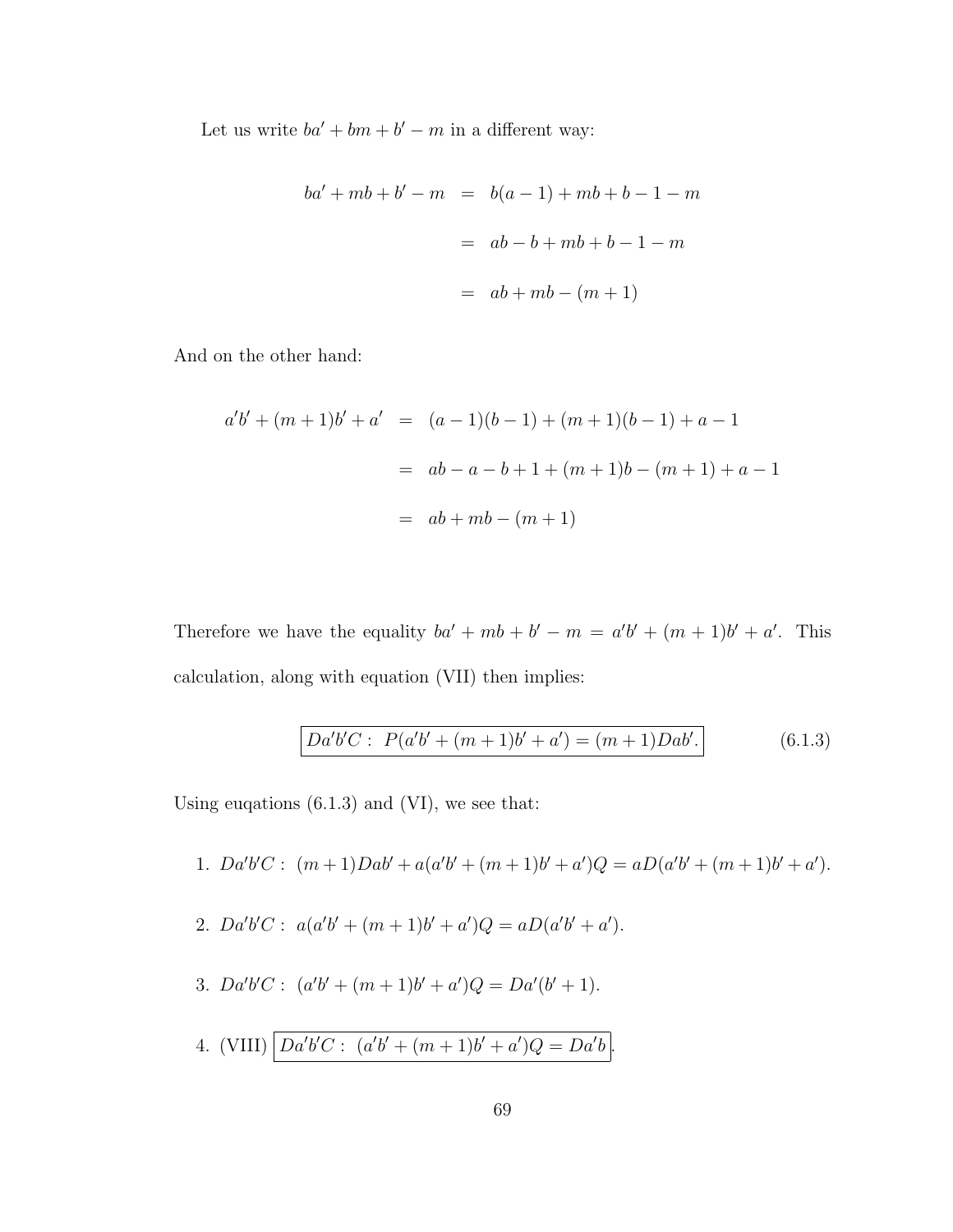Thus:  $(P2)(m+1, Da'b'C)$  holds and, in particular,  $(P2)(m+1, E)$  holds for  $E = D^2 a'b'C$  as above; however, we will use the stronger fact that statement  $(P2)(m + 1, Da'b'C)$  holds true in our calculations below.

Now we consider instead  $(P, Q) = \Phi(m + (m+1)x)$ . We can write  $m + (m+1)x =$  $((m - 1) + mx) + (1 + x)$  to deduce that:

$$
\begin{vmatrix} P - p(1+x) & p((m-1) + mx) - p(1+x) \ Q - q(1+x) & q((m-1) + mx) - q(1+x) \end{vmatrix} = 0.
$$

Making the appropriate substitutions, we have

$$
\begin{vmatrix} P - aD & p((m-1) + mx) - aD \\ Q & q((m-1) + mx) \end{vmatrix} = 0
$$

and then, using statement  $(PI)(m, A)$ , we have:

$$
A \cdot \begin{vmatrix} P - aD & mDab' - \Delta_1 aD \\ Q & 0 \end{vmatrix} = 0.
$$

Factoring out a  $D$  and substituting into  $\Delta_1$  we obtain:

$$
AD \cdot \begin{vmatrix} P - aD & mb' - (a'b' + mb') \\ Q & 0 \end{vmatrix} = 0
$$

and so:

$$
AD \cdot \begin{vmatrix} P - aD & a'b' \\ Q & 0 \end{vmatrix} = 0.
$$

Thus, we have  $(IX) | Q \cdot (ADa'b') = 0$ .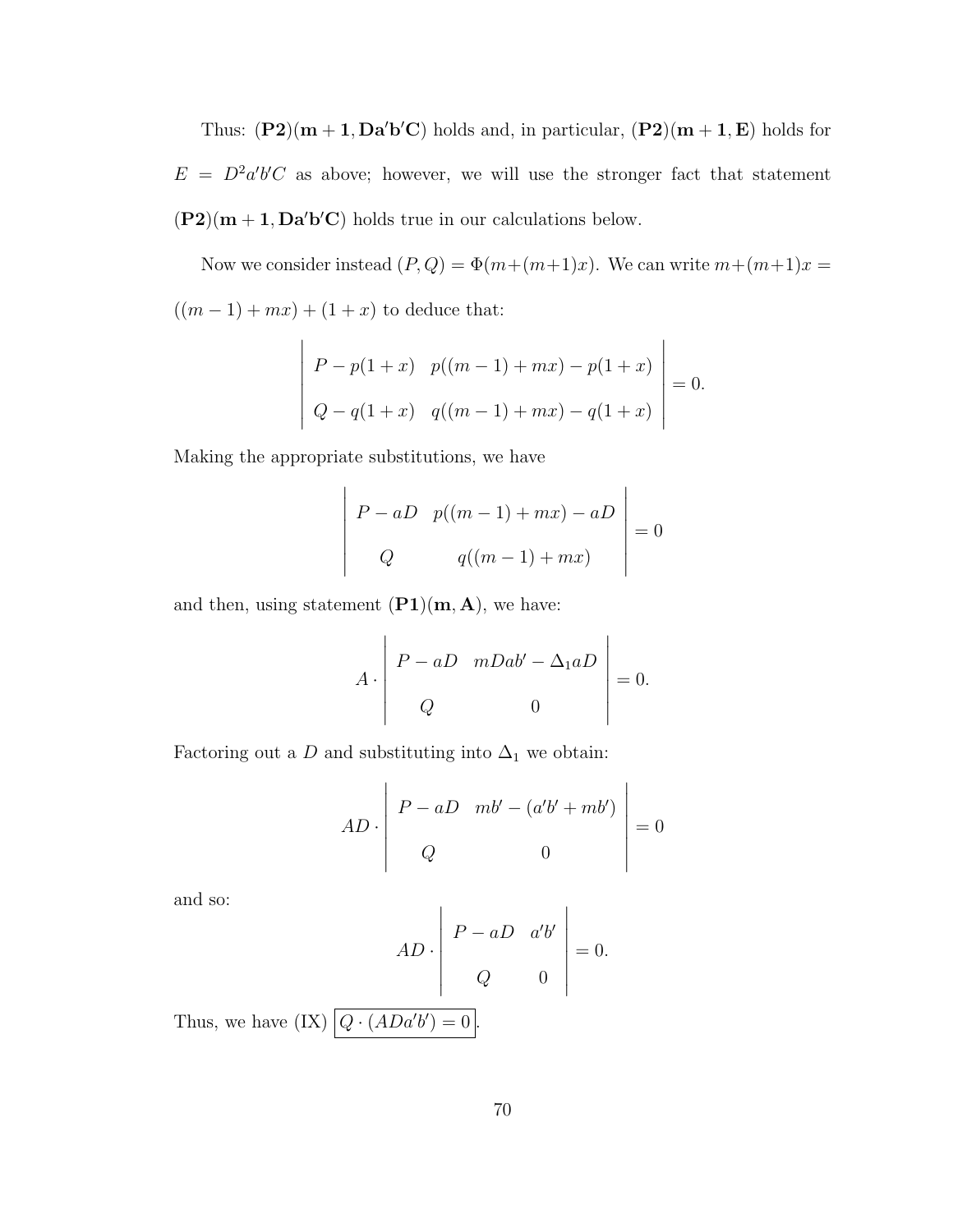Let us now furthermore denote by  $(P', Q') = \Phi(m + 1 + (m + 1)x + y)$ , and  $\Delta_2' = a'b' + (m+1)b' + a', C' = Da'b'C.$  Observe that  $m + (m+1)x = ((m+1) +$  $(m + 1)x + y) - (1 + y)$  so that:

$$
\begin{vmatrix} P - p(1+y) & P' - p(1+y) \ Q - q(1+y) & Q' - q(1+y) \end{vmatrix} = 0
$$

and making the appropriate substitutions:

$$
\left|\begin{array}{cc} P & P' \\ Q - bD & Q' - bD \end{array}\right| = 0.
$$

Now we use the fact that  $(P2)(m+1, Da'b'C)$  (i.e.  $(P2)(m+1, C')$ ) holds to deduce that:  $\mathbf{I}$  $\overline{1}$ 

$$
C' \cdot \begin{vmatrix} P & (m+1)Dab' \\ Q - bD & Da'b - \Delta_2'bD \end{vmatrix} = 0
$$

and so

$$
C'D \cdot \begin{vmatrix} P & (m+1)ab' \\ Q - bD & a'b - \Delta_2'b \end{vmatrix} = 0.
$$

Now, we observe that  $ADa'b'|C'D$  so that equation (IX) above implies that:

$$
C'D \cdot \begin{vmatrix} P & (m+1)ab' \\ -bD & a'b - \Delta_2'b \end{vmatrix} = 0
$$

and, since  $b$  is a unit, we obtain

$$
C'D \cdot \begin{vmatrix} P & (m+1)ab' \\ -D & a' - \Delta_2' \end{vmatrix} = 0.
$$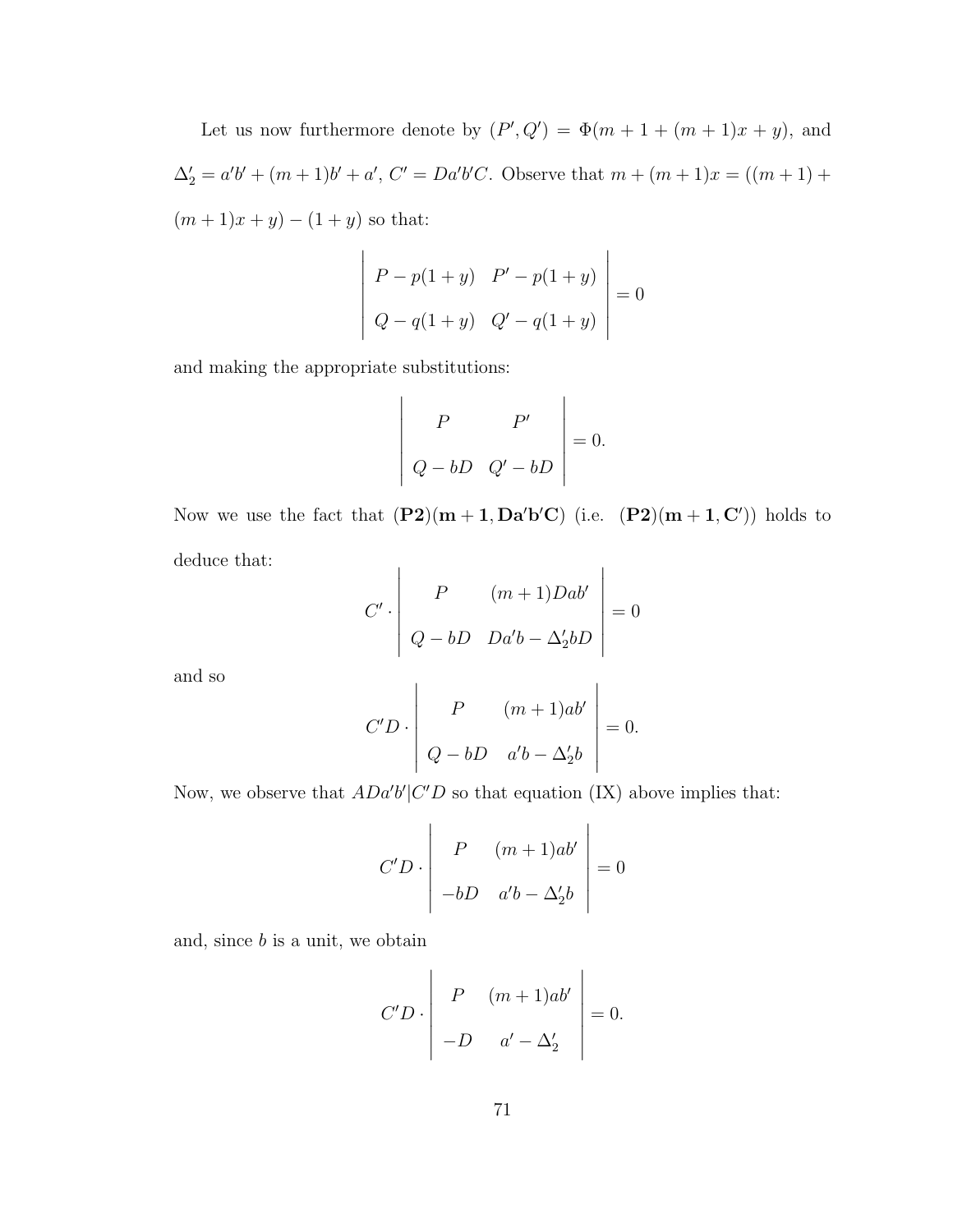Now we substitute into  $\Delta'_2$  to obtain:

$$
C'D \cdot \begin{vmatrix} P & (m+1)ab' \\ -D & a' - (a'b' + (m+1)b' + a') \end{vmatrix} = 0.
$$

Thus we have

$$
C'D \cdot \left| \begin{array}{ccc} P & (m+1)ab' \\ D & a'b' + (m+1)b' \end{array} \right| = 0.
$$

In particular, we obtain the following equation:

$$
E = C'D : P(a'b' + (m+1)b') = (m+1)Dab'
$$

.

Therefore the statements  $(P1)(m+1, D^2a'b'C)$ ,  $(P2)(m+1, Da'b'C)$  hold. Recall that  $C = D^{\max(2, e, h)}(a')^{\max(f, i)}(b')^{\max(g, j)}$ . Thus, denoting by

$$
E = D^{\max(2,e,h)+2}(a')^{\max(f,i)+1}(b')^{\max(g,j)+1},
$$

we then deduce that the following statements hold:

$$
(P1)(m+1, E), (P2)(m+1, E)
$$

as contended.

Step 4 (calculating  $\Phi((m-1) + mx)$ ): Our base case is  $m = 1$ . Indeed, observe that  $\Phi(x) = (D, 0) = (a'b' + b' : Dab' : 0)$  (since  $a' = a - 1$ ) and from Step 1 (see Equation  $(6.1.1)$ :

$$
\Phi(1 + x + y) = D(a'b' + a' + b' : Dab' : Da'b).
$$

Namely, the statements  $(P1)(1, 1)$  and  $(P2)(1, D)$  hold true. Thus by the inductive step (Step 3) we obtain that  $(\mathbf{P1})(2, \mathbf{D}^4\mathbf{a}'\mathbf{b}')$  and  $(\mathbf{P2})(\mathbf{D}^4\mathbf{a}'\mathbf{b}')$  are true as well.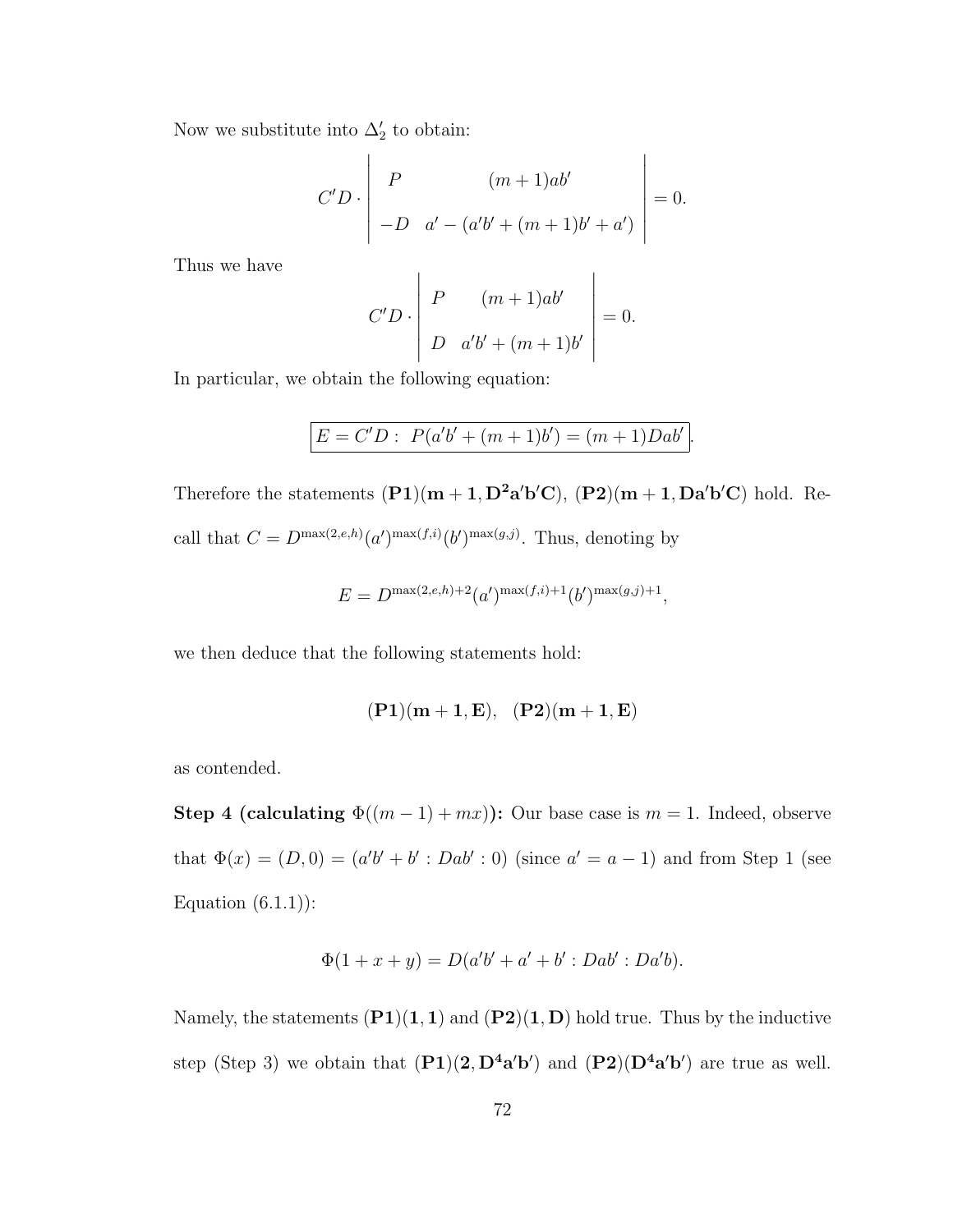From this, along with Step 3, we deduce that the statements  $(P1)(3, D^6(a')^2(b')^2)$ and  $(P2)(3, D^{6}(a')^{2}(b')^{2})$  are true. We deduce inductively that, in general, the following statements hold:

$$
(P1)(m,D^{2m}(a')^{m-1}(b')^{m-1}),\ (P2)(m,D^{2m}(a')^{m-1}(b')^{m-1}).
$$

And in particular we deduce that, for any  $m \geq 1$ , there exists  $P_m \in \mathbb{Z}/\ell^{N'}$  such that the following equation holds:

$$
D^{2m}(a')^{m-1}(b')^{m-1}: (a'b' + mb') \cdot P_m = Dmab'.
$$

Alternatively:

$$
D^{2m}(a')^{m-1}(b')^{m} : (a'+m) \cdot P_m = Dma.
$$

This means that the following equation holds for the elements  $P_m, D, a', b', m, a, b \in$  $\mathbb{Z}/\ell^{N'}$ :

$$
D^{2m}(a')^{m-1}(b')^{m} \cdot Dma = D^{2m}(a')^{m-1}(b')^{m} \cdot (a' + m) \cdot P_m.
$$
 (6.1.4)

**Step 5 (Deduce that**  $D = 0 \mod l^M$ ): For non-zero elements  $\eta \in \mathbb{Z}/l^s$  we will denote by  $\mathbf{o}(\eta) = \text{ord}_{\ell}(\tilde{\eta})$  where  $\tilde{\eta}$  denotes some lift of  $\eta$  to  $\mathbb{Z}_{\ell}$ ; we observe that  $\mathbf{o}(rt) = \mathbf{o}(r) + \mathbf{o}(t)$  if  $r, t, rt \neq 0 \mod l^s$ .

Assume, for a contradiction, that  $D \neq 0 \mod l^M$  so that  $o(D) \leq M - 1 =$  $2(n-1)$ . Take  $1 \leq m \leq \ell^{3n-2} - 1$  to be a representative for  $-a' \mod \ell^{3n-2}$  and thus, in particular,  $\mathbf{o}(m) \leq n - 1$ . Observe that

$$
N' = (6\ell^{3n-2} - 7)(n-1) + 3n - 2 \ge (6m - 1)(n-1) + 3n - 2.
$$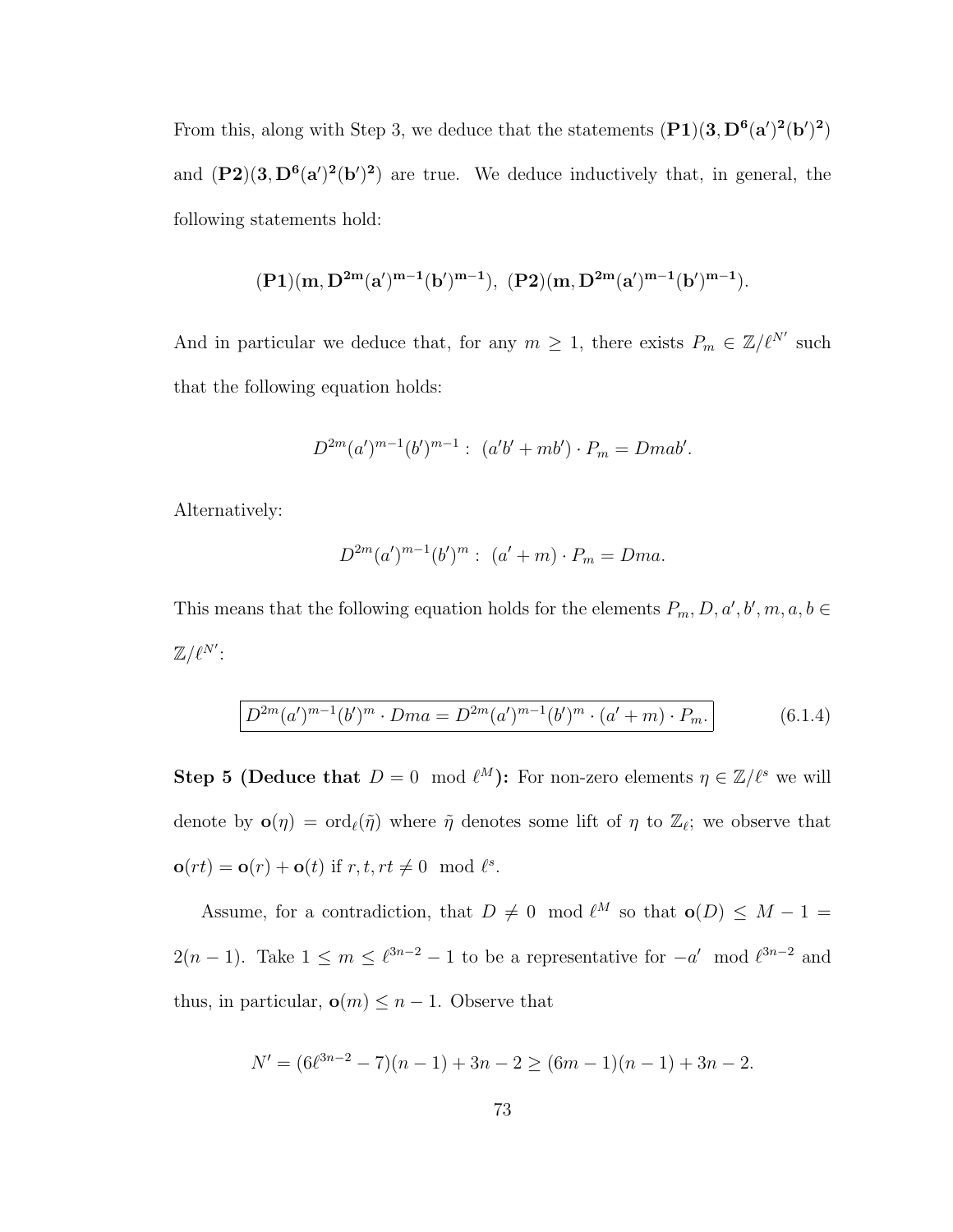Let us now consider the orders of the elements in the left-hand-side of Equation (6.1.4). Since  $\mathbf{o}(D) \leq 2n - 2$  and  $\mathbf{o}(a'), \mathbf{o}(b'), \mathbf{o}(m) \leq n - 1$  we deduce that:

$$
2m\mathbf{o}(D) + (m-1)\mathbf{o}(a') + m\mathbf{o}(b') + \mathbf{o}(D) + \mathbf{o}(m) + 1 \le (6m-1)(n-1) + 3n - 2
$$

Moreover, we recall that  $o(a) = 0$ . Thus left-hand-side of equation (6.1.4) is nonzero as an element of  $\mathbb{Z}/\ell^{N'}$ . We deduce, in particular, that  $\mathbf{o}(D) + \mathbf{o}(m) = \mathbf{o}(a' +$  $m$  +  $\mathbf{o}(P_m)$  by Equation (6.1.4). However,  $a' + m = 0 \mod l^{3n-2}$  so that:

$$
3n - 3 \ge o(D) + o(m) = o(a' + m) + o(P_m) \ge 3n - 2
$$

and this is a contradiction.

We therefore obtain that  $D = 0 \mod l^M$ , as required. Using the discussion preceeding Step 1 above, this then implies the Main Claim. And thus, finally, we've proven Theorem 6.1.1 for  $n \in \mathbb{N}$ .

#### Case  $n = \infty$ :

This will follow from a limit argument using the  $n \in \mathbb{N}$  case proved above. Let  $f, g \in \mathcal{G}_{K}^{a}(\infty)$  be a given C-pair. Equivalently,  $f_n, g_n$  form a C-pair for all  $n \in \mathbb{N}$ . Consider, then:

$$
T := \ker f \cap \ker g, \quad T_n := \ker f_n \cap \ker g_n.
$$

Then  $T_n \geq T_{n+1}$  and  $T = \bigcap_n T_n$ . Denote by  $\Psi = (f, g)$  and  $\Psi_n = (f_n, g_n)$ . Denote by H the subgroup generated by T and all  $x \notin T$  such that  $\Psi(1 + x) \neq \Psi(1)$ ,  $\Psi(x)$ .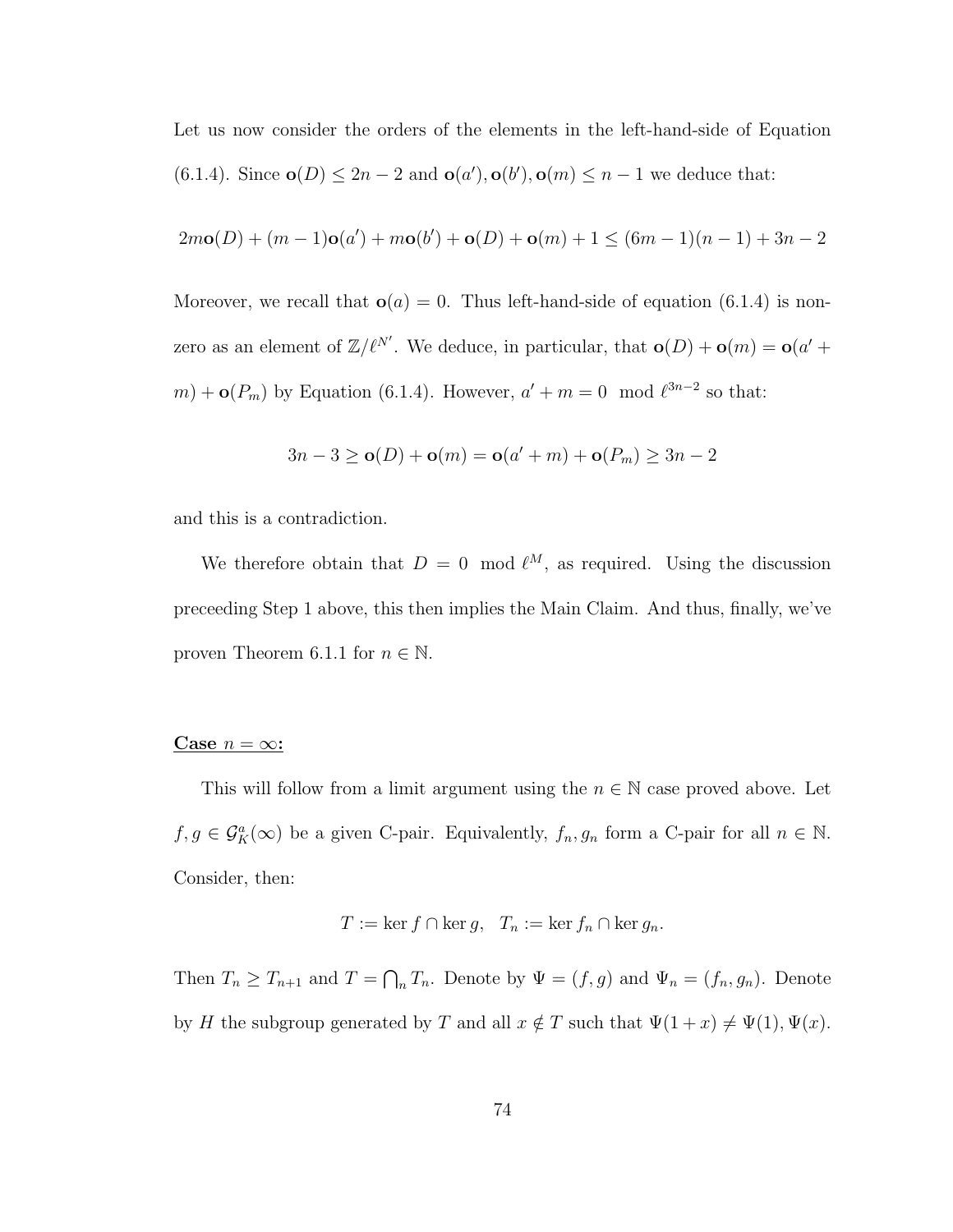Arguing as in the previous case, it suffices to show that

$$
\mathrm{Hom}(K^\times/T,\mathbb{Z}_\ell)/\mathrm{Hom}(K^\times/H,\mathbb{Z}_\ell)
$$

is topologically cyclic as a pro- $\ell$  group. In order to show this, it suffices to prove that  $(T_n \cdot H)/T_n$  is cyclic for all  $n \in \mathbb{N}$ .

For each  $n \in \mathbb{N}$  denote by  $H_n$  the subgroup generated by  $T_n$  and all  $x \notin T_n$ such that  $\Psi_n(1+x) \neq \Psi_n(1), \Psi_n(x)$ . Furthermore, if  $\Psi_n(x) \neq 0$  and  $\Psi_n(1+x) \neq 0$  $\Psi_n(1), \Psi_n(x)$  then also  $\Psi_N(x) \neq 0$  and  $\Psi_N(1+x) \neq \Psi_N(1), \Psi_N(x)$  for all  $N \geq n$ . Thus,  $H_n \leq T_n \cdot H_N$  and so  $H_n/T_n \leq (T_n \cdot H_N)/T_n$ . Therefore  $(T_n \cdot H)/T_n =$  $\bigcup_{N\geq n}(T_n\cdot H_N)/T_n$  is an inductive union. By the first case,  $H_N/T_N$  is always cyclic (for all N) and thus  $(T_n \cdot H_N)/T_n$  is cyclic for all  $N \geq n$ . Therefore,  $(T_n \cdot H)/T_n$  is cyclic, as required. This completes the proof of Theorem 6.1.1 for all  $n \in \overline{\mathbb{N}}$ .  $\Box$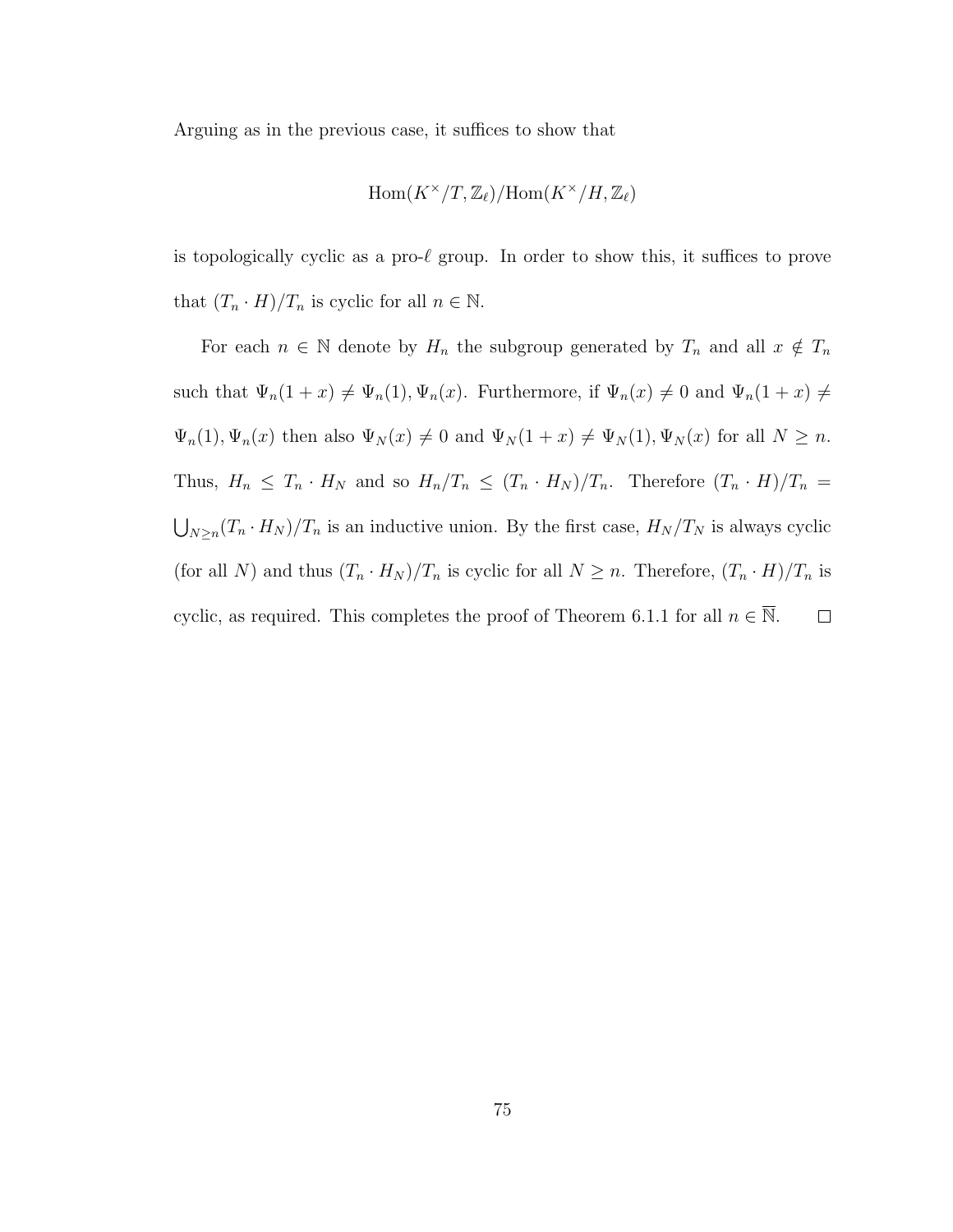# Chapter 7

# Valuative Subgroups

In this chapter we prove the main theorems which allow us to detect valuations using C-pairs in a more precise way. To begin, we introduce the notion of a valuative subgroup  $I \leq \mathcal{G}_{K}^{a}(n)$  which generalizes the notion of a "flag function" from [BT02]; the familiar Galois theoretical analogue of a valuative subgroup is a subgroup which is contained in an inertia group of some valuation. For a valuative subgroup  $I \leq$  $\mathcal{G}_{K}^{a}(n)$  we will associate a canonical valuation  $v_{I}$  which is reminiscent of Pop's notion of a core of a valuation in a Galois extension; our definition also agrees with the valuation of the form  $\mathcal{O}(H, H)$  constructed in [AEJ87] – see the definition in Chapter 4. To a valuative element  $f \in \mathcal{G}_K^a(n)$ , we also associate a canonical valuation  $v_f$ which resembles Pop's canonical valuation associated to an inertia element – see [Pop10b]. It turns out, as we will soon see, that the C-pair property is intimately related to the comparability of these canonical valuations  $v_I$ ; we will show that,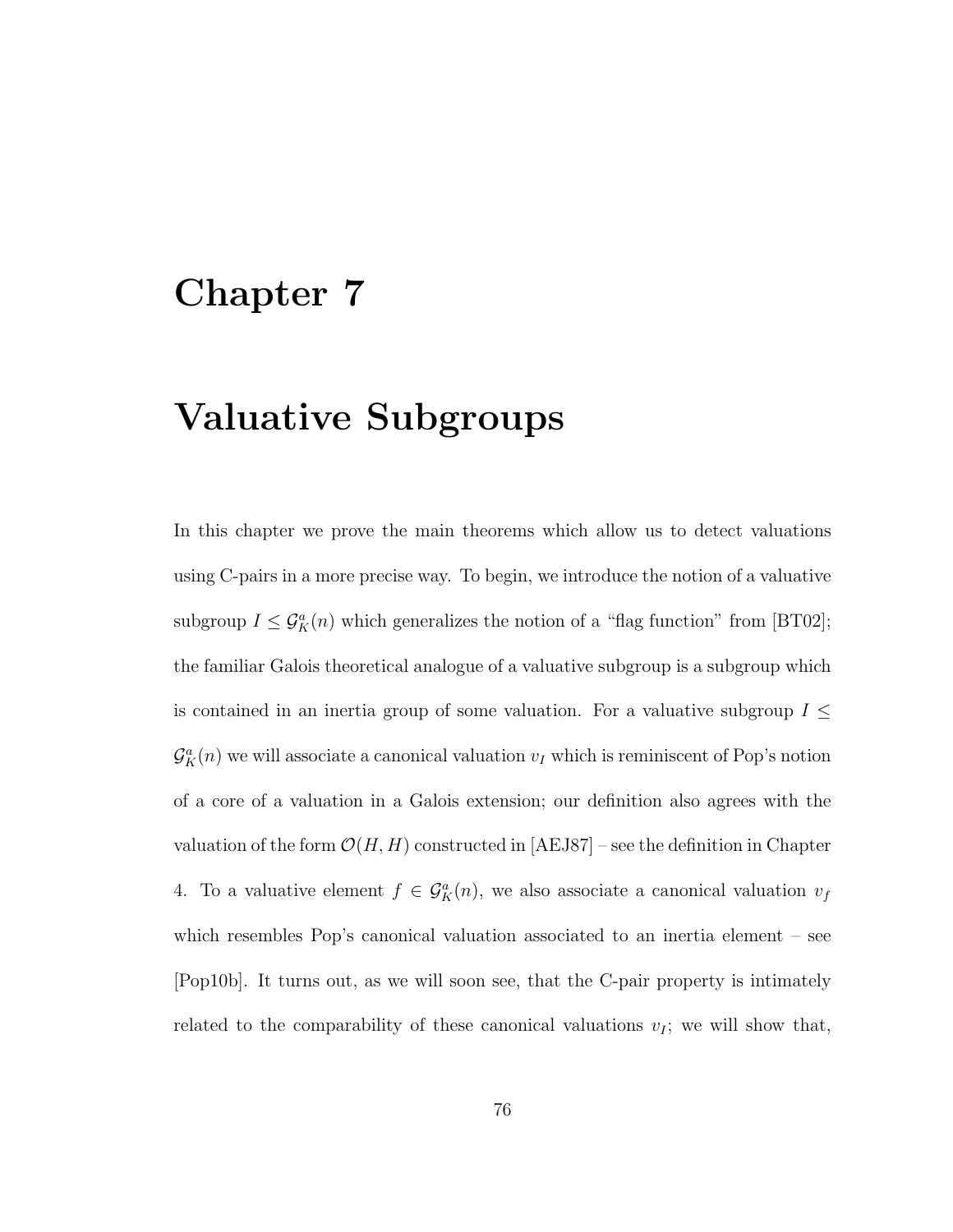in certain cases, we can "glue" valuative subgroups together to produce a larger valuative subgroup.

In this section we will use results from the theory of rigid elements. While one can use many references in the subject to deduce these results (see e.g. the overview in the introduction), we will take [AEJ87] to be our reference of choice as we did in Chapter 4. We begin by recalling some minimal conditions for the existence of a valuation relative to a subgroup  $H \leq K^{\times}$ .

**Definition 7.0.3.** A subgroup  $H \leq K^{\times}$  will be called **valuative** if it satisfies the equivalent conditions of Corollary  $4.0.2 - i.e.$  H satisfies one of the following equivalent conditions:

- 1. There exists a valuation v of K so that  $U_v \leq H$ .
- 2. For all  $x, y \in K^{\times} \setminus H$  one has  $1 + x \in H \cup x \cdot H$ ; and, if  $1 + x, 1 + y \in H$ , then  $1 + x \cdot (1 + y) \in H$  as well.

Similarly,  $I \leq \mathcal{G}_{K}^{a}(n)$  will be called valuative provided that  $I^{\perp}$  is valuative – equivalently there exists a valuation v of K such that  $I \leq I_v(n)$ . We also say that  $f \in \mathcal{G}_{K}^{a}(n)$  is valuative provided that  $\ker(f)$  is valuative – equivalently there exists a valuation v of K such that  $f \in I_v(n)$ .

**Lemma 7.0.4.** Let K be a field and let H be a valuative subgroup of  $K^{\times}$ . Then there exists a unique coarsest valuation  $v_H$  such that  $U_{v_H} \leq H$ . If w is a valuation of K such that  $U_w \leq H$ , then  $v_H$  is a coarsening of w; moreover  $w = v_H$  if and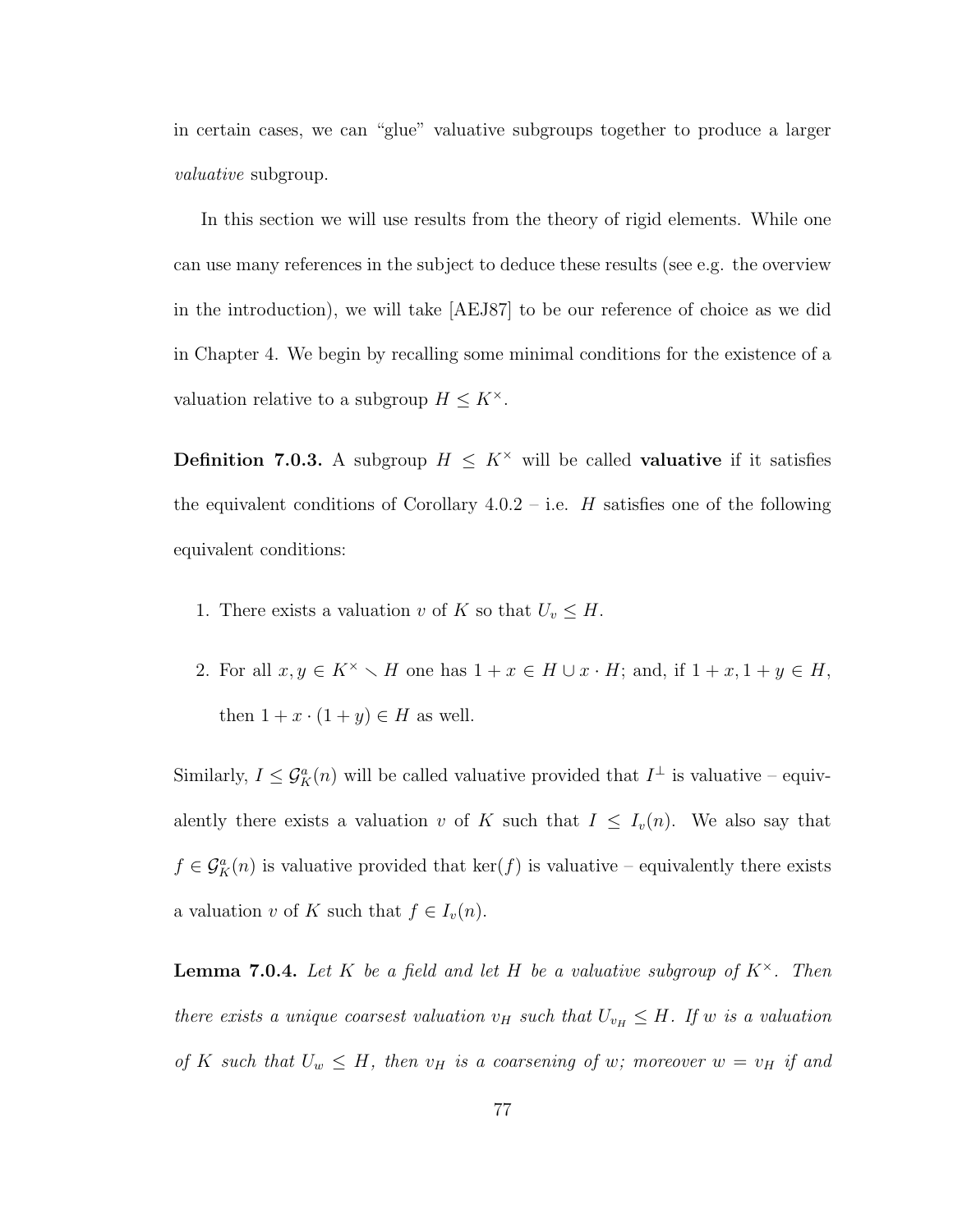only if  $w(H)$  contains no non-trivial convex subgroups.

In particular, let  $I \leq \mathcal{G}_{K}^{a}(n)$  be a valuative subgroup. Then there exists a unique coarsest valuation  $v_I$ , depending only on I, such that  $I \leq I_{v_I}(n)$ . If  $I \leq I_w(n)$  then  $v_I$  is coarser than w. Moreover,  $v_I = w$  if and only if  $w(I^{\perp})$  contains no non-trivial convex subgroups.

*Proof.* Let w be any valuation such that  $U_w \leq H$  and consider the coarsening v of w which corresponds to the quotient of  $\Gamma_w$  by the maximal convex subgroup of  $w(H)$ . This is the coarsest coarsening v of w such that  $U_v \leq H$ . By construction,  $v(H)$ contains no non-trivial convex subgroups. We deduce that whenever  $x, y \in K^{\times}$ such that  $v(x) = v(y) \mod v(H)$  but  $v(x) < v(y)$ , there exists a  $z \in K^{\times}$  such that  $v(x), v(y) \neq v(z) \mod v(H)$  and  $v(x) < v(z) < v(y)$ .

Now suppose  $h \in H$  and  $x \notin H$ . Then  $v(h) \neq v(x)$ ; moreover  $v(h) < v(x)$ iff  $h + x \in H$  and  $v(h) > v(x)$  iff  $h + x \in x \cdot H$ . An element  $h \in H$  such that  $1 + x = h + x \mod H$  for all  $x \in K^{\times} \setminus H$  must be in  $U_v$  by the discussion above. We deduce that  $U_v$  depends only on  $H$  and  $K$ , but not at all on the original choice of w. Indeed,  $U_v$  is precisely the set of all  $h \in H$  such that for all  $x \in K^{\times} \setminus H$  one has  $1 + x = h + x \mod H$ .  $\Box$ 

#### Definition 7.0.5. We make the following definitions:

1. Suppose  $H \leq K^{\times}$  is a valuative subgroup. We denote by  $v_H$  the canonical valuation associated to H as described in Lemma 7.0.4. I.e.  $v_H$  is the unique coarsest valuation such that  $U_{v_H} \leq H$ .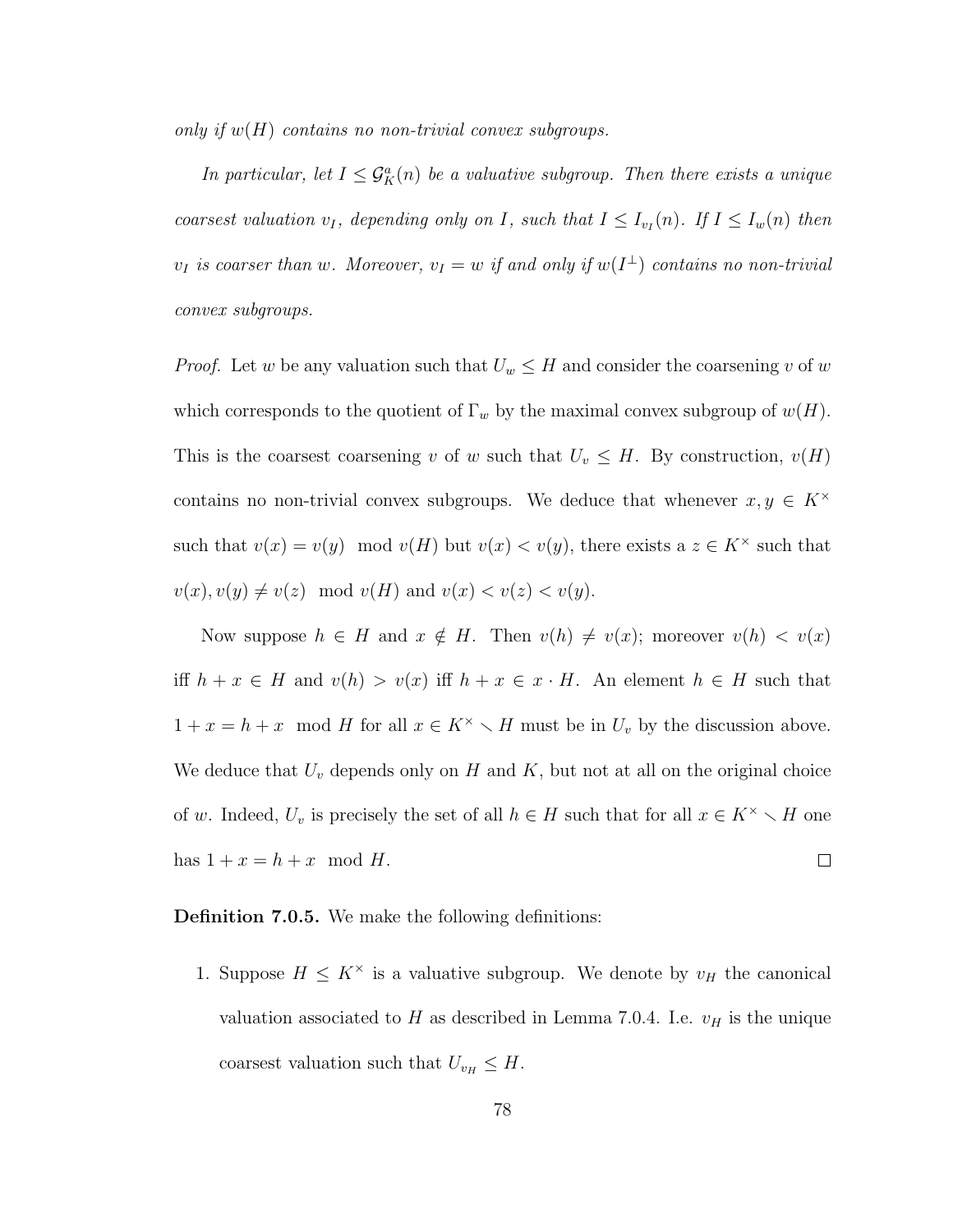- 2. Similarly, suppose  $I \leq \mathcal{G}_{K}^{a}(n)$  is valuative. We denote by  $v_I$  the valuation  $v_H$ for  $H = I^{\perp}$ . I.e.  $v_I$  is the unique coarsest valuation such that  $I \leq I_{v_I}(n)$ .
- 3. If  $f \in \mathcal{G}_{K}^{a}(n)$  is a given valuative element, we denote by  $v_{f} := v_{\langle f \rangle} = v_{\text{ker }f}$ .

The way we will be able to "glue" valuative subgroups is by proving that their associated valuations are comparable. Our first result which proves comparability of valuations is the following avatar of the approximation theorem:

**Lemma 7.0.6.** Let  $v_1, v_2$  be two valuations and assume that f is a non-valuative element of  $\mathcal{G}_{K}^{a}(n)$  such that  $f \in D_{v_1}(n) \cap D_{v_2}(n)$ . Then  $v_1, v_2$  are comparable.

*Proof.* Denote by  $w$  the valuation associated to the finest common coarsening of  $v_1, v_2$ ; i.e.  $\mathcal{O}_w = \mathcal{O}_{v_1} \cdot \mathcal{O}_{v_2}$ . Denote by  $H = \ker f$ . As  $U^1_{v_1}, U^1_{v_2} \leq H$ ,  $H \neq K^\times$  and w is a coarsening of  $v_1, v_2$  we deduce from the Approximation Theorem that w is non-trivial – indeed otherwise  $v_1, v_2$  would be independent valuations and therefore  $(U_{v_1}^1) \cdot (U_{v_2}^1) = K^\times$  by Corollary 2.3.2.

Consider  $H_w \leq k(w)^{\times}$  the kernel of the canonical surjection  $k(w)^{\times} \to U_w \cdot H/H$ . Denote by  $w_i = v_i/w$ . One has  $U_{w_i}^1 \leq H_w$  while, if both  $w_i$  are non-trivial, they must be independent. However, we note that  $H_w \neq k(w)^{\times}$  since  $U_w \cdot H/H \cong k(w)^{\times}/H_w$ and  $U_w$  is not contained in H by our assumption on f. In particular, either  $w_1$  or  $\Box$  $w_2$  must be trivial and so  $v_1, v_2$  are comparable.

The following proposition and the remarks which proceed it are the main techniques we use to prove the comparability of our canonical valuations  $v_H$  in certain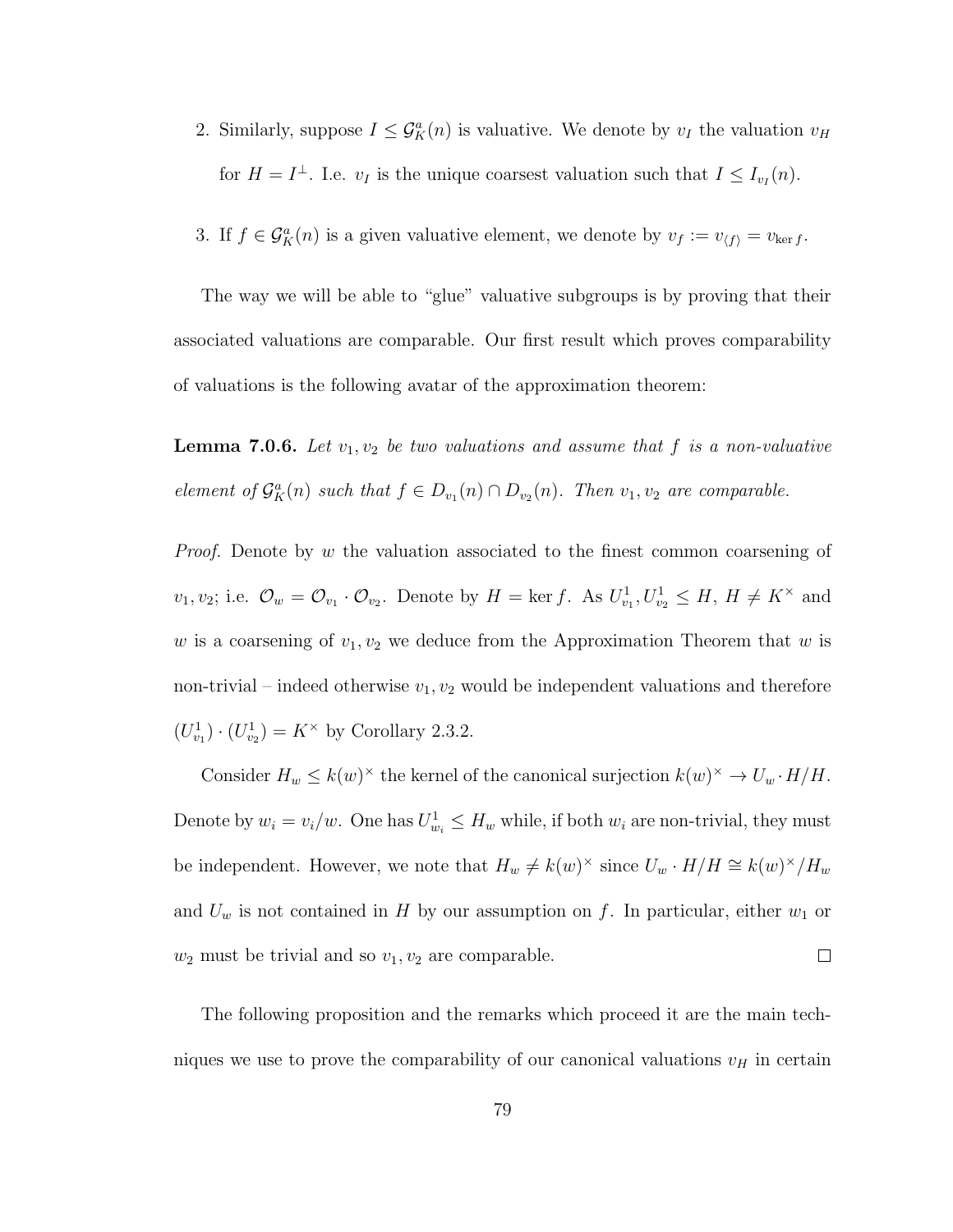situations, and thus prove the existence of many valuative subgroups.

**Proposition 7.0.7.** Let  $f, g \in \mathcal{G}_{K}^{a}(n)$  be given valuative elements. Denote by  $\Psi =$  $(f, g)$ . Then the following are equivalent:

- 1.  $v_f$  and  $v_g$  are comparable.
- 2.  $\langle f, g \rangle$  is valuative.
- 3.  $\langle \Psi(1-x), \Psi(x) \rangle$  is cyclic for all  $x \in K^{\times} \setminus \{1\}.$

*Proof.* Clearly (1) and (2) are equivalent by Lemma 7.0.4 and (2)  $\Rightarrow$  (3) follows from Lemma 6.0.7. Thus, it remains to show that  $(3) \Rightarrow (2)$ . Denote by  $\Psi = (f, g)$ and denote by  $T = \ker \Psi$ . Assume that whenever  $x \neq 0, 1$  one has:

$$
\langle \Psi(1-x), \Psi(x) \rangle
$$
 is cyclic.

Since  $\Psi(-1) = 0$ , one equivalently has:  $\langle \Psi(1 + x), \Psi(x) \rangle$  is cyclic whenever  $x \neq 0$ 0, -1. Since  $\Lambda_n$  is a quotient of a discrete valuation ring, we deduce that this condition is equivalent to:  $\Psi(1+x) = a \cdot \Psi(x)$  or  $\Psi(x) = a \cdot \Psi(1+x)$  for some  $a \in \Lambda_n$ .

Let  $x \notin T$  be given; we will first show that  $\Psi(1+x) = \Psi(1)$  or  $\Psi(1+x) = \Psi(x)$ . As  $f, g$  are valuative, we recall that, for all  $x \neq 0$  such that  $f(x) \neq 0$ , one has  $f(1+x) = f(1)$  or  $f(x)$  and similarly with g. Assume first that  $\Psi(1+x) = a \cdot \Psi(x)$ . Thus:  $f(1+x) = af(x)$  and  $g(1+x) = ag(x)$ . We have some cases to consider. First, if  $g(x) = 0$  or  $f(x) = 0$  we trivially have  $\Psi(1+x) = \Psi(1)$  or  $\Psi(x)$ . On the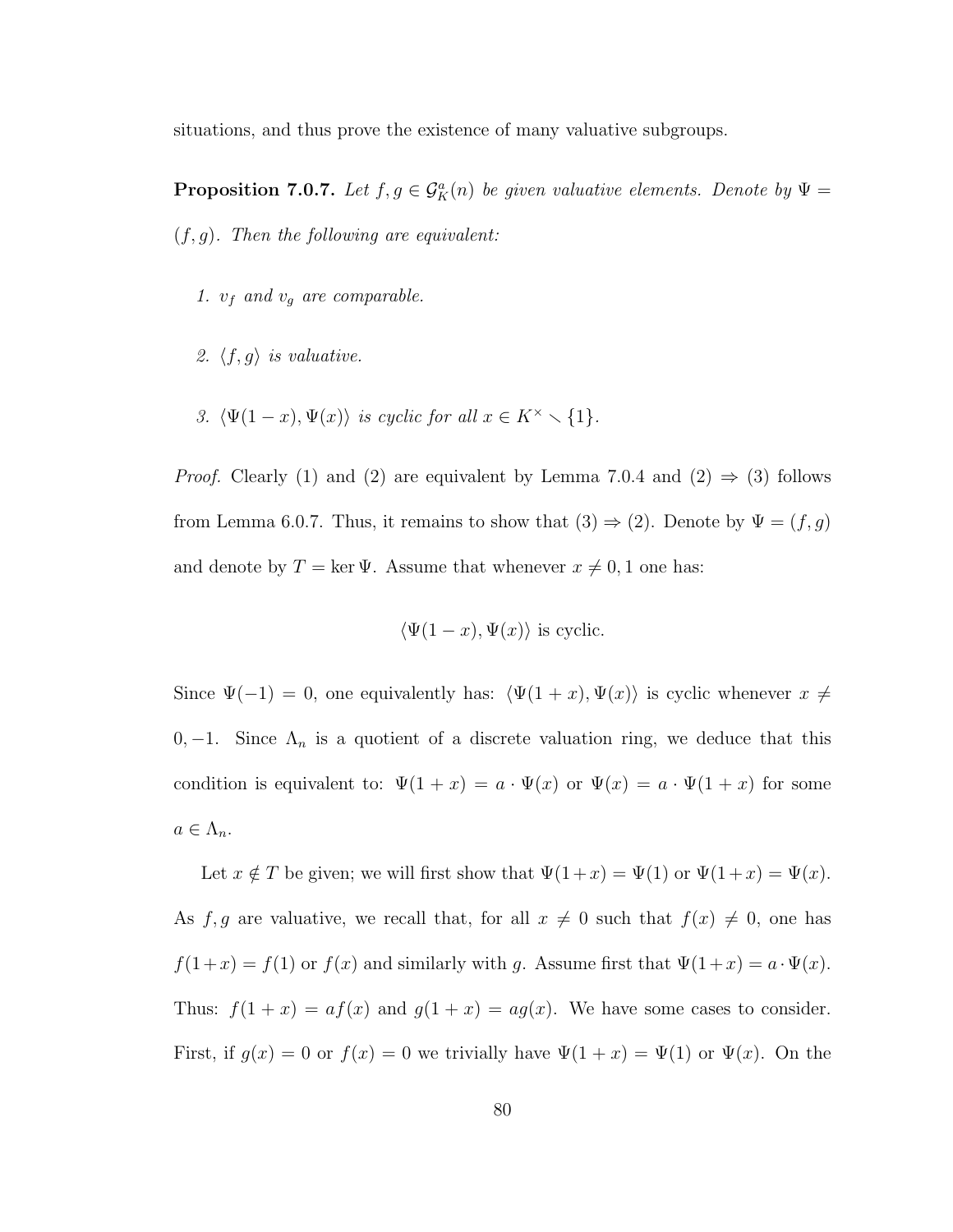other hand, suppose  $f(x)$ ,  $g(x) \neq 0$ . Assume, for example, that  $f(1 + x) = f(x)$ and  $g(1+x) = g(1) = 0$ . Then  $f(x) = af(x)$  and  $ag(x) = 0$ . But then a must be a unit in  $\Lambda_n$  (in fact  $a \in 1 + \ell \Lambda_n$ ) and so  $g(x) = 0$  which contradicts our assumption. We therefore deduce that  $f(1+x) = f(x)$  iff  $g(1+x) = g(x)$  and  $f(1+x) = 0$  iff  $g(1+x) = 0$ . In particular,  $\Psi(1+x) = \Psi(x)$  or  $\Psi(1+x) = \Psi(1)$ .

On the other hand, if  $\Psi(x) = a\Psi(1+x)$  but  $\ell|a$ , this contradicts the fact that f and g are valuative and  $\Psi(x) \neq 0$ . Thus, we've shown that whenever  $\Psi(x) \neq 0$ one has  $\Psi(1 + x) = \Psi(1)$  or  $\Psi(1 + x) = \Psi(x)$ .

Assume now that  $x, y \notin T$  are given such that  $\Psi(1 + x) = \Psi(1 + y) = 0$ . We will show that  $\Psi(1 + x(1 + y)) = 0$ . Observe that  $\Psi(1 + x(1 + y)) = a\Psi(x)$  with  $a = 0$  or  $a = 1$ , since  $\Psi(1 + y) = 0$  and  $\Psi(x) = \Psi(x(1 + y)) \neq 0$ . Assume first that  $\Psi(y) = -\Psi(x)$  then  $f(x) = 0$  iff  $f(y) = 0$  and  $g(x) = 0$  iff  $g(y) = 0$ . If  $f(x) = 0$ then  $f(1 + x(1 + y)) = 0$  as well from the above and similarly for g. If  $f(x) \neq 0$ then  $f(1 + x(1 + y)) = 0$  since f is valuative and similarly for g; see Corollary 4.0.2.

On the other hand, assume that  $\Psi(x) \neq -\Psi(y)$ . Then  $\Psi(1 + x(1 + y)) = \Psi(t +$  $xy$ ) =  $b\Psi(xy)$  for some  $t \in T$  and  $b = 0$  or  $b = 1$ . Furthermore,  $\Psi(1 + x(1 + y)) =$  $a \cdot \Psi(x)$  where  $a = 0$  or  $a = 1$ , as above. But then  $a\Psi(x) = b\Psi(xy)$ ,  $a, b \in \{0, 1\}$ ,  $\Psi(x), \Psi(y) \neq 0$  and  $\Psi(xy) \neq 0$ ; the only possibility for this is if  $a, b = 0$ . Now using Corollary 4.0.2, we deduce that T is indeed valuative – i.e.  $\langle f, g \rangle$  is a valuative subgroup of  $\mathcal{G}_{K}^{a}(n)$ .  $\Box$ 

Remark 7.0.8. In this remark we will compare the condition of Proposition 7.0.7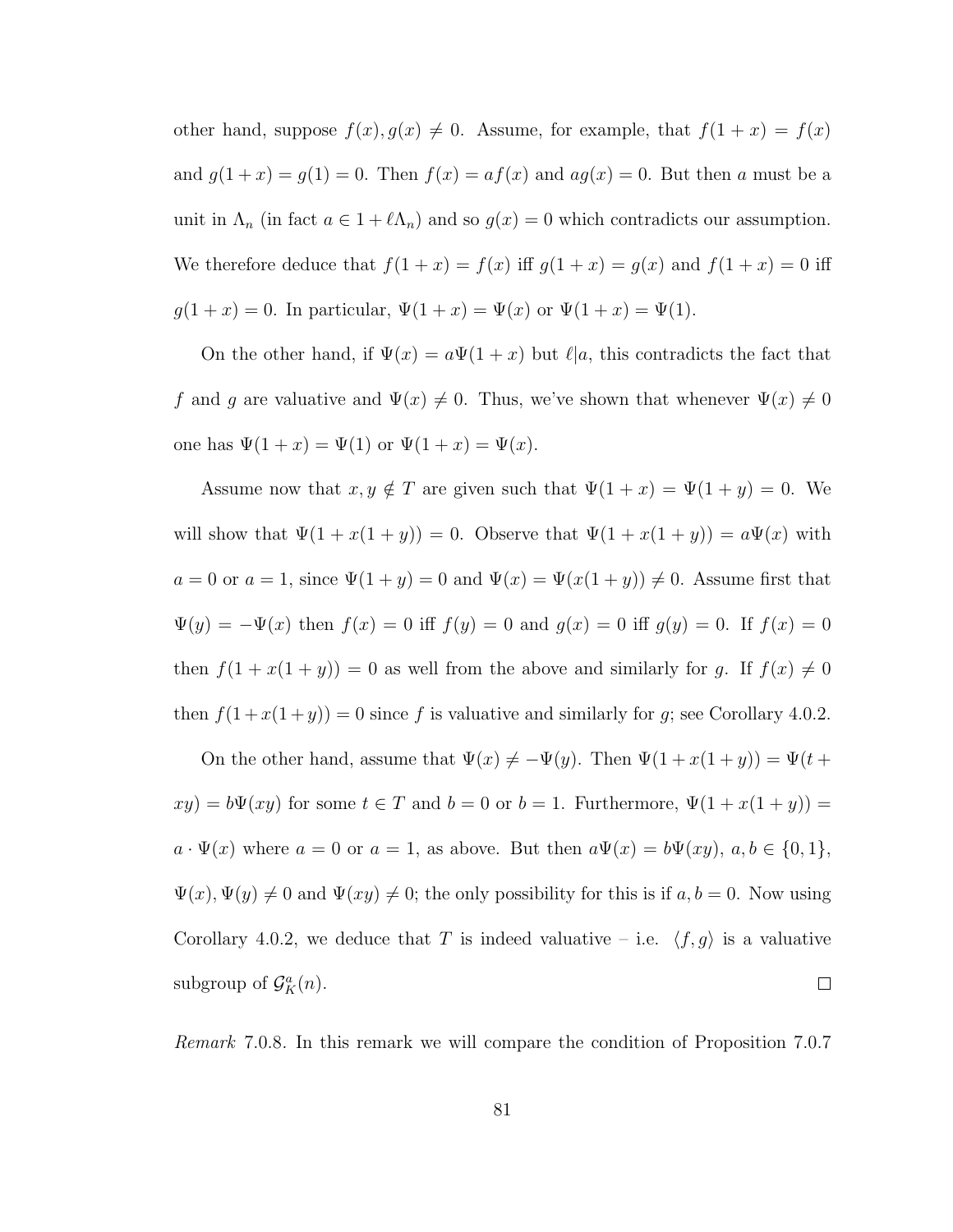with the C-pair property. Let  $f, g \in \mathcal{G}_{K}^{a}(n)$  be given and denote by  $\Psi = (f, g)$ . Assume that  $n = 1$  or  $n = \infty$ . Since  $\Lambda_n$  is a domain in this case, the following are equivalent:

1. 
$$
\langle \Psi(1-x), \Psi(x) \rangle
$$
 is cyclic for all  $x, \neq 0, 1$ .

2.  $f, g$  form a C-pair.

For general  $n \in \overline{\mathbb{N}}$ , however, this is completely false. However, we can say the following in general using the cancellation principle or, more precisely, Lemma 6.1.2.

Let  $n \in \overline{\mathbb{N}}$  be arbitrary and denote by  $M = \mathbf{M}_1(n) = 2n-1$   $(M = \mathbf{M}_1(\infty) = \infty)$ . Let  $f, g \in \mathcal{G}_{K}^{a}(n)$  be given, denote by  $\Psi = (f, g)$  and assume that  $\langle \Psi(1-x), \Psi(x) \rangle$ is cyclic for all  $x \neq 0, 1$ . Then  $f, g$  trivially form a C-pair.

Conversely, assume that  $f', g' \in \mathcal{G}_{K}^{a}(M)$  form a C-pair and denote by  $\Psi =$  $(f'_n, g'_n)$ . Then  $\langle \Psi(1-x), \Psi(x) \rangle$  is cyclic for all  $x \neq 0, 1$ . Let us recall the proof of this fact from Lemma 6.1.2. Assume, for example, that  $g'(1-x) = ag'(x)$  (the other option is  $g'(1-x) = bg'(x)$  and we simply replace x with  $1-x$  in this case). As  $f'(1-x)g'(x) = f'(x)g'(1-x)$  we deduce that:

$$
f'(1-x)g'(x) = f'(x)ag'(x).
$$

By the cancellation principle, we deduce that, if  $g(x) \neq 0$ , one has  $f(1-x) = af(x)$ . Thus  $\Psi(1-x) = a\Psi(x)$ . On the other hand,  $g(x) = 0$  implies that  $g(1-x) =$  $ag(x) = 0$  so that still  $\langle \Psi(1 - x), \Psi(x) \rangle$  is cyclic.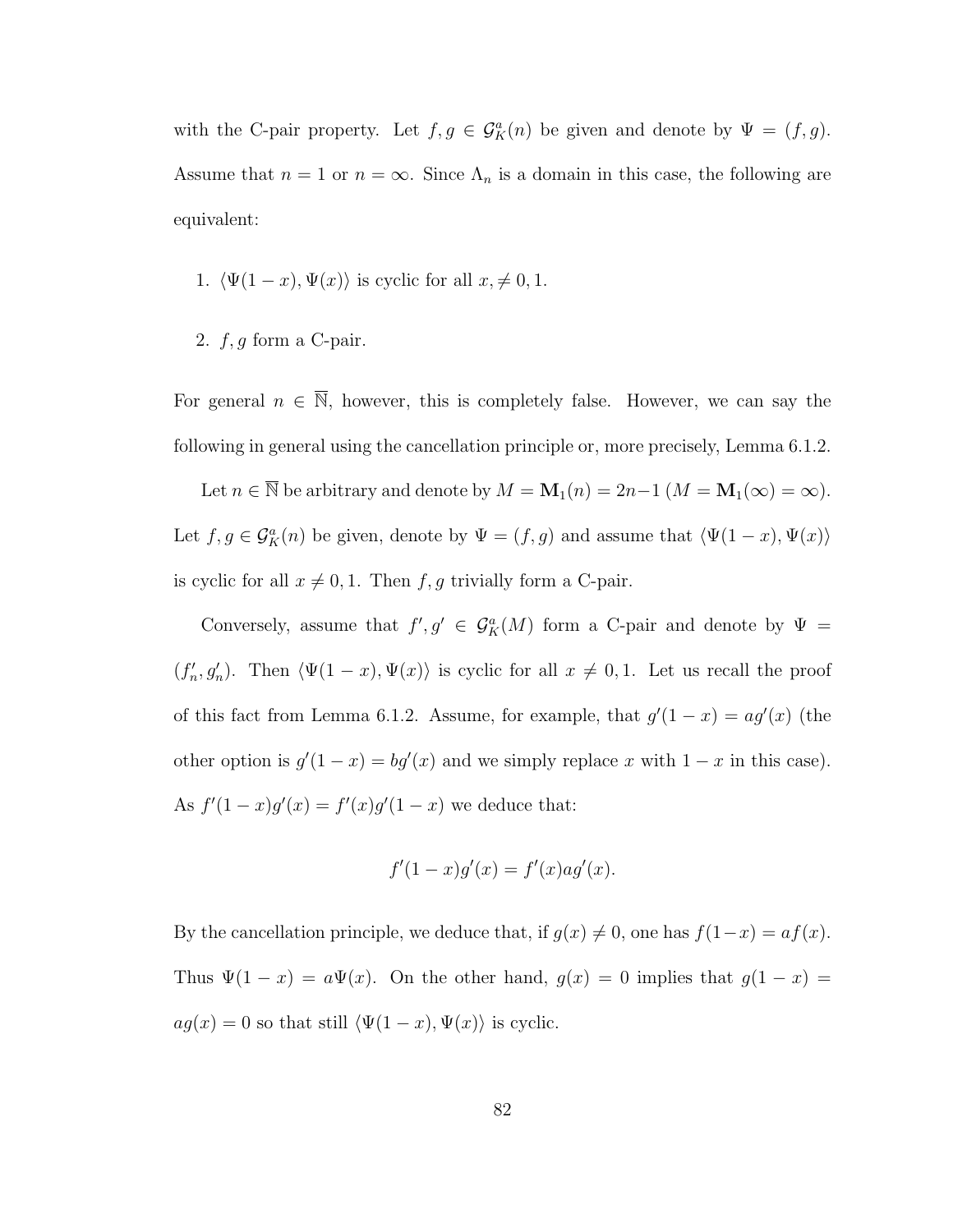Using the fact that for any valuation v of K the canonical map  $I_v(\mathbf{M}_1(n)) \to$  $I_v(n)$  is surjective (since  $\Gamma_v = K^\times / U_v$  is torsion-free), along with Proposition 7.0.7 and the discussion of Remark 7.0.8, we deduce the following fact which summarizes the discussion:

**Lemma 7.0.9.** Let  $f, g \in \mathcal{G}_{K}^{a}(n)$  be valuative elements. Then the following are equivalent:

- 1.  $v_f$  and  $v_g$  are comparable.
- 2.  $\langle f, g \rangle$  is valuative.
- 3. There exists a C-pair  $f', g' \in \mathcal{G}_K^a(\mathbf{M}_1(n))$  such that  $f'_n = f, g'_n = g$ .

The results above allow us to say when a subgroup generated by valuative elements is itself valuative. Indeed, assume that I is valuative and  $f \in I$ ; then  $v_f$ is a coarsening of  $v_I$  by Lemma 7.0.4. Thus, if  $f_i \in \mathcal{G}_K^a(n)$  are valuative, then the following are equivalent:

- 1.  $I = \langle f_i \rangle_i$  is valuative.
- 2.  $v_i := v_{f_i}$  are comparable.

Moreover, when these equivalent statements hold, then  $v_I$  is the valuationtheoretic supremum of the  $v_i$ ; we recall our convention that  $w \leq v$  provided w is a coarsening of v (i.e.  $\mathcal{O}_w \supset \mathcal{O}_v$ ).

Now that we've explored the connection between C-pairs and elements of  $I_v(n)$ , we next treat  $D_v(n)$  as well in the following lemma: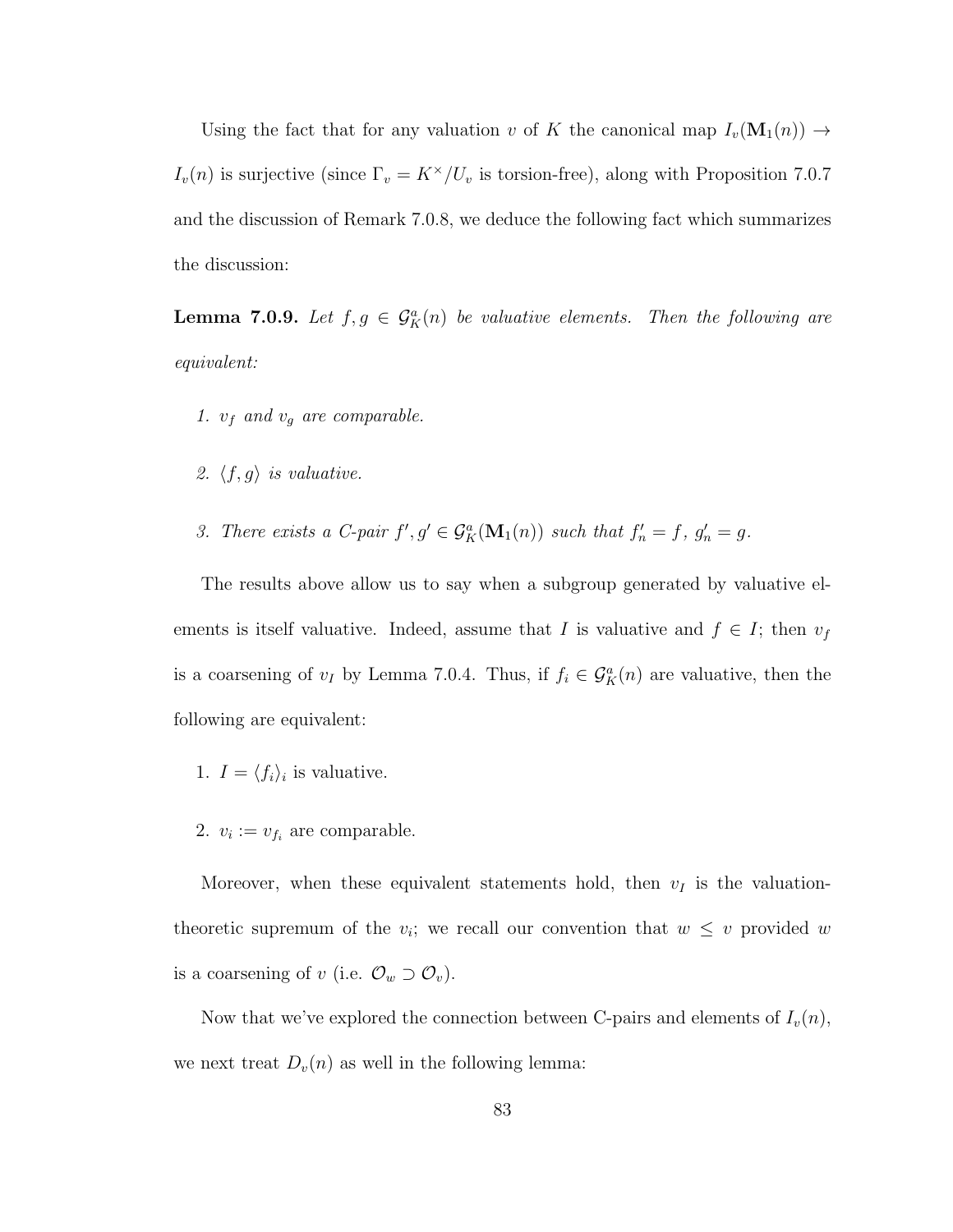**Lemma 7.0.10.** Let  $n \in \overline{\mathbb{N}}$  be given and denote by  $M = \mathbf{M}_1(n)$ . Let K be a field and let  $f \in \mathcal{G}_{K}^{a}(M)$  be a valuative element. Suppose that  $g \in \mathcal{G}_{K}^{a}(M)$  forms a C-pair with f. Denote by  $v = v_{f_n}$ . Then  $g_n \in D_v(n)$ .

*Proof.* For sake of notation, we will assume that  $n \in \mathbb{N}$ , but the proof in the  $n = \infty$ case is virtually identical. Let  $x \in K^{\times}$  be given such that  $v(x) > 0$  and  $f(x) \neq 0$ mod  $\ell^n$ . Then  $f(1-x) = 0 \mod \ell^n$  implies that  $f(1-x) = 0$  as well – indeed, f is valuative so  $f(1-x) = f(1)$  or  $f(x)$  and  $f(x) \neq 0 \mod l^n$ . Then  $f(1-x) = 0$  and thus  $f(x)g(1-x) = 0$ . Since  $f(x) \neq 0 \mod l^n$ , we deduce from the cancellation principle that  $g(1-x) = 0 \mod l^n$ .

On the other hand, if  $v(y) > 0$  yet  $f(y) = 0 \mod l^n$ , by Lemma 7.0.4, there exists x such that  $0 < v(x) < v(y)$  and  $f(x) \neq 0 \mod l^n$ . Now by the first case, we deduce that  $g(1-x) = 0 \mod l^n$ . Moreover,  $v(x + y(1-x)) = v(x)$  and so  $f(x+y(1-x)) = f(x) \neq 0 \mod l^{n}$ ; thus  $g((1-x)(1-y)) = g(1-(x+y(1-x))) = 0$ mod  $\ell^n$  by the first case. But this implies that  $g(1 - y) = 0 \mod \ell^n$  as well. Therefore,  $g(U_v^1) = 0 \mod \ell^n$ , as required.  $\Box$ 

We are now ready to state the main theorem of the paper which deals with C-groups. This theorem, along with Theorem 12.0.2 directly generalizes the main theorem of [BT02].

**Theorem 7.0.11.** Let  $n \in \overline{\mathbb{N}}$  be given and denote by  $N = \mathbf{N}(\mathbf{M}_1(n))$ . Let  $D'' \leq$  $\mathcal{G}_{K}^{a}(N)$  be given and assume that  $D''$  is a C-group. Then  $D := D''_n$  contains a valuative subgroup  $I \leq D$  such that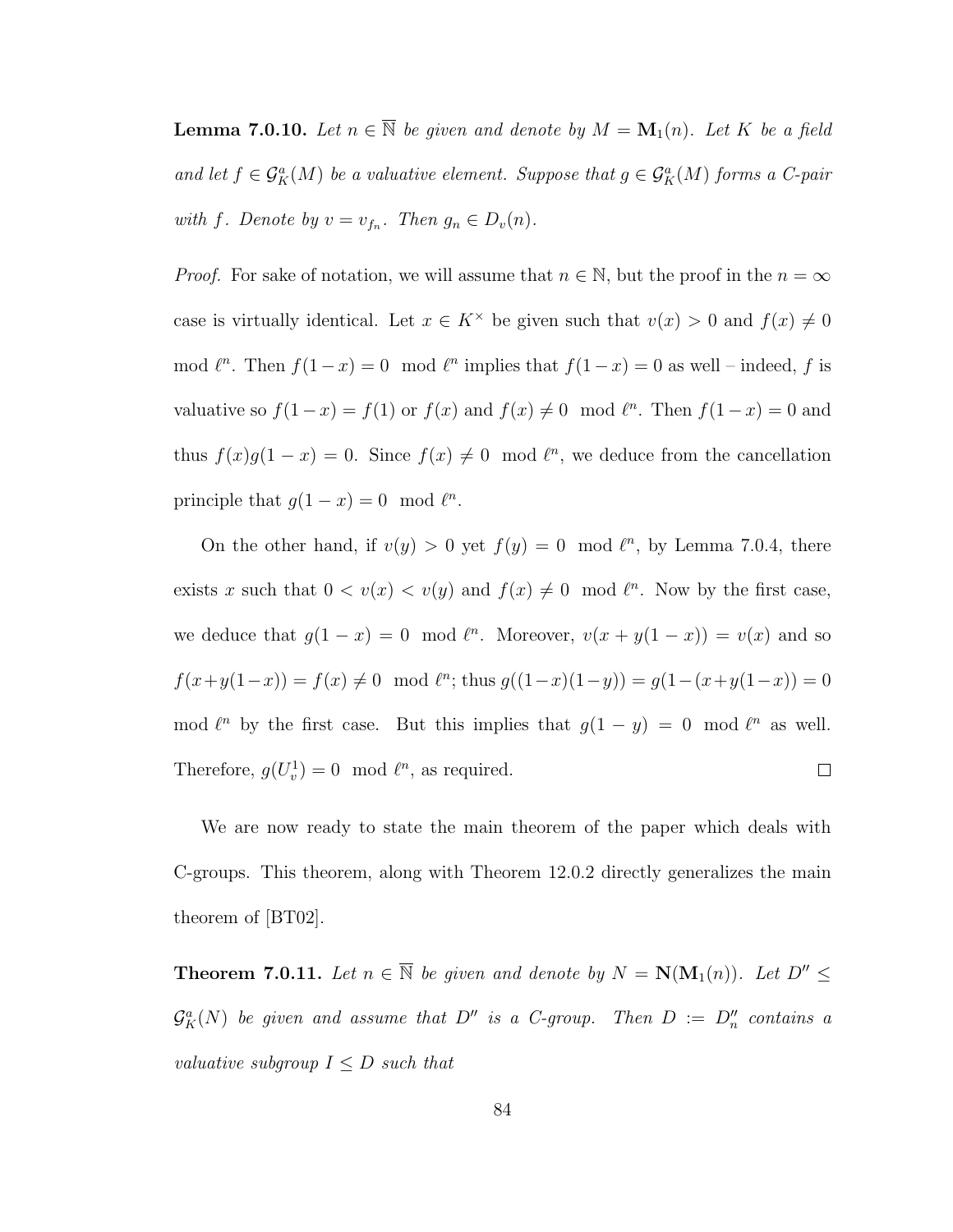- $D/I$  is cyclic.
- $\bullet$   $D \leq D_{v_I}(n)$ .

*Proof.* Denote by  $M = \mathbf{M}_1(n)$  and  $D' = D''_M$ . Consider the subgroup I' of D' generated by all valuative elements  $f \in D'$ . By Theorem 6.1.1,  $D'/I'$  is cyclic. Moreover, by Lemma 7.0.9 and Remark 7.0.8,  $I'$  is valuative, since  $v_f$  and  $v_g$  are comparable for any  $f, g \in I'$  as  $\mathbf{N}(M) \ge \mathbf{M}_1(M)$ ; thus  $I := I'_n$  is valuative as well. Moreover, by Lemma 7.0.10, for all  $d \in D := D'_n$  and  $i \in I$ , one has  $d \in D_{v_i}(n)$ . Since  $v_I = \sup_{i \in I} v_i$  is the valuation-theoretic supremum of  $v_i$  as  $i \in I$  varies, we have  $d \le D_{\nu_I}(n)$ . Thus  $D \le D_{\nu_I}(n)$ , as required.  $\Box$ 

We now prove a theorem which allows us to detect the groups  $I_v(n)$  within subgroups of  $D_v(n)$ . This will be needed later on in order to detect  $I_v(n)$  and  $D_v(n)$  precisely in certain situations.

**Theorem 7.0.12.** Let  $n \in \overline{\mathbb{N}}$  be given and denote by  $N = \mathbf{N}(\mathbf{M}_2(\mathbf{M}_1(n)))$ . Let  $I'' \leq D'' \leq \mathcal{G}_{K}^{a}(N)$  be given and denote by  $I = I''_{n}$  and  $D = D''_{n}$ . Assume that whenever  $i \in I''$  and  $d \in D''$ , i, d form a C-pair (i.e.  $I'' \leq I^{C}(D'')$ ). Assume moreover that D is not a C-group. Then I is valuative and  $D \le D_{\nu_I}(n)$ .

*Proof.* Denote by  $M = \mathbf{M}_1(n)$  and denote by  $I' = I''_M$  and  $D' = D''_M$ . Arguing similarly to Theorem 7.0.11 (i.e. using Lemma 7.0.10), it suffices to prove that every  $f \in I'$  is valuative. Assume for a contradiction that  $f \in I'$  is non-valuative and let  $g_1, g_2 \in D'$  be given such that  $\langle f, g_i \rangle$  is non-cyclic – we will show that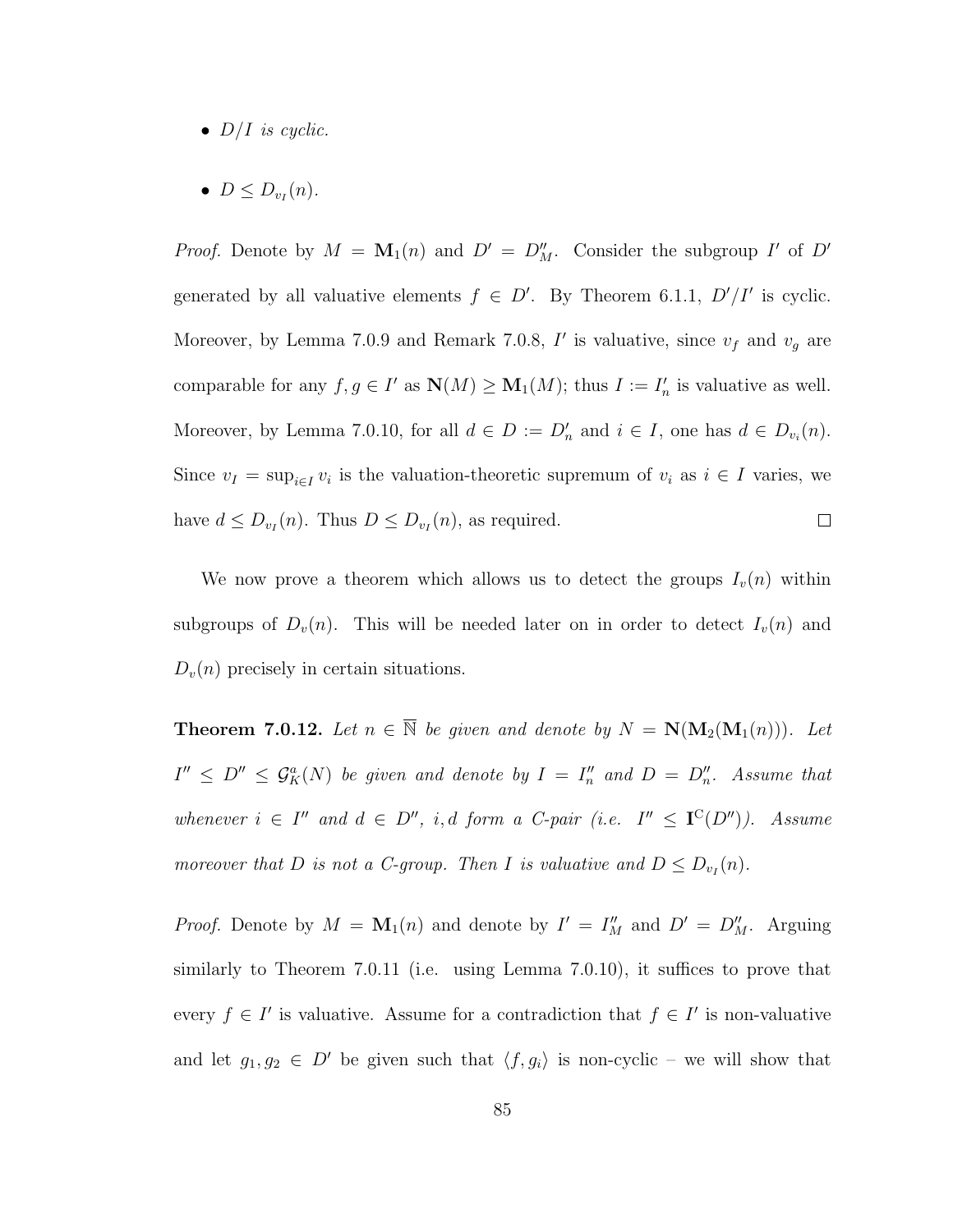$\langle f, g_1, g_2 \rangle$  must form a C-group. Then, as we vary over all  $g_1, g_2$ , we deduce that D' (and thus  $D$ ) is a C-group as well which provides the required contradiction.

For the remainder of the proof, denote by  $M' = M_2(M) = M_2(M_1(n))$ . Take lifts  $f' \in I''_{M'}$  and  $g'_i \in D''_{M'}$  for f resp.  $g_i$ . Then by Theorem 6.1.1, there exist valuations  $v_i$  such that:

- $\langle f', g'_i \rangle \in D_{v_i}(M')$
- $\langle f', g'_i \rangle / (\langle f', g'_i \rangle \cap I_{v_i}(M'))$  is cyclic.

For  $i = 1$  and  $i = 2$ , we deduce that there exists  $(a_i, b_i) \in \Lambda^2_{M'} \setminus \ell \cdot \Lambda^2_{M'}$  with  $a_i f' + b_i g'_i \in I_{v_i}(M')$ . Indeed otherwise  $\langle f', g'_i \rangle \cap I_{v_i}(M')$  is contained in  $\langle \ell \cdot f', \ell \cdot g'_i \rangle =$  $\ell \cdot \langle f', g'_i \rangle$  but  $\langle f', g'_i \rangle / \ell$  is non-cyclic by our assumption that  $\langle f', g'_i \rangle$  is non-cyclic.

Since f is non-valuative we deduce that  $b_i g'_i \neq 0 \mod \ell^M$  and thus  $b_i \neq 0$ mod  $\ell^M$ . Indeed, if  $a_i$  is a unit and  $b_i g'_i = 0 \mod \ell^M$ , this would imply that f is valuative. On the other hand, if  $b_i$  is a unit, then  $b_i g'_i \neq 0 \mod l^M$  since  $g_i \neq 0$ mod  $\ell^M$ . Furthermore, since f' is non-valuative, the  $v_i$  must be comparable by Lemma 7.0.6. In particular,  $\langle f', a_1 f' + b_1 g'_1, a_2 f' + b_2 g'_2 \rangle = \langle f', b_1 g'_1, b_2 g'_2 \rangle$  forms a C-group by Lemma 6.0.7 and Proposition 7.0.7. By the cancellation principle,  $\langle f, g_1, g_2 \rangle$  form a C-group as well. Indeed, for all  $x \in K^{\times} \setminus \{1\}$  one has:

$$
b_1b_2g'_1(1-x)g'_2(x) = b_1b_2g'_1(x)g'_2(1-x);
$$

thus we also have  $g_1(1-x)g_2(x) = g_1(x)g_2(1-x)$  by the cancellation principle since  $b_1, b_2 \neq 0 \mod \ell^M$  and  $M' = \mathbf{M}_2(M)$ .  $\Box$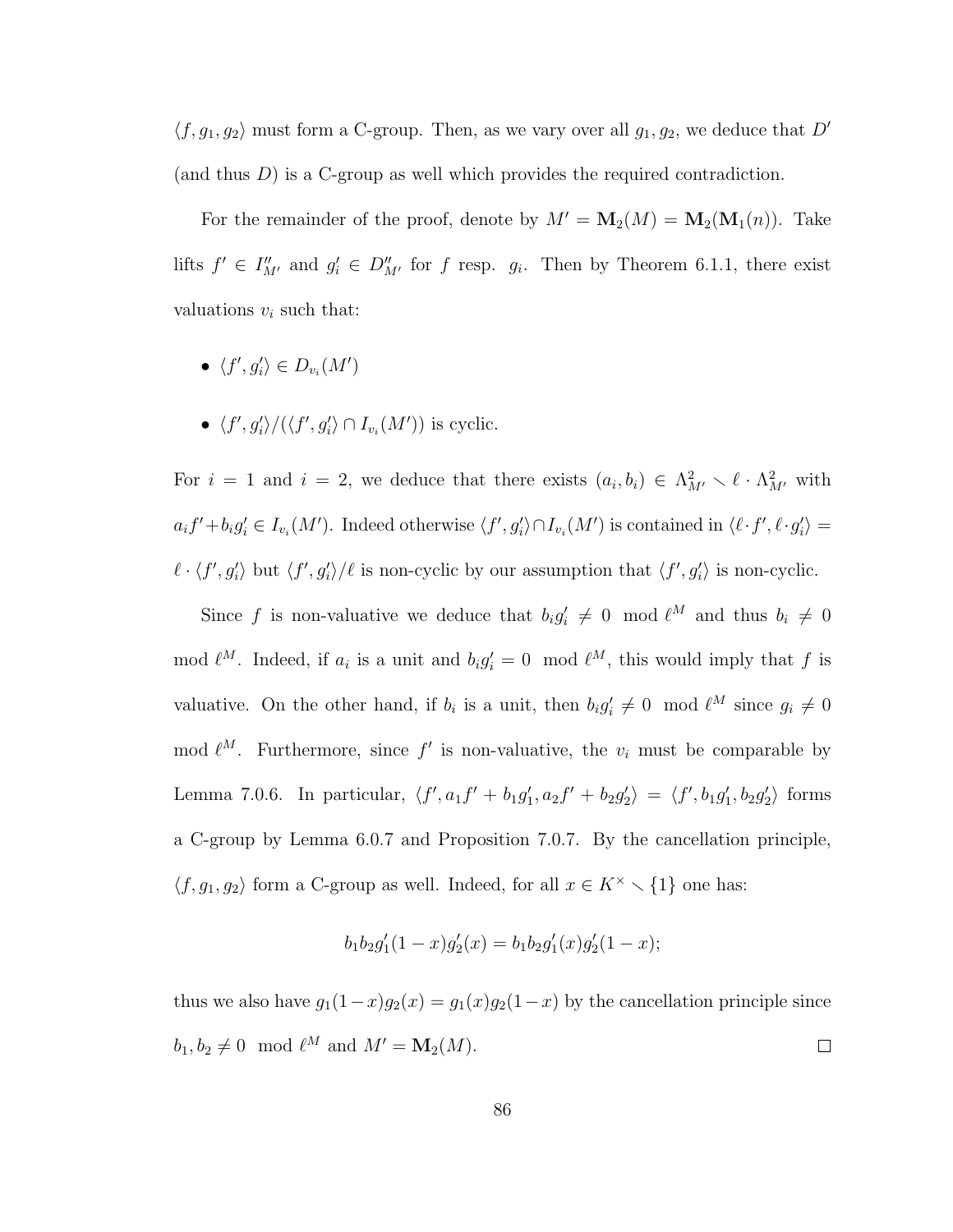## Chapter 8

# Detecting Valuations using

C-pairs

In this chapter, we show how to detect precisely the subgroups  $D_v(n)$  and  $I_v(n)$  for certain "maximal" valuations  $v$ . We also show that, in the case of function fields, these "maximal" valuations include the Parshin chains of divisors.

First, let us make a few observations. Note that when  $\mathcal{G}_{K}^{a}(n)$  is cyclic, one cannot expect to detect anything. This is perhaps best illustrated with two contrasting examples. First consider  $K = \mathbb{C}((t))$ . Then  $\mathcal{G}_{K}^{a}(n)$  is cyclic by Kummer theory, the whole  $\mathcal{G}_{K}^{a}(n)$  is valuative and its corresponding valuation is the t-adic one. On the other hand, consider  $K = \overline{\mathbb{F}}_p(\mu_\ell)$   $(p \neq \ell)$ . By Kummer theory,  $\mathcal{G}_K^a(n)$  is again cyclic, but K has no non-trivial valuations since  $K \subset \overline{\mathbb{F}}_p$ . In particular, when  $\mathcal{G}_K^a(n)$ is cyclic, we cannot expect to determine whether anything is valuative. Because of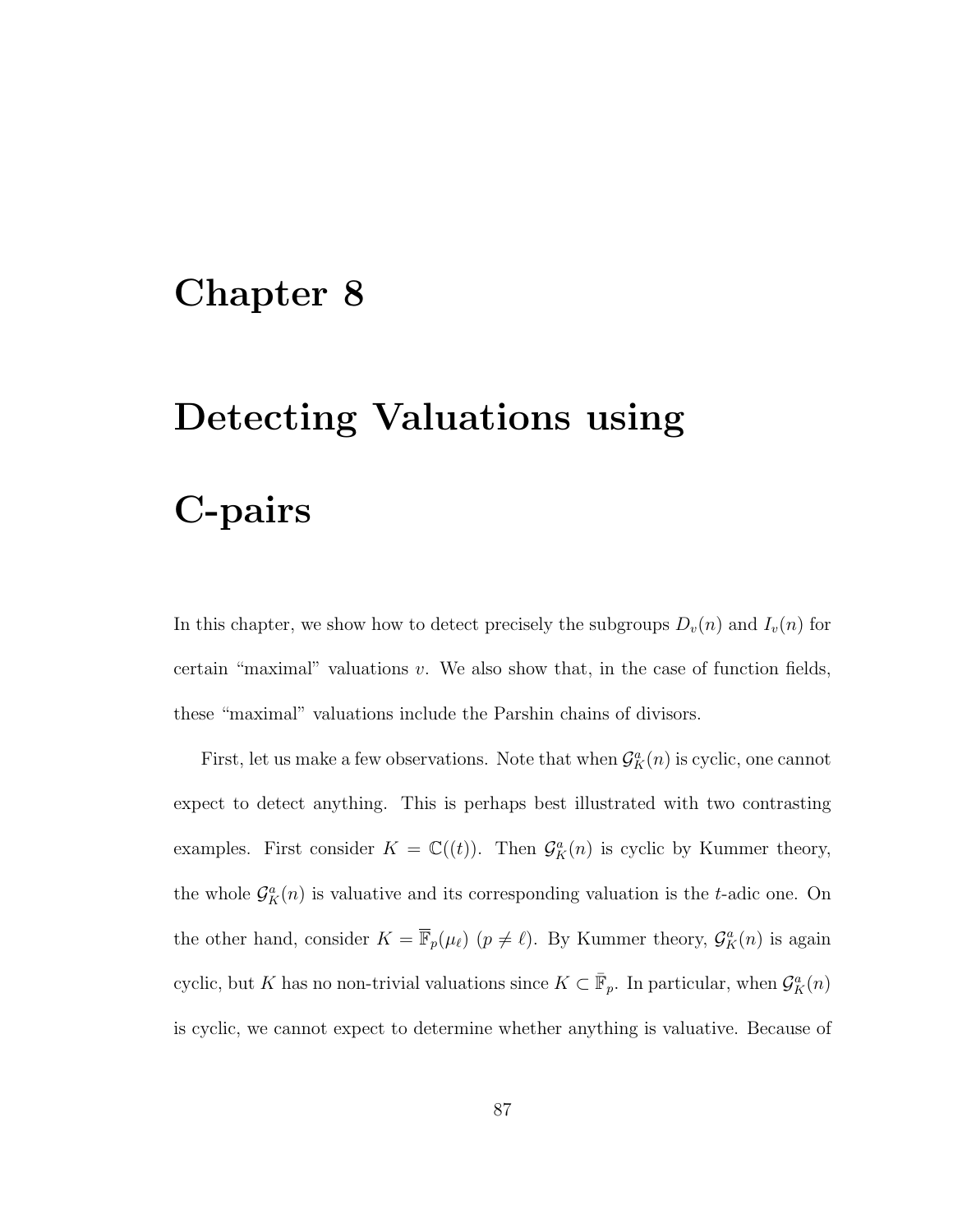this observation and the compatibility in taking residue fields (see Lemma 6.0.8), one cannot expect to detect  $I_v(n)$  within  $D_v(n)$  when  $\mathcal{G}_{k(v)}^a(n)$  is cyclic.

Furthermore, in light of Theorem 7.0.12, in order to detect  $I_v(n)$  and  $D_v(n)$ , we will need to ensure that the canonical maps  $I_v(N) \to I_v(n)$  and  $D_v(N) \to D_v(n)$ are surjective so that we have sufficiently many C-pairs of  $\mathcal{G}_{K}^{a}(n)$  which lift to C-pairs in  $\mathcal{G}_{K}^{a}(N)$ . The first map,  $I_{v}(N) \to I_{v}(n)$  is always surjective as  $\Gamma_{v}$  is torsion-free; on the other hand, the map  $D_v(N) \to D_v(n)$  need not be surjective. Fortunately, it is surjective in two important cases which we consider below. First, if K contains sufficiently many roots of unity (and thus the same is true for  $k(v)$ ) this map is surjective. Secondly, if  $N = n$ , this map is trivially surjective; denoting  $N = N(M_2(M_1(n)))$  as in Theorem 7.0.12, we see that  $N = n$  iff  $n = 1$  or  $n = \infty$ .

We will therefore eventually consider two separate cases. First will be the case where  $K$  contains sufficiently many roots of unity – more precisely, we will require that the polynomial  $X^{2\ell^n} - 1$  splits completely in K while making no other assumptions on K (in particular Char K might still be  $\ell$  in which case this condition is always satisfied). Second will be the case where  $n = 1$  or  $n = \infty$  in which case  $\mathbf{N}(n) = \mathbf{M}_r(n) = n$ . However, we will begin by introducing the set of valuations v of K for which we will be able to detect  $I_v(n)$  and  $D_v(n)$  precisely. This set, which we denote by  $\mathcal{V}_{K,n}$  will be essentially independent of choice of n (see Lemma 8.2.6) and will contain almost all valuations of arithmetic/geometric interest in the usual contexts of birational anabelian geometry.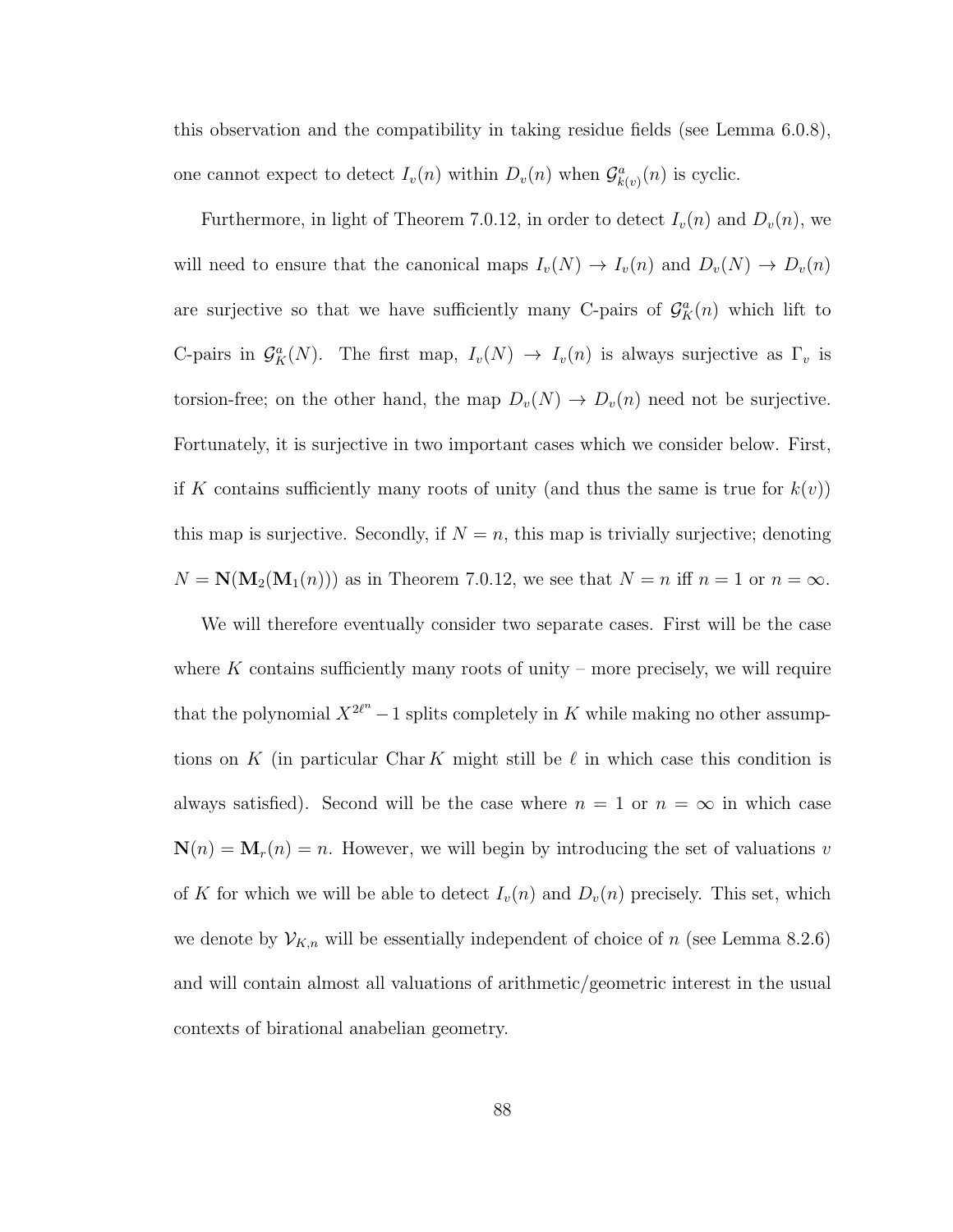### 8.1 The set  $\mathcal{V}_K$

**Definition 8.1.1.** Let  $n \in \overline{\mathbb{N}}$  be given and denote by  $N := \mathbf{N}(\mathbf{M}_2(\mathbf{M}_1(n)))$ . Let K be a field.

Consider the following conditions on a valuation  $v$  of  $K$ :

- 1.  $\Gamma_v$  contains no non-trivial  $\ell$ -divisible convex subgroups. Equivalently by Lemma 7.0.4,  $v = v_I$  for  $I = I_v(n)$ ; indeed,  $v(I^{\perp}) = \ell^n \cdot \Gamma_v$  contains the convex subgroup  $\Delta$  if and only if  $\Delta$  is  $\ell^n$ -divisible if and only if  $\Delta$  is  $\ell$ -divisible, since  $\Delta$ ,  $\Gamma_v$  and  $\Gamma_v/\Delta$  are all torsion-free.
- 2. v is maximal among all valuations w such that  $D_v^n = D_w^n$  and  $\Gamma_w$  contains no non-trivial  $\ell$ -divisible convex subgroups; i.e. for all refinements w of v such that  $D_w^n = D_v^n$  as subgroups of  $\mathcal{G}_K^{a,n}$ , one has  $I_w^n = I_v^n$ .
- 3.  $\mathcal{G}_{k(v)}^a(n)$  is non-cyclic.

We will denote by  $\mathcal{V}_{K,n}$  the collection of valuations v of K which satisfy conditions  $(1),(2),(3)$  above. For the sake of Example 8.1.2 and some of the arguments in this chapter, we will also denote by  $W_{K,n}$  the collection of valuations v which satisfy only conditions (1) and (2), although we will not use  $W_{K,n}$  in the statement of any theorem.

We also introduce notation for the group-theoretical analogue of  $\mathcal{V}_{K,n}$ , which will make the statements of Remarks 8.2.5 and 8.3.4 much more elegant and intuitive. We denote by  $\mathcal{D}_{K,n}$  the collection of subgroups  $D \leq \mathcal{G}_K^a(n)$  endowed with  $I \leq D$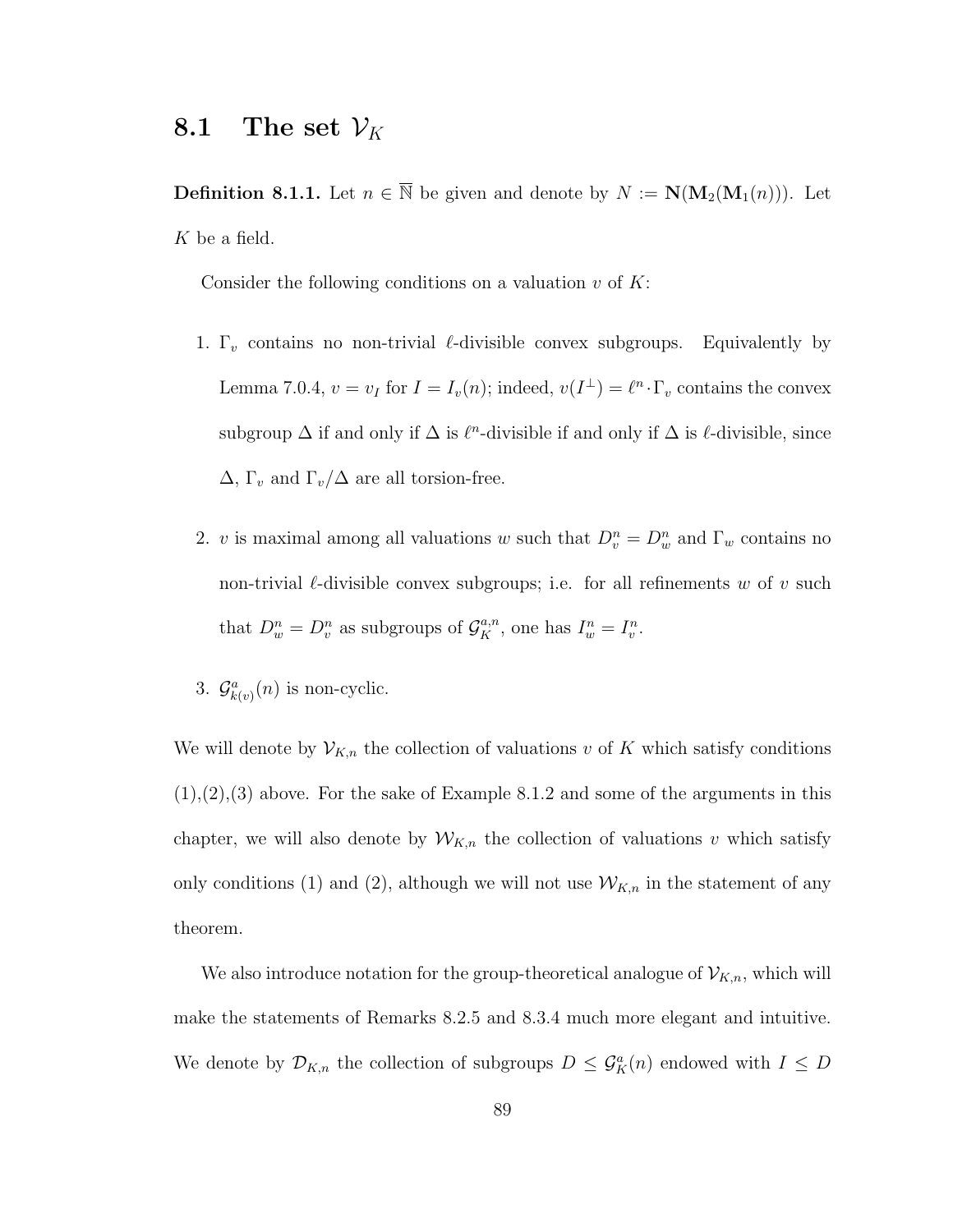which satisfy the following conditions:

- 1. There exist  $D' \leq \mathcal{G}_K^a(N)$  such that  $(\mathbf{I}^{\mathbf{C}}(D'))_n = I, D'_n = D$ .
- 2.  $I \leq D \leq \mathcal{G}_{K}^{a}(n)$  are maximal with this property. Namely, if  $D \leq E \leq \mathcal{G}_{K}^{a}(n)$ and  $E' \leq \mathcal{G}_{K}^{a}(N)$  is given such that  $E'_{n} = E$  and  $I \leq (\mathbf{I}^{C}(E'))_{n}$ , then  $D = E$ and  $I = (\mathbf{I}^{\mathcal{C}}(E'))_n$ .
- 3.  $\mathbf{I}^{\mathcal{C}}(D) \neq D$  (i.e. *D* is not a C-group).

To make the notation simpler in Remarks 8.2.5 and 8.3.4, we introduce notation for subsets relative to a given fixed valuation v in  $\mathcal{V}_{K,n}$ . Namely, given a fixed  $v \in \mathcal{V}_{K,n}$  we will consider the following subsets of  $\mathcal{V}_{K,n}$  resp.  $\mathcal{D}_{K,n}$ .

- 1. We denote by  $\mathcal{D}_{v,n}$  the subset of  $\mathcal{D}_{K,n}$  consisting of  $I \leq D$  such that  $I_v(n) \leq$  $I \leq D \leq D_v(n).$
- 2. We denote by  $\mathcal{V}_{v,n}$  the subset of  $\mathcal{V}_{K,n}$  consisting of valuations finer than v.

The set  $\mathcal{V}_{K,n}$  contains many valuations of arithmetic/geometric interest. The main examples of such valuations arise from prime divisors as will be shown in the following example.

To keep the discussion as general as possible, we introduce some terminology. We will say that a field k is **strongly**  $\ell$ -closed provided that for any finite extension  $k'|k$  one has  $(k')^* = (k')^{*l}$ . If Char  $k \neq l$ , then k is strongly  $l$  closed if and only if the  $\ell$ -Sylow subgroups of  $G_k$  are all trivial. Also, if Char  $k = \ell$ , then k is strongly  $\ell$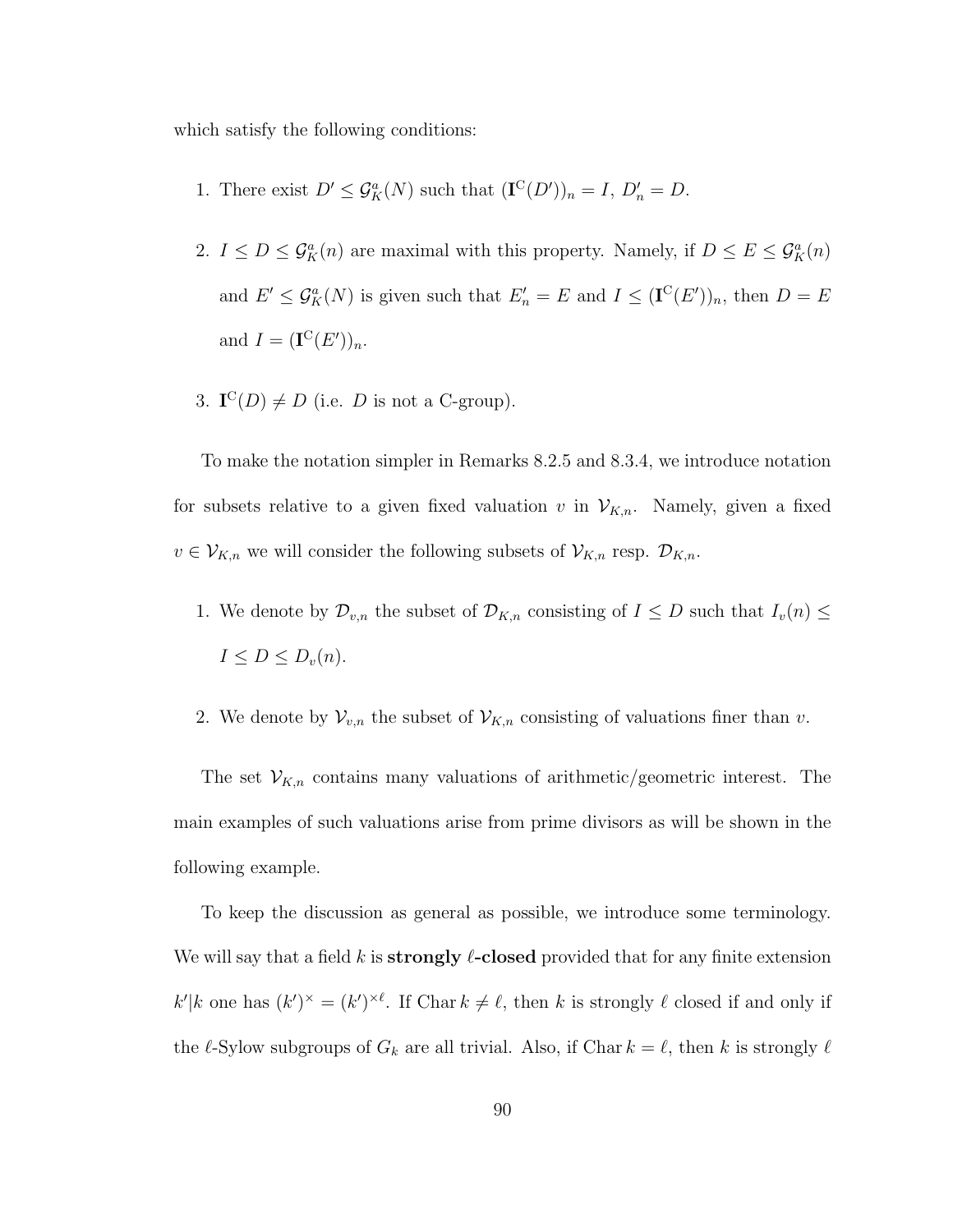closed if and only if  $k$  is perfect. In particular, all algebraically closed fields of any characteristic are strongly  $\ell$ -closed.

Observe that, if  $v_0$  is a valuation of a strongly  $\ell$ -closed field k, then  $k(v_0)$  is also strongly  $\ell$ -closed. In this example, we will show that geometric Parshin chains (i.e. compositions of valuations of a function field associated to Weil prime divisors) are elements of  $W_{K,n}$ , where K is a function field over a strongly  $\ell$ -closed field k. In particular the non-degenerate Parshin chains of non-maximal length will lie in  $\mathcal{V}_{K,n}$ while the non-degenerate maximal length Parshin chains will lie in  $W_{K,n} \setminus V_{K,n}$ . This will be done in two steps. First, we show that valuations associated to Weil prime divisors lie in  $W_{K,n}$  for function fields  $K|k$  as above; in fact we will prove a more general statement about valuations whose residue field is a function field. Second, we will show that compositions of valuations from  $\mathcal{W}_n$  lie in  $\mathcal{W}_n$  and this will hold for arbitrary fields.

Example 8.1.2. Our first claim will, in particular, imply that valuations associated to prime divisors (and more generally quasi-prime divisors) are elements of  $\mathcal{W}_{K,n}$ , and in most cases of  $\mathcal{V}_{K,n}$ . The second claim concerns the valuation-theoretic compositions of valuations in  $\mathcal{W}_n$ . Together, these two claims imply that Parshin-chains of (quasi-)prime divisors of non-maximal length are elements of  $\mathcal{V}_{K,n}$  while the chains of maximal length are elements of  $W_{K,n}$ .

**Prime Divisors:** Suppose K is a field in which the polynomial  $X^{2\ell^n} - 1$  splits completely. Let v be a valuation of K such that  $\Gamma_v$  contains no non-trivial l-divisible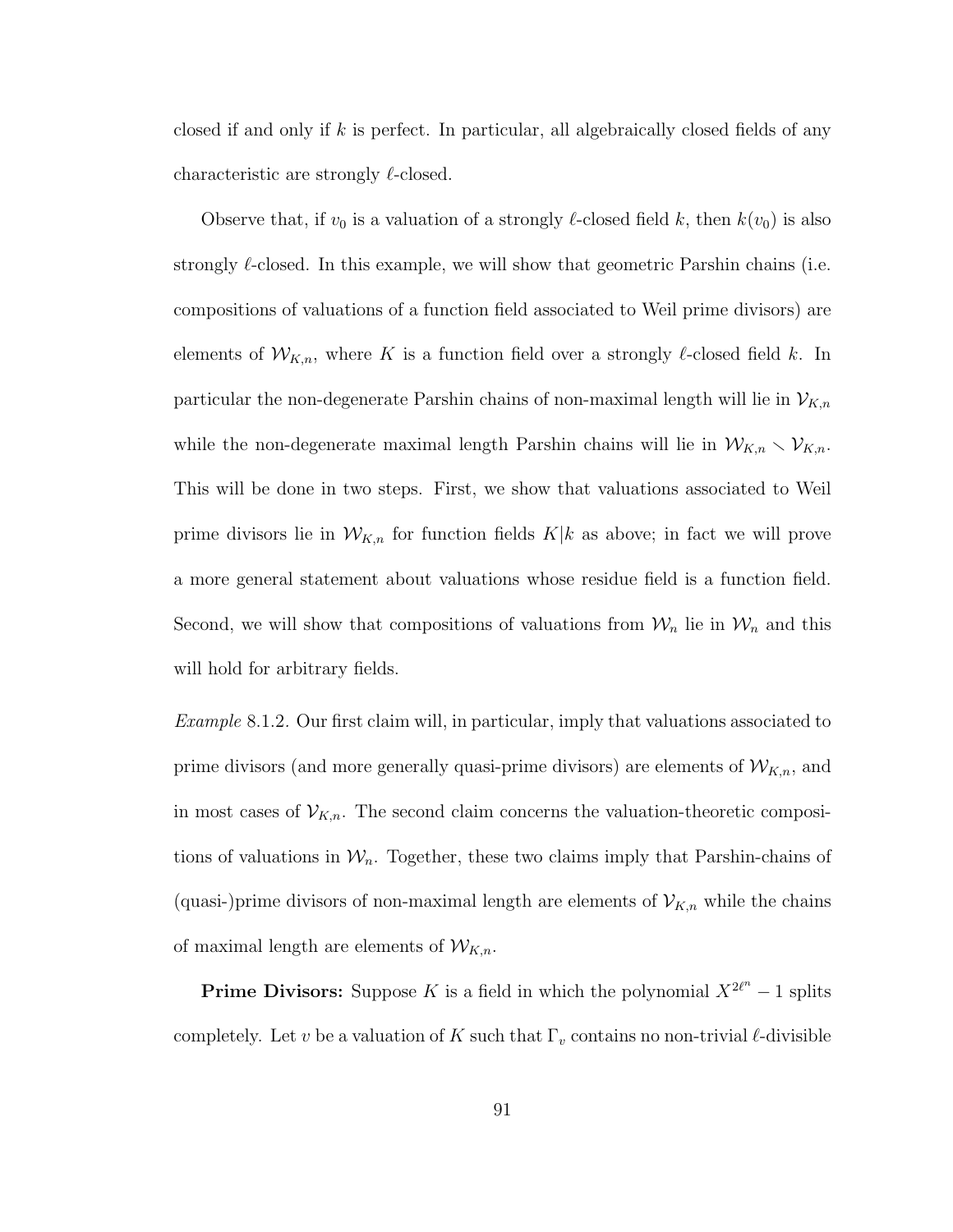convex subgroups and that  $k(v)$  is a function field over a strongly  $\ell$ -closed field k. We claim that  $v \in \mathcal{W}_{K,n}$ .

To prove this claim, first assume that  $k(v)|k$  has transcendence degree  $\geq 1$ . Assume that w is a refinement of v and that  $D_w(n) = D_v(n)$ . Then  $I_v(n) \le I_w(n) \le$  $D_w(n) = D_v(n)$ . We must show that  $I_v(n) = I_w(n)$ . Denote by  $F = k(v)$  and consider the valuation  $w/v = w'$  of F induced by w. Observe that  $I_v(n) = I_w(n)$  if and only if  $I_{w}(n) = 1$  as a subgroup of  $\mathcal{G}_F^a(n)$  since we have a canonical isomorphism  $I_w(n)/I_v(n) \cong I_{w/v}(n)$ . Thus, we can assume without loss of generality that  $n = 1$ (see e.g. Lemma  $8.2.1$  and/or Lemma  $8.2.6$ ).

Assume, for a contradiction, that  $0 \neq f \in I_{w'}(1)$  and denote by  $T = \text{ker } f$ . Then  $F^{\times}/T = \langle x \mod T \rangle \cong \mathbb{Z}/\ell$ . Furthermore, for all  $g \in \mathcal{G}_{F}^{a}(1)$ , f, g form a C-pair by Lemma 6.0.7. In particular, for all  $H \leq F^{\times}$ ,  $F^{\times \ell} \leq H$ , such that  $F^{\times}/H \cong \mathbb{Z}/\ell$ , the group  $\text{Hom}(F^{\times}/(H \cap T), \mathbb{Z}/\ell)$  is a C-group.

Now assume that  $x, y$  are  $\mathbb{Z}/\ell$  independent in  $F^{\times}/\ell$ . Then we can choose  $T_0$ such that  $F^{\times \ell} \leq T_0 \leq T \leq F^{\times}$  and  $F^{\times}/T_0 = \langle x, y \rangle \cong \mathbb{Z}/\ell \times \mathbb{Z}/\ell$ . Thus,  $Hom(F^{\times}/T_0, \mathbb{Z}/\ell)$  is a C-group. By the K-theoretic criterion for C-pairs (see Proposition 10.2.1, the proof of which is self-contained) we deduce, in particular, that  ${x, y}_{T_0} \neq 0$  as an element of  $K_2^M(F)/T_0$  (see Chapter 10 for a review of the definition of Milnor K-theory mod  $T_0$ ). In particular,  $\{x, y\} \neq 0$  as an element of  $K_2^M(F)/\ell.$ 

We will show that this provides a contradiction. First, since  $x \notin F^{\times \ell}$  and k is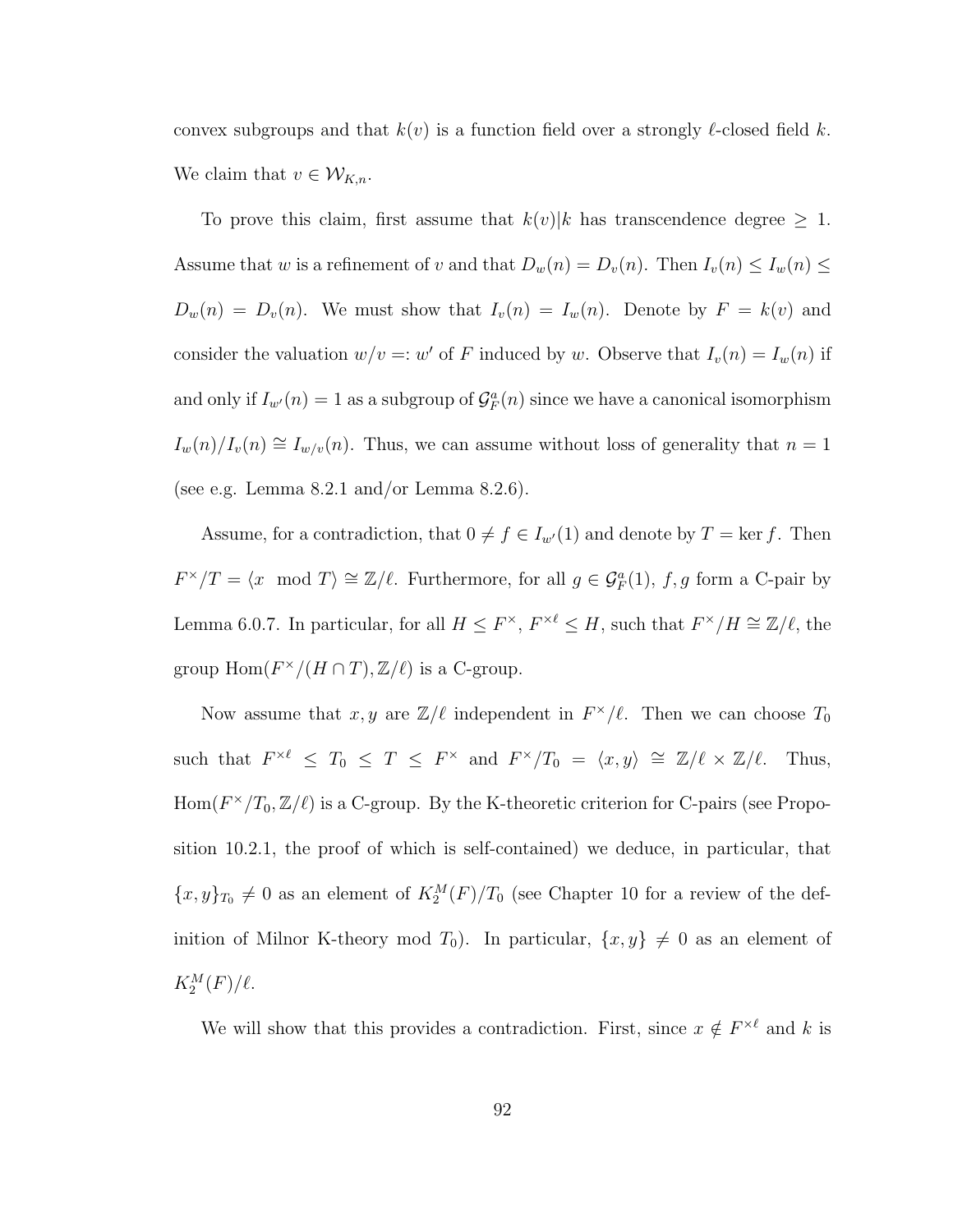strongly  $\ell$ -closed, we deduce that x is transcendental over k. Consider the subfield  $L = \overline{k(x)} \cap F$  the relative algebraic closure of  $k(x)$  (the rational function field) inside F. Our aim will be to find  $y \in k(x)^{\times}$  so that the images of  $x, y$  in  $L^{\times}/\ell$  are independent.

If Char  $k \neq \ell$ , the existence of such a y is trivial since the image of the canonical map  $k(x)^{\times}/\ell \rightarrow L^{\times}/\ell$  is infinite – in fact, the image has finite index in  $L^{\times}/\ell$  by Kummer theory since  $L|k(x)$  is a finite extension and  $\mu_\ell \subset k$ . If, on the other hand, Char  $k = \ell$ , we see that k is perfect and, since  $x \notin L^{\times \ell}$ , the extension  $L|k(x)$  is separable. Consider the unique complete normal model C for  $L|k$  together with the (possibly branched) cover  $C \to \mathbb{P}^1_k$  induced by  $k(x) \to L$ . By the approximation theorem, there exists a prime divisor P of  $\mathbb{P}^1_k$  and a function  $y \in k(x)^\times$  such that P is unramified in the cover  $C \to \mathbb{P}^1_k$ ,  $P \neq 0, \infty$ , and  $v_P(y) = 1$  (here  $v_P$  denotes the valuation associated to  $P$ ). Since  $P$  is unramified in  $C$ , for any prolongation  $P'$  of P to C, one also has  $v_{P}(y) = 1$ . Moreover, as  $P \neq 0$ ,  $\infty$  and the divisor associated to x is precisely  $0 - \infty$ , we deduce that y is not a power of x in  $L^{\times}/\ell$ .

We now recall a theorem of Milnor stating that the following sequence is exact:

$$
0 \to K_2^M(k) \to K_2^M(k(x)) \to \bigoplus_{P \in \mathbb{A}_k^1} K_1^M(k(P)) \to 0
$$

where the last map is the sum of the tame symbols associated to  $v<sub>P</sub>$ , as P ranges over the prime divisors of  $\mathbb{P}_k^1$  with support in  $\mathbb{A}_k^1 = \operatorname{Spec} k[x]$ . However, the extension  $k(P)|k$  is finite and thus  $k(P)^{\times \ell} = k(P)^{\times}$  since k is strongly  $\ell$ -closed. Also, this implies that  $K_2^M(k)/\ell = 0$ . Thus, we deduce that  $K_2^M(k(x))/\ell = 0$  and so  $\{x, y\} = 0$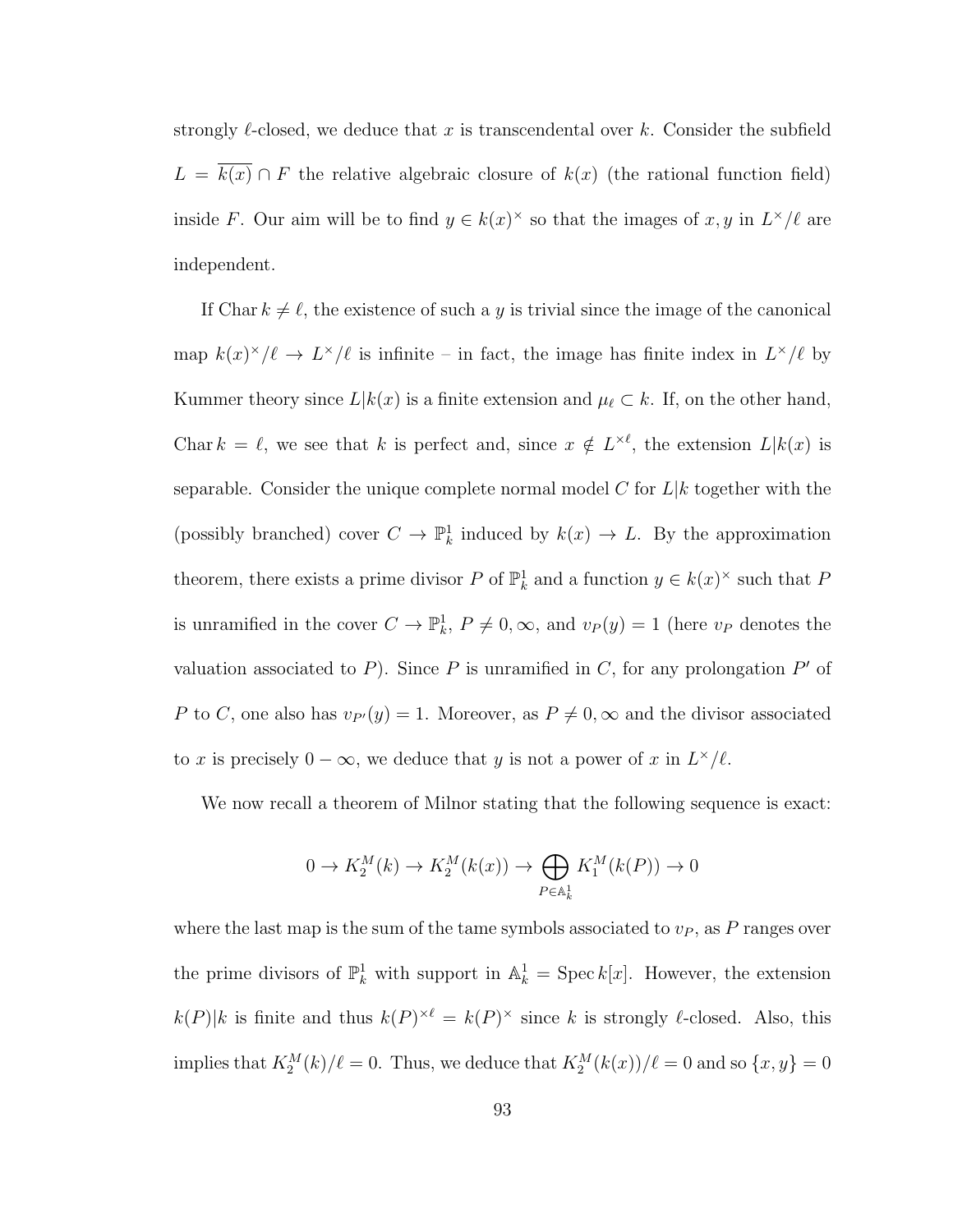in  $K_2^M(F)/\ell$ . Moreover, since L is relatively algebraically closed in F and  $x, y$  are independent in  $L^{\times}/\ell$ , they must also be independent in  $F^{\times}/\ell$ . This provides the desired contradiction to the discussion above, as we've produced an element  $y \in F^{\times}$ such that x, y are independent in  $F^{\times}/\ell$  and  $\{x, y\} = 0$ . Thus we've proven that  $v \in W_{K,n}$ . Since  $\mathcal{G}_{k(v)}^a(n)$  is non-cyclic (as  $k(v)$  is a function field of transcendence degree  $\geq 1$ ) we see that, actually,  $v \in \mathcal{V}_{K,n}$ .

On the other hand, if the transcendence degree of  $k(v)|k$  is 0, we observe that  $k(v)^{\times}$  is  $\ell$ -divisible since k is strongly  $\ell$ -closed, and so  $v \in \mathcal{W}_{K,n} \setminus \mathcal{V}_{K,n}$  trivially.

Compositions of Valuations: We now show that compositions of valuations in  $\mathcal{W}_n$  lie in  $\mathcal{W}_n$ . Suppose that  $v \in \mathcal{W}_{K,n}$  is given and  $w \in \mathcal{W}_{k(v),n}$ . Denote by  $w' = w \circ v$  the valuation theoretic composition of v and w. By considering the short exact sequence of value groups:

$$
1 \to \Gamma_w \to \Gamma_{w'} \to \Gamma_v \to 1
$$

we see immediately that  $\Gamma_{w'}$  contains no non-trivial  $\ell$ -divisible convex subgroups since both  $\Gamma_w$  and  $\Gamma_v$  satisfy this condition. Furthermore, suppose that w'' is a refinement of w' such that  $D_{w}(n) = D_{w}(n)$ . Observe that v is a coarsening of w', and thus of w''. Since  $D_{w}(n) = D_{w}(n)$ , we also have  $D_{w}(n) = D_{w''/w}(n)$  and thus  $I_w(n) = I_{w''/v}(n)$  (this is condition (2) for  $w \in \mathcal{W}_{k(v),n}$ ). Hence  $I_{w'}(n) = I_{w''}(n)$  as well.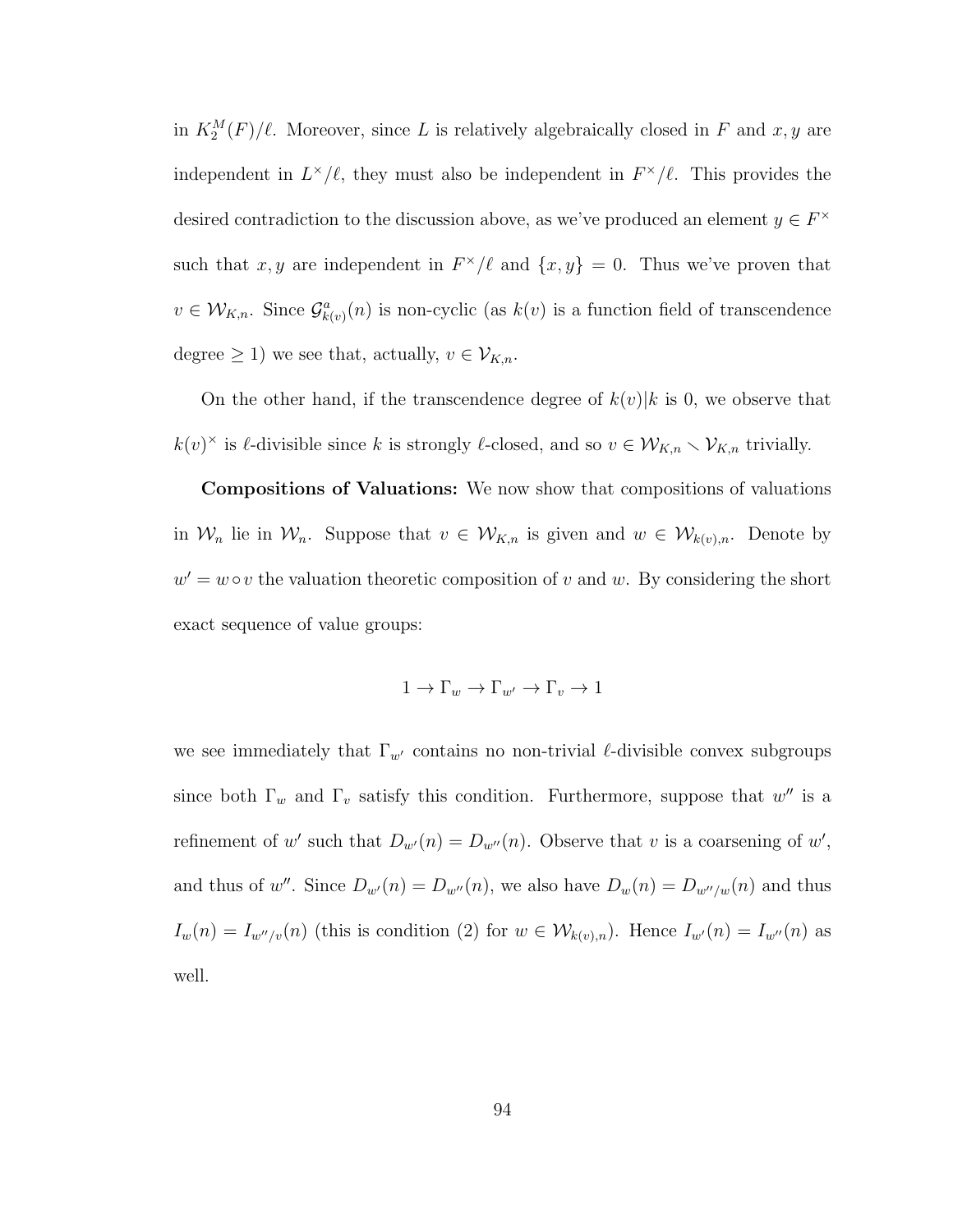#### 8.2 Sufficiently Many Roots of Unity

In this section, we show how to detect  $D_v(n)$  and  $I_v(n)$  for valuations  $v \in V_{K,n}$ using C-pairs, in the situation where  $K$  contains sufficiently many roots of unity. Note however that we do not require our field  $K$  to have residue characteristic different from  $\ell$ , but rather that  $X^{\ell^N} - 1$  splits completely for sufficiently large N depending on  $n$ ; this property is inherited in the residue field of any valuation (since valuation rings are integrally closed). The main benefit of this property is the following lemma. However we observe that the statements of the following lemma hold without the assumption that  $X^{2\ell^N} - 1$  splits completely in the case where  $N = n$  (this observation will be used in the following section).

**Lemma 8.2.1.** Let  $(K, v)$  be a valued field. Let  $N, n \in \overline{\mathbb{N}}$  be given with  $N \ge n$  and assume furthermore that the polynomial  $X^{2\ell^N} - 1$  splits completely in K (we make no assumptions on Char K); if  $N = \infty$  we take this to mean that  $X^{2\ell^m} - 1$  splits for all  $m \in \mathbb{N}$ . Then the following hold:

- 1. The following canonical maps are surjective:
	- $\mathcal{G}_{K}^{a}(N) \rightarrow \mathcal{G}_{K}^{a}(n)$ .
	- $I_v(N) \to I_v(n)$ .
	- $D_v(N) \to D_v(n)$ .
- 2. The rank of  $\mathcal{G}_{K}^{a}(N)$  (as a pro- $\ell$ -group) is the same as that of  $\mathcal{G}_{K}^{a}(n)$ .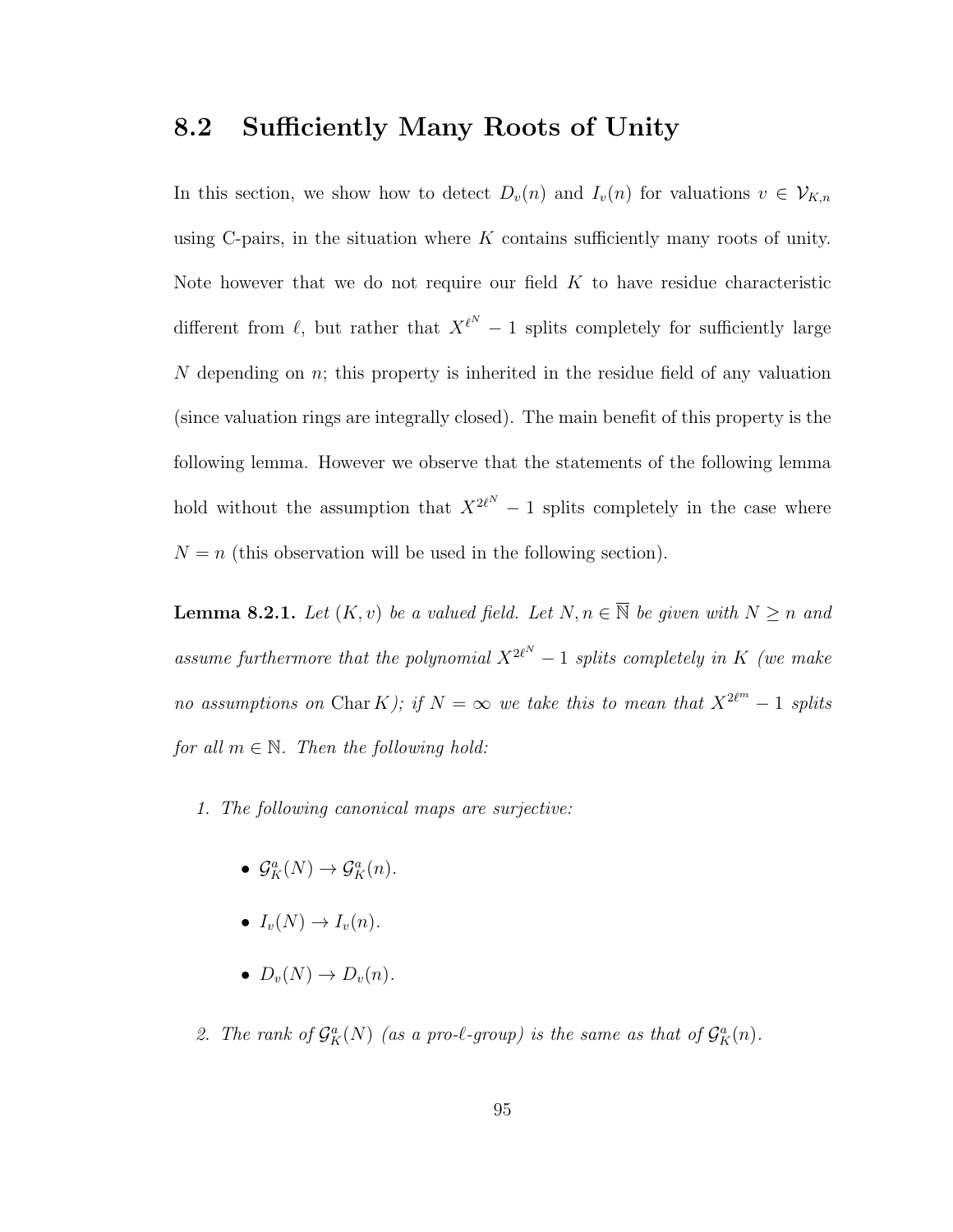3. Let  $w \geq v$  be valuations of K and consider the inclusion of subgroups of  $\mathcal{G}_{K}^{a}(N)$ :

$$
I_v(N) \le I_w(N) \le D_w(N) \le D_v(N).
$$
  
Then  $I_v(N) = I_w(N)$  iff  $I_v(n) = I_w(n)$  and  $D_w(N) = D_v(N)$  iff  $D_w(n) = D_v(n)$ .

*Proof.* To 1. This is trivial if  $n = \infty$ , and thus we can assume that both  $N, n \in \mathbb{N}$ as the case where  $N = \infty$  would follow immediately from this. The Pontryagin dual of the map  $\mathcal{G}_{K}^{a}(N) \to \mathcal{G}_{K}^{a}(n)$  is precisely the map:

$$
K^{\times}/\ell^n \xrightarrow{\ell^{N-n}} K^{\times}/\ell^N.
$$

Indeed our assumption that  $X^{2\ell^N} - 1$  splits completely ensures that  $-1 \in K^{\times \ell^N}$ . Thus, it suffices to prove that this map is injective. Suppose  $x \in K^{\times}$  is given such that  $x^{\ell^{N-n}} = y^{\ell^N}$ . Then  $x = y^{\ell^n} \cdot \zeta$  for some  $\zeta$  such that  $\zeta^{\ell^{N-n}} = 1$ . But our assumptions ensure that  $\zeta \in K^{\times \ell^n}$  which shows that indeed this map is injective. Dually, the map  $\mathcal{G}_{K}^{a}(N) \to \mathcal{G}_{K}^{a}(n)$  is surjective.

The second claim is trivial as  $\Gamma_v = K^\times/U_v$  is torsion-free. The proof of the third claim follows from the first one applied to  $k(v)$ , along with the fact that  $D_v(N)/I_v(N) = \mathcal{G}_{k(v)}^a(N)$  and  $D_v(n)/I_v(n) = \mathcal{G}_{k(v)}^a(n)$  (see Lemma 6.0.8). Indeed, the fact that  $X^{2\ell^N} - 1$  splits in K implies that the same polynomial splits in  $k(v)$ so that the map  $\mathcal{G}_{k(v)}^a(N) \to \mathcal{G}_{k(v)}^a(n)$  is surjective.

To 2. As above, we can assume with no loss that  $N, n \in \mathbb{N}$ . Arguing as in part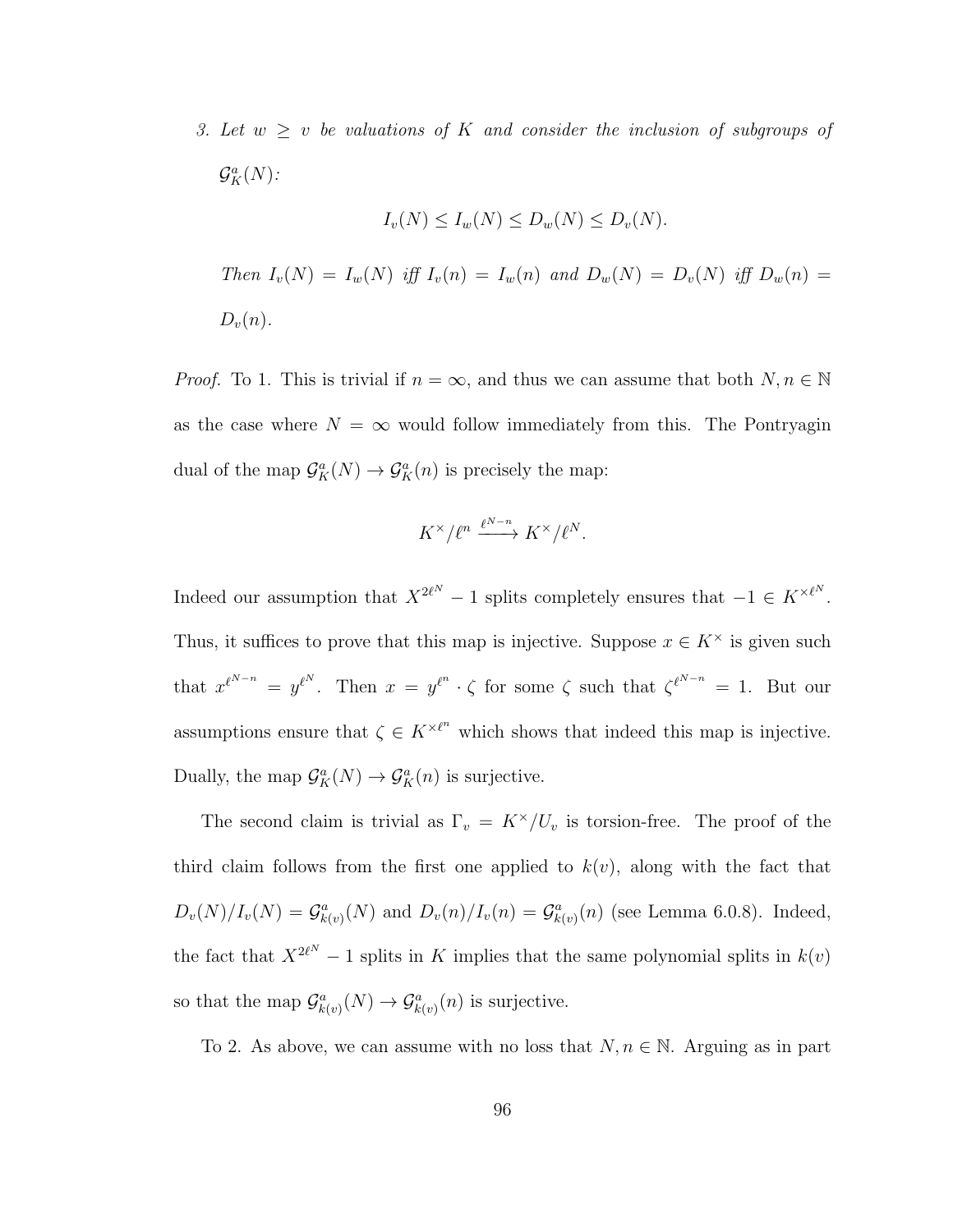$(1)$ , one has:

$$
\ell^n \cdot \mathcal{G}_K^a(N) = \text{Hom}(K^\times / \pm 1, \ell^n \cdot \Lambda_N).
$$

Thus the surjective map  $\mathcal{G}_{K}^{a}(N) \to \mathcal{G}_{K}^{a}(n)$  corresponds precisely to  $\mathcal{G}_{K}^{a}(N) \to$  $\mathcal{G}_{K}^{a}(N)/\ell^{n} = \mathcal{G}_{K}^{a}(n)$  and this proves the claim using the Burnside basis theorem.

To 3. By (1),  $I_v(N) = I_w(N)$  implies that  $I_v(n) = I_w(n)$  and similarly  $D_v(N) =$  $D_w(N)$  implies that  $D_v(n) = D_w(n)$ . To prove the converse it suffices to assume that v is the trivial valuation by replacing K with  $k(v)$  and w by  $w/v$ ; indeed  $I_w(n)/I_v(n) = I_{w/v}(n)$  and  $D_w(n)/I_v(n) = D_{w/v}(n)$ ; see e.g. the first part of Lemma 6.0.8. As such, assume that  $I_w(n) = 1$  then  $\Gamma_w = \ell^n \cdot \Gamma_w$  and so  $\Gamma_w = \ell^N \cdot \Gamma_w$  since  $\Gamma_w$  is torsion-free; this implies that  $I_w(N) = 1$ . On the other hand, assume that  $D_w(n) = \mathcal{G}_K^a(n)$ . Then  $U_w^1 \leq K^{\times \ell^n}$ . Let  $x \in U_v^1$  be given, then  $x = y^{\ell^n}$  for some  $y \in K^{\times}$ . Applying w to both sides we deduce that  $y \in U_w$ . Denote by  $a \mapsto \bar{a}$ the map  $U_w \to k(w)^{\times}$ . Then  $\bar{y}^{l^n} = \bar{1}$  so that there exists a  $\bar{z} \in k(w)^{\times}$  such that  $\bar{z}^{\ell^{N-n}} = \bar{y}$ ; indeed, we recall that the polynomial  $X^{\ell^N} - 1$  splits in K. Thus,  $y = z^{\ell^{N-n}} \cdot a$  for some  $a \in U_w^1$ . And thus  $x = z^{\ell^N} a^{\ell^n}$ . But as  $a \in K^{\times \ell^n}$  we deduce that  $a^{\ell^n} \in K^{\times \ell^{2n}}$ . Proceeding inductively, we deduce in this way that  $x \in K^{\times \ell^N}$ . This shows that, indeed  $D_w(N) = \mathcal{G}_K^a(N)$ , as required.  $\Box$ 

**Proposition 8.2.2.** Let  $n \in \overline{N}$  be given and let  $N \ge N(M_1(n))$ . Let K be a field and assume that  $X^{2\ell^N}-1$  splits completely in K (we do not make any assumptions on Char K). Let  $D \leq \mathcal{G}_{K}^{a}(n)$  be given. Then the following are equivalent:

1. There exists a valuation v of K such that  $D \le D_v(n)$  and  $D/(D \cap I_v(n))$  is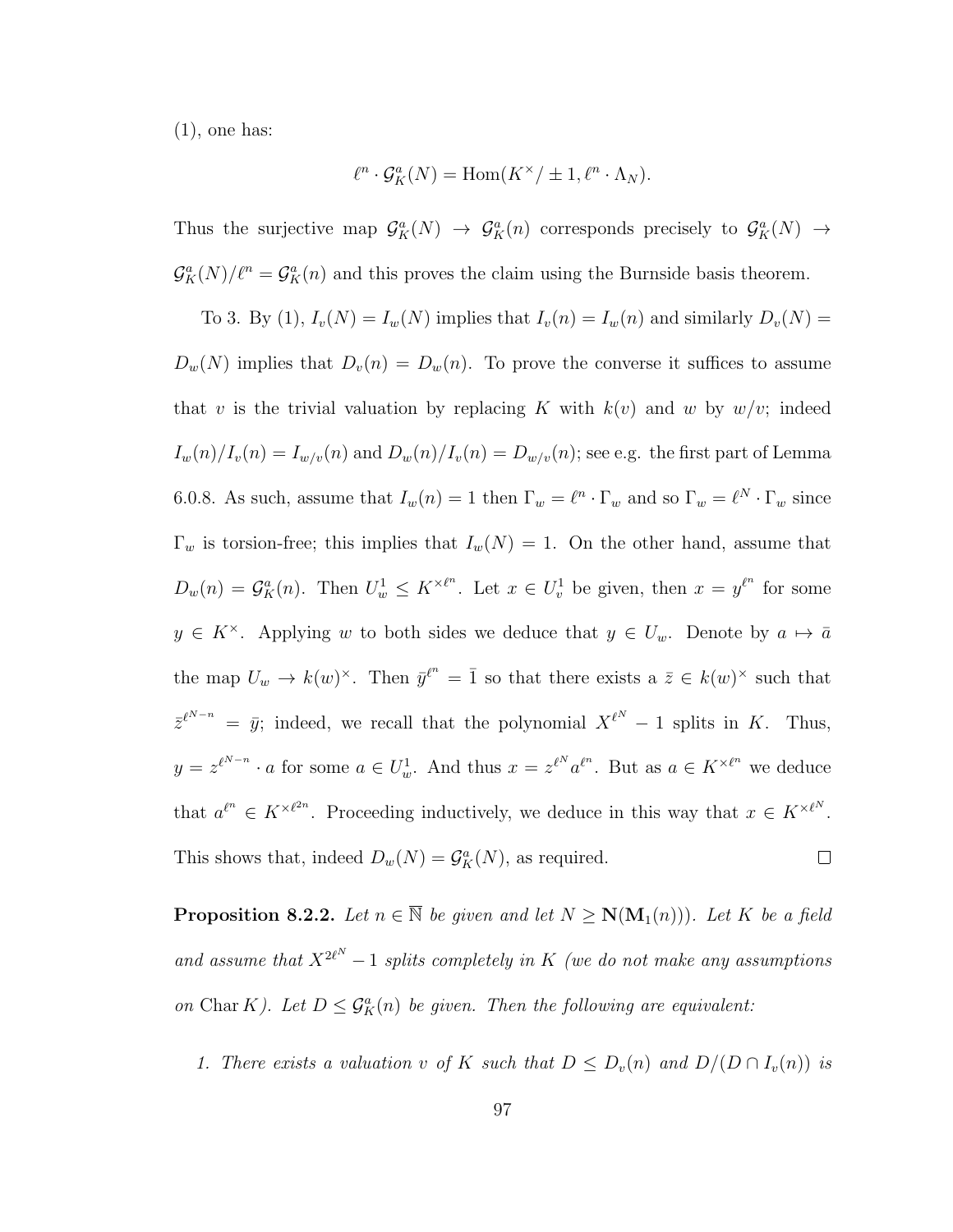cyclic.

2. There exists a subgroup  $D' \leq \mathcal{G}_{K}^{a}(N)$  such that  $D'$  is a C-group and  $D'_{n} = D$ .

*Proof.* First assume that  $D'$  exists as above. Then (1) follows from Theorem 7.0.11. Conversely, assume that there exists a valuation v of K such that  $D \leq D_v(n)$  and  $D/(D \cap I_v(n))$  is cyclic. Denote by  $I = D \cap I_v(n)$  and choose  $f \in D$  such that  $\langle I, f \rangle = D$ . Choose  $f' \in D_v(N)$  a lifting of f via Lemma 8.2.1 and consider the pre-image  $I' \leq I_v(N)$  of  $I \leq I_v(n)$  under the surjective map  $I_v(N) \to I_v(n)$ . Then  $I'_n = I$  and  $f'_n = f$ . Moreover, by Lemma 6.0.7, we see that  $\langle I', f' \rangle$  is a C-group. Taking  $D' = \langle I', f' \rangle$  we obtain (2).  $\Box$ 

**Proposition 8.2.3.** Let  $n \in \overline{\mathbb{N}}$  be given and let  $N \ge N(M_2(M_1(n)))$ . Let K be a field and assume that  $X^{2\ell^N} - 1$  splits completely in K (we do not make any assumptions on Char K). Assume that  $\mathbf{I}^{\mathbb{C}}(\mathcal{G}_{K}^{a}(n)) \neq \mathcal{G}_{K}^{a}(n)$ , consider  $I' = \mathbf{I}^{\mathbb{C}}(\mathcal{G}_{K}^{a}(N))$ and denote by  $I = I'_n$ . Then I is valuative,  $v := v_I \in V_{K,n}$ ,  $I = I_v(n)$  and  $D_v(n) = \mathcal{G}_K^a(n).$ 

*Proof.* We know that I is valuative and, denoting  $v = v_I$ ,  $D_v(n) = G_K^a(n)$  from Theorem 7.0.12. On the other hand,  $D_v(N) = \mathcal{G}_K^a(N)$  by Lemma 8.2.1 and so we see that  $I_v(N) \leq I'$  by Lemma 6.0.7; thus  $I_v(n) \leq I \leq I_v(n)$  so that  $I = I_v(n)$ .

Let us show that  $v \in W_{K,n}$ . Suppose that w is a refinement of v such that  $D_v(n) = \mathcal{G}_K^a(n) = D_w(n)$ . Then, as above,  $I_w(N) \leq I'$  so that  $I_w(n) \leq I_v(n) \leq I_w(n)$  $I_w(n)$  and thus  $I_w(n) = I_v(n)$ . Moreover,  $\mathcal{G}_{k(v)}^a(n) = \mathcal{G}_K^a(n)/I$  is non-cyclic since  $\mathcal{G}_{K}^{a}(n)$  is not a C-group and  $I \leq \mathbf{I}^{\mathbf{C}}(\mathcal{G}_{K}^{a}(n))$ ; thus we see that  $v \in \mathcal{V}_{K,n}$ .  $\Box$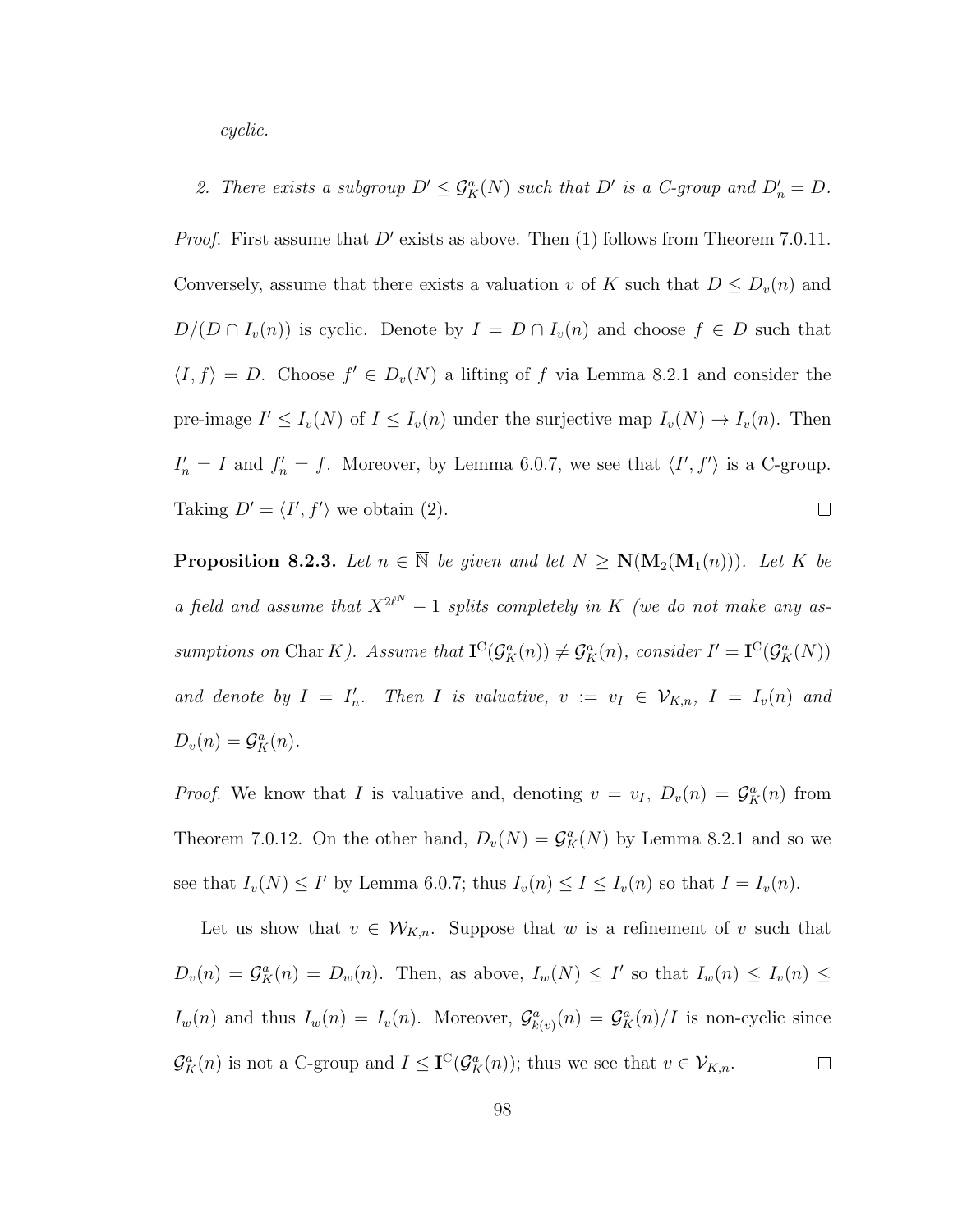**Theorem 8.2.4.** Let  $n \in \mathbb{N}$  be given and let  $N \ge N(M_2(M_1(n)))$ . Let K be a field and assume that  $X^{2\ell^N}-1$  splits completely in K (we do not make any assumptions on Char K). Let  $I \leq D \leq \mathcal{G}_{K}^{a}(n)$  be given. Then there exists a valuation  $v \in \mathcal{V}_{K,n}$ such that  $I = I_v(n)$  and  $D = D_v(n)$  if and only if the following holds:

- 1. There exist  $D' \leq \mathcal{G}_K^a(N)$  such that  $(\mathbf{I}^{\mathbf{C}}(D'))_n = I, D'_n = D$ .
- 2.  $I \leq D \leq \mathcal{G}_{K}^{a}(n)$  are maximal with this property. Namely, if  $D \leq E \leq \mathcal{G}_{K}^{a}(n)$ and  $E' \leq \mathcal{G}_{K}^{a}(N)$  is given such that  $E'_{n} = E$  and  $I \leq (\mathbf{I}^{C}(E'))_{n}$ , then  $D = E$ and  $I = (\mathbf{I}^{\mathcal{C}}(E'))_n$ .
- 3.  $\mathbf{I}^{\mathcal{C}}(D) \neq D$  (i.e. D is not a C-group).

*Proof.* Let  $I \leq D$  be given which satisfy conditions (1)-(3) as above. Then I is valuative and  $D \leq D_v(n)$ , where  $v = v_I$ , by Theorem 7.0.12. Consider  $I' =$  $I_v(N) \le D_v(N) = D'$ . By Lemma 8.2.1, one has  $I'_n = I_v(n)$  and  $D'_n = D_v(n)$ . Furthermore, by Lemma 6.0.7,  $I' \leq \mathbf{I}^{\mathbf{C}}(D')$ . Thus,  $I \leq I_v(n) = I'_n \leq (\mathbf{I}^{\mathbf{C}}(D'))_n =: J$ and  $D \leq D_v(n) = D'_n$ . By assumption (2) on  $I \leq D$  we deduce that  $I = J$  and  $D = D_v(n)$ . Moreover, by Theorem 7.0.12, J is valuative and  $D_v(n) \leq D_{v}(\eta)$ . But  $I_v(n) \leq J \leq I_{v_j}(n)$  implies that v is coarser than  $v_j$  so that  $D_{v_j}(n) \leq D_v(n)$ . Thus,  $D_v(n) = D_{v_J}(n)$  and  $I = I_v(n)$ , as required.

Since  $v = v_I$ , we see immediately by the definition of  $v_I$  that  $\Gamma_v$  contains no non-trivial convex  $\ell$ -divisible subgroups so that v satisfies assumption (1) of  $W_{K,n}$ . Assume that w is a refinement of v (i.e. v is coarser than w) such that  $D_v(n) =$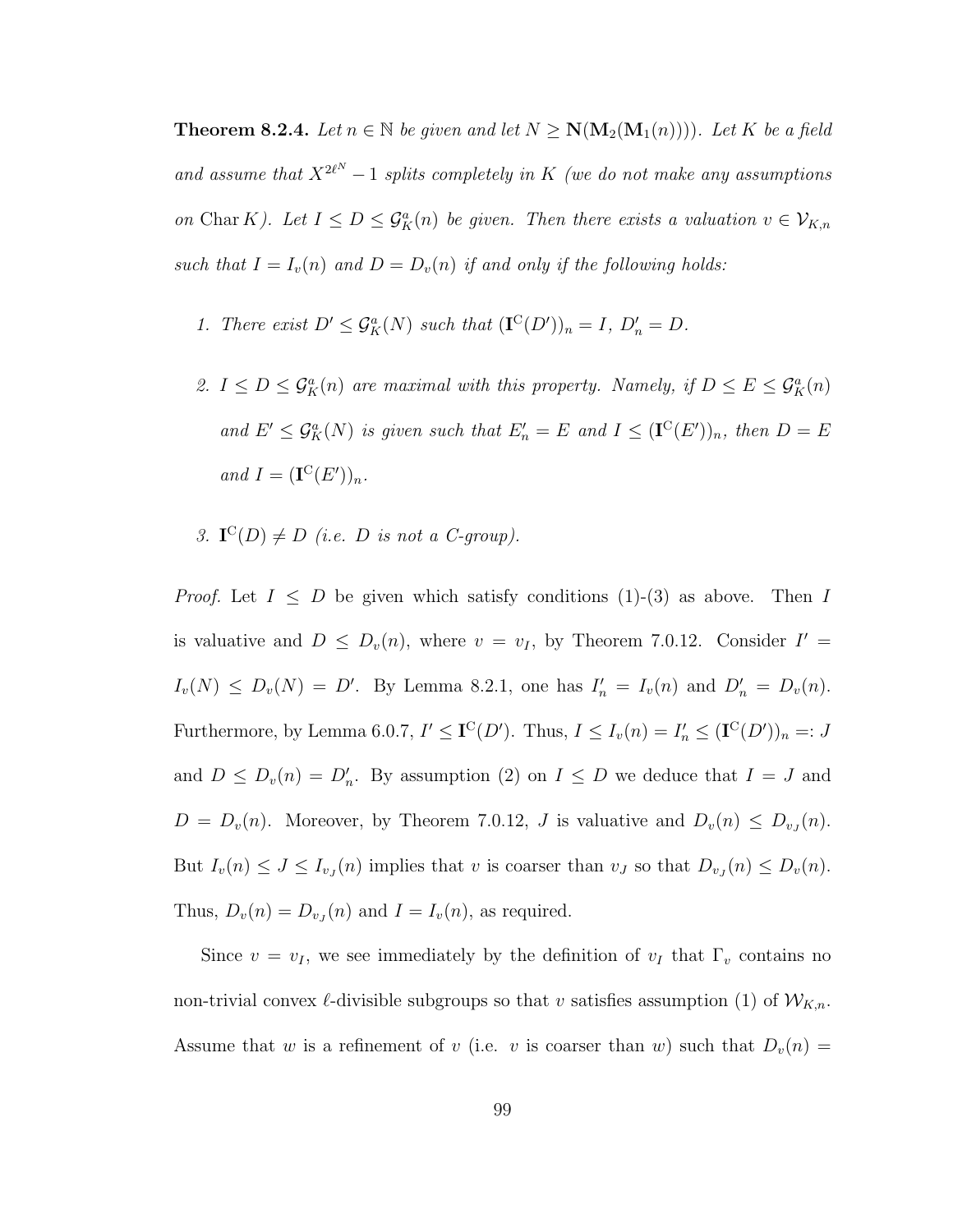$D_w(n)$ . Then  $I_v(n) \leq I_w(n) \leq D_w(n) = D_v(n)$ . But then:

$$
I_v(n) \le I_w(n) \le (\mathbf{I}^{\mathbb{C}}(D_w(N)))_n \le (D_w(N))_n = D_w(n) = D_v(n)
$$

implies that  $I_v(n) = I_w(n)$  by assumption (2) on  $I \leq D$ , thus  $v \in W_{K,n}$ . Moreover,  $\mathcal{G}_{k(v)}^{a}(n) = D_{v}(n)/I_{v}(n)$  is non-cyclic as  $D_{v}(n)$  is not a C-group by assumption (3) (see Lemma 6.0.7), so we deduce that  $v \in \mathcal{V}_{K,n}$ .

Conversely assume that  $v \in V_{K,n}$  is given. By Lemma 6.0.7, we have  $I_v(N) \leq$  $\mathbf{I}^{\mathbb{C}}(D_v(N)) \leq D_v(N)$  and by Lemma 8.2.1 we obtain:

$$
I_v(n) \leq (\mathbf{I}^{\mathbf{C}}(D_v(N)))_n \leq D_v(n).
$$

Moreover,  $I := (\mathbf{I}^{\mathcal{C}}(D_v(N)))_n$  is valuative and  $D_v(n) \leq D_{v_I}(n)$  by Theorem 7.0.12. Since  $I_v(n) \leq I$ ,  $v_I$  is a refinement of v we see that  $D_{v_I}(n) \leq D_v(n) \leq D_{v_I}(n)$  and so  $D_v(n) = D_{v_I}(n)$ . Thus,  $I_v(n) = I$  by condition (2) on  $v \in V_{K,n}$  from Definition 8.1.1.

Let us now show that  $I := I_v(n) \le D_v(n) =: D$  satisfy the condition (2) required by  $\mathcal{D}_{K,n}$ . Assume that  $E' \leq \mathcal{G}_{K}^{a}(N)$  and  $D \leq E := E'_{n}$  and  $I \leq (\mathbf{I}^{C}(E'))_{n} =: J$ . By Theorem 7.0.12, J is valuative and  $D \le E \le D_w(n)$  where  $w = v_J$ . But since  $I \leq J \leq D_w(n)$ , v is a coarsening of w and so, similarly to above, we deduce that  $D = D_w(n)$ . Now the condition (2) of  $v \in V_{K,n}$  of Definition 8.1.1 ensures that  $I_v(n) = I_w(n) = I$ , as required.

Lastly, we must show that D is not a C-group – i.e. condition (3) of the theorem. Assume for a contradiction that D is a C-group; equivalently,  $\mathcal{G}_{k(v)}^a(n)$  is a C-group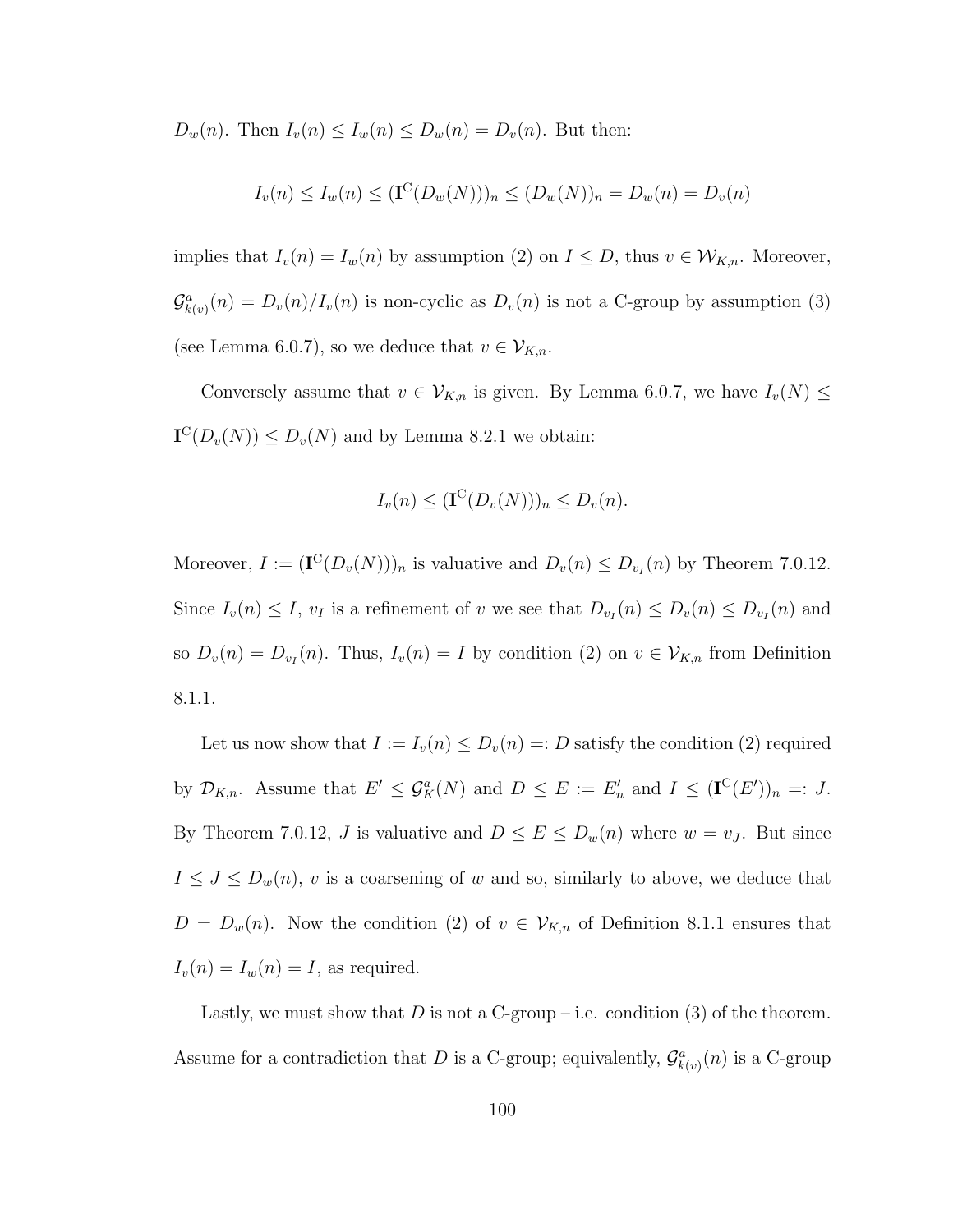by Lemma 6.0.8. However,  $\mathcal{G}_{k(v)}^a(n)$  is non-cyclic and thus  $\mathcal{G}_{k(v)}^a(1)$  is non-cyclic as well by Lemma 8.2.1. But  $\mathcal{G}_{k(v)}^a(n)$  being a C-group implies that  $\mathcal{G}_{k(v)}^a(1)$  is a Cgroup as well. Thus, applying Theorem 7.0.11 with  $n = 1$ , there exists a valuative subgroup  $J \leq \mathcal{G}_{k(v)}^a(1)$  such that  $\mathcal{G}_{k(v)}^a(1) = D_{w'}(1)$  where  $w' = v_J$  and  $D_{w'}(1)/I_{w'}(1)$ is cyclic. But by Lemma 8.2.1,  $D_{w'}(n) = G_{k(v)}^a(n)$  and  $D_{w'}(n)/I_{w'}(n)$  is cyclic as well. Denote by  $w = v \circ w'$  so that  $I_v(n) \leq I_w(n) \leq D_w(n) = D_v(n)$ , with  $D_w(n)/I_w(n)$  cyclic. But this contradicts condition (2) of  $v \in V_{K,n}$  from Definition 8.1.1 as  $D_v(n)/I_v(n) = \mathcal{G}_{k(v)}^a(n)$  is non-cyclic and thus  $I_v(n) \neq I_w(n)$ .  $\Box$ 

Remark 8.2.5. Let  $n \in \overline{\mathbb{N}}$  be given. Suppose that K is a field in which the polynomial  $X^{2\ell^N}-1$  splits completely for  $N = \mathbf{N}(\mathbf{M}_2(\mathbf{M}_1(n)))$ . Then map  $v \mapsto I_v(n) \leq D_v(n)$ defines a bijection  $\mathcal{V}_{K,n} \to \mathcal{D}_{K,n}$ .

Let  $v \in V_{K,n}$  be given. By Lemma 6.0.8, the bijection  $V_{K,n} \to \mathcal{D}_{K,n}$  restricts to a bijection  $\mathcal{V}_{v,n} \to \mathcal{D}_{v,n}$ . Furthermore, this restricted bijection is compatible with the bijection  $\mathcal{V}_{k(v),n} \to \mathcal{D}_{k(v),n}$  via the canonical bijections  $\mathcal{V}_{k(v),n} \to \mathcal{V}_{v,n}$  and  $\mathcal{D}_{k(v),n} \to \mathcal{D}_{K,n}.$ 

We conclude this subsection by providing an alternative definition of  $\mathcal{V}_{K,n}$ , as promised in Remark 1.3.2 from the introduction. This will prove that  $\mathcal{V}_{K,n}$  is independent of n whenever  $n$  is small enough relative to the number of roots of unity contained in K.

**Lemma 8.2.6.** Let  $n \in \overline{N}$  be given and let K be a field in which  $X^{2\ell^n} - 1$  splits completely. Then  $V_{K,n}$  is precisely the collection of valuations v of K such that: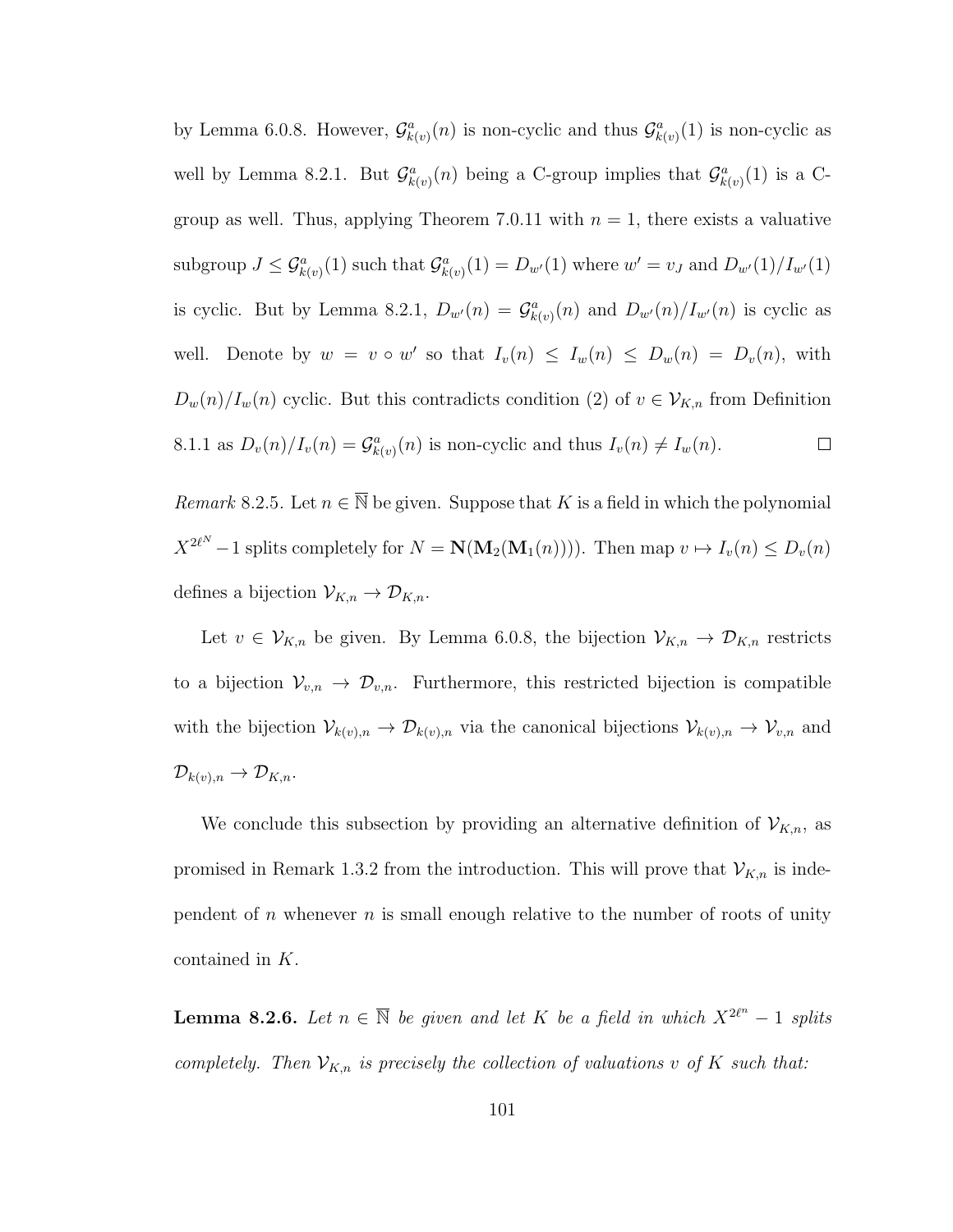1.  $\Gamma_v$  contains no non-trivial  $\ell$ -divisible convex subgroups.

2. 
$$
I_v(1) = \mathbf{I}^{\mathcal{C}}(D_v(1)) \neq D_v(1)
$$
.

In particular,  $\mathcal{V}_{K,n} = \mathcal{V}_{K,m}$  for all  $m \leq n$ .

*Proof.* The argument of this lemma is similar to that of Theorem 8.2.4. Denote by V the collection of valuations satisfying the two conditions  $(1),(2)$  of the lemma. First, let us show that  $V \subset V_{K,n}$ . Let  $v \in V$  be given; we need show the following conditions:

- (a)  $\Gamma_v$  contains no non-trivial  $\ell$ -divisible convex subgroups.
- (b) If w is a refinement of v such that  $D_w(n) = D_v(n)$  then  $I_w(n) = I_v(n)$ .
- (c)  $\mathcal{G}_{k(v)}^a(n)$  is non-cyclic.

Condition (1) for  $v \in V$  is precisely (a). First, as  $I^{C}(D_{v}(1)) \neq D_{v}(1)$ , we see that  $\mathcal{G}_{k(v)}^a(n) = D_v(n)/I_v(n)$  is non-cyclic since  $I_v(n) \leq \mathbf{I}^{\mathbb{C}}(D_v(n))$ ; thus we obtain (c). Suppose that w is a refinement of v such that  $D_w(n) = D_v(n)$ . Consider  $I_v(1) \le I_w(1) \le D_w(1) \le D_v(1)$ . By Lemma 6.0.7, we see that:

$$
\mathbf{I}^{\mathcal{C}}(D_{v}(1)) = I_{v}(1) \leq I_{w}(1) \leq \mathbf{I}^{\mathcal{C}}(D_{v}(1)) \leq D_{w}(1) = D_{v}(1).
$$

Thus,  $I_w(1) = I_v(1)$ , and by Lemma 8.2.1, we see that  $I_w(n) = I_v(n)$  as well.

Conversely we show that  $V_{K,n} \subset V$ ; assume that  $v \in V_{K,n}$ . Then condition (1) of V holds trivially. Let us show that  $I_v(1) = \mathbf{I}^{\mathbb{C}}(D_v(1)) \neq D_v(1)$ . Clearly,  $I_v(1) \leq$  $\mathbf{I}^{\mathrm{C}}(D_v(1))$  by Lemma 6.0.7. Denote by  $I = \mathbf{I}^{\mathrm{C}}(D_v(1))$ . Then by Theorem 7.0.12, I is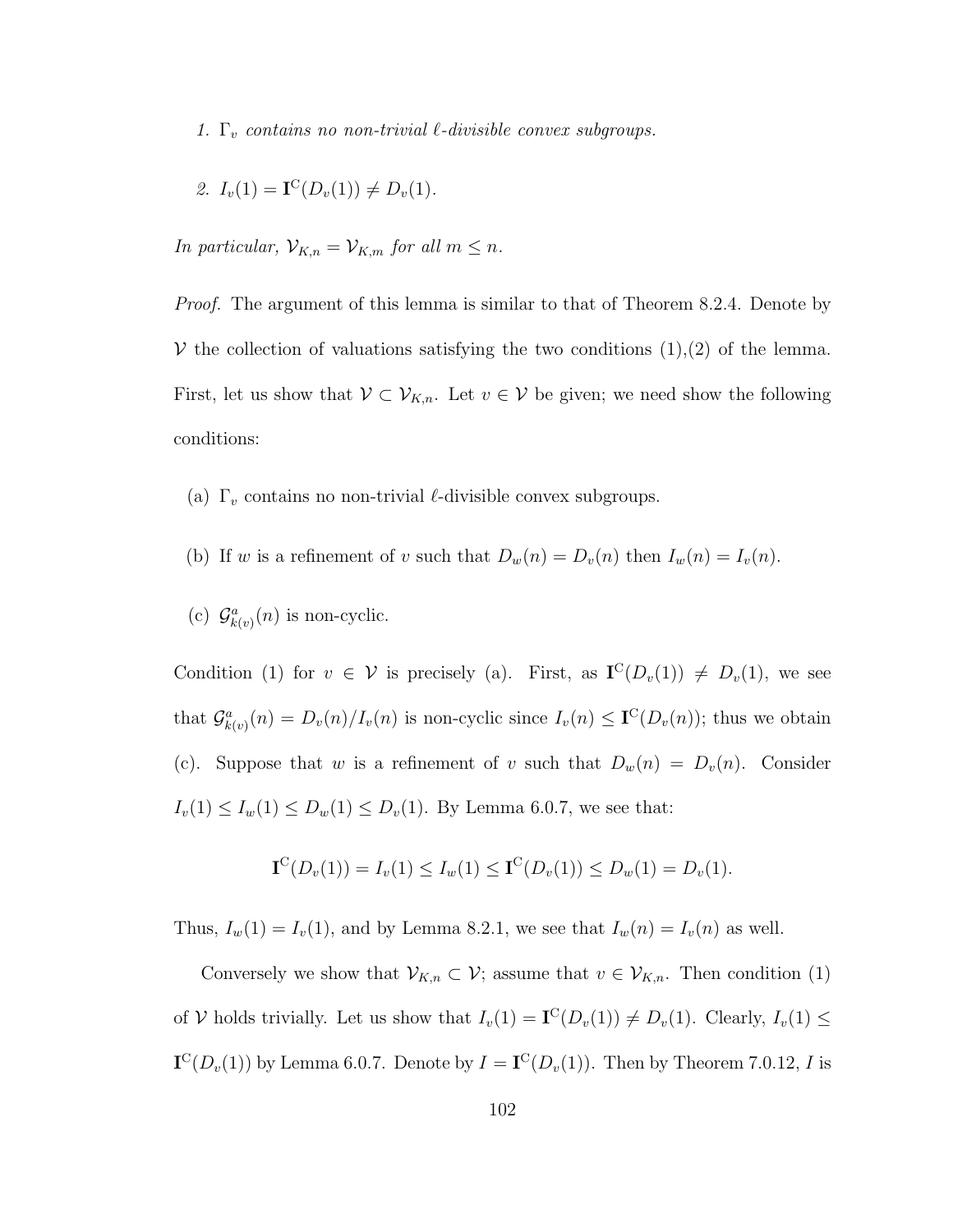valuative and, denoting by  $w = v_I$ , one has  $D_v(1) \leq D_w(1)$ . Since w is a refinement of v we see that  $D_w(1) = D_v(1)$  and thus  $D_w(n) = D_v(n)$  by Lemma 8.2.1. By the definition of  $\mathcal{V}_{K,n}$  we see that  $I_w(n) = I_v(n)$  and thus  $I \leq I_w(1) = I_v(1) \leq I$  so that  $I = I_v(1)$ . Also,  $\mathcal{G}_{k(v)}^a(n)$  is non-cyclic and thus  $\mathcal{G}_{K(v)}^a(1)$  is non-cyclic by Lemma 8.2.1 – in particular,  $D_v(1)/I$  cannot be cyclic, as required.  $\Box$ 

#### 8.3  $n=1$  or  $n=\infty$

Throughout this subsection, n will denote either 1 or  $\infty$ . The key property to notice is that  $\Lambda_n$  is a domain and that  $\mathbf{N}(n) = \mathbf{M}_r(n) = n$  (in fact, 1 and  $\infty$  are the only fixed points of  $N$  and of  $M_r$ ). The proofs of the results below are virtually identical (and in fact much easier) to those in §8.2 using this observation. Indeed, the added assumption that  $X^{2\ell^N} - 1$  splits in K was only used in the fact that  $D_v(N) \to D_v(n)$ is surjective. In this case,  $N = n$  so that this is trivially satisfied. We therefore omit the proofs in this subsection as they would be identical (and actually end up being much simpler) to the corresponding proof from section 8.2.

**Proposition 8.3.1.** Let  $n = 1$  or  $n = \infty$  and let K be an arbitrary field. Let  $D \leq \mathcal{G}_{K}^{a}(n)$  be given. Then the following are equivalent:

- 1. There exists a valuation v of K such that  $D \le D_v(n)$  and  $D/(D \cap I_v(n))$  is cyclic.
- 2. D is a C-group.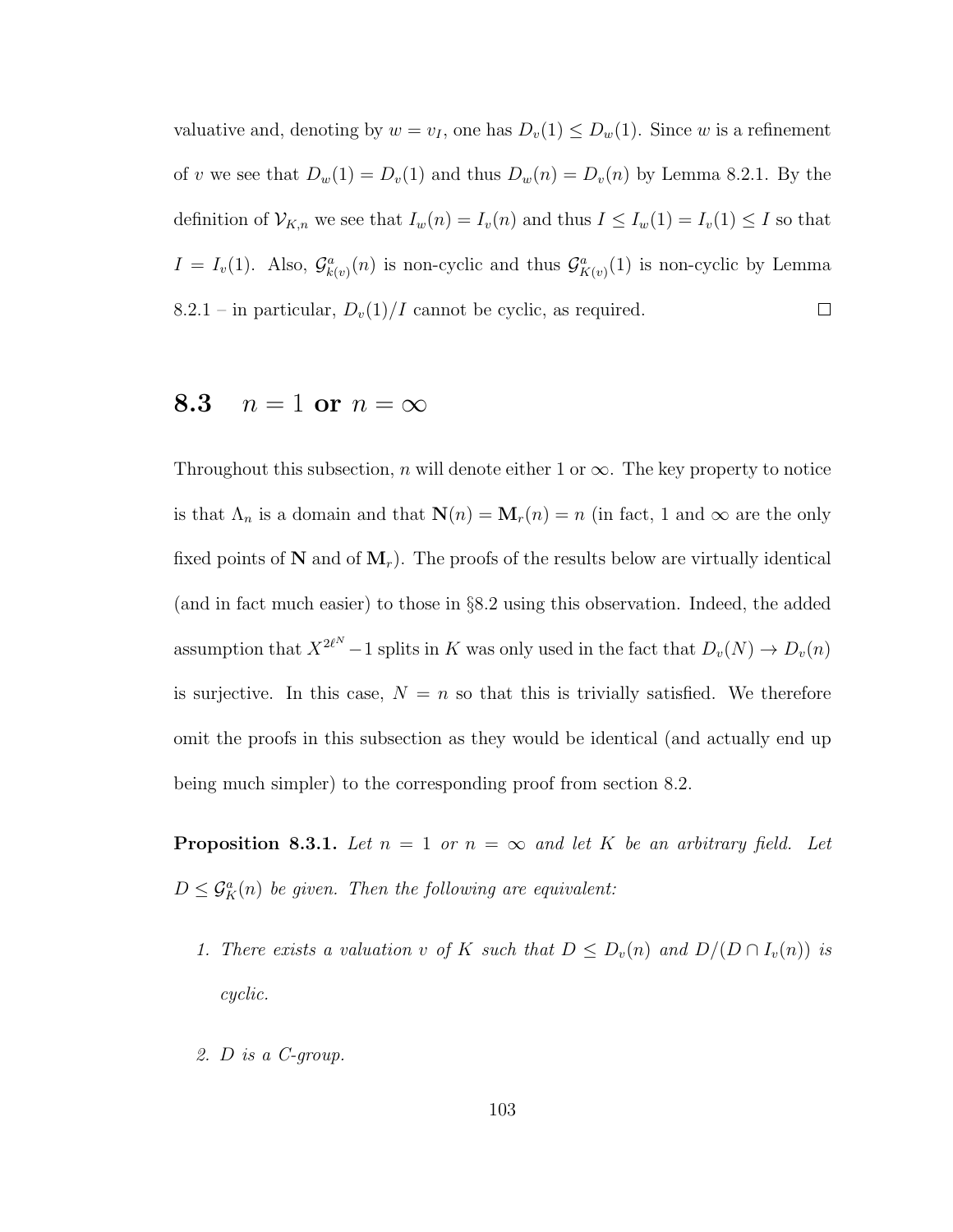**Proposition 8.3.2.** Let  $n = 1$  or  $n = \infty$  and let K be an arbitrary field. Assume that  $\mathbf{I}^{\mathbb{C}}(\mathcal{G}_{K}^{a}(n)) \neq \mathcal{G}_{K}^{a}(n)$  and consider  $I = \mathbf{I}^{\mathbb{C}}(\mathcal{G}_{K}^{a}(n))$ . Then I is valuative,  $v :=$  $v_I \in \mathcal{V}_{K,n}, I = I_v(n)$  and  $D_v(n) = \mathcal{G}_K^a(n)$ .

**Theorem 8.3.3.** Let  $n = 1$  or  $n = \infty$ . Let K be an arbitrary field and let  $I \leq$  $D \leq \mathcal{G}_{K}^{a}(n)$  be given. Then there exists a valuation  $v \in \mathcal{V}_{K,n}$  such that  $I = I_{v}(n)$ and  $D = D_v(n)$  if and only if the following holds:

- 1.  $I = I(D)$ .
- 2.  $I \leq D \leq \mathcal{G}_{K}^{a}(n)$  are maximal with this property. Namely, if  $D \leq E \leq \mathcal{G}_{K}^{a}(n)$ and  $I \leq \mathbf{I}^{\mathbf{C}}(E)$ , then  $D = E$  and  $I = \mathbf{I}^{\mathbf{C}}(E)$ .
- 3.  $\mathbf{I}^{\mathcal{C}}(D) \neq D$  (i.e. D is not a C-group).

Remark 8.3.4. Suppose that K is an arbitrary field and  $n = 1$  or  $n = \infty$ . Then map  $v \mapsto I_v(n) \le D_v(n)$  defines a bijection  $\mathcal{V}_{K,n} \to \mathcal{D}_{K,n}$ .

Let  $v \in V_{K,n}$  be given. By Lemma 6.0.8, the bijection  $V_{K,n} \to \mathcal{D}_{K,n}$  restricts to a bijection  $\mathcal{V}_{v,n} \to \mathcal{D}_{v,n}$ . Furthermore, this restricted bijection is compatible with the bijection  $\mathcal{V}_{k(v),n} \to \mathcal{D}_{k(v),n}$  via the canonical bijections  $\mathcal{V}_{k(v),n} \to \mathcal{V}_{v,n}$  and  $\mathcal{D}_{k(v),n} \to \mathcal{D}_{K,n}.$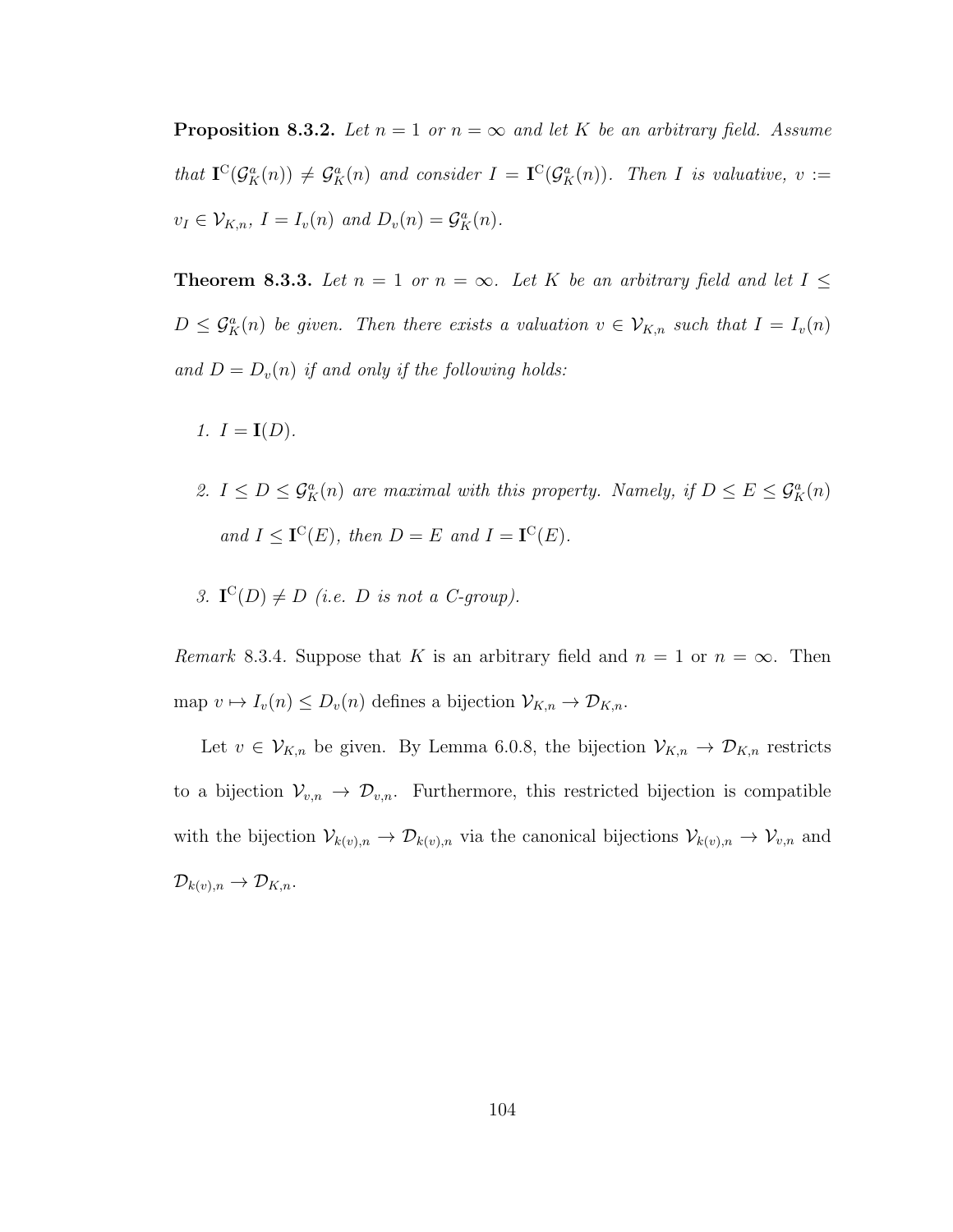### Chapter 9

# Restricting the Characteristic

In this chapter, we use C-pairs to specify which valuations have residue characteristic different from  $\ell$ , in the situation where K has characteristic different from  $\ell$ as well. In order to do this, we will need to force the C-pair property in a field extension of K which contains the  $\ell^n$ -th roots of  $U_v^1$ . Later on, this condition will have a very natural Galois-theoretic interpretation which arises from decomposition theory.

Throughout this section we fix  $n \in \overline{\mathbb{N}}$ . Let  $L|K$  be an extension of fields. We recall that the restriction map  $\mathcal{G}_L^a(n) \to \mathcal{G}_K^a(n)$  is denoted by  $f \mapsto f_K$ . For a subgroup  $H \leq K^{\times}$  we denote by  $L_H := K($  $\sqrt[\ell^n]{H}$  (if  $n = \infty$  we denote  $K(\sqrt[\ell^\infty]{H}) :=$  $\bigcup_{m\in\mathbb{N}}K($  $\sqrt[\ell^m]{H}$ ); here, for  $S \subset K$  and *n* finite,  $K(\sqrt[\ell^n]{S})$  is a field obtained by adjoining some root of  $X^{\ell^n} - s$  to K as  $s \in S$  varies. For a subgroup  $A \leq \mathcal{G}_K^a(n)$ we will also denote by  $L_A := L_{A^{\perp}}$ .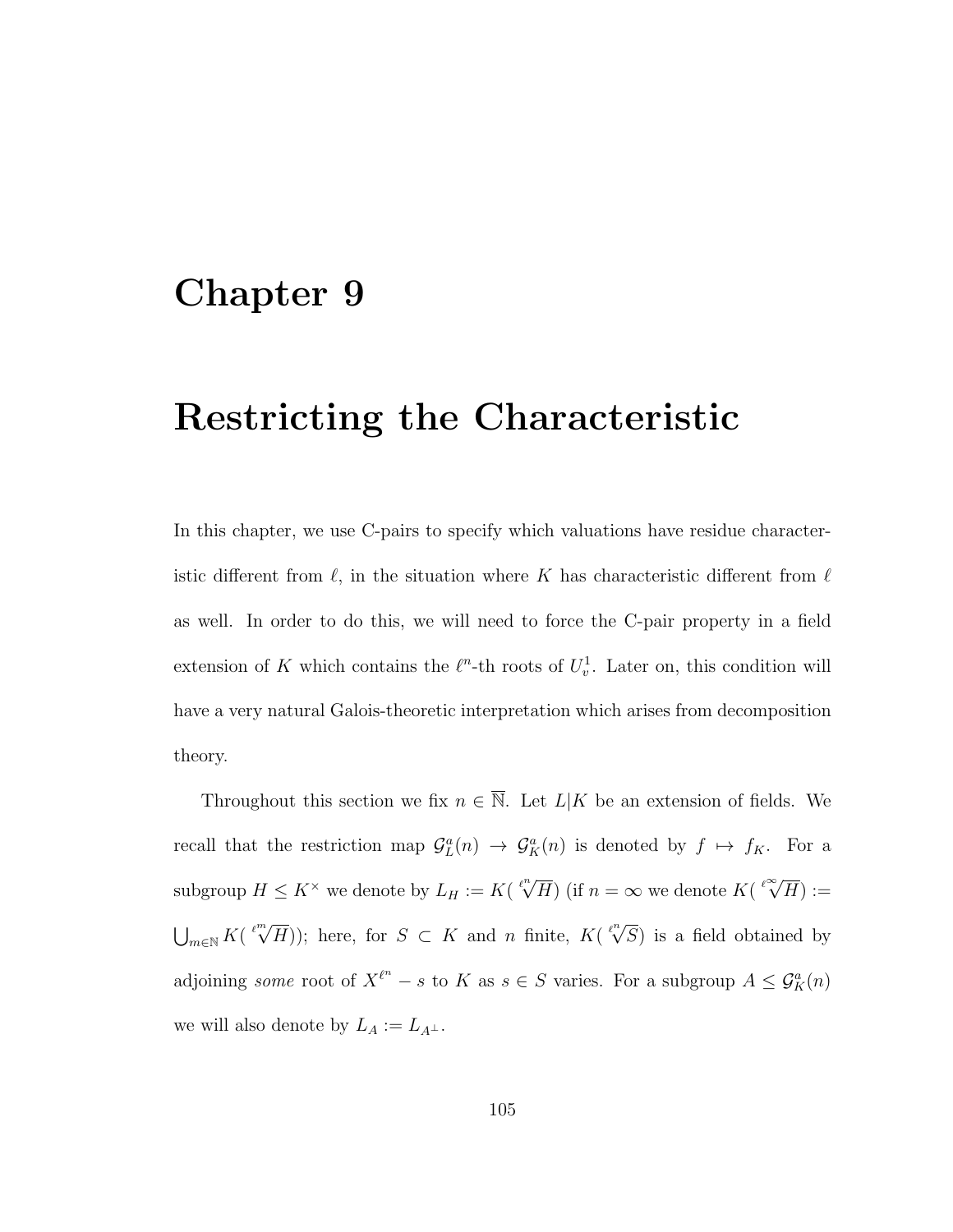**Lemma 9.0.5.** Let  $n \in \overline{\mathbb{N}}$  be given. Let  $(K, v)$  be a valued field such that Char  $K \neq$ l. Denote by  $L := K(\sqrt[\ell^n]{U_v^1})$  and w a chosen prolongation of v to L. Let  $\Delta$  be the convex subgroup of  $\Gamma_v$  generated by  $v(\ell)$  (this is trivial unless Char  $k(v) = \ell$ ). Then  $\Delta \leq \ell^n \cdot \Gamma_w$  (here we denote by  $\ell^{\infty} \cdot \Gamma_v = \bigcap_{m \in \mathbb{N}} \ell^m \cdot \Gamma_v$ ).

*Proof.* We can assume with no loss that  $n \in \mathbb{N}$  as the  $n = \infty$  case follows from this. If Char  $k(v) \neq \ell$  then  $v(\ell) = 0$  and the lemma is trivial. So assume that Char  $k(v) = \ell$ . Let  $x \in K^{\times}$  be such that  $0 < v(x) \le v(\ell)$  and so  $1 + x \in L^{\times \ell^n}$ . Take  $y \in L$  such that  $1 + x = (1 + y)^{\ell^n}$ . Note that  $y \in \mathcal{O}_w$  and, since  $1 + x = (1 + y)^{\ell^n}$  $1+y^{\ell^n} \mod \mathfrak{m}_w$ , we deduce that  $y \in \mathfrak{m}_w$ . Expanding the equation  $1+x=(1+y)^{\ell^n}$ we see that  $x = \ell \cdot y \cdot \epsilon + y^{\ell^n}$  for some  $\epsilon \in \mathcal{O}_w$ . But  $w(x) \leq w(\ell) < w(\ell \cdot y \cdot \epsilon)$  since  $w(y) > 0$  and  $w(\epsilon) \geq 0$ ; thus,  $w(x) = w(y^{\ell^n})$  by the ultrametric inequality.  $\Box$ 

**Proposition 9.0.6.** Let  $n \in \overline{\mathbb{N}}$  be given. Let K be a field such that Char  $K \neq \ell$ . Suppose that  $I \leq \mathcal{G}_{K}^{a}(n)$  and  $D \leq \mathcal{G}_{K}^{a}(n)$  are given. Denote by  $L := L_{D}$  and assume that there exists  $I' \leq \mathcal{G}_L^a(n)$  such that  $I'$  is valuative (denote  $w' = v_{I'}$  and  $w = w'|_K$ ),  $I'_K = I$  and  $D \le D_w(n)$ . Then I is valuative,  $D \le D_{v_I}(n)$  and  $\text{Char } k(v_I) \ne \ell$ .

*Proof.* First, as I' is valuative and  $I = I'_{K}$ , we see that  $I \leq I_{w}(n)$  and is indeed valuative. Moreover, as  $D \leq D_w(n)$  and  $v_I =: v$  is a coarsening of w, we see that  $D \leq D_v(n)$  as well; indeed, recall that v is the coarsening of w which corresponds to the maximal convex subgroup of  $w(I^{\perp})$ . On the other hand, since  $D \leq D_w(n)$ we see that  $\sqrt[\ell^n]{U_w^1} \subset L$ .

Denote by  $\Delta$  the convex subgroup of  $\Gamma_w$  generated by  $w(\ell)$ . If  $n \in \mathbb{N}$ , we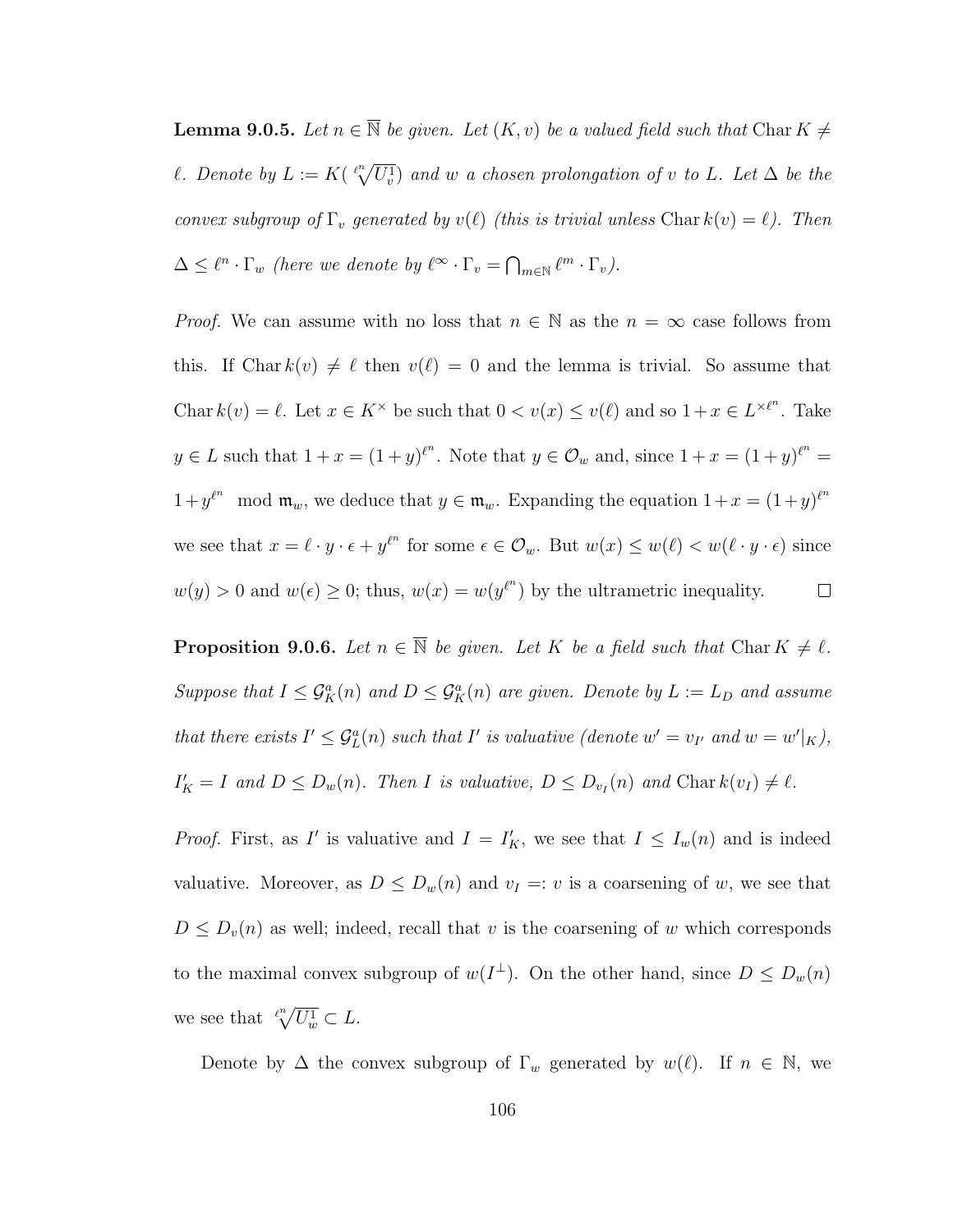consider the canonical injective map induced by taking the dual of the surjective map  $I' \rightarrow I$ :

$$
\Gamma_w/w(I^{\perp}) \hookrightarrow \Gamma_{w'}/w'((I')^{\perp}).
$$

By Lemma 9.0.5, we deduce that  $\Delta \leq w(I^{\perp})$  since  $\Delta \leq \ell^n \cdot \Gamma_{w'} \leq w'((I')^{\perp}).$ Therefore,  $\Delta$  is contained in the kernel of the canonical projection  $\Gamma_w \to \Gamma_v$ . In particular,  $v(\ell) = 0$  so that Char  $k(v) \neq \ell$ .

On the other hand, if  $n = \infty$ , the  $\mathbb{Z}_{\ell}$ -dual of  $I' \to I$  is the injective map:

$$
\widehat{\Gamma}_w/\widehat{w}(I^{\perp}) \hookrightarrow \widehat{\Gamma}_{w'}/\widehat{w}'((I')^{\perp}).
$$

Observe that the image of  $\Delta$  lies in the kernel of this map. Thus, the image of  $\Delta$  under the map  $\Gamma_w \to \widehat{\Gamma}_w$  is contained in  $\widehat{w}(I^{\perp})$ ; therefore, we still see that  $\Delta$ is contained in the kernel of  $\Gamma_w \to \Gamma_v$  since the kernel of  $\Gamma_w \to \widehat{\Gamma}_w$  is  $\ell^{\infty} \cdot \Gamma_w \leq$  $w(I_w(\infty)^{\perp}).$  $\Box$ 

We now prove three theorems which are analogous to the main results of Chapter 7. The main different is that here we show how to ensure that the valuations produced have residue characteristic different from  $\ell$  provided the same is true for K. First is the analogue of Theorem 6.1.1:

**Theorem 9.0.7.** Let  $n \in \overline{\mathbb{N}}$  be given and denote by  $N = \mathbf{N}(n)$ . Let K be a field such that Char  $K \neq \ell$ , let  $f, g \in \mathcal{G}_K^a(n)$  be given and denote by  $L := L_H$  where  $H = \ker f \cap \ker g = \langle f, g \rangle^{\perp}$ . Assume that there exist  $f'', g'' \in \mathcal{G}_L^a(N)$  such that

•  $f'', g''$  form a C-pair.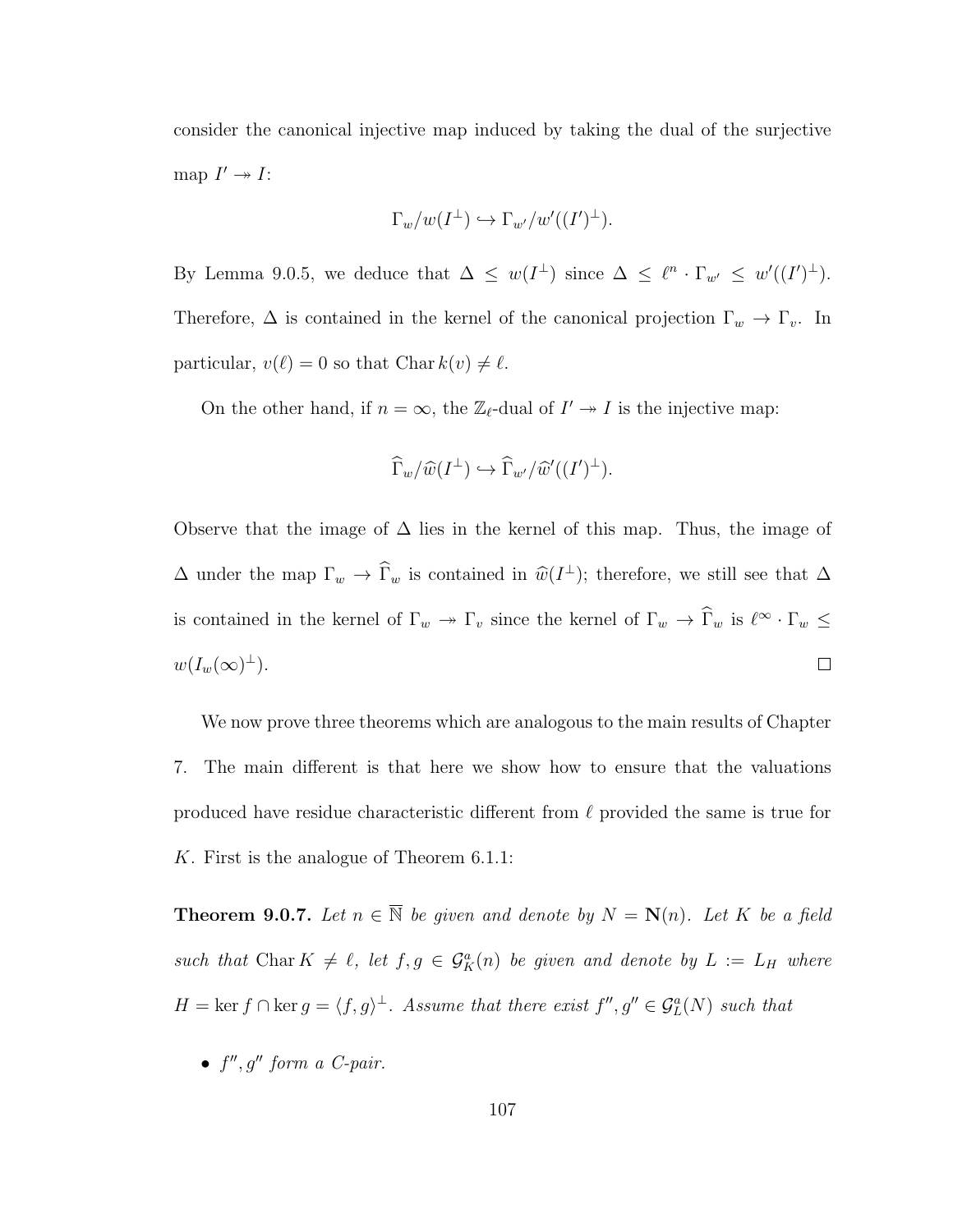•  $(f''_n)_K = f$  and  $(g''_n)_K = g$ .

Then there exists a valuation  $v$  of  $K$  such that

- $f, g \in D_v(n)$
- $\langle f, g \rangle/(\langle f, g \rangle \cap I_v(n))$  is cyclic (possibly trivial).
- Char  $k(v) \neq \ell$ .

*Proof.* Denote by  $f' = f''_n$  and  $g' = g''_n$ . Then by Theorem 6.1.1, there exists a valuation w' of L such that  $f', g' \in D_{w'}(n)$  and  $\langle f', g' \rangle / (\langle f', g' \rangle \cap I_{w'}(n))$  is cyclic. Denote by  $w = w'|_K$ ,  $I = (\langle f', g' \rangle \cap I_{w'}(n))_K$  and  $D = \langle f, g \rangle$ , and observe that  $D \le D_w(n)$ . Thus, the claim follows from Proposition 9.0.6.  $\Box$ 

Next is the analogue of Theorem 7.0.11:

**Theorem 9.0.8.** Let  $n \in \overline{\mathbb{N}}$  be given and denote by  $N = \mathbf{N}(\mathbf{M}_1(n))$ . Let K be a field such that Char  $K \neq \ell$ . Let  $D \leq \mathcal{G}_{K}^{a}(n)$  be given and assume that there exists  $D'' \leq \mathcal{G}_{L_D}^a(N)$  such that  $D''$  is a C-group and that  $D = (D''_n)_K$ . Then there exists a valuative subgroup  $I \leq D$  such that:

- $D/I$  is cyclic.
- $\bullet$   $D \leq D_{v_I}(n)$ .
- Char  $k(v_I) \neq \ell$ .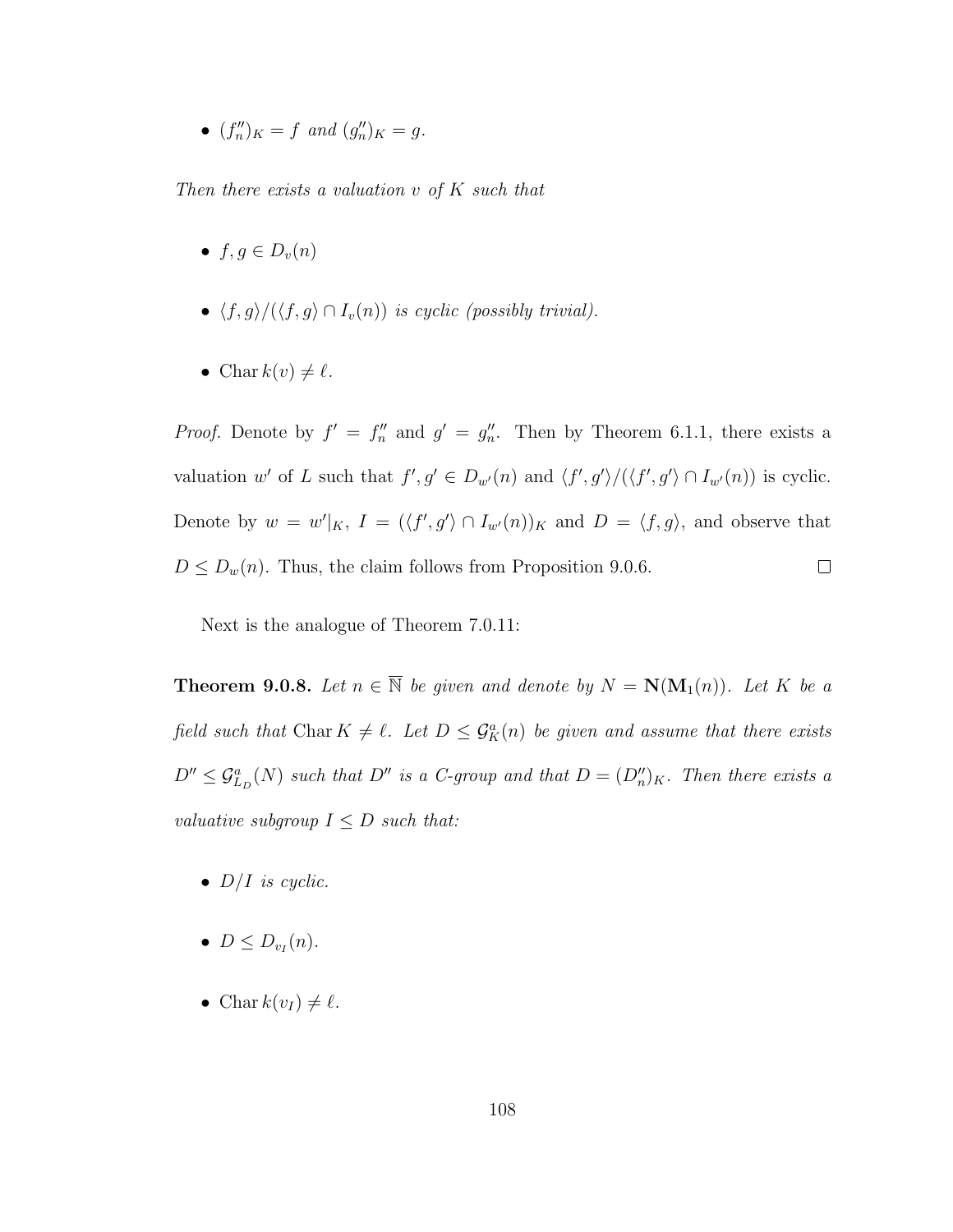*Proof.* Denote by  $L := L_D$  and  $D' = D''_n \leq \mathcal{G}_L^a(n)$ . By Theorem 7.0.11, there exists a valuative subgroup  $I' \leq D'$  such that  $D' \leq D_{w'}(n)$  where  $w' = v_{I'}$  is the valuation of L corresponding to I', and  $D'/I'$  is cyclic. Denote by  $I = I'_{K}$ , then  $D/I$  is cyclic as  $D = D'_{K}$ . Moreover, observe that  $D \le D_{w}(n)$  where  $w = w'|_{K}$ . By Proposition  $\Box$ 9.0.6, *I* is valuative, Char  $k(v_I) \neq \ell$  and  $D \leq D_{v_I}(n)$ , as required.

We finish the chapter with the analogue of Theorem 7.0.12:

**Theorem 9.0.9.** Let  $n \in \overline{\mathbb{N}}$  be given and denote by  $N = \mathbf{N}(\mathbf{M}_2(\mathbf{M}_1(n)))$ . Let K be a field such that Char  $K \neq \ell$ . Let  $I \leq D \leq \mathcal{G}_{K}^{a}(n)$  be given and denote by  $L := L_D$ . Assume that there exists  $I'' \leq D'' \leq \mathcal{G}_L^a(N)$  such that  $I'' \leq \mathbf{I}^C(D'')$ ,  $(I''_n)_K = I$ ,  $(D''_n)_K = D$ , and that  $D \neq \mathbf{I}^{\mathbf{C}}(D)$ . Then I is valuative,  $D \leq D_{v_I}(n)$  and Char  $k(v_I) \neq \ell$ .

*Proof.* The proof of this theorem is similar to the proof of Theorem 9.0.8 using Theorem 7.0.12 instead of Theorem 7.0.11 along with, again, Proposition 9.0.6.  $\Box$ 

Remark 9.0.10. Using Theorem 9.0.7 resp. 9.0.8 resp. 9.0.9 instead of the analogous Theorem 6.1.1 resp. 7.0.11 resp. 7.0.12, one can prove results analogous to those in Chapter 8 while considering only valuations whose residue characteristic is different from  $\ell$ . We will not state these results explicitly, as their Galois-theoretical analogues are already stated in Theorem 1.4.2 and/or 14.0.11.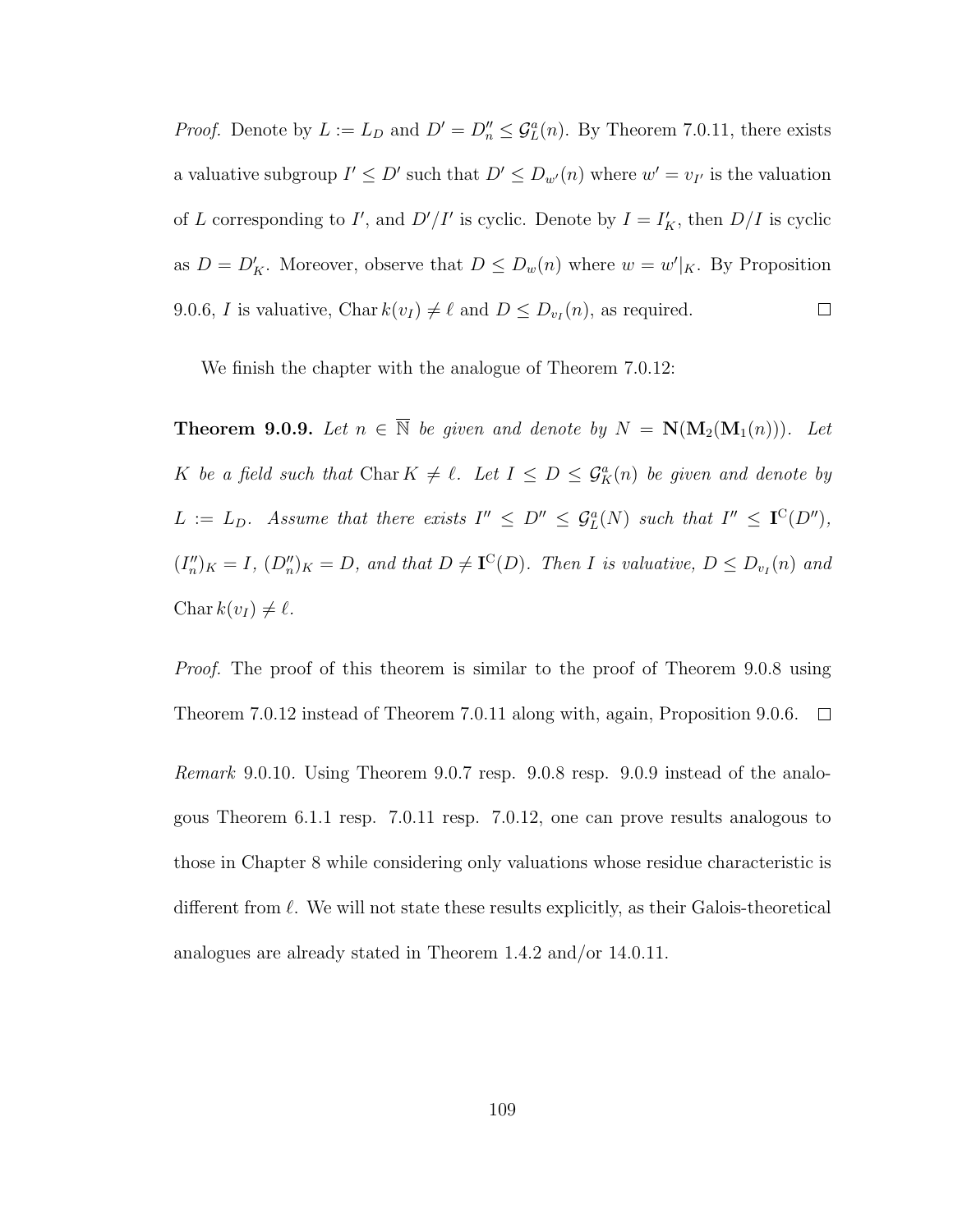# Chapter 10

# Milnor K-theory

As we move closer towards Galois theory, in this chapter we describe the connection of the C-pair property with Milnor K-theory. Later on, we will use our K-theoretic characterization of C-pairs, along with the Merkurjev-Suslin theorem and results involving free presentations of pro- $\ell$  Galois groups, to translate from the abstract situation of C-pairs to the Galois-theoretical setting of CL-pairs.

#### 10.1 Definition and Properties

Let  $K$  be any field. The usual construction of the Milnor K-ring is as follows:

$$
K_n^M(K) = \frac{(K^\times)^{\otimes n}}{\langle a_1 \otimes \cdots \otimes a_n : \exists 1 \le i < j \le n, a_i + a_j = 1 \rangle}.
$$

The tensor product makes  $K_*^M(K) := \bigoplus_n K_n^M(K)$  into a graded-commutative ring. We denote by  $\{\bullet,\bullet\}$  the product  $K_1^M(K) \times K_1^M(K) \to K_2^M(K)$ . That is, we denote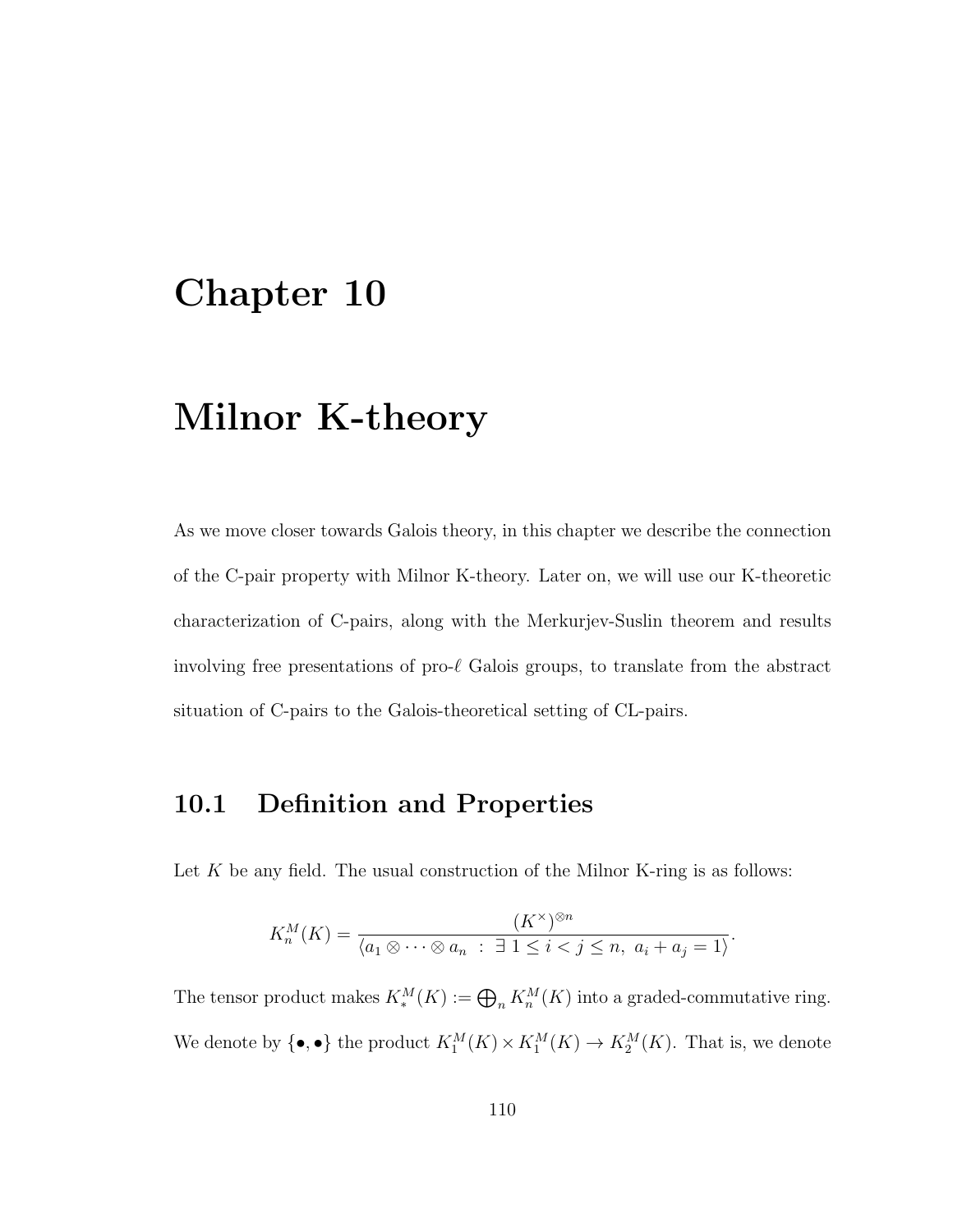by  $\{x, y\} \in K_2^M(K)$  the product of  $x, y \in K^{\times} = K_1^M(K)$ . The following properties are well-known (see e.g. [GS06] Chapter 7):

- 1.  $\{x, -1\} = \{x, x\}.$
- 2.  $\{x, y\} = -\{y, x\}.$

We also consider certain canonical quotients of the Milnor K-theory ring. Let  $T \leq K^{\times}$  be given. We define  $K_{*}^{M}(K)/T$  as the quotient of  $K_{*}^{M}(K)$  by the graded ideal generated by  $T \leq K^{\times} = K_1^M(K)$  or explicitly as follows:

$$
K_n^M(K)/T = \frac{(K^\times/T)^{\otimes n}}{\langle a_1 \cdot T \otimes \cdots \otimes a_n \cdot T \ : \ \exists \ 1 \leq i < j \leq n, \ 1 \in a_i \cdot T + a_j \cdot T \rangle}.
$$

As before, the tensor product makes  $K_*^M(K)/T = \bigoplus_n K_n^M(K)/T$  into a gradedcommutative ring. We denote the product in this ring by  $\{\bullet,\bullet\}_T$ . Moreover, one has a surjective map of graded-commutative rings:  $K_*^M(K) \to K_*^M(K)/T$ . Since  ${x, -1} = {x, x}$ , we also see that  ${x, -1}_T = {x, x}_T$ . For more on the arithmetical properties of these canonical quotients of the Milnor K-ring, refer to Efrat [Efr06a], [Efr07] where they are systematically studied. Since the precise definition of  $K_0^M(K)/T$  will not be needed in the sequel, we will leave this ambiguous. However, we will mention that the most natural choice is  $K_0^M(K)/T = \Lambda_n$  provided that  $K^{\times \ell^n} \leq T$ .

Suppose that  $T \leq K^{\times}$  and  $-1 \in T$ . Then the canonical surjective map  $(K^{\times}/T)\otimes(K^{\times}/T)\twoheadrightarrow K_2^M(K)/T$  factors through

$$
\wedge^2(K^{\times}/T) = \frac{(K^{\times}/T) \otimes (K^{\times}/T)}{\langle x \otimes x : x \in K^{\times}/T \rangle}.
$$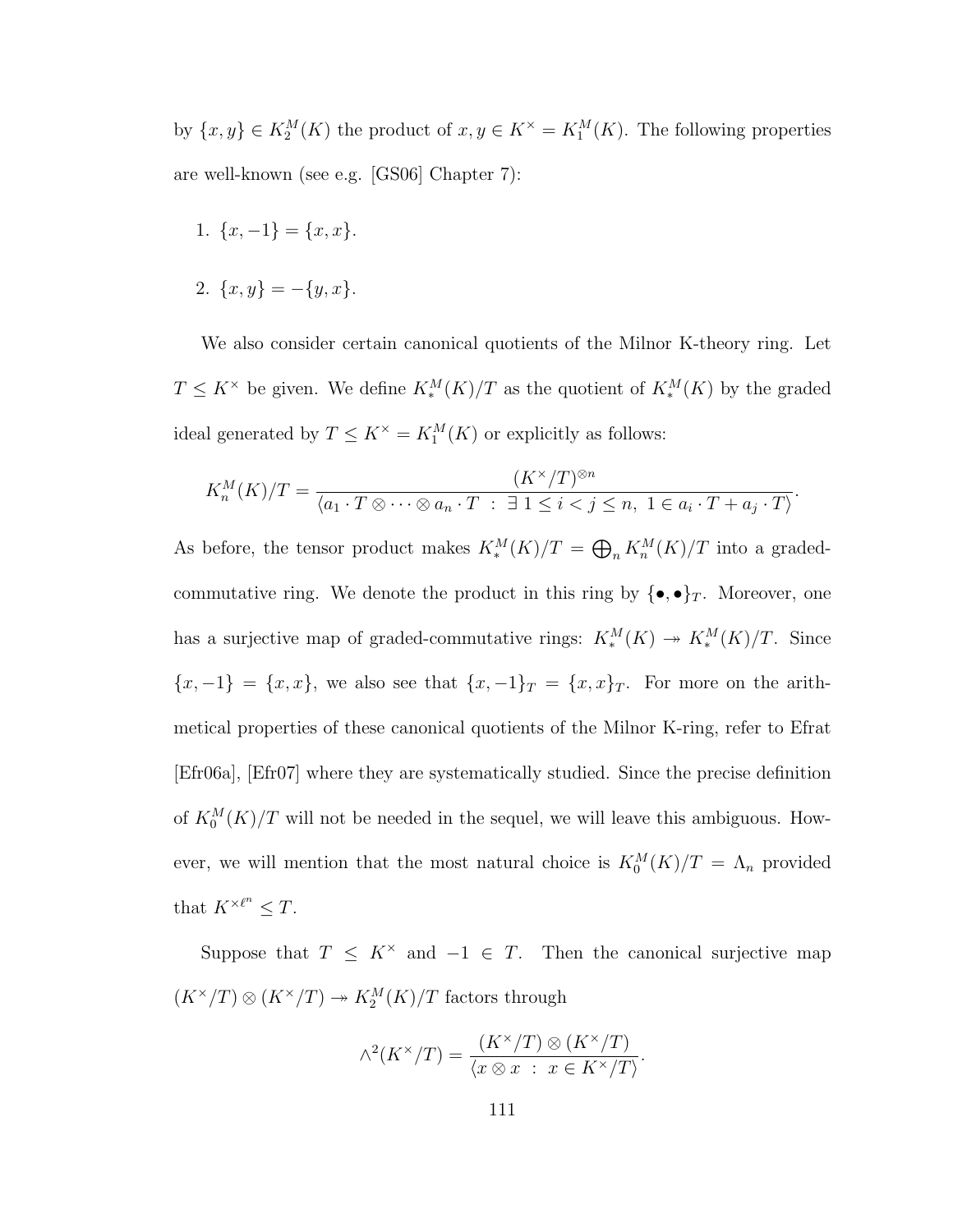Moreover, the kernel of the canonical surjective map  $\wedge^2 (K^{\times}/T) \to K_2^M(K)/T$  is generated by  $z \wedge (1-z)$  for z varying over the elements of  $K^{\times} \setminus \{1\}$  (in fact, z varying over  $K^{\times} \setminus T$  suffices as well).

Suppose that  $n \in \mathbb{N}$  and  $\pm K^{\times \ell^n} \leq T \leq K^\times$  is given such that  $K^\times/T$  has rank 2. Say e.g. that  $K^{\times}/T$  is generated by the two elements x, y:

$$
K^{\times}/T = x^{\mathbb{Z}/\ell^{n-a}} \times y^{\mathbb{Z}/\ell^{n-b}} \cong \mathbb{Z}/\ell^{n-a} \times \mathbb{Z}/\ell^{n-b}.
$$

Then  $\wedge^2 (K^\times/T) \cong \mathbb{Z}/\ell^{n-a} \wedge \mathbb{Z}/\ell^{n-b}$  is generated by  $x \wedge y$  and has order  $\ell^{n-\max(a,b)}$ . In particular, we see that  $K_2^M(K)/T = \langle \{x, y\}_T \rangle$  is cyclic of order  $\ell^{n-c}$  where  $c \ge \max(a, b)$ , since  $K_2^M(K)/T$  is a quotient of  $\wedge^2 (K^{\times}/T)$ . This observation will become extremely important in our K-theoretic characterization of C-pairs.

#### 10.2 K-Theoretic Characterization of C-pairs

We now prove our K-theoretic characterization of C-pairs. Given a pair of elements  $f, g \in \mathcal{G}_{K}^{a}(n)$ , we consider  $T = \ker(f) \cap \ker(g)$  and observe that  $(f, g) : K^{\times}/T \to \Lambda_n^2$ is injective. In particular, if *n* is finite then so is  $K^{\times}/T$ . Without changing  $\langle f, g \rangle$ , and thus without changing T, we can assume without loss of generality that  $f, g$ are quasi-independent – thus  $\langle f, g \rangle = \langle f \rangle \oplus \langle g \rangle$ . Furthermore, if the order of f is  $\ell^{n-a}$  and the order of g is  $\ell^{n-b}$ , then  $(f, g)$  has image  $(\ell^a \mathbb{Z}/\ell^n \mathbb{Z}) \oplus (\ell^b \mathbb{Z}/\ell^n \mathbb{Z});$ thus  $(f, g)$  induces an isomorphism  $K^{\times}/T \to (\ell^a \mathbb{Z}/\ell^n \mathbb{Z}) \oplus (\ell^b \mathbb{Z}/\ell^n \mathbb{Z})$ . Therefore  $K^{\times}/T$  is generated by two elements x, y which can be chosen so that furthermore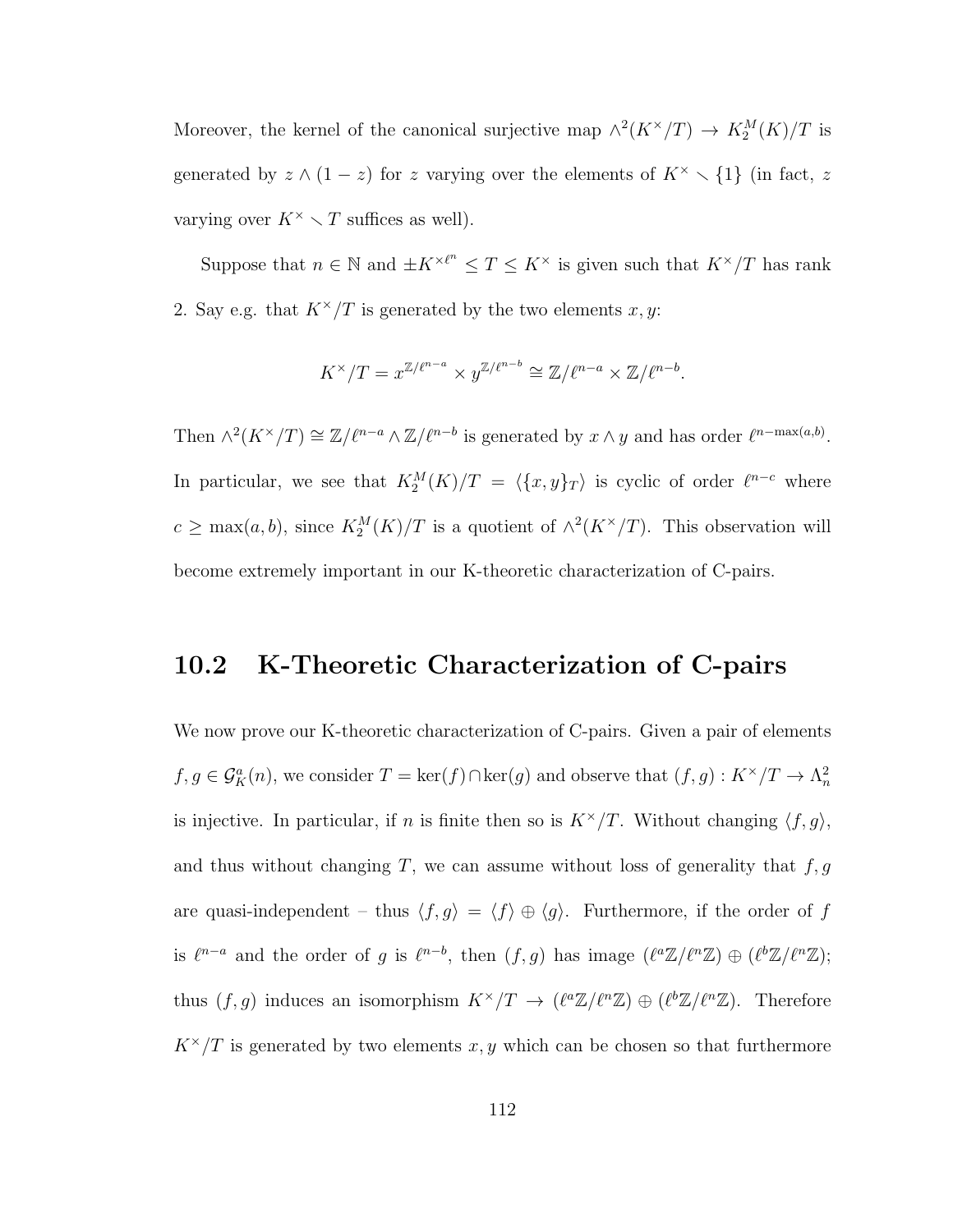$(f,g)(x) = (\ell^a,0)$  and  $(f,g)(y) = (0,\ell^b)$ . This will be the starting point for the argument of our K-theoretic characterization of C-pairs.

**Proposition 10.2.1** (K-theoretic characterization of C-pairs). Let  $n \in \mathbb{N}$  be given. Let  $f, g \in \mathcal{G}_{K}^{a}(n)$  be given quasi-independent elements of order  $\ell^{n-a}$  resp.  $\ell^{n-b}$ ; in particular,

$$
\langle f, g \rangle = \langle f \rangle \oplus \langle g \rangle \cong (\mathbb{Z}/\ell^{n-a}) \cdot f \oplus (\mathbb{Z}/\ell^{n-b}) \cdot g.
$$

Denote by  $T = \ker f \cap \ker g$  and say that  $K_2^M(K)/T$  has order  $\ell^{n-c}$ . Then f, g form a C-pair if and only if  $c \le a + b$ .

On the other hand, let  $f, g \in \mathcal{G}_{K}^{a}(\infty)$  be given. Then f, g form a C-pair if and only if  $f_n, g_n$  form a C-pair for all  $n \in \mathbb{N}$ .

*Proof.* If  $f, g \in \mathcal{G}_{K}^{a}(\infty)$ , the fact that  $f, g$  form a C-pair if and only if  $f_n, g_n$  form a C-pair for all  $n \in \mathbb{N}$  follows immediately from the definition. Let us therefore show the first statement concerning  $n \in \mathbb{N}$ , and note that a similar K-theoretic criterion for  $n = \infty$  is given in Remark 10.2.3.

Let  $n \in \mathbb{N}$  be given and let  $f, g$  be quasi-independent elements of  $\mathcal{G}_{K}^{a}(n)$  as in the statement of the proposition. Thus,  $K^{\times}/T$  has quasi-independent generators which are dual to  $f, g$  which we denote by  $x, y$ :

$$
K^{\times}/T = x^{\mathbb{Z}/\ell^{n-a}} \times y^{\mathbb{Z}/\ell^{n-b}}.
$$

Denote by  $\Psi = (f, g)$  then  $\Psi(x) = (\ell^a, 0)$  and  $\Psi(y) = (0, \ell^b)$ . Say that  $z = x^h y^i$ mod T and  $(1-z) = x^j y^k \mod T$  where  $h, i, j, k \in \mathbb{Z}/\ell^n$ ; equivalently, one has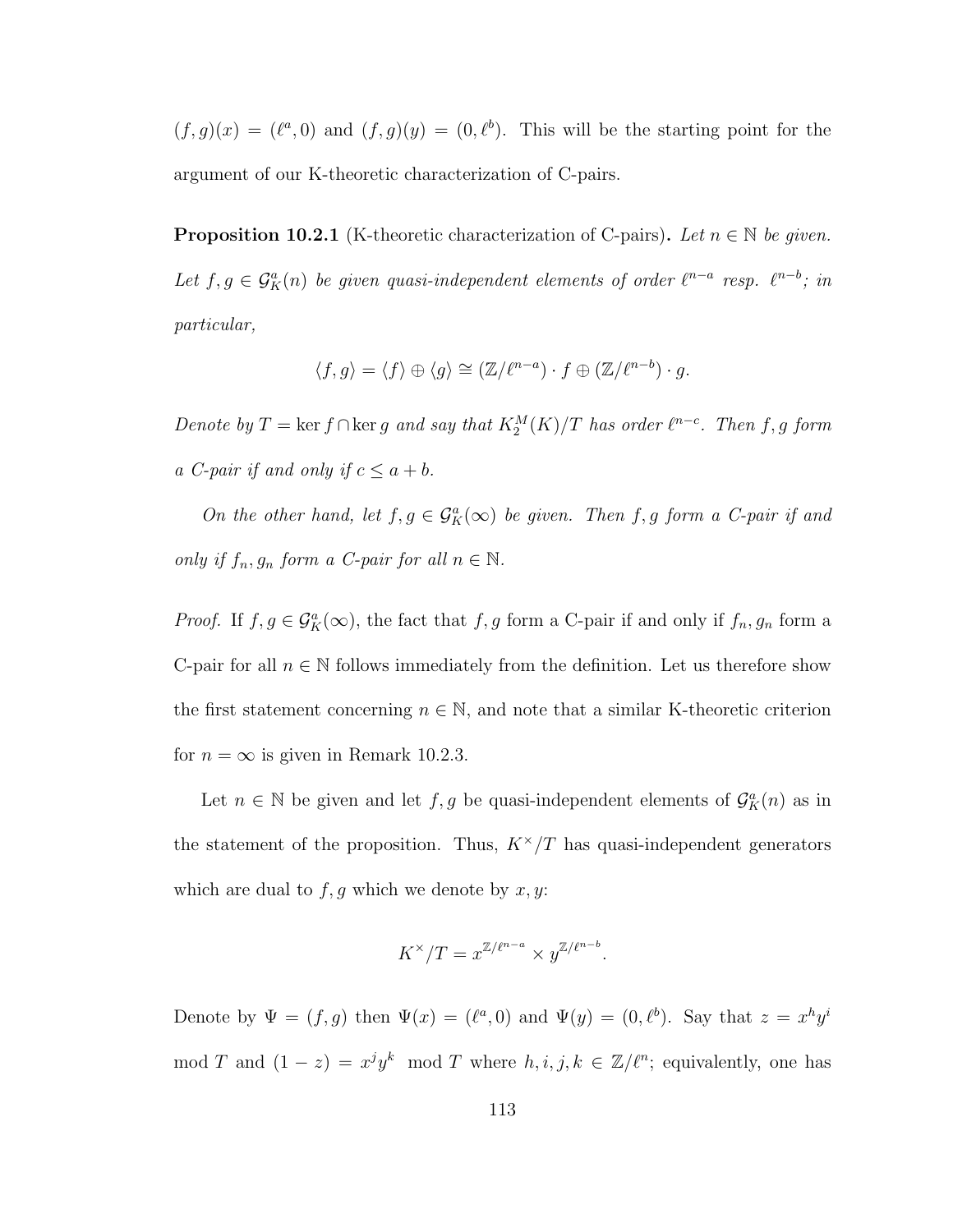$\Psi(z) = (\ell^a h, \ell^b i)$  and  $\Psi(1-z) = (\ell^a j, \ell^b k)$ . Since  $\{z, 1-z\} = 0$  we deduce that  $(hk - ij) \cdot \{x, y\}_T = 0$  and thus  $(hk - ij) = 0 \mod l^{n-c}$ . Assume that  $c \le a + b$ ; thus we see that  $\ell^{a+b} \cdot (hk - ij) = 0 \mod \ell^n$  and so  $f(z)g(1-z) = f(1-z)g(z)$ . As  $z$  was arbitrary, we see that  $f, g$  form a C-pair.

Conversely, assume that  $f, g$  are a C-pair and assume with no loss that  $a \geq b$ . Let  $z \in K^{\times}$  be given and say  $\Psi(z) = (\ell^{a}h, \ell^{b}i), \Psi(1-z) = (\ell^{a}j, \ell^{b}k)$  as above with  $h, i, j, k \in \mathbb{Z}/\ell^n$ . Since  $f, g$  are a C-pair, we see that  $\ell^{a+b} \cdot (hk - ij) = 0$ . On the other hand,  $K_2^M(K)/T = \frac{\lambda^2 (K^\times/T)}{z' \wedge (1-z')}$  :  $z' \neq 0,1$ . Recall that  $\wedge^2 (K^{\times}/T)$  is generated by  $x \wedge y$  and has order  $\ell^{n-a}$ . For z as above, one has  $z \wedge (1-z) = (hk - ij) \cdot (x \wedge y)$  so that  $\wedge^2 (K^\times/T)/\langle z \wedge (1-z) \rangle \cong \mathbb{Z}/\ell^{n-c}$  for some  $c \le a + b$ . Varying over all z', we see that  $K_2^M(K)/T \cong \mathbb{Z}/\ell^{n-c}$  where  $c \le a + b$ , as  $\Box$ required.

Remark 10.2.2. Proposition 10.2.1 provides a K-theoretic characterization of C-pairs in terms of  $T = \langle f, g \rangle^{\perp}$ . Since A is a C-group if and only if any pair  $f, g \in A$  form a C-pair, this thereby provides a K-theoretic characterization of C-groups. In this remark, we prove an alternative characterization of C-groups  $A$  in the case where  $n = 1$  which resembles the usual conditions related to rigidity – this K-theoretic condition and its relationship with rigid elements has been extensively studied and developed by Efrat [Efr07], [Efr06a], [Efr06b] in the case where  $n = 1$ . The case where  $n = \infty$  is also treated in detail by the author in [Top12].

Let  $A \leq \mathcal{G}_{K}^{a}(n)$  be given and denote by  $T = A^{\perp}$ . Proposition 10.2.1 gives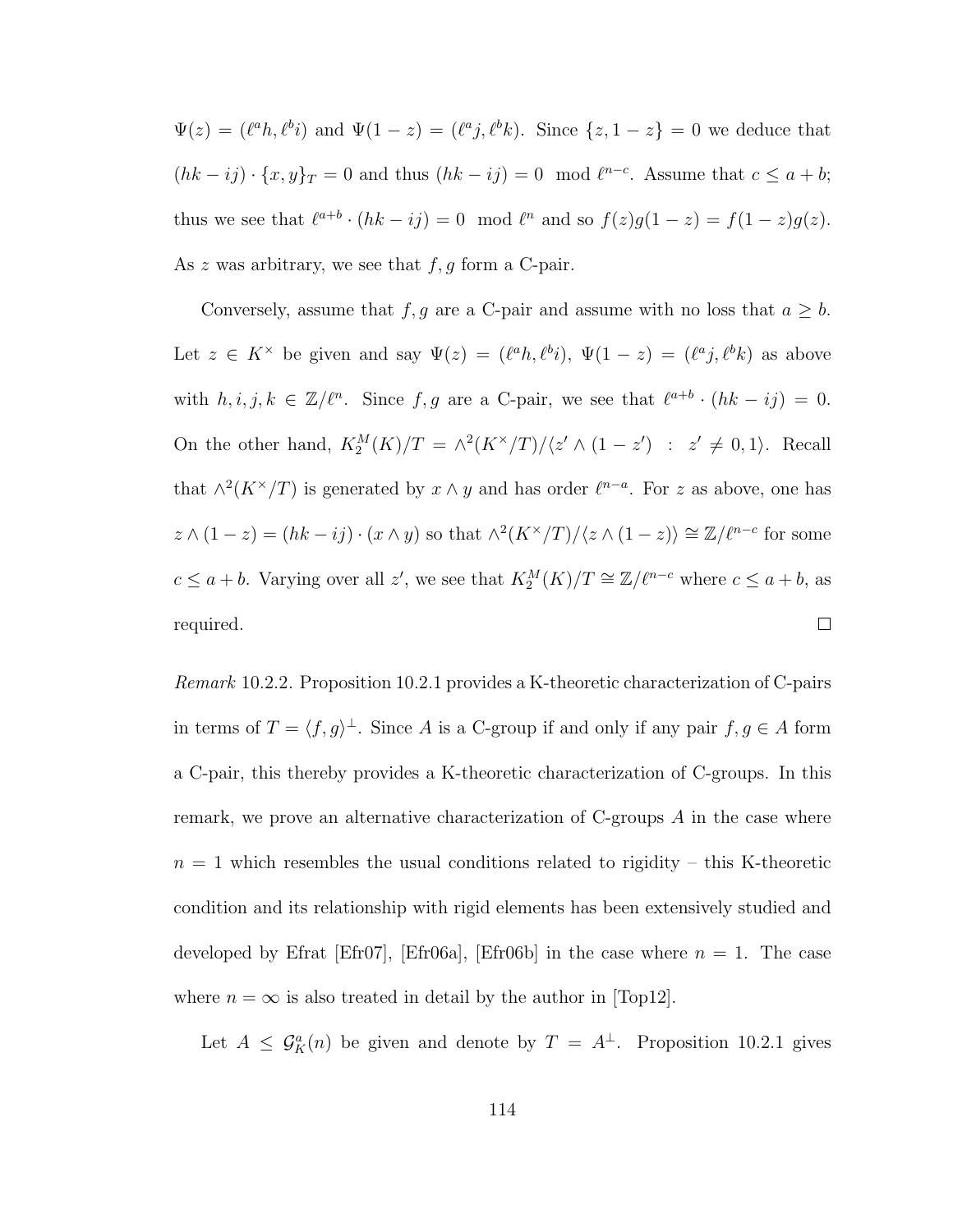a precise recipe to decide whether or not  $A$  is a C-group using the structure of  $K_*^M(K)/T$ . Indeed, we immediately see that the following conditions are equivalent:

- 1. A is a C-group.
- 2. For all subgroups  $A_0 \leq A$  of rank 2,  $A_0$  is a C-group.
- 3. For all subgroups  $T_0 \leq K^\times$  such that  $T \leq T_0 \leq K^\times$  and  $K^\times/T_0$  has rank 2,  $K_*^M(K)/T_0$  satisfies the equivalent conditions of Proposition 10.2.1.

On the other hand, in the case where  $n = 1$ , we can provide a direct characterization of C-groups  $A \leq \mathcal{G}_{K}^{a}(1)$ , without the need for an auxiliary  $T_0$ , as follows; see also [Top12] Lemma 2.12. Let  $A \leq \mathcal{G}_{K}^{a}(1)$  be given and denote by  $T = A^{\perp}$ . Then the following are equivalent:

- 1. A is a C-group.
- 2. For all subgroups  $T \leq T_0 \leq K^\times$  such that  $K^\times/T_0 = \langle x \mod T_0, y \mod T_0 \rangle$ has rank 2, one has  $\{x, y\}_{T_0} \neq 0$  as an element of  $K_2^M(K)/T_0$ .
- 3. For all  $x, y \in K^{\times}$  such that  $(x \mod T), (y \mod T)$  are  $\mathbb{Z}/\ell$  independent in  $K^{\times}/T$  one has  $\{x,y\}_T \neq 0$  as an element of  $K_2^M(K)/T$ .
- 4. For all  $x \in K^{\times} \setminus T$  one has  $\langle 1 x, x \rangle \mod T$  is cyclic.
- 5. For all  $T \leq H \leq K^{\times}$  and  $x \in K^{\times} \setminus H$  one has  $\langle 1 x, x \rangle$  mod H is cyclic.
- 6. The canonical map  $\wedge^2 (K^{\times}/T) \to K_2^M(K)/T$  is an isomorphism.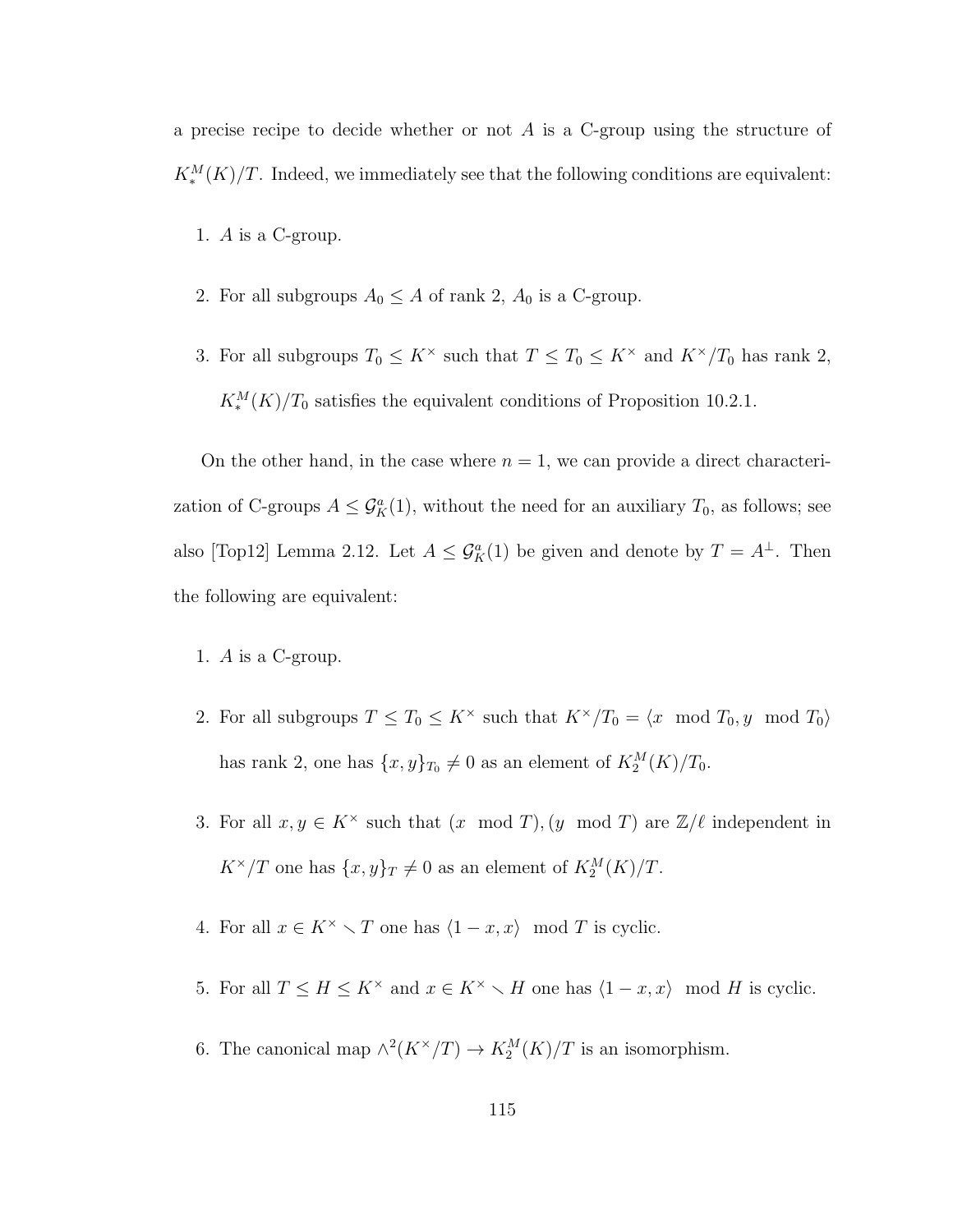7. For all  $T \leq H \leq K^{\times}$ , the canonical map  $\wedge^2(K^{\times}/H) \rightarrow K_2^M(K)/H$  is an isomorphism.

Indeed,  $(1) \Leftrightarrow (2)$  is Proposition 10.2.1, while  $(2) \Rightarrow (3) \Rightarrow (4) \Rightarrow (5) \Rightarrow (6) \Rightarrow (3)$ and (5)  $\Rightarrow$  (7)  $\Rightarrow$  (2) follow immediately from the definitions. In particular, the equivalence of conditions (1) and (6) above give a direct characterization of C-groups  $A \leq \mathcal{G}_{K}^{a}(1)$  based on the structure of  $K_{*}^{M}(K)/T$  where  $T = A^{\perp}$ .

Remark 10.2.3. Passing to the limit over  $n \in \mathbb{N}$  and using Proposition 10.2.1, we can obtain a similar K-theoretic method to detect C-pairs in  $\mathcal{G}_{K}^{a}(\infty)$ . Denote by  $\widetilde{K}_i^M(K)$  the  $\ell$ -adic completion of  $K_i^M(K)$  and denote by  $\widetilde{K} = \widetilde{K}_1^M(K)$  the  $\ell$ -adic completion of  $K^{\times}$ . By the universal property of completions one has:

$$
\mathcal{G}_{K}^{a}(\infty) = \text{Hom}^{\text{cont}}(\widehat{K}/\pm 1,\mathbb{Z}_{\ell}).
$$

Moreover,  $\widehat{K}/\text{torsion}$  is in perfect  $\mathbb{Z}_{\ell}$ -duality with  $\mathcal{G}_{K}^{a}(\infty)$ . Let  $f, g \in \mathcal{G}_{K}^{a}(\infty)$  be given and consider  $f, g$  as homomorphisms  $\widehat{K} \to \mathbb{Z}_\ell$ ; assume that  $\langle f, g \rangle$  is noncyclic. If  $f = \ell^a \cdot f'$  and  $g = \ell^b \cdot g'$  then f, g form a C-pair if and only if  $f', g'$ form a C-pair. Therefore, we can assume without loss that, first,  $\mathcal{G}_{K}^{a}(\infty)/\langle f,g \rangle$  is torsion-free and, second, that  $f, g$  are  $\mathbb{Z}_{\ell}$ -independent. In particular  $\langle f \mod \ell, g \rangle$ mod  $\ell$  is non-cyclic and  $f_n, g_n$  are quasi-independent elements of  $\mathcal{G}_{K}^a(n)$  both of order  $\mathbb{Z}/\ell^n$ . We denote by  $T = \ker f \cap \ker g$  considered as a closed  $\mathbb{Z}_{\ell}$ -submodule of  $\widehat{K}$ ; i.e. here we consider  $f, g$  as continuous homomorphism  $\widehat{K} \to \mathbb{Z}_{\ell}$ . Thus we can find generators  $x, y$  for  $\widehat{K}/T$  such that  $\widehat{K}/T = x^{\mathbb{Z}_{\ell}} \times y^{\mathbb{Z}_{\ell}}$  with  $(f, g)(x) = (1, 0)$  and  $(f, q)(y) = (0, 1).$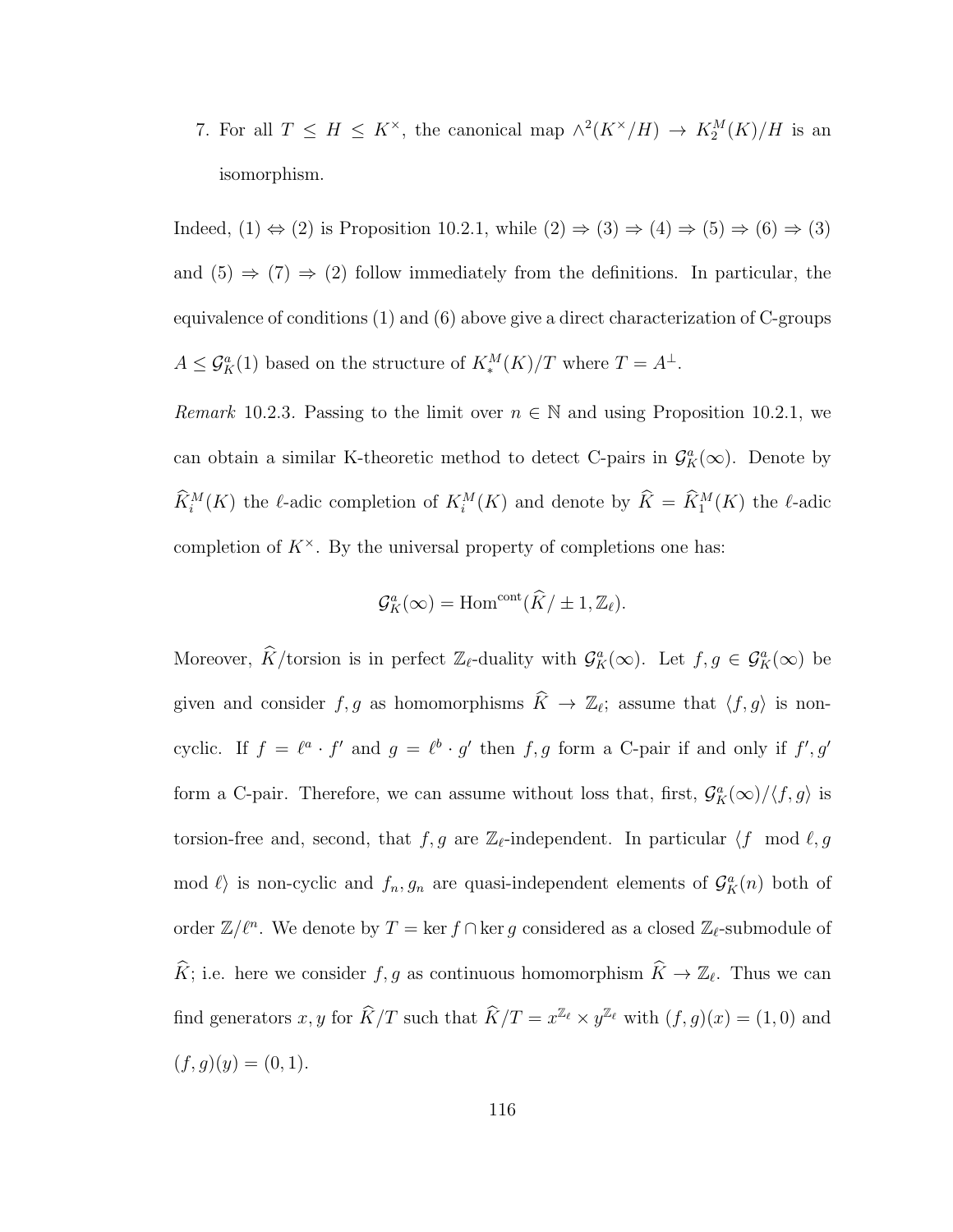Moreover, denote by  $T_n = \ker f_n \cap \ker g_n$ , and observe that  $\widehat{K}/T = \lim_n K^{\times}/T_n$ . From this we see that  $\widehat{K}_2^M(K)/T = \lim_n K_2^M(K)/T_n$  is a cyclic  $\mathbb{Z}_{\ell}$ -module generated by  $\{x, y\}_T$ . Recall that f, g form a C-pair if and only if  $f_n, g_n$  form a C-pair for all  $n \in \mathbb{N}$ . We thus deduce from Proposition 10.2.1 that  $f, g$  form a C-pair if and only if  $\{x, y\}_T$  has infinite order – i.e.  $\widehat{K}_2^M(K)/T = \mathbb{Z}_{\ell} \cdot \{x, y\}_T \cong \mathbb{Z}_{\ell}$ . Thus, we see that f, g form a C-pair if and only if the canonical map  $\hat{\wedge}^2(\hat{K}/T) \to \hat{K}_2^M(K)/T$  is an isomorphism.

Furthermore, one should remark that Proposition 10.2.1 allows us to detect valuations using the Milnor K-theory of the field. Indeed, using the results of Chapter 8, we need to construct  $\mathcal{G}_{K}^{a}(n)$  along with the C-pairs from Milnor K-theory. First, assume that  $\ell$  is odd and n is finite. Then  $\mathcal{G}_{K}^{a}(n) = \text{Hom}(K^{\times}/\ell^{n}, \mathbb{Z}/\ell^{n}) =$  $\text{Hom}(K_1^M(K)/\ell^n,\mathbb{Z}/\ell^n)$ , and Proposition 10.2.1 shows how to detect precisely the C-pairs in  $\mathcal{G}_{K}^{a}(n)$  using  $K_{*}^{M}(K)/\ell^{n}$ . Thus, one can detect valuations of K using  $K_*^M(K)/\ell^N$  when N is sufficiently large with respect to n.

On the other hand, if  $\ell = 2$ , consider the kernel H of the map:

$$
K^\times / 2^{n+1} \xrightarrow{x \mapsto x^2} K^\times / 2^{n+1}.
$$

Then  $K^{\times}/\langle K^{\times 2^n}, -1 \rangle = (K^{\times}/2^{n+1})/H$ . Thus, we can reconstruct  $\mathcal{G}_K^a(n)$  from  $K^{\times}/2^{n+1} = K_1^M(K)/2^{n+1}$  and furthermore detect C-pairs using Proposition 10.2.1 from  $K_*^M(K)/2^{n+1}$  and/or  $K_*^M(K)/2^n$ . Again, one can therefore detect valuations of K using  $K_*^M(K)/2^N$  when N is sufficiently large with respect to n.

Lastly, if  $n = \infty$  and  $\ell$  is arbitrary, we consider  $\hat{K} = \hat{K}_1^M(K)$  and observe that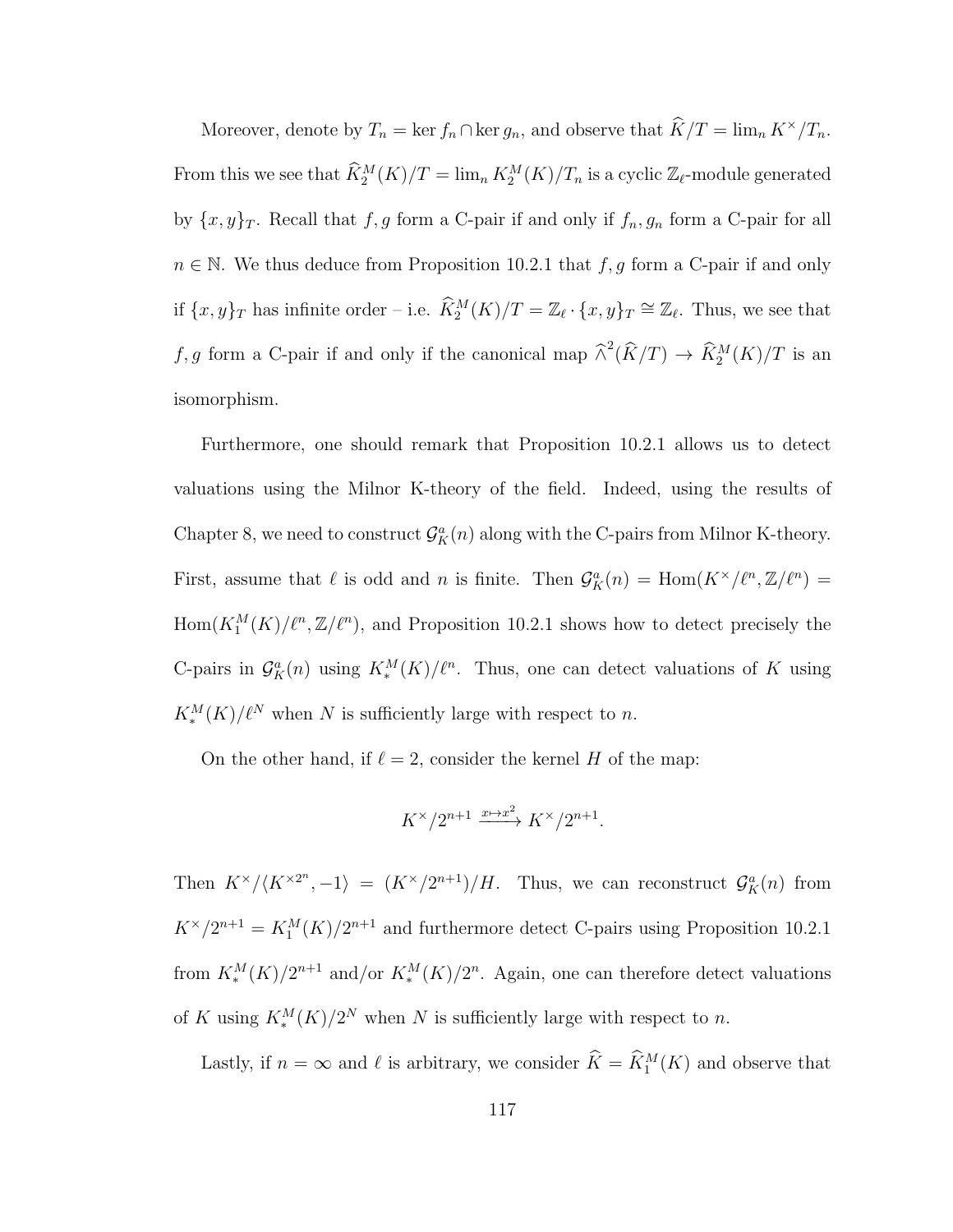the image of  $-1$  in  $\widehat{K}$  is either trivial or is the unique element in  $\widehat{K}$  whose square is trivial. Thus, we obtain  $\mathcal{G}_{K}^{a}(\infty) = \text{Hom}(\widehat{K}/\pm 1,\mathbb{Z}_{\ell})$  from  $\widehat{K}_{1}^{M}(K)$ . Also, by the discussion above, we obtain the C-pairs in  $\mathcal{G}_{K}^{a}(\infty)$  from  $\widehat{K}_{*}^{M}(K)$ . Thus, one can detect valuations of K using  $\hat{K}_{*}^{M}(K)$ .

In particular, if K is a field of characteristic different from  $\ell$ , we obtain a recipe to detect valuations  $v \in V_{K,n}$  using the cup-product structure of the cohomology ring  $H^*(K, \Lambda_N(*))$  where  $N \geq n$  is sufficiently large (as above). In the presence of sufficiently many roots of unity (or if  $n = 1, \infty$ ), this provides a recipe to recover the corresponding maps  $H^1(K, \Lambda_n(1)) = K^\times/\ell^n \stackrel{v}{\to} \Gamma_v/\ell^n$  for  $v \in \mathcal{V}_{K,n}$  as dual to the inclusion  $I_v(n) \hookrightarrow \mathcal{G}_K^a(n)$ , resp.  $H^1(K,\mathbb{Z}_{\ell}(1)) = \hat{K} \stackrel{\hat{v}}{\rightarrow} \widehat{\Gamma}_v$  as dual to the inclusion  $I_v(\infty) \hookrightarrow \mathcal{G}_K(\infty).$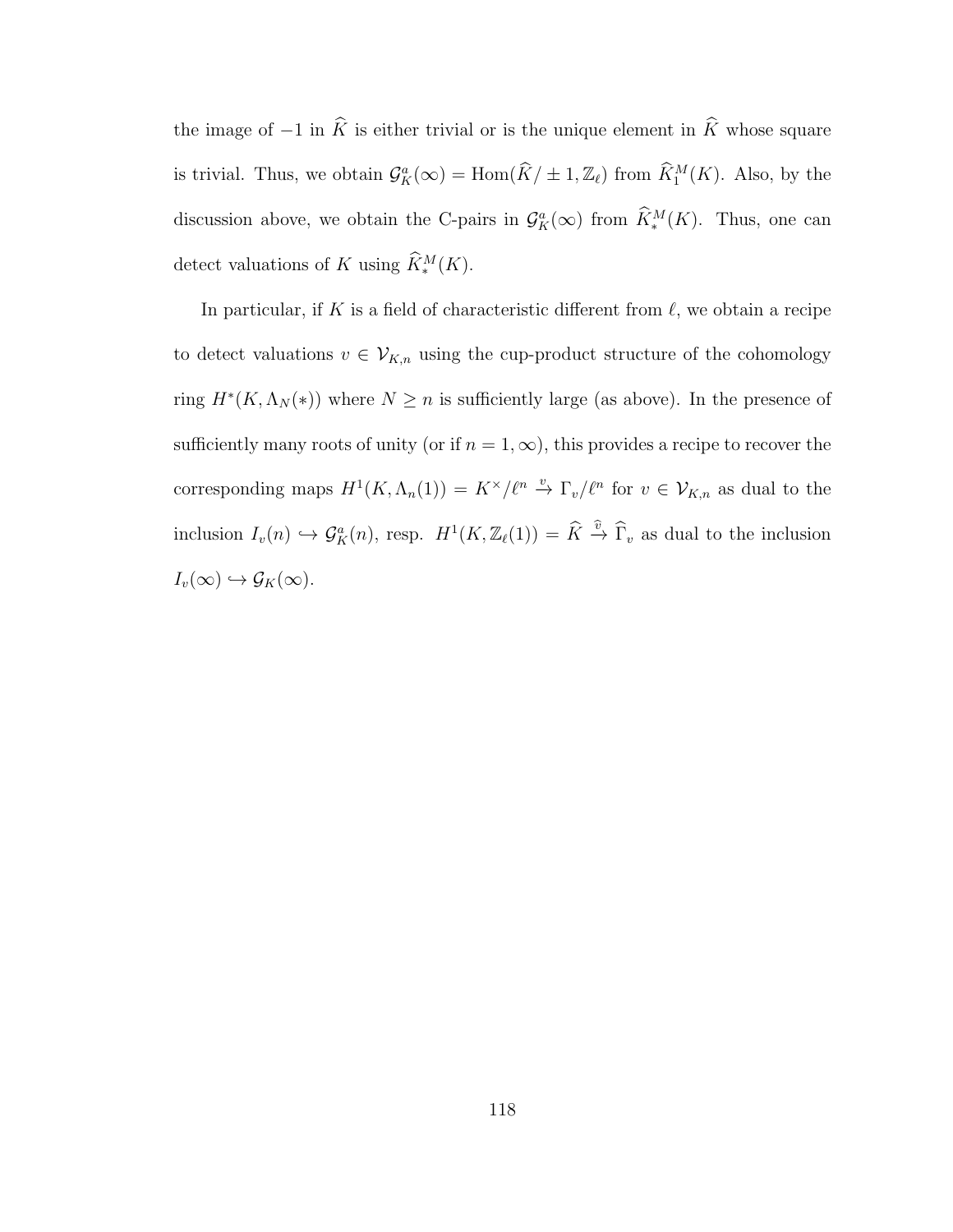# Part III

# Detecting Valuations: the Galois

# Theoretical Setting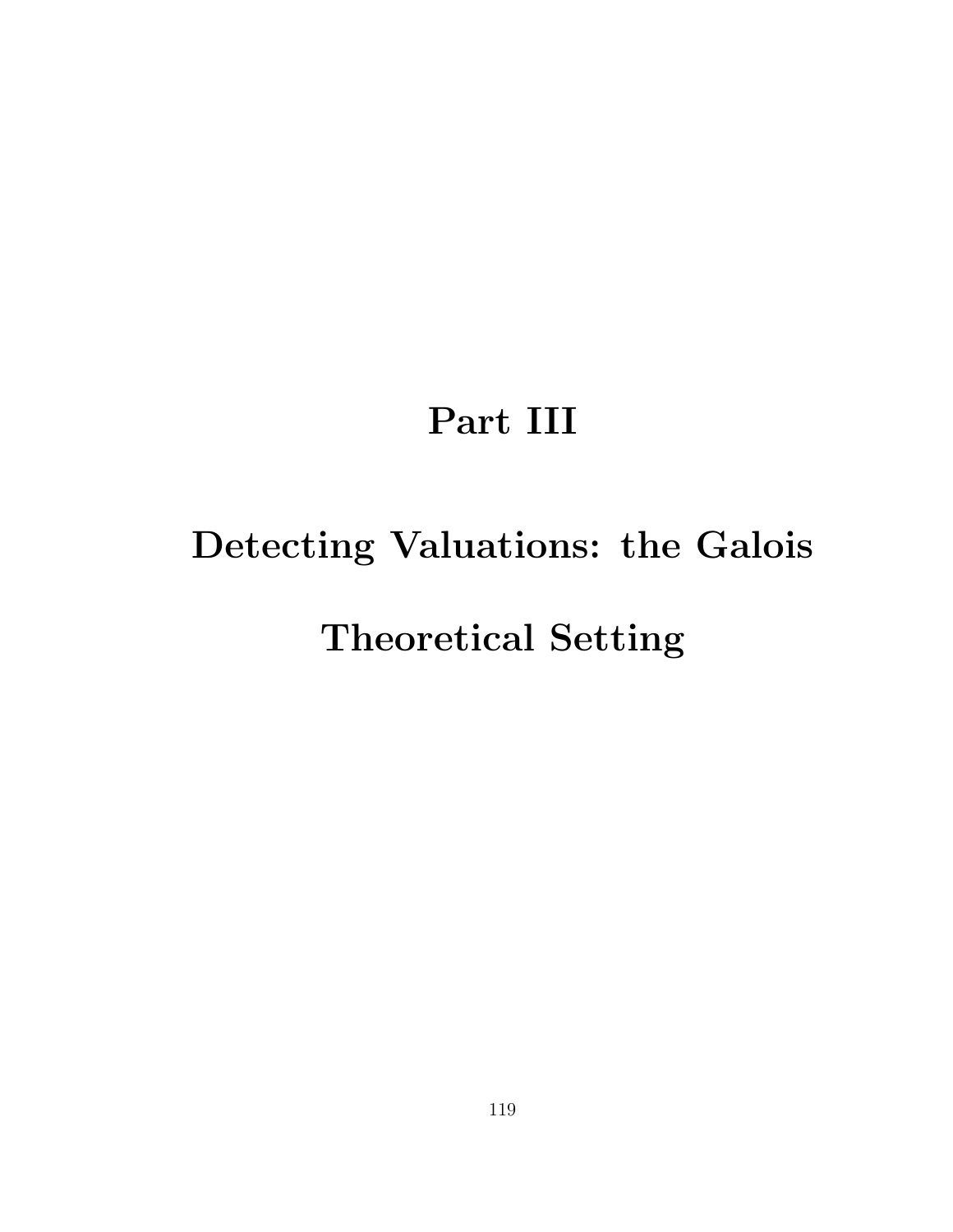### Chapter 11

# Galois Cohomology

Let K be a field of characteristic different from  $\ell$  such that  $\mu_{\ell} \subset K$ . Recall that  $K(\ell)$  denotes the maximal pro- $\ell$  Galois extension of K (inside some chosen algebraic closure) and that  $\mathcal{G}_K = \text{Gal}(K(\ell)|K)$  denotes the maximal pro- $\ell$  Galois group of K. Also recall that  $\mathcal{G}_{K}^{a,n}$  denotes the maximal  $\Lambda_{n}$ -elementary abelian quotient of  $\mathcal{G}_K$  (we reintroduce this notation below). In this chapter we will build up the required cohomological machinery which will be required for Chapter 12. In the following chapter, we give a Galois-theoretic characterization of the C-pair property of elements  $f, g \in \mathcal{G}_K^a(n)$  under an identification  $\mathcal{G}_K^{a,n}$  $\mathcal{G}_K^{a,n} \cong \mathcal{G}_K^a(n)$ , for fields K such that Char  $K \neq \ell$  and  $\mu_{2\ell^n} \subset K$ , via Kummer theory. Throughout Chapters 11, 12 and 13 we will work with a fixed  $n \in \overline{\mathbb{N}}$ .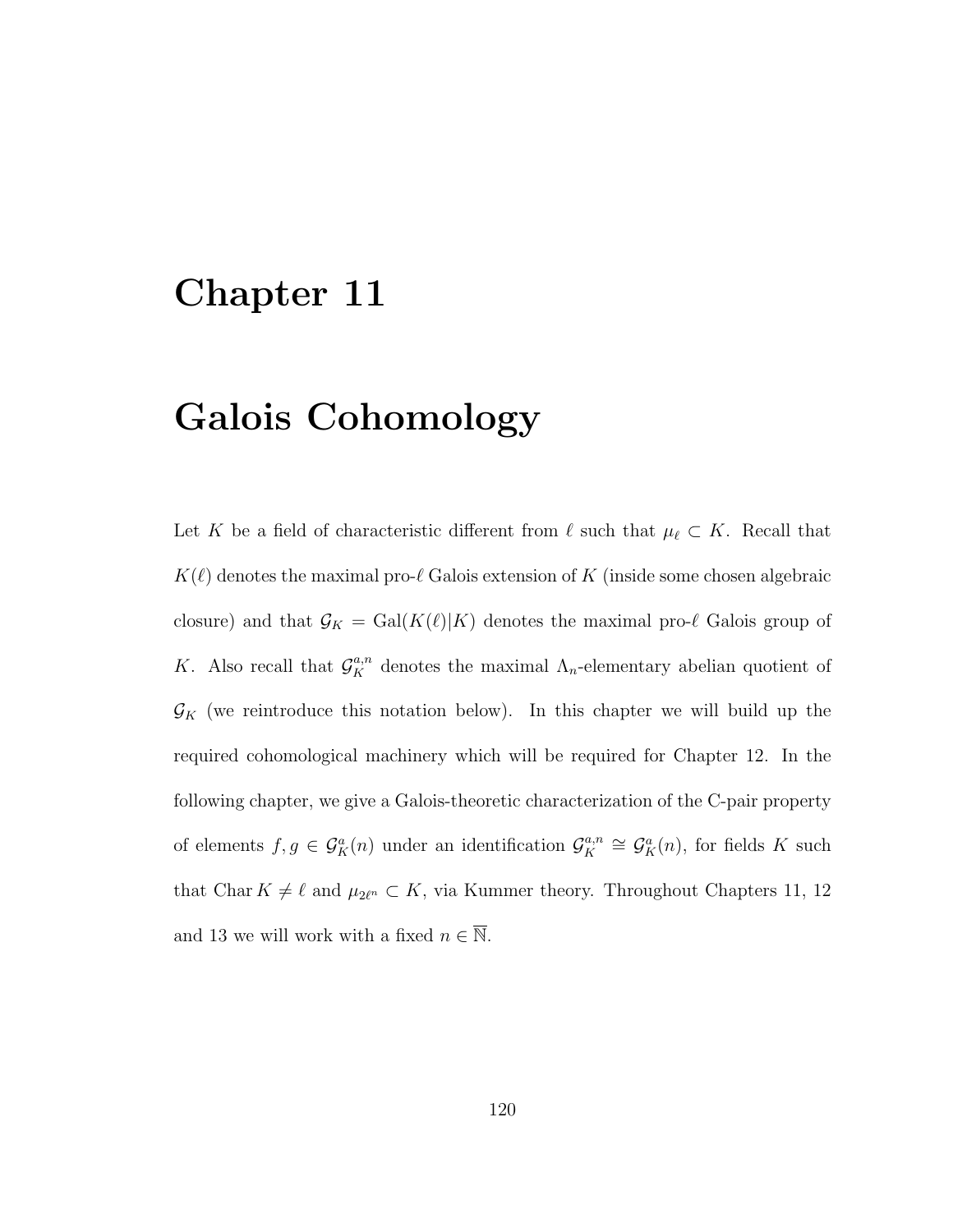### 11.1 Central Descending Series

Let G be an arbitrary pro- $\ell$  group. We recall the  $\Lambda_n$ -central descending series of G:

$$
\mathcal{G}^{(1,n)}=\mathcal{G},\quad \mathcal{G}^{(m+1,n)}=[\mathcal{G},\mathcal{G}^{(m,n)}]\cdot(\mathcal{G}^{(m,n)})^{\ell^n}.
$$

For simplicity we denote by  $\mathcal{G}^{a,n} = \mathcal{G}/\mathcal{G}^{(2,n)}$  and  $\mathcal{G}^{c,n} = \mathcal{G}/\mathcal{G}^{(3,n)}$ .

We will denote by  $H^*(\mathcal{G}) := H^*_{\text{cont}}(\mathcal{G}, \Lambda_n)$  throughout this section. Recall, if n is finite, that the short exact sequence:

$$
1 \to \mathbb{Z}/\ell^n \xrightarrow{\ell^n} \mathbb{Z}/\ell^{2n} \to \mathbb{Z}/\ell^n \to 1
$$

produces the Bockstein homomorphism:

$$
\beta: H^1(\mathcal{G}) \to H^2(\mathcal{G})
$$

which is the connecting homomorphism in the associated long exact sequence in cohomology. Note that the Bockstein map  $\beta$  is taken to be the trivial homomorphism if  $n = \infty$ .

One has a well-defined  $\Lambda_n$ -bilinear map:

$$
[\bullet,\bullet]:\mathcal{G}^{a,n}\times\mathcal{G}^{a,n}\to\mathcal{G}^{(2,n)}/\mathcal{G}^{(3,n)}
$$

defined by  $[\sigma, \tau] = \tilde{\sigma}^{-1} \tilde{\tau}^{-1} \tilde{\sigma} \tilde{\tau}$  where  $\tilde{\sigma} \in \mathcal{G}^{c,n}$  resp.  $\tilde{\tau} \in \mathcal{G}^{c,n}$  denotes a lift of  $\sigma \in \mathcal{G}^{a,n}$ resp.  $\tau \in \mathcal{G}^{a,n}$  to  $\mathcal{G}^{c,n}$ . Similarly, one has a map:

$$
(\bullet)^{\pi}: \mathcal{G}^{a,n} \to \mathcal{G}^{(2,n)}/\mathcal{G}^{(3,n)}
$$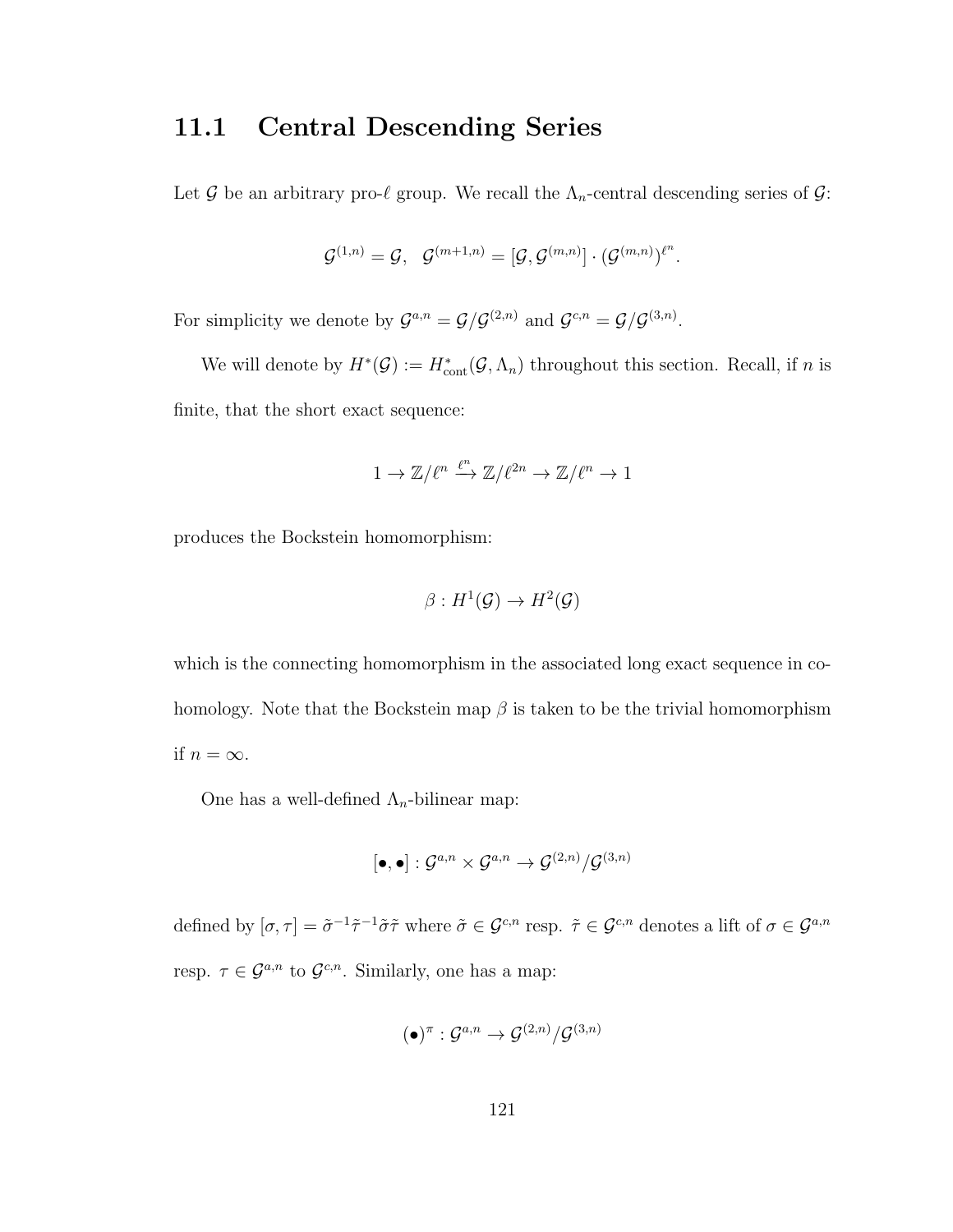defined by  $\sigma^{\pi} = \tilde{\sigma}^{\ell^n}$  (here we define  $\sigma^{\pi} = 0$  if  $n = \infty$ ) where again  $\tilde{\sigma} \in \mathcal{G}^{c,n}$  denotes some lift of  $\sigma \in \mathcal{G}^{a,n}$  to  $\mathcal{G}^{c,n}$ . The map  $\sigma \mapsto \sigma^{\pi}$  is  $\Lambda_n$ -linear if  $\ell \neq 2$ . We will denote  $\sigma^{\beta} = 2 \cdot \sigma^{\pi}$ ; thus the map  $(\bullet)^{\beta} : \mathcal{G}^{a,n} \to \mathcal{G}^{(2,n)}/\mathcal{G}^{(3,n)}$  is  $\Lambda_n$ -linear regardless of  $\ell$  (see [NSW08] Proposition 3.8.3).

**Lemma 11.1.1.** Let  $\mathcal G$  be a pro- $\ell$  group. Then

$$
\ker(H^2(\mathcal{G}^{a,n}) \to H^2(\mathcal{G})) = \ker(H^2(\mathcal{G}^{a,n}) \to H^2(\mathcal{G}^{c,n})).
$$

In particular, let  $f, g \in Hom(\mathcal{G}, \Lambda_n) = H^1(\mathcal{G}^{a,n}) = H^1(\mathcal{G}^{c,n}) = H^1(\mathcal{G})$  be given. The following are equivalent:

- 1.  $f \cup g = 0 \in H^2(\mathcal{G})$ .
- 2.  $f \cup g = 0 \in H^2(\mathcal{G}^{c,n}).$

Proof. The fact that

$$
\ker(H^2(\mathcal{G}^{a,n}) \to H^2(\mathcal{G})) \supset \ker(H^2(\mathcal{G}^{a,n}) \to H^2(\mathcal{G}^{c,n}))
$$

is trivial. Assume that  $x \in \text{ker}(H^2(\mathcal{G}^{a,n}) \to H^2(\mathcal{G}))$  and consider the spectral sequence in cohomology associated to the group extension  $\mathcal{G} \to \mathcal{G}^{a,n}$ . Then  $x = d_2(\xi)$ for some  $\xi \in H^1(\mathcal{G}^{(2,n)})^{\mathcal{G}}$ . Observe that the inflation map  $H^1(\mathcal{G}^{(2,n)}/\mathcal{G}^{(3,n)})^{\mathcal{G}^{c,n}} \to$  $H^1(\mathcal{G}^{(2,n)})^{\mathcal{G}}$  is an isomorphism. By the functoriality of the spectral sequence associated to a group extension above versus the group extension  $\mathcal{G}^{c,n} \to \mathcal{G}^{a,n}$ , we deduce that  $x \in \text{ker}(H^2(\mathcal{G}^{a,n}) \to H^2(\mathcal{G}^{c,n}))$  as required.  $\Box$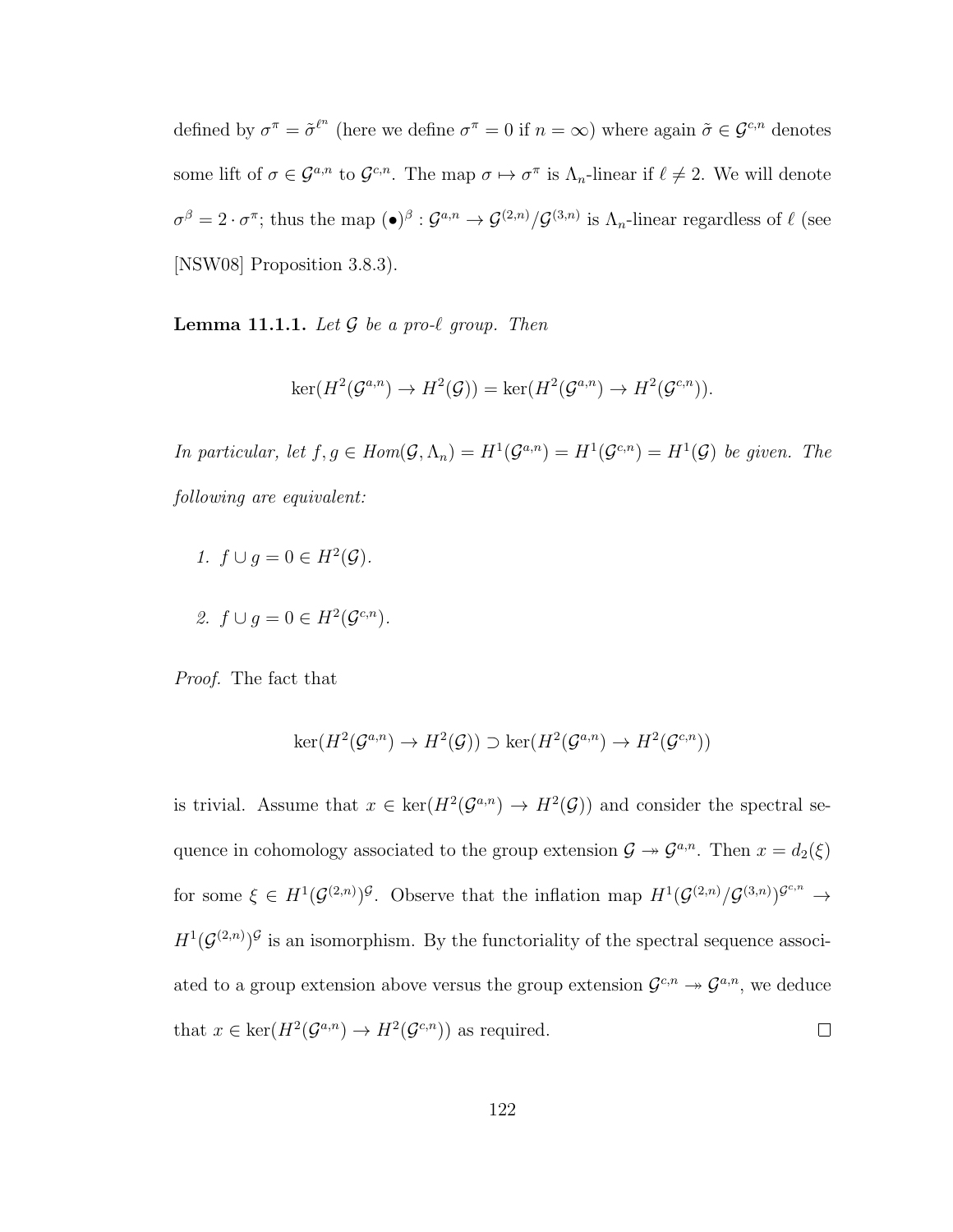**Definition 11.1.2.** Let G be a pro- $\ell$  group and let  $\sigma, \tau \in \mathcal{G}^{a,n}$  be given. We say that  $\sigma, \tau$  form a CL-pair provided that:

$$
[\sigma, \tau] \in \langle \sigma^{\beta}, \tau^{\beta} \rangle.
$$

If  $\ell \neq 2$  we note that this condition is equivalent to  $[\sigma, \tau] \in \langle \sigma^{\pi}, \tau^{\pi} \rangle$  as 2 is invertible in  $\Lambda_n$ . Furthermore, as  $(\bullet)^{\beta}$  is linear and  $[\bullet, \bullet]$  is bilinear, if  $\langle \sigma', \tau' \rangle = \langle \sigma, \tau \rangle$  and  $\sigma, \tau$  form a CL-pair, then  $\sigma', \tau'$  form a CL-pair as well. A subgroup  $A \leq \mathcal{G}^{a,n}$  will be called a CL-group provided that any pair of elements  $\sigma, \tau \in A$  form a CL-pair.

For a subgroup  $A \leq \mathcal{G}^{a,n}$ , we denote by  $\mathbf{I}^{\mathrm{CL}}(A)$  the subset:

$$
\mathbf{I}^{\mathrm{CL}}(A) = \{ \sigma \in A : \forall \tau \in A, \ \sigma, \tau \ \text{ form a CL-pair.} \}
$$

and call  $I^{CL}(A)$  the CL-center of A. In particular, A is a CL-group if and only if  $A = \mathbf{I}^{\mathrm{CL}}(A).$ 

Remark 11.1.3. Let G be a pro- $\ell$  group and let  $A \leq \mathcal{G}^{a,n}$  be given. Suppose  $A = \langle \sigma_i \rangle_i$ is generated by  $(\sigma_i)_i$ . Note, the fact that  $(\sigma_i)_i$  are pairwise CL does not imply that A is CL for a general pro- $\ell$  group  $\mathcal G$ . This fact will be a consequence of Theorem 12.0.2 in the case where  $\mathcal{G} = \mathcal{G}_K$  for a field K of characteristic different from  $\ell$  which contains  $\mu_{2\ell^n}$ .

Furthermore, suppose A is an arbitrary subgroup of  $\mathcal{G}^{a,n}$ . We note that  $\mathbf{I}^{\mathrm{CL}}(A)$ is not a subgroup of A but merely a subset. It will be a consequence of Theorem 12.0.2, in the case where  $\mathcal{G} = \mathcal{G}_K$  for a field K as above, that  $\mathbf{I}^{\mathrm{CL}}(A) \leq A$  is indeed a subgroup which agrees with  $\mathbf{I}^{\mathbf{C}}(A)$  of Part II under the Kummer identification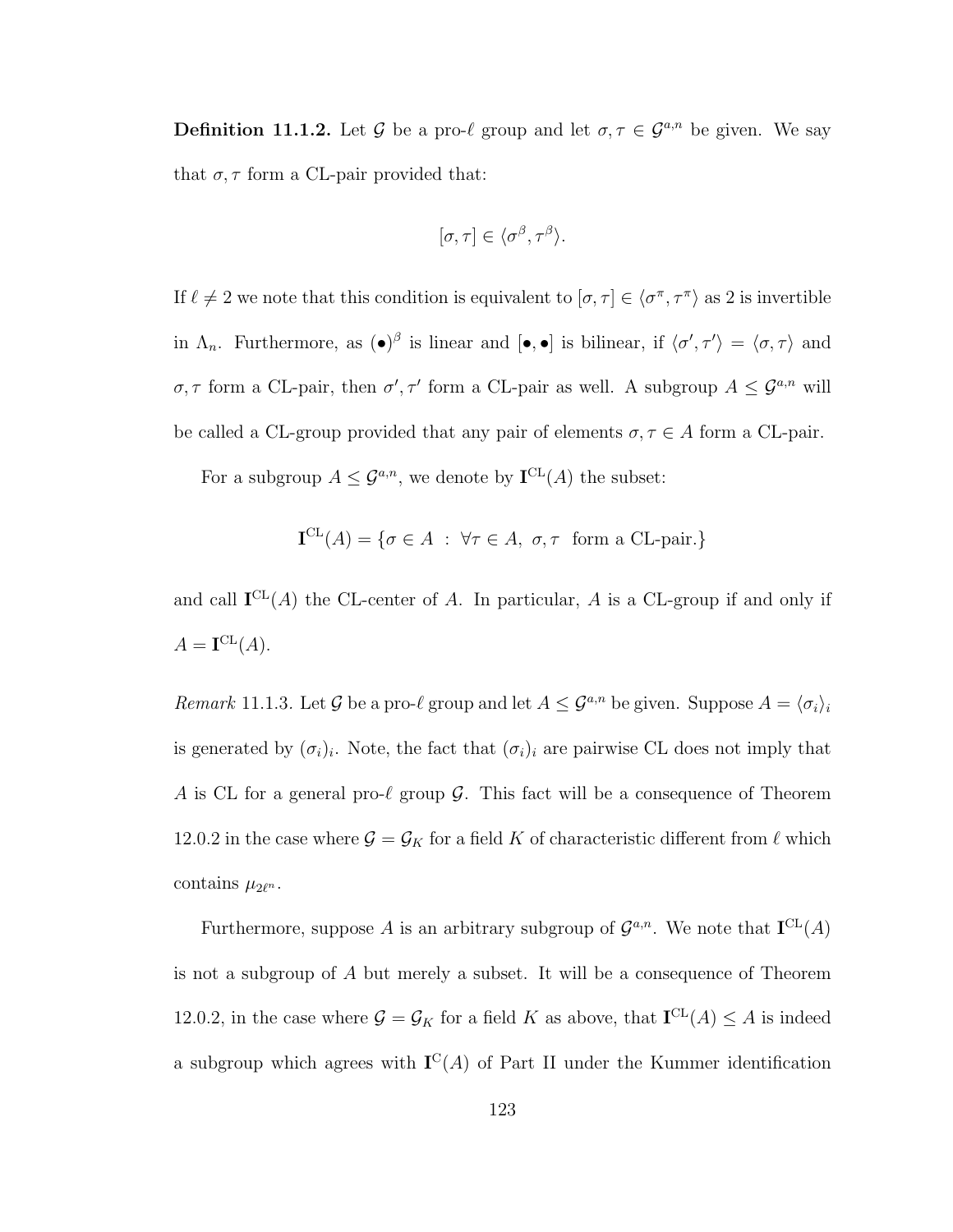$$
\mathcal{G}_K^{a,n} = \text{Hom}(K^\times, \Lambda_n(1)) \cong \mathcal{G}_K^a(n).
$$

### 11.2 Free Presentations

We now recall some basic facts about free presentations of  $\text{pro-}\ell$  groups. For a reference, see e.g. [NSW08] Chapter 3.9. Let  $\mathcal G$  be a pro- $\ell$  group and  $S \to \mathcal G$  a free presentation such that the induced map  $S^{a,n} \to \mathcal{G}^{a,n}$  is an isomorphism, and denote by T the kernel of  $S \to \mathcal{G}$ . Say that  $(\tilde{\gamma}_i)_{i \in \Lambda}$  is a free generating set of S and denote the image of  $\tilde{\gamma}_i$  in  $S^{a,n}$  by  $\gamma_i$ ; we consider  $\gamma_i$  also as an element of  $\mathcal{G}^{a,n}$  via the isomorphism above. We furthermore denote by  $(x_i)_{i \in \Lambda}$  the  $\Lambda_n$ -basis for  $H^1(S)$ which is dual to  $(\gamma_i)_i$  and choose a total ordering for the index set  $\Lambda$ ; by abuse of notation, we will also denote by  $(x_i)_{i \in \Lambda}$  the corresponding  $\Lambda_n$ -basis for  $H^1(\mathcal{G})$  given by the canonical isomorphism  $H^1(\mathcal{G}) \stackrel{\cong}{\to} H^1(S)$ . Every element of  $S^{(2,n)}/S^{(3,n)}$  has a unique representation as:

$$
\rho = \prod_{i < j} [\gamma_i, \gamma_j]^{a_{ij}(\rho)} \cdot \prod_r (\gamma_r^{\pi})^{b_r(\rho)}.
$$

As  $T \leq S^{(2,n)}$ , we can restrict  $a_{ij}$  and  $b_r$  to homomorphisms  $T \to \Lambda_n$ . Moreover, the spectral sequence associated to the extension:

$$
1 \to T \to S \to \mathcal{G} \to 1
$$

induces an isomorphism  $d_2: H^1(T)^{\mathcal{G}} \to H^2(\mathcal{G})$ . This is because both S and T have l-cohomological dimension  $\leq 1$  and the inflation  $H^1(\mathcal{G}) \to H^1(S)$  is an isomorphism.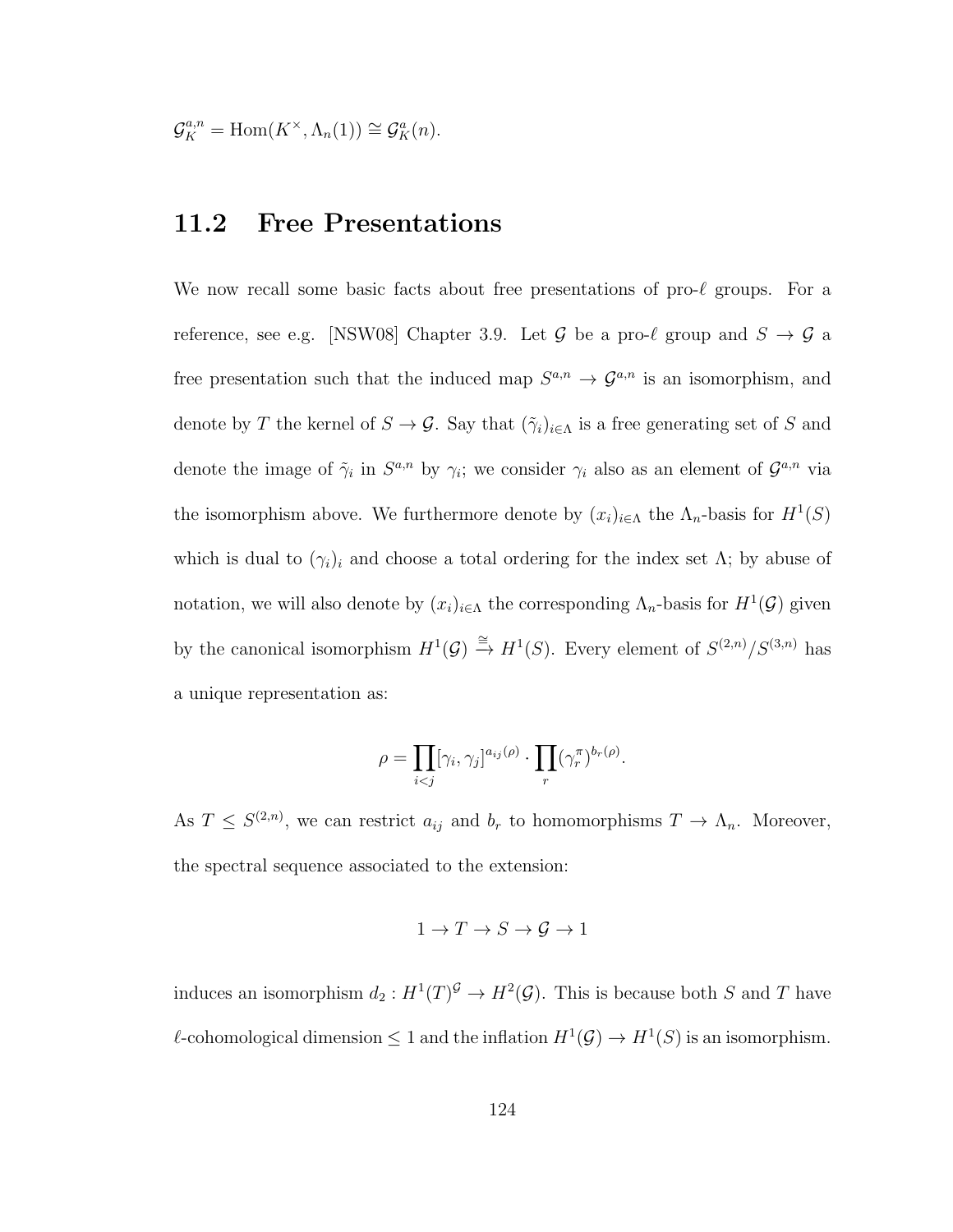Thus, we obtain a canonical perfect pairing:

$$
(\bullet, \bullet) : H^2(\mathcal{G}) \times \left(\frac{T}{[S, T] \cdot T^{\ell^n}}\right) \to \Lambda_n
$$

defined by  $(\xi, \rho) = (d_2^{-1}\xi)(\rho)$ . We can describe this pairing explicitly using the cup product and Bockstein (see [NSW08] Propositions 3.9.13 and 3.9.14) as follows:

 $\bullet$   $(x_i \cup x_j, \bullet) = -a_{ij}(\bullet), i < j.$ 

$$
\bullet \ (\beta x_r, \bullet) = -b_r(\bullet).
$$

Suppose that K is a field with Char  $K \neq \ell$  and  $\mu_{2\ell^n} \subset K$ , as above. In this context, we will fix, once and for all, an isomorphism of  $G_K$ -modules  $\Lambda_n(1) \cong \Lambda_n$ and use it tacitly throughout. Recall the canonical perfect pairing arising from Kummer theory:

$$
\mathcal{G}_{K}^{a,n} \times K^{\times}/\ell^{n} \to \mathbb{Z}/\ell^{n}(1) \text{ if } n \neq \infty, \ \mathcal{G}_{K}^{a,n} \times \widehat{K} \to \mathbb{Z}_{\ell}(1) \text{ if } n = \infty.
$$

Using our fixed isomorphism  $\Lambda_n \cong \Lambda_n(1)$ , we thus obtain an identification of  $\mathcal{G}_K^{a,n}$ K with  $\mathcal{G}_{K}^{a}(n)$  using the pairing above. On the other hand, the Merkurjev-Suslin theorem states that  $K_2^M(K)/\ell^n \cong H^2(K,\mathbb{Z}/\ell^n(2))$  if  $n \neq \infty$  resp.  $\widehat{K}_2^M(K) \cong$  $H^2(K,\mathbb{Z}_{\ell}(2))$  if  $n = \infty$ . Thus, the cup product  $H^1(K,\Lambda_n(1)) \otimes H^1(K,\Lambda_n(1)) \xrightarrow{\cup}$  $H^2(K, \Lambda_n(2))$  is surjective. In particular, the inflation map  $H^2(\mathcal{G}_K^{a,n}) \to H^2(\mathcal{G}_K)$ is surjective as well. This observation will allow us to describe  $K_2^M(K)/\ell^n$  resp.  $\widetilde{K}_2^M(K)$  via the pairings described above.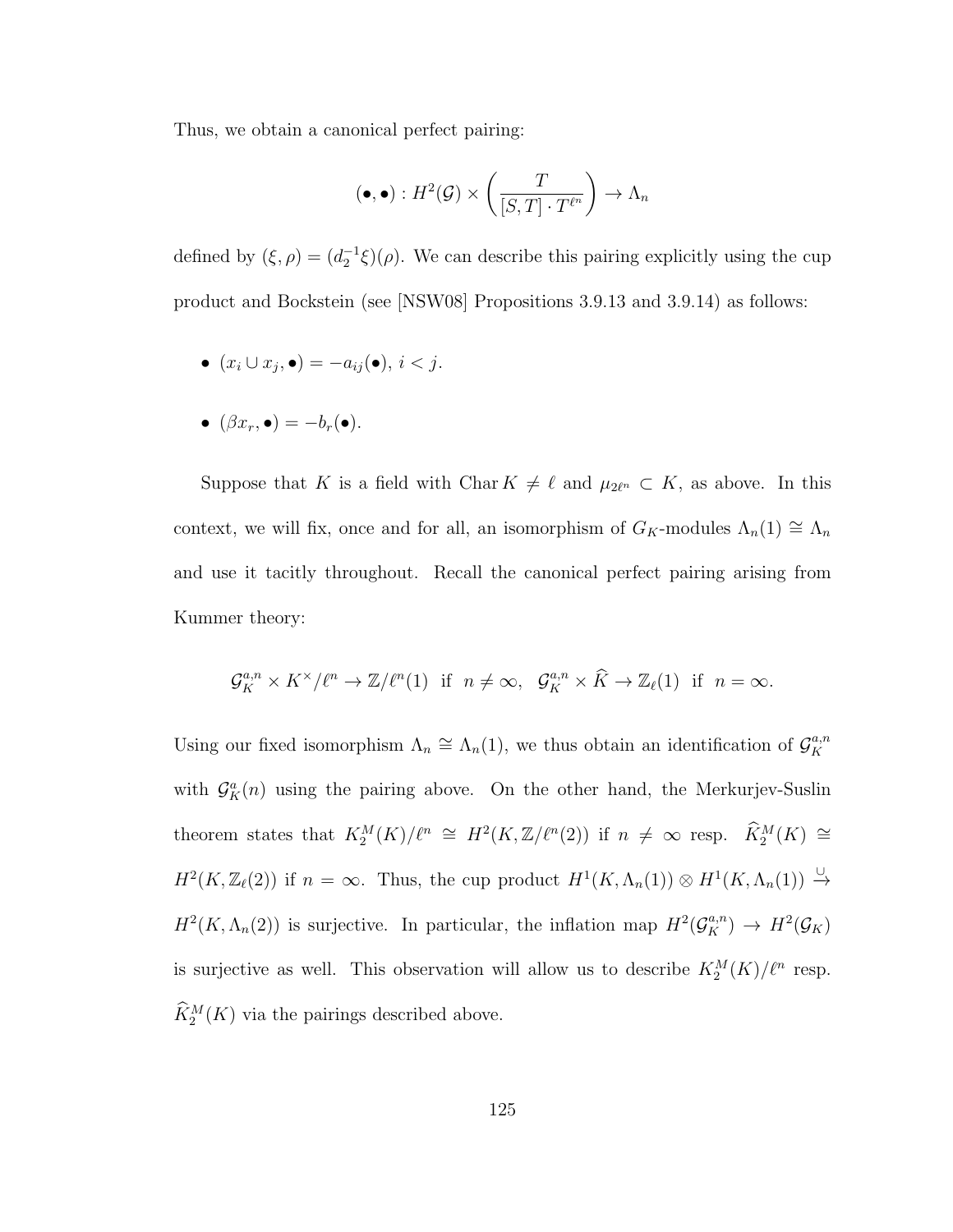**Proposition 11.2.1.** Let K be a field such that Char  $K \neq \ell$  and  $\mu_{\ell^n} \subset K$ . Choose a free presentation  $S \to \mathcal{G}_K$  where S is a free pro- $\ell$  group such that  $S^{a,n} \to \mathcal{G}_K^{a,n}$ is an isomorphism, and denote by R the kernel of the canonical surjective map  $S^{c,n} \to \mathcal{G}_K^{c,n}$ . Then one has a canonical perfect pairing:

$$
H^2(\mathcal{G}_K) \times R \to \Lambda_n
$$

induced by the free presentation. This pairing is compatible with the canonical perfect pairing:

$$
H^2(S^{a,n}) \times S^{(2,n)}/S^{(3,n)} \to \Lambda_n
$$

via the inflation map  $H^2(S^{(a,n)}) = H^2(\mathcal{G}_K^{a,n}) \to H^2(\mathcal{G}_K)$  resp. the inclusion  $R \hookrightarrow$  $S^{(2,n)}/S^{(3,n)}.$ 

*Proof.* Take a minimal free presentation  $S \to \mathcal{G}_K$  as in the proposition and denote by T the kernel of this map. The spectral sequence associated to this extension induces an isomorphism:

$$
d_2: H^1(T)^S \to H^2(\mathcal{G}_K)
$$

so it suffices to show that the canonical map:

$$
T/[S,T]T^{\ell^n} \to T \cdot S^{(3,n)}/S^{(3,n)} = R
$$

is an isomorphism; clearly this is a surjective map. Taking  $\Lambda_n$ -duals of the composition

$$
T/[S,T]T^{\ell^n}\to T\cdot S^{(3,n)}/S^{(3,n)}\hookrightarrow S^{(2,n)}/S^{(3,n)},
$$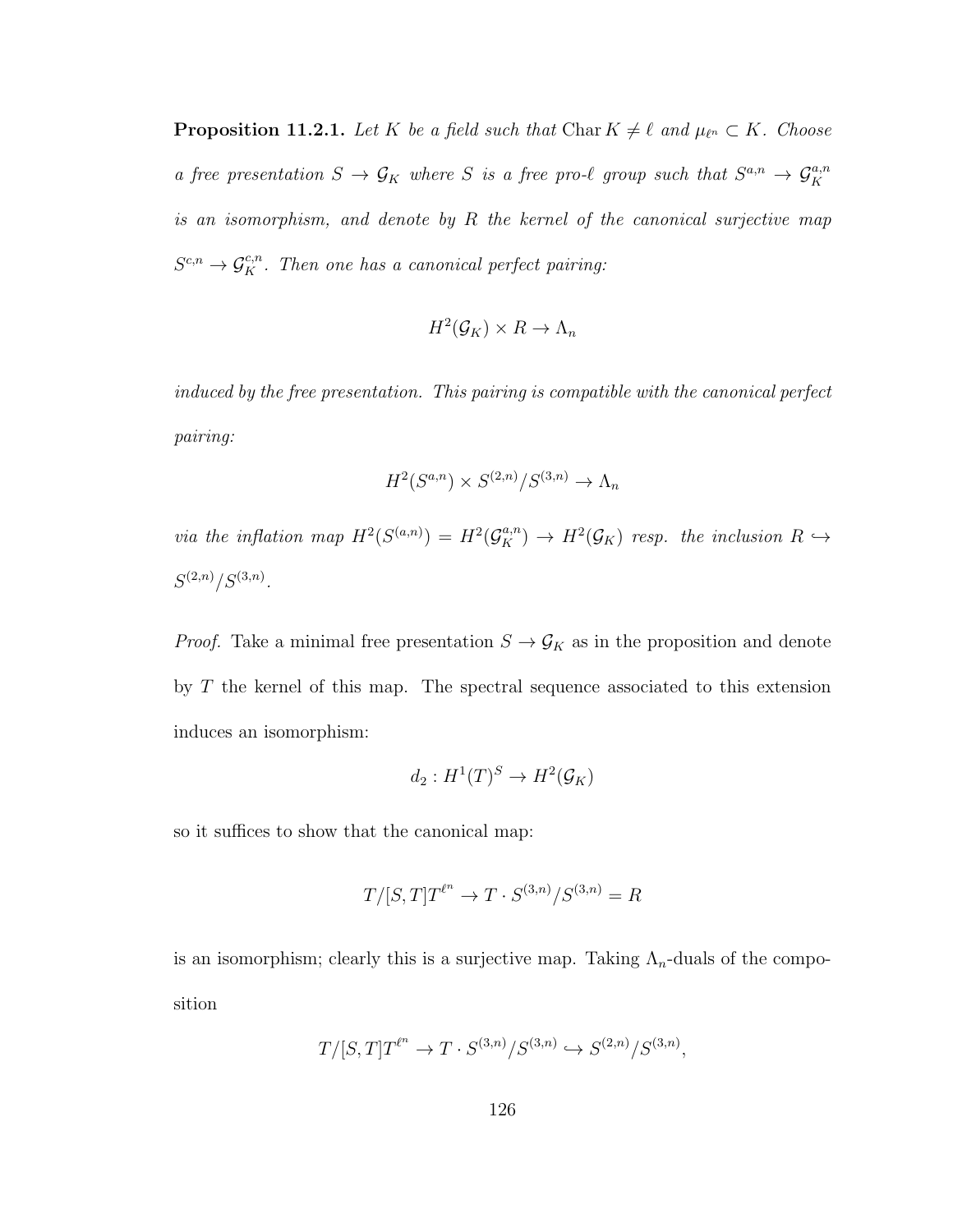we obtain the inflation map  $H^2(\mathcal{G}_K^{a,n}) \to H^2(\mathcal{G}_K)$ . This map is surjective by the Merkurjev-Suslin theorem (see the discussion preceding this proposition). Thus  $T/[S,T]T^{\ell^n} \to S^{(2,n)}/S^{(3,n)}$  is injective by Pontryagin duality so that  $T/[S,T]T^{\ell^n} \to$  $T \cdot S^{(3,n)}/S^{(3,n)} = R$  is injective as well.

The compatibility with the canonical pairing

$$
H^2(S^{a,n}) \times S^{(2,n)}/S^{(3,n)} \to \Lambda_n
$$

is immediate by the functoriality of the situation, along with our requirement that  $S^{a,n} \to \mathcal{G}_K^{a,n}$  is an isomorphism.  $\Box$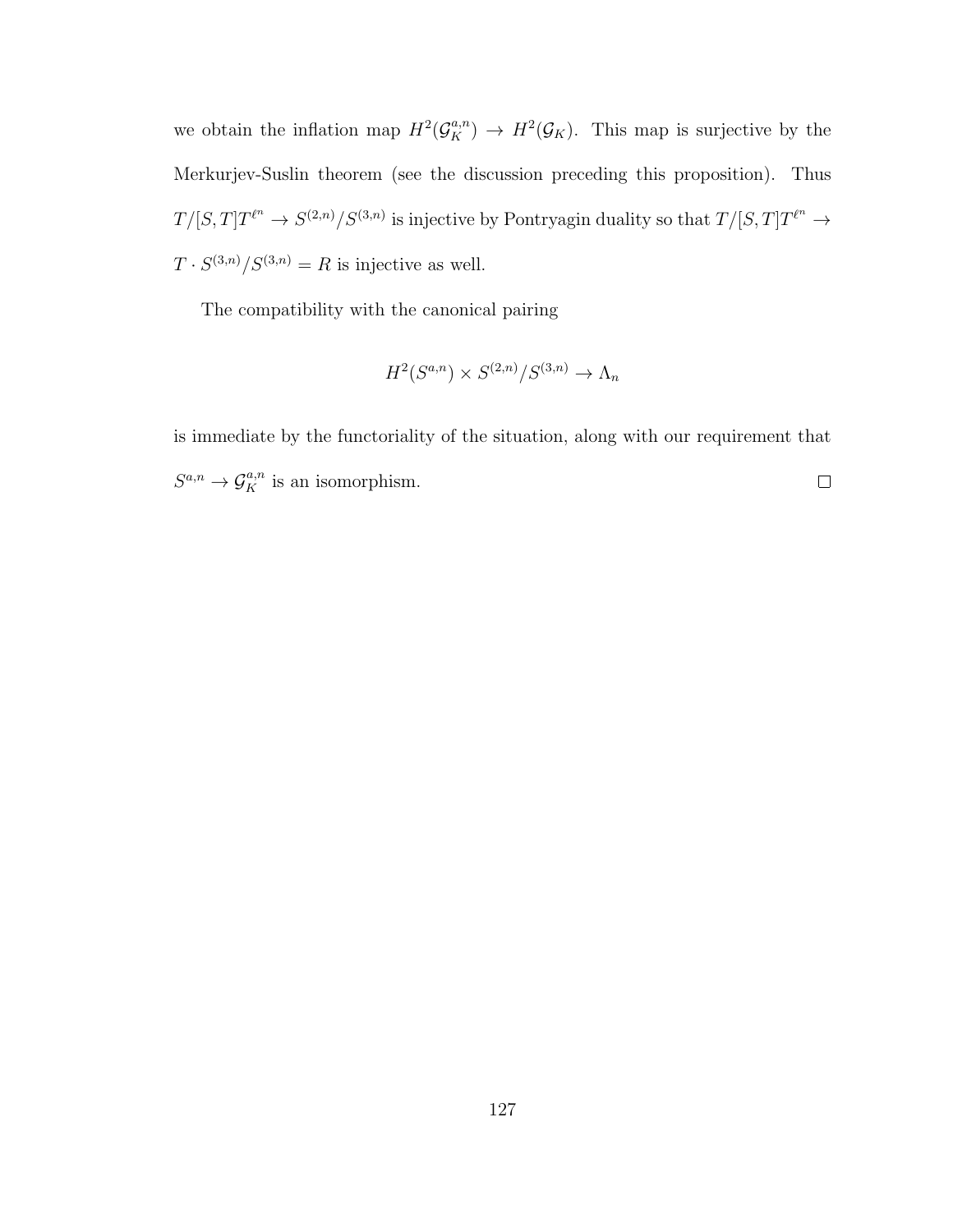### Chapter 12

# CL-pairs versus C-pairs

Having developed our general theory using C-pairs in Part II which allows us to detect valuations using the abstract notion of C-pairs, in this chapter we will apply our results to Galois theory. Namely, we will show the equivalence of our two notions – that of C-pairs (a purely abstract notion in  $\mathcal{G}_{K}^{a}(n)$ ) and that of CL-pairs (a purely group-theoretical notion in  $\mathcal{G}_K^{a,n}$  and  $\mathcal{G}_K^{c,n}$ ).

Let K be a field whose characteristic is different from  $\ell, n \in \overline{\mathbb{N}}$  and  $\mu_{\ell^n} \subset$ K, as above. Our fixed isomorphism  $\Lambda_n(1) \cong \Lambda_n$  allows us to explicitly express the Bockstein morphism  $\beta: H^1(\mathcal{G}_K, \Lambda_n) \to H^2(\mathcal{G}_K, \Lambda_n)$  using Milnor K-theory as follows. First, if  $n = \infty$  this map is trivial, so there is nothing to say. Let us assume that  $n \in \mathbb{N}$ . It seems to be well known that the cup product  $\mathbf{1} \cup \delta : H^1(\mathcal{G}_K, \mathbb{Z}/\ell^n) \otimes$  $\mu_{\ell^n} \to H^2(\mathcal{G}_K, \mu_{\ell^n})$  is precisely the map  $\beta \cup \mathbf{1}$  where  $\delta$  denotes the canonical map  $K^{\times} \to H^1(K, \mu_{\ell^n})$  (see [EM11a] Proposition 2.6 for a precise reference). Denote by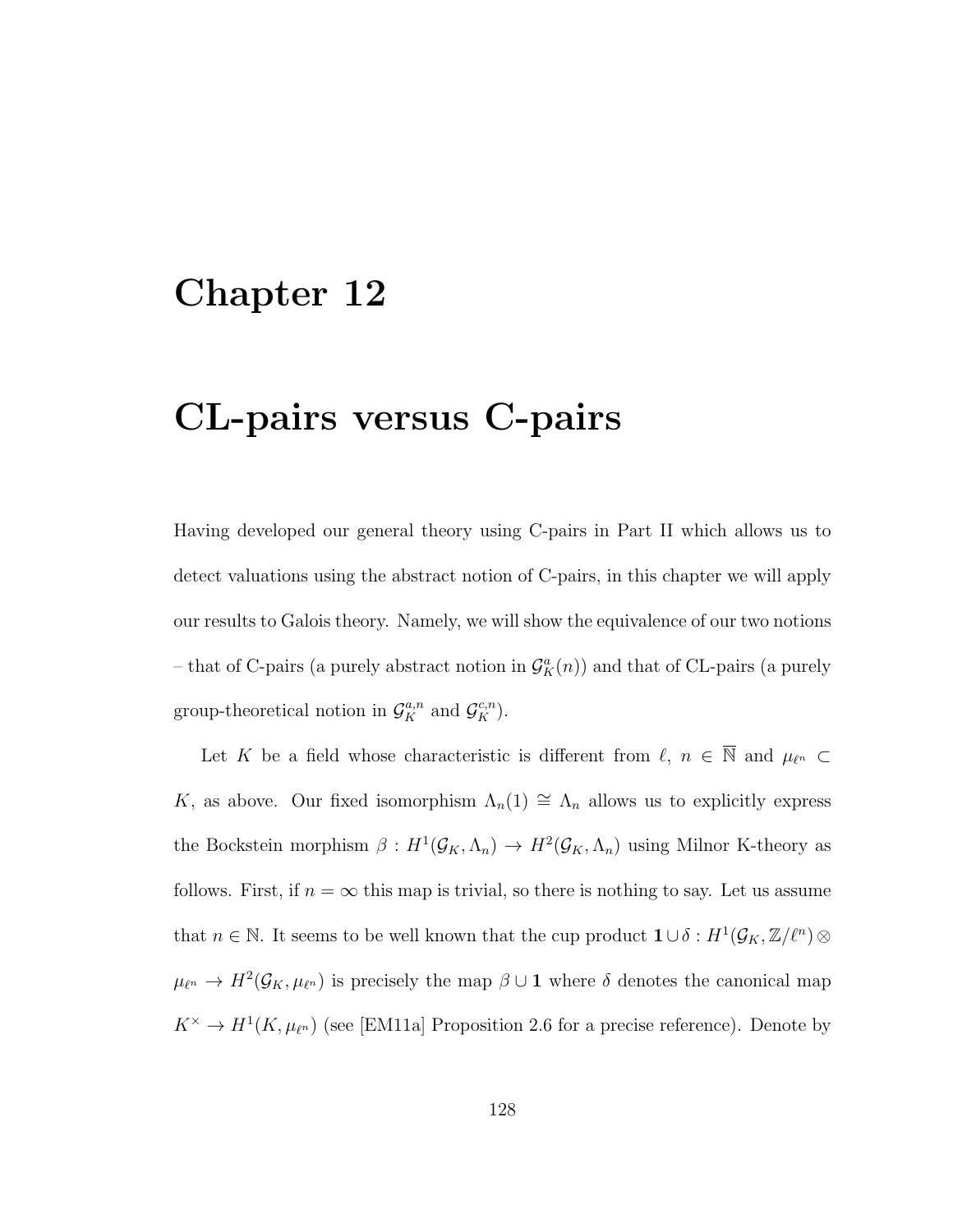$\omega$  the fixed generator of  $\mu_{\ell^n}$  which corresponds to  $1 \in \mathbb{Z}/\ell^n$  under our isomorphism  $\mu_{\ell^n} = \langle \omega \rangle \cong \mathbb{Z}/\ell^n$ . This induces isomorphisms  $H^1(\mathcal{G}_K, \mathbb{Z}/\ell^n) \cong H^1(G_K, \mu_{\ell^n}) \cong$  $K_*^M(K)/\ell^n$  and  $H^2(\mathcal{G}_K,\mathbb{Z}/\ell^n) \cong H^2(G_K,\mu_{\ell^n}^{\otimes 2}) \cong K_2^M(K)/\ell^n$ . Under these induced isomorphisms, the Bockstein morphism  $H^1(\mathcal{G}_K, \mathbb{Z}/\ell^n) \to H^2(\mathcal{G}_K, \mathbb{Z}/\ell^n)$  corresponds to the map  $K_1^M(K)/\ell^n \to K_2^M(K)/\ell^n$  defined by  $x \mapsto \{x, \omega\}$ . Namely, the following diagram commutes:

$$
K_1^M(K)/\ell^n \xrightarrow{\cong} H^1(K, \mu_{\ell^n}) \xrightarrow{\cong} H^1(\mathcal{G}_K, \mathbb{Z}/\ell^n) \xrightarrow{\operatorname{mod} H^1(\mathcal{G}_K, \mathbb{Z}/\ell^n)} H^1(\mathcal{G}_K, \mathbb{Z}/\ell^n)
$$
\n
$$
\downarrow^{\text{induced}} \qquad \qquad \downarrow^{\beta \cup \mu_{\ell^n}} \qquad \qquad \downarrow^{\beta}
$$
\n
$$
K_2^M(K)/\ell^n \xrightarrow{\cong} H^2(K, \mu_{\ell^n}) \xrightarrow{\cong} H^2(\mathcal{G}_K, \mu_{\ell^n}) \xrightarrow{\cong} H^2(\mathcal{G}_K, \mathbb{Z}/\ell^n)
$$

where the isomorphisms on the left are canonical given by the Galois symbol, while the isomorphisms on the right are induced by our fixed isomorphism  $\mu_{\ell^n} = \langle \omega \rangle \cong$  $\mathbb{Z}/\ell^n$ . We will use this fact in the remainder of the thesis without reference to this commutative diagram. Also, we will tacitly use our isomorphism  $\Lambda_n \cong \Lambda_n(1)$  to identify  $H^m(\mathcal{G}_K,\Lambda_n(i))$  with  $H^m(\mathcal{G}_K,\Lambda_n)$  whenever we're dealing with a field K which contains  $\mu_{\ell^n}$ .

**Theorem 12.0.2.** Let K be a field such that Char  $K \neq \ell$  and  $\mu_{2\ell^n} \subset K$ . Let  $\sigma, \tau \in \mathcal{G}_K^{a,n}$  be given. Consider  $\sigma, \tau$  as homomorphisms  $\sigma, \tau : K^\times \to \Lambda_n$  via our chosen isomorphism of  $G_K$ -modules  $\Lambda_n(1) \cong \Lambda_n$  and the Kummer pairing. Then σ, τ form a CL-pair if and only if they form a C-pair.

*Proof.* We can assume that  $n \in \mathbb{N}$  is finite for then we obtain the  $n = \infty$  case in the limit as in Proposition 10.2.1 along with the comment at the end of this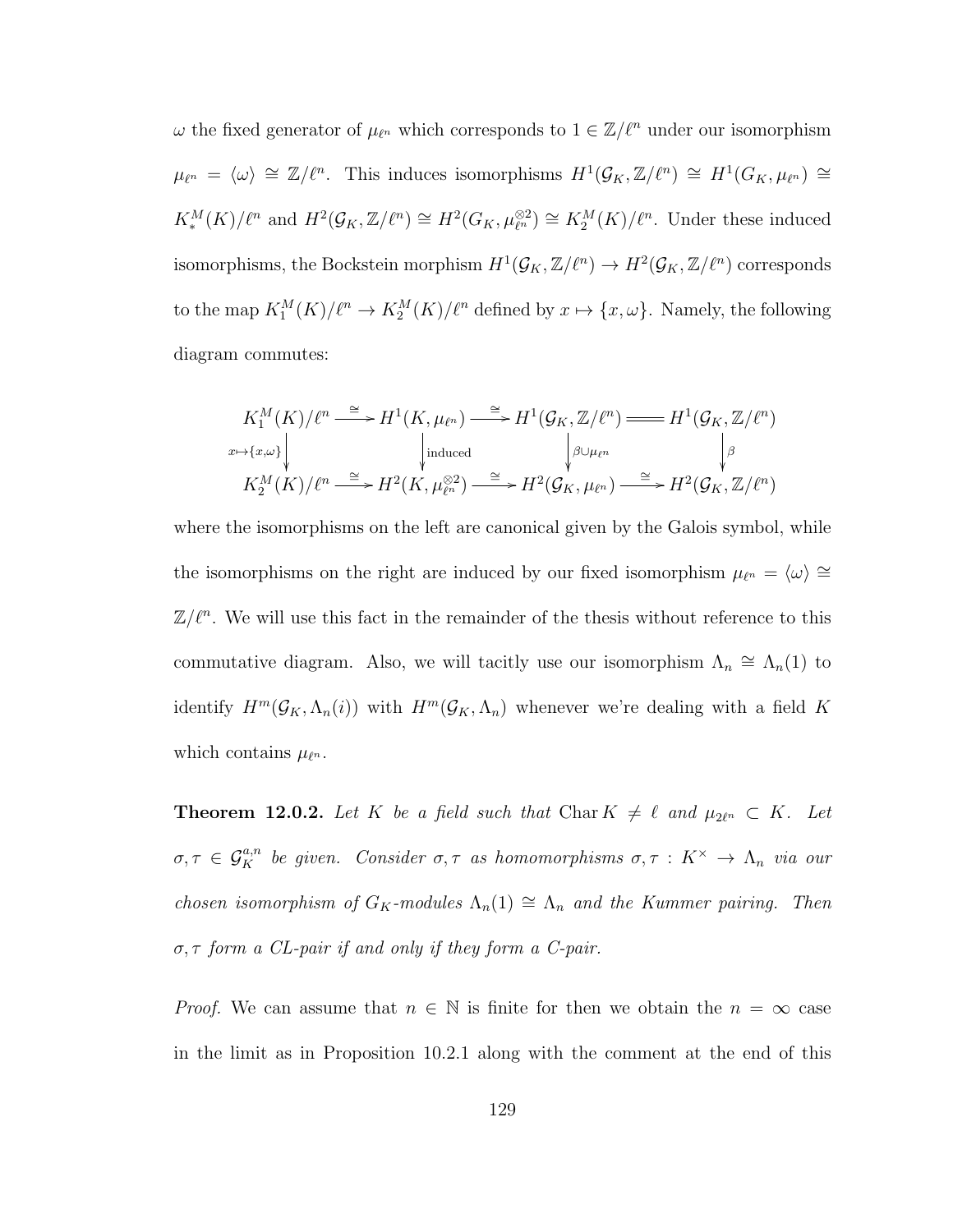proof. Also, we can assume that  $\langle \sigma, \tau \rangle$  is non-cyclic for otherwise the claim is trivial. Furthermore, we can assume without loss that  $\sigma, \tau$  are quasi-independent so that  $\langle \sigma, \tau \rangle = \langle \sigma \rangle \times \langle \tau \rangle$ . As such, we can choose a minimal generating set  $(\sigma_i)_{i\in\Lambda}$  for  $\mathcal{G}_K^{a,n}$  so that  $1,2\in\Lambda$ ,  $\sigma_1^{\ell^a}=\sigma$  and  $\sigma_2^{\ell^b}=\tau$ . We denote also by  $(\tilde{\sigma}_i)_i$ a corresponding (convergent) set of generators for  $\mathcal{G}_K$  and  $(x_i)_i$  the dual basis for  $H^1(\mathcal{G}_K) = K^\times \ell^n$  associated to  $(\sigma_i)_i$ . Consider  $\sigma_i$  as homomorphisms  $K^\times \to \Lambda_n$ and denote by  $H_0 = \ker \sigma_1 \cap \ker \sigma_2$  and  $H = \ker \sigma \cap \ker \tau$ . Then  $H_0 \leq H$ ,  $K^{\times}/H_0$ is a free rank 2  $\mathbb{Z}/\ell^n$ -module generated by  $x_1, x_2$  and  $H = \langle H_0, x_1^{\ell^{n-a}} \rangle$  $\binom{\ell^{n-a}}{1}, x_2^{\ell^{n-b}}$  $\binom{\ell^{n-o}}{2}$ .

Assume first that  $\sigma, \tau$  form a CL-pair. Denote by  $A = \langle \sigma_1, \sigma_2 \rangle$  and  $A^c = \langle \tilde{\sigma}_1, \tilde{\sigma}_2 \rangle$ mod  $\mathcal{G}_K^{(3,n)} \leq \mathcal{G}_K^{c,n}$ . Consider the following commutative diagram:

$$
H^1(\mathcal{G}_K^{a,n}) \times H^1(\mathcal{G}_K^{a,n}) \xrightarrow{\text{info} \cup} H^2(\mathcal{G}_K^{c,n})
$$
  
res×res  

$$
H^1(A) \times H^1(A) \xrightarrow{\text{info} \cup} H^2(A^c)
$$

Via our Kummer isomorphism  $H^1(\mathcal{G}_K^{a,n}) \cong K^\times \ell^n$ , the restriction map  $H^1(\mathcal{G}_K^{a,n}) \to$  $H^1(A)$  corresponds precisely to the projection  $K^\times/\ell^n \to K^\times/H_0$ . By Lemma 11.1.1, the top map factors via  $K_2^M(K)/\ell^n$  and therefore the bottom map factors via  $K_2^M(K)/H_0$ . Let F be the free pro- $\ell$  group on generators  $\tilde{\gamma}_1, \tilde{\gamma}_2$ , and consider the surjective map  $F \to A^c$  defined by  $\tilde{\gamma}_i \mapsto \tilde{\sigma}_i \mod \mathcal{G}_K^{(3,n)}$ ; denote by T the kernel this presentation  $F \to A^c$  and  $\gamma_i$  the image of  $\tilde{\gamma}_i$  in  $F^{a,n}$ . As  $\sigma_1^{\ell^a}$  $\frac{\ell^a}{1}, \sigma_2^{\ell^b}$  $l_2^{\ell}$  form a CL-pair, we see that  $T \cdot F^{(3,c)}/F^{(3,c)} = T/F^{(3,c)}$  contains an element of the form:

$$
\rho = [\gamma_1, \gamma_2]^{\ell^{a+b}} \cdot (\gamma_1^{\beta})^{c_1 \cdot \ell^a} \cdot (\gamma_2^{\beta})^{c_2 \cdot \ell^b}.
$$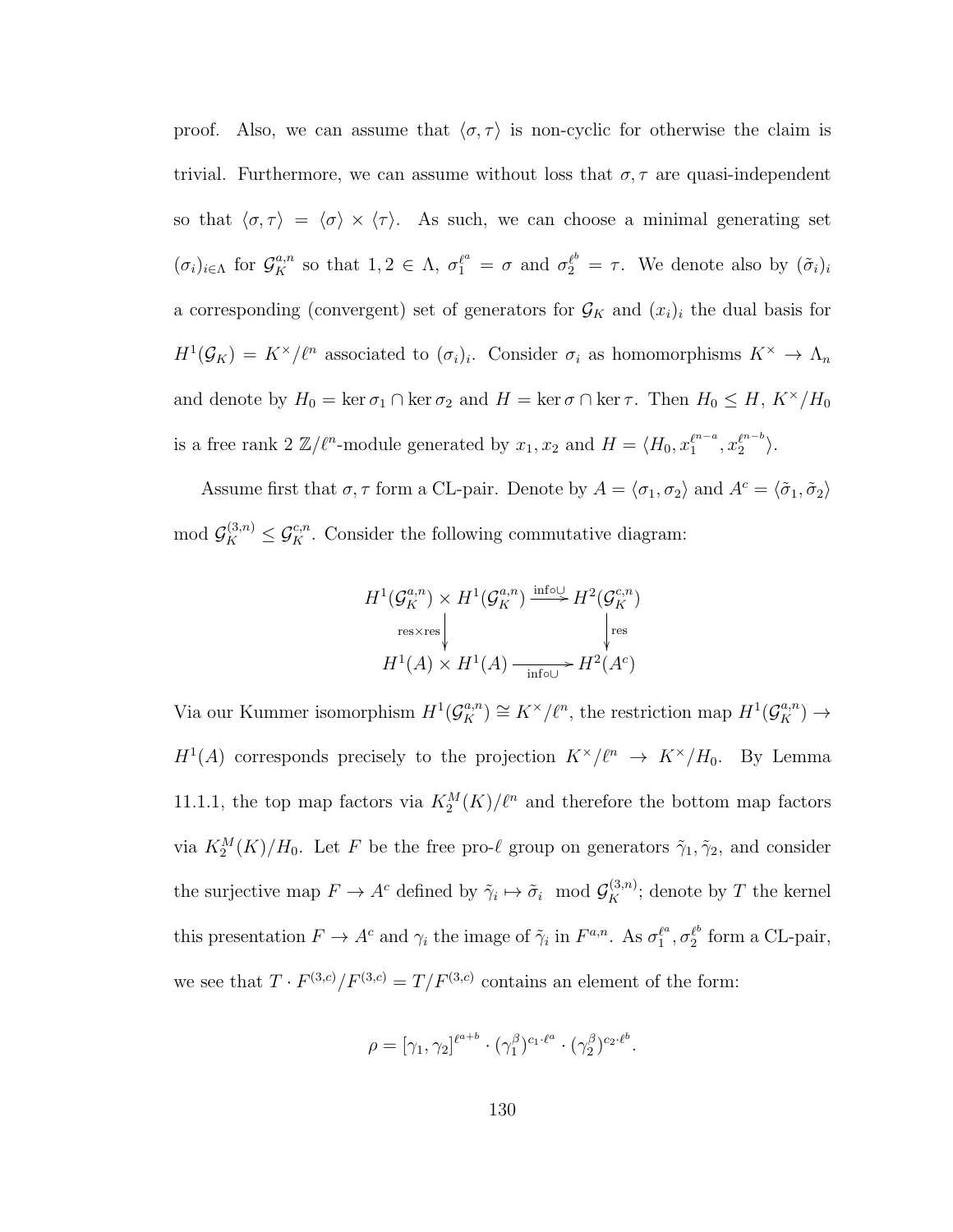We recall the pairing associated to the presentation  $F \to A^c$ ,

$$
(\bullet, \bullet) : H^2(A^c) \times \left(\frac{T}{[F, T] \cdot T^{\ell^n}}\right) \to \mathbb{Z}/\ell^n,
$$

satisfies  $(x_1 \cup x_2, \rho) = -\ell^{a+b}$  and thus  $K_2^M(K)/H_0 = \langle \{x_1, x_2\}_{H_0} \rangle$  has order  $\ell^{n-c_0}$  for some  $c_0$  such that  $c_0 \le a + b$ . On the other hand, since  $H = \langle H_0, x_1^{p^{n-a}} \rangle$  $\binom{\ell^{n-a}}{1}, x_2^{\ell^{n-b}}$  $\binom{\ell^{n-o}}{2}$ , we see that  $K_2^M(K)/H = \langle \{x_1, x_2\}_{H_0} \rangle / \langle \{x_1^{e^{n-a}}\rangle\}$  $\{x_1^{e^{n-a}}, x_2\}_{H_0}, \{x_1, x_2^{e^{n-b}}\}_{H_0}$ . Thus,  $K_2^M(K)/H$ has order  $\ell^{n-c}$  where  $\max(a, b, c_0) = c \le a + b$ . Therefore  $\sigma, \tau$  form a C-pair by the K-theoretic criterion (Proposition 10.2.1).

Conversely, assume that  $\sigma, \tau$  form a C-pair. Let  $S \to \mathcal{G}_K$  be a minimal free presentation associated to the minimal generating set  $(\tilde{\sigma}_i)_i$ ; i.e. S is free on  $(\tilde{\gamma}_i)_i$ and  $\tilde{\gamma}_i \mapsto \tilde{\sigma}_i$  under the map  $S \to \mathcal{G}_K$  so that  $S^{a,n} \to \mathcal{G}_K^{a,n}$  is an isomorphism. We also denote by  $\gamma_i$  the image of  $\tilde{\gamma}_i$  in  $S^{a,n}$ . Furthermore, we denote by R the kernel of the induced surjective map  $S^{c,n} \to \mathcal{G}_K^{c,n}$ . Then  $K_2^M(K)/H$  is a rank-1 quotient of  $K_2^M(K)/\ell^n$  which corresponds via the pairing of Proposition 11.2.1 to a rank-1 subgroup of  $R$ , generated by, say

$$
\rho = \prod_{i < j} [\gamma_i, \gamma_j]^{a_{ij}} \cdot \prod_r (\gamma_r^{\pi})^{b_r}.
$$

As  $x_i \in H$  for all  $i \neq 1, 2$  we deduce that  $\rho = [\gamma_1, \gamma_2]^{a_{12}} \cdot (\gamma_1^{\pi})^{b_1} \cdot (\gamma_2^{\pi})^{b_2}$ . Recall that  $\omega$  denotes the generator of  $\mu_{\ell^n}$  which corresponds to  $1 \in \mathbb{Z}/\ell^n$ . Write  $\omega = x_1^{-2j} x_2^{2k}$ mod H (recall that  $\mu_{2\ell^n} \subset K$  so that  $\omega$  is indeed a square in  $K^{\times}$ ) then:

- $({x_1, x_2}_H, \rho) = -a_{12}$
- $({x_1, \omega}_H, \rho) = 2k({x_1, x_2}_H, \rho) = -2ka_{12} = -b_1.$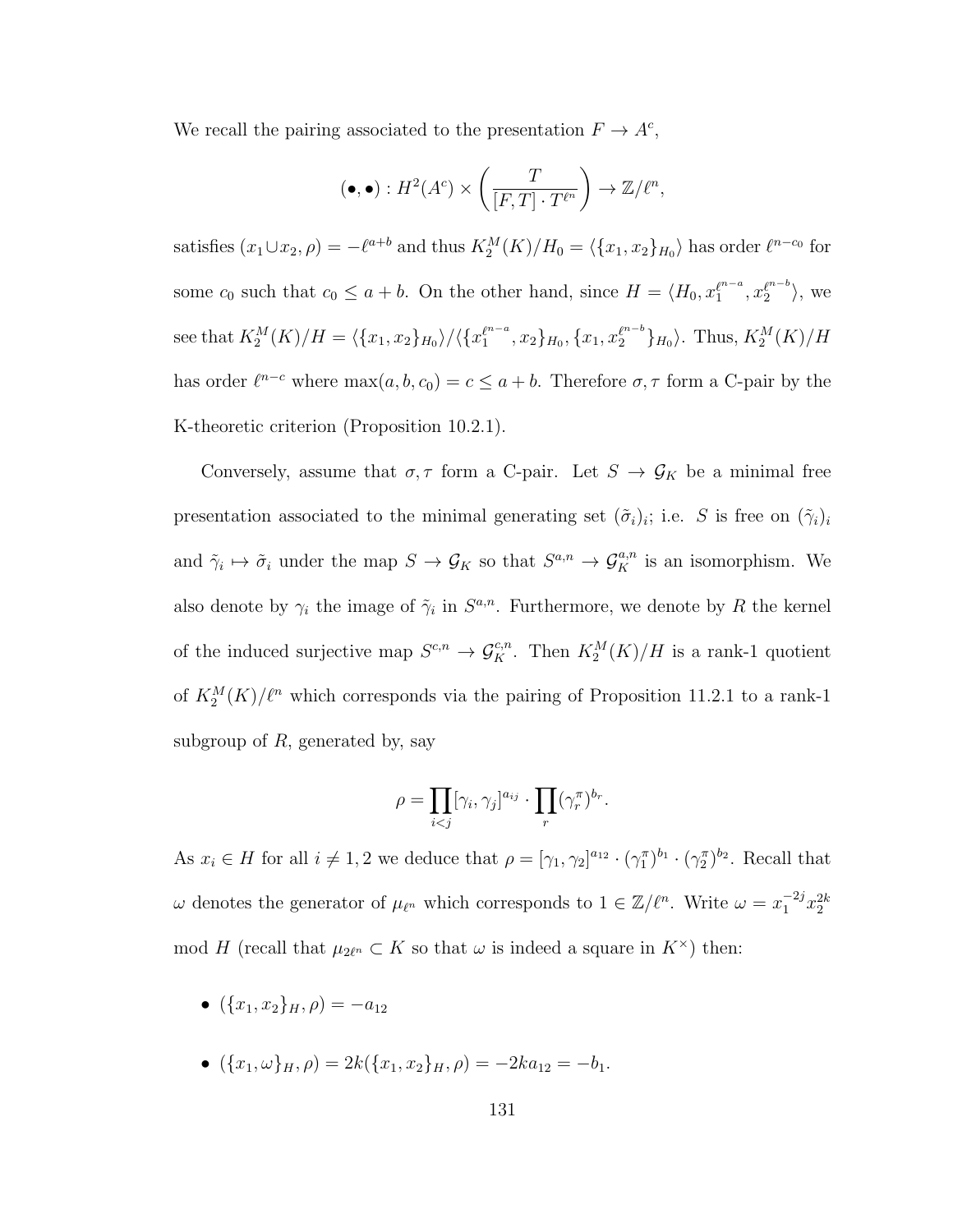• 
$$
(\{x_2, \omega\}_H, \rho) = 2j(\{x_1, x_2\}_H, \rho) = -2ja_{12} = -b_2.
$$

where  $(\bullet, \bullet)$  denotes the pairing of Proposition 11.2.1, identifying  $K_2^M(K)/H$  with the corresponding quotient of  $H^2(\mathcal{G}_K)$ . Thus:

$$
\rho = ([\gamma_1, \gamma_2](\gamma_1^{\beta})^k (\gamma_2^{\beta})^j)^{a_{12}}.
$$

Since  $\langle \rho \rangle$  is in a perfect pairing with  $K_2^M(K)/H = \langle \{x_1, x_2\}_H \rangle$ , we deduce from the K-theoretic criterion (Proposition 10.2.1) that  $a_{12} \in \mathbb{Z}/\ell^n$  has (additive) order  $\ell^{n-c}$  where  $c \le a + b$ . In particular,  $\ell^{a+b} = a_{12} \cdot t$  for some t so that there exists an element of  $R$  of the form:

$$
\rho^t = [\gamma_1, \gamma_2]^{l^{a+b}} (\gamma_1^{\beta})^{k^{a+b}} (\gamma_2^{\beta})^{j^{a+b}} = [\gamma_1^{\ell^a}, \gamma_2^{\ell^b}] \cdot ((\gamma_1^{\ell^a})^{\beta})^{k^{b}} ((\gamma_2^{\ell^b})^{\beta})^{j^{a+b}}
$$

and in particular we deduce that  $[\sigma, \tau] \in \langle \sigma^{\beta}, \tau^{\beta} \rangle$  as required. To conclude the theorem in the case where  $n = \infty$ , we note that j, k above would have been zero provided that  $\mu_{\ell^{\infty}} \subset K$ .  $\Box$ 

Remark 12.0.3. As an immediate corollary of Theorem 12.0.2 we deduce the following. Given  $(\sigma_i)_i \in \mathcal{G}_K^{a,n}$  which are pairwise CL, then any pair  $\sigma, \tau \in \langle \sigma_i \rangle_i$  form a CL-pair. We note that this doesn't follow immediately from the definition of CL-pairs. We also deduce that, for  $A \leq \mathcal{G}_K^{a,n}$ , the subset  $\mathbf{I}^{\mathrm{CL}}(A) \subset A$  is indeed a subgroup which corresponds to  $I^C(A)$  as defined in Part II under the isomorphism  ${\cal G}_K^{a,n}$  $\mathcal{G}_K^{a,n} \cong \mathcal{G}_K^a(n)$  arising from Kummer theory.

Remark 12.0.4. Let K be a field such that Char  $K \neq \ell$  and  $\mu_{2\ell} \subset K$  and let  $A \leq \mathcal{G}_K^{a,1}$ be given. Using Remark 10.2.2, we can now give an alternative definition for  $I^{\text{CL}}(A)$ .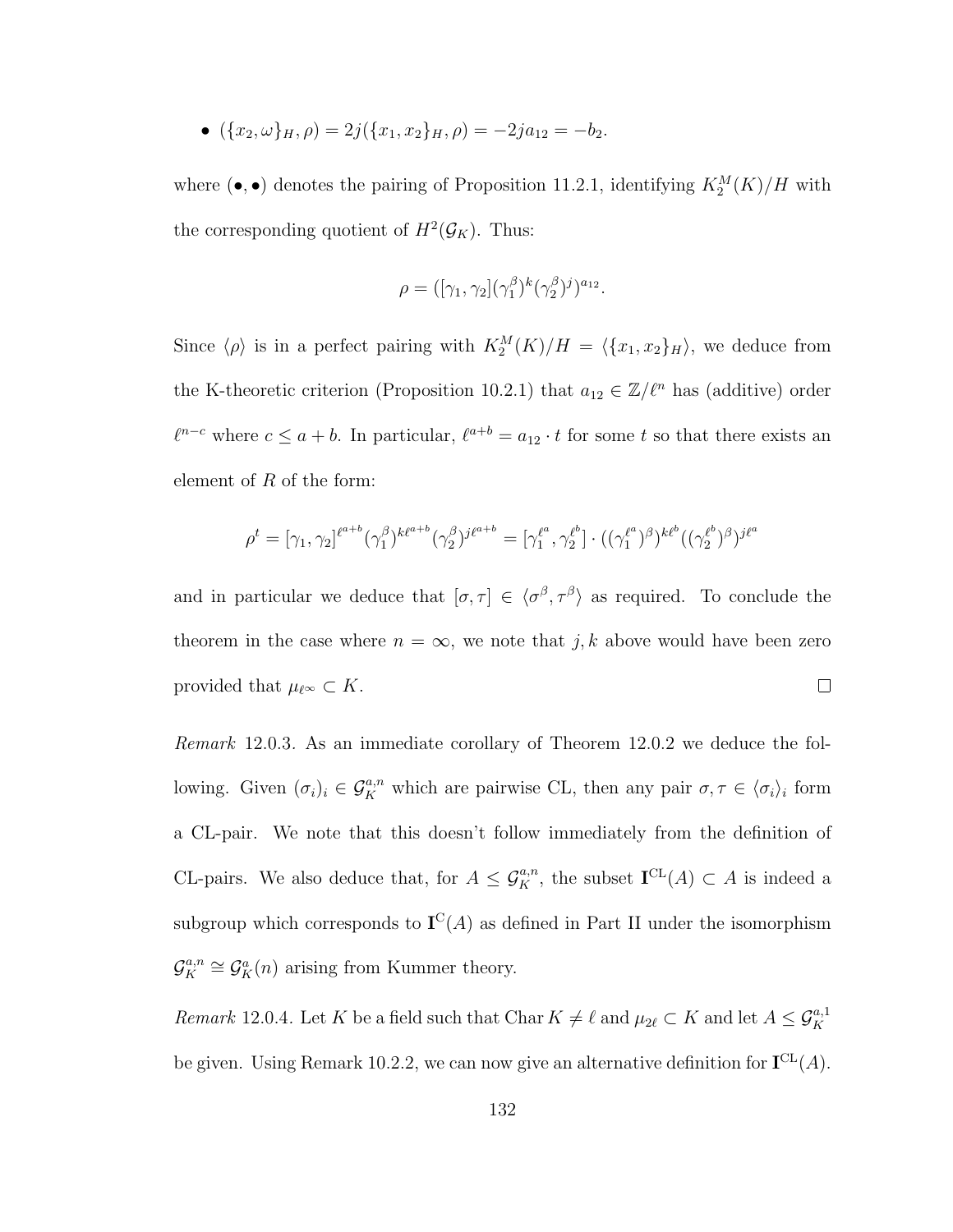Namely, in this remark we will show that:

$$
\mathbf{I}^{\mathrm{CL}}(A) = \{ \sigma \in A \; : \; \forall \tau \in A, \; [\sigma, \tau] \in A^{\beta} \} =: I.
$$

Observe that  $I^{CL}(A) \leq I$  by definition and so it suffices to prove that  $I \leq I^{CL}(A)$ . We will identify  $\mathcal{G}_{K}^{a}(1)$  and  $\mathcal{G}_{K}^{a,1}$  via Kummer theory, as well as the notions of C-pairs resp. CL-pairs using Theorem 12.0.2.

Denote by  $T = A^{\perp}$  and  $H = I^{\perp}$  and suppose that  $T \le G \le H \le K^{\times}$  is given such that  $H/G$  is cyclic. We will show that  $\text{Hom}(K^{\times}/G, \mathbb{Z}/\ell) \leq A$  is a C-group, therefore proving that  $\langle I, f \rangle$  is a C-group for all  $f \in A$ . This would immediately imply that  $I \leq I^{\text{CL}}(A)$  as required above.

Let  $x_1 \in K^{\times} \setminus H$  and  $x_2 \in K^{\times} \setminus T$  be given such that  $(x_1 \mod T)$  and  $(x_2$ mod T) are  $\mathbb{Z}/\ell$ -independent. We can therefore complete  $x_1, x_2$  to a  $\mathbb{Z}/\ell$ -basis  $(x_i)_i$ for  $K^{\times}/T$ , with dual basis  $(\sigma_i)_i$  for A, in such a way so that  $\sigma_1 \in I$ . Thus, we see that  $[\sigma_1, \sigma_2] \in \langle \sigma_i^{\beta} \rangle$  $i<sub>i</sub><sup>\beta</sup>$ )<sub>i</sub> by the definition of *I*. Arguing as in the first part of the proof of Theorem 12.0.2, we will deduce that  ${x_1, x_2}_T \neq 0$ . Indeed, choose lifts (continuously)  $\sigma_i^c \in \mathcal{G}_K^{c,1}$  for  $\sigma_i$ , denote by  $A^c = \langle \sigma_i^c \rangle_i$ , F the free pro- $\ell$ -group on  $(\gamma_i)_i$ , and  $F \to A^c$  a free presentation sending  $\gamma_i$  to  $\sigma_i^c$ . Denote by R the kernel of  $F \to A^c$ ; thus  $R/F^{(3,1)}$  contains an element of the form:

$$
\rho = [\gamma_1, \gamma_2] \cdot \prod_r (\gamma_i^{\beta})^{b_r}.
$$

And, as in the proof of Theorem 12.0.2, we see that  $(x_1 \cup x_2, \rho) = 1$  where  $(\bullet, \bullet)$ is the pairing of Proposition 11.2.1. Thus  $\{x_1, x_2\}_T \neq 0$  since the cup product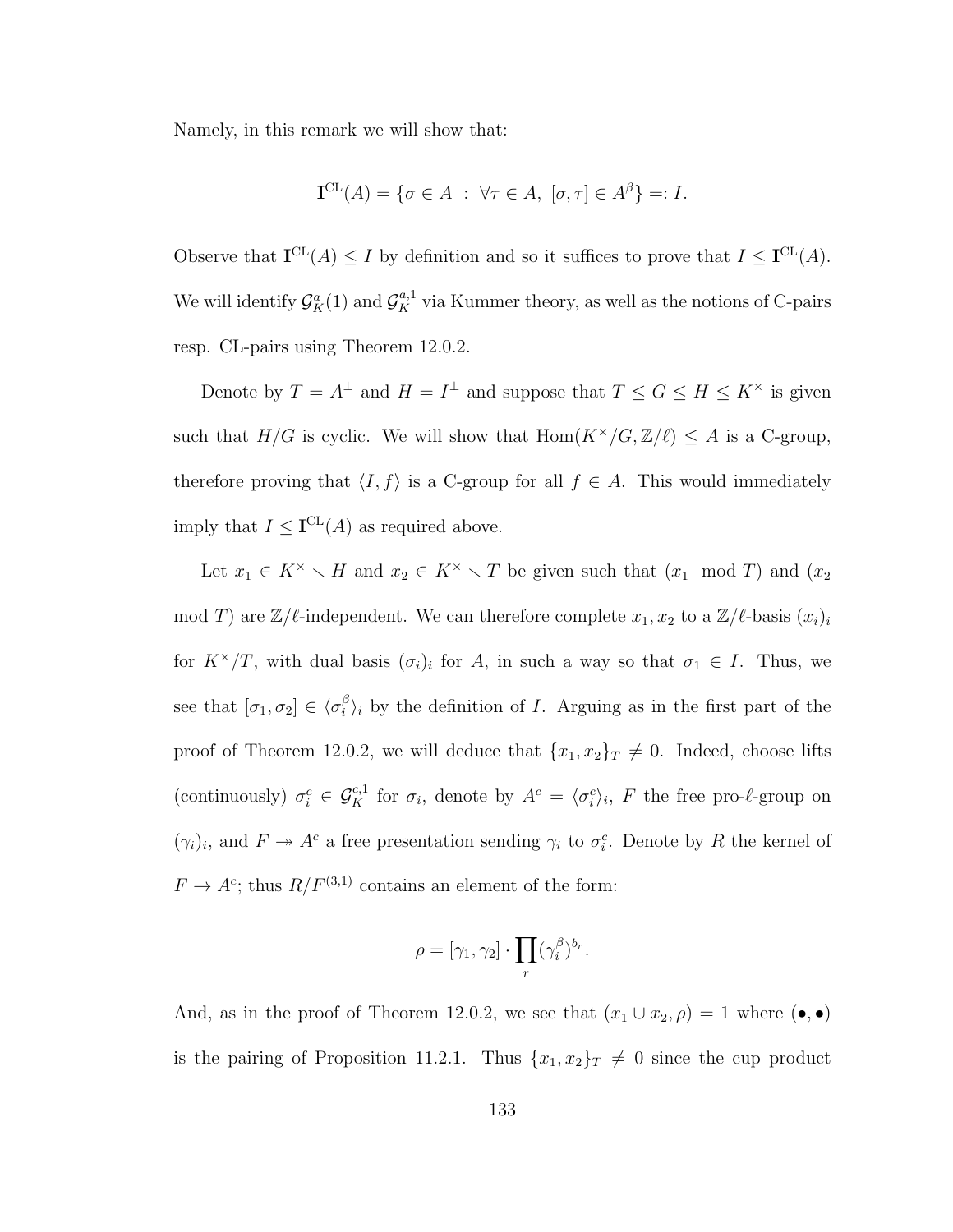$H^1(A,\mathbb{Z}/\ell) \times H^1(A,\mathbb{Z}/\ell) = H^1(A^c,\mathbb{Z}/\ell) \times H^1(A^c,\mathbb{Z}/\ell) \rightarrow H^2(A^c,\mathbb{Z}/\ell)$  factors through  $K_2^M(K)/T$ .

Now suppose that  $x \in K^{\times} \setminus G$  is given and consider  $1 - x \in K^{\times}$ . If either  $x \notin H$  or  $1 - x \notin H$ , we deduce from the argument above that  $\langle x, 1 - x \rangle \mod T$ is cyclic since  $\{x, 1 - x\}_T = 0$  (and thus  $(x \mod T)$ ,  $((1 - x) \mod T)$  cannot be  $\mathbb{Z}/\ell$ -independent); therefore  $\langle x, 1 - x \rangle$  mod G is cyclic as well. On the other hand, if both  $x, 1 - x \in H$ , then  $\langle x, 1 - x \rangle$  mod G is cyclic since  $H/G$  is cyclic. Thus, G satisfies condition (4) of Remark 10.2.2 which proves that  $\text{Hom}(K^{\times}/G, \mathbb{Z}/\ell)$  is a C-group.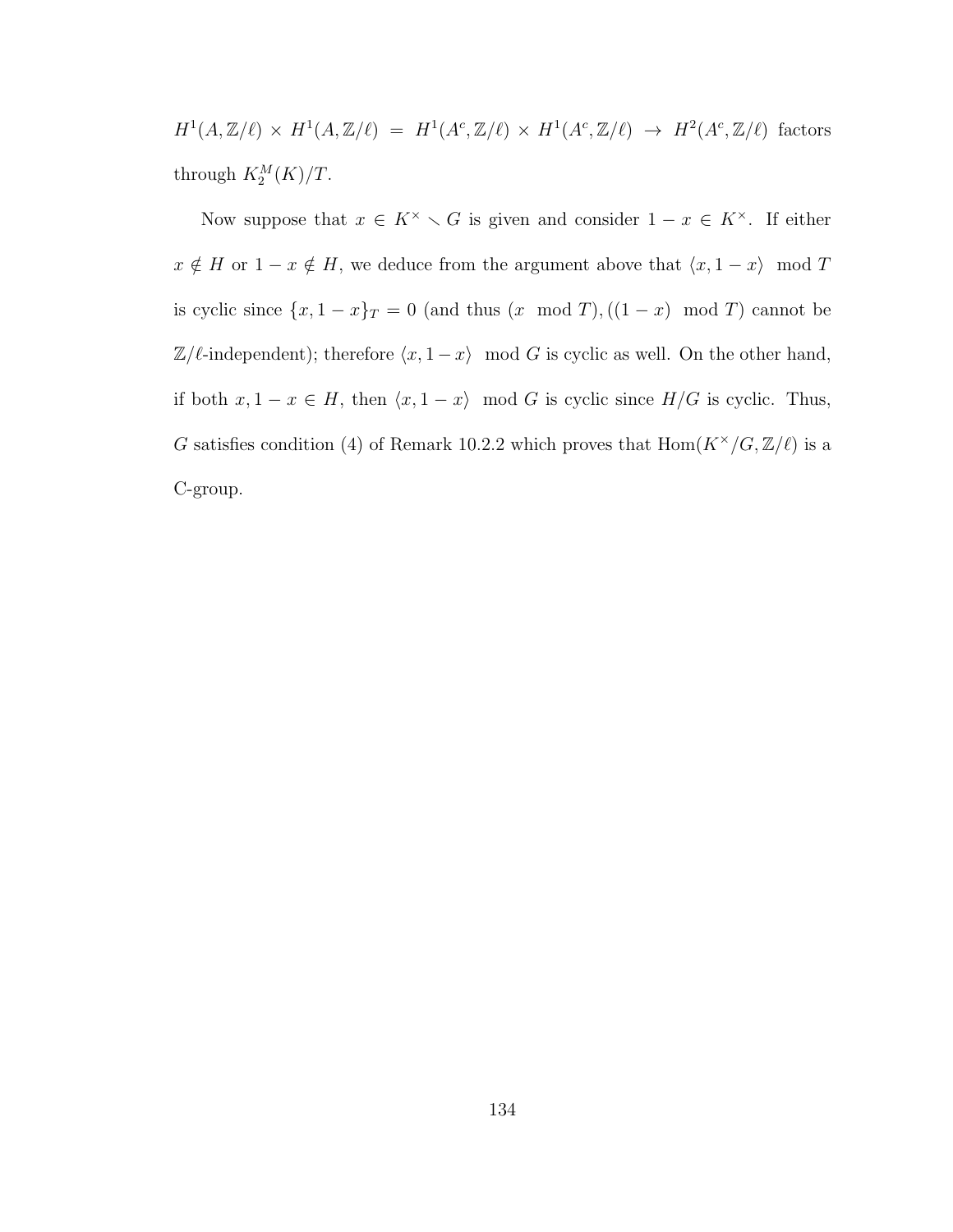# Chapter 13

# Minimized Inertia and Decomposition Groups

We would like now to describe the structure of decomposition/inertia with respect to Kummer theory and  $\mathcal{G}_K^{c,n} \to \mathcal{G}_K^{a,n}$ . Let  $n \in \overline{\mathbb{N}}$  and assume further that  $\mu_{\ell^n} \subset$ K. Say that  $v$  is a valuation of  $K$  whose residue characteristic may or may not be  $\ell$ . Recall that  $K^{a,n} = K(\sqrt[\ell^n]{K})$  denotes the maximal  $\ell^n$ -elementary abelian extension of K and let v' be a prolongation of v to  $K^{a,n}|K$ . In other words, one has  $\mathcal{G}_{K}^{a,n} = \text{Gal}(K^{a,n}|K)$ . Recall that Kummer theory yields a perfect pairing (here  $\widehat{K} = \widehat{K^\times} = \lim_m K^\times/\ell^m$  denotes the  $\ell\text{-}\mathrm{adic}$  completion of  $K^\times)$ :

 $K^{\times}/\ell^n \times \mathcal{G}_K^{a,n} \to \mu_{\ell^n}$ , resp.  $\widehat{K} \times \mathcal{G}_K^{a,n} \to \mu_{\ell^{\infty}}$  if  $n = \infty$ .

For simplicity, we denote by  $Z_v^n = Z_{v'|v}$  resp.  $T_v^n = T_{v'|v}$  the decomposition and inertia subgroups of  $v'|v$  inside  $\mathcal{G}_K^{a,n}$ ; since  $\mathcal{G}_K^{a,n}$  is abelian, the subgroups  $T_v^n \leq Z_v^n$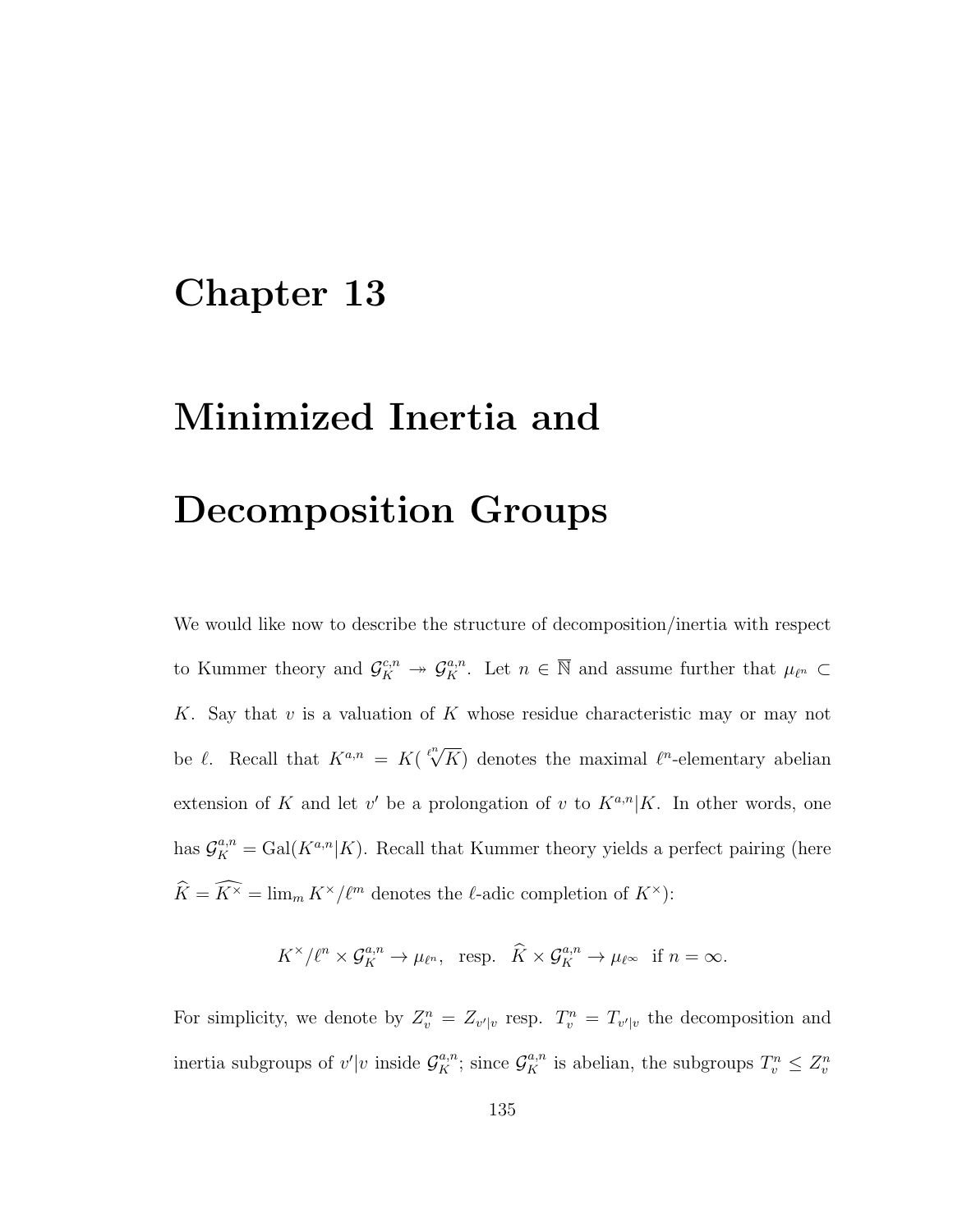are independent of choice of prolongation  $v'$ .

Motivated by the following proposition, we introduce the so-called minimized decomposition/inertia groups:

**Definition 13.0.5.** Let K be a field of characteristic different from  $\ell$  which contains  $\mu_{\ell^n}$ . Let v be a valuation of K. We call  $D_v^n$  resp.  $I_v^n$  the minimized decomposition resp. minimized inertia group of  $v$ , defined as follows:

$$
D_v^n := \mathrm{Gal}(K^{a,n}|K(\sqrt[p^n]{U_v^1})), \text{ and } I_v^n := \mathrm{Gal}(K^{a,n}|K(\sqrt[p^n]{U_v})).
$$

The proof of the following proposition can be found in [Pop10b] Fact 2.1 in the  $n = \infty$  case and in [Pop11] in the  $n = 1$  case, but is explicitly stated for valuations v such that Char  $k(v) \neq \ell$ . It turns out that the same proof works, at least in one direction, even if Char  $k(v) = \ell$  and we summarize this in the proposition below.

**Proposition 13.0.6.** Let  $(K, v)$  be a valued field such that Char  $K \neq \ell$  and  $\mu_{\ell^n} \subset$ K. Then  $D_v^n \leq Z_v^n$  and  $I_v^n \leq T_v^n$ . If furthermore Char  $k(v) \neq \ell$  then these inequalities are actually equalities.

*Proof.* The  $n = \infty$  case follows easily from the  $n \in \mathbb{N}$  case. Thus, we prove the claim for  $n \in \mathbb{N}$ .

Suppose  $a \in K^{\times}$  is such that  $\sqrt[n]{a} \in (K^{a,n})^{\mathbb{Z}_{v}^{n}}$  and denote by  $v_{Z}$  a prolongation of v to  $(K^{a,n})^{\mathbb{Z}_v^n}$ . Since  $\Gamma_{v_\mathbb{Z}} = \Gamma_v$ , there exists  $y \in K^\times$  such that  $v(a) = \ell^n \cdot v(y)$ . Moreover, as  $k(v) = k(vz)$ , there exists  $z \in U_v$  such that  $\sqrt[n]{a}/y \in z \cdot U_v^1$ . Namely,  $a/(yz)^{\ell^n} \in U_v^1$  so that  $\sqrt[\ell^n]{a} \in K(\sqrt[\ell^n]{U_v^1})$ . Thus,  $Gal(K^{a,n}|K(\sqrt[\ell^n]{U_v^1})) \leq Z_v^n$  since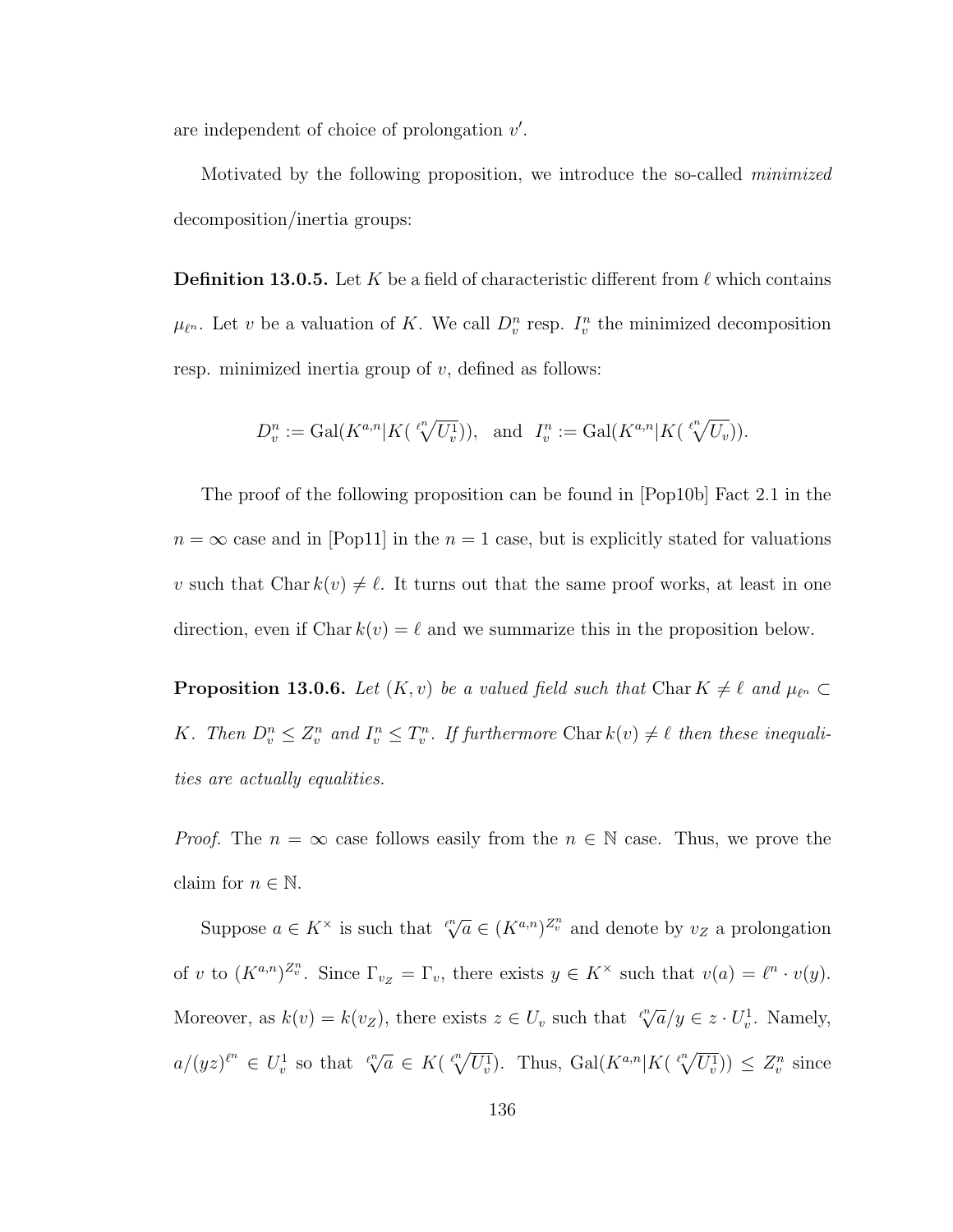$(K^{a,n})^{\mathbb{Z}^n_v} \subset K(\sqrt[p^n]{U_v^1})$ . The proof that  $K^T := (K^{a,n})^{\mathbb{Z}^n_v} \subset K(\sqrt[p^n]{U_v})$  is similar using the fact that  $v'(K^T) = \Gamma_v$ .

Assume furthermore that Char  $k(v) \neq \ell$ . Let  $(K^Z, v)$  be some Henselization of  $(K, v)$ ; recall that  $K^Z \cap K^{a,n} = (K^{a,n})^{Z_v^n}$ . Let  $a \in U_v^1$  be given. The polynomial  $X^{\ell^n}$  – a reduces mod  $\mathfrak{m}_v$  to  $X^{\ell^n}$  – 1. Since Char  $k(v) \neq \ell$  one has  $\mu_{\ell^n} \subset k(v)$ and this polynomial has  $\ell^n$  unique roots in  $k(v)$ . Namely,  $X^{\ell^n} - a$  has a root in  $K^Z \cap K^{a,n} = (K^{a,n})^{Z^n_v}$ . By Hensel's lemma,  $K(\sqrt[p^n]{U_v^n}) \subset (K^{a,n})^{Z^n_v}$ . The proof that  $K(\sqrt[\ell^n]{U_v}) \subset (K^{a,n})^{T_v^n} =: K^T$  is similar since  $K^T$  is the maximal unramified sub-extension of  $K^{a,n}|K$ .  $\Box$ 

By Proposition 13.0.6, we see that  $D_v^n = Z_v^n$  and  $I_v^n = T_v^n$  provided that Char  $k(v) \neq \ell$ , while  $D_v^n \leq Z_v^n$  and  $I_v^n \leq T_v^n$  in general. If Char  $k(v) = \ell$ , however, equality does not hold in general, as can be deduced from the following remark.

Remark 13.0.7. If Char  $K \neq \ell$ ,  $\mu_{\ell} \subset K$  and Char  $k(v) = \ell$ , one has  $D_v^1 \leq T_v^1$ . This can be deduced in a similar way to [Pop10a] Lemma 2.3(2); we sketch the argument below. Denote by  $\lambda = \omega - 1 \in K$  where  $\omega = \omega_{\ell}$  is our fixed generator of  $\mu_{\ell}$  and recall that  $v(\lambda) > 0$  since Char  $k(v) = \ell$ . Let  $u \in U_v$  be given and set  $u' = \lambda^{\ell} \cdot u + 1 \in U_v^1$ . Then the extension of K corresponding to the equation  $X^{\ell} - u'$  is precisely the same as the extension of K corresponding to the equation  $Y^{\ell} - Y + \lambda \cdot f(Y) = u$ for some (explicit) polynomial  $f(Y)$ ; this is done by making the change of variables  $X = \lambda Y + 1$ . On the other hand, the maximal  $(\mathbb{Z}/\ell)$ -elementary abelian Galois extension of  $k(v)$  is the extension of  $k(v)$  generated by roots of polynomials of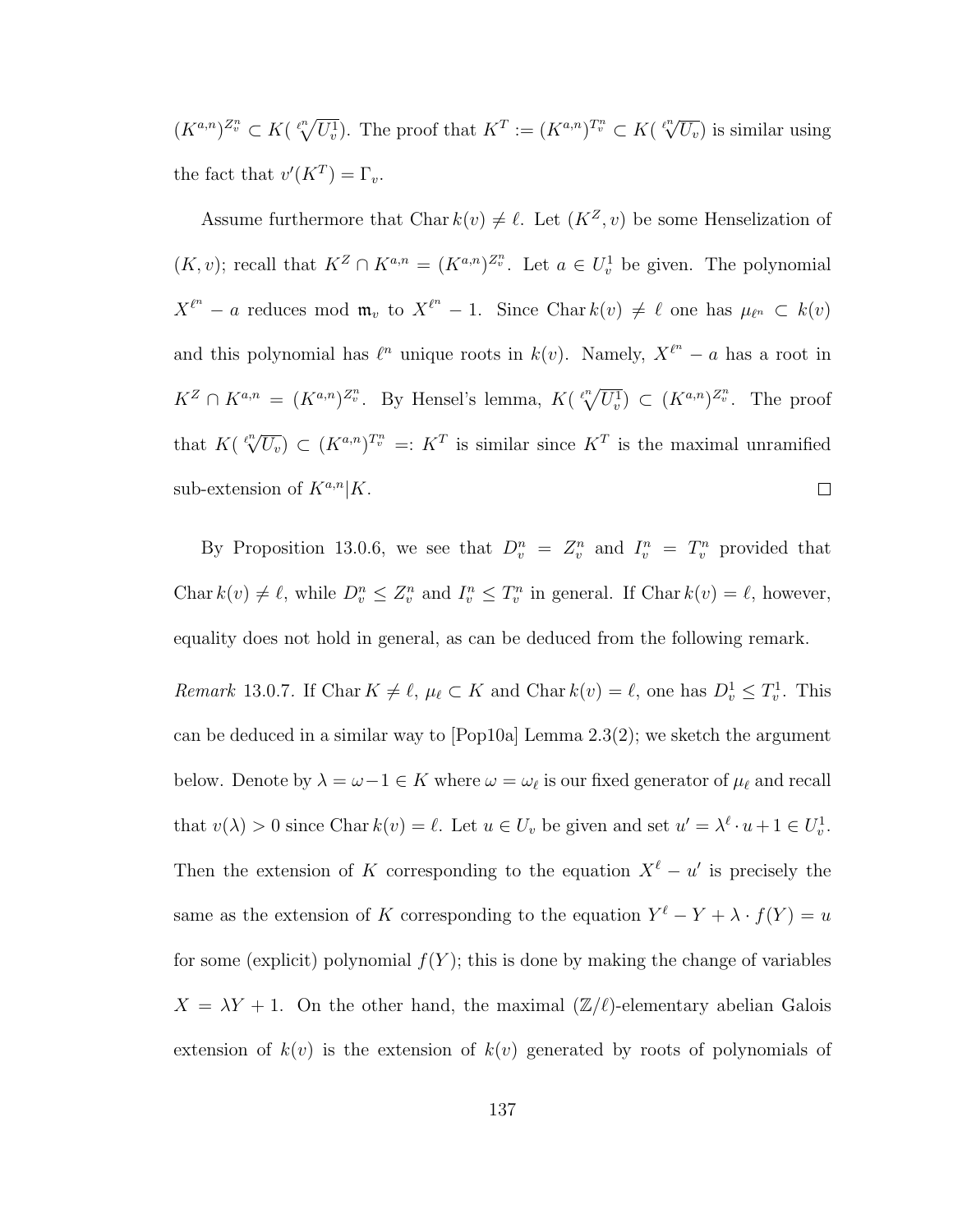the form  $X^{\ell} - X = \bar{u}$  for  $\bar{u} \in kw$ . Thus, the maximal  $(\mathbb{Z}/\ell)$ -elementary abelian Galois extension of  $k(v)$  is a subextension of the residue extension corresponding to  $K(\sqrt[\ell]{U_v^1})|K.$ 

**Proposition 13.0.8.** Let  $(K, v)$  be a valued field such that Char  $K \neq \ell$  and  $\mu_{2\ell^n} \subset$ K. Let  $\sigma, \tau \in D_v^n$  be given and consider them as homomorphisms  $K^\times \to \Lambda_n$  via Kummer theory and our fixed isomorphism  $\Lambda_n(1) \cong \Lambda_n$ . Then the following hold:

- 1. If  $\sigma, \tau \in I_v^n$  then  $[\sigma, \tau] = 0$ .
- 2. If  $\sigma \in I_v^n$  and  $\tau \in D_v^n$  then  $[\sigma, \tau] \in \langle \sigma^{\beta} \rangle$ ; more precisely, if  $\tau(\omega) = 2a \in \Lambda_n$ then  $[\sigma, \tau] = -2a \cdot \sigma^{\pi} = -a \cdot \sigma^{\beta}$ .

*Proof.* In order to prove this claim, it suffices to assume that  $\sigma$ ,  $\tau$  are actually  $\Lambda_n$ independent. Choose a minimal generating set  $(\sigma_i)_i$  such that  $\sigma_1 = \sigma$  and  $\sigma_2 = \tau$ with corresponding dual basis  $(x_i)_i$  for  $H^1(K, \Lambda_n(1)) \cong H^1(\mathcal{G}_K^{a,n}, \Lambda_n)$ . We then choose a corresponding free presentation  $S \to \mathcal{G}_K$  and use the same notation as in the second part of the proof of Theorem 12.0.2 – in particular, R denotes the kernel of  $S^{c,n} \to \mathcal{G}_K^{c,n}$ . We see that it suffices to prove the stronger part of (2) since, if  $\tau = \sigma_2 \in I_v^n$ , we see that  $\sigma_2(\omega) = 0$ ; in both cases, we see that  $\sigma_1(\omega) = 0$ since  $\omega \in U_v$ . Suppose, then, that  $\sigma_2(\omega) = 2a$  and denote by  $H = \ker \sigma_1 \cap \ker \sigma_2$ . Therefore,  $\omega = x_1^{\sigma_1(\omega)}$  $x_1^{\sigma_1(\omega)} \cdot x_2^{\sigma_2(\omega)} \mod H = x_2^{2a} \mod H$ . In light of Theorem 12.0.2 and Lemma  $6.0.7$ , we see that  $R$  contains an element of the form

$$
\rho = [\gamma_1, \gamma_2] \cdot (\gamma_1^{\beta})^{c_1} \cdot (\gamma_2^{\beta})^{c_2},
$$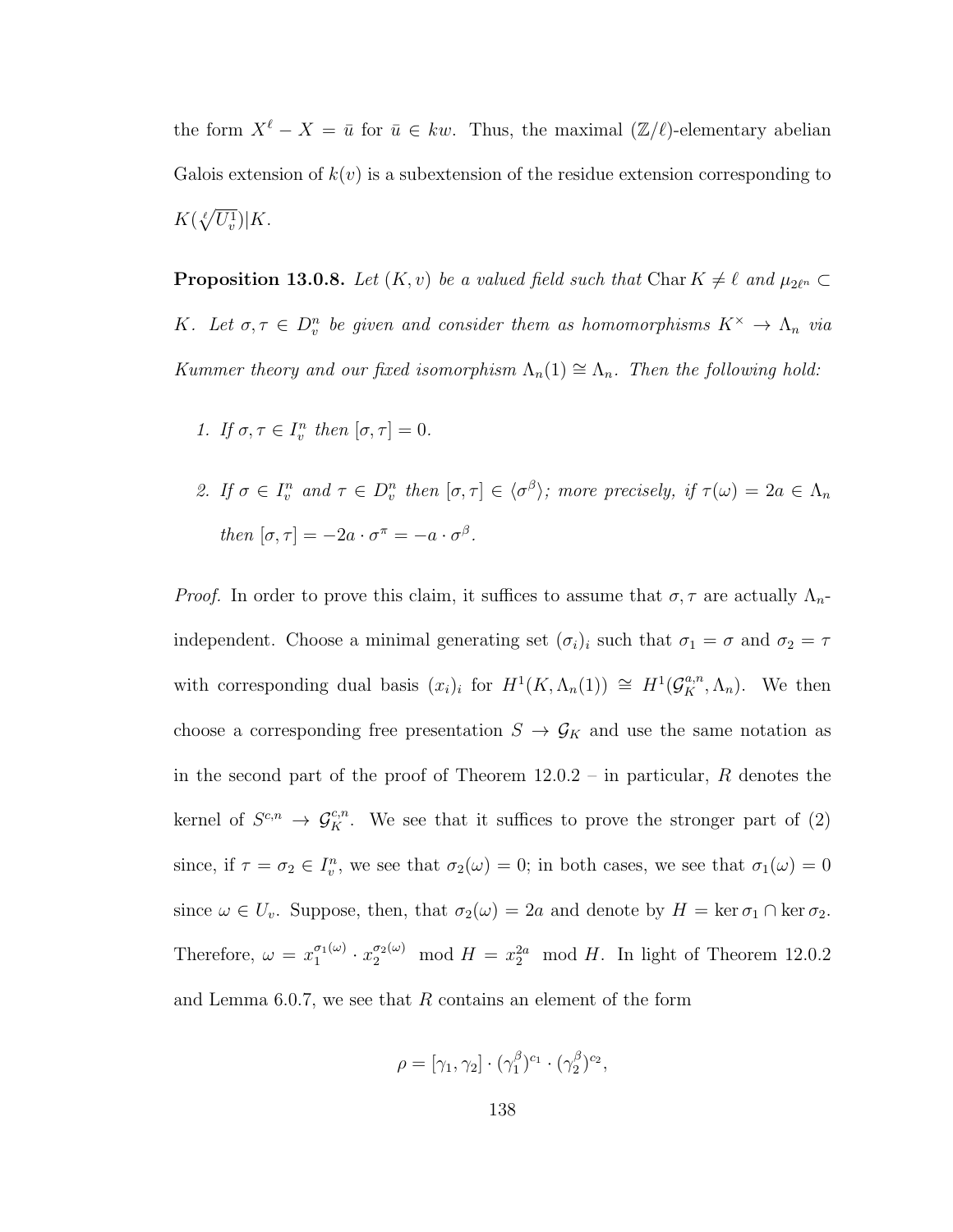and arguing as in the proof of Theorem 12.0.2 we see that  $\langle \rho \rangle$  is in perfect duality with  $K_2^M(K)/H$  via the pairing of Proposition 11.2.1; namely,  $({x_1, x_2}, \rho) =$ 1 and  $(\beta x_i, \rho) = 2c_i$ . Therefore, we see that  $2c_1 = (\beta x_1, \rho) = (\{x_1, \omega\}, \rho)$  $2a({x_1, x_2}, \rho) = 2a$  and  $2c_2 = (\beta x_2, \rho) = ({x_2, \omega}, \rho) = 2a({x_2, x_2}, \rho) = 0$ . In particular, R contains an element  $\rho$  of the form  $[\gamma_1, \gamma_2] \cdot (\gamma_1^{\beta})$  $_{1}^{\beta})^a$ . Thus, we see that  $[\sigma_1, \sigma_2] = -a \cdot \sigma_1^{\beta}$  $_1^{\beta}$ , as required.  $\Box$ 

We therefore obtain the following structural properties of minimized inertia and decomposition groups which are completely analogous to the usual structure of inertia/decomposition groups for valuations of characteristic different from  $\ell$ :

Remark 13.0.9. We use the notation/context of Proposition 13.0.8. Choose a minimal generating set  $(\eta_i)_i$  for  $I_v^n$  and complete it to a minimal generating set  $(\eta_i)_j \cup (\tau_j)_j$ for  $D_{v}^{n}$ . Choose (continuously) lifts  $\eta_i^c \in \mathcal{G}_K^{c,n}$  and  $\tau_j^c \in \mathcal{G}_K^{c,n}$  for  $\eta_i$  and  $\tau_j$ . Denote by  $I^c = \langle \eta_i^c \rangle$  and  $D^c = \langle \eta_i^c, \tau_j^c \rangle$ . We deduce from Proposition 13.0.8 above that  $I^c$ is an abelian normal subgroup of  $D<sup>c</sup>$ . Moreover, by construction we see that  $D^c \cap (\mathcal{G}_K^{c,n})^{(2,n)} = (D^c)^{(2,n)}, I^c \cap (\mathcal{G}_K^{c,n})^{(2,n)} = (I^c)^{(2,n)} = I^c \cap (D^c)^{(2,n)},$  the image of  $I^c$  in  $\mathcal{G}_{K}^{a,n}$  is  $I_v^n$ , the image of  $D^c$  in  $\mathcal{G}_{K}^{a,n}$  is  $D_v^n$  and  $(D^c/I^c)^{a,n} = \mathcal{G}_{k(v)}^{a,n}$  $_{k(v)}^{a,n}.$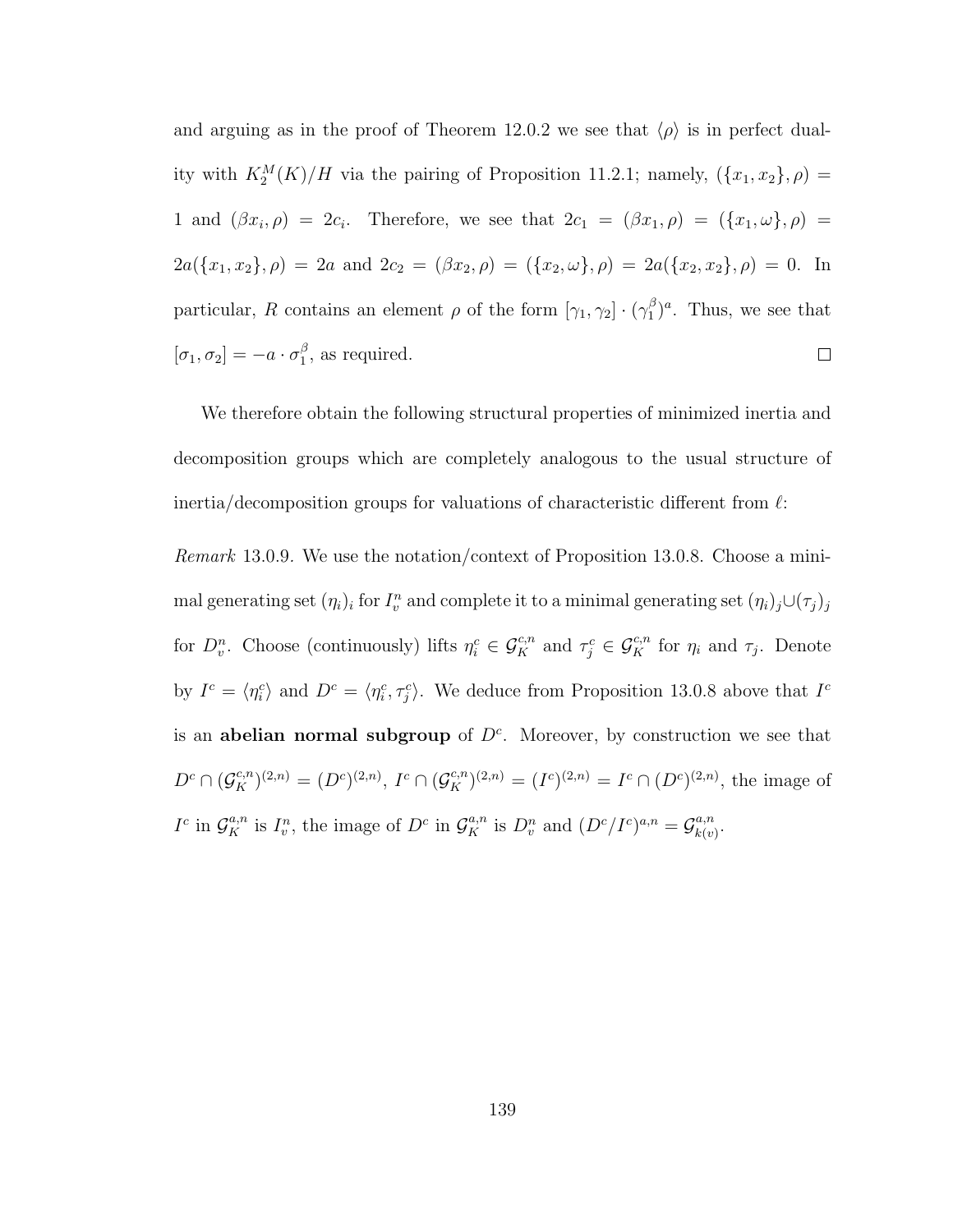### Chapter 14

# Detecting Valuations in Galois **Groups**

In this chapter we will translate the main results of Chapters 8 and 9 into the Galoistheoretical setting using Theorem 12.0.2. Theorems 14.0.10 and 14.0.11 are the main theorems of this thesis which provide a group-theoretical recipe to recover valuations using our  $\Lambda_N$ -abelian-by-central Galois groups  $\mathcal{G}_K^{c,N}$  for  $N \geq \mathbf{N}(\mathbf{M}_2(\mathbf{M}_1(n)))$ . Below we restate and prove the two main theorems from the introduction, recalling that we take  $\mathbf{R}(n) := \mathbf{N}(\mathbf{M}_2(\mathbf{M}_1(n)))$  in §1.4. In order to stay consistent with the body of the thesis, we will use the notation  $\mathbf{N}(\mathbf{M}_2(\mathbf{M}_1(n)))$  below.

**Theorem 14.0.10.** Let  $n \in \overline{\mathbb{N}}$  be given and let  $N \ge N(M_2(M_1(n)))$ . Let K be a field such that Char  $K \neq \ell$  and  $\mu_{2\ell^N} \subset K$ .

1. Let  $D \leq \mathcal{G}_{K}^{a,n}$  be given. Then there exists a valuation v of K such that  $D \leq D_{v}^{n}$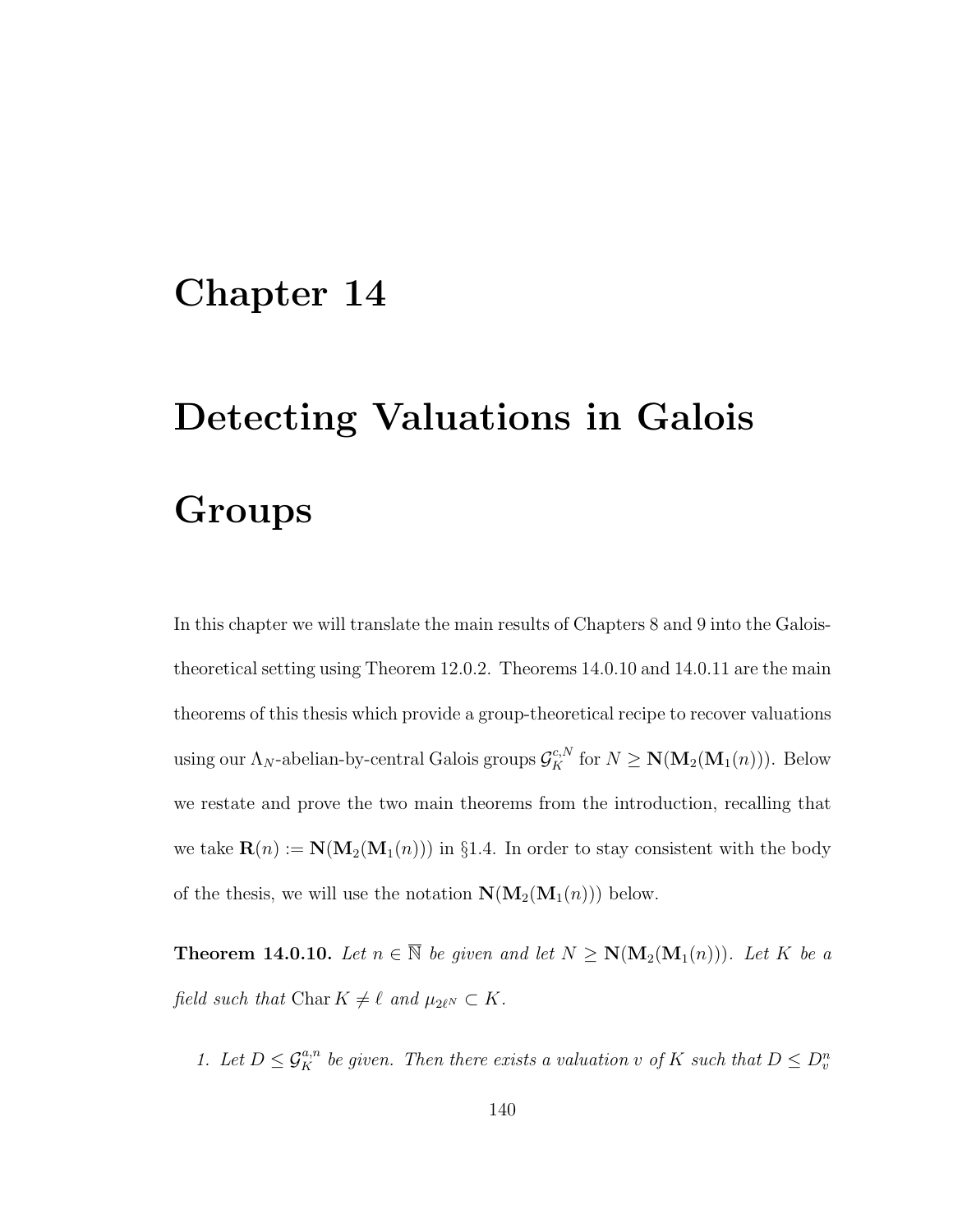and  $D/(D \cap I_v^n)$  is cyclic if and only if there exists a CL-group  $D' \leq \mathcal{G}_K^{a,N}$  such that  $D'_n = D$ .

- 2. Let  $I \leq D \leq \mathcal{G}_K^{a,n}$  be given. Then there exists a valuation  $v \in \mathcal{V}_{K,n}$  such that  $I = I_v^n$  and  $D = D_v^n$  if and only if the following hold:
	- (a) There exist  $D' \leq \mathcal{G}_K^{a,N}$  such that  $(\mathbf{I}^{\mathrm{CL}}(D'))_n = I$  and  $D'_n = D$ .
	- (b)  $I \leq D \leq \mathcal{G}_{K}^{a,n}$  are maximal with this property i.e. if  $D \leq E \leq \mathcal{G}_{K}^{a,n}$  and  $E' \leq \mathcal{G}_K^{a,N}$  is given such that  $E'_n = E$  and  $I \leq (\mathbf{I}^{\mathrm{CL}}(E'))_n$ , then  $D = E$ and  $I = (\mathbf{I}^{\mathrm{CL}}(E'))_n$ .
	- (c)  $\mathbf{I}^{\mathrm{CL}}(D) \neq D$  (i.e. D is not a CL-group).

*Proof.* Using our isomorphism  $\Lambda_N \cong \Lambda_N(1)$ , along with the observation that  $-1 \in$  $K^{\times \ell^N}$ , we obtain isomorphisms using Kummer theory,  $\phi_m$ :  $\mathcal{G}_K^{a,m}$  $\mathcal{G}_K^{a,m} \cong \mathcal{G}_K^a(m)$  for all  $m \leq N$  which are compatible with the projections  $\mathcal{G}_K^{a,M} \to \mathcal{G}_K^{a,m}$  resp.  $\mathcal{G}_K^a(M) \to$  $\mathcal{G}_{K}^{a}(m)$  for  $m \leq M \leq N$ . Furthermore, let  $H \leq K^{\times}$  be given. Via these isomorphisms, the subgroup  $Gal(K^{a,m}|K(\sqrt[p]{H}))$  of  $\mathcal{G}_{K}^{a,m}$  is mapped isomorphically onto  $Hom(K^{\times}/H, \Lambda_m) \leq \mathcal{G}_K^a(m)$ . Thus, in particular,  $I_v^m$  is mapped isomorphically onto  $I_v(m)$  and  $D_v^m$  is mapped isomorphically onto  $D_v(m)$  for all valuations v of K and  $m \leq N$ . By Theorem 12.0.2, these isomorphisms send CL-pairs to C-pairs and in particular,  $I^{CL}(A)$  is sent to  $I^{C}(\phi_{m}A)$  for  $A \leq \mathcal{G}_{K}^{a,m}$ . Now, in light of these compatible identifications, we immediately see the first part of Theorem 14.0.10 follows from Proposition 8.2.2, and the second part from Theorem 8.2.4.  $\Box$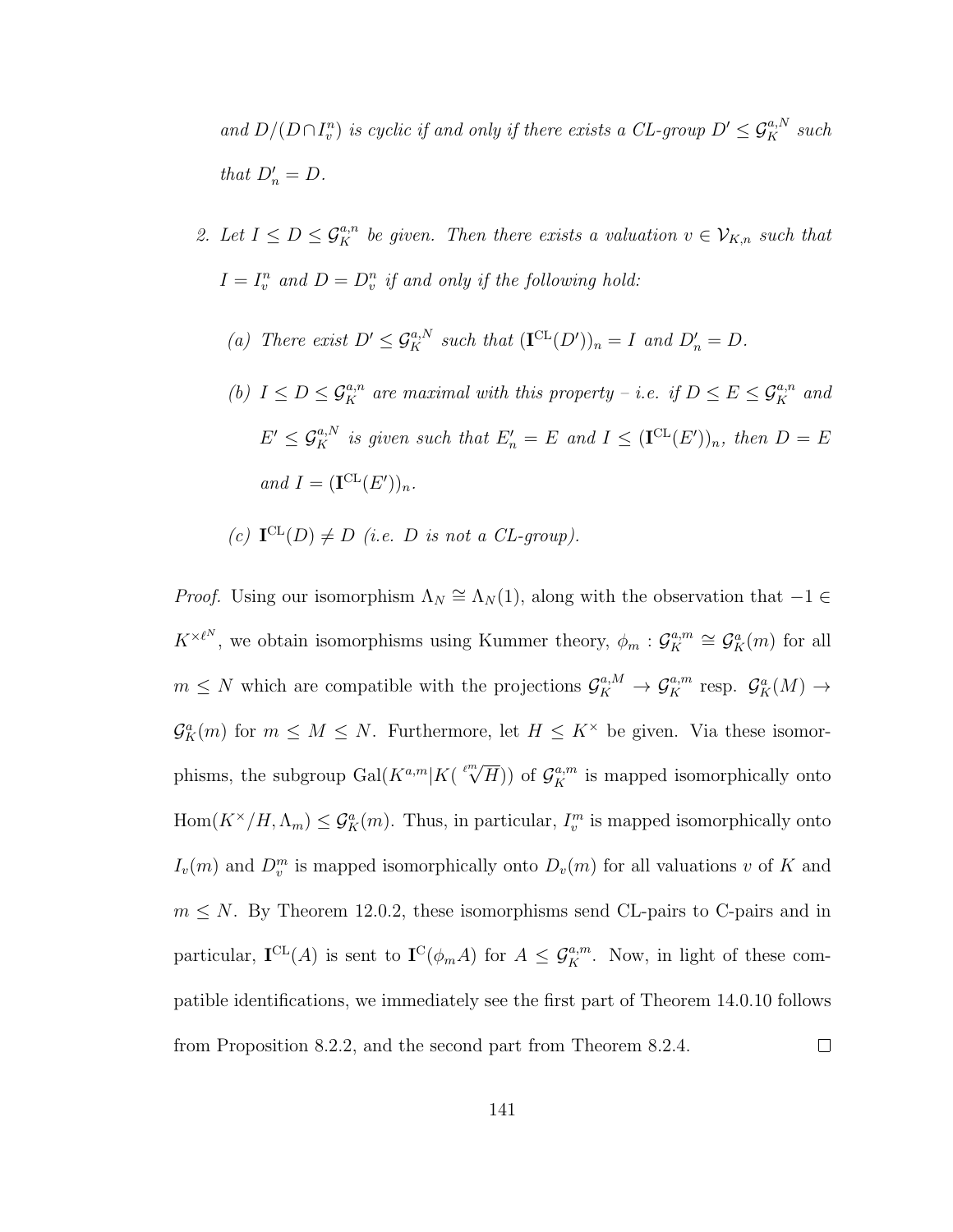Before we proceed to prove the next main theorem, let us first recall some notation from the introduction. We denote by  $\mathcal{V}'_{K,n}$  the collection of (possibly trivial) valuations  $v$  of  $K$  such that:

- 1. Char  $k(v) \neq \ell$ .
- 2.  $\Gamma_v$  contains no non-trivial  $\ell$ -divisible convex subgroups.
- 3. v is maximal among all valuations w such that Char  $k(w) \neq \ell$ ,  $D_v^n = D_w^n$  and  $\Gamma_w$  contains no non-trivial  $\ell$ -divisible convex subgroups; i.e. for all refinements w of v such that Char  $k(w) \neq \ell$  and  $D_w^n = D_v^n$  as subgroups of  $\mathcal{G}_K^{a,n}$ , one has  $I_w^n = I_v^n$ .
- 4.  $\mathcal{G}_{k(n)}^{a,n}$  $\binom{a,n}{k(v)}$  is non-cyclic.

Thus  $\mathcal{V}'_{K,n}$  is the analogue of  $\mathcal{V}_{K,n}$  when one only considers valuations with residue characteristic different from  $\ell$ . As such, we observe that  $\mathcal{V}_{K,n} = \mathcal{V}'_{K,n}$  whenever  $\ell \neq$  Char  $K > 0$ . For an arbitrary field K on the other hand, one has the potentially proper inclusion:

$$
\{v \in \mathcal{V}_{K,n} \; : \; \mathrm{Char}\, k(v) \neq \ell\} \subset \mathcal{V}'_{K,n}.
$$

We now restate Theorem 1.4.2 using the notation of the paper.

**Theorem 14.0.11.** Let  $n \in \overline{\mathbb{N}}$  be given and let  $N \ge N(M_2(M_1(n)))$ . Let K be a field such that Char  $K \neq \ell$  and  $\mu_{2\ell^N} \subset K$ .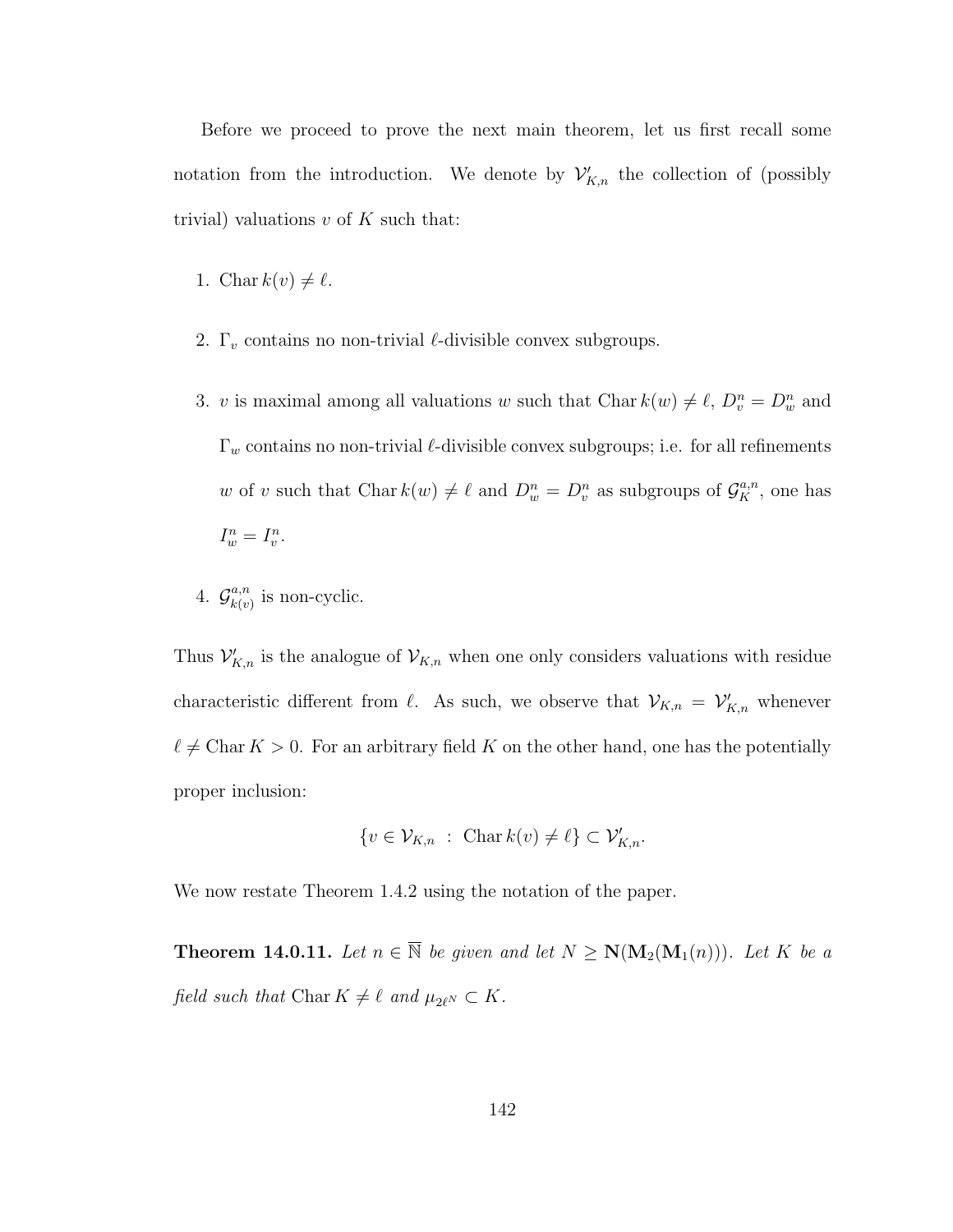- 1. Let  $D \leq \mathcal{G}_{K}^{a,n}$  be given and denote by  $L := (K^{a,n})^D$ . Then there exists a valuation v of K such that Char  $k(v) \neq \ell$ ,  $D \leq Z_v^n$  and  $D/(D \cap T_v^n)$  is cyclic if and only if there exists a CL-group  $D' \leq \mathcal{G}_L^{a,N}$  such that  $(D'_n)_K = D$ .
- 2. Assume that  $\mathbf{I}^{CL}(\mathcal{G}_K^{a,n}) \neq \mathcal{G}_K^{a,n}$  and consider  $(\mathbf{I}^{CL}(\mathcal{G}_K^{a,N}))_n =: T$ . Then there exists a (possibly trivial) valuation  $v \in V_{K,n}$  such that Char  $k(v) \neq \ell$ ,  $T = T_v^n$ and  $\mathcal{G}_K^{a,n} = Z_v^n$ .
- 3. Let  $v \in V_{K,n}$  be given and denote by  $I := I_v^n \leq D_v^n =: D, L := (K^{a,n})^D$ . Then Char $k(v) \neq \ell$  if and only if there exist  $I' \leq D' \leq \mathcal{G}_L^{a,N}$  such that:
	- (a)  $I' \leq \mathbf{I}^{\mathrm{CL}}(D')$ .
	- (b)  $(I'_n)_K = I$  and  $(D'_n)_K = D$ .

Moreover, if these equivalent conditions hold then  $I = I_v^n = T_v^n$  and  $D =$  $D_v^n = Z_v^n$ .

- 4. Let  $I \leq D \leq \mathcal{G}_K^{a,n}$  be given and denote by  $L := (K^{a,n})^D$ . Then there exists a valuation  $v \in \mathcal{V}_{K,n}'$  such that  $I = T_v^n$  and  $D = Z_v^n$  if and only if the following hold:
	- (a) There exist  $D' \leq \mathcal{G}_L^{a,N}$  such that  $((\mathbf{I}^{\mathrm{CL}}(D'))_n)_K = I$  and  $(D'_n)_K = D$ .
	- (b)  $I \leq D \leq \mathcal{G}_K^{a,n}$  are maximal with this property i.e. if  $D \leq E \leq \mathcal{G}_K^{a,n}$ and  $E' \leq \mathcal{G}_{L_E}^{a,N}$  (where  $L_E := (K^{a,n})^E$ ) is given such that  $(E'_n)_K = E$  and  $I \leq ((\mathbf{I}^{\mathrm{CL}}(E'))_n)_K$ , then  $D = E$  and  $I = ((\mathbf{I}^{\mathrm{CL}}(E'))_n)_K$ .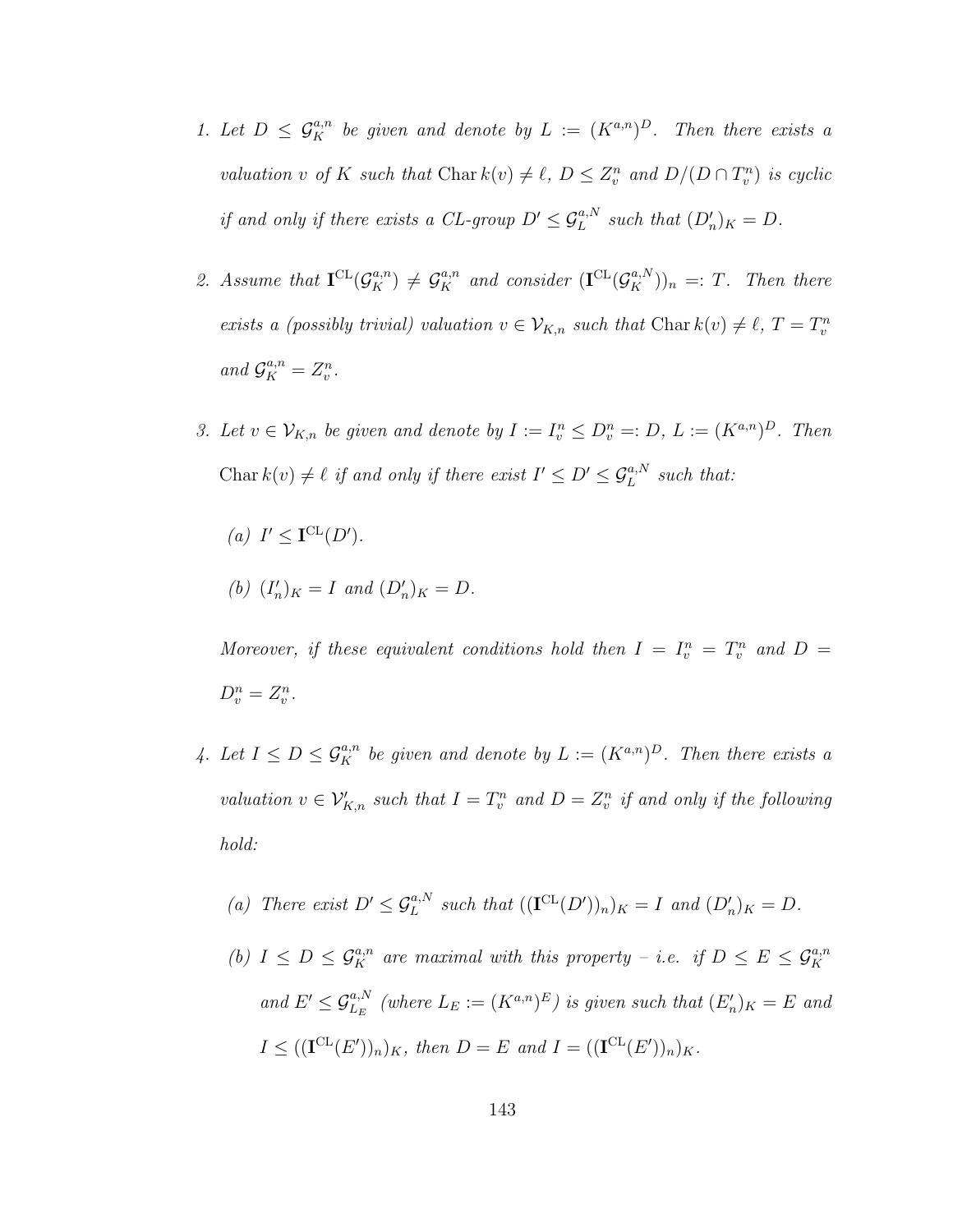#### (c)  $\mathbf{I}^{\mathrm{CL}}(D) \neq D$  (i.e. D is not a CL-group).

*Proof.* Using our chosen isomorphism  $\Lambda_n \cong \Lambda_n(1)$ , we obtain the same compatible isomorphisms  $\mathcal{G}_K^{a,m}$ <sup>a,m</sup> ≅  $\mathcal{G}_{K}^{a}(m)$  for all  $m \leq N$ , as in the proof of Theorem 1.4.1. We furthermore obtain similar isomorphisms  $\mathcal{G}^{a,m}_{F}$  $\mathcal{G}_F^{a,m} \cong \mathcal{G}_F^a(m)$  for all field extensions  $F|K$ , in a compatible way with the isomorphisms  $\mathcal{G}_{\kappa}^{a,m}$  $\mathcal{G}_K^{a,m} \cong \mathcal{G}_K^a(m)$ . We will tacitly use these compatible isomorphisms and also the equivalence of "C-pairs" and "CL-pairs."

We will further make use of the following observation. Suppose  $D \leq Z_v^n$  and denote by  $L := (K^{a,n})^D$ . Choose a prolongation w of v to L. Then the image of the canonical map  $Z_w^n \to Z_v^n$  has image D. Moreover, the image of  $T_w^n \to T_v^n$  is precisely  $D \cap T_v^n$ . In particular, we see that the image of the canonical map  $Z_w^N \to Z_v^n$  is D and the image of  $T_w^N \to T_v^n$  is  $D \cap T_v^n$ . Furthermore, we recall that by Proposition 13.0.6,  $I_v^m = T_v^m$  and  $D_v^m = Z_v^m$  whenever Char  $k(v) \neq \ell$  and  $m \leq N$ .

To 1. Let  $D \leq \mathcal{G}_K^{a,n}$  be given and denote by  $L := (K^{a,n})^D$ . Assume first that there exists a CL-group  $D' \leq \mathcal{G}_L^{a,N}$  such that  $(D'_n)_K = D$ . By Theorem 9.0.8, there exists a valuative subgroup  $I \leq D$  such that Char  $k(v_I) \neq \ell$ ,  $D \leq D_{v_I}^n$ , and  $D/I$  is cyclic.

Conversely, assume that there exists a valuation v such that Char  $k(v) \neq \ell$ ,  $D \leq Z_v^n$  and  $D/(D \cap T_v^n)$  is cyclic. Denote by  $I = D \cap T_v^n$  and choose  $f \in D$ such that  $D = \langle I, f \rangle$ . Choose a prolongation v' of v to L. By the observation above, along with the discussion of §3.3, there exits  $f' \in Z_{v'}^N$  such that  $(f'_n)_{K} = f$ . Moreover, I is contained in the image of the canonical map  $T_{v'}^N \to T_v^n$ ; we denote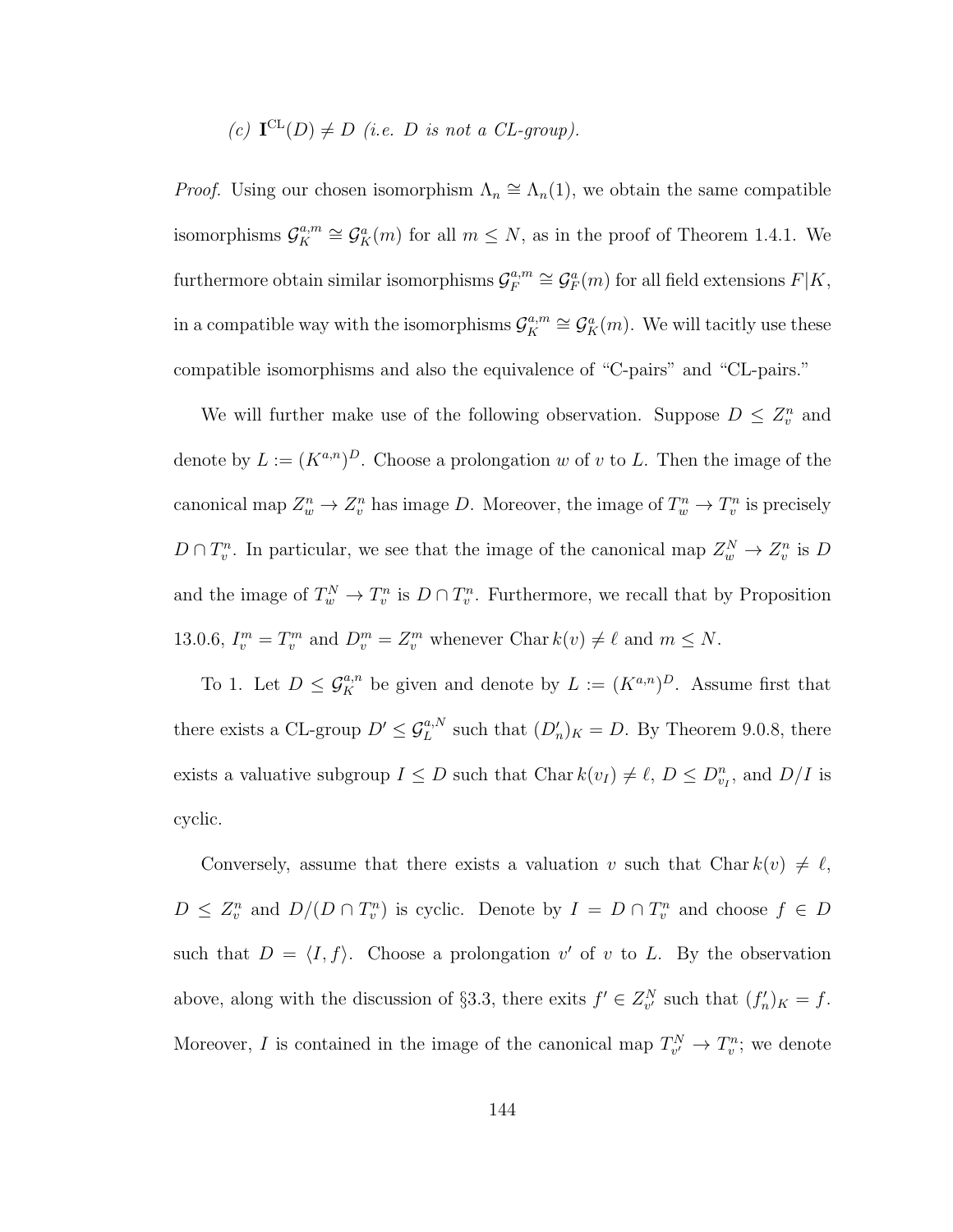by I' the pre-image of I in  $T_{v'}^N$ . By Lemma 6.0.7 and/or the discussion of §3.3,  $D' = \langle I', f' \rangle$  is a CL-group and  $(D'_n)_K = D$ .

To 2. Denote by  $I = (\mathbf{I}^{\mathrm{CL}}(\mathcal{G}_K^{a,N}))_n$ . By Proposition 8.2.3,  $I = I_{v_I}(n)$  and  $\mathcal{G}_{K}^{a,n} = D_{v_I}(n)$ . Moreover, by Theorem 9.0.9, Char  $k(v_I) \neq \ell$ , as needed.

To 3. Let  $v \in V_{K,n}$  be given and denote by  $I = I_v^n$  and  $D = D_v^n$ , and  $L :=$  $(K^{a,n})^D$ . Assume first that there exists  $I' \leq \mathbf{I}^{\mathrm{CL}}(D') \leq \mathcal{G}_L^{a,N}$  such that  $(I'_n)_K = I$ and  $(D'_n)_K = D$ . By Theorem 9.0.9, I is valuative,  $D \leq D_{v_I}^n$  and Char  $k(v_I) \neq \ell$ . On the other hand,  $v = v_I$  by our assumption on v and I. Therefore, we see that Char  $k(v) \neq \ell$ .

Conversely, assume that Char  $k(v) \neq \ell$ . Then  $I = T_v^n$  and  $D = Z_v^n$ . Choose a prolongation  $w$  of  $v$  to  $L$  and consider

$$
I':=T_w^N=I_w^N\leq D_w^N=Z_w^N=:D'.
$$

By Lemma 6.0.7 and/or decomposition theory (see the discussion of  $\S 3.3$ ), we see that  $I' \leq I^{\text{CL}}(D')$ , as required.

To 4. The proof of this is almost identical to the proof of Theorem 8.2.4 using the results of Chapter 9 instead of the results of Chapter 8 along with the discussion about decomposition theory in  $\S 3.3$  (see in particular the remarks at the beginning of the proof); in particular, here we use Theorem 9.0.7 instead of Theorem 6.1.1, Theorem 9.0.8 instead of Theorem 7.0.11, and Theorem 9.0.9 instead of Theorem  $\Box$ 7.0.12.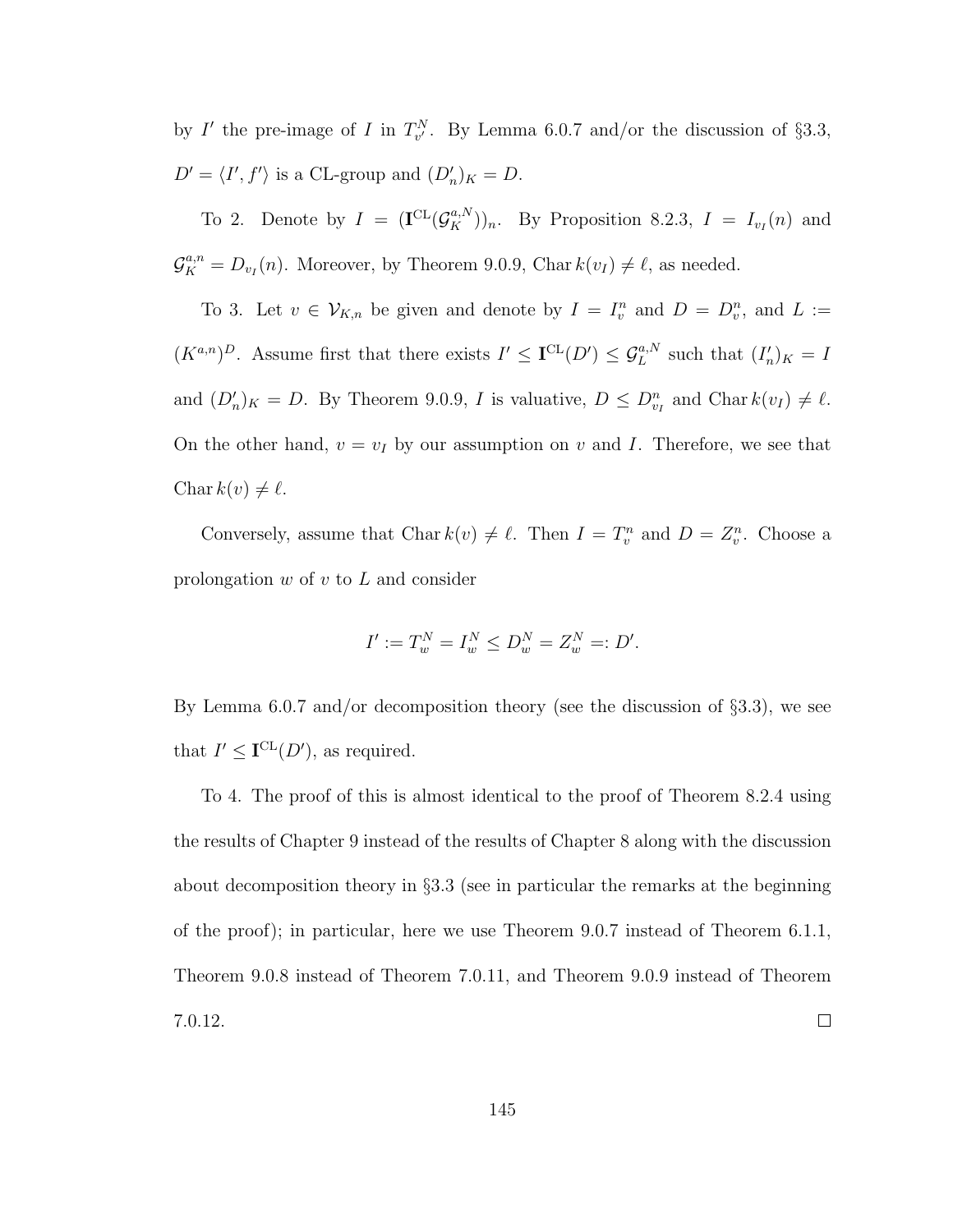### Chapter 15

# Structure of  $Pro- $\ell$  Galois Groups$

In this chapter we provide a surprising corollary to the theory developed in this thesis. Namely, we give may examples of fields  $K$  whose characteristic is zero which contain  $\mu_{2\ell}$  so that the maximal pro- $\ell$  Galois group  $\mathcal{G}_K$  is not isomorphic (as an abstract pro- $\ell$  group) to  $\mathcal{G}_F$  for any field F of positive characteristic which contains  $\mu_{2\ell}$ . By Theorem 14.0.11, we know that for  $v \in \mathcal{V}_{K,1}$ , Char  $k(v) \neq \ell$  if and only if there exists  $I' \leq \mathbf{I}^{\mathrm{CL}}(D') \leq D' \leq \mathcal{G}_L^{c,N}$  (where  $L := L_{D_v^n}$ ) so that  $(D'_K)_n = D_v^n$  and  $(I_K')_n = I_v^n$ ; this is a purely group-theoretical condition which can be tested using a canonical quotient of  $\mathcal{G}_K$ , which we denote by  $\mathcal{G}_K^{M,n}$  (which we introduce below).

Let  $n \in \overline{\mathbb{N}}$  be given and denote by  $N = \mathbf{N}(\mathbf{M}_2(\mathbf{M}_1(n)))$ . As in the introduction, we denote by  $\mathcal{G}_K^{M,n}$  the smallest quotient of  $\mathcal{G}_K$  for which  $\mathcal{G}_L^{c,N}$  $L^{c,N}$  is a subquotient for all  $K \subset L \subset K^{a,n}$ . In other words, denote by  $L^{c,N}$  the extension of L such that  $\mathrm{Gal}(L^{c,N}|L)=\mathcal{G}_L^{c,N}$  $L^{c,N}$ ; take  $K^{M,n}$  to be the compositum of the fields  $L^{c,N}$  as L varies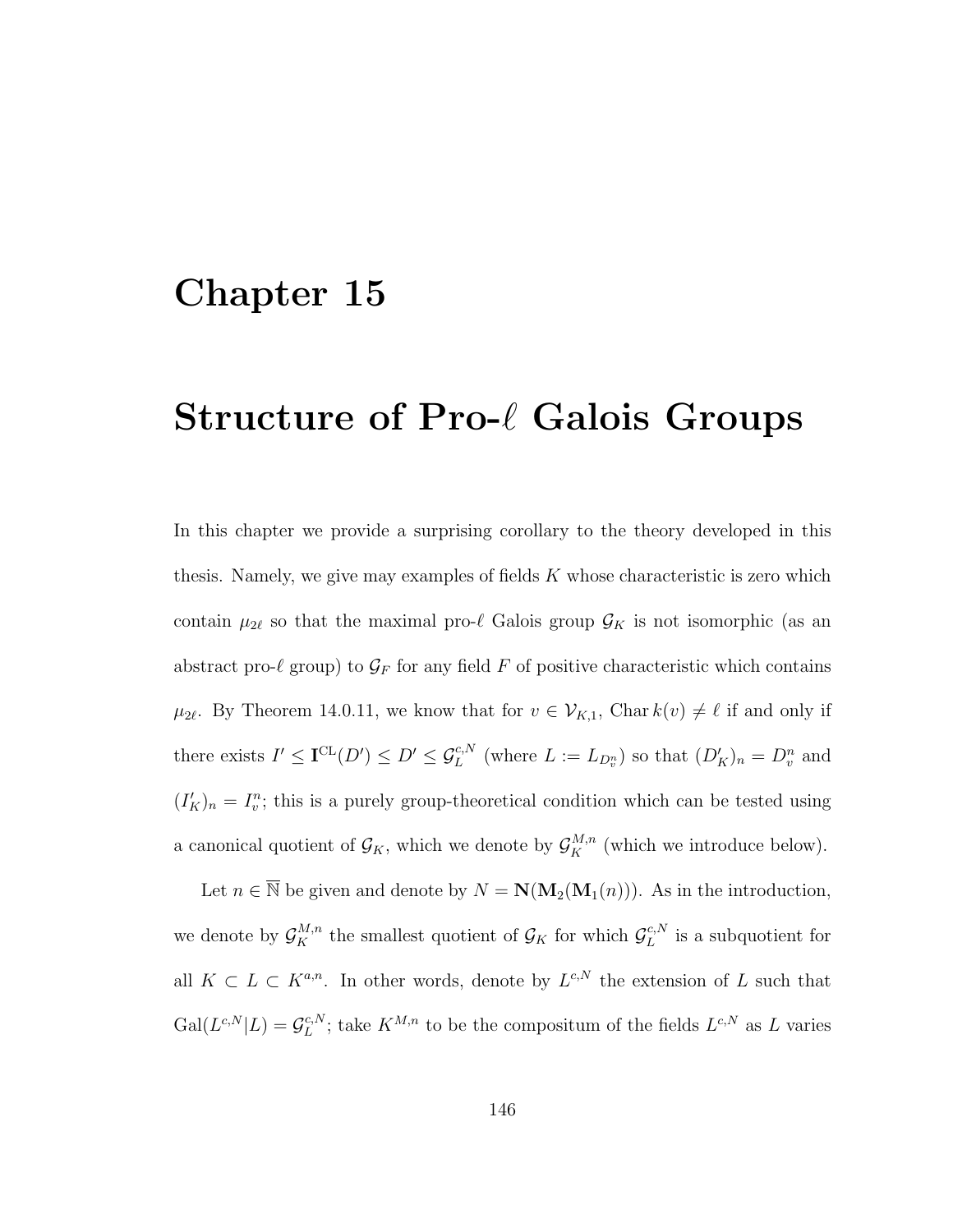over all fields such that  $K \subset L \subset K^{a,n}$  then  $\mathcal{G}_K^{M,n} = \text{Gal}(K^{M,n}|K)$ . In particular,  $\mathcal{G}_K^{M,n}$  is a characteristic quotient of  $\mathcal{G}_K$  and the assignment  $\mathcal{G}_K \mapsto \mathcal{G}_K^{M,n}$  is functorial.

Corollary 15.0.12. Let  $n \in \overline{\mathbb{N}}$  be given and denote by  $N = \mathbb{N}(\mathbf{M}_2(\mathbf{M}_1(n)))$ . Let K be a field such that Char  $K = 0$  and  $\mu_{2\ell^N} \subset K$ . Assume that there exists a field F such that  $\ell \neq \text{Char } F > 0$ ,  $\mu_{2\ell^N} \subset F$  and  $\mathcal{G}_K^{M,n}$  $\mathcal{C}_K^{M,n} \cong \mathcal{G}_F^{M,n}$  $F^{M,n}_{F}$ . Then for all  $v \in \mathcal{V}_{K,n}$ , one has  $\text{Char } k(v) \neq \ell$ .

*Proof.* Observe that for any valuation v of F, Char  $F = \text{Char } k(v)$ . This therefore follows from Theorem 1.4.2 part 3.  $\Box$ 

We recall that k is strongly l-closed provided that for all finite extensions  $k'|k$ one has  $(k')^{\times} = (k')^{\times \ell}$ . For instance, any perfect field of characteristic  $\ell$  is strongly  $\ell$ -closed, and all algebraically closed fields are strongly  $\ell$ -closed.

**Corollary 15.0.13.** Suppose that  $K$  is one of the following:

- A function field over a number field k such that  $\mu_{2\ell} \subset k$ , and  $\dim(K|k) \geq 1$ .
- A function field over a strongly  $\ell$ -closed field k of characteristic 0 such that  $\dim(K|k) \geq 2$ .

Then there does not exist a field F such that  $\mu_{2\ell} \subset F$ , Char  $F > 0$  and  $\mathcal{G}_K^{M,1}$  $\mathcal{G}_K^{M,1} \cong \mathcal{G}_F^{M,1}$  $_{F}^{M,1}$  . In particular, for all fields F such that  $\mu_{2\ell} \subset F$  and Char  $F > 0$ , one has  $\mathcal{G}_K \not\cong \mathcal{G}_F$ as abstract pro- $\ell$  groups.

*Proof.* Using Corollary 15.0.12, it suffices to find a valuation  $v \in V_{K,1}$  such that Char  $k(v) = \ell$ . Furthermore, using the argument of Example 8.1.2, it suffices to find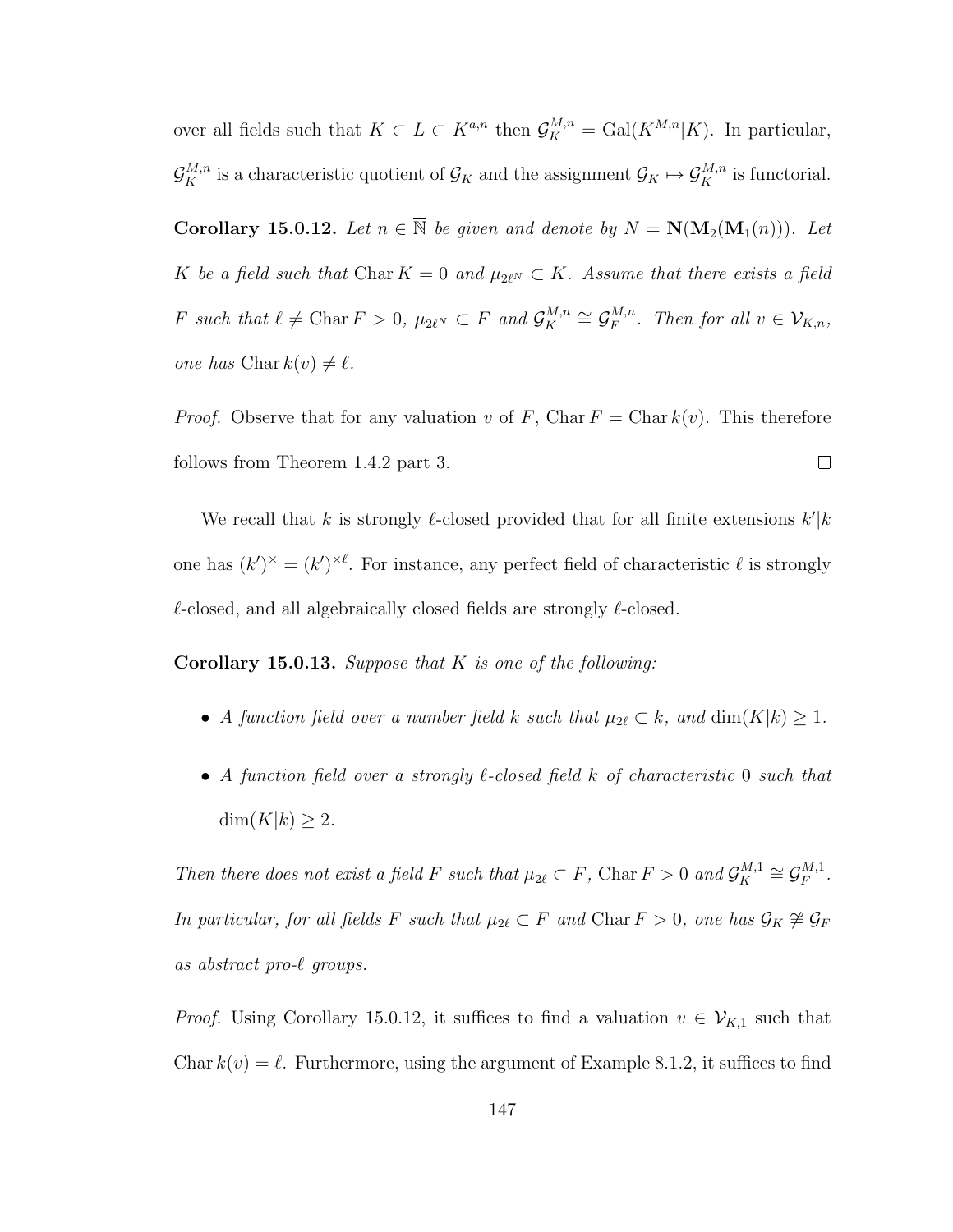a valuation v of K such that  $\Gamma_v$  contains no non-trivial  $\ell$ -divisible convex subgroups, and  $k(v)$  is a function field over perfect field of characteristic  $\ell$ . In both cases, if  $\dim(K|k) \geq 2$ , there exists such a valuation, taking, for example, v a quasi-prime divisor prolonging the  $\ell$ -adic valuation of  $\mathbb{Q} \subset k$ ; see e.g. the Appendix of [Pop06b] and in particular Facts 5.4-5.6 and Remark 5.7 of loc.cit. Alternatively, see our summary in Chapter 5. Namely, in the notation of Chapter 5, take  $v_0$  to be any valuation of k whose residue characteristic is  $\ell$ , and take r satisfying  $0 < r < d$ ; then the corresponding valuation  $v$  of  $K$  will work.

On the other hand, if  $\dim(K|k) = 1$  in the first case, we can choose a model for  $K, \mathcal{X} \to \text{Spec } \mathcal{O}_{\ell}$ , where  $\mathcal{O}_{\ell}$  denotes some prolongation of the  $\ell$ -adic valuation to  $k$ ; then take  $v$  the valuation associated to some prime divisor in the special fiber of  $\mathcal{X} \to \text{Spec } \mathcal{O}_\ell$ . In the notation of Chapter 5, we take  $v_0$  to be an  $\ell$ -adic valuation of k, and  $r = 0$ ; then the corresponding valuation v of K will work.  $\Box$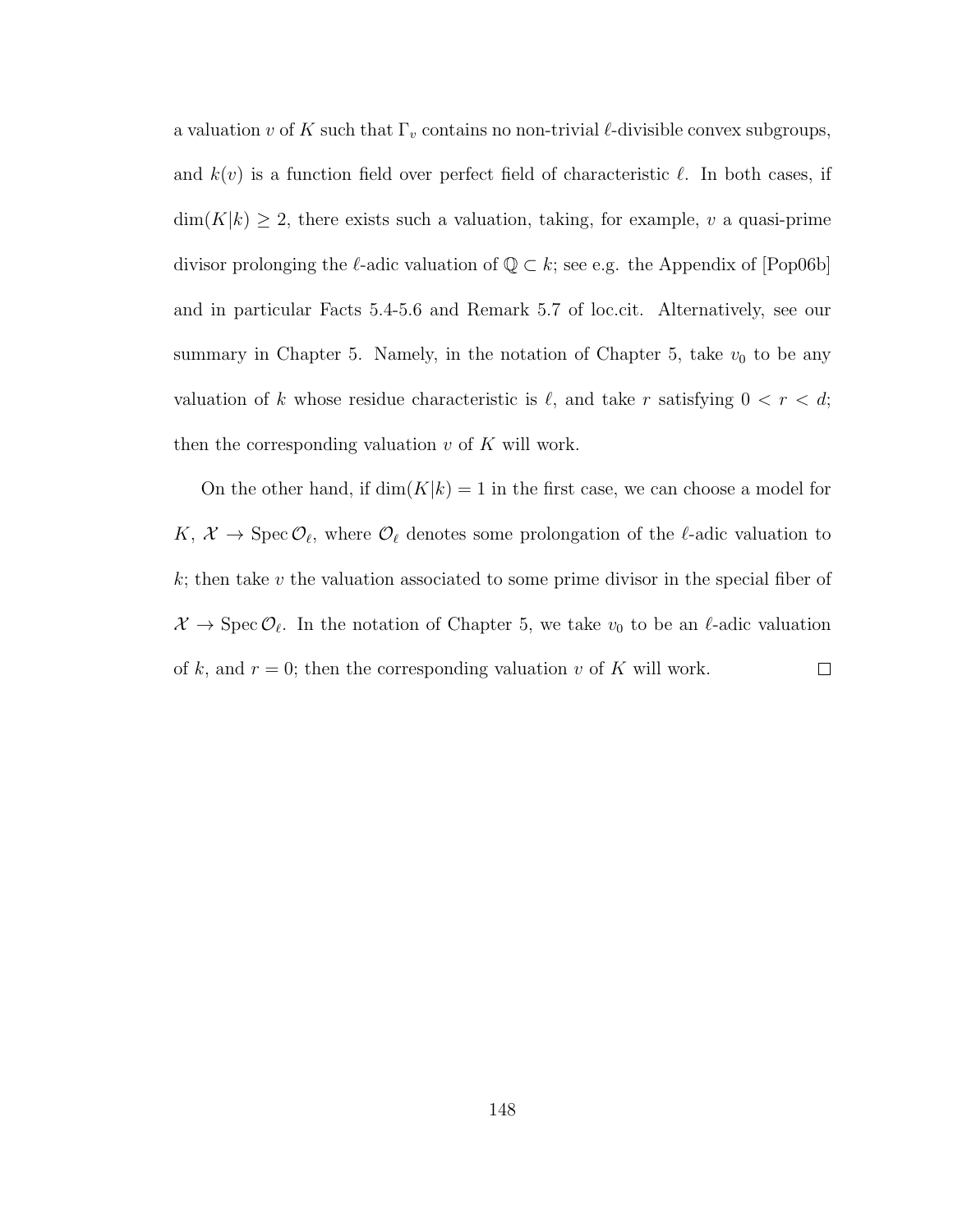# Bibliography

- [AEJ87] J. Arason, R. Elman, and B. Jacob. Rigid elements, valuations, and realization of Witt rings. J. Algebra, 110(2):449–467, 1987.
- [Bog91] F. A. Bogomolov. On two conjectures in birational algebraic geometry. In Algebraic geometry and analytic geometry (Tokyo, 1990), ICM-90 Satell. Conf. Proc., pages 26–52. Springer, Tokyo, 1991.
- [BT02] F. A. Bogomolov and Y. Tschinkel. Commuting elements of Galois groups of function fields. In Motives, polylogarithms and Hodge theory, Part I (Irvine, CA, 1998), volume 3 of Int. Press Lect. Ser., pages 75–120. Int. Press, Somerville, MA, 2002.
- [BT08] F. A. Bogomolov and Y. Tschinkel. Reconstruction of function fields. Geom. Funct. Anal., 18(2):400–462, 2008.
- [Efr95] I. Efrat. Abelian subgroups of pro-2 Galois groups. Proc. Amer. Math. Soc., 123(4):1031–1035, 1995.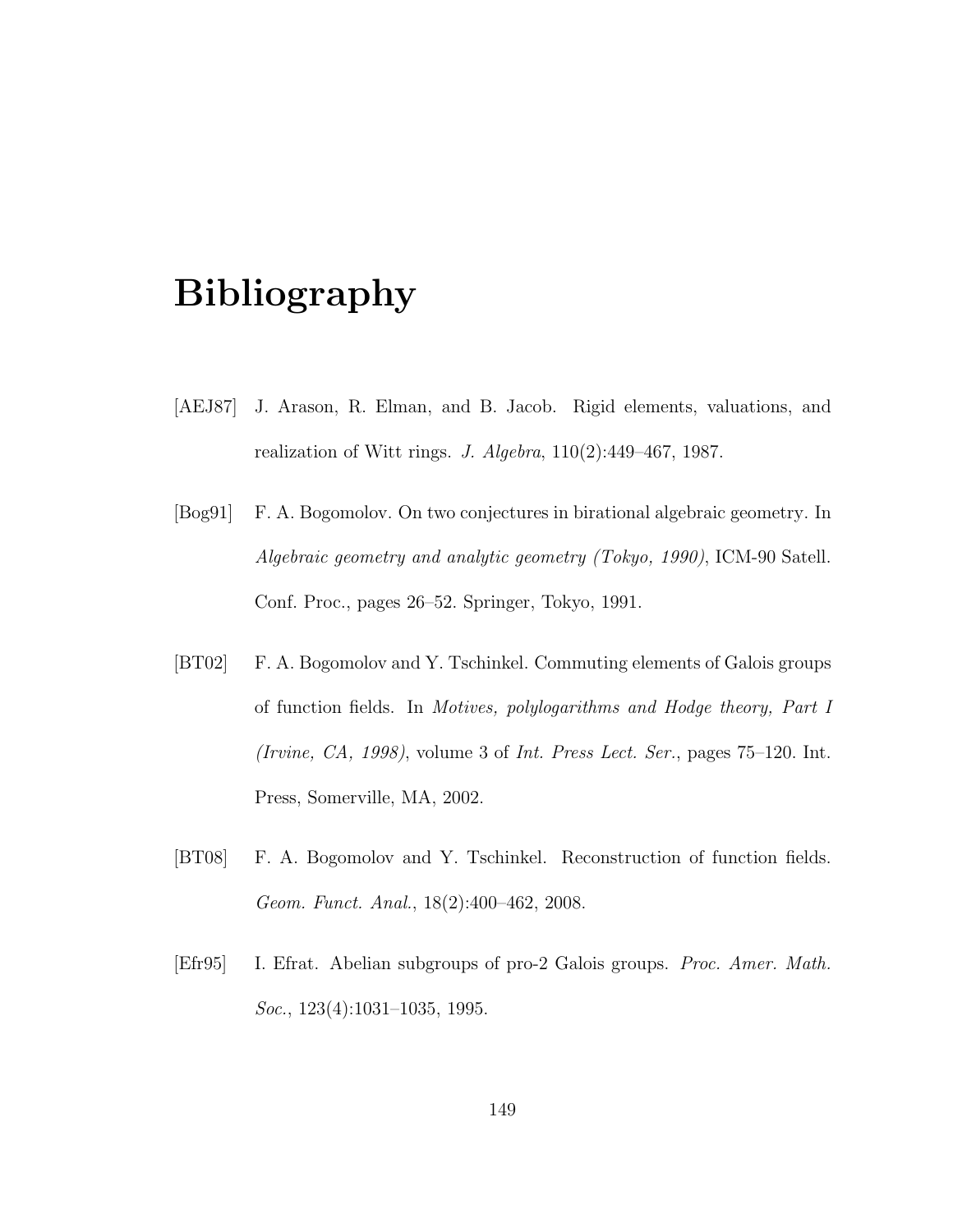- [Efr99] I. Efrat. Construction of valuations from K-theory. Math. Res. Lett., 6(3-4):335–343, 1999.
- [Efr06a] I. Efrat. Quotients of Milnor K-rings, orderings, and valuations. Pacific J. Math., 226(2):259–275, 2006.
- [Efr06b] I. Efrat. Valuations, orderings, and Milnor K-theory, volume 124 of Mathematical Surveys and Monographs. American Mathematical Society, Providence, RI, 2006.
- [Efr07] I. Efrat. Compatible valuations and generalized Milnor K-theory. Trans. Amer. Math. Soc., 359(10):4695–4709 (electronic), 2007.
- [EK98] A. J. Engler and J. Koenigsmann. Abelian subgroups of pro-p Galois groups. Trans. Amer. Math. Soc., 350(6):2473–2485, 1998.
- [EM11a] I. Efrat and J. Mináč. On the descending central sequence of aboslute Galois groups. American Journal of Mathematics, 133(6):1503–1532, 2011.
- [EM11b] I. Efrat and J. Mináč. Small Galois groups that encode valuations. Acta Arithmetica (to appear), May 2011.
- [EN94] A. J. Engler and J. B. Nogueira. Maximal abelian normal subgroups of Galois pro-2-groups. J. Algebra, 166(3):481–505, 1994.
- [EP05] A. J. Engler and A. Prestel. Valued fields. Springer Monographs in Mathematics. Springer-Verlag, Berlin, 2005.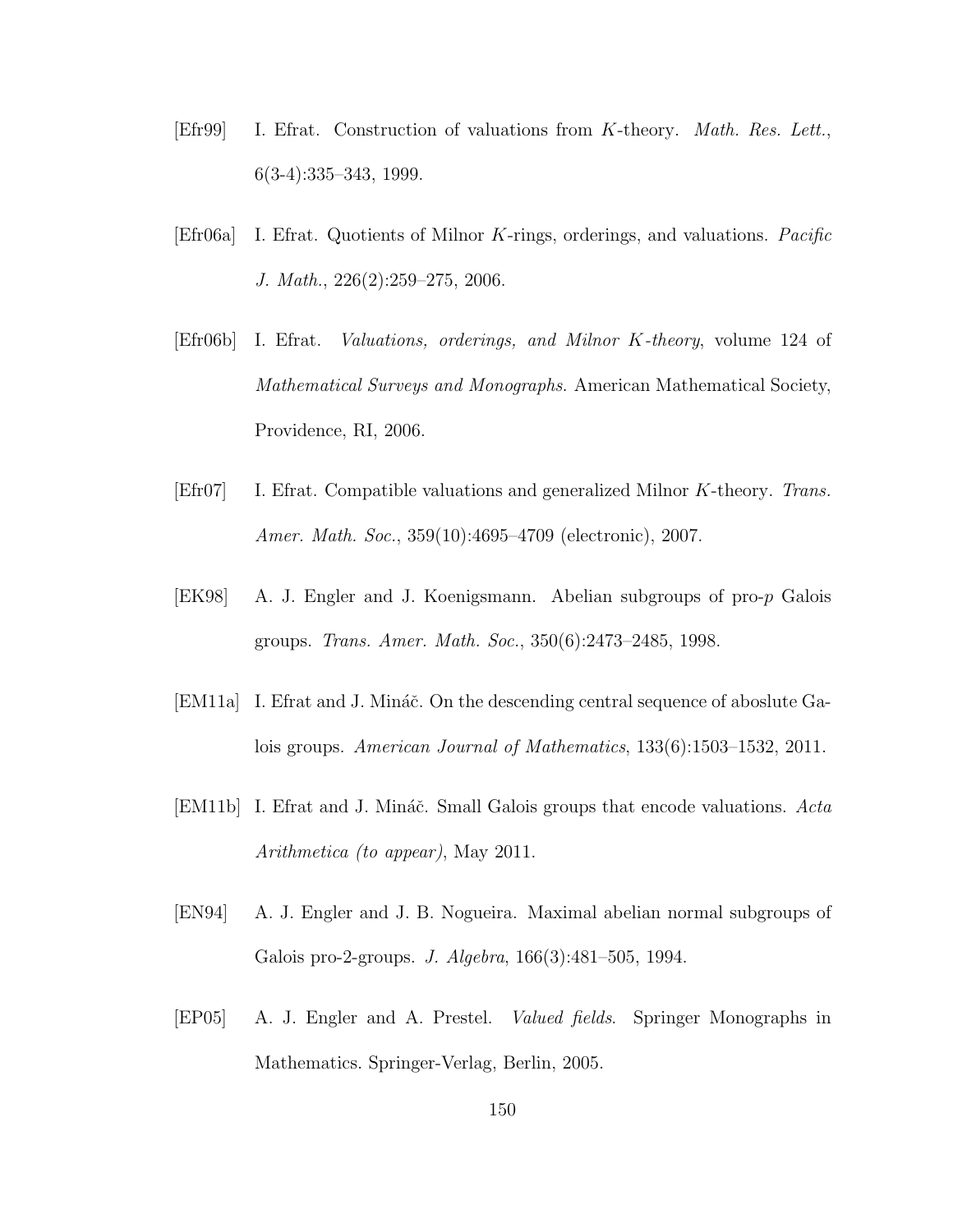- [Gro97] A. Grothendieck. Brief an G. Faltings. In Geometric Galois actions, 1, volume 242 of London Math. Soc. Lecture Note Ser., pages 49–58. Cambridge Univ. Press, Cambridge, 1997.
- [GS06] P. Gille and T. Szamuely. Central simple algebras and Galois cohomology, volume 101 of Cambridge Studies in Advanced Mathematics. Cambridge University Press, Cambridge, 2006.
- [Koe95] J. Koenigsmann. From p-rigid elements to valuations (with a Galoischaracterization of p-adic fields). J. Reine Angew. Math., 465:165–182, 1995. With an appendix by Florian Pop.
- [Koe98] J. Koenigsmann. Pro-p Galois groups of rank  $\leq 4$ . Manuscripta Math., 95(2):251–271, 1998.
- [Koe03] J. Koenigsmann. Encoding valuations in absolute Galois groups. In Valuation theory and its applications, Vol. II (Saskatoon, SK, 1999), volume 33 of Fields Inst. Commun., pages 107–132. Amer. Math. Soc., Providence, RI, 2003.
- [MMS04] L. Mahé, J. Mináč, and T. L. Smith. Additive structure of multiplicative subgroups of fields and Galois theory. Doc. Math., 9:301–355, 2004.
- [Neu69a] J. Neukirch. Kennzeichnung der endlich-algebraischen Zahlkörper durch die Galoisgruppe der maximal auflösbaren Erweiterungen. J. Reine Angew. Math., 238:135–147, 1969.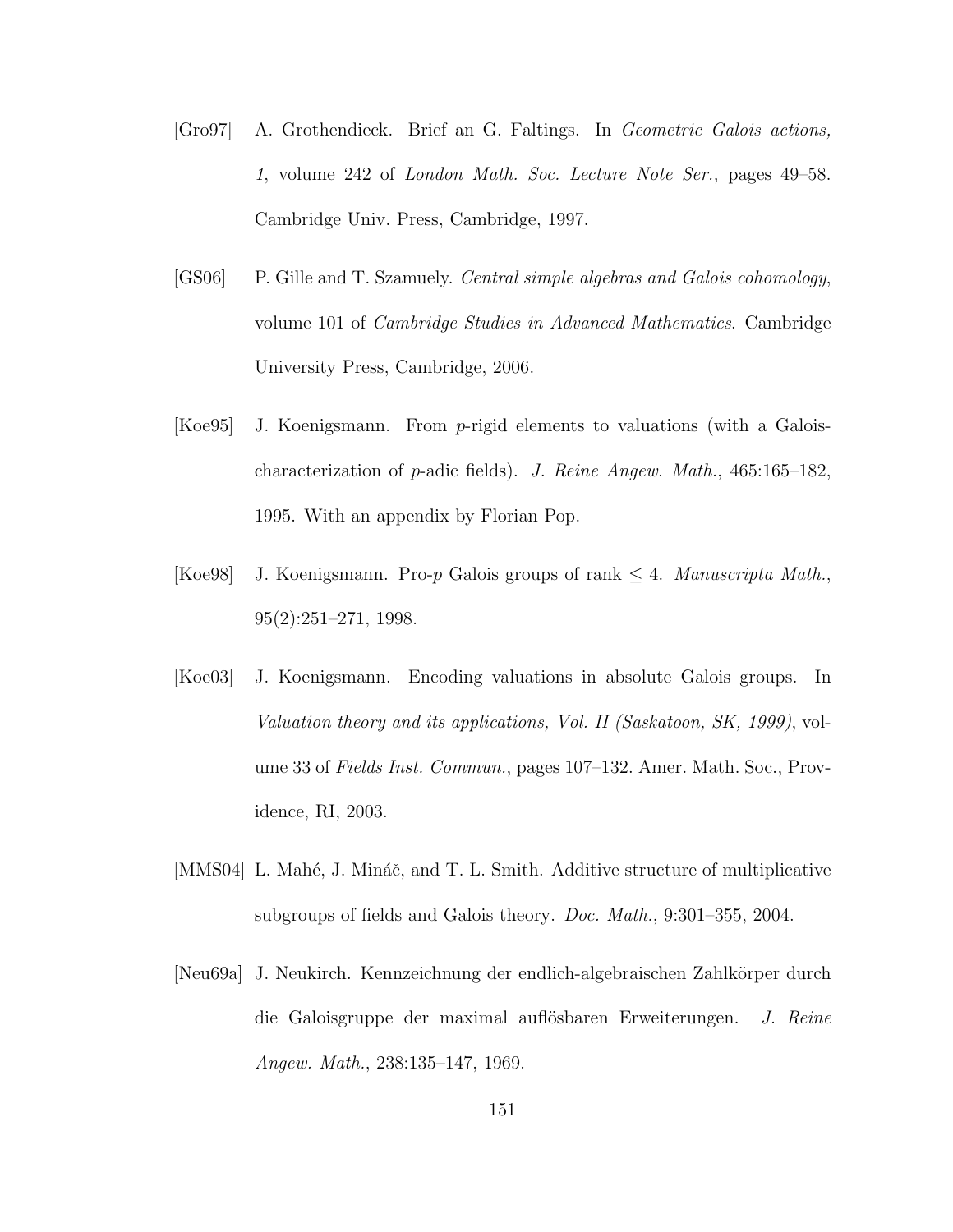- [Neu69b] J. Neukirch. Kennzeichnung der p-adischen und der endlichen algebraischen Zahlkörper. Invent. Math.,  $6:296-314$ , 1969.
- [NSW08] J. Neukirch, A. Schmidt, and K. Wingberg. Cohomology of number fields, volume 323 of Grundlehren der Mathematischen Wissenschaften. Springer-Verlag, Berlin, second edition, 2008.
- [Pop94] F. Pop. On Grothendieck's conjecture of birational anabelian geometry. Ann. of Math. (2), 139(1):145–182, 1994.
- [Pop00] F. Pop. Alterations and birational anabelian geometry. In Resolution of singularities (Obergurgl, 1997), volume 181 of Progr. Math., pages 519– 532. Birkhäuser, Basel, 2000.
- [Pop06a] F. Pop. Almost commuting elements in small Galois groups, 2006. In Oberwolfach Report 25/2006, Mathematisches Forschungsinstitut Oberwolfach, Pro-p Extensions of Global Fields and pro-p Groups, May 21-27 2006, pg. 1495-1496.
- [Pop06b] F. Pop. Galois theory of Zariski prime divisors. In Groupes de Galois arithm $\acute{e}t$ iques et diff $\acute{e}r$ entiels, volume 13 of S $\acute{e}min$ . Congr., pages 293–312. Soc. Math. France, Paris, 2006.
- [Pop10a] F. Pop. On the birational p-adic section conjecture. Compos. Math., 146(3):621–637, 2010.